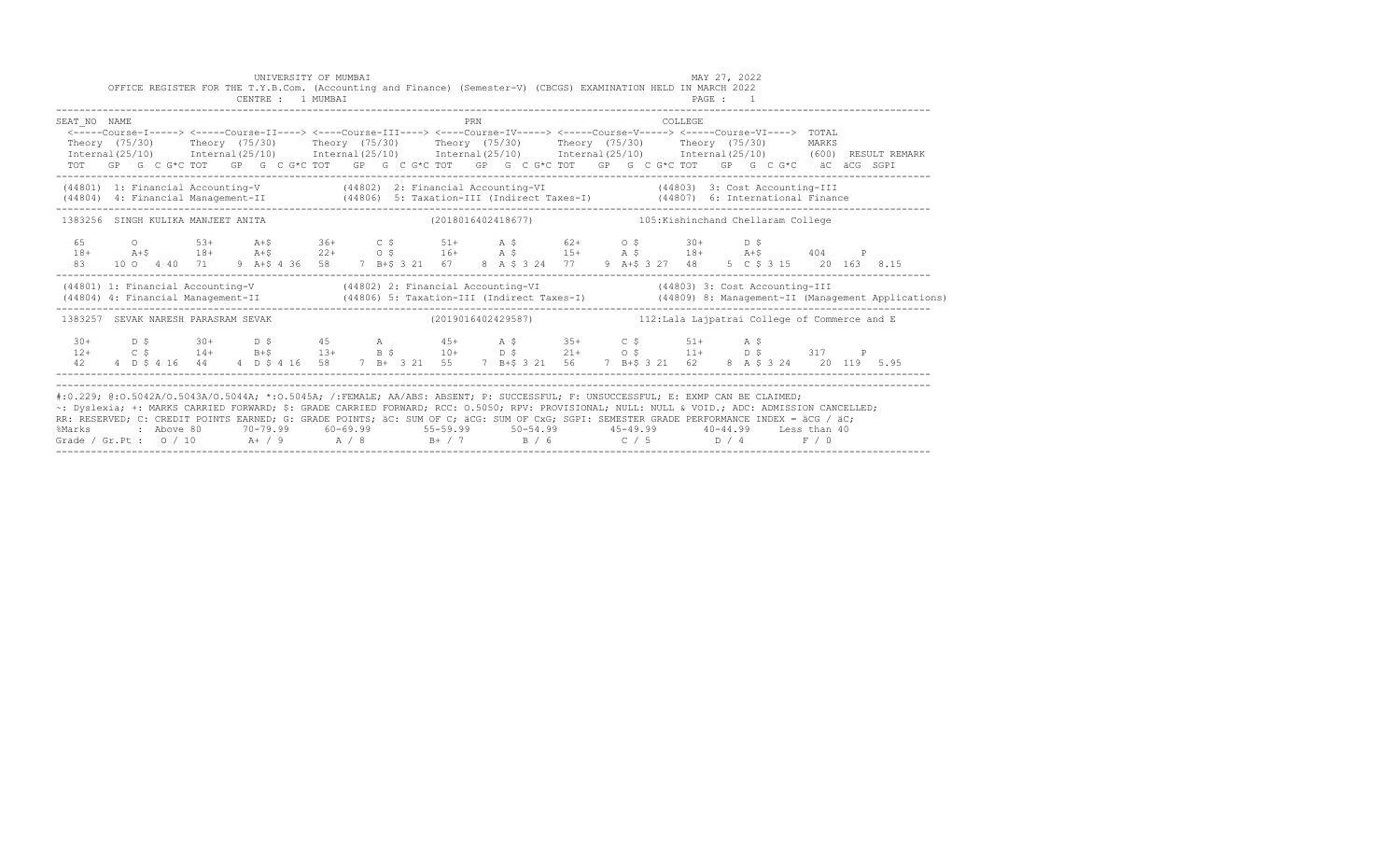|              |  |  | UNIVERSITY OF MUMBAI                      |  |  |     |  | OFFICE REGISTER FOR THE T.Y.B.Com. (Accounting and Finance) (Semester-V) (CBCGS) EXAMINATION HELD IN MARCH 2022                                                                                                                                                                                                                                                                                                                                                                                                                                                                                |         | MAY 27, 2022 |  |  |                                                                                                                                                                                                                                   |
|--------------|--|--|-------------------------------------------|--|--|-----|--|------------------------------------------------------------------------------------------------------------------------------------------------------------------------------------------------------------------------------------------------------------------------------------------------------------------------------------------------------------------------------------------------------------------------------------------------------------------------------------------------------------------------------------------------------------------------------------------------|---------|--------------|--|--|-----------------------------------------------------------------------------------------------------------------------------------------------------------------------------------------------------------------------------------|
| SEAT NO NAME |  |  |                                           |  |  | PRN |  | <----Course-I-----> <----Course-II----> <----Course-III----> <----Course-IV-----> <----Course-V-----> <----Course-VI----> TOTAL<br>Theory (75/30) Theory (75/30) Theory (75/30) Theory (75/30) Theory (75/30) Theory (75/30) MARKS<br>Internal (25/10) Internal (25/10) Internal (25/10) Internal (25/10) Internal (25/10) Internal (25/10) (600) RESULT REMARK<br>TOT GP G C G*C TOT GP G C G*C TOT GP G C G*C TOT GP G C G*C TOT GP G C G*C TOT GP G C G*C äC äCG SGPI                                                                                                                       | COLLEGE |              |  |  |                                                                                                                                                                                                                                   |
|              |  |  |                                           |  |  |     |  |                                                                                                                                                                                                                                                                                                                                                                                                                                                                                                                                                                                                |         |              |  |  | (44801) 1: Financial Accounting-V (44802) 2: Financial Accounting-VI (44803) 3: Cost Accounting-III<br>(44804) 4: Financial Management-II (44806) 5: Taxation-III (Indirect Taxes-I) (44809) 8: Management-II (Management Applica |
|              |  |  |                                           |  |  |     |  | 1383258 / GAWAND RENUKA MAHENDRA MANJULA (2019016400213064) 1062:N.K.E.S. COLLEGE OF ARTS, COMMERCE AND S                                                                                                                                                                                                                                                                                                                                                                                                                                                                                      |         |              |  |  |                                                                                                                                                                                                                                   |
|              |  |  |                                           |  |  |     |  | $\begin{array}{cccccccccccccccc} 44 & & & B+\$ & & & 41+ & & B & \$ & & 30+ & & D & \$ & & 39+ & & B & \$ & & 50+ & & A & \$ & & 36+ & & C & \$ \\ 13 & & & B & & & 13+ & & B & \$ & & 14+ & & B+\$ & & & 13+ & & B & \$ & & 20+ & & O & \$ & & 12+ & & C & \$ & & 325 & & P \\ 57 & & 7 & B+ & 4 & 28 & & 54 & & 6 & B & \$ & 4 & 44 & & 4 & D & \$ & 312 & & 52 & & 6 & B & \$ & 3 & 18$                                                                                                                                                                                                     |         |              |  |  |                                                                                                                                                                                                                                   |
|              |  |  |                                           |  |  |     |  | 1383259 /LAMLANI MEHZABIN ASHFAOUE SHABANA (2018016400590685) 1062:N.K.E.S. COLLEGE OF ARTS, COMMERCE AND S                                                                                                                                                                                                                                                                                                                                                                                                                                                                                    |         |              |  |  |                                                                                                                                                                                                                                   |
|              |  |  |                                           |  |  |     |  | $\begin{array}{cccccccccccccccc} 71+ & & & 0 & \xi & & & 37 & & C & & 30+ & D & \xi & & 42+ & B+5 & & 49 & A & & 44+ & B+5 \\ 11+ & & & 0 & \xi & & & 12+ & C & \xi & & 10+ & D & \xi & & 11+ & D & \xi & & 12+ & C & \xi & & 11+ & D & \xi & & 340 & P \\ 82 & & 10 & 0 & \xi & 4 & 40 & 49 & 5 & C & 4 & 20 & 40 & 4 & D & \xi & 312 & 53 & 6 & B & \xi & 3 & 18$                                                                                                                                                                                                                            |         |              |  |  |                                                                                                                                                                                                                                   |
|              |  |  | 1383260 MALPEKAR ATEEK FARUK JAMILA       |  |  |     |  | (2019016400213211) 1062:N.K.E.S. COLLEGE OF ARTS, COMMERCE AND S                                                                                                                                                                                                                                                                                                                                                                                                                                                                                                                               |         |              |  |  |                                                                                                                                                                                                                                   |
| 42           |  |  |                                           |  |  |     |  | $12 + C$ \$ $30 + D$ \$ $44$ B+ $42$ B+ $33 + D$ \$ $44 + B +$<br>$12 + C$ \$ $13 + B$ \$ $10 + D$ \$ $13 + B$ \$ $10 + D$ \$ $12 + C$ \$ 293 P<br>4 D \$ 4 16 43 4 D \$ 4 16 54 6 B 3 18 55 7 B + 3 21 43 4 D \$ 3 12 56 7 B + \$ 3 21 20 104 5.20                                                                                                                                                                                                                                                                                                                                            |         |              |  |  |                                                                                                                                                                                                                                   |
|              |  |  | 1383261 /SUWASIYA PRIYANKA SURESH SUPRIYA |  |  |     |  | (2019016400213667) 1062:N.K.E.S. COLLEGE OF ARTS, COMMERCE AND S                                                                                                                                                                                                                                                                                                                                                                                                                                                                                                                               |         |              |  |  |                                                                                                                                                                                                                                   |
|              |  |  |                                           |  |  |     |  | 50 A 39+ B \$ 41+ B \$ 53+ A+\$ 57+ A+\$ 44+ B+\$<br>$22+ \qquad \qquad \circ \hspace{1.5cm} 8 \qquad \qquad 23+ \qquad \qquad \circ \hspace{1.5cm} 9 \qquad \qquad 12+ \qquad \qquad \circ \hspace{1.5cm} 8 \qquad \qquad 24+ \qquad \qquad \circ \hspace{1.5cm} 8 \qquad \qquad 20+ \qquad \qquad \circ \hspace{1.5cm} 8 \qquad \qquad 23+ \qquad \qquad \circ \hspace{1.5cm} 8 \qquad \qquad 408 \qquad \qquad \textbf{P}$<br>72 9 A+ 4 36 62 8 A \$ 4 32 53 6 B \$ 3 18 77 9 A+\$ 3 27 77 9 A+\$ 3 27 67 8 A \$ 3 24 20 164 8.20                                                           |         |              |  |  |                                                                                                                                                                                                                                   |
|              |  |  |                                           |  |  |     |  | #:0.229; @:0.5042A/0.5043A/0.5044A; *:0.5045A; /:FEMALE; AA/ABS: ABSENT; P: SUCCESSFUL; F: UNSUCCESSFUL; E: EXMP CAN BE CLAIMED;<br>~: Dyslexia; +: MARKS CARRIED FORWARD; \$: GRADE CARRIED FORWARD; RCC: 0.5050; RPV: PROVISIONAL; NULL: NULL & VOID.; ADC: ADMISSION CANCELLED;<br>RR: RESERVED; C: CREDIT POINTS EARNED; G: GRADE POINTS; äC: SUM OF C; äCG: SUM OF CxG; SGPI: SEMESTER GRADE PERFORMANCE INDEX = äCG / äC;<br>% Marks : Above 80 70-79.99 60-69.99 55-59.99 50-54.99 45-49.99 40-44.99 Less than 40<br>Grade / Gr.Pt : 0 / 10 A+ / 9 A / 8 B+ / 7 B / 6 C / 5 D / 4 F / 0 |         |              |  |  |                                                                                                                                                                                                                                   |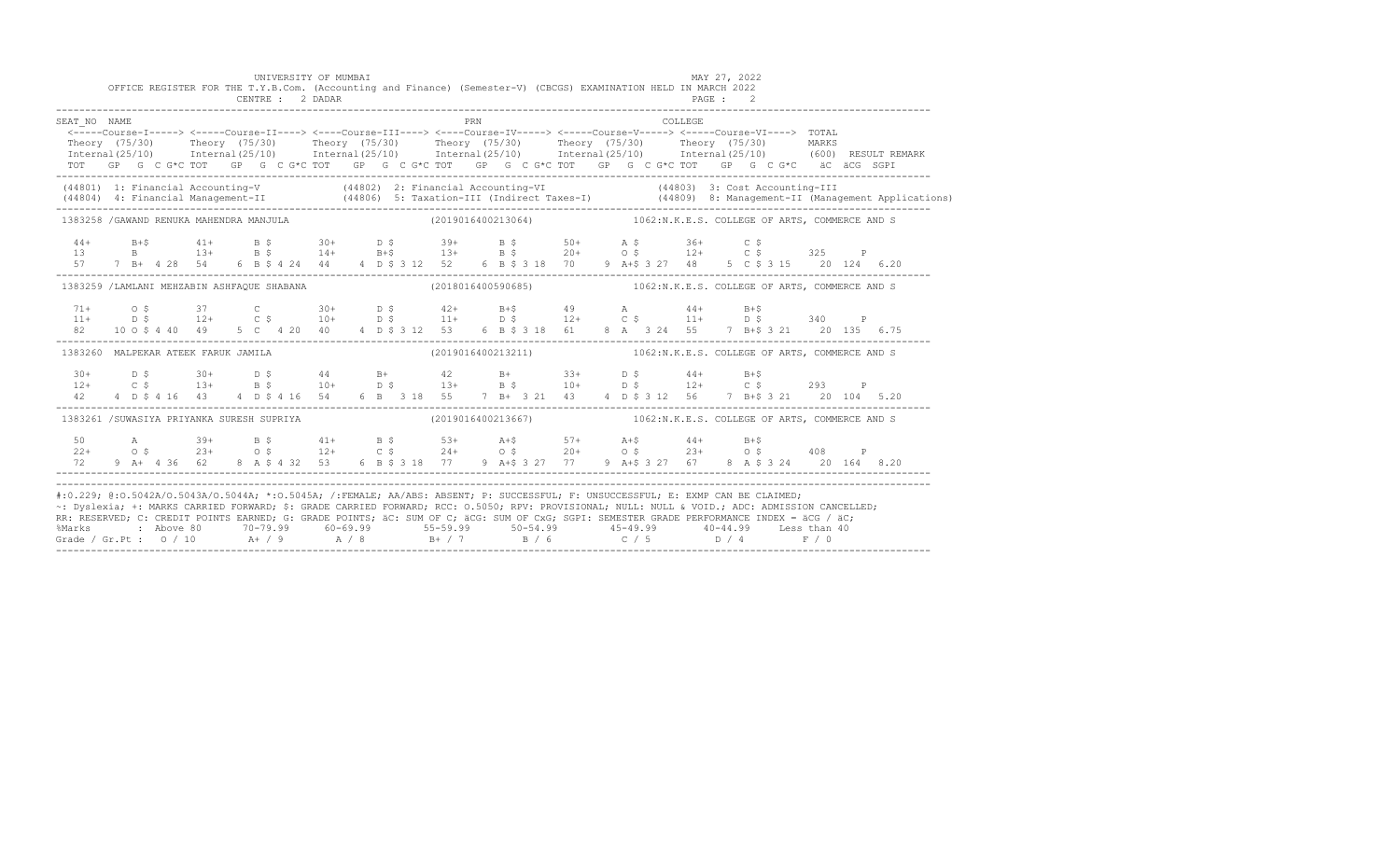|              |  | UNIVERSITY OF MUMBAI                    |  |  | OFFICE REGISTER FOR THE T.Y.B.Com. (Accounting and Finance) (Semester-V) (CBCGS) EXAMINATION HELD IN MARCH 2022                                                                                                                                                                                                                                                                                                                                     |  |          | MAY 27, 2022 |  |  |
|--------------|--|-----------------------------------------|--|--|-----------------------------------------------------------------------------------------------------------------------------------------------------------------------------------------------------------------------------------------------------------------------------------------------------------------------------------------------------------------------------------------------------------------------------------------------------|--|----------|--------------|--|--|
| SEAT NO NAME |  |                                         |  |  | PRN                                                                                                                                                                                                                                                                                                                                                                                                                                                 |  | COLLEGE. |              |  |  |
|              |  |                                         |  |  | <-----Course-I-----> <-----Course-II----> <----Course-III----> <----Course-IV-----> <-----Course-V----> <-----Course-VI----> TOTAL                                                                                                                                                                                                                                                                                                                  |  |          |              |  |  |
|              |  |                                         |  |  | Theory (75/30) Theory (75/30) Theory (75/30) Theory (75/30) Theory (75/30) Theory (75/30) Theory (75/30) Theory (75/30) Theory (75/30) Theory (75/30) Theory (75/30) Theory (75/30) Theory (75/30) Theory (75/30) Theory (75/3                                                                                                                                                                                                                      |  |          |              |  |  |
|              |  |                                         |  |  | TOT GP G C G*C TOT GP G C G*C TOT GP G C G*C TOT GP G C G*C TOT GP G C G*C TOT GP G C G*C äC äCG SGPI                                                                                                                                                                                                                                                                                                                                               |  |          |              |  |  |
|              |  |                                         |  |  | (44801) 1: Financial Accounting-V (44802) 2: Financial Accounting-VI (44803) 3: Cost Accounting-III (19804) 4:<br>(44804) 4: Financial Management-II (44806) 5: Taxation-III (Indirect Taxes-I) (44807) 6: International Finance<br>                                                                                                                                                                                                                |  |          |              |  |  |
|              |  | 1383262 /MANE VANITA YELLAPPA SANGITA   |  |  | (2019016401671423) 114:M. L. Dahanukar College of Commerce                                                                                                                                                                                                                                                                                                                                                                                          |  |          |              |  |  |
|              |  |                                         |  |  |                                                                                                                                                                                                                                                                                                                                                                                                                                                     |  |          |              |  |  |
|              |  |                                         |  |  | $\begin{array}{cccccccccccccccc} 44 & 8+5 & 51 & \text{A} & 48+ & \text{A} & 5 & 45+ & \text{A} & 5 & 51+ & \text{A} & 5 & 38+ & \text{B} & 5 \\ 16+ & \text{A} & 5 & 14+ & \text{B}+5 & 20+ & 0 & 5 & 18+ & \text{A}+5 & 20+ & 0 & 5 & 13+ & \text{B} & 5 & 378 & \text{P} \\ 60 & 8 & \text{A} & 5 & 4 & 32 & 65 & 8 & \text{A} & 4 & 32 & 68 & $                                                                                                 |  |          |              |  |  |
|              |  |                                         |  |  |                                                                                                                                                                                                                                                                                                                                                                                                                                                     |  |          |              |  |  |
|              |  |                                         |  |  | 1383263 MUNDHE SURAJ KESHAV SHILPA (2019016401673341) (2019016401673341) 114:M. L. Dahanukar College of Commerce                                                                                                                                                                                                                                                                                                                                    |  |          |              |  |  |
|              |  |                                         |  |  |                                                                                                                                                                                                                                                                                                                                                                                                                                                     |  |          |              |  |  |
|              |  |                                         |  |  |                                                                                                                                                                                                                                                                                                                                                                                                                                                     |  |          |              |  |  |
|              |  |                                         |  |  |                                                                                                                                                                                                                                                                                                                                                                                                                                                     |  |          |              |  |  |
|              |  | 1383264 / PATEL SHRUTI PRAKASH JYOTSANA |  |  | (2019016401673437) 114:M. L. Dahanukar College of Commerce                                                                                                                                                                                                                                                                                                                                                                                          |  |          |              |  |  |
|              |  |                                         |  |  |                                                                                                                                                                                                                                                                                                                                                                                                                                                     |  |          |              |  |  |
|              |  |                                         |  |  |                                                                                                                                                                                                                                                                                                                                                                                                                                                     |  |          |              |  |  |
|              |  |                                         |  |  |                                                                                                                                                                                                                                                                                                                                                                                                                                                     |  |          |              |  |  |
|              |  | 1383265 SALVI AMEY AJIT AISHWARYA       |  |  | (2019016401670273) 114:M. L. Dahanukar College of Commerce                                                                                                                                                                                                                                                                                                                                                                                          |  |          |              |  |  |
|              |  |                                         |  |  |                                                                                                                                                                                                                                                                                                                                                                                                                                                     |  |          |              |  |  |
|              |  |                                         |  |  |                                                                                                                                                                                                                                                                                                                                                                                                                                                     |  |          |              |  |  |
|              |  |                                         |  |  | $30+$ $D$ \$ $39+$ $B$ \$ $44$ $B+$ $50+$ $A$ \$ $33+$ $D$ \$ $42+$ $B+$ $533$ $P$<br>$21+$ $O$ \$ $17+$ $A$ \$ $16+$ $A$ \$ $14+$ $B+$ $17+$ $A$ \$ $10+$ $D$ \$ $333$ $P$<br>$51$ 6 $B$ \$ 4 $24$ 56 $7$ $B+$ \$ $4$ $28$ 60 $8$ $A$ $3$ $24$                                                                                                                                                                                                     |  |          |              |  |  |
|              |  | 1383266 /TARFE PRANATI PRAKASH PALLAVI  |  |  | (2019016401674441) 114:M. L. Dahanukar College of Commerce                                                                                                                                                                                                                                                                                                                                                                                          |  |          |              |  |  |
|              |  |                                         |  |  | $17+$ B+\$ $36+$ C \$ $32$ D $30+$ D \$ $36+$ C \$ $33+$ D \$<br>$17+$ A \$ $12+$ C \$ $17+$ A \$ $11+$ D \$ $17+$ A \$ $15+$ A \$ $298$ P                                                                                                                                                                                                                                                                                                          |  |          |              |  |  |
|              |  |                                         |  |  |                                                                                                                                                                                                                                                                                                                                                                                                                                                     |  |          |              |  |  |
|              |  |                                         |  |  |                                                                                                                                                                                                                                                                                                                                                                                                                                                     |  |          |              |  |  |
|              |  |                                         |  |  | (44801) 1: Financial Accounting-V (44802) 2: Financial Accounting-VI (44803) 3: Cost Accounting-III<br>(44804) 4: Financial Management-II (44806) 5: Taxation-III (Indirect Taxes-I) (44809) 8: Management-II (Management Applica                                                                                                                                                                                                                   |  |          |              |  |  |
|              |  | 1383267 /RAUT DIYA DINESH RANJNABEN     |  |  | (2019016400556763) 37: Valia Chhaganlal Laljibhai College of Co                                                                                                                                                                                                                                                                                                                                                                                     |  |          |              |  |  |
|              |  |                                         |  |  |                                                                                                                                                                                                                                                                                                                                                                                                                                                     |  |          |              |  |  |
|              |  |                                         |  |  |                                                                                                                                                                                                                                                                                                                                                                                                                                                     |  |          |              |  |  |
|              |  |                                         |  |  | $\begin{array}{cccccccccccccccc} 48 & \quad & \mathsf{A} & \quad & 41+ & \quad \mathsf{B} & \mathsf{S} & \quad & 30+ & \quad \mathsf{D} & \mathsf{S} & \quad & 30+ & \quad \mathsf{D} & \mathsf{S} & \quad & 62+ & \quad \mathsf{O} & \mathsf{S} & \quad & 346 & \quad \mathsf{P} \\ 15+ & \quad & \mathsf{A} & \mathsf{S} & \quad & 19+ & \quad \mathsf{A}+ \mathsf{S} & \quad & 18+ & \quad \mathsf{A}+ \mathsf{S} & \quad & 20+ & \quad \mathsf$ |  |          |              |  |  |
|              |  |                                         |  |  | #:0.229; @:0.5042A/0.5043A/0.5044A; *:0.5045A; /:FEMALE; AA/ABS: ABSENT; P: SUCCESSFUL; F: UNSUCCESSFUL; E: EXMP CAN BE CLAIMED;                                                                                                                                                                                                                                                                                                                    |  |          |              |  |  |
|              |  |                                         |  |  | ~: Dyslexia; +: MARKS CARRIED FORWARD; \$: GRADE CARRIED FORWARD; RCC: 0.5050; RPV: PROVISIONAL; NULL: NULL & VOID.; ADC: ADMISSION CANCELLED;<br>RR: RESERVED; C: CREDIT POINTS EARNED; G: GRADE POINTS; äC: SUM OF C; äCG: SUM OF CxG; SGPI: SEMESTER GRADE PERFORMANCE INDEX = äCG / äC;                                                                                                                                                         |  |          |              |  |  |
|              |  |                                         |  |  |                                                                                                                                                                                                                                                                                                                                                                                                                                                     |  |          |              |  |  |
|              |  |                                         |  |  |                                                                                                                                                                                                                                                                                                                                                                                                                                                     |  |          |              |  |  |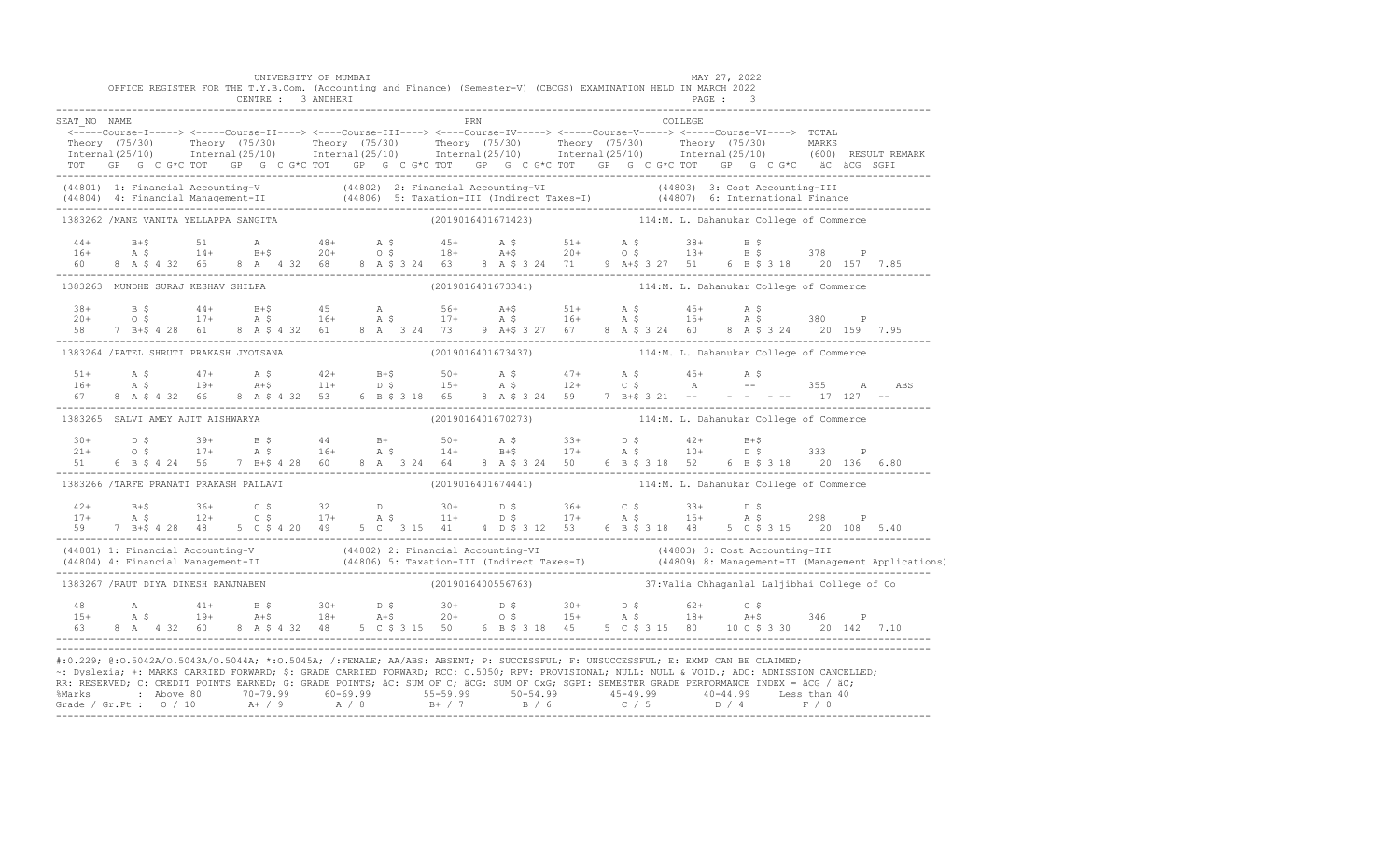|              |                                       |  | UNIVERSITY OF MUMBAI |  | OFFICE REGISTER FOR THE T.Y.B.Com. (Accounting and Finance) (Semester-V) (CBCGS) EXAMINATION HELD IN MARCH 2022                                                                                                                           |  | MAY 27, 2022 |     |              |  |
|--------------|---------------------------------------|--|----------------------|--|-------------------------------------------------------------------------------------------------------------------------------------------------------------------------------------------------------------------------------------------|--|--------------|-----|--------------|--|
|              |                                       |  |                      |  |                                                                                                                                                                                                                                           |  |              |     |              |  |
| SEAT NO NAME |                                       |  |                      |  | PRN COLLEGE<br><-----Course-I-----> <-----Course-II----> <----Course-III----> <----Course-IV-----> <----Course-V-----> <----Course-VI----> TOTAL                                                                                          |  |              |     |              |  |
|              |                                       |  |                      |  | Theory (75/30) Theory (75/30) Theory (75/30) Theory (75/30) Theory (75/30) Theory (75/30) MARKS<br>Internal(25/10) Internal(25/10) Internal(25/10) Internal(25/10) Internal(25/10) Internal(25/10) (600)RESULTREMARK                      |  |              |     |              |  |
|              |                                       |  |                      |  | TOT GP G C G*C TOT GP G C G*C TOT GP G C G*C TOT GP G C G*C TOT GP G C G*C TOT GP G C G*C äC äCG SGPI                                                                                                                                     |  |              |     |              |  |
|              |                                       |  |                      |  |                                                                                                                                                                                                                                           |  |              |     |              |  |
|              |                                       |  |                      |  | (44801) 1: Financial Accounting-V (44802) 2: Financial Accounting-VI (44803) 3: Cost Accounting-III<br>(44804) 4: Financial Management-II (44806) 5: Taxation-III (Indirect Taxes-I) (44809) 8: Management-II (Management Applica         |  |              |     |              |  |
|              | 1383268 SOLKAR SAHIL SUBHASH SANJANA  |  |                      |  | (2019016400556175) 37: Valia Chhaganlal Laljibhai College of Co                                                                                                                                                                           |  |              |     |              |  |
| $30+$        | D S                                   |  |                      |  | $38+$ B \$ $32+$ D \$ $39+$ B \$ $48+$ A $48+$ A \$<br>$13+$ B \$ $12+$ C \$ $18+$ A+\$ $13+$ B \$ $17+$ A \$                                                                                                                             |  |              |     |              |  |
| $15+$        | A S                                   |  |                      |  | 45 5 C \$ 4 20 51 6 B \$ 4 24 44 4 D \$ 3 12 57 7 B + \$ 3 21 61 8 A 3 24 65 8 A \$ 3 24 20 125 6.25                                                                                                                                      |  |              | 323 | $\mathbb{P}$ |  |
|              |                                       |  |                      |  |                                                                                                                                                                                                                                           |  |              |     |              |  |
|              |                                       |  |                      |  | (44801) 1: Financial Accounting-V (44802) 2: Financial Accounting-VI (44803) 3: Cost Accounting-III<br>(44804) 4: Financial Management-II (44806) 5: Taxation-III (Indirect Taxes-I) (44807) 6: International Finance<br>-----------      |  |              |     |              |  |
|              | 1383269 /MANE SAKSHI MANISH RESHMA    |  |                      |  | (2019016400087326)  412: Tolani College of Commerce                                                                                                                                                                                       |  |              |     |              |  |
| $44+$        |                                       |  |                      |  |                                                                                                                                                                                                                                           |  |              |     |              |  |
| $21+$<br>6.5 |                                       |  |                      |  |                                                                                                                                                                                                                                           |  |              |     |              |  |
|              |                                       |  |                      |  |                                                                                                                                                                                                                                           |  |              |     |              |  |
|              |                                       |  |                      |  | 1383270 /PEDNEKAR GAURAVI KESHAV SHRADDHA (2019016401178506) 412: Tolani College of Commerce                                                                                                                                              |  |              |     |              |  |
| $47+$        |                                       |  |                      |  | A \$41+ B \$56 A+44+ B+\$50+ A \$48+ A \$402 P<br>O \$18+ A+\$19+ A+\$20+ O \$21+ O \$18+ A+\$402 P                                                                                                                                       |  |              |     |              |  |
| $20+$        |                                       |  |                      |  | 8 A \$ 4 32 59 7 B+\$ 4 28 75 9 A+ 3 27 64 8 A \$ 3 24 71 9 A+\$ 3 27 66 8 A \$ 3 24 20 162 8.10                                                                                                                                          |  |              |     |              |  |
|              |                                       |  |                      |  |                                                                                                                                                                                                                                           |  |              |     |              |  |
|              |                                       |  |                      |  | (44801) 1: Financial Accounting-V (44802) 2: Financial Accounting-VI (44803) 3: Cost Accounting-III<br>(44804) 4: Financial Management-II (44806) 5: Taxation-III (Indirect Taxes-I) (44809) 8: Management-II (Management Applica         |  |              |     |              |  |
|              | 1383271 /KUSHWAHA CHHAYA SURESH MANJU |  |                      |  |                                                                                                                                                                                                                                           |  |              |     |              |  |
|              |                                       |  |                      |  |                                                                                                                                                                                                                                           |  |              |     |              |  |
|              |                                       |  |                      |  |                                                                                                                                                                                                                                           |  |              |     |              |  |
|              |                                       |  |                      |  |                                                                                                                                                                                                                                           |  |              |     |              |  |
|              | 1383272 /SHAH RUJUTA ANUP PRITI       |  |                      |  |                                                                                                                                                                                                                                           |  |              |     |              |  |
|              |                                       |  |                      |  |                                                                                                                                                                                                                                           |  |              |     |              |  |
|              |                                       |  |                      |  | $32$ D $42+$ B+\$ $65+$ O \$ $56+$ A+\$ $65+$ O \$ 75+ O \$<br>15+ A \$ 18+ A+\$ 14+ B+\$ 17+ A \$ 22+ O \$ 23+ O \$ 444<br>5 C  4 20 60  8 A \$ 4 32 79  9 A + \$ 3 27 73  9 A + \$ 3 27 87  10 O \$ 3 30 98  10 O \$ 3 30  20 166  8.30 |  |              |     |              |  |
|              |                                       |  |                      |  |                                                                                                                                                                                                                                           |  |              |     |              |  |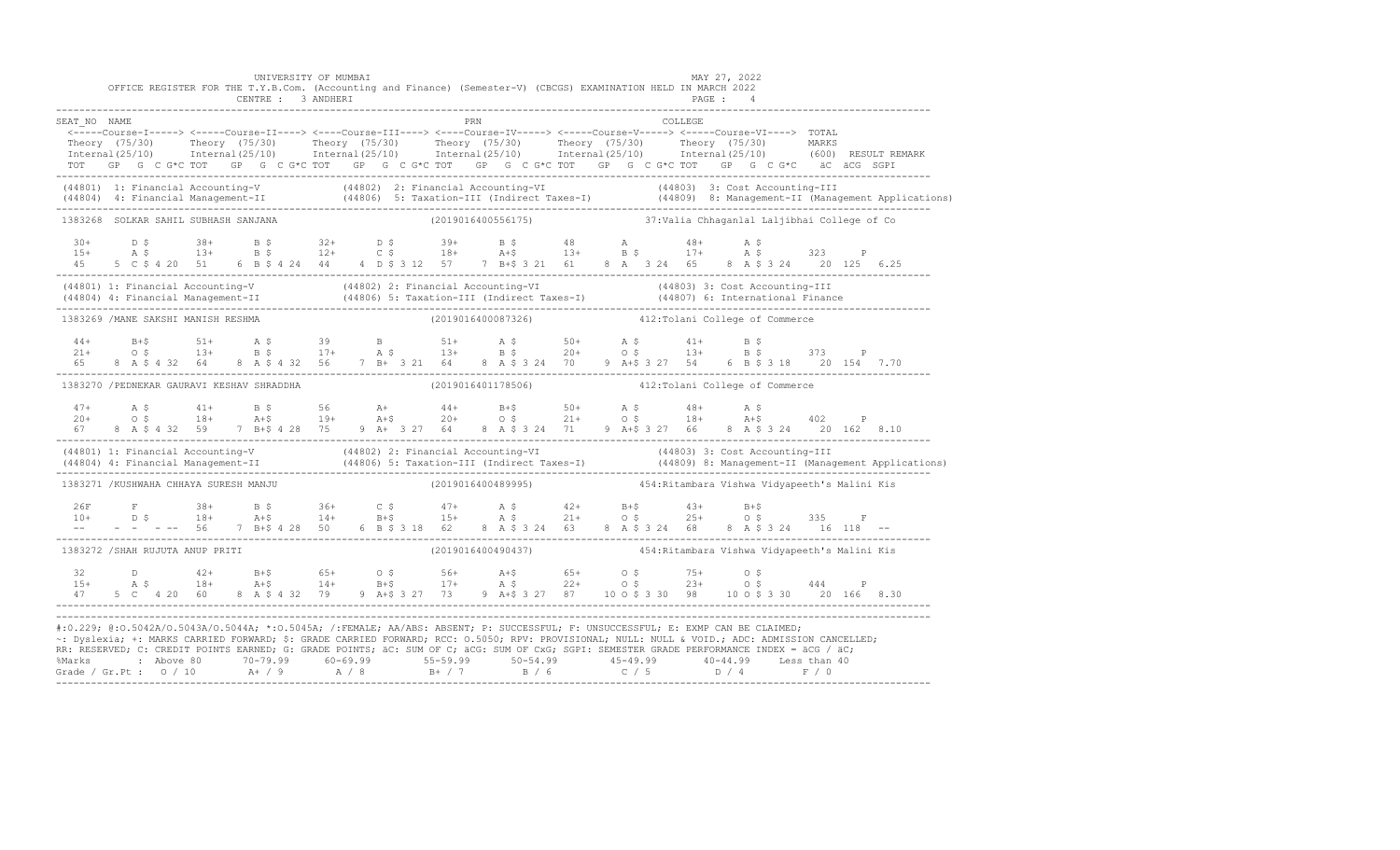|                                            |  |  |  | UNIVERSITY OF MUMBAI<br>CENTRE : 3 ANDHERI |  |  |     |  |  | OFFICE REGISTER FOR THE T.Y.B.Com. (Accounting and Finance) (Semester-V) (CBCGS) EXAMINATION HELD IN MARCH 2022                                                                                                                                                                                                                                                                                                               |         | MAY 27, 2022<br>PAGE : 5 |  |  |                                                                                                                                                                                                                                   |
|--------------------------------------------|--|--|--|--------------------------------------------|--|--|-----|--|--|-------------------------------------------------------------------------------------------------------------------------------------------------------------------------------------------------------------------------------------------------------------------------------------------------------------------------------------------------------------------------------------------------------------------------------|---------|--------------------------|--|--|-----------------------------------------------------------------------------------------------------------------------------------------------------------------------------------------------------------------------------------|
| SEAT NO NAME                               |  |  |  |                                            |  |  | PRN |  |  | <-----Course-I-----> <-----Course-II----> <----Course-III----> <----Course-IV-----> <-----Course-V-----> <-----Course-VI----> TOTAL<br>TOT GP G C G*C TOT GP G C G*C TOT GP G C G*C TOT GP G C G*C TOT GP G C G*C TOT GP G C G*C äC äCG SGPI                                                                                                                                                                                  | COLLEGE |                          |  |  | Theory (75/30) Theory (75/30) Theory (75/30) Theory (75/30) Theory (75/30) Theory (75/30) Theory (75/30) Theory (75/30) Theory (75/30) Theory (75/30) Theory (75/30) Theory (75/30) Theory (75/30) Theory (75/30) Theory (75/3    |
|                                            |  |  |  |                                            |  |  |     |  |  |                                                                                                                                                                                                                                                                                                                                                                                                                               |         |                          |  |  | (44801) 1: Financial Accounting-V (44802) 2: Financial Accounting-VI (44803) 3: Cost Accounting-III<br>(44804) 4: Financial Management-II (44806) 5: Taxation-III (Indirect Taxes-I) (44809) 8: Management-II (Management Applica |
| 1383273 SOLANKI YASH RAKESH SANGEETA       |  |  |  |                                            |  |  |     |  |  | (2019016402057014)  454: Ritambara Vishwa Vidyapeeth's Malini Kis                                                                                                                                                                                                                                                                                                                                                             |         |                          |  |  |                                                                                                                                                                                                                                   |
|                                            |  |  |  |                                            |  |  |     |  |  | $\begin{array}{cccccccccccccccc} 41 & B & 47+ & A & \xi & 38+ & B & \xi & 47+ & A & \xi & 50+ & A & \xi & 66+ & 0 & \xi \\ 18+ & A & \xi & 17+ & A & \xi & 18+ & A & \xi & 24+ & 0 & \xi & 22+ & 0 & \xi & 24+ & 0 & \xi & 412 & P \\ 59 & 7 & B+ & 4 & 28 & 64 & 8 & A & \xi & 4 & 32 & 56 & 7 & B & \xi & 321 & 71 & 9 & A & \xi & 3 & 27 & 72 & 9 & A & \xi$                                                               |         |                          |  |  |                                                                                                                                                                                                                                   |
| 1383274 SHARMA SHANEE SANTOSH SANDHYA      |  |  |  |                                            |  |  |     |  |  | (2017016400272176) 657:M.V.M's College of Commerce & Science                                                                                                                                                                                                                                                                                                                                                                  |         |                          |  |  |                                                                                                                                                                                                                                   |
| 46                                         |  |  |  |                                            |  |  |     |  |  | $16+$ $16+$ $12+$ $12+$ $12+$ $12+$ $12+$ $12+$ $12+$ $12+$ $12+$ $12+$ $12+$ $12+$ $12+$ $12+$ $12+$ $12+$ $12+$ $12+$ $12+$ $12+$ $12+$ $12+$ $12+$ $12+$ $12+$ $12+$ $12+$ $12+$ $12+$ $12+$ $12+$ $12+$ $12+$ $12+$ $12+$<br>5 C \$ 4 20 42 4 D \$ 4 16 62 8 A 3 24 46 5 C \$ 3 15 57 7 B+\$ 3 21 54 6 B \$ 3 18 20 114 5.70                                                                                              |         |                          |  |  |                                                                                                                                                                                                                                   |
| 1383275 /ADAWADE ANUJA VASANT VISHAKHA     |  |  |  |                                            |  |  |     |  |  | (2019016400766172) 356: JES College of Commerce, Science & Infor                                                                                                                                                                                                                                                                                                                                                              |         |                          |  |  |                                                                                                                                                                                                                                   |
| 47                                         |  |  |  |                                            |  |  |     |  |  | $17+$ $18+$ $19+$ $19+$ $18+$ $19+$ $19+$ $19+$ $19+$ $19+$ $19+$ $19+$ $19+$ $19+$ $19+$ $19+$ $19+$ $19+$ $19+$ $19+$ $19+$ $19+$ $19+$ $19+$ $19+$ $19+$ $19+$ $19+$ $19+$ $19+$ $19+$ $19+$ $19+$ $19+$ $19+$ $19+$ $19+$<br>5 C \$ 4 20 58 7 B + \$ 4 28 47 5 C \$ 3 15 53 6 B \$ 3 18 50 6 B \$ 3 18 70 9 A + 3 27 20 126 6.30                                                                                          |         |                          |  |  |                                                                                                                                                                                                                                   |
| 1383276 KANNOJIYA ABHISHEK SHYAMLAL SUNITA |  |  |  |                                            |  |  |     |  |  | (2019016400763386)  956: JES College of Commerce, Science & Infor                                                                                                                                                                                                                                                                                                                                                             |         |                          |  |  |                                                                                                                                                                                                                                   |
|                                            |  |  |  |                                            |  |  |     |  |  | $\begin{array}{cccccccccccccccccccccccccccccc} 30+& & D & \xi & & 38 & & B & & 45+ & A & \xi & & 47+ & A & \xi & & 44+ & B+\xi & & 33+ & D & \xi \\ 18+& & A+\xi & & 19+ & & A+\xi & & 10+ & D & \xi & & 12+ & C & \xi & & 15+ & A & \xi & & 18+ & A+\xi & & 329 & P \\ 48 & & 5 & C & \xi & 4 & 20 & 57 & 7 & B+ & 4 & 28 & 55 & 7 & B+\xi & 3 & 21 & 59 & 7 & B+\xi & 3 & 21$                                               |         |                          |  |  |                                                                                                                                                                                                                                   |
| 1383277 NAIKAPRAJ MAYURESH HEMANT HEMANGI  |  |  |  |                                            |  |  |     |  |  | $(2019016400766036)$ 956: JES College of Commerce, Science & Infor                                                                                                                                                                                                                                                                                                                                                            |         |                          |  |  |                                                                                                                                                                                                                                   |
|                                            |  |  |  |                                            |  |  |     |  |  | $\begin{array}{ccccccccccccccccccccccccccccccccccccc} 30+& & D & \xi & & 30+& & D & \xi & & 39+& & B & \xi & & 41+& & B & \xi & & 30+& & D & \xi & & 36 & & C \\ 10+& & D & \xi & & 13+& & B & \xi & & 10+& & D & \xi & & 11+& & D & \xi & & 13+& & B & \xi & & 11+& & D & \xi & & 274 & & P \\ 40 & & 4 & D & \xi & 4 & 16 & & 43 & & 4 & D & \xi & 4 & 16 & & 49 & & 5 & & C & \xi & $                                      |         |                          |  |  |                                                                                                                                                                                                                                   |
| 1383278 TIWARI YOGENDRA VINAYKUMAR SAROJ   |  |  |  |                                            |  |  |     |  |  | $(2019016400765412)$ 956: JES College of Commerce, Science & Infor                                                                                                                                                                                                                                                                                                                                                            |         |                          |  |  |                                                                                                                                                                                                                                   |
|                                            |  |  |  |                                            |  |  |     |  |  |                                                                                                                                                                                                                                                                                                                                                                                                                               |         |                          |  |  |                                                                                                                                                                                                                                   |
|                                            |  |  |  |                                            |  |  |     |  |  | #:0.229; @:0.5042A/0.5043A/0.5044A; *:0.5045A; /:FEMALE; AA/ABS: ABSENT; P: SUCCESSFUL; F: UNSUCCESSFUL; E: EXMP CAN BE CLAIMED;<br>~: Dyslexia; +: MARKS CARRIED FORWARD; \$: GRADE CARRIED FORWARD; RCC: 0.5050; RPV: PROVISIONAL; NULL: NULL: AULL: ADC: ADMISSION CANCELLED;<br>RR: RESERVED; C: CREDIT POINTS EARNED; G: GRADE POINTS; äC: SUM OF C; äCG: SUM OF CxG; SGPI: SEMESTER GRADE PERFORMANCE INDEX = äCG / äC; |         |                          |  |  |                                                                                                                                                                                                                                   |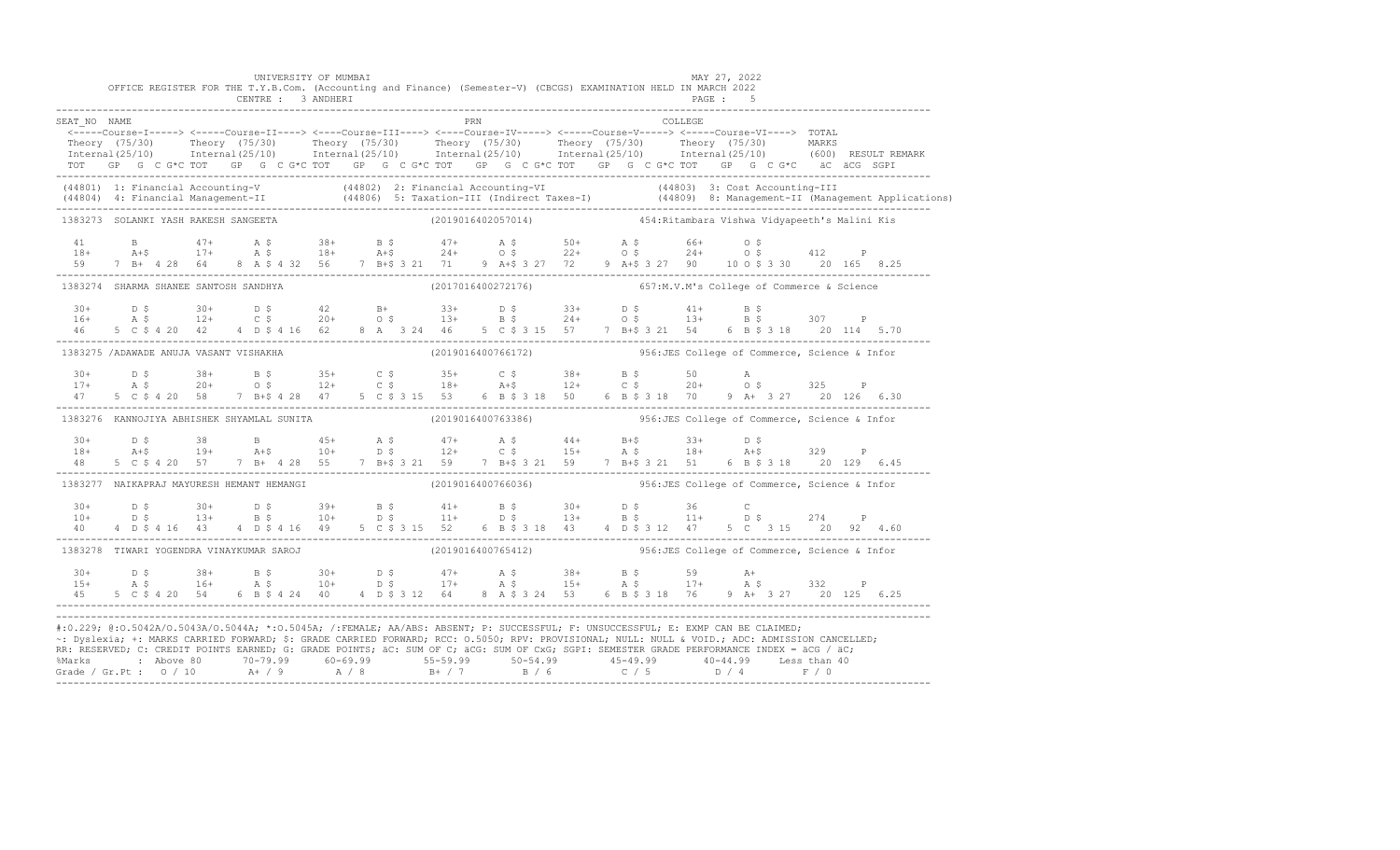|                                                                                                                                                                                                                                                                                                                                                                                                                                                                                                           |            |            |                          |  | UNIVERSITY OF MUMBAI<br>CENTRE : 3 ANDHERI |  | OFFICE REGISTER FOR THE T.Y.B.Com. (Accounting and Finance) (Semester-V) (CBCGS) EXAMINATION HELD IN MARCH 2022                                                                                                                                                                                                                                                                                                                                                                 |     |  |                |  |                                               | MAY 27, 2022<br>PAGE: 6 |             |                |   |                                                                                                                                  |
|-----------------------------------------------------------------------------------------------------------------------------------------------------------------------------------------------------------------------------------------------------------------------------------------------------------------------------------------------------------------------------------------------------------------------------------------------------------------------------------------------------------|------------|------------|--------------------------|--|--------------------------------------------|--|---------------------------------------------------------------------------------------------------------------------------------------------------------------------------------------------------------------------------------------------------------------------------------------------------------------------------------------------------------------------------------------------------------------------------------------------------------------------------------|-----|--|----------------|--|-----------------------------------------------|-------------------------|-------------|----------------|---|----------------------------------------------------------------------------------------------------------------------------------|
| SEAT NO NAME                                                                                                                                                                                                                                                                                                                                                                                                                                                                                              |            |            |                          |  |                                            |  | <-----Course-I-----> <-----Course-II----> <----Course-III----> <----Course-IV-----> <-----Course-V-----> <-----Course-VI----><br>Theory (75/30)    Theory (75/30)    Theory (75/30)    Theory (75/30)    Theory (75/30)    Theory (75/30)<br>Internal (25/10) Internal (25/10) Internal (25/10) Internal (25/10) Internal (25/10) Internal (25/10) (600) RESULT REMARK<br>TOT GP G C G*C TOT GP G C G*C TOT GP G C G*C TOT GP G C G*C TOT GP G C G*C TOT GP G C G*C aC aCG SGPI | PRN |  |                |  | COLLEGE                                       |                         |             | TOTAL<br>MARKS |   |                                                                                                                                  |
|                                                                                                                                                                                                                                                                                                                                                                                                                                                                                                           |            |            |                          |  |                                            |  | (44801) 1: Financial Accounting-V (44802) 2: Financial Accounting-VI (44803) 3: Cost Accounting-III                                                                                                                                                                                                                                                                                                                                                                             |     |  |                |  |                                               |                         |             |                |   | (44806) 4: Financial Management-II (44806) 5: Taxation-III (Indirect Taxes-I) (44809) 8: Management-II (Management Applications) |
| 1383279 /YADAV SUMIRAN SHOBHNATH PRAMILA                                                                                                                                                                                                                                                                                                                                                                                                                                                                  |            |            |                          |  |                                            |  | (2017016401942757)                                                                                                                                                                                                                                                                                                                                                                                                                                                              |     |  |                |  | 956: JES College of Commerce, Science & Infor |                         |             |                |   |                                                                                                                                  |
| $36+$<br>$11+$<br>47                                                                                                                                                                                                                                                                                                                                                                                                                                                                                      | C S<br>D S |            | $32+$ D \$<br>$17+$ A \$ |  | $35+$ C \$<br>$10+$ D \$                   |  | $38+$ B \$ 33+ D \$ 45<br>$10+$ $D \,$ \$ $11+$ $D \,$ \$ $10+$ $D \,$ \$<br>5 C \$ 4 20 49 5 C \$ 4 20 45 5 C \$ 3 15 48                                                                                                                                                                                                                                                                                                                                                       |     |  | 5 C \$ 3 15 44 |  | 4 D \$ 3 12 55 7 B + 3 21 20 103 5.15         |                         | $\mathbb A$ | 288            | P |                                                                                                                                  |
| #:0.229; @:0.5042A/0.5043A/0.5044A; *:0.5045A; /:FEMALE; AA/ABS: ABSENT; P: SUCCESSFUL; F: UNSUCCESSFUL; E: EXMP CAN BE CLAIMED;<br>~: Dyslexia; +: MARKS CARRIED FORWARD; \$: GRADE CARRIED FORWARD; RCC: 0.5050; RPV: PROVISIONAL; NULL: NULL & VOID.; ADC: ADMISSION CANCELLED;<br>RR: RESERVED; C: CREDIT POINTS EARNED; G: GRADE POINTS; äC: SUM OF C; äCG: SUM OF CxG; SGPI: SEMESTER GRADE PERFORMANCE INDEX = äCG / äC;<br>%Marks<br>Grade / Gr.Pt : $0/10$ A+ / 9 A / 8 B+ / 7 B / 6 C / 5 D / 4 |            | : Above 80 |                          |  |                                            |  | 70-79.99 60-69.99 55-59.99 50-54.99 45-49.99 40-44.99 Less than 40                                                                                                                                                                                                                                                                                                                                                                                                              |     |  |                |  |                                               |                         |             | F / 0          |   |                                                                                                                                  |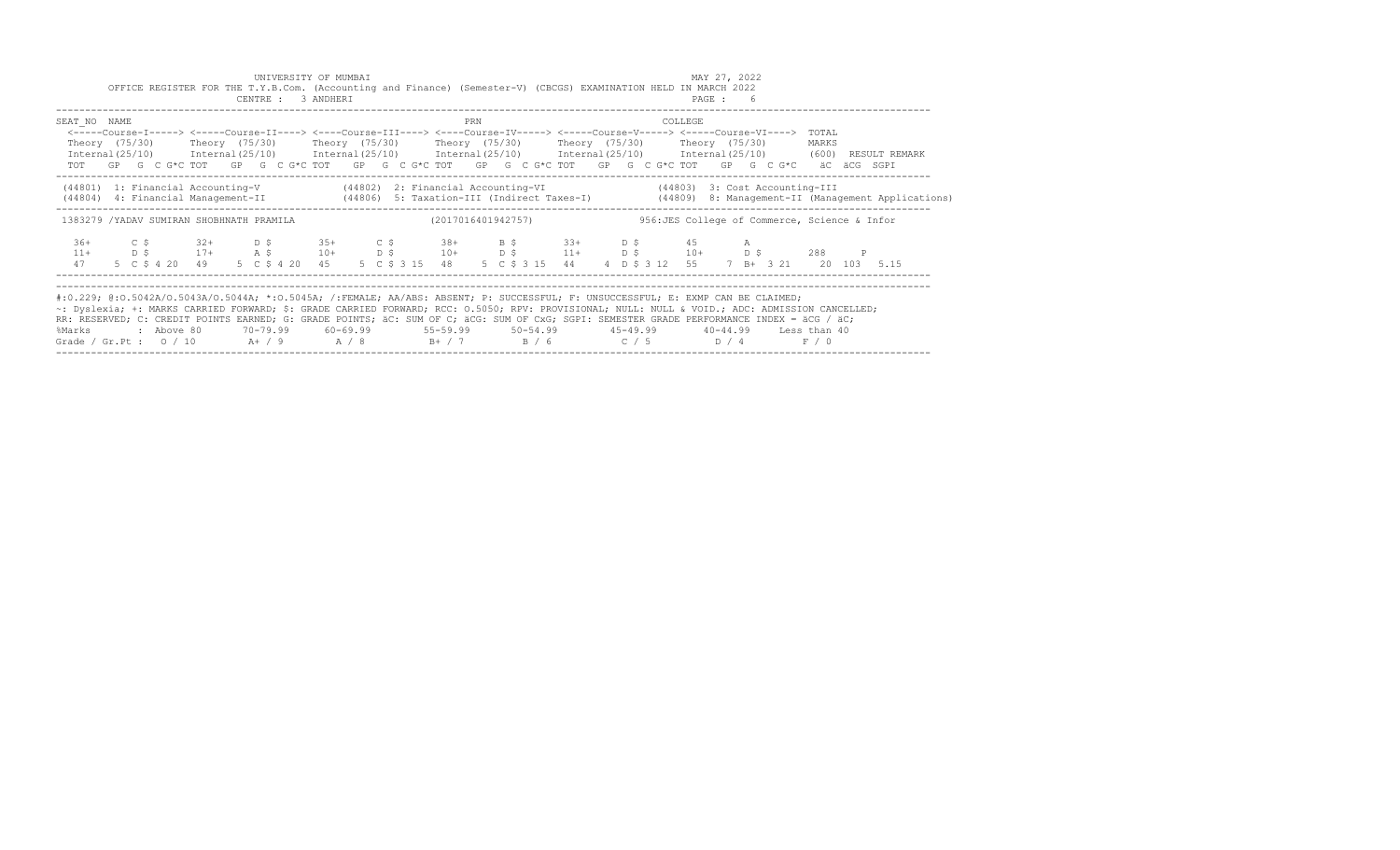|                                                                                                                                                                                                                                                                                                                                                                                                                                                                                                                                                                                               |  |  |  |  | UNIVERSITY OF MUMBAI<br>CENTRE : 4 GHATKOPAR |  |  |  | OFFICE REGISTER FOR THE T.Y.B.Com. (Accounting and Finance) (Semester-V) (CBCGS) EXAMINATION HELD IN MARCH 2022                                                                                                                                                                                                                                                                      |     |  |  |  |                | MAY 27, 2022<br>PAGE: 7 |  |  |                                                                                                                                                                                                                                   |
|-----------------------------------------------------------------------------------------------------------------------------------------------------------------------------------------------------------------------------------------------------------------------------------------------------------------------------------------------------------------------------------------------------------------------------------------------------------------------------------------------------------------------------------------------------------------------------------------------|--|--|--|--|----------------------------------------------|--|--|--|--------------------------------------------------------------------------------------------------------------------------------------------------------------------------------------------------------------------------------------------------------------------------------------------------------------------------------------------------------------------------------------|-----|--|--|--|----------------|-------------------------|--|--|-----------------------------------------------------------------------------------------------------------------------------------------------------------------------------------------------------------------------------------|
| SEAT NO NAME                                                                                                                                                                                                                                                                                                                                                                                                                                                                                                                                                                                  |  |  |  |  |                                              |  |  |  | <-----Course-I-----> <-----Course-II----> <----Course-III----> <----Course-IV-----> <----Course-V-----> <----Course-VI----> TOTAL<br>TOT GP G C G*C TOT GP G C G*C TOT GP G C G*C TOT GP G C G*C TOT GP G C G*C TOT GP G C G*C äC äCG SGPI                                                                                                                                           | PRN |  |  |  | <b>COLLEGE</b> |                         |  |  | Theory (75/30) Theory (75/30) Theory (75/30) Theory (75/30) Theory (75/30) Theory (75/30) Theory (75/30) MARKS<br>Thternal(25/10) Internal(25/10) Internal(25/10) Internal(25/10) Internal(25/10) Internal(25/10) (600) RESULTREM |
|                                                                                                                                                                                                                                                                                                                                                                                                                                                                                                                                                                                               |  |  |  |  |                                              |  |  |  |                                                                                                                                                                                                                                                                                                                                                                                      |     |  |  |  |                |                         |  |  | (44801) 1: Financial Accounting-V (44802) 2: Financial Accounting-VI (44803) 3: Cost Accounting-III<br>(44804) 4: Financial Management-II (44806) 5: Taxation-III (Indirect Taxes-I) (44809) 8: Management-II (Management Applica |
| 1383280 KOYANDE SHUBHAM NANDKUMAR SUREKHA                                                                                                                                                                                                                                                                                                                                                                                                                                                                                                                                                     |  |  |  |  |                                              |  |  |  | (2016016402522724) 169: Ramanand Arya's D. A. V. College of Comm                                                                                                                                                                                                                                                                                                                     |     |  |  |  |                |                         |  |  |                                                                                                                                                                                                                                   |
|                                                                                                                                                                                                                                                                                                                                                                                                                                                                                                                                                                                               |  |  |  |  |                                              |  |  |  | $38+$ B \$ $30+$ D \$ $30+$ D \$ $33+$ D $36+$ C \$ $40+$ B \$ $10+$ D \$ $12+$ C \$ $18+$ A+\$ $10+$ D \$ $18+$ A+\$ $14+$ B+\$ $289+$ P<br>48 5 C \$ 4 20 42 4 D \$ 4 16 48 5 C \$ 3 15 43 4 D 3 12 54 6 B \$ 3 18 54 6 B \$ 3 18 20 99 4.95                                                                                                                                       |     |  |  |  |                |                         |  |  |                                                                                                                                                                                                                                   |
|                                                                                                                                                                                                                                                                                                                                                                                                                                                                                                                                                                                               |  |  |  |  |                                              |  |  |  | 1383281 KHAJA ENAYAT HUSSAIN GULAM RABBANI MARZINA BEGUM (2019016400131923) 228:Sree Narayan Guru College of Commerce                                                                                                                                                                                                                                                                |     |  |  |  |                |                         |  |  |                                                                                                                                                                                                                                   |
| 46                                                                                                                                                                                                                                                                                                                                                                                                                                                                                                                                                                                            |  |  |  |  |                                              |  |  |  | 5 C \$ 4 20 48 5 C \$ 4 20 72 9 A+ 3 27 50 6 B \$ 3 18 57 7 B+\$ 3 21 73 9 A+\$ 3 27 20 133 6.65                                                                                                                                                                                                                                                                                     |     |  |  |  |                |                         |  |  |                                                                                                                                                                                                                                   |
| 1383282 / KHAN SANA BEGUM MUBARAK TAMKEEN                                                                                                                                                                                                                                                                                                                                                                                                                                                                                                                                                     |  |  |  |  |                                              |  |  |  |                                                                                                                                                                                                                                                                                                                                                                                      |     |  |  |  |                |                         |  |  |                                                                                                                                                                                                                                   |
| A<br>$10+$                                                                                                                                                                                                                                                                                                                                                                                                                                                                                                                                                                                    |  |  |  |  |                                              |  |  |  |                                                                                                                                                                                                                                                                                                                                                                                      |     |  |  |  |                |                         |  |  | -- 42+ B+\$ 39+ B \$ 36+ C \$ 30+ D \$ 31+ D \$<br>D \$ 13+ B \$ 11+ D \$ 14+ B+\$ 10+ D \$ 15+ A \$ 251 A ABS<br>$-$ - -- 55 7 B+\$ 4 28 50 6 B \$ 3 18 50 6 B \$ 3 18 40 4 D \$ 3 12 46 5 C \$ 3 15 16 91 --                    |
|                                                                                                                                                                                                                                                                                                                                                                                                                                                                                                                                                                                               |  |  |  |  |                                              |  |  |  | 1383283 MANDRAVALIYA MUKESH KUMAR NUNDARAM NAURATI (2018016401052685) 228:Sree Narayan Guru College of Commerce                                                                                                                                                                                                                                                                      |     |  |  |  |                |                         |  |  |                                                                                                                                                                                                                                   |
| 60 - 10                                                                                                                                                                                                                                                                                                                                                                                                                                                                                                                                                                                       |  |  |  |  |                                              |  |  |  | $15$ A $34$ C $\frac{1}{2}$ 30 + D $\frac{1}{2}$ 30 + D $\frac{1}{2}$ 30 + D $\frac{1}{2}$ 30 + D $\frac{1}{2}$ 30 + D $\frac{1}{2}$ 30 + D $\frac{1}{2}$ 30 + D $\frac{1}{2}$ 30 + D $\frac{1}{2}$ 30 + D $\frac{1}{2}$ 30 + D $\frac{1}{2}$ 30 + D $\frac{1}{2}$ 31 + B $\frac$<br>8 A 4 32 48 5 C \$ 4 20 47 5 C \$ 3 15 52 6 B \$ 3 18 49 5 C \$ 3 15 43 4 D \$ 3 12 20 112 5.60 |     |  |  |  |                |                         |  |  |                                                                                                                                                                                                                                   |
|                                                                                                                                                                                                                                                                                                                                                                                                                                                                                                                                                                                               |  |  |  |  |                                              |  |  |  | 1383284 RAJBHAR NIRAJ RAMNARYAN MANBHAWATI (2019016400131881) 138328:Sree Narayan Guru College of Commerce                                                                                                                                                                                                                                                                           |     |  |  |  |                |                         |  |  |                                                                                                                                                                                                                                   |
| 58                                                                                                                                                                                                                                                                                                                                                                                                                                                                                                                                                                                            |  |  |  |  |                                              |  |  |  | 7 B+ 4 28 69 8 A \$ 4 32 64 8 A \$ 3 24 74 9 A+\$ 3 27 71 9 A+\$ 3 27 67 8 A \$ 3 24 20 162 8.10                                                                                                                                                                                                                                                                                     |     |  |  |  |                |                         |  |  |                                                                                                                                                                                                                                   |
| 1383285 SAWANT RUSHIKESH JAYAWANT ARCHANA                                                                                                                                                                                                                                                                                                                                                                                                                                                                                                                                                     |  |  |  |  |                                              |  |  |  | (2019016400131784) 228: Sree Narayan Guru College of Commerce                                                                                                                                                                                                                                                                                                                        |     |  |  |  |                |                         |  |  |                                                                                                                                                                                                                                   |
|                                                                                                                                                                                                                                                                                                                                                                                                                                                                                                                                                                                               |  |  |  |  |                                              |  |  |  | $16+$ $22+$ $05$ $20+$ $05$ $18+$ $21+$ $05$ $20+$ $05$ $18+$ $21+$ $21+$ $22+$ $05$ $20+$ $05$ $18+$ $21+$ $21+$ $21+$ $21+$ $21+$ $21+$ $21+$ $21+$ $21+$ $21+$ $21+$ $21+$ $21+$ $21+$ $21+$ $21+$ $21+$ $21+$ $21+$ $21+$                                                                                                                                                        |     |  |  |  |                |                         |  |  | 51 6 B \$ 4 24 57 7 B + 4 28 52 6 B \$ 3 18 61 8 A \$ 3 24 56 7 B + \$ 3 21 83 10 0 \$ 3 30 20 145 7.25                                                                                                                           |
| #:0.229; @:0.5042A/0.5043A/0.5044A; *:0.5045A; /:FEMALE; AA/ABS: ABSENT; P: SUCCESSFUL; F: UNSUCCESSFUL; E: EXMP CAN BE CLAIMED;<br>~: Dyslexia; +: MARKS CARRIED FORWARD; \$: GRADE CARRIED FORWARD; RCC: 0.5050; RPV: PROVISIONAL; NULL: NULL & VOID.; ADC: ADMISSION CANCELLED;<br>RR: RESERVED; C: CREDIT POINTS EARNED; G: GRADE POINTS; äC: SUM OF C; äCG: SUM OF CxG; SGPI: SEMESTER GRADE PERFORMANCE INDEX = äCG / äC;<br>%Marks : Above 80 70-79.99 60-69.99 55-59.99 50-54.99 45-49.99 40-44.99 Less than 40<br>Grade / Gr.Pt : 0 / 10 A+ / 9 A / 8 B+ / 7 B / 6 C / 5 D / 4 F / 0 |  |  |  |  |                                              |  |  |  |                                                                                                                                                                                                                                                                                                                                                                                      |     |  |  |  |                |                         |  |  |                                                                                                                                                                                                                                   |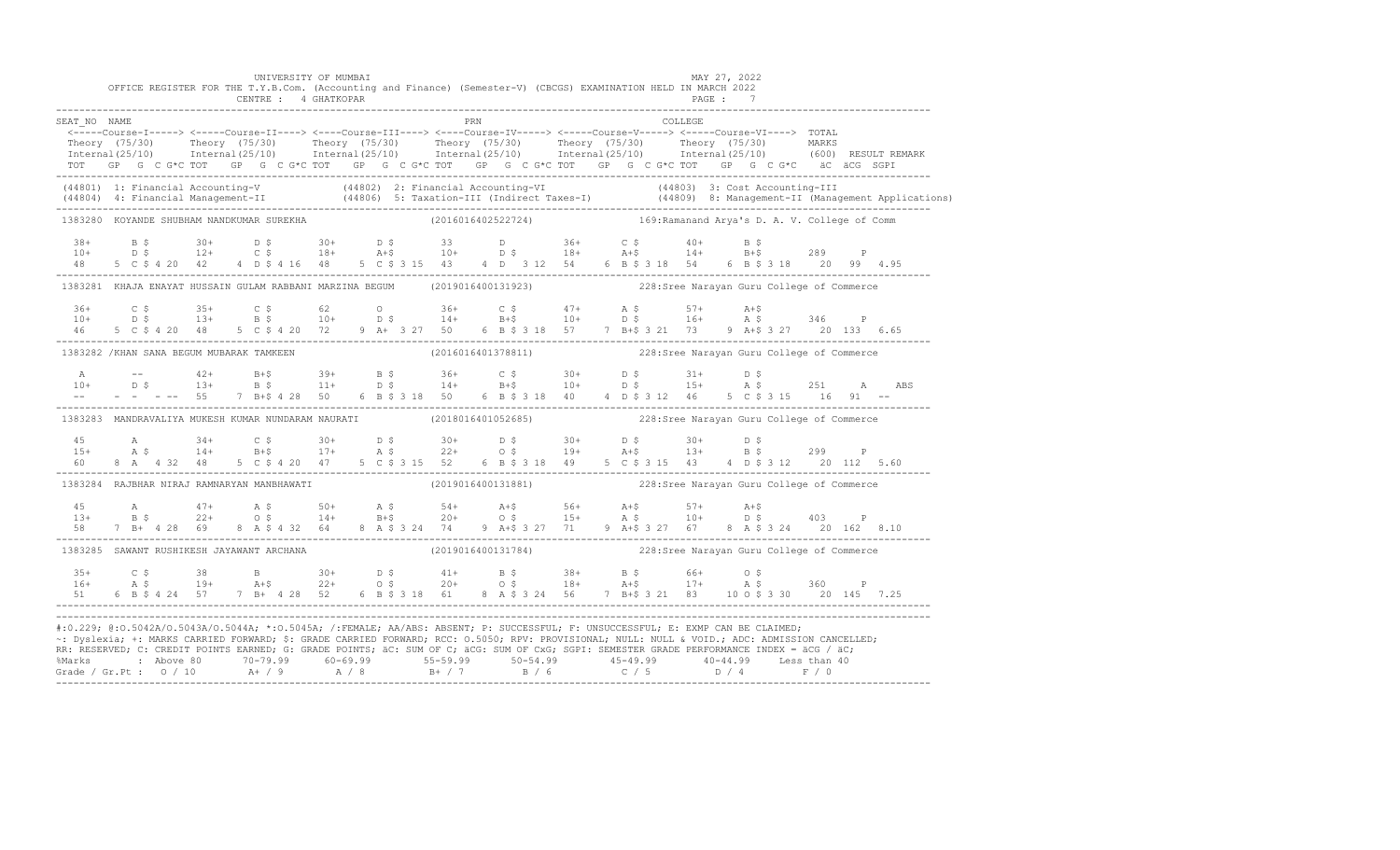|              | OFFICE REGISTER FOR THE T.Y.B.Com. (Accounting and Finance) (Semester-V) (CBCGS) EXAMINATION HELD IN MARCH 2022                                                                                                                                                                                                                                                                                                                                 | UNIVERSITY OF MUMBAI<br>CENTRE : 4 GHATKOPAR |  |     |  |         | MAY 27, 2022<br>PAGE : 8                                          |  |
|--------------|-------------------------------------------------------------------------------------------------------------------------------------------------------------------------------------------------------------------------------------------------------------------------------------------------------------------------------------------------------------------------------------------------------------------------------------------------|----------------------------------------------|--|-----|--|---------|-------------------------------------------------------------------|--|
| SEAT NO NAME |                                                                                                                                                                                                                                                                                                                                                                                                                                                 |                                              |  | PRN |  | COLLEGE |                                                                   |  |
|              | <-----Course-I-----> <-----Course-II----> <----Course-III----> <----Course-IV-----> <-----Course-V----> TOTAL<br>Theory (75/30) Theory (75/30) Theory (75/30) Theory (75/30) Theory (75/30) Theory (75/30) MARKS<br>Internal(25/10) Internal(25/10) Internal(25/10) Internal(25/10) Internal(25/10) Internal(25/10) (600) RESULTREMARK<br>TOT GP G C G*C TOT GP G C G*C TOT GP G C G*C TOT GP G C G*C TOT GP G C G*C TOT GP G C G*C äC äCG SGPI |                                              |  |     |  |         |                                                                   |  |
|              | (44801) 1: Financial Accounting-V (44802) 2: Financial Accounting-VI (44803) 3: Cost Accounting-III<br>(44804) 4: Financial Management-II (44806) 5: Taxation-III (Indirect Taxes-I) (44809) 8: Management-II (Management Applica                                                                                                                                                                                                               |                                              |  |     |  |         |                                                                   |  |
|              | 1383286 YADAV SATISH VAKIL AVANTI DEVI                                                                                                                                                                                                                                                                                                                                                                                                          |                                              |  |     |  |         | (2019016400131737) 228:Sree Narayan Guru College of Commerce      |  |
|              | 35 C 33+ D \$ 30+ D \$ 30 D 36+ C \$ 47+ A \$<br>10+ D \$ 10+ D \$ 10+ D \$ 20+ O \$ 10+ D \$ 11+ D \$ 282 P<br>45 5 C 4 20 43 4 D \$ 4 16 40 4 D \$ 312 50 6 B 3 18 46 5 C \$ 3 15 58 7 B+\$ 3 21 20 102 5.10<br>----------------------------------                                                                                                                                                                                            |                                              |  |     |  |         |                                                                   |  |
|              | (44801) 1: Financial Accounting-V (44802) 2: Financial Accounting-VI (44803) 3: Cost Accounting-III<br>(44804) 4: Financial Management-II (44806) 5: Taxation-III (Indirect Taxes-I) (44807) 6: International Finance<br>-----------                                                                                                                                                                                                            |                                              |  |     |  |         |                                                                   |  |
|              | 1383287 /KESWANI JHANVI NARESHLAL JYOTI                                                                                                                                                                                                                                                                                                                                                                                                         |                                              |  |     |  |         | (2019016401189864) 345: Vivekanand Education Society's College of |  |
|              |                                                                                                                                                                                                                                                                                                                                                                                                                                                 |                                              |  |     |  |         |                                                                   |  |
|              | (44801) 1: Financial Accounting-V (44802) 2: Financial Accounting-VI (44803) 3: Cost Accounting-III<br>(44804) 4: Financial Management-II (44806) 5: Taxation-III (Indirect Taxes-I) (44809) 8: Management-II (Management Applica                                                                                                                                                                                                               |                                              |  |     |  |         |                                                                   |  |
|              | 1383288 / GABRIEL NANCY YESSAYA SUVARTA                                                                                                                                                                                                                                                                                                                                                                                                         |                                              |  |     |  |         | (2016016400649293) 905: Jan Seva Sangh Sanchalit Shri Ram Colleg  |  |
|              |                                                                                                                                                                                                                                                                                                                                                                                                                                                 |                                              |  |     |  |         |                                                                   |  |
|              |                                                                                                                                                                                                                                                                                                                                                                                                                                                 |                                              |  |     |  |         |                                                                   |  |
|              | 1383289 KAHAR VINAY RAJESH AMITA                                                                                                                                                                                                                                                                                                                                                                                                                |                                              |  |     |  |         |                                                                   |  |
|              |                                                                                                                                                                                                                                                                                                                                                                                                                                                 |                                              |  |     |  |         |                                                                   |  |
|              | $100+$ $100+$ $100+$ $100+$ $100+$ $100+$ $100+$ $100+$ $100+$ $100+$ $100+$ $100+$ $100+$ $100+$ $100+$ $100+$ $100+$ $100+$ $100+$ $100+$ $100+$ $100+$ $100+$ $100+$ $100+$ $100+$ $100+$ $100+$ $100+$ $100+$ $100+$ $100$<br>1383290 / KENI NIDHI NARESH DEEPA                                                                                                                                                                             |                                              |  |     |  |         | (2019016401284396)  905: Jan Seva Sangh Sanchalit Shri Ram Colleg |  |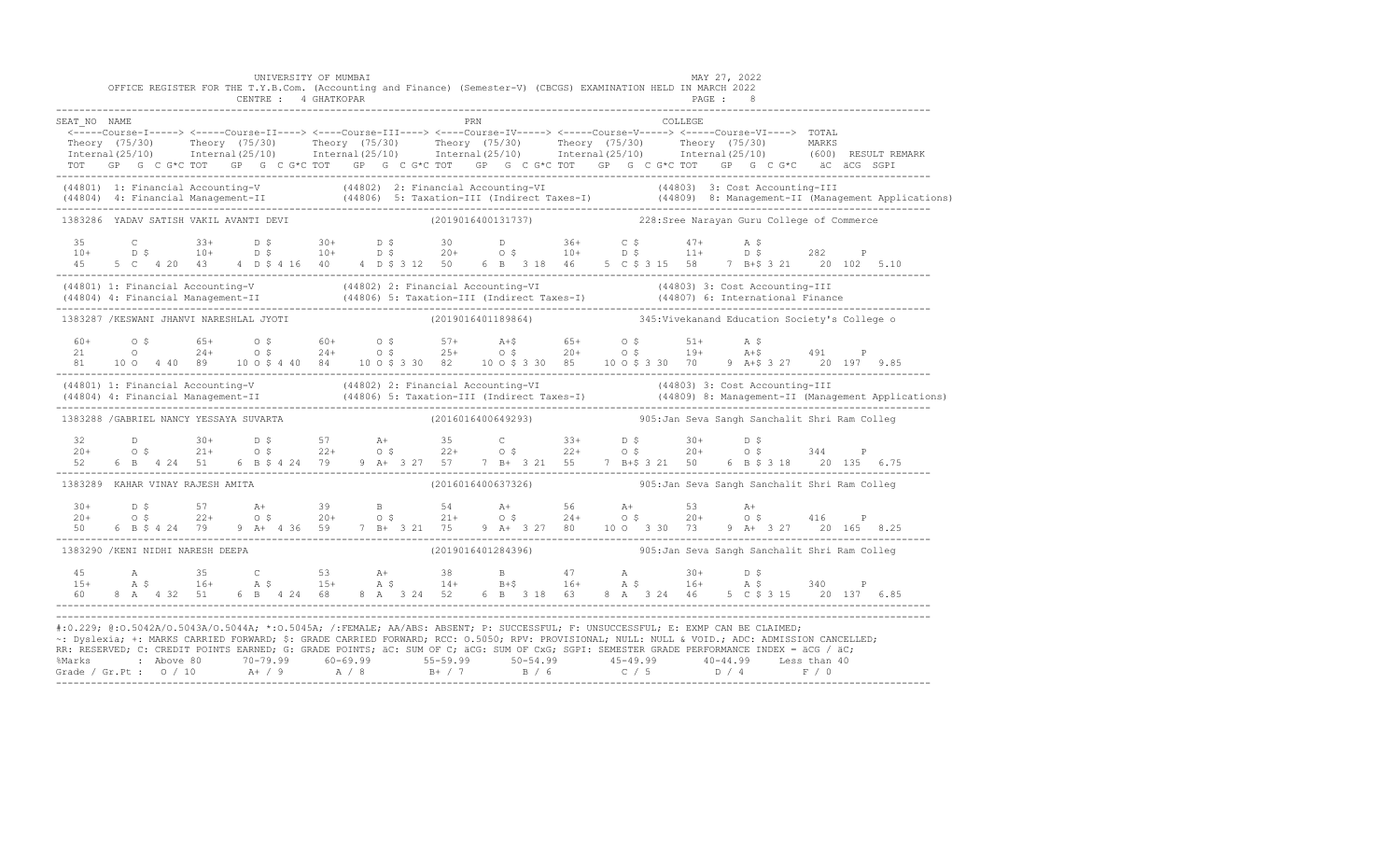|                                                                                                                                                                                                                                                                                                                                                                                                                                                                                                                                                                                              |  |  |  |  | UNIVERSITY OF MUMBAI |  |  | OFFICE REGISTER FOR THE T.Y.B.Com. (Accounting and Finance) (Semester-V) (CBCGS) EXAMINATION HELD IN MARCH 2022                                                                                                                                                                                                                                                                                                                             |     |  |                                              |  |         | MAY 27, 2022 |  |  |                                                                                                                                                                                                                                   |
|----------------------------------------------------------------------------------------------------------------------------------------------------------------------------------------------------------------------------------------------------------------------------------------------------------------------------------------------------------------------------------------------------------------------------------------------------------------------------------------------------------------------------------------------------------------------------------------------|--|--|--|--|----------------------|--|--|---------------------------------------------------------------------------------------------------------------------------------------------------------------------------------------------------------------------------------------------------------------------------------------------------------------------------------------------------------------------------------------------------------------------------------------------|-----|--|----------------------------------------------|--|---------|--------------|--|--|-----------------------------------------------------------------------------------------------------------------------------------------------------------------------------------------------------------------------------------|
|                                                                                                                                                                                                                                                                                                                                                                                                                                                                                                                                                                                              |  |  |  |  | CENTRE : 4 GHATKOPAR |  |  |                                                                                                                                                                                                                                                                                                                                                                                                                                             |     |  |                                              |  |         | PAGE: 9      |  |  |                                                                                                                                                                                                                                   |
| SEAT NO NAME                                                                                                                                                                                                                                                                                                                                                                                                                                                                                                                                                                                 |  |  |  |  |                      |  |  | <-----Course-I-----> <-----Course-II----> <----Course-III----> <----Course-IV-----> <----Course-V-----> <----Course-VI----> TOTAL                                                                                                                                                                                                                                                                                                           | PRN |  |                                              |  | COLLEGE |              |  |  |                                                                                                                                                                                                                                   |
|                                                                                                                                                                                                                                                                                                                                                                                                                                                                                                                                                                                              |  |  |  |  |                      |  |  |                                                                                                                                                                                                                                                                                                                                                                                                                                             |     |  |                                              |  |         |              |  |  |                                                                                                                                                                                                                                   |
|                                                                                                                                                                                                                                                                                                                                                                                                                                                                                                                                                                                              |  |  |  |  |                      |  |  |                                                                                                                                                                                                                                                                                                                                                                                                                                             |     |  |                                              |  |         |              |  |  | Theory (75/30) Theory (75/30) Theory (75/30) Theory (75/30) Theory (75/30) Theory (75/30) Theory (75/30) MARKS<br>Thternal(25/10) Thternal(25/10) Thternal(25/10) Thternal(25/10) Thternal(25/10) Thternal(25/10) (600) RESULT R  |
|                                                                                                                                                                                                                                                                                                                                                                                                                                                                                                                                                                                              |  |  |  |  |                      |  |  | TOT GP G C G*C TOT GP G C G*C TOT GP G C G*C TOT GP G C G*C TOT GP G C G*C TOT GP G C G*C äC äCG SGPI                                                                                                                                                                                                                                                                                                                                       |     |  |                                              |  |         |              |  |  |                                                                                                                                                                                                                                   |
|                                                                                                                                                                                                                                                                                                                                                                                                                                                                                                                                                                                              |  |  |  |  |                      |  |  |                                                                                                                                                                                                                                                                                                                                                                                                                                             |     |  |                                              |  |         |              |  |  | (44801) 1: Financial Accounting-V (44802) 2: Financial Accounting-VI (44803) 3: Cost Accounting-III<br>(44804) 4: Financial Management-II (44806) 5: Taxation-III (Indirect Taxes-I) (44809) 8: Management-II (Management Applica |
| 1383291 MANDAL ROHIT BALESHWAR SAVITRI                                                                                                                                                                                                                                                                                                                                                                                                                                                                                                                                                       |  |  |  |  |                      |  |  | (2019016401881025)                                                                                                                                                                                                                                                                                                                                                                                                                          |     |  | 905:Jan Seva Sangh Sanchalit Shri Ram Colleg |  |         |              |  |  |                                                                                                                                                                                                                                   |
|                                                                                                                                                                                                                                                                                                                                                                                                                                                                                                                                                                                              |  |  |  |  |                      |  |  |                                                                                                                                                                                                                                                                                                                                                                                                                                             |     |  |                                              |  |         |              |  |  |                                                                                                                                                                                                                                   |
|                                                                                                                                                                                                                                                                                                                                                                                                                                                                                                                                                                                              |  |  |  |  |                      |  |  |                                                                                                                                                                                                                                                                                                                                                                                                                                             |     |  |                                              |  |         |              |  |  |                                                                                                                                                                                                                                   |
|                                                                                                                                                                                                                                                                                                                                                                                                                                                                                                                                                                                              |  |  |  |  |                      |  |  |                                                                                                                                                                                                                                                                                                                                                                                                                                             |     |  |                                              |  |         |              |  |  |                                                                                                                                                                                                                                   |
| 1383292 BHAGWE CHHAGAN SANJAY SUCHITA                                                                                                                                                                                                                                                                                                                                                                                                                                                                                                                                                        |  |  |  |  |                      |  |  | (2019016400017791) 959:Laxmichand Golwala College of Commerce a                                                                                                                                                                                                                                                                                                                                                                             |     |  |                                              |  |         |              |  |  |                                                                                                                                                                                                                                   |
|                                                                                                                                                                                                                                                                                                                                                                                                                                                                                                                                                                                              |  |  |  |  |                      |  |  |                                                                                                                                                                                                                                                                                                                                                                                                                                             |     |  |                                              |  |         |              |  |  |                                                                                                                                                                                                                                   |
|                                                                                                                                                                                                                                                                                                                                                                                                                                                                                                                                                                                              |  |  |  |  |                      |  |  |                                                                                                                                                                                                                                                                                                                                                                                                                                             |     |  |                                              |  |         |              |  |  |                                                                                                                                                                                                                                   |
|                                                                                                                                                                                                                                                                                                                                                                                                                                                                                                                                                                                              |  |  |  |  |                      |  |  |                                                                                                                                                                                                                                                                                                                                                                                                                                             |     |  |                                              |  |         |              |  |  |                                                                                                                                                                                                                                   |
| 1383293 / DHANAKE NISHA PRADEEP ARCHANA                                                                                                                                                                                                                                                                                                                                                                                                                                                                                                                                                      |  |  |  |  |                      |  |  | (2019016400018024) 959: Laxmichand Golwala College of Commerce a                                                                                                                                                                                                                                                                                                                                                                            |     |  |                                              |  |         |              |  |  |                                                                                                                                                                                                                                   |
|                                                                                                                                                                                                                                                                                                                                                                                                                                                                                                                                                                                              |  |  |  |  |                      |  |  |                                                                                                                                                                                                                                                                                                                                                                                                                                             |     |  |                                              |  |         |              |  |  |                                                                                                                                                                                                                                   |
|                                                                                                                                                                                                                                                                                                                                                                                                                                                                                                                                                                                              |  |  |  |  |                      |  |  |                                                                                                                                                                                                                                                                                                                                                                                                                                             |     |  |                                              |  |         |              |  |  |                                                                                                                                                                                                                                   |
|                                                                                                                                                                                                                                                                                                                                                                                                                                                                                                                                                                                              |  |  |  |  |                      |  |  |                                                                                                                                                                                                                                                                                                                                                                                                                                             |     |  |                                              |  |         |              |  |  |                                                                                                                                                                                                                                   |
| 1383294 /JATOLIYA SAPNA GENARAM KAMLADEVI                                                                                                                                                                                                                                                                                                                                                                                                                                                                                                                                                    |  |  |  |  |                      |  |  | (2019016400018844) 959: Laxmichand Golwala College of Commerce a                                                                                                                                                                                                                                                                                                                                                                            |     |  |                                              |  |         |              |  |  |                                                                                                                                                                                                                                   |
|                                                                                                                                                                                                                                                                                                                                                                                                                                                                                                                                                                                              |  |  |  |  |                      |  |  |                                                                                                                                                                                                                                                                                                                                                                                                                                             |     |  |                                              |  |         |              |  |  |                                                                                                                                                                                                                                   |
|                                                                                                                                                                                                                                                                                                                                                                                                                                                                                                                                                                                              |  |  |  |  |                      |  |  | $\begin{array}{cccccccccccccccc} 45+ & & {\rm A}\ \ \hat{\textrm{S}}\qquad \qquad & 47+ & & {\rm A}\ \ \hat{\textrm{S}}\qquad \qquad & 47+ & & {\rm A}\ \ \hat{\textrm{S}}\qquad \qquad & 47+ & & {\rm A}\ \ \hat{\textrm{S}}\qquad \qquad & 47+ & & {\rm B}\ \ \hat{\textrm{S}}\qquad \qquad & 47+ & & {\rm B}\ \ \hat{\textrm{S}}\qquad \qquad & 47+ & & {\rm B}\ \ \hat{\textrm{S}}\qquad \qquad & 47+ & & {\rm B}\ \ \hat{\textrm{S}}\$ |     |  |                                              |  |         |              |  |  |                                                                                                                                                                                                                                   |
|                                                                                                                                                                                                                                                                                                                                                                                                                                                                                                                                                                                              |  |  |  |  |                      |  |  |                                                                                                                                                                                                                                                                                                                                                                                                                                             |     |  |                                              |  |         |              |  |  |                                                                                                                                                                                                                                   |
| 1383295 /KADAM PRANALI SANTOSH RANJANA                                                                                                                                                                                                                                                                                                                                                                                                                                                                                                                                                       |  |  |  |  |                      |  |  |                                                                                                                                                                                                                                                                                                                                                                                                                                             |     |  |                                              |  |         |              |  |  |                                                                                                                                                                                                                                   |
|                                                                                                                                                                                                                                                                                                                                                                                                                                                                                                                                                                                              |  |  |  |  |                      |  |  |                                                                                                                                                                                                                                                                                                                                                                                                                                             |     |  |                                              |  |         |              |  |  |                                                                                                                                                                                                                                   |
|                                                                                                                                                                                                                                                                                                                                                                                                                                                                                                                                                                                              |  |  |  |  |                      |  |  |                                                                                                                                                                                                                                                                                                                                                                                                                                             |     |  |                                              |  |         |              |  |  |                                                                                                                                                                                                                                   |
|                                                                                                                                                                                                                                                                                                                                                                                                                                                                                                                                                                                              |  |  |  |  |                      |  |  |                                                                                                                                                                                                                                                                                                                                                                                                                                             |     |  |                                              |  |         |              |  |  |                                                                                                                                                                                                                                   |
| 1383296 KADAM SAHIL DIPAK VIJAYA                                                                                                                                                                                                                                                                                                                                                                                                                                                                                                                                                             |  |  |  |  |                      |  |  | (2019016400017713) 359: Laxmichand Golwala College of Commerce a                                                                                                                                                                                                                                                                                                                                                                            |     |  |                                              |  |         |              |  |  |                                                                                                                                                                                                                                   |
|                                                                                                                                                                                                                                                                                                                                                                                                                                                                                                                                                                                              |  |  |  |  |                      |  |  |                                                                                                                                                                                                                                                                                                                                                                                                                                             |     |  |                                              |  |         |              |  |  |                                                                                                                                                                                                                                   |
|                                                                                                                                                                                                                                                                                                                                                                                                                                                                                                                                                                                              |  |  |  |  |                      |  |  |                                                                                                                                                                                                                                                                                                                                                                                                                                             |     |  |                                              |  |         |              |  |  |                                                                                                                                                                                                                                   |
|                                                                                                                                                                                                                                                                                                                                                                                                                                                                                                                                                                                              |  |  |  |  |                      |  |  |                                                                                                                                                                                                                                                                                                                                                                                                                                             |     |  |                                              |  |         |              |  |  |                                                                                                                                                                                                                                   |
| #:0.229; @:0.5042A/0.5043A/0.5044A; *:0.5045A; /:FEMALE; AA/ABS: ABSENT; P: SUCCESSFUL; F: UNSUCCESSFUL; E: EXMP CAN BE CLAIMED;<br>~: Dyslexia; +: MARKS CARRIED FORWARD; \$: GRADE CARRIED FORWARD; RCC: 0.5050; RPV: PROVISIONAL; NULL: NULL: WOID.; ADC: ADMISSION CANCELLED;<br>RR: RESERVED; C: CREDIT POINTS EARNED; G: GRADE POINTS; äC: SUM OF C; äCG: SUM OF CxG; SGPI: SEMESTER GRADE PERFORMANCE INDEX = äCG / äC;<br>%Marks : Above 80 70-79.99 60-69.99 55-59.99 50-54.99 45-49.99 40-44.99 Less than 40<br>Grade / Gr.Pt : 0 / 10 A+ / 9 A / 8 B+ / 7 B / 6 C / 5 D / 4 F / 0 |  |  |  |  |                      |  |  |                                                                                                                                                                                                                                                                                                                                                                                                                                             |     |  |                                              |  |         |              |  |  |                                                                                                                                                                                                                                   |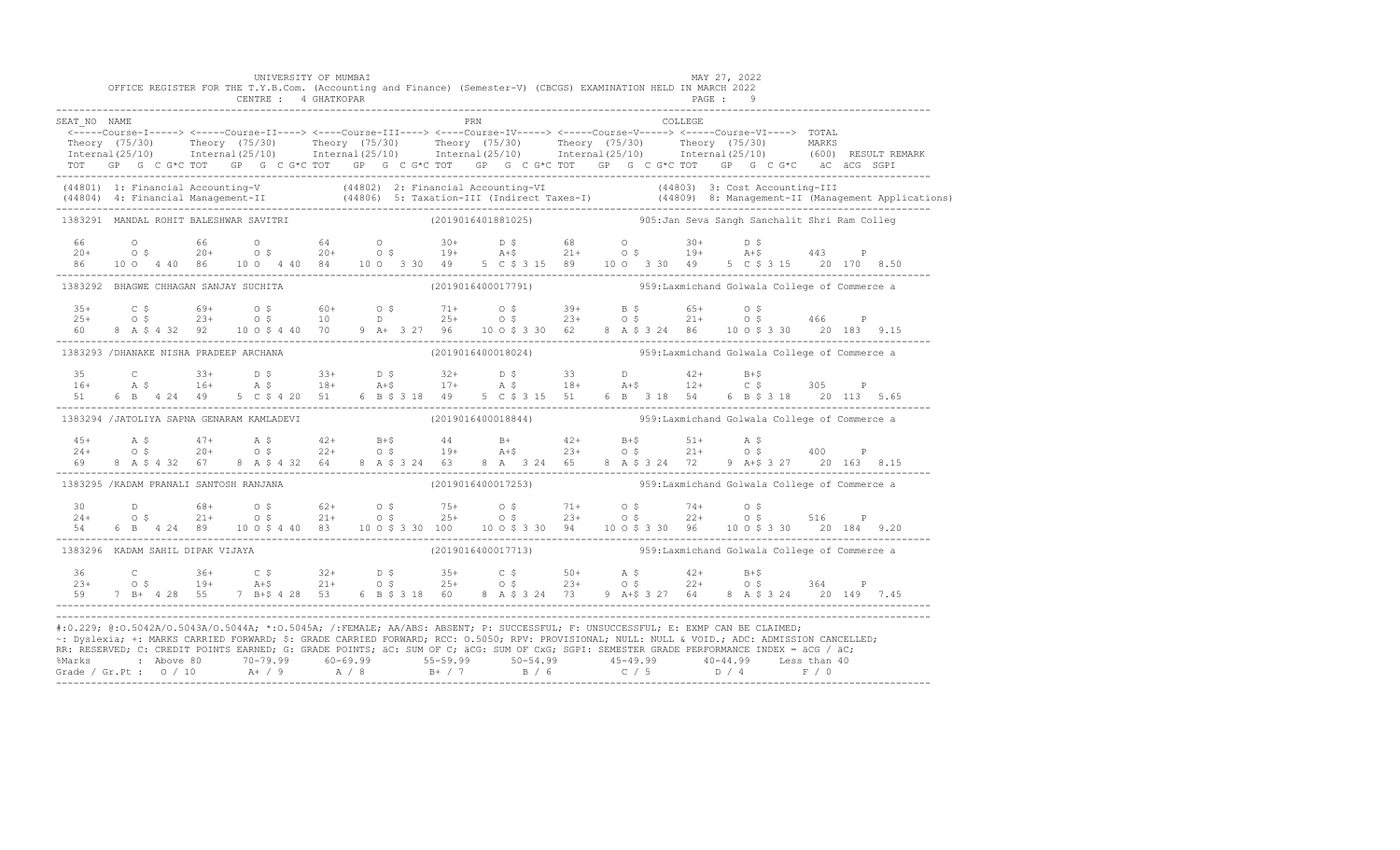|              |  |                                          |  |  | UNIVERSITY OF MUMBAI |  |  |     |  | OFFICE REGISTER FOR THE T.Y.B.Com. (Accounting and Finance) (Semester-V) (CBCGS) EXAMINATION HELD IN MARCH 2022                                                                                                                                                                    |         | MAY 27, 2022 |  |  |                                                                                                                                                                                                                                   |
|--------------|--|------------------------------------------|--|--|----------------------|--|--|-----|--|------------------------------------------------------------------------------------------------------------------------------------------------------------------------------------------------------------------------------------------------------------------------------------|---------|--------------|--|--|-----------------------------------------------------------------------------------------------------------------------------------------------------------------------------------------------------------------------------------|
|              |  |                                          |  |  | CENTRE : 4 GHATKOPAR |  |  |     |  |                                                                                                                                                                                                                                                                                    |         | PAGE : 10    |  |  |                                                                                                                                                                                                                                   |
| SEAT NO NAME |  |                                          |  |  |                      |  |  | PRN |  |                                                                                                                                                                                                                                                                                    | COLLEGE |              |  |  |                                                                                                                                                                                                                                   |
|              |  |                                          |  |  |                      |  |  |     |  | <-----Course-I-----> <-----Course-II----> <----Course-III----> <----Course-IV-----> <----Course-V-----> <----Course-VI----> TOTAL                                                                                                                                                  |         |              |  |  |                                                                                                                                                                                                                                   |
|              |  |                                          |  |  |                      |  |  |     |  | Theory (75/30) Theory (75/30) Theory (75/30) Theory (75/30) Theory (75/30) Theory (75/30) MARKS<br>Internal(25/10) Internal(25/10) Internal(25/10) Internal(25/10) Internal(25/10) Internal(25/10) (600)RESULTREMARK                                                               |         |              |  |  |                                                                                                                                                                                                                                   |
|              |  |                                          |  |  |                      |  |  |     |  | TOT GP G C G*C TOT GP G C G*C TOT GP G C G*C TOT GP G C G*C TOT GP G C G*C TOT GP G C G*C äC äCG SGPI                                                                                                                                                                              |         |              |  |  |                                                                                                                                                                                                                                   |
|              |  |                                          |  |  |                      |  |  |     |  |                                                                                                                                                                                                                                                                                    |         |              |  |  | (44801) 1: Financial Accounting-V (44802) 2: Financial Accounting-VI (44803) 3: Cost Accounting-III<br>(44804) 4: Financial Management-II (44806) 5: Taxation-III (Indirect Taxes-I) (44809) 8: Management-II (Management Applica |
|              |  | 1383297 /NADKAR VAISHNAVI SANDIP SAMPADA |  |  |                      |  |  |     |  | (2017016400317881) 59:Laxmichand Golwala College of Commerce a                                                                                                                                                                                                                     |         |              |  |  |                                                                                                                                                                                                                                   |
|              |  |                                          |  |  |                      |  |  |     |  | $30+$ $D$ $\zeta$ $36+$ $C$ $\zeta$ $32+$ $D$ $\zeta$ $33$ $D$ $42+$ $B+$ $42+$ $B+$ $5$                                                                                                                                                                                           |         |              |  |  |                                                                                                                                                                                                                                   |
|              |  |                                          |  |  |                      |  |  |     |  | $18+$ $2+$ $12+$ $C$ $5$ $13+$ $B$ $5$ $13+$ $B$ $5$ $15+$ $A$ $5$ $15+$ $A$ $5$ $301$ $P$                                                                                                                                                                                         |         |              |  |  |                                                                                                                                                                                                                                   |
| 48           |  |                                          |  |  |                      |  |  |     |  | 5 C \$ 4 20 48 5 C \$ 4 20 45 5 C \$ 3 15 46 5 C 3 15 57 7 B+\$ 3 21 57 7 B+\$ 3 21 20 112 5.60                                                                                                                                                                                    |         |              |  |  |                                                                                                                                                                                                                                   |
|              |  | 1383298 PANDE OMKAR MUKUND PRABHA        |  |  |                      |  |  |     |  |                                                                                                                                                                                                                                                                                    |         |              |  |  |                                                                                                                                                                                                                                   |
|              |  |                                          |  |  |                      |  |  |     |  |                                                                                                                                                                                                                                                                                    |         |              |  |  |                                                                                                                                                                                                                                   |
|              |  |                                          |  |  |                      |  |  |     |  |                                                                                                                                                                                                                                                                                    |         |              |  |  |                                                                                                                                                                                                                                   |
| 74 74        |  |                                          |  |  |                      |  |  |     |  | 9 A+\$ 4 36 83 10 0 \$ 4 40 71 9 A+\$ 3 27 82 10 0 \$ 3 30 84 10 0 \$ 3 30 80 10 0 3 30 20 193 9.65                                                                                                                                                                                |         |              |  |  |                                                                                                                                                                                                                                   |
|              |  |                                          |  |  |                      |  |  |     |  | 1383299 / PATEL SAMINA YUSUF MEHMOOD PATEL KHURSHID YUSUF PA (2019016401638171) 959:Laxmichand Golwala College of Commerce a                                                                                                                                                       |         |              |  |  |                                                                                                                                                                                                                                   |
|              |  |                                          |  |  |                      |  |  |     |  | $39+$ B \$ $63+$ O \$ $41$ B $48+$ A \$ $56+$ A +\$ $54+$ A +\$<br>22+ O \$ 23+ O \$ 24+ O \$ 24+ O \$ 23+ O \$ 19+ A +\$ 436 P                                                                                                                                                    |         |              |  |  |                                                                                                                                                                                                                                   |
|              |  |                                          |  |  |                      |  |  |     |  |                                                                                                                                                                                                                                                                                    |         |              |  |  |                                                                                                                                                                                                                                   |
| 61           |  |                                          |  |  |                      |  |  |     |  | 8 A \$ 4 32 86 10 0 \$ 4 40 65 8 A 3 24 72 9 A+\$ 3 27 79 9 A+\$ 3 27 73 9 A+\$ 3 27 20 177 8.85                                                                                                                                                                                   |         |              |  |  |                                                                                                                                                                                                                                   |
|              |  | 1383300 / PATHAN SALMA YAKUB NASEEM      |  |  |                      |  |  |     |  | $(2019016400017493)$ 959: Laxmichand Golwala College of Commerce a                                                                                                                                                                                                                 |         |              |  |  |                                                                                                                                                                                                                                   |
|              |  |                                          |  |  |                      |  |  |     |  |                                                                                                                                                                                                                                                                                    |         |              |  |  |                                                                                                                                                                                                                                   |
|              |  |                                          |  |  |                      |  |  |     |  |                                                                                                                                                                                                                                                                                    |         |              |  |  |                                                                                                                                                                                                                                   |
| 6.3          |  |                                          |  |  |                      |  |  |     |  | 8 A \$ 4 32 77 9 A + \$ 4 36 93 10 0 \$ 3 30 67 8 A \$ 3 24 76 9 A + \$ 3 27 83 10 0 3 30 20 179 8.95                                                                                                                                                                              |         |              |  |  |                                                                                                                                                                                                                                   |
|              |  | 1383301 /PRAJAPATI AARTI RAJKUMAR ANJU   |  |  |                      |  |  |     |  | $(2019016400018875)$ 959: Laxmichand Golwala College of Commerce a                                                                                                                                                                                                                 |         |              |  |  |                                                                                                                                                                                                                                   |
|              |  |                                          |  |  |                      |  |  |     |  |                                                                                                                                                                                                                                                                                    |         |              |  |  |                                                                                                                                                                                                                                   |
|              |  |                                          |  |  |                      |  |  |     |  |                                                                                                                                                                                                                                                                                    |         |              |  |  |                                                                                                                                                                                                                                   |
|              |  |                                          |  |  |                      |  |  |     |  |                                                                                                                                                                                                                                                                                    |         |              |  |  |                                                                                                                                                                                                                                   |
|              |  | 1383302 /SHAIKH GULSHAN NABILAL NASEEMA  |  |  |                      |  |  |     |  | (2019016400018384)  959:Laxmichand Golwala College of Commerce a                                                                                                                                                                                                                   |         |              |  |  |                                                                                                                                                                                                                                   |
|              |  |                                          |  |  |                      |  |  |     |  |                                                                                                                                                                                                                                                                                    |         |              |  |  |                                                                                                                                                                                                                                   |
|              |  |                                          |  |  |                      |  |  |     |  |                                                                                                                                                                                                                                                                                    |         |              |  |  |                                                                                                                                                                                                                                   |
| 73 —         |  |                                          |  |  |                      |  |  |     |  | 9 A+\$ 4 36 86 10 0 \$ 4 40 67 8 A 3 24 75 9 A+\$ 3 27 66 8 A \$ 3 24 81 10 0 \$ 3 30 20 181 9.05                                                                                                                                                                                  |         |              |  |  |                                                                                                                                                                                                                                   |
|              |  |                                          |  |  |                      |  |  |     |  |                                                                                                                                                                                                                                                                                    |         |              |  |  |                                                                                                                                                                                                                                   |
|              |  |                                          |  |  |                      |  |  |     |  | #:0.229; @:0.5042A/0.5043A/0.5044A; *:0.5045A; /:FEMALE; AA/ABS: ABSENT; P: SUCCESSFUL; F: UNSUCCESSFUL; E: EXMP CAN BE CLAIMED;<br>~: Dyslexia; +: MARKS CARRIED FORWARD; \$: GRADE CARRIED FORWARD; RCC: 0.5050; RPV: PROVISIONAL; NULL: NULL & VOID.; ADC: ADMISSION CANCELLED; |         |              |  |  |                                                                                                                                                                                                                                   |
|              |  |                                          |  |  |                      |  |  |     |  | RR: RESERVED; C: CREDIT POINTS EARNED; G: GRADE POINTS; äC: SUM OF C; äCG: SUM OF CxG; SGPI: SEMESTER GRADE PERFORMANCE INDEX = äCG / äC;                                                                                                                                          |         |              |  |  |                                                                                                                                                                                                                                   |
|              |  |                                          |  |  |                      |  |  |     |  | %Marks : Above 80 70-79.99 60-69.99 55-59.99 50-54.99 45-49.99 40-44.99 Less than 40<br>Grade / Gr.Pt : 0 / 10 A+ / 9 A / 8 B+ / 7 B / 6 C / 5 D / 4 F / 0                                                                                                                         |         |              |  |  |                                                                                                                                                                                                                                   |
|              |  |                                          |  |  |                      |  |  |     |  |                                                                                                                                                                                                                                                                                    |         |              |  |  |                                                                                                                                                                                                                                   |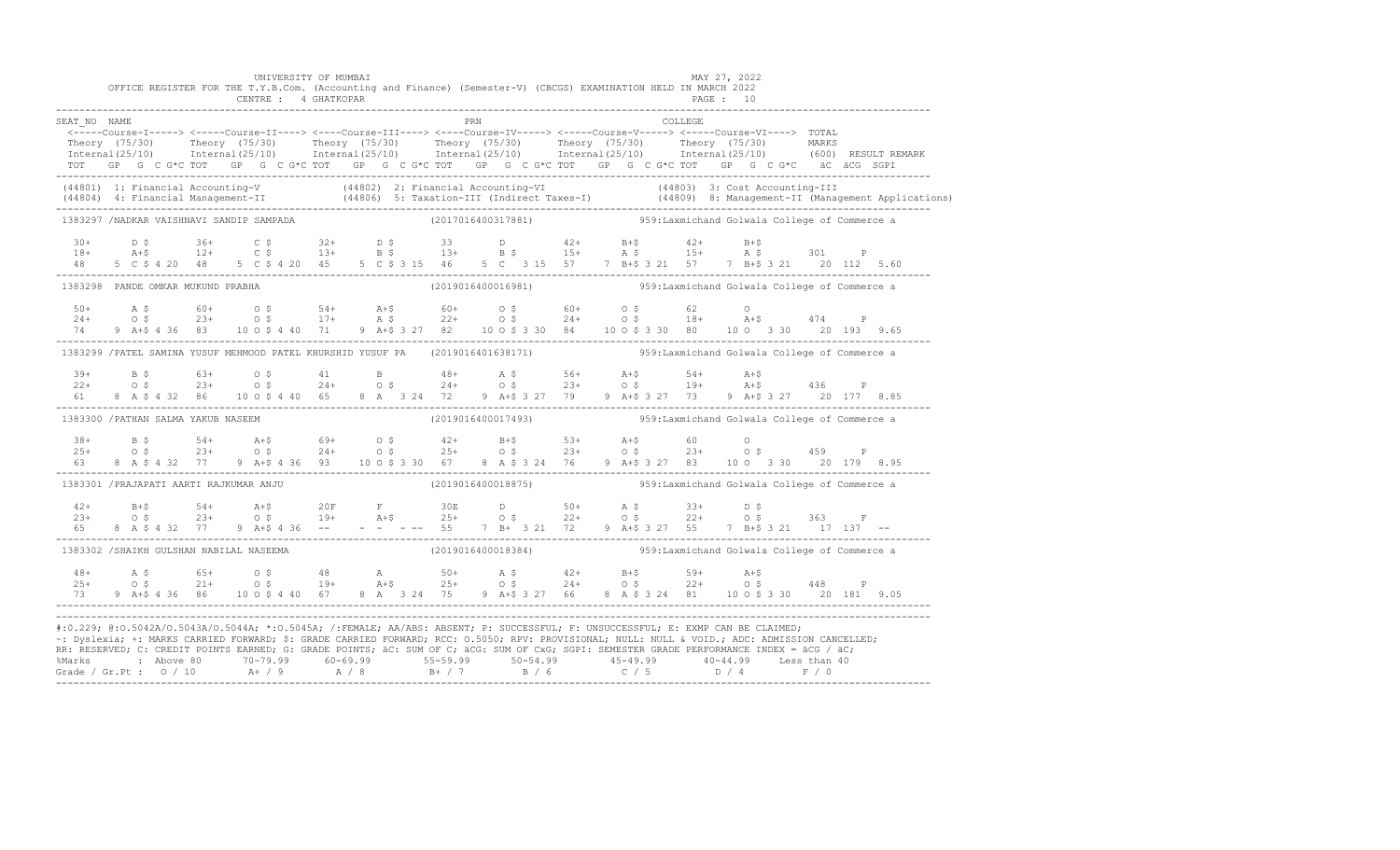|                        | OFFICE REGISTER FOR THE T.Y.B.Com. (Accounting and Finance) (Semester-V) (CBCGS) EXAMINATION HELD IN MARCH 2022                                                                                                                                                                                                                                                                                                                                                                                                                                                                            |  |  | UNIVERSITY OF MUMBAI<br>CENTRE : 4 GHATKOPAR |  |     |                                                                  |  |  |         | MAY 27, 2022<br>PAGE : 11 |  |              |  |
|------------------------|--------------------------------------------------------------------------------------------------------------------------------------------------------------------------------------------------------------------------------------------------------------------------------------------------------------------------------------------------------------------------------------------------------------------------------------------------------------------------------------------------------------------------------------------------------------------------------------------|--|--|----------------------------------------------|--|-----|------------------------------------------------------------------|--|--|---------|---------------------------|--|--------------|--|
| SEAT NO NAME           |                                                                                                                                                                                                                                                                                                                                                                                                                                                                                                                                                                                            |  |  |                                              |  | PRN |                                                                  |  |  | COLLEGE |                           |  |              |  |
|                        | <-----Course-I-----> <-----Course-II----> <----Course-III----> <----Course-IV-----> <----Course-V-----> <----Course-VI----> TOTAL<br>Theory (75/30) Theory (75/30) Theory (75/30) Theory (75/30) Theory (75/30) Theory (75/30) MARKS<br>Internal(25/10) Internal(25/10) Internal(25/10) Internal(25/10) Internal(25/10) Internal(25/10) (600) RESULTREMARK<br>TOT GP G C G*C TOT GP G C G*C TOT GP G C G*C TOT GP G C G*C TOT GP G C G*C TOT GP G C G*C äC äCG SGPI                                                                                                                        |  |  |                                              |  |     |                                                                  |  |  |         |                           |  |              |  |
|                        | (44801) 1: Financial Accounting-V (44802) 2: Financial Accounting-VI (44803) 3: Cost Accounting-III<br>(44804) 4: Financial Management-II (44806) 5: Taxation-III (Indirect Taxes-I) (44809) 8: Management-II (Management Applica                                                                                                                                                                                                                                                                                                                                                          |  |  |                                              |  |     |                                                                  |  |  |         |                           |  |              |  |
|                        | 1383303 SHEDEKAR KETAN CHANDRAKANT SARASWATI                                                                                                                                                                                                                                                                                                                                                                                                                                                                                                                                               |  |  |                                              |  |     | (2019016400017767) 959: Laxmichand Golwala College of Commerce a |  |  |         |                           |  |              |  |
| $56+$<br>10<br>66 - 10 | 4+\$<br>D 22+ 0\$ 20+ 0\$ 25+ 0\$ 25+ 0\$ 25+ 0\$ 22+ 0\$ 460 P<br>8 A 4 32 82 10 0\$ 40 73 9 A+\$ 3 27 73 9 A+\$ 3 27 76 9 A+\$ 3 27 90 10 0\$ 3 30 20 183 9.15                                                                                                                                                                                                                                                                                                                                                                                                                           |  |  |                                              |  |     |                                                                  |  |  |         |                           |  |              |  |
|                        | 1383304 /SHIVGAN SHRUTI PRAKASH PRATIBHA                                                                                                                                                                                                                                                                                                                                                                                                                                                                                                                                                   |  |  |                                              |  |     | (2019016400017543) 959: Laxmichand Golwala College of Commerce a |  |  |         |                           |  |              |  |
| 30<br>$22+$<br>52      | $\begin{array}{cccccccccccccccc} \text{D} & 66+ & 0& 5 & 56+ & \text{A}+5 & 44+ & \text{B}+5 & 48+ & \text{A} & 5 & 57+ & \text{A}+5 \\ 0& 5 & 22+ & 0& 5 & 21+ & 0& 5 & 23+ & 0& 5 & 22+ & 0& 5 & 43 & 5 \\ 6& 5 & 4& 24 & 88 & 10& 0& 5& 440 & 77 & 9 & \text{A}+5& 3& 27 & 67 & 8 & \text{A} & 5& 3& 24 & 70 & 9$                                                                                                                                                                                                                                                                       |  |  |                                              |  |     |                                                                  |  |  |         |                           |  |              |  |
|                        | 1383305 /SINGH NIKITA SHIVSHANKAR NISHA                                                                                                                                                                                                                                                                                                                                                                                                                                                                                                                                                    |  |  |                                              |  |     | (2019016400018121) 59:Laxmichand Golwala College of Commerce a   |  |  |         |                           |  |              |  |
|                        |                                                                                                                                                                                                                                                                                                                                                                                                                                                                                                                                                                                            |  |  |                                              |  |     |                                                                  |  |  |         |                           |  |              |  |
|                        | 1383306 WANI PRANIT SUDHAKAR MANGALA                                                                                                                                                                                                                                                                                                                                                                                                                                                                                                                                                       |  |  |                                              |  |     | (2017016400319833) 359: Laxmichand Golwala College of Commerce a |  |  |         |                           |  |              |  |
|                        | $\begin{array}{cccccccccccccccc} 36+ & C & \xi & 38+ & B & \xi & 30+ & D & \xi & 41+ & B & \xi & 69+ & O & \xi & 51+ & A & \xi \\ 10+ & D & \xi & 11 & D & 13 & B & 23+ & O & \xi & 10 & D & 10+ & D & \xi & 342 & P \\ 46 & 5 & C & \xi & 4 & 20 & 49 & 5 & C & 4 & 20 & 43 & 4 & D & 3 & 12 & 64 & 8 & A & \xi & 3 & 24 & 79 & 9 & A+ & 3 & 27 & 61 & 8 & A$                                                                                                                                                                                                                             |  |  |                                              |  |     |                                                                  |  |  |         |                           |  |              |  |
|                        | 1383307 /YADAV KAJAL RAVINDRAPRATAP GEETADEVI (2018016400425832) 359:Laxmichand Golwala College of Commerce a                                                                                                                                                                                                                                                                                                                                                                                                                                                                              |  |  |                                              |  |     |                                                                  |  |  |         |                           |  |              |  |
|                        | $22+$ 0.5 $22+$ 0.5 $22+$ 0.5 $22+$ 0.5 $22+$ 0.5 $22+$ 0.5 $22+$ 0.5 $22+$ 0.5 $22+$ 0.5 $22+$ 0.5 $22+$ 0.5 $22+$ 0.5 $22+$ 0.5 $22+$ 0.5 $22+$ 0.5 $22+$ 0.5 $22+$ 0.5 $22+$ 0.5 $22+$ 0.5 $22+$ 0.5 $22+$ 0.5 $22+$ 0.5<br>58 7 B + 4 28 67 8 A 4 32 54 6 B 3 18 57 7 B + \$ 3 21 66 8 A \$ 3 24 56 7 B + \$ 3 21 20 144 7.20                                                                                                                                                                                                                                                          |  |  |                                              |  |     |                                                                  |  |  |         |                           |  |              |  |
|                        | #:0.229; @:0.5042A/0.5043A/0.5044A; *:0.5045A; /:FEMALE; AA/ABS: ABSENT; P: SUCCESSFUL; F: UNSUCCESSFUL; E: EXMP CAN BE CLAIMED;<br>~: Dyslexia; +: MARKS CARRIED FORWARD; \$: GRADE CARRIED FORWARD; RCC: 0.5050; RPV: PROVISIONAL; NULL: NULL & VOID.; ADC: ADMISSION CANCELLED;<br>RR: RESERVED; C: CREDIT POINTS EARNED; G: GRADE POINTS; äC: SUM OF C; äCG: SUM OF CxG; SGPI: SEMESTER GRADE PERFORMANCE INDEX = äCG / äC;<br>%Marks : Above 80 70-79.99 60-69.99 55-59.99 50-54.99 45-49.99 40-44.99 Less than<br>Grade / Gr.Pt : 0 / 10 A+ / 9 A / 8 B+ / 7 B / 6 C / 5 D / 4 F / 0 |  |  |                                              |  |     |                                                                  |  |  |         |                           |  | Less than 40 |  |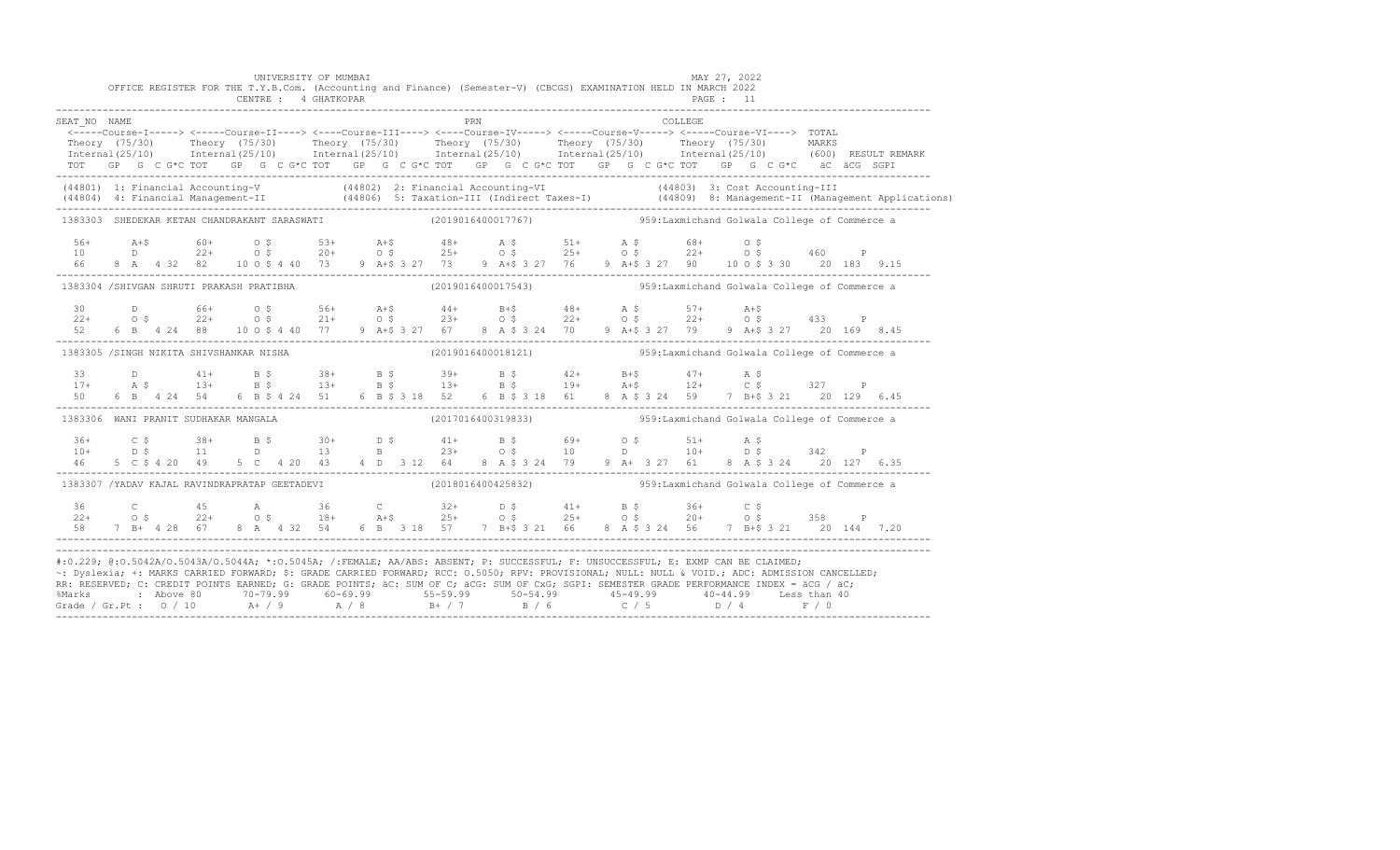|              |  |                                            |  |  | UNIVERSITY OF MUMBAI<br>CENTRE : 5 THANE |  |  |            | OFFICE REGISTER FOR THE T.Y.B.Com. (Accounting and Finance) (Semester-V) (CBCGS) EXAMINATION HELD IN MARCH 2022                                                                                                                                                                                                                                                                                                                                                                                                                                                                              |  |  |         | MAY 27, 2022<br>PAGE : 12 |  |                                                                                                                                                                                                                                                      |
|--------------|--|--------------------------------------------|--|--|------------------------------------------|--|--|------------|----------------------------------------------------------------------------------------------------------------------------------------------------------------------------------------------------------------------------------------------------------------------------------------------------------------------------------------------------------------------------------------------------------------------------------------------------------------------------------------------------------------------------------------------------------------------------------------------|--|--|---------|---------------------------|--|------------------------------------------------------------------------------------------------------------------------------------------------------------------------------------------------------------------------------------------------------|
| SEAT NO NAME |  |                                            |  |  |                                          |  |  | <b>PRN</b> | <-----Course-I-----> <-----Course-II----> <----Course-III----> <----Course-IV-----> <-----Course-V-----> TOTAL<br>TOT GP G C G*C TOT GP G C G*C TOT GP G C G*C TOT GP G C G*C TOT GP G C G*C TOT GP G C G*C äC äCG SGPI                                                                                                                                                                                                                                                                                                                                                                      |  |  | COLLEGE |                           |  | Theory (75/30) Theory (75/30) Theory (75/30) Theory (75/30) Theory (75/30) Theory (75/30) Theory (75/30) Theory (75/30) Theory (75/30) Theory (75/30) Theory (75/30) Theory (75/30) Theory (75/30) Theory (75/30) Theory (75/3                       |
|              |  |                                            |  |  |                                          |  |  |            |                                                                                                                                                                                                                                                                                                                                                                                                                                                                                                                                                                                              |  |  |         |                           |  | (44801) 1: Financial Accounting-V (44802) 2: Financial Accounting-VI (44803) 3: Cost Accounting-III<br>(44804) 4: Financial Management-II (44806) 5: Taxation-III (Indirect Taxes-I) (44807) 6: International Finance<br>-----------                 |
|              |  | 1383308 /SINGH RITUJA KAMLESH POONAM       |  |  |                                          |  |  |            | (2019016400809525) 386:K. B. College of Arts & Commerce and S.                                                                                                                                                                                                                                                                                                                                                                                                                                                                                                                               |  |  |         |                           |  |                                                                                                                                                                                                                                                      |
|              |  |                                            |  |  |                                          |  |  |            |                                                                                                                                                                                                                                                                                                                                                                                                                                                                                                                                                                                              |  |  |         |                           |  | 42 B+ 36+ C \$ 30+ D \$ 33+ D \$ 39+ B \$ 53+ A+\$<br>21+ O \$ 24+ O \$ 14+ B+\$ 19+ A+\$ 24+ O \$ 18+ A+\$ 353 P<br>63 8 A 4 32 60 8 A \$ 4 32 44 4 D \$ 3 12 52 6 B \$ 3 18 63 8 A \$ 3 24 71 9 A+\$ 3 27 20 145 7.25<br>------------------------- |
|              |  |                                            |  |  |                                          |  |  |            | 1383309 /VISHWAKARMA REENA DEVIPRASHAD PUSHPADEVI (2019016400809517) 386:K. B. College of Arts & Commerce and S.                                                                                                                                                                                                                                                                                                                                                                                                                                                                             |  |  |         |                           |  |                                                                                                                                                                                                                                                      |
|              |  |                                            |  |  |                                          |  |  |            |                                                                                                                                                                                                                                                                                                                                                                                                                                                                                                                                                                                              |  |  |         |                           |  |                                                                                                                                                                                                                                                      |
|              |  | 1383310 ANDHALE VINAY BHIMRAJ SUMAN        |  |  |                                          |  |  |            | (2019016400788047)                             43:Satish Pradhan Dnyansadhana Mahavidylaya                                                                                                                                                                                                                                                                                                                                                                                                                                                                                                   |  |  |         |                           |  |                                                                                                                                                                                                                                                      |
|              |  |                                            |  |  |                                          |  |  |            | $\begin{array}{cccccccccccccccc} 35 & C & 44+ & B+5 & 42+ & B+5 & 57+ & A+5 & 44+ & B+5 & 41+ & B+5 & 383 & P\\ 18+ & A+5 & 19+ & A+5 & 20+ & O+5 & 20+ & O+5 & 21+ & O+5 & 22+ & O+5 & 383 & P\\ 53 & 6 & B & 4 & 24 & 63 & 8 & A+5 & 4 & 32 & 62 & 8 & A+5 & 3 & 24 & 77 & 9 & A+5 & 3 & 27 & 65 & 8 & A+5 & 3 & 24 & 63$                                                                                                                                                                                                                                                                  |  |  |         |                           |  |                                                                                                                                                                                                                                                      |
|              |  | 1383311 /BHALERAO ISHA RAJARAM KAMLA       |  |  |                                          |  |  |            | (2019016400791011)                               43:Satish Pradhan Dnyansadhana Mahavidylaya                                                                                                                                                                                                                                                                                                                                                                                                                                                                                                 |  |  |         |                           |  |                                                                                                                                                                                                                                                      |
|              |  |                                            |  |  |                                          |  |  |            | 69 8 A \$ 4 32 73 9 A + \$ 4 36 59 7 B + 3 21 76 9 A + \$ 3 27 66 8 A \$ 3 24 70 9 A + \$ 3 27 20 167 8.35                                                                                                                                                                                                                                                                                                                                                                                                                                                                                   |  |  |         |                           |  |                                                                                                                                                                                                                                                      |
|              |  | 1383312 /DUSANGE POOJA SHIVAJI SUMAN       |  |  |                                          |  |  |            | (2019016400791386)                             43:Satish Pradhan Dnyansadhana Mahavidylaya                                                                                                                                                                                                                                                                                                                                                                                                                                                                                                   |  |  |         |                           |  |                                                                                                                                                                                                                                                      |
|              |  |                                            |  |  |                                          |  |  |            | $19+$ $19+$ $19+$ $19+$ $19+$ $19+$ $19+$ $19+$ $19+$ $19+$ $19+$ $19+$ $19+$ $19+$ $19+$ $19+$ $19+$ $19+$ $19+$ $19+$ $19+$ $19+$ $19+$ $19+$ $19+$ $19+$ $19+$ $19+$ $19+$ $19+$ $19+$ $19+$ $19+$ $19+$ $19+$ $19+$ $19+$                                                                                                                                                                                                                                                                                                                                                                |  |  |         |                           |  |                                                                                                                                                                                                                                                      |
|              |  | 1383313 GAIKWAD YOGESH DATTATRAY VIJAYABAI |  |  |                                          |  |  |            | (2019016400788376)                               43:Satish Pradhan Dnyansadhana Mahavidylaya                                                                                                                                                                                                                                                                                                                                                                                                                                                                                                 |  |  |         |                           |  |                                                                                                                                                                                                                                                      |
|              |  |                                            |  |  |                                          |  |  |            |                                                                                                                                                                                                                                                                                                                                                                                                                                                                                                                                                                                              |  |  |         |                           |  |                                                                                                                                                                                                                                                      |
|              |  |                                            |  |  |                                          |  |  |            | #:0.229; @:0.5042A/0.5043A/0.5044A; *:0.5045A; /:FEMALE; AA/ABS: ABSENT; P: SUCCESSFUL; F: UNSUCCESSFUL; E: EXMP CAN BE CLAIMED;<br>~: Dyslexia; +: MARKS CARRIED FORWARD; \$: GRADE CARRIED FORWARD; RCC: 0.5050; RPV: PROVISIONAL; NULL: NULL: NULL: ADC: ADMISSION CANCELLED;<br>RR: RESERVED; C: CREDIT POINTS EARNED; G: GRADE POINTS; äC: SUM OF C; äCG: SUM OF CxG; SGPI: SEMESTER GRADE PERFORMANCE INDEX = äCG / äC;<br>% Marks : Above 80 70-79.99 60-69.99 55-59.99 50-54.99 45-49.99 40-44.99 Less than 40<br>Grade / Gr.Pt : 0 / 10 A / 9 A / 8 B + / 7 B / 6 C / 5 D / 4 F / 0 |  |  |         |                           |  |                                                                                                                                                                                                                                                      |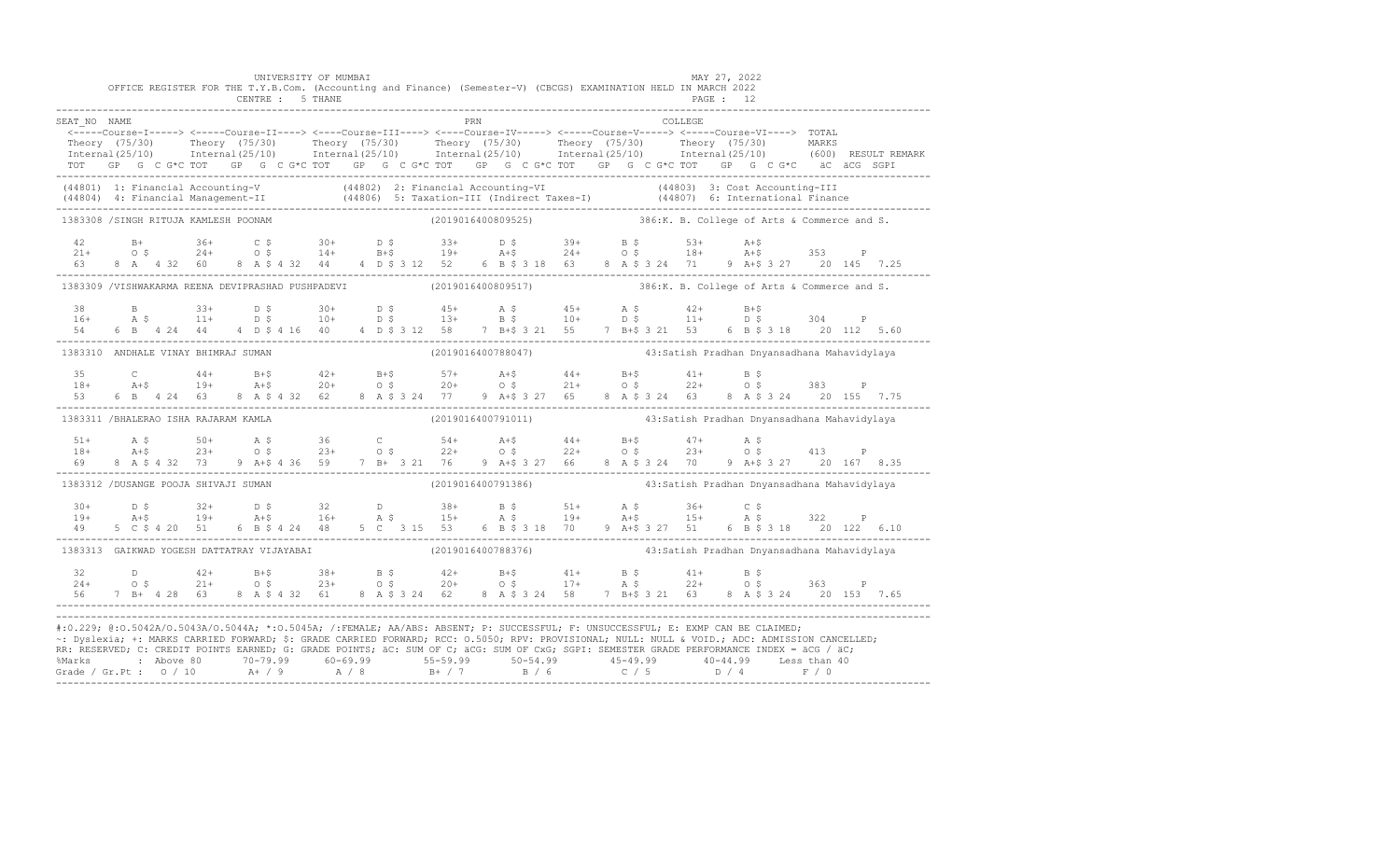|                |  |                                            |  |  | UNIVERSITY OF MUMBAI<br>CENTRE : 5 THANE |  |  |     | OFFICE REGISTER FOR THE T.Y.B.Com. (Accounting and Finance) (Semester-V) (CBCGS) EXAMINATION HELD IN MARCH 2022                                                                                                                                                                                                                                                                                                                                                                                                                                                                              |  |  |         | MAY 27, 2022<br><b>PAGE : 13</b> |  |  |  |
|----------------|--|--------------------------------------------|--|--|------------------------------------------|--|--|-----|----------------------------------------------------------------------------------------------------------------------------------------------------------------------------------------------------------------------------------------------------------------------------------------------------------------------------------------------------------------------------------------------------------------------------------------------------------------------------------------------------------------------------------------------------------------------------------------------|--|--|---------|----------------------------------|--|--|--|
| SEAT NO NAME   |  |                                            |  |  |                                          |  |  | PRN | <-----Course-I-----> <-----Course-II----> <----Course-III----> <----Course-IV-----> <-----Course-V-----> <-----Course-VI----> TOTAL<br>Theory (75/30) Theory (75/30) Theory (75/30) Theory (75/30) Theory (75/30) Theory (75/30) Theory (75/30) Theory (75/30) Theory (75/30) Theory (75/30) Theory (75/30) Theory (75/30) Theory (75/30) Theory (75/30) Theory (75/3<br>TOT GP G C G *C TOT GP G C G *C TOT GP G C G *C TOT GP G C G *C TOT GP G C G *C TOT GP G C G *C äC äCG SGPI                                                                                                         |  |  | COLLEGE |                                  |  |  |  |
|                |  |                                            |  |  |                                          |  |  |     | (44801) 1: Financial Accounting-V (44802) 2: Financial Accounting-VI (44803) 3: Cost Accounting-III<br>(44804) 4: Financial Management-II (44806) 5: Taxation-III (Indirect Taxes-I) (44807) 6: International Finance<br>-----------                                                                                                                                                                                                                                                                                                                                                         |  |  |         |                                  |  |  |  |
|                |  | 1383314 GAWADE KARAN CHANDRAKANT MANISHA   |  |  |                                          |  |  |     | (2019016400789291)                 43:Satish Pradhan Dnyansadhana Mahavidylaya                                                                                                                                                                                                                                                                                                                                                                                                                                                                                                               |  |  |         |                                  |  |  |  |
|                |  |                                            |  |  |                                          |  |  |     | $18+$ $18+$ $18+$ $18+$ $18+$ $18+$ $18+$ $18+$ $18+$ $18+$ $18+$ $18+$ $18+$ $18+$ $18+$ $18+$ $18+$ $18+$ $18+$ $18+$ $18+$ $18+$ $18+$ $18+$ $18+$ $18+$ $18+$ $18+$ $18+$ $18+$ $18+$ $18+$ $18+$ $18+$ $18+$ $18+$ $18+$                                                                                                                                                                                                                                                                                                                                                                |  |  |         |                                  |  |  |  |
|                |  | 1383315 / GUNJAL SHRUTI SANDIP SAYALI      |  |  |                                          |  |  |     | (2019016400791355)                               43:Satish Pradhan Dnyansadhana Mahavidylaya                                                                                                                                                                                                                                                                                                                                                                                                                                                                                                 |  |  |         |                                  |  |  |  |
|                |  |                                            |  |  |                                          |  |  |     | $10+$ $10+$ $10+$ $10+$ $10+$ $10+$ $10+$ $10+$ $10+$ $10+$ $10+$ $10+$ $10+$ $10+$ $10+$ $10+$ $10+$ $10+$ $10+$ $10+$ $10+$ $10+$ $10+$ $10+$ $10+$ $10+$ $10+$ $10+$ $10+$ $10+$ $10+$ $10+$ $10+$ $10+$ $10+$ $10+$ $10+$                                                                                                                                                                                                                                                                                                                                                                |  |  |         |                                  |  |  |  |
|                |  | 1383316 /MAHADIK SUSHMITA ARVIND ARCHANA   |  |  |                                          |  |  |     | (2019016400790294)                               43:Satish Pradhan Dnyansadhana Mahavidylaya                                                                                                                                                                                                                                                                                                                                                                                                                                                                                                 |  |  |         |                                  |  |  |  |
|                |  |                                            |  |  |                                          |  |  |     |                                                                                                                                                                                                                                                                                                                                                                                                                                                                                                                                                                                              |  |  |         |                                  |  |  |  |
|                |  | 1383317 /MAURYA ANJALI AJEET NEELAM        |  |  |                                          |  |  |     |                                                                                                                                                                                                                                                                                                                                                                                                                                                                                                                                                                                              |  |  |         |                                  |  |  |  |
|                |  |                                            |  |  |                                          |  |  |     | --<br>66 8 A 4 32 75 9 A+\$ 4 36 69 8 A \$ 3 24 74 9 A+\$ 3 27 75 9 A+\$ 3 27 74 9 A+\$ 3 27 20 173 8.65                                                                                                                                                                                                                                                                                                                                                                                                                                                                                     |  |  |         |                                  |  |  |  |
|                |  | 1383318 NIVANGUNE NIRAJ DNYANESHWAR MANGAL |  |  |                                          |  |  |     | (2019016400790383)                               43:Satish Pradhan Dnyansadhana Mahavidylaya                                                                                                                                                                                                                                                                                                                                                                                                                                                                                                 |  |  |         |                                  |  |  |  |
|                |  |                                            |  |  |                                          |  |  |     |                                                                                                                                                                                                                                                                                                                                                                                                                                                                                                                                                                                              |  |  |         |                                  |  |  |  |
|                |  | 1383319 SAGVEKAR VAIBHAV AVINASH ANKITA    |  |  |                                          |  |  |     | (2018016401559942)                               43:Satish Pradhan Dnyansadhana Mahavidylaya                                                                                                                                                                                                                                                                                                                                                                                                                                                                                                 |  |  |         |                                  |  |  |  |
| $30+$<br>$13+$ |  |                                            |  |  |                                          |  |  |     |                                                                                                                                                                                                                                                                                                                                                                                                                                                                                                                                                                                              |  |  |         |                                  |  |  |  |
|                |  |                                            |  |  |                                          |  |  |     | #:0.229; @:0.5042A/0.5043A/0.5044A; *:0.5045A; /:FEMALE; AA/ABS: ABSENT; P: SUCCESSFUL; F: UNSUCCESSFUL; E: EXMP CAN BE CLAIMED;<br>~: Dyslexia; +: MARKS CARRIED FORWARD; \$: GRADE CARRIED FORWARD; RCC: 0.5050; RPV: PROVISIONAL; NULL: NULL: NULL: ADC: ADMISSION CANCELLED;<br>RR: RESERVED; C: CREDIT POINTS EARNED; G: GRADE POINTS; äC: SUM OF C; äCG: SUM OF CxG; SGPI: SEMESTER GRADE PERFORMANCE INDEX = äCG / äC;<br>% Marks : Above 80 70-79.99 60-69.99 55-59.99 50-54.99 45-49.99 40-44.99 Less than 40<br>Grade / Gr.Pt : 0 / 10 A / 9 A / 8 B + / 7 B / 6 C / 5 D / 4 F / 0 |  |  |         |                                  |  |  |  |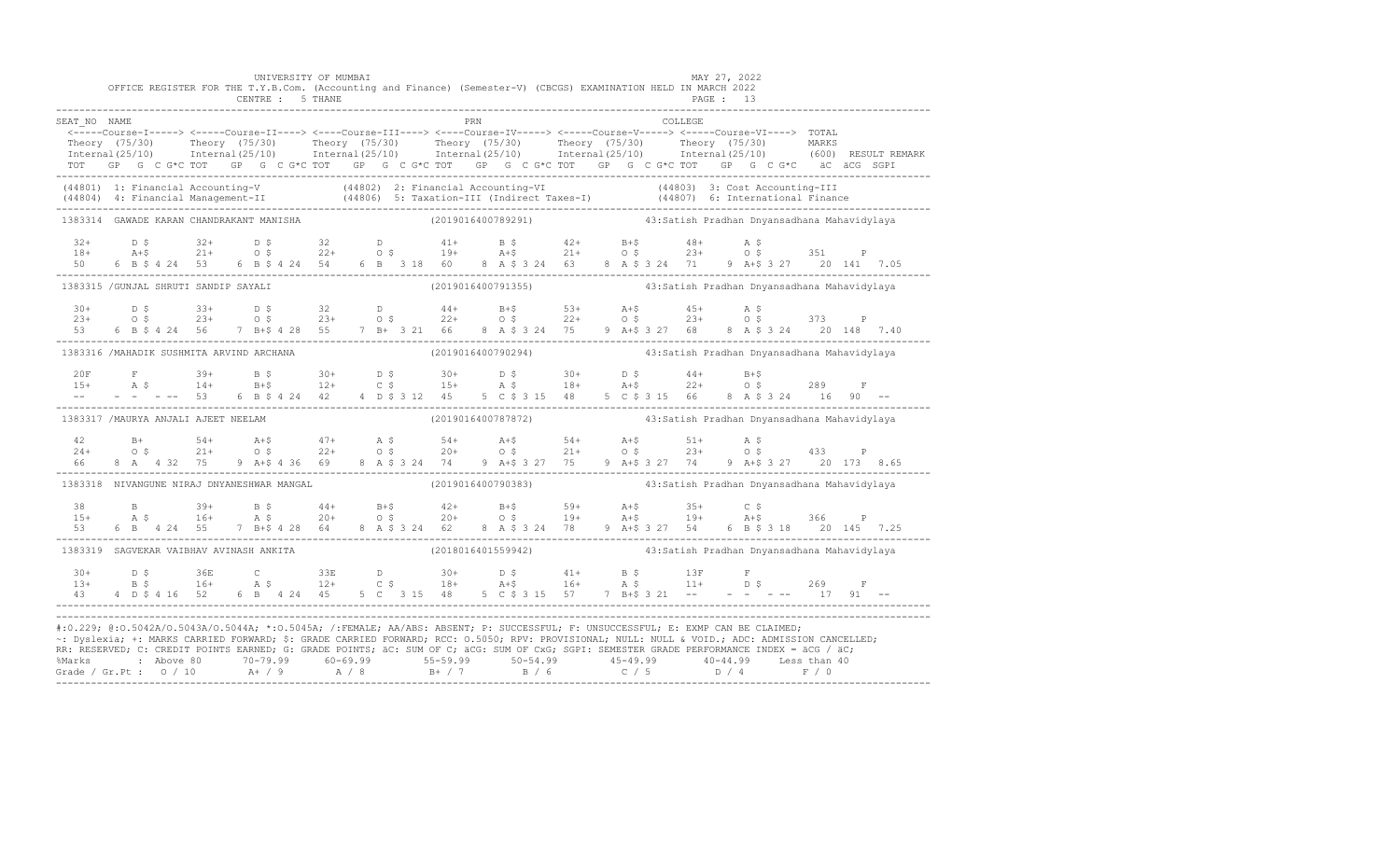|              |                                                                                                                                                                                                                                                                                                                                                                                                                                                                     | UNIVERSITY OF MUMBAI<br>CENTRE : 5 THANE |  |     | OFFICE REGISTER FOR THE T.Y.B.Com. (Accounting and Finance) (Semester-V) (CBCGS) EXAMINATION HELD IN MARCH 2022 |  | MAY 27, 2022<br>PAGE : 14 |                                             |  |  |
|--------------|---------------------------------------------------------------------------------------------------------------------------------------------------------------------------------------------------------------------------------------------------------------------------------------------------------------------------------------------------------------------------------------------------------------------------------------------------------------------|------------------------------------------|--|-----|-----------------------------------------------------------------------------------------------------------------|--|---------------------------|---------------------------------------------|--|--|
| SEAT NO NAME |                                                                                                                                                                                                                                                                                                                                                                                                                                                                     |                                          |  | PRN |                                                                                                                 |  | <b>COLLEGE</b>            |                                             |  |  |
|              | <-----Course-I-----> <-----Course-II----> <----Course-III----> <----Course-IV-----> <----Course-V-----> <----Course-VI----> TOTAL<br>Theory (75/30) Theory (75/30) Theory (75/30) Theory (75/30) Theory (75/30) Theory (75/30) MARKS<br>Internal(25/10) Internal(25/10) Internal(25/10) Internal(25/10) Internal(25/10) Internal(25/10) (600) RESULTREMARK<br>TOT GP G C G*C TOT GP G C G*C TOT GP G C G*C TOT GP G C G*C TOT GP G C G*C TOT GP G C G*C äC äCG SGPI |                                          |  |     |                                                                                                                 |  |                           |                                             |  |  |
|              | (44801) 1: Financial Accounting-V (44802) 2: Financial Accounting-VI (44802) 2: Financial Accounting-VI (44803) 3: Cost Accounting-III (44804) 4: Financial Management-II (44806) 5: Taxation-III (Indirect Taxes-I) (44807) 6                                                                                                                                                                                                                                      |                                          |  |     |                                                                                                                 |  |                           |                                             |  |  |
|              | 1383320 SALVI CHINMAY PRASHANT PUSHPANJALI (2019016400791034)                                                                                                                                                                                                                                                                                                                                                                                                       |                                          |  |     |                                                                                                                 |  |                           | 43:Satish Pradhan Dnyansadhana Mahavidylaya |  |  |
| 50           | $20+$ $0.5$ $32+$ $0.5$ $30+$ $0.5$ $0.5$ $30+$ $0.5$ $0.5$ $30+$ $0.5$ $30+$ $0.5$ $30+$ $0.5$ $30+$ $0.5$ $30+$ $0.5$ $317+$ $0.5$                                                                                                                                                                                                                                                                                                                                |                                          |  |     | 6 B \$ 4 24 55 7 B + \$ 4 28 53 6 B 3 18 53 6 B \$ 3 18 53 6 B \$ 3 18 53 6 B \$ 3 18 20 124 6.20               |  |                           |                                             |  |  |
|              | 1383321 /SOLANKI GAYATRI KAMLESH PAWANIDEVI (2019016400789043) 43:Satish Pradhan Dnyansadhana Mahavidylaya                                                                                                                                                                                                                                                                                                                                                          |                                          |  |     |                                                                                                                 |  |                           |                                             |  |  |
| 45           | $15+$ $15+$ $15+$ $15+$ $15+$ $15+$ $15+$ $15+$ $15+$ $15+$ $15+$ $15+$ $15+$ $15+$ $15+$ $15+$ $15+$ $15+$ $15+$ $15+$ $15+$ $15+$ $15+$ $15+$ $15+$ $15+$ $15+$ $15+$ $15+$ $15+$ $15+$ $15+$ $15+$ $15+$ $15+$ $15+$ $15+$                                                                                                                                                                                                                                       |                                          |  |     | 5 C \$ 4 20 51 6 B \$ 4 24 45 5 C \$ 3 15 43 4 D \$ 3 12 60 8 A 3 24 -- - - - - - 17 95 --                      |  |                           | $O \S$ 267 F                                |  |  |
|              | (44801) 1: Financial Accounting-V (44802) 2: Financial Accounting-VI (44803) 3: Cost Accounting-III<br>(44804) 4: Financial Management-II (44806) 5: Taxation-III (Indirect Taxes-I) (44809) 8: Management-II (Management Applica                                                                                                                                                                                                                                   |                                          |  |     |                                                                                                                 |  |                           |                                             |  |  |
|              | 1383322 BHOSALE SAHIL VITTHAL VISHAKHA                                                                                                                                                                                                                                                                                                                                                                                                                              |                                          |  |     | (2018016400252416)    619:Lokmanyanagar Shikshan Mandal's R. J. Th                                              |  |                           |                                             |  |  |
|              | 30 D 44+ B+\$ 34+ C \$ 32+ D \$ 32 D 35+ C \$<br>18+ A+\$ 19+ A+\$ 19+ A+\$ 19+ A+\$ 19+ A+\$ 19+ A+\$ 15+ A \$ 316 P<br>48 5 C 4 20 63 8 A \$ 4 32 53 6 B \$ 3 18 51 6 B \$ 3 18 51 6 B 3 18 50 6 B \$ 3 18 20 124 6.20<br>-------------------------                                                                                                                                                                                                               |                                          |  |     |                                                                                                                 |  |                           |                                             |  |  |
|              | 1383323 /DHAKOLIYA NISHA RAJKUMAR ANITA                                                                                                                                                                                                                                                                                                                                                                                                                             |                                          |  |     | (2019016400178584) 619: Lokmanyanagar Shikshan Mandal's R. J. Th                                                |  |                           |                                             |  |  |
|              | $22+$ 0.5 32 D 32 D 32 D 32 D 30+ D \$ 33+ D \$ 44+ B+\$<br>$22+$ 0.5 21+ 0.5 19+ A+\$ 17+ A \$ 21+ 0.5 18+ A+\$ 319 P                                                                                                                                                                                                                                                                                                                                              |                                          |  |     |                                                                                                                 |  |                           |                                             |  |  |
|              | 1383324 / GUPTA AANCHAL SANTOSH KUMAR SUSHMA                                                                                                                                                                                                                                                                                                                                                                                                                        |                                          |  |     |                                                                                                                 |  |                           |                                             |  |  |
|              | $10+$ $10+$ $10+$ $10+$ $10+$ $10+$ $10+$ $10+$ $10+$ $10+$ $10+$ $10+$ $10+$ $10+$ $10+$ $10+$ $10+$ $10+$ $10+$ $10+$ $10+$ $10+$ $10+$ $10+$ $10+$ $10+$ $10+$ $10+$ $10+$ $10+$ $10+$ $10+$ $10+$ $10+$ $10+$ $10+$ $10+$                                                                                                                                                                                                                                       |                                          |  |     |                                                                                                                 |  |                           |                                             |  |  |
|              | 1383325 JONDHALE ASHUTOSH SANTOSH ARATI                                                                                                                                                                                                                                                                                                                                                                                                                             |                                          |  |     | (2019016400176442) 619:Lokmanyanagar Shikshan Mandal's R. J. Th                                                 |  |                           |                                             |  |  |
|              | $20+$ $D \,$ $5$ $30+$ $D \,$ $5$ $41$ $B$ $44+$ $B+$ $42+$ $B+$ $5$ $38+$ $B \,$ $5$ $35$ $P$<br>$20+$ $O \,$ $5$ $19+$ $A+$ $5$ $16+$ $A \,$ $5$ $17+$ $A \,$ $5$ $17+$ $A \,$ $5$ $335$ $P$                                                                                                                                                                                                                                                                      |                                          |  |     |                                                                                                                 |  |                           |                                             |  |  |
|              | #:0.229; @:0.5042A/0.5043A/0.5044A; *:0.5045A; /:FEMALE; AA/ABS: ABSENT; P: SUCCESSFUL; F: UNSUCCESSFUL; E: EXMP CAN BE CLAIMED;<br>~: Dyslexia; +: MARKS CARRIED FORWARD; \$: GRADE CARRIED FORWARD; RCC: 0.5050; RPV: PROVISIONAL; NULL: NULL & VOID.; ADC: ADMISSION CANCELLED;<br>RR: RESERVED; C: CREDIT POINTS EARNED; G: GRADE POINTS; äC: SUM OF C; äCG: SUM OF CxG; SGPI: SEMESTER GRADE PERFORMANCE INDEX = äCG / äC;                                     |                                          |  |     |                                                                                                                 |  |                           |                                             |  |  |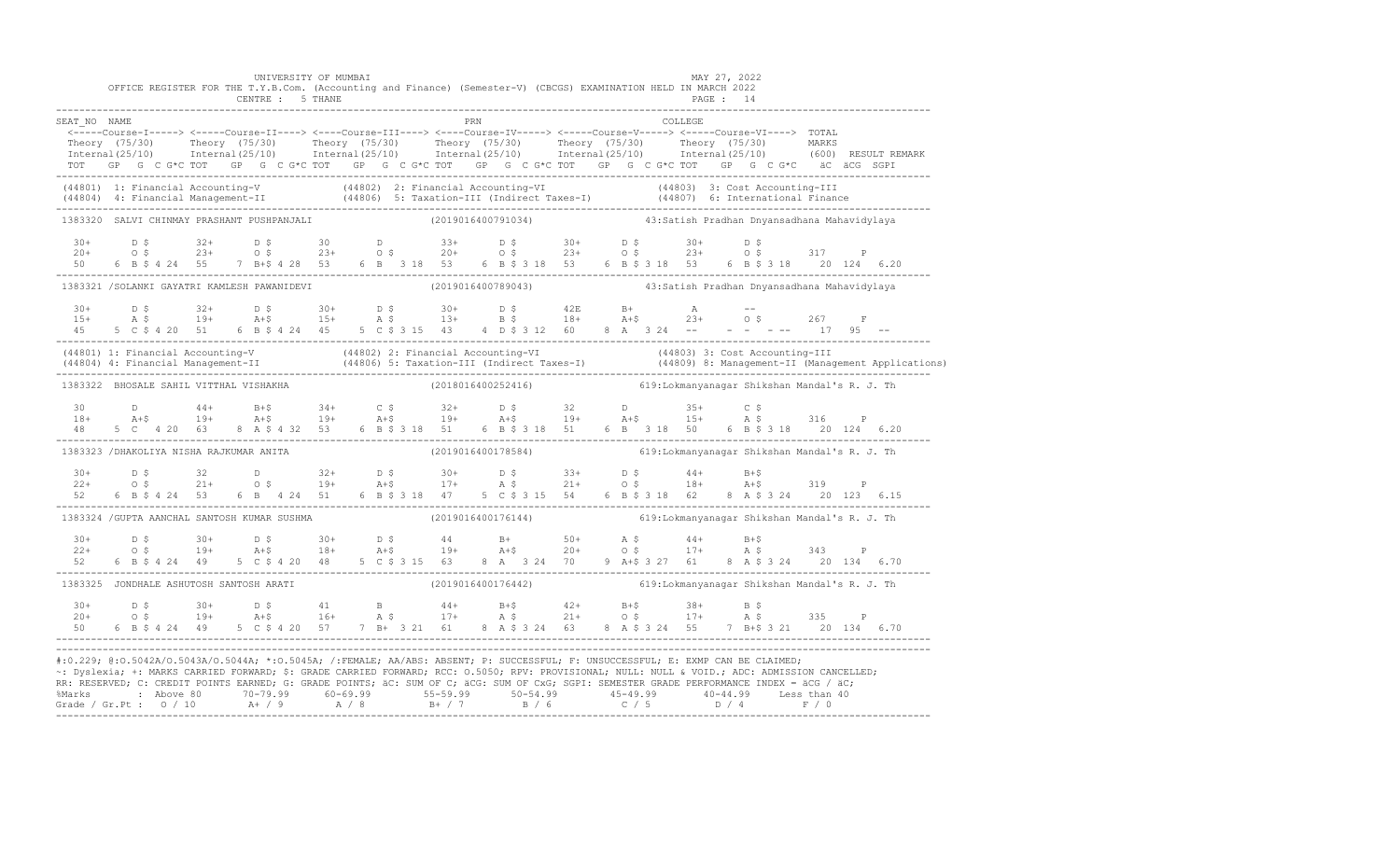|                                         |  |  |  | UNIVERSITY OF MUMBAI<br>CENTRE : 5 THANE |  |  | OFFICE REGISTER FOR THE T.Y.B.Com. (Accounting and Finance) (Semester-V) (CBCGS) EXAMINATION HELD IN MARCH 2022                                                                                                                                                                                                                                                                                                                                                                                                                                                                             |  |  | MAY 27, 2022<br>PAGE : 15 |  |  |                                                                                                                                                                                                                                   |
|-----------------------------------------|--|--|--|------------------------------------------|--|--|---------------------------------------------------------------------------------------------------------------------------------------------------------------------------------------------------------------------------------------------------------------------------------------------------------------------------------------------------------------------------------------------------------------------------------------------------------------------------------------------------------------------------------------------------------------------------------------------|--|--|---------------------------|--|--|-----------------------------------------------------------------------------------------------------------------------------------------------------------------------------------------------------------------------------------|
| SEAT NO NAME                            |  |  |  |                                          |  |  | ERN COLLEGE (2011)<br>-----Course-I-----> <-----Course-II----> <-----Course-III----> <-----Course-IV-----> <-----Course-VI----> TOTAL<br>TOT GP G C G*C TOT GP G C G*C TOT GP G C G*C TOT GP G C G*C TOT GP G C G*C TOT GP G C G*C äC äCG SGPI                                                                                                                                                                                                                                                                                                                                              |  |  |                           |  |  | Theory (75/30) Theory (75/30) Theory (75/30) Theory (75/30) Theory (75/30) Theory (75/30) Theory (75/30) Theory (75/30) Theory (75/30) Theory (75/30) Theory (75/30) Theory (75/30) Theory (75/30) Theory (75/30) Theory (75/3    |
|                                         |  |  |  |                                          |  |  |                                                                                                                                                                                                                                                                                                                                                                                                                                                                                                                                                                                             |  |  |                           |  |  | (44801) 1: Financial Accounting-V (44802) 2: Financial Accounting-VI (44803) 3: Cost Accounting-III<br>(44804) 4: Financial Management-II (44806) 5: Taxation-III (Indirect Taxes-I) (44809) 8: Management-II (Management Applica |
| 1383326 LANDE HEMANT ASHOK REKHA        |  |  |  |                                          |  |  | (2019016400177526) 619:Lokmanyanagar Shikshan Mandal's R. J. Th                                                                                                                                                                                                                                                                                                                                                                                                                                                                                                                             |  |  |                           |  |  |                                                                                                                                                                                                                                   |
|                                         |  |  |  |                                          |  |  |                                                                                                                                                                                                                                                                                                                                                                                                                                                                                                                                                                                             |  |  |                           |  |  | $10+$ $10+$ $10+$ $10+$ $10+$ $10+$ $10+$ $10+$ $10+$ $10+$ $10+$ $10+$ $10+$ $10+$ $10+$ $10+$ $10+$ $10+$ $10+$ $10+$ $10+$ $10+$ $10+$ $10+$ $10+$ $10+$ $10+$ $10+$ $10+$ $10+$ $10+$ $10+$ $10+$ $10+$ $10+$ $10+$ $10+$     |
| 1383327 SOLAS AKASH GAJANAN SANGEETABAI |  |  |  |                                          |  |  |                                                                                                                                                                                                                                                                                                                                                                                                                                                                                                                                                                                             |  |  |                           |  |  |                                                                                                                                                                                                                                   |
|                                         |  |  |  |                                          |  |  |                                                                                                                                                                                                                                                                                                                                                                                                                                                                                                                                                                                             |  |  |                           |  |  |                                                                                                                                                                                                                                   |
| 1383328 /DORKAR SEJAL JAYDAS MEGHNA     |  |  |  |                                          |  |  |                                                                                                                                                                                                                                                                                                                                                                                                                                                                                                                                                                                             |  |  |                           |  |  |                                                                                                                                                                                                                                   |
|                                         |  |  |  |                                          |  |  | $17+$ $25+$ $30+$ $25+$ $25+$ $25+$ $25+$ $25+$ $25+$ $25+$ $25+$ $25+$ $25+$ $25+$ $25+$ $25+$ $25+$ $25+$ $25+$ $25+$ $25+$ $25+$ $25+$ $25+$ $25+$ $25+$ $25+$ $25+$ $25+$ $25+$ $25+$ $25+$ $25+$ $25+$ $25+$ $25+$ $25+$<br>5 C \$ 4 20 48 5 C \$ 4 20 63 8 A 3 24 67 8 A \$ 3 24 75 9 A+\$ 3 27 79 9 A+\$ 3 27 20 142 7.10                                                                                                                                                                                                                                                            |  |  |                           |  |  |                                                                                                                                                                                                                                   |
|                                         |  |  |  |                                          |  |  | 1383329 /JADHAV DEEPALI PANDURANG SANGEETA (2018016402133685) 958: Karmaveer Bhaurao Patil Degree College o                                                                                                                                                                                                                                                                                                                                                                                                                                                                                 |  |  |                           |  |  |                                                                                                                                                                                                                                   |
|                                         |  |  |  |                                          |  |  | $\begin{array}{ccccccccccccccccccccccccccccccccc} 32+ & & & & & & & & & 54 & & & & 54 & & & & 54 & & & & 54 & & & & 54 & & & & 54 & & & & 54 & & & & 54 & & & & 54 & & & & 54 & & & & 54 & & & & 54 & & & & 54 & & & & 54 & & & & 54 & & & & 54 & & & & 54 & & & 54 & & & 55 & & 55 & & 55 & & 56 & & 57 & & 58 & & 57 & & 58 & & 59 & & 59 & & 59 & & 59 & & 59 & & 59$                                                                                                                                                                                                                    |  |  |                           |  |  |                                                                                                                                                                                                                                   |
| 1383330 KAVALE GAURAV GANESH GEETA      |  |  |  |                                          |  |  |                                                                                                                                                                                                                                                                                                                                                                                                                                                                                                                                                                                             |  |  |                           |  |  |                                                                                                                                                                                                                                   |
|                                         |  |  |  |                                          |  |  |                                                                                                                                                                                                                                                                                                                                                                                                                                                                                                                                                                                             |  |  |                           |  |  |                                                                                                                                                                                                                                   |
| 1383331 / MORE ISHIKA SANTOSH SUVARNA   |  |  |  |                                          |  |  |                                                                                                                                                                                                                                                                                                                                                                                                                                                                                                                                                                                             |  |  |                           |  |  |                                                                                                                                                                                                                                   |
|                                         |  |  |  |                                          |  |  | $\begin{array}{cccccccccccccccc} 45+ & & {\rm A}\ \, {\rm S} & & & 44 & & {\rm B}+ & & 50+ & & {\rm A}\ \, {\rm S} & & & & 23+ & & 0\ \, {\rm S} & & & & 23+ & & 0\ \, {\rm S} & & & & 25+ & & 0\ \, {\rm S} & & & & 25+ & & 0\ \, {\rm S} & & & & 25+ & & 0\ \, {\rm S} & & & & 22+ & & 0\ \, {\rm S} & & & & 24+ & & 0\ \, {\rm S} & & & & 25+ & & 0\ \, {\rm S} & & & & 25+ & & $                                                                                                                                                                                                        |  |  |                           |  |  |                                                                                                                                                                                                                                   |
|                                         |  |  |  |                                          |  |  | #:0.229; @:0.5042A/0.5043A/0.5044A; *:0.5045A; /:FEMALE; AA/ABS: ABSENT; P: SUCCESSFUL; F: UNSUCCESSFUL; E: EXMP CAN BE CLAIMED;<br>~: Dyslexia; +: MARKS CARRIED FORWARD; \$: GRADE CARRIED FORWARD; RCC: 0.5050; RPV: PROVISIONAL; NULL: NULL: AULL: ADC: ADMISSION CANCELLED;<br>RR: RESERVED; C: CREDIT POINTS EARNED; G: GRADE POINTS; äC: SUM OF C; äCG: SUM OF CxG; SGPI: SEMESTER GRADE PERFORMANCE INDEX = äCG / äC;<br>%Marks : Above 80 70-79.99 60-69.99 55-59.99 50-54.99 45-49.99 40-44.99 Less than 40<br>Grade / Gr.Pt : 0 / 10 A+ / 9 A / 8 B+ / 7 B / 6 C / 5 D / 4 F / 0 |  |  |                           |  |  |                                                                                                                                                                                                                                   |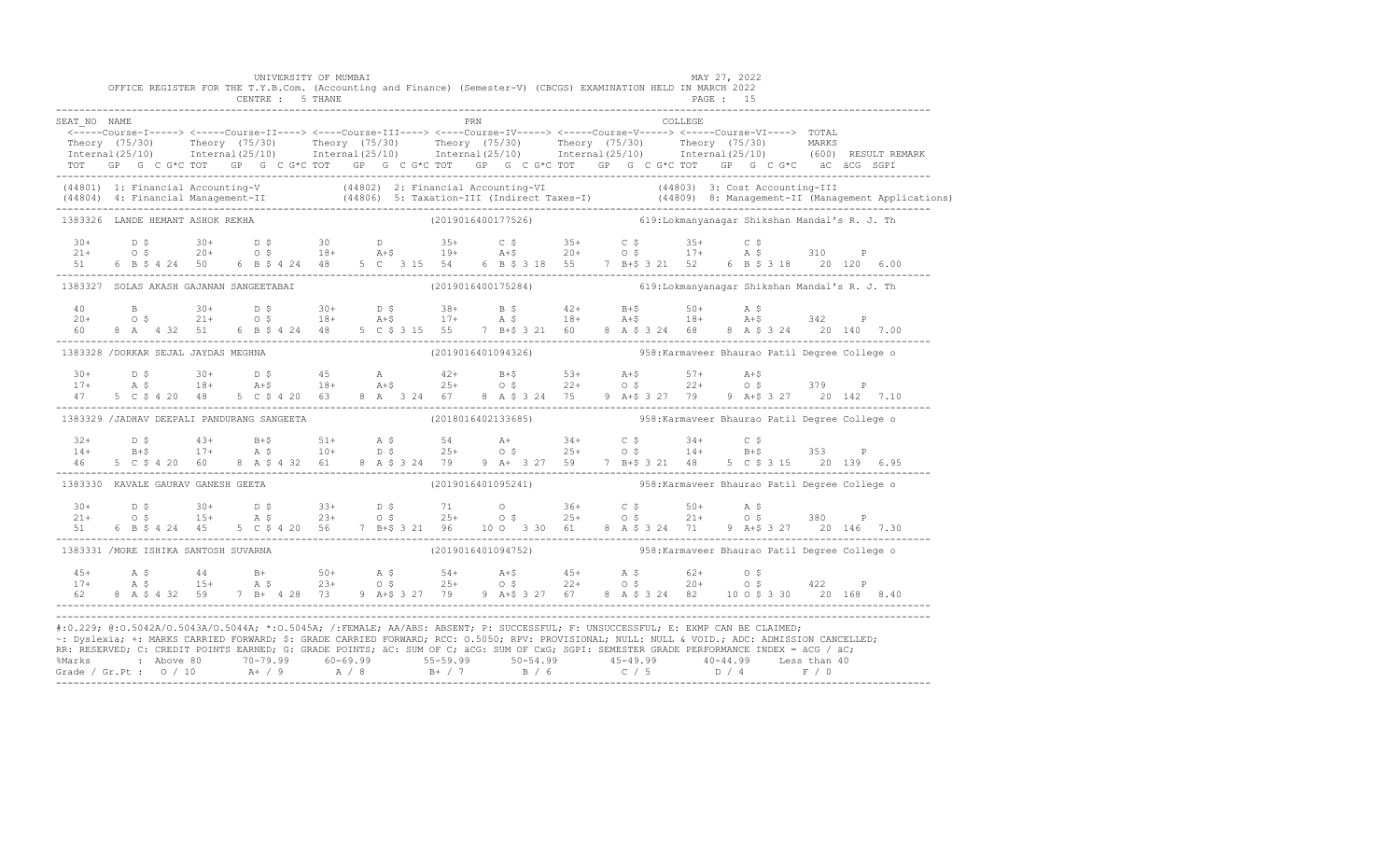|                                                                                                                                                                                                                                                                                                                                                                                                                                                                                                                   |  |  |  |  | UNIVERSITY OF MUMBAI<br>CENTRE : 5 THANE |  |  | OFFICE REGISTER FOR THE T.Y.B.Com. (Accounting and Finance) (Semester-V) (CBCGS) EXAMINATION HELD IN MARCH 2022<br><b>PAGE : 16</b>                                                                                                                                                                                                         |     |  |  |  |  | MAY 27, 2022 |  |  |  |                                                                                                                                  |  |
|-------------------------------------------------------------------------------------------------------------------------------------------------------------------------------------------------------------------------------------------------------------------------------------------------------------------------------------------------------------------------------------------------------------------------------------------------------------------------------------------------------------------|--|--|--|--|------------------------------------------|--|--|---------------------------------------------------------------------------------------------------------------------------------------------------------------------------------------------------------------------------------------------------------------------------------------------------------------------------------------------|-----|--|--|--|--|--------------|--|--|--|----------------------------------------------------------------------------------------------------------------------------------|--|
| SEAT NO NAME                                                                                                                                                                                                                                                                                                                                                                                                                                                                                                      |  |  |  |  |                                          |  |  | <-----Course-I-----> <----Course-II----> <----Course-III----> <----Course-IV----> <----Course-V-----> <----Course-VI----> TOTAL<br>Theory (75/30) Theory (75/30) Theory (75/30) Theory (75/30) Theory (75/30) Theory (75/30) MARKS<br>TOT GP G C G*C TOT GP G C G*C TOT GP G C G*C TOT GP G C G*C TOT GP G C G*C TOT GP G C G*C äC äCG SGPI | PRN |  |  |  |  | COLLEGE      |  |  |  | Internal (25/10) Internal (25/10) Internal (25/10) Internal (25/10) Internal (25/10) Internal (25/10) (600) RESULT REMARK        |  |
|                                                                                                                                                                                                                                                                                                                                                                                                                                                                                                                   |  |  |  |  |                                          |  |  | (44801) 1: Financial Accounting-V (44802) 2: Financial Accounting-VI (44803) 3: Cost Accounting-III                                                                                                                                                                                                                                         |     |  |  |  |  |              |  |  |  | (44804) 4: Financial Management-II (44806) 5: Taxation-III (Indirect Taxes-I) (44809) 8: Management-II (Management Applications) |  |
| 1383332 /PATIL SONALI SAMBHAJI SUREKHA (2019016401094195) 358: Karmaveer Bhaurao Patil Degree College o                                                                                                                                                                                                                                                                                                                                                                                                           |  |  |  |  |                                          |  |  |                                                                                                                                                                                                                                                                                                                                             |     |  |  |  |  |              |  |  |  |                                                                                                                                  |  |
| 83                                                                                                                                                                                                                                                                                                                                                                                                                                                                                                                |  |  |  |  |                                          |  |  | 45 0 30+ D \$ 47 A 36+ C \$ 33+ D \$ 38+ B \$<br>18+ A+\$ 20+ 0 \$ 21+ 0 \$ 24+ 0 \$ 20+ 0 \$ 21+ 0 \$ 373 P<br>10 0 4 40 50 6 B $\frac{1}{2}$ 4 24 68 8 A 3 24 60 8 A \$ 3 24 53 6 B \$ 3 18 59 7 B + \$ 3 21 20 151 7.55                                                                                                                  |     |  |  |  |  |              |  |  |  |                                                                                                                                  |  |
| 1383333 /RAWOOL MANJIRI BHANU BHARATI                                                                                                                                                                                                                                                                                                                                                                                                                                                                             |  |  |  |  |                                          |  |  | $(2019016401094245)$ 958: Karmaveer Bhaurao Patil Degree College o                                                                                                                                                                                                                                                                          |     |  |  |  |  |              |  |  |  |                                                                                                                                  |  |
|                                                                                                                                                                                                                                                                                                                                                                                                                                                                                                                   |  |  |  |  |                                          |  |  |                                                                                                                                                                                                                                                                                                                                             |     |  |  |  |  |              |  |  |  |                                                                                                                                  |  |
| #:0.229; @:0.5042A/0.5043A/0.5044A; *:0.5045A; /:FEMALE; AA/ABS: ABSENT; P: SUCCESSFUL; F: UNSUCCESSFUL; E: EXMP CAN BE CLAIMED;<br>~: Dyslexia; +: MARKS CARRIED FORWARD; \$: GRADE CARRIED FORWARD; RCC: 0.5050; RPV: PROVISIONAL; NULL: NULL & VOID.; ADC: ADMISSION CANCELLED;<br>RR: RESERVED; C: CREDIT POINTS EARNED; G: GRADE POINTS; äC: SUM OF C; äCG: SUM OF CxG; SGPI: SEMESTER GRADE PERFORMANCE INDEX = äCG / äC;<br>%Marks<br>Grade / Gr.Pt : $0/10$ A + / 9 A / 8 B + / 7 B / 6 C / 5 D / 4 F / 0 |  |  |  |  |                                          |  |  | 2 Above 80         70-79.99         60-69.99           55-59.99          50-54.99          45-49.99        40-44.99     Less than 40                                                                                                                                                                                                        |     |  |  |  |  |              |  |  |  |                                                                                                                                  |  |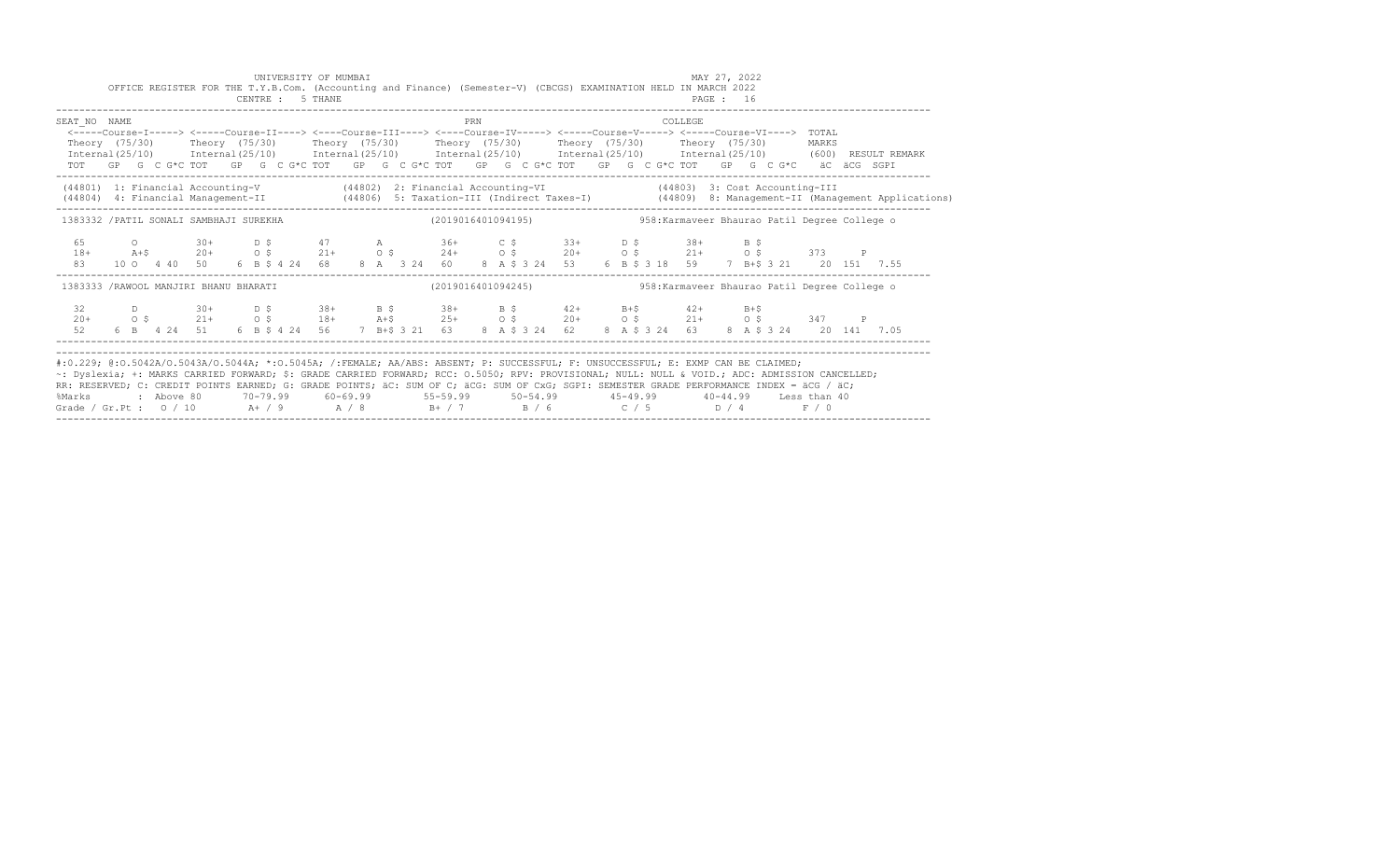|                                                                                                                                                                                                                                                                                                |  |                                       |  |  | UNIVERSITY OF MUMBAI<br>CENTRE : 8 DOMBIVLI |  |  |                     |  | OFFICE REGISTER FOR THE T.Y.B.Com. (Accounting and Finance) (Semester-V) (CBCGS) EXAMINATION HELD IN MARCH 2022                                                                                                                                                                                                                                                         |  |                                 |         | MAY 27, 2022<br><b>PAGE : 17</b> |  |  |                                                                                                                                                                                                                                      |
|------------------------------------------------------------------------------------------------------------------------------------------------------------------------------------------------------------------------------------------------------------------------------------------------|--|---------------------------------------|--|--|---------------------------------------------|--|--|---------------------|--|-------------------------------------------------------------------------------------------------------------------------------------------------------------------------------------------------------------------------------------------------------------------------------------------------------------------------------------------------------------------------|--|---------------------------------|---------|----------------------------------|--|--|--------------------------------------------------------------------------------------------------------------------------------------------------------------------------------------------------------------------------------------|
| SEAT NO NAME                                                                                                                                                                                                                                                                                   |  |                                       |  |  |                                             |  |  | <b>EXAMPLE 1989</b> |  | <-----Course-I-----> <-----Course-II----> <----Course-III----> <----Course-IV-----> <-----Course-V-----> TOTAL<br>TOT GP G C G*C TOT GP G C G*C TOT GP G C G*C TOT GP G C G*C TOT GP G C G*C TOT GP G C G*C äC äCG SGPI                                                                                                                                                 |  |                                 | COLLEGE |                                  |  |  | Theory (75/30) Theory (75/30) Theory (75/30) Theory (75/30) Theory (75/30) Theory (75/30) Theory (75/30) Theory (75/30) Theory (75/30) Theory (75/30) Theory (75/30) Theory (75/30) Theory (75/30) Theory (75/30) Theory (75/3       |
|                                                                                                                                                                                                                                                                                                |  |                                       |  |  |                                             |  |  |                     |  |                                                                                                                                                                                                                                                                                                                                                                         |  |                                 |         |                                  |  |  | (44801) 1: Financial Accounting-V (44802) 2: Financial Accounting-VI (44803) 3: Cost Accounting-III<br>(44804) 4: Financial Management-II (44806) 5: Taxation-III (Indirect Taxes-I) (44807) 6: International Finance<br>----------- |
|                                                                                                                                                                                                                                                                                                |  |                                       |  |  |                                             |  |  |                     |  | 1383334 /ABHYANKAR KRUTTIKA SHRIKRISHNA SMITA (2019016401918885) 102:Keraleeya Samajam Dombivli's Model Colle                                                                                                                                                                                                                                                           |  |                                 |         |                                  |  |  |                                                                                                                                                                                                                                      |
|                                                                                                                                                                                                                                                                                                |  |                                       |  |  |                                             |  |  |                     |  | $\begin{array}{ccccccccccccccccccccccccccccccccccccc} 32+& &D & \xi & & 30+& &D & \xi & & 30+& &D & \xi & & 35+& &C & \xi & & 39+& &B & \xi & & 33+& &D & \xi \\ 15+& &A & \xi & & 14+& &B+\xi & & 10 & &D & & 10 & &D & & 10 & &D & & 10+& &D & \xi & & 268 & &P \\ 47& &5 & C & \xi & 4 & 20 & &44 & &4 &D & \xi & 4 & 16 & &40 & &4 &D & 3 &12 & &45 & & 5 &C & 3 &$ |  |                                 |         |                                  |  |  |                                                                                                                                                                                                                                      |
|                                                                                                                                                                                                                                                                                                |  | 1383335 /IYER KRUTIKA DINESH SUJATA   |  |  |                                             |  |  |                     |  |                                                                                                                                                                                                                                                                                                                                                                         |  |                                 |         |                                  |  |  |                                                                                                                                                                                                                                      |
|                                                                                                                                                                                                                                                                                                |  |                                       |  |  |                                             |  |  |                     |  | $20+$ $0.5$ $18+$ $0.45$ $0.38$ $0.53+$ $0.45$ $0.45$ $0.53+$ $0.45$ $0.45$ $0.50+$ $0.50+$ $0.50+$ $0.50+$ $0.50+$ $0.50+$ $0.50+$ $0.50+$ $0.50+$ $0.50+$ $0.50+$ $0.50+$ $0.50+$ $0.50+$ $0.50+$ $0.50+$ $0.50+$ $0.50+$                                                                                                                                             |  |                                 |         |                                  |  |  |                                                                                                                                                                                                                                      |
|                                                                                                                                                                                                                                                                                                |  |                                       |  |  |                                             |  |  |                     |  | 1383336 /KAMBLE GAURI SANTOSH VAISHALI (2019016401918877) 102: Keraleeya Samajam Dombivli's Model Colle                                                                                                                                                                                                                                                                 |  |                                 |         |                                  |  |  |                                                                                                                                                                                                                                      |
|                                                                                                                                                                                                                                                                                                |  |                                       |  |  |                                             |  |  |                     |  |                                                                                                                                                                                                                                                                                                                                                                         |  | 5 C 3 15 48 5 C 3 15 20 89 4.45 |         |                                  |  |  |                                                                                                                                                                                                                                      |
|                                                                                                                                                                                                                                                                                                |  |                                       |  |  |                                             |  |  |                     |  | 1383337 MANE HARSH MADHUKAR JAYSHREE (2019016401917665) 102:Keraleeya Samajam Dombivli's Model Colle                                                                                                                                                                                                                                                                    |  |                                 |         |                                  |  |  |                                                                                                                                                                                                                                      |
|                                                                                                                                                                                                                                                                                                |  |                                       |  |  |                                             |  |  |                     |  | $11+$ B \$ 30+ D \$ 38 B 30+ D \$ 30+ D \$ 33 D<br>17+ A \$ 16+ A \$ 11+ D \$ 10+ D \$ 10+ D \$ 14+ B+\$ 280 P                                                                                                                                                                                                                                                          |  |                                 |         |                                  |  |  |                                                                                                                                                                                                                                      |
|                                                                                                                                                                                                                                                                                                |  |                                       |  |  |                                             |  |  |                     |  | 1383338 / PADHYE SWARANGI SANJAY SAMIKSHA (2019016401917584) 102: Keraleeya Samajam Dombivli's Model Colle                                                                                                                                                                                                                                                              |  |                                 |         |                                  |  |  |                                                                                                                                                                                                                                      |
|                                                                                                                                                                                                                                                                                                |  |                                       |  |  |                                             |  |  |                     |  |                                                                                                                                                                                                                                                                                                                                                                         |  |                                 |         |                                  |  |  |                                                                                                                                                                                                                                      |
|                                                                                                                                                                                                                                                                                                |  | 1383339 /TAYADE LAXMI SUBHASH VANDANA |  |  |                                             |  |  |                     |  | (2017016400860851) 262:D. S. P. Mandal's K. V. Pendharkar Colle                                                                                                                                                                                                                                                                                                         |  |                                 |         |                                  |  |  |                                                                                                                                                                                                                                      |
| $5.3+$<br>$16+$                                                                                                                                                                                                                                                                                |  |                                       |  |  |                                             |  |  |                     |  |                                                                                                                                                                                                                                                                                                                                                                         |  |                                 |         |                                  |  |  |                                                                                                                                                                                                                                      |
| #:0.229; @:0.5042A/0.5043A/0.5044A; *:0.5045A; /:FEMALE; AA/ABS: ABSENT; P: SUCCESSFUL; F: UNSUCCESSFUL; E: EXMP CAN BE CLAIMED;<br>%Marks : Above 80 70-79.99 60-69.99 55-59.99 50-54.99 45-49.99 40-44.99 Less than 40<br>Grade / Gr.Pt : 0 / 10 A+ / 9 A / 8 B+ / 7 B / 6 C / 5 D / 4 F / 0 |  |                                       |  |  |                                             |  |  |                     |  | ~: Dyslexia; +: MARKS CARRIED FORWARD; \$: GRADE CARRIED FORWARD; RCC: 0.5050; RPV: PROVISIONAL; NULL: NULL: NULL: ADC: ADMISSION CANCELLED;<br>RR: RESERVED; C: CREDIT POINTS EARNED; G: GRADE POINTS; äC: SUM OF C; äCG: SUM OF CxG; SGPI: SEMESTER GRADE PERFORMANCE INDEX = äCG / äC;                                                                               |  |                                 |         |                                  |  |  |                                                                                                                                                                                                                                      |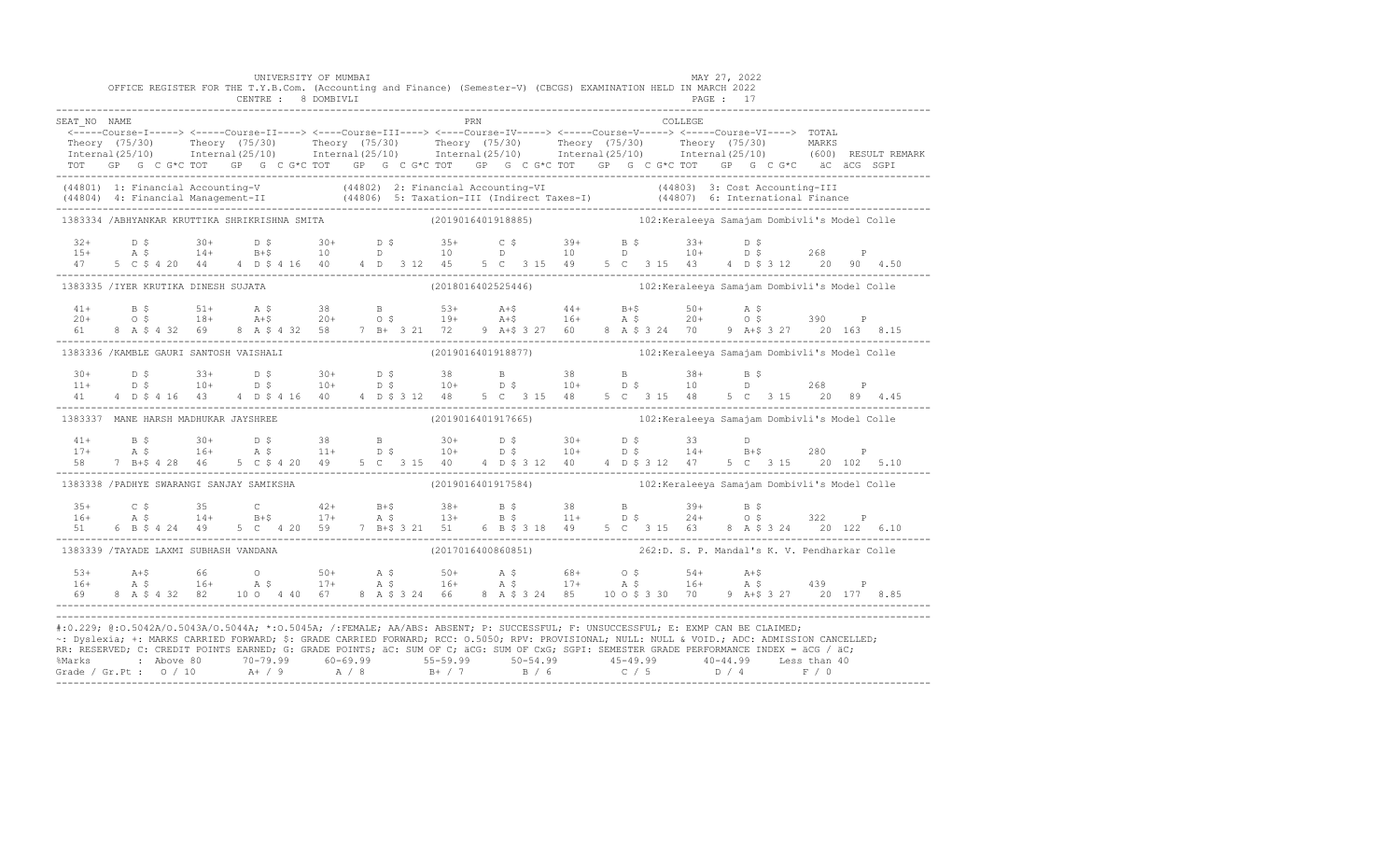|                                                                                                                                                                                                                                                                                                                                                                                                                                 |  |  | CENTRE : 8 DOMBIVLI |  | UNIVERSITY OF MUMBAI |  | OFFICE REGISTER FOR THE T.Y.B.Com. (Accounting and Finance) (Semester-V) (CBCGS) EXAMINATION HELD IN MARCH 2022                                                                                                                                                                                                                                                                      |  |  |  | <b>PAGE : 18</b> | MAY 27, 2022 |  |  |  |                                                                                                                                                                                                                                   |
|---------------------------------------------------------------------------------------------------------------------------------------------------------------------------------------------------------------------------------------------------------------------------------------------------------------------------------------------------------------------------------------------------------------------------------|--|--|---------------------|--|----------------------|--|--------------------------------------------------------------------------------------------------------------------------------------------------------------------------------------------------------------------------------------------------------------------------------------------------------------------------------------------------------------------------------------|--|--|--|------------------|--------------|--|--|--|-----------------------------------------------------------------------------------------------------------------------------------------------------------------------------------------------------------------------------------|
| SEAT NO NAME                                                                                                                                                                                                                                                                                                                                                                                                                    |  |  |                     |  |                      |  | PRN                                                                                                                                                                                                                                                                                                                                                                                  |  |  |  |                  | COLLEGE      |  |  |  |                                                                                                                                                                                                                                   |
|                                                                                                                                                                                                                                                                                                                                                                                                                                 |  |  |                     |  |                      |  | <-----Course-I-----> <-----Course-II----> <----Course-III----> <----Course-IV-----> <-----Course-V-----> <-----Course-VI----> TOTAL                                                                                                                                                                                                                                                  |  |  |  |                  |              |  |  |  | Theory (75/30) Theory (75/30) Theory (75/30) Theory (75/30) Theory (75/30) Theory (75/30) MARKS<br>Internal(25/10) Internal(25/10) Internal(25/10) Internal(25/10) Internal(25/10) Internal(25/10) (600) RESULTREMARK             |
| (44801) 1: Financial Accounting-V (44802) 2: Financial Accounting-VI (44803) 3: Cost Accounting-III<br>(44804) 4: Financial Management-II (44806) 5: Taxation-III (Indirect Taxes-I) (44807) 6: International Finance<br>-----------                                                                                                                                                                                            |  |  |                     |  |                      |  |                                                                                                                                                                                                                                                                                                                                                                                      |  |  |  |                  |              |  |  |  |                                                                                                                                                                                                                                   |
| 1383340 / GUPTA KOMAL SHIVSHANKAR KALAVATI                                                                                                                                                                                                                                                                                                                                                                                      |  |  |                     |  |                      |  | (2019016400313107) 521: The S. I. A. College of Higher Education                                                                                                                                                                                                                                                                                                                     |  |  |  |                  |              |  |  |  |                                                                                                                                                                                                                                   |
|                                                                                                                                                                                                                                                                                                                                                                                                                                 |  |  |                     |  |                      |  | $\begin{array}{cccccccccccccccc} 47+ & & {\rm A}\ \ \hat{S} & & 42+ & & {\rm B}+ \hat{S} & & 35+ & & {\rm C}\ \ \hat{S} & & {\rm A} & & 10 & & {\rm D} & & 14 & & {\rm B}+ & & 12 & & {\rm C} & & 14 & & {\rm B}+ & 328 & & {\rm P}\\ 62 & & 8 & {\rm A} & & 4 & 32 & 57 & & 7 & {\rm B}+ & 4 & 28 & 45 & & 5 & {\rm C} & 3 & 15 & 61 & 8 & {\rm A} & 3 & 24 & 51 & 6 & {\rm B} & 3$ |  |  |  |                  |              |  |  |  |                                                                                                                                                                                                                                   |
| 1383341 PANCHAL SEHUL VIJAY NAYANA                                                                                                                                                                                                                                                                                                                                                                                              |  |  |                     |  |                      |  | (2018016402141344) 521: The S. I. A. College of Higher Education                                                                                                                                                                                                                                                                                                                     |  |  |  |                  |              |  |  |  |                                                                                                                                                                                                                                   |
|                                                                                                                                                                                                                                                                                                                                                                                                                                 |  |  |                     |  |                      |  |                                                                                                                                                                                                                                                                                                                                                                                      |  |  |  |                  |              |  |  |  |                                                                                                                                                                                                                                   |
| 1383342 / PANDEY DIPA SANTOSH KRISHNAVATI                                                                                                                                                                                                                                                                                                                                                                                       |  |  |                     |  |                      |  | (2019016400312866) 521: The S. I. A. College of Higher Education                                                                                                                                                                                                                                                                                                                     |  |  |  |                  |              |  |  |  |                                                                                                                                                                                                                                   |
|                                                                                                                                                                                                                                                                                                                                                                                                                                 |  |  |                     |  |                      |  |                                                                                                                                                                                                                                                                                                                                                                                      |  |  |  |                  |              |  |  |  |                                                                                                                                                                                                                                   |
| 1383343 /SHINGAN ANKITA KRISHNA MANISHA                                                                                                                                                                                                                                                                                                                                                                                         |  |  |                     |  |                      |  | (2019016400256802) 521: The S. I. A. College of Higher Education                                                                                                                                                                                                                                                                                                                     |  |  |  |                  |              |  |  |  |                                                                                                                                                                                                                                   |
|                                                                                                                                                                                                                                                                                                                                                                                                                                 |  |  |                     |  |                      |  |                                                                                                                                                                                                                                                                                                                                                                                      |  |  |  |                  |              |  |  |  |                                                                                                                                                                                                                                   |
|                                                                                                                                                                                                                                                                                                                                                                                                                                 |  |  |                     |  |                      |  |                                                                                                                                                                                                                                                                                                                                                                                      |  |  |  |                  |              |  |  |  | (44801) 1: Financial Accounting-V (44802) 2: Financial Accounting-VI (44803) 3: Cost Accounting-III<br>(44804) 4: Financial Management-II (44806) 5: Taxation-III (Indirect Taxes-I) (44809) 8: Management-II (Management Applica |
| 1383344 / MORE HARSHADA JAYESH JAYSHREE                                                                                                                                                                                                                                                                                                                                                                                         |  |  |                     |  |                      |  | (2019016401140655) 923: Royal College of Science & Commerce                                                                                                                                                                                                                                                                                                                          |  |  |  |                  |              |  |  |  |                                                                                                                                                                                                                                   |
| $\begin{array}{cccccccccccccccc} 69 & & O & & 63 & & O & & 44 & & B+ & & 69 & & O & & 54 & & A+ & & 63 & & O \\ 20 & & 0 & & & 19 & & A+ & & 19 & & A+ & & 17 & & A & & 17 & & A & & 18 & & A+ & & 472 & & P \\ 89 & & 10 & 0 & 4 & 40 & 82 & & 10 & 0 & 4 & 40 & 63 & & 8 & A & 3 & 24 & 86 & & 10 & O & 3 & 30 & & 71 & & 9 & A+ & 3 & 27 & 81 & & 10$                                                                        |  |  |                     |  |                      |  |                                                                                                                                                                                                                                                                                                                                                                                      |  |  |  |                  |              |  |  |  |                                                                                                                                                                                                                                   |
| 1383345 YADAV MOHIT SHARAD VIDYA                                                                                                                                                                                                                                                                                                                                                                                                |  |  |                     |  |                      |  | $(2018016400579803)$ 923:Royal College of Science & Commerce                                                                                                                                                                                                                                                                                                                         |  |  |  |                  |              |  |  |  |                                                                                                                                                                                                                                   |
| $17+$ A $58+$ A $45$ $75+$ $05$ $43+$ B $55+$ A $45$ $75+$ $05$<br>$17+$ A $5$ $17+$ A $5$ $21+$ $05$ $17+$ A $5$ $17+$ A $5$ $17+$ A $5$ $17+$ A $5$ $466$ P<br>$71$ 9 A $4$ 4 36 $75$ 9 A $45$ 4 36 96 10 0 $5$ 3 30 60 8 A $5$                                                                                                                                                                                               |  |  |                     |  |                      |  |                                                                                                                                                                                                                                                                                                                                                                                      |  |  |  |                  |              |  |  |  |                                                                                                                                                                                                                                   |
| #:0.229; @:0.5042A/0.5043A/0.5044A; *:0.5045A; /:FEMALE; AA/ABS: ABSENT; P: SUCCESSFUL; F: UNSUCCESSFUL; E: EXMP CAN BE CLAIMED;<br>~: Dyslexia; +: MARKS CARRIED FORWARD; \$: GRADE CARRIED FORWARD; RCC: 0.5050; RPV: PROVISIONAL; NULL: NULL & VOID.; ADC: ADMISSION CANCELLED;<br>RR: RESERVED; C: CREDIT POINTS EARNED; G: GRADE POINTS; äC: SUM OF C; äCG: SUM OF CxG; SGPI: SEMESTER GRADE PERFORMANCE INDEX = äCG / äC; |  |  |                     |  |                      |  |                                                                                                                                                                                                                                                                                                                                                                                      |  |  |  |                  |              |  |  |  |                                                                                                                                                                                                                                   |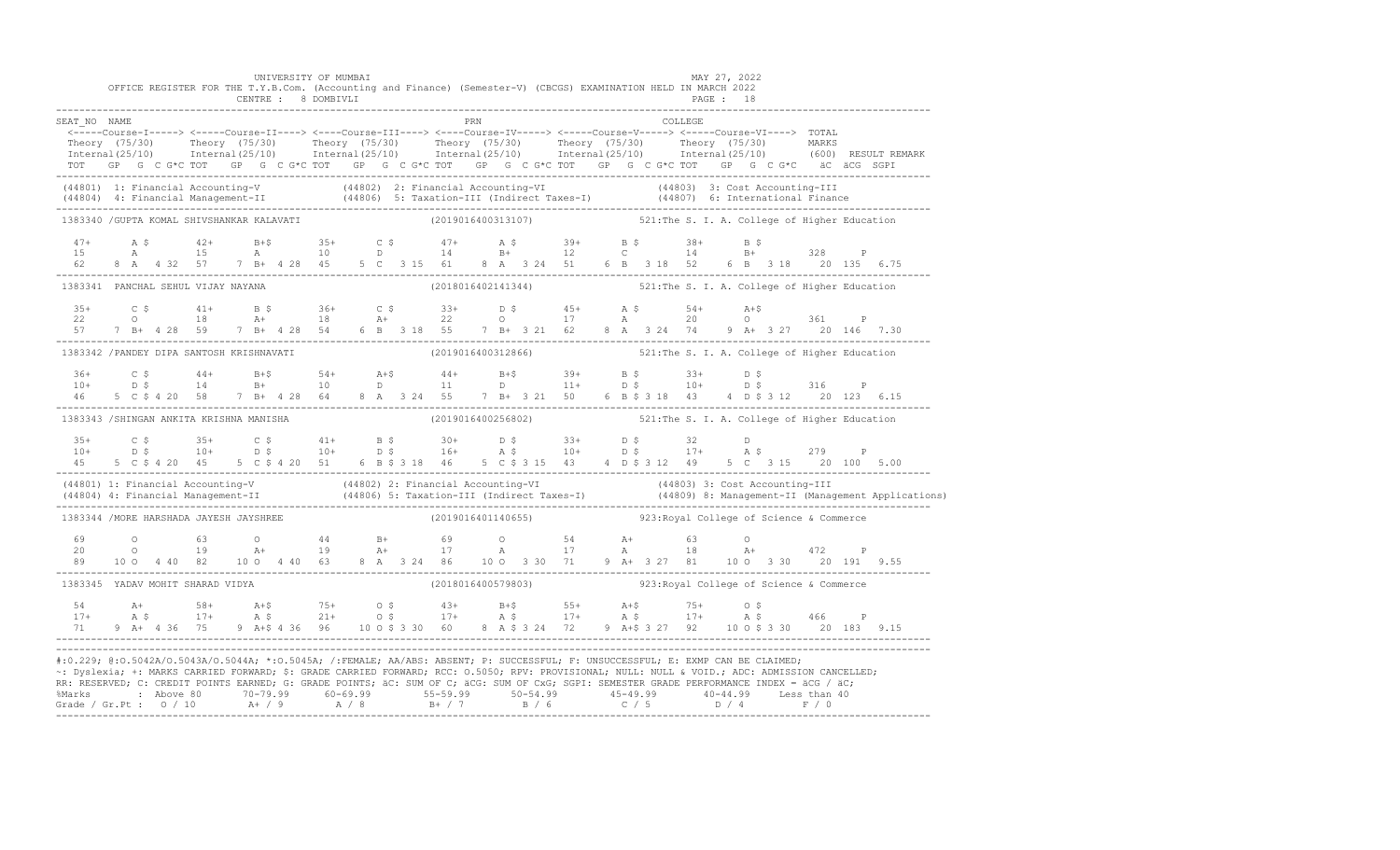|                                                                        | OFFICE REGISTER FOR THE T.Y.B.Com. (Accounting and Finance) (Semester-V) (CBCGS) EXAMINATION HELD IN MARCH 2022                                                                                                                                                                                                                                                                                                                                                                                                  |                    | UNIVERSITY OF MUMBAI<br>CENTRE : 18 BHIWANDI |  |           |  |                                                                    |     |  |                      |     |                                                     | MAY 27, 2022<br>PAGE : 19 |              |  |                          |   |  |
|------------------------------------------------------------------------|------------------------------------------------------------------------------------------------------------------------------------------------------------------------------------------------------------------------------------------------------------------------------------------------------------------------------------------------------------------------------------------------------------------------------------------------------------------------------------------------------------------|--------------------|----------------------------------------------|--|-----------|--|--------------------------------------------------------------------|-----|--|----------------------|-----|-----------------------------------------------------|---------------------------|--------------|--|--------------------------|---|--|
| SEAT NO NAME                                                           | <-----Course-I-----> <----Course-II----> <----Course-III----> <----Course-IV-----> <----Course-V----> <----Course-VI----><br>Theory (75/30)   Theory (75/30)   Theory (75/30)   Theory (75/30)   Theory (75/30)   Theory (75/30)<br>$Internal(25/10)$ $Internal(25/10)$ $Internal(25/10)$ $Internal(25/10)$ $Internal(25/10)$ $Internal(25/10)$ $Internal(25/10)$ $Internal(25/10)$ (600) RESULT REMARK<br>TOT GP G C G*C TOT GP G C G*C TOT GP G C G*C TOT GP G C G*C TOT GP G C G*C TOT GP G C G*C aC aCG SGPI |                    |                                              |  |           |  |                                                                    | PRN |  |                      |     | COLLEGE                                             |                           |              |  | TOTAL<br>MARKS           |   |  |
|                                                                        | (44801) 1: Financial Accounting-V (44802) 2: Financial Accounting-VI (44803) 3: Cost Accounting-III<br>(44806) 4: Financial Management-II (44806) 5: Taxation-III (Indirect Taxes-I) (44809) 8: Management-II (Management Applications)                                                                                                                                                                                                                                                                          |                    |                                              |  |           |  |                                                                    |     |  |                      |     |                                                     |                           |              |  |                          |   |  |
|                                                                        | 1383346 / CHAVHAN PHALGUNI SUNIL NANDA                                                                                                                                                                                                                                                                                                                                                                                                                                                                           |                    |                                              |  |           |  | (2017016401119467)                                                 |     |  |                      |     | 22: Bhiwandi Nizampur Nagarpalika Arts, Scie        |                           |              |  |                          |   |  |
| 1.5F<br>$10+$                                                          | $D$ $S$                                                                                                                                                                                                                                                                                                                                                                                                                                                                                                          | 30E<br>$13+$<br>43 | B S<br>$4$ D $4$ 16 --                       |  | $12+$ C S |  | D 21F F 31E<br>41                                                  |     |  | D 39+<br>4 D 3 12 49 | B S | 44E<br>$10+$ D \$ $10+$ D \$ $10+$<br>5 C S 3 15 54 |                           | $B+$<br>D \$ |  | 245<br>6 B 3 18 13 61 -- | F |  |
| %Marks<br>Grade / Gr.Pt : $0/10$ A+ / 9 A / 8 B+ / 7 B / 6 C / 5 D / 4 | #:0.229; @:0.5042A/0.5043A/0.5044A; *:0.5045A; /:FEMALE; AA/ABS: ABSENT; P: SUCCESSFUL; F: UNSUCCESSFUL; E: EXMP CAN BE CLAIMED;<br>~: Dyslexia; +: MARKS CARRIED FORWARD; \$: GRADE CARRIED FORWARD; RCC: 0.5050; RPV: PROVISIONAL; NULL: NULL & VOID.; ADC: ADMISSION CANCELLED;<br>RR: RESERVED; C: CREDIT POINTS EARNED; G: GRADE POINTS; äC: SUM OF C; äCG: SUM OF CxG; SGPI: SEMESTER GRADE PERFORMANCE INDEX = äCG / äC;<br>: Above 80                                                                    |                    |                                              |  |           |  | 70-79.99 60-69.99 55-59.99 50-54.99 45-49.99 40-44.99 Less than 40 |     |  |                      |     |                                                     |                           |              |  | F / 0                    |   |  |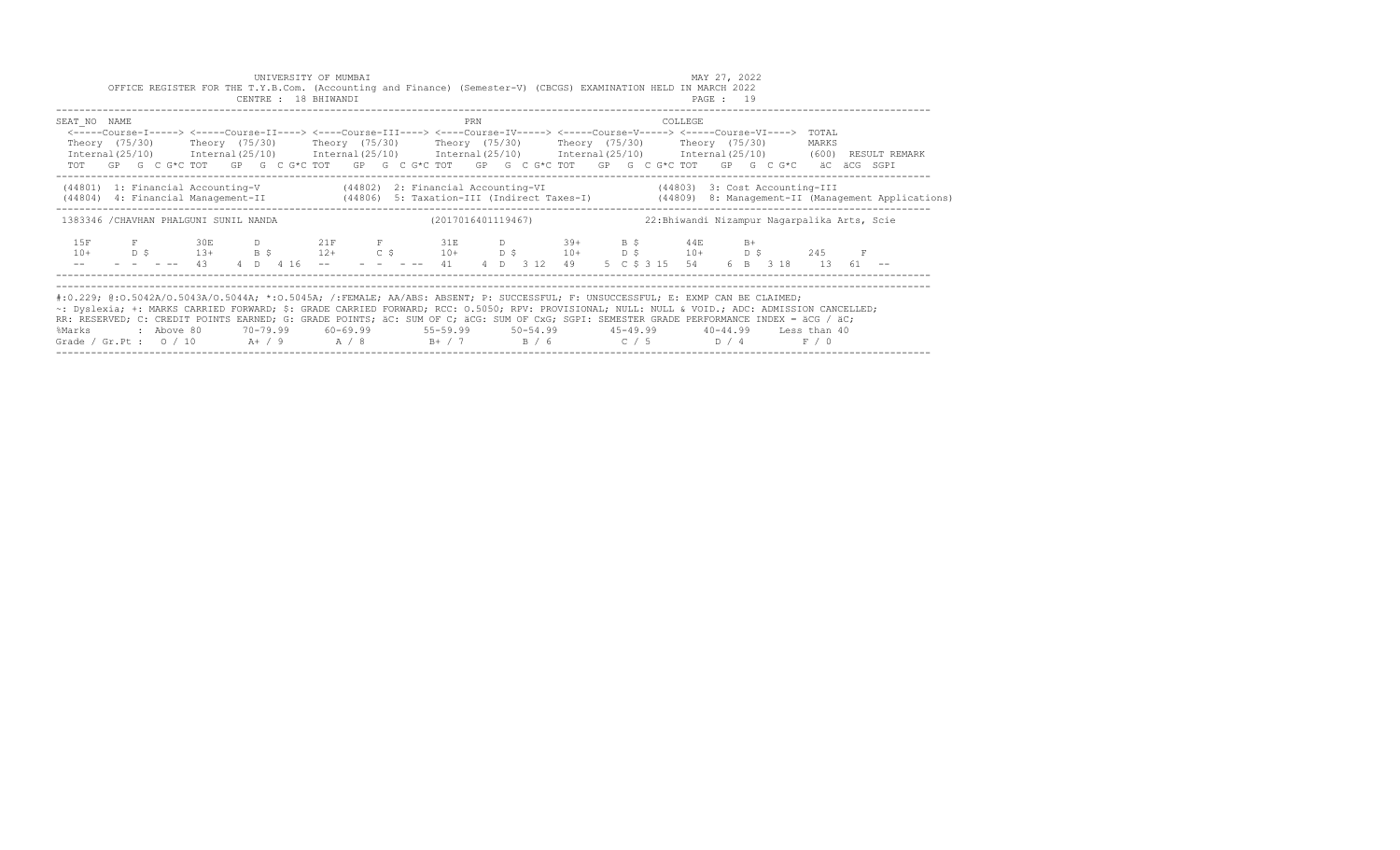|              |  |  | UNIVERSITY OF MUMBAI<br>CENTRE : 11 PANVEL |  |  |     | OFFICE REGISTER FOR THE T.Y.B.Com. (Accounting and Finance) (Semester-V) (CBCGS) EXAMINATION HELD IN MARCH 2022                                                                                                                                                                                                                                                                                                               |  |  |         | MAY 27, 2022<br>PAGE : 20 |  |  |                                                                                                                                                                                                                                   |
|--------------|--|--|--------------------------------------------|--|--|-----|-------------------------------------------------------------------------------------------------------------------------------------------------------------------------------------------------------------------------------------------------------------------------------------------------------------------------------------------------------------------------------------------------------------------------------|--|--|---------|---------------------------|--|--|-----------------------------------------------------------------------------------------------------------------------------------------------------------------------------------------------------------------------------------|
| SEAT NO NAME |  |  |                                            |  |  | PRN | <-----Course-I-----> <-----Course-II----> <----Course-III----> <----Course-IV-----> <-----Course-V-----> TOTAL<br>TOT GP G C G*C TOT GP G C G*C TOT GP G C G*C TOT GP G C G*C TOT GP G C G*C TOT GP G C G*C äC äCG SGPI                                                                                                                                                                                                       |  |  | COLLEGE |                           |  |  | Theory (75/30) Theory (75/30) Theory (75/30) Theory (75/30) Theory (75/30) Theory (75/30) Theory (75/30) Theory (75/30) Theory (75/30) Theory (75/30) Theory (75/30) Theory (75/30) Theory (75/30) Theory (75/30) Theory (75/3    |
|              |  |  |                                            |  |  |     |                                                                                                                                                                                                                                                                                                                                                                                                                               |  |  |         |                           |  |  | (44801) 1: Financial Accounting-V (44802) 2: Financial Accounting-VI (44803) 3: Cost Accounting-III<br>(44804) 4: Financial Management-II (44806) 5: Taxation-III (Indirect Taxes-I) (44809) 8: Management-II (Management Applica |
|              |  |  |                                            |  |  |     | 1383347 / CHIMANE VAISHNAVI NANDKUMAR NATISHA (2019016402124134) 673:Shri D. D. Vispute College of Science, C                                                                                                                                                                                                                                                                                                                 |  |  |         |                           |  |  |                                                                                                                                                                                                                                   |
|              |  |  |                                            |  |  |     |                                                                                                                                                                                                                                                                                                                                                                                                                               |  |  |         |                           |  |  |                                                                                                                                                                                                                                   |
|              |  |  |                                            |  |  |     | 1383348 HAJARE NIKHIL GOVARDHAN GAYABAI (2019016402124111) 673:Shri D. D. Vispute College of Science, C                                                                                                                                                                                                                                                                                                                       |  |  |         |                           |  |  |                                                                                                                                                                                                                                   |
| 4.5          |  |  |                                            |  |  |     | $13+$ $13+$ $15+$ $15+$ $17+$ $18+$ $19+$ $19+$ $19+$ $19+$ $19+$ $19+$ $19+$ $19+$ $19+$ $19+$ $19+$ $19+$ $19+$ $19+$ $19+$ $19+$ $19+$ $19+$ $19+$ $19+$ $19+$ $19+$ $19+$ $19+$ $19+$ $19+$ $19+$ $19+$ $19+$ $19+$ $19+$<br>5 C \$ 4 20 53 6 B \$ 4 24 55 7 B + 3 21 69 8 A 3 24 49 5 C \$ 3 15 62 8 A \$ 3 24 20 128 6.40                                                                                               |  |  |         |                           |  |  |                                                                                                                                                                                                                                   |
|              |  |  | 1383349 JADHAV SHUBHAM GANESH SANDHYA      |  |  |     |                                                                                                                                                                                                                                                                                                                                                                                                                               |  |  |         |                           |  |  |                                                                                                                                                                                                                                   |
|              |  |  |                                            |  |  |     |                                                                                                                                                                                                                                                                                                                                                                                                                               |  |  |         |                           |  |  |                                                                                                                                                                                                                                   |
|              |  |  | 1383350 KAMBLE SWAPNIL SANTOSH SWAPNALI    |  |  |     |                                                                                                                                                                                                                                                                                                                                                                                                                               |  |  |         |                           |  |  |                                                                                                                                                                                                                                   |
|              |  |  |                                            |  |  |     |                                                                                                                                                                                                                                                                                                                                                                                                                               |  |  |         |                           |  |  |                                                                                                                                                                                                                                   |
|              |  |  | 1383351 MOMIN JAVED SHARIF YASMIN          |  |  |     |                                                                                                                                                                                                                                                                                                                                                                                                                               |  |  |         |                           |  |  |                                                                                                                                                                                                                                   |
|              |  |  |                                            |  |  |     |                                                                                                                                                                                                                                                                                                                                                                                                                               |  |  |         |                           |  |  |                                                                                                                                                                                                                                   |
|              |  |  | 1383352 PAGARE ANIL MANOHAR ALKA           |  |  |     |                                                                                                                                                                                                                                                                                                                                                                                                                               |  |  |         |                           |  |  |                                                                                                                                                                                                                                   |
|              |  |  |                                            |  |  |     |                                                                                                                                                                                                                                                                                                                                                                                                                               |  |  |         |                           |  |  |                                                                                                                                                                                                                                   |
|              |  |  |                                            |  |  |     | #:0.229; @:0.5042A/0.5043A/0.5044A; *:0.5045A; /:FEMALE; AA/ABS: ABSENT; P: SUCCESSFUL; F: UNSUCCESSFUL; E: EXMP CAN BE CLAIMED;<br>~: Dyslexia; +: MARKS CARRIED FORWARD; \$: GRADE CARRIED FORWARD; RCC: 0.5050; RPV: PROVISIONAL; NULL: NULL: AULL: ADC: ADMISSION CANCELLED;<br>RR: RESERVED; C: CREDIT POINTS EARNED; G: GRADE POINTS; äC: SUM OF C; äCG: SUM OF CxG; SGPI: SEMESTER GRADE PERFORMANCE INDEX = äCG / äC; |  |  |         |                           |  |  |                                                                                                                                                                                                                                   |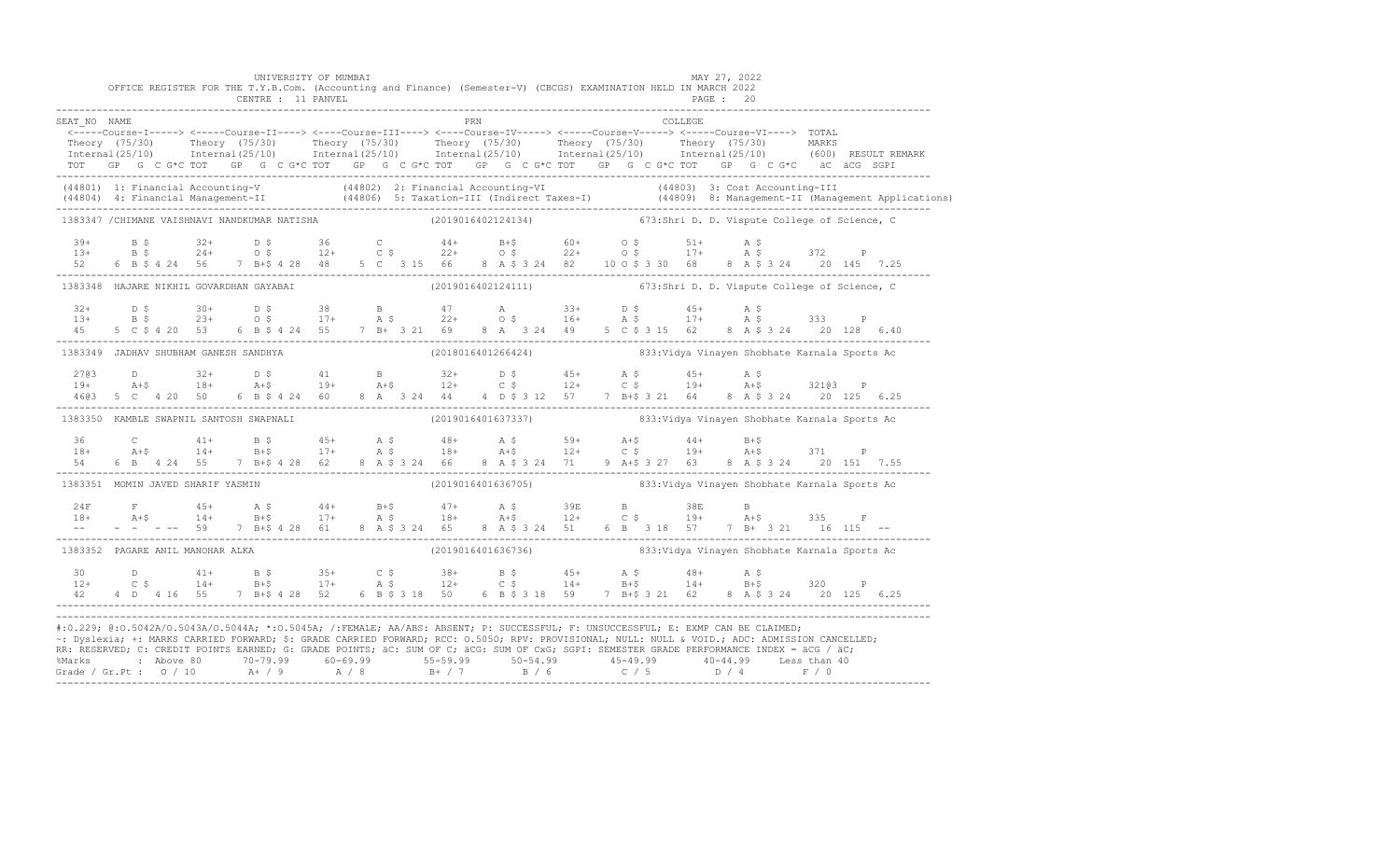|                                                                                                                                                                                                                           | OFFICE REGISTER FOR THE T.Y.B.Com. (Accounting and Finance) (Semester-V) (CBCGS) EXAMINATION HELD IN MARCH 2022                                                                                                                                                                                                                                                                             |  |  | UNIVERSITY OF MUMBAI<br>CENTRE : 11 PANVEL |  |  |     |  |  |  |         | MAY 27, 2022<br>PAGE : 21 |  |  |                                                                                                                                                                                                                                   |
|---------------------------------------------------------------------------------------------------------------------------------------------------------------------------------------------------------------------------|---------------------------------------------------------------------------------------------------------------------------------------------------------------------------------------------------------------------------------------------------------------------------------------------------------------------------------------------------------------------------------------------|--|--|--------------------------------------------|--|--|-----|--|--|--|---------|---------------------------|--|--|-----------------------------------------------------------------------------------------------------------------------------------------------------------------------------------------------------------------------------------|
| SEAT NO NAME                                                                                                                                                                                                              | <-----Course-I-----> <-----Course-II----> <----Course-III----> <----Course-IV----> <----Course-V----> <----Course-VI----> TOTAL<br>TOT GP G C G*C TOT GP G C G*C TOT GP G C G*C TOT GP G C G*C TOT GP G C G*C TOT GP G C G*C äC äCG SGPI                                                                                                                                                    |  |  |                                            |  |  | PRN |  |  |  | COLLEGE |                           |  |  | Theory (75/30) Theory (75/30) Theory (75/30) Theory (75/30) Theory (75/30) Theory (75/30) MARKS<br>Internal(25/10) Internal(25/10) Internal(25/10) Internal(25/10) Internal(25/10) Internal(25/10) (600)RESULTREMARK              |
|                                                                                                                                                                                                                           |                                                                                                                                                                                                                                                                                                                                                                                             |  |  |                                            |  |  |     |  |  |  |         |                           |  |  | (44801) 1: Financial Accounting-V (44802) 2: Financial Accounting-VI (44803) 3: Cost Accounting-III<br>(44804) 4: Financial Management-II (44806) 5: Taxation-III (Indirect Taxes-I) (44809) 8: Management-II (Management Applica |
|                                                                                                                                                                                                                           | 1383353 PATIL BHAVESH RAJENDRA SUREKHA                                                                                                                                                                                                                                                                                                                                                      |  |  |                                            |  |  |     |  |  |  |         |                           |  |  |                                                                                                                                                                                                                                   |
| 33<br>$18+$                                                                                                                                                                                                               |                                                                                                                                                                                                                                                                                                                                                                                             |  |  |                                            |  |  |     |  |  |  |         |                           |  |  |                                                                                                                                                                                                                                   |
|                                                                                                                                                                                                                           | 1383354 SAVARDEKAR RAJAT BHALCHANDRA REKHA (2019016401637202) 833:Vidya Vinayen Shobhate Karnala Sports Ac                                                                                                                                                                                                                                                                                  |  |  |                                            |  |  |     |  |  |  |         |                           |  |  |                                                                                                                                                                                                                                   |
|                                                                                                                                                                                                                           | $\begin{array}{lllllllllll} 12F & F & 41+ & B & \xi & 35+ & C & \xi & 33+ & D & \xi & 29F & D & 36+ & C & \xi \\ 19+ & A+\xi & 14+ & B+\xi & 17+ & A & \xi & 14+ & B+\xi & 12+ & C & \xi & 16+ & A & \xi & 278 & F \\ -- & - & - & - & - & - & 55 & 7 & B+\xi & 4 & 28 & 52 & 6 & B & \xi & 3 & 18 & 47 & 5 & C & \xi & 3 & 15 & -- & - & - & - & - & - & - & 52 & 6$                       |  |  |                                            |  |  |     |  |  |  |         |                           |  |  |                                                                                                                                                                                                                                   |
|                                                                                                                                                                                                                           | 1383355 /YADAV BEAUTY ABHAY SINGH PUSHPA DEVI (2019016401636512) 833:Vidya Vinayen Shobhate Karnala Sports Ac                                                                                                                                                                                                                                                                               |  |  |                                            |  |  |     |  |  |  |         |                           |  |  |                                                                                                                                                                                                                                   |
| 1.5F                                                                                                                                                                                                                      | $\texttt{F}$ 33+ D \$ 36+ C \$ 39+ B \$ 48+ A \$ 48+ A \$<br>$18+$ $2+5$ $16+$ $322$ $F$<br>$-    -$ 49 5 C \$ 4 20 53 6 B \$ 3 18 57 7 B + \$ 3 21 64 8 A \$ 3 24 66 8 A \$ 3 24 16 107 -                                                                                                                                                                                                  |  |  |                                            |  |  |     |  |  |  |         |                           |  |  |                                                                                                                                                                                                                                   |
| RR: RESERVED; C: CREDIT POINTS EARNED; G: GRADE POINTS; äC: SUM OF C; äCG: SUM OF CxG; SGPI: SEMESTER GRADE PERFORMANCE INDEX = äCG / äC;<br>%Marks<br>Grade / Gr.Pt : $0/10$ A+ / 9 A / 8 B+ / 7 B / 6 C / 5 D / 4 F / 0 | #:0.229; @:0.5042A/0.5043A/0.5044A; *:0.5045A; /:FEMALE; AA/ABS: ABSENT; P: SUCCESSFUL; F: UNSUCCESSFUL; E: EXMP CAN BE CLAIMED;<br>~: Dyslexia; +: MARKS CARRIED FORWARD; \$: GRADE CARRIED FORWARD; RCC: 0.5050; RPV: PROVISIONAL; NULL: NULL & VOID.; ADC: ADMISSION CANCELLED;<br>2 Above 80    70-79.99    60-69.99     55-59.99     50-54.99     45-49.99     40-44.99   Less than 40 |  |  |                                            |  |  |     |  |  |  |         |                           |  |  |                                                                                                                                                                                                                                   |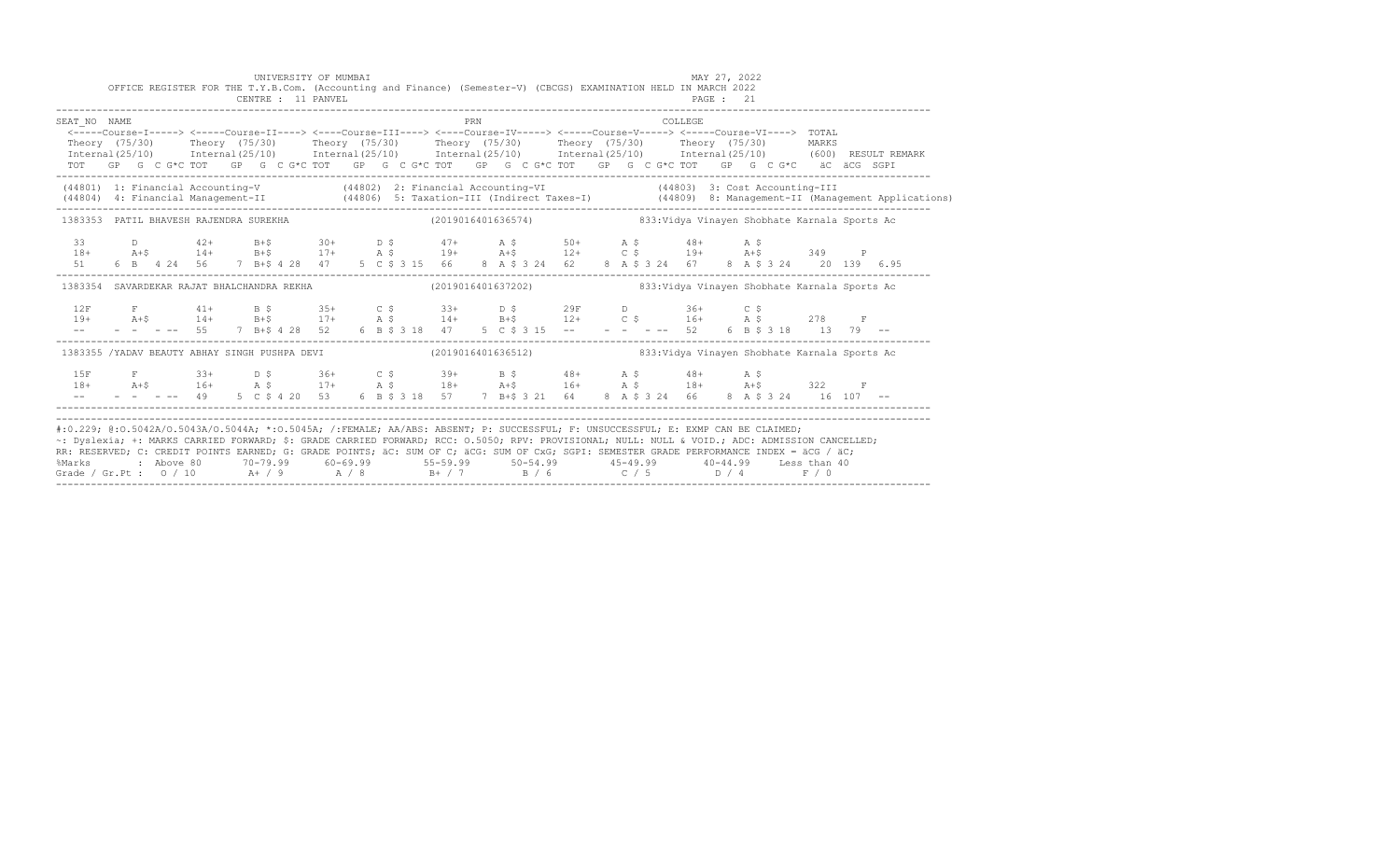|              |                | UNIVERSITY OF MUMBAI<br>OFFICE REGISTER FOR THE T.Y.B.Com. (Accounting and Finance) (Semester-V) (CBCGS) EXAMINATION HELD IN MARCH 2022                                                                                                           |  |  |     |                    |  |                                                                  | MAY 27, 2022 |           |                         |  |  |
|--------------|----------------|---------------------------------------------------------------------------------------------------------------------------------------------------------------------------------------------------------------------------------------------------|--|--|-----|--------------------|--|------------------------------------------------------------------|--------------|-----------|-------------------------|--|--|
|              |                | CENTRE : 7 VASAI                                                                                                                                                                                                                                  |  |  |     |                    |  |                                                                  |              | PAGE : 22 |                         |  |  |
| SEAT NO NAME |                |                                                                                                                                                                                                                                                   |  |  | PRN |                    |  |                                                                  | COLLEGE      |           |                         |  |  |
|              |                | <-----Course-I-----> <-----Course-II----> <----Course-III----> <----Course-IV-----> <----Course-V-----> <----Course-VI----> TOTAL                                                                                                                 |  |  |     |                    |  |                                                                  |              |           |                         |  |  |
|              |                | Theory (75/30) Theory (75/30) Theory (75/30) Theory (75/30) Theory (75/30) Theory (75/30) MARKS<br>Internal(25/10) Internal(25/10) Internal(25/10) Internal(25/10) Internal(25/10) Internal(25/10) (600)RESULTREMARK                              |  |  |     |                    |  |                                                                  |              |           |                         |  |  |
|              |                | TOT GP G C G*C TOT GP G C G*C TOT GP G C G*C TOT GP G C G*C TOT GP G C G*C TOT GP G C G*C äC äCG SGPI                                                                                                                                             |  |  |     |                    |  |                                                                  |              |           |                         |  |  |
|              |                | (44801) 1: Financial Accounting-V (44802) 2: Financial Accounting-VI (44803) 3: Cost Accounting-III<br>(44804) 4: Financial Management-II (44806) 5: Taxation-III (Indirect Taxes-I) (44809) 8: Management-II (Management Applica                 |  |  |     |                    |  |                                                                  |              |           |                         |  |  |
|              |                | 1383356 PRINCE KUMAR JHA MANORMA DEVI                                                                                                                                                                                                             |  |  |     | (2019016402432543) |  | 548:Vishnu Waman Thakur Charitable Trust's V                     |              |           |                         |  |  |
|              |                | $21 + 0.5$ $20 + 0.5$ $20 + 0.5$ $20 + 0.5$ $21 + 0.5$ $21 + 0.5$ $20 + 0.5$ $20 + 0.5$ $20 + 0.5$ $20 + 0.5$ $20 + 0.5$ $20 + 0.5$ $20 + 0.5$ $20 + 0.5$ $20 + 0.5$ $20 + 0.5$ $20 + 0.5$                                                        |  |  |     |                    |  |                                                                  |              |           |                         |  |  |
|              |                |                                                                                                                                                                                                                                                   |  |  |     |                    |  |                                                                  |              |           |                         |  |  |
|              |                | 72 9 A+ 4 36 50 6 B \$ 4 24 50 6 B \$ 3 18 48 5 C \$ 3 15 57 7 B+\$ 3 21 59 7 B+\$ 3 21 20 135 6.75                                                                                                                                               |  |  |     |                    |  |                                                                  |              |           |                         |  |  |
|              |                | 1383357 / CHAVAN DIPTI SHARAD SUNITA                                                                                                                                                                                                              |  |  |     | (2019016401731856) |  | 548:Vishnu Waman Thakur Charitable Trust's V                     |              |           |                         |  |  |
|              |                |                                                                                                                                                                                                                                                   |  |  |     |                    |  |                                                                  |              |           |                         |  |  |
|              |                | $21F$ F $33+$ D $5$ $33+$ D $5$ $44+$ B + $50+$ A $5$ $51+$ A $5$<br>$23+$ O $5$ $22+$ O $5$ $23+$ O $5$ $24+$ O $5$ $23+$ O $5$ $23+$ O $5$ $369$ F                                                                                              |  |  |     |                    |  |                                                                  |              |           |                         |  |  |
|              |                | -- - - - -- 55 7 B+\$ 4 28 56 7 B+\$ 3 21 66 8 A \$ 3 24 74 9 A+\$ 3 27 74 9 A+\$ 3 27 16 127 --                                                                                                                                                  |  |  |     |                    |  |                                                                  |              |           |                         |  |  |
|              |                | 1383358 /GUPTA PRIYA TULSIRAM KRISHANAVATI (2019016401741545) 548:Vishnu Waman Thakur Charitable Trust's V                                                                                                                                        |  |  |     |                    |  |                                                                  |              |           |                         |  |  |
|              |                |                                                                                                                                                                                                                                                   |  |  |     |                    |  |                                                                  |              |           |                         |  |  |
|              |                | $24+$ 0 \$ $25+$ 0 \$ $22+$ 0 \$ $23+$ 0 \$ $23+$ 0 \$ $24+$ 0 \$ $24+$ 0 \$ $24+$ 0 \$ $23+$ 0 \$ $23+$ 0 \$ $23+$ 0 \$ $23+$ 0 \$ $23+$ 0 \$ $23+$ 0 \$ $23+$ 0 \$ $23+$ 0 \$ $23+$ 0 \$ $23+$ 0 \$ $23+$ 0 \$ $23+$ 0 \$ $23+$ 0 \$ $23+$ 0 \$ |  |  |     |                    |  |                                                                  |              |           |                         |  |  |
| 74 —         |                | 9 A+ 4 36 58 7 B+\$ 4 28 63 8 A \$ 3 24 67 8 A \$ 3 24 77 9 A+\$ 3 27 62 8 A \$ 3 24 20 163 8.15                                                                                                                                                  |  |  |     |                    |  |                                                                  |              |           |                         |  |  |
|              |                | 1383359 /INDULKAR HARSHADA VIJAY TEJASHREE (2019016401724895)                                                                                                                                                                                     |  |  |     |                    |  | 548: Vishnu Waman Thakur Charitable Trust's V                    |              |           |                         |  |  |
|              |                |                                                                                                                                                                                                                                                   |  |  |     |                    |  |                                                                  |              |           |                         |  |  |
|              |                | $20+$ $0.5$ $23+$ $0.5$ $23+$ $0.5$ $23+$ $0.5$ $23+$ $0.5$ $23+$ $0.5$ $23+$ $0.5$ $23+$ $0.5$ $23+$ $0.5$ $23+$ $0.5$ $23+$ $0.5$ $23+$ $0.5$ $23+$ $0.5$ $23+$ $0.5$ $23+$ $0.5$ $23+$ $0.5$ $23+$ $0.5$ $23+$ $0.5$ $23+$                     |  |  |     |                    |  |                                                                  |              |           |                         |  |  |
| 50           | 6 B \$ 4 24 61 | 8 A \$ 4 32 68 8 A 3 24 49 5 C \$ 3 15 67 8 A \$ 3 24 62                                                                                                                                                                                          |  |  |     |                    |  |                                                                  |              |           | 8 A \$ 3 24 20 143 7.15 |  |  |
|              |                | 1383360 JAISWAL RISHABH JAGDISH PINKEY                                                                                                                                                                                                            |  |  |     |                    |  |                                                                  |              |           |                         |  |  |
|              |                |                                                                                                                                                                                                                                                   |  |  |     |                    |  |                                                                  |              |           |                         |  |  |
|              |                | $15+$ B $30+$ D \$ $30+$ D \$ $42+$ B + \$ $54+$ A + \$ $56+$ A + \$ $56+$ A + \$ $56+$ A + \$ $56+$ A + \$ $56+$ A + \$ $56+$ A + \$ $56+$ A + \$ $56+$ A + \$ $56+$ A + \$ $56+$ A + \$ $56+$ A + \$ $56+$ A + \$ $56+$ A + \$ $56+$ A + \$     |  |  |     |                    |  |                                                                  |              |           |                         |  |  |
|              |                | 56 7 B + 4 28 51 6 B \$ 4 24 50 6 B \$ 3 18 61 8 A \$ 3 24 78 9 A + \$ 3 27 79 9 A + \$ 3 27 20 148 7.40                                                                                                                                          |  |  |     |                    |  |                                                                  |              |           |                         |  |  |
|              |                | 1383361 KUTE ABHISHEK ADINATH SUREKHA                                                                                                                                                                                                             |  |  |     |                    |  | (2019016401710172) 548: Vishnu Waman Thakur Charitable Trust's V |              |           |                         |  |  |
|              |                |                                                                                                                                                                                                                                                   |  |  |     |                    |  |                                                                  |              |           |                         |  |  |
|              |                | $18 +$ $18 +$ $20 +$ $20 +$ $0.5$ $0.54$ $0.54$ $0.54$ $0.54$ $0.54$ $0.54$ $0.54$ $0.54$ $0.54$ $0.54$ $0.54$ $0.54$ $0.54$ $0.54$ $0.54$ $0.54$ $0.54$ $0.54$ $0.54$ $0.54$ $0.54$ $0.54$ $0.54$ $0.54$ $0.54$ $0.54$ $0.54$ $0$                |  |  |     |                    |  |                                                                  |              |           |                         |  |  |
| 48           | 5 C \$ 4 20 50 | 6 B \$ 4 24 76 9 A + 3 27 50 6 B \$ 3 18 61 8 A \$ 3 24 59 7 B + \$ 3 21 20 134 6.70                                                                                                                                                              |  |  |     |                    |  |                                                                  |              |           |                         |  |  |
|              |                | #:0.229; @:0.5042A/0.5043A/0.5044A; *:0.5045A; /:FEMALE; AA/ABS; ABSENT; P: SUCCESSFUL; F: UNSUCCESSFUL; E: EXMP CAN BE CLAIMED;                                                                                                                  |  |  |     |                    |  |                                                                  |              |           |                         |  |  |
|              |                | ~: Dyslexia; +: MARKS CARRIED FORWARD; \$: GRADE CARRIED FORWARD; RCC: 0.5050; RPV: PROVISIONAL; NULL: NULL & VOID.; ADC: ADMISSION CANCELLED;                                                                                                    |  |  |     |                    |  |                                                                  |              |           |                         |  |  |
|              |                | RR: RESERVED; C: CREDIT POINTS EARNED; G: GRADE POINTS; äC: SUM OF C; äCG: SUM OF CxG; SGPI: SEMESTER GRADE PERFORMANCE INDEX = äCG / äC;                                                                                                         |  |  |     |                    |  |                                                                  |              |           |                         |  |  |
|              |                | %Marks : Above 80 70-79.99 60-69.99 55-59.99 50-54.99 45-49.99 40-44.99 Less than 40<br>Grade / Gr.Pt : 0 / 10 A+ / 9 A / 8 B+ / 7 B / 6 C / 5 D / 4 F / 0                                                                                        |  |  |     |                    |  |                                                                  |              |           |                         |  |  |
|              |                |                                                                                                                                                                                                                                                   |  |  |     |                    |  |                                                                  |              |           |                         |  |  |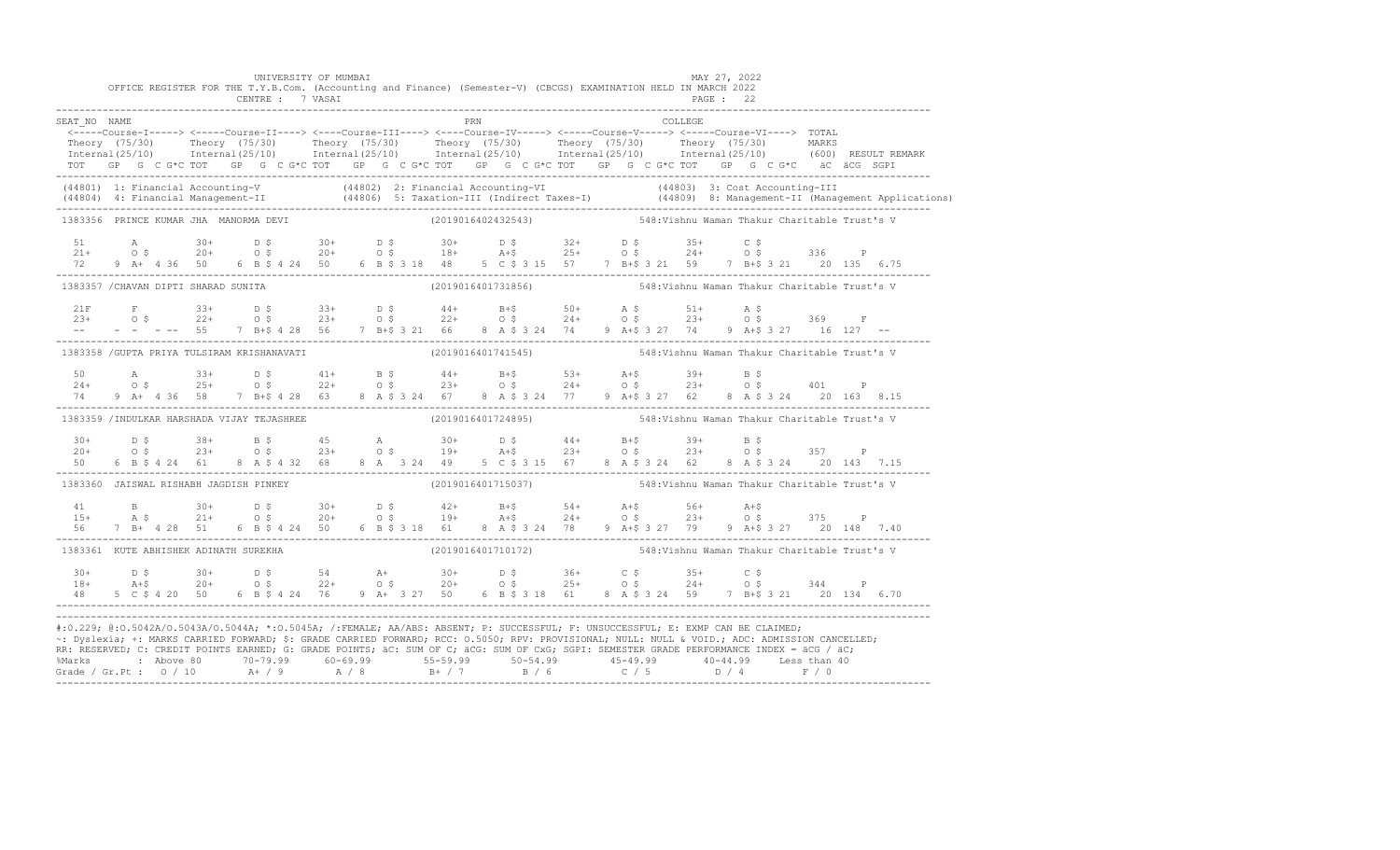|                                                                                                                                                                                                                                                                                                                                                                                                                                                                                                                                                                                               |  |  | UNIVERSITY OF MUMBAI<br>CENTRE : 7 VASAI |  |  | OFFICE REGISTER FOR THE T.Y.B.Com. (Accounting and Finance) (Semester-V) (CBCGS) EXAMINATION HELD IN MARCH 2022                                                                                                                                                                                                                                                                                   |     |  |  |  | PAGE : 23 | MAY 27, 2022 |  |                                                       |                                                                                                                                  |
|-----------------------------------------------------------------------------------------------------------------------------------------------------------------------------------------------------------------------------------------------------------------------------------------------------------------------------------------------------------------------------------------------------------------------------------------------------------------------------------------------------------------------------------------------------------------------------------------------|--|--|------------------------------------------|--|--|---------------------------------------------------------------------------------------------------------------------------------------------------------------------------------------------------------------------------------------------------------------------------------------------------------------------------------------------------------------------------------------------------|-----|--|--|--|-----------|--------------|--|-------------------------------------------------------|----------------------------------------------------------------------------------------------------------------------------------|
| SEAT NO NAME                                                                                                                                                                                                                                                                                                                                                                                                                                                                                                                                                                                  |  |  |                                          |  |  | <-----Course-I-----> <-----Course-II----> <----Course-III----> <----Course-IV-----> <----Course-V-----> <----Course-VI----> TOTAL<br>Theory (75/30) Theory (75/30) Theory (75/30) Theory (75/30) Theory (75/30) Theory (75/30) MARKS<br>TOT GP G C G*C TOT GP G C G*C TOT GP G C G*C TOT GP G C G*C TOT GP G C G*C TOT GP G C G*C äC äCG SGPI                                                     | PRN |  |  |  | COLLEGE   |              |  |                                                       | Internal (25/10) Internal (25/10) Internal (25/10) Internal (25/10) Internal (25/10) Internal (25/10) (600) RESULT REMARK        |
| (44801) 1: Financial Accounting-V (44802) 2: Financial Accounting-VI (44803) 3: Cost Accounting-III                                                                                                                                                                                                                                                                                                                                                                                                                                                                                           |  |  |                                          |  |  |                                                                                                                                                                                                                                                                                                                                                                                                   |     |  |  |  |           |              |  |                                                       | (44804) 4: Financial Management-II (44806) 5: Taxation-III (Indirect Taxes-I) (44809) 8: Management-II (Management Applications) |
| 1383362 /PANDEY NIDHI TRIBHUVAN KIRAN (2019016401723965) 548:Vishnu Waman Thakur Charitable Trust's V                                                                                                                                                                                                                                                                                                                                                                                                                                                                                         |  |  |                                          |  |  |                                                                                                                                                                                                                                                                                                                                                                                                   |     |  |  |  |           |              |  |                                                       |                                                                                                                                  |
|                                                                                                                                                                                                                                                                                                                                                                                                                                                                                                                                                                                               |  |  |                                          |  |  | $15+$ $15+$ $15+$ $15+$ $15+$ $15+$ $15+$ $15+$ $15+$ $15+$ $15+$ $15+$ $15+$ $15+$ $15+$ $15+$ $15+$ $15+$ $15+$ $15+$ $15+$ $15+$ $15+$ $15+$ $15+$ $15+$ $15+$ $15+$ $15+$ $15+$ $15+$ $15+$ $15+$ $15+$ $15+$ $15+$ $15+$                                                                                                                                                                     |     |  |  |  |           |              |  |                                                       |                                                                                                                                  |
| 1383363 /SALUNKE RUTUJA SUBHASH MANGAL (2019016401741391) 43837016401741391 548:Vishnu Waman Thakur Charitable Trust's V                                                                                                                                                                                                                                                                                                                                                                                                                                                                      |  |  |                                          |  |  |                                                                                                                                                                                                                                                                                                                                                                                                   |     |  |  |  |           |              |  |                                                       |                                                                                                                                  |
|                                                                                                                                                                                                                                                                                                                                                                                                                                                                                                                                                                                               |  |  |                                          |  |  | $20+$ $0.5$ $0.30+$ $0.5$ $0.50+$ $0.50+$ $0.50+$ $0.50+$ $0.50+$ $0.50+$ $0.50+$ $0.50+$ $0.50+$ $0.50+$ $0.50+$ $0.50+$ $0.50+$ $0.50+$ $0.50+$ $0.50+$ $0.50+$ $0.50+$ $0.50+$ $0.50+$ $0.50+$ $0.50+$ $0.50+$ $0.50+$ $0.$<br>50   6   B   \$   4   24   49   5   C   \$   4   20   55   7   B+   3   21   47   5   C   \$  315   60   8   A   \$  324   57   7   B+\$  321   20   125   6.25 |     |  |  |  |           |              |  |                                                       |                                                                                                                                  |
| 1383364 /SHAIKH SHAZIYA TAUFIQUE AHMED RUKHSANA (2019016401744636) 548:Vishnu Waman Thakur Charitable Trust's V                                                                                                                                                                                                                                                                                                                                                                                                                                                                               |  |  |                                          |  |  |                                                                                                                                                                                                                                                                                                                                                                                                   |     |  |  |  |           |              |  |                                                       |                                                                                                                                  |
|                                                                                                                                                                                                                                                                                                                                                                                                                                                                                                                                                                                               |  |  |                                          |  |  | $130+$ $15+$ $16+$ $16+$ $16+$ $16+$ $16+$ $16+$ $16+$ $16+$ $16+$ $16+$ $16+$ $16+$ $16+$ $16+$ $16+$ $16+$ $16+$ $16+$ $16+$ $16+$ $16+$ $16+$ $16+$ $16+$ $16+$ $16+$ $16+$ $16+$ $16+$ $16+$ $16+$ $16+$ $16+$ $16+$ $16+$<br>43 4 D \$ 4 16 52 6 B \$ 4 24 48 5 C 3 15 50                                                                                                                    |     |  |  |  |           |              |  | 6 B \$ 3 18 54 6 B \$ 3 18 66 8 A \$ 3 24 20 115 5.75 |                                                                                                                                  |
| 1383365 VAZE SHUBHAM DHANANJAY POOJA                                                                                                                                                                                                                                                                                                                                                                                                                                                                                                                                                          |  |  |                                          |  |  | (2019016401712704) 548: Vishnu Waman Thakur Charitable Trust's V                                                                                                                                                                                                                                                                                                                                  |     |  |  |  |           |              |  |                                                       |                                                                                                                                  |
|                                                                                                                                                                                                                                                                                                                                                                                                                                                                                                                                                                                               |  |  |                                          |  |  | $16+$ $16+$ $16+$ $16+$ $16+$ $16+$ $16+$ $16+$ $16+$ $16+$ $16+$ $16+$ $16+$ $16+$ $16+$ $16+$ $16+$ $16+$ $16+$ $16+$ $16+$ $16+$ $16+$ $16+$ $16+$ $16+$ $16+$ $16+$ $16+$ $16+$ $16+$ $16+$ $16+$ $16+$ $16+$ $16+$ $16+$<br>46 5 C \$ 4 20 53 6 B \$ 4 24 81 10 0 3 30 65 8 A \$ 3 24 73 9 A+\$ 3 27 56 7 B+\$ 3 21 20 146 7.30                                                              |     |  |  |  |           |              |  |                                                       |                                                                                                                                  |
| #:0.229; @:0.5042A/0.5043A/0.5044A; *:0.5045A; /:FEMALE; AA/ABS: ABSENT; P: SUCCESSFUL; F: UNSUCCESSFUL; E: EXMP CAN BE CLAIMED;<br>~: Dyslexia; +: MARKS CARRIED FORWARD; \$: GRADE CARRIED FORWARD; RCC: 0.5050; RPV: PROVISIONAL; NULL: NULL & VOID.; ADC: ADMISSION CANCELLED;<br>RR: RESERVED, C: CREDIT POINTS EARNED, G: GRADE POINTS, AC: SUM OF C; ACG: SUM OF CxG; SGPI: SEMESTER GRADE PERFORMANCE INDEX = ACG / AC;<br>%Marks : Above 80 70-79.99 60-69.99 55-59.99 50-54.99 45-49.99 40-44.99 Less than 40<br>Grade / Gr.Pt : 0 / 10 A+ / 9 A / 8 B+ / 7 B / 6 C / 5 D / 4 F / 0 |  |  |                                          |  |  |                                                                                                                                                                                                                                                                                                                                                                                                   |     |  |  |  |           |              |  |                                                       |                                                                                                                                  |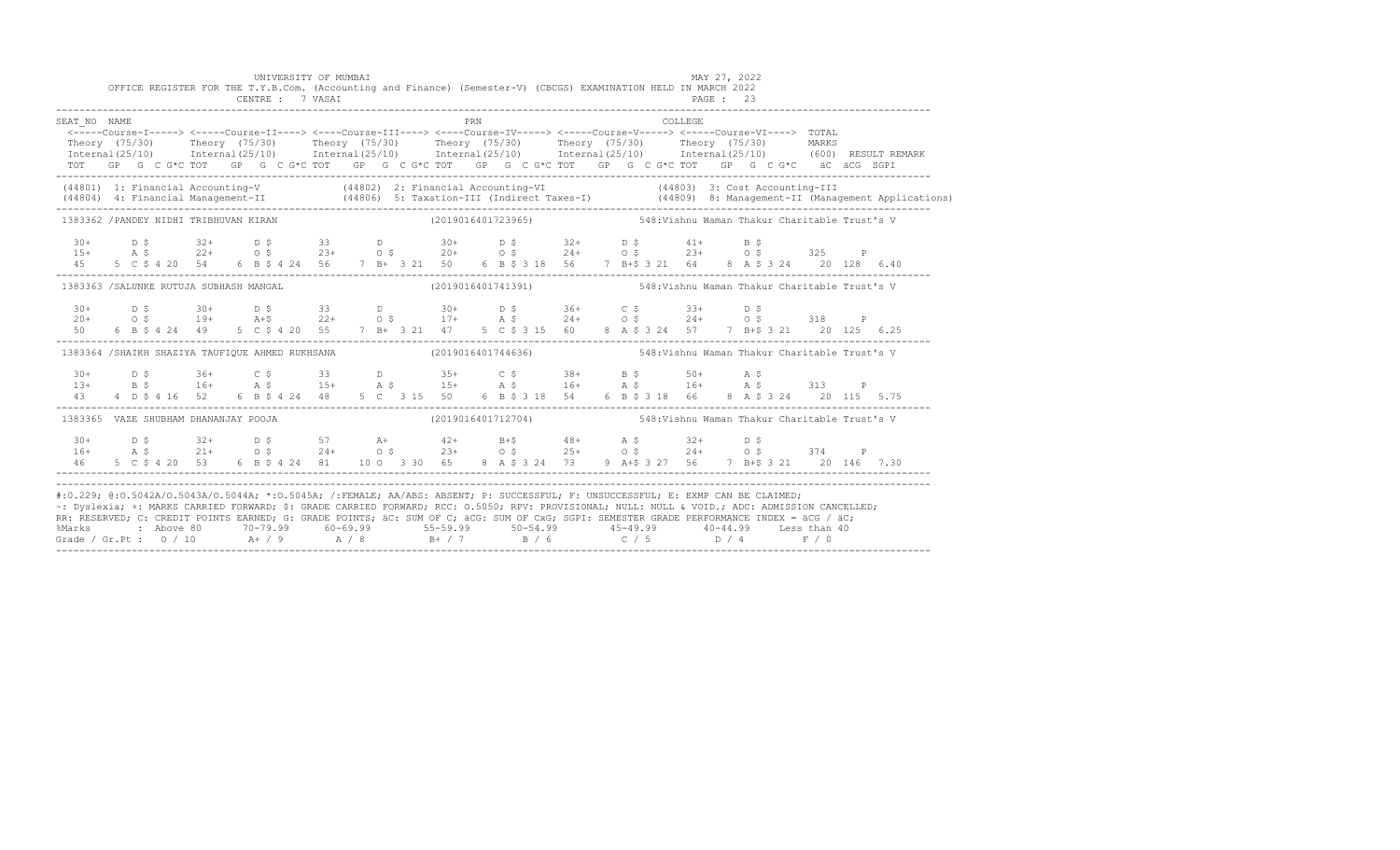|                                                                                                                                                                                                                                                                                                                                                                                                                                                                                                                   |  |  |  |  |  | UNIVERSITY OF MUMBAI |  | OFFICE REGISTER FOR THE T.Y.B.Com. (Accounting and Finance) (Semester-V) (CBCGS) EXAMINATION HELD IN MARCH 2022<br>CENTRE : 20 SHAHAPUR                    |     |  |  |  | MAY 27, 2022 |  |  |  |  |                                                                                                                                          |  |
|-------------------------------------------------------------------------------------------------------------------------------------------------------------------------------------------------------------------------------------------------------------------------------------------------------------------------------------------------------------------------------------------------------------------------------------------------------------------------------------------------------------------|--|--|--|--|--|----------------------|--|------------------------------------------------------------------------------------------------------------------------------------------------------------|-----|--|--|--|--------------|--|--|--|--|------------------------------------------------------------------------------------------------------------------------------------------|--|
| SEAT NO NAME<br><----Course-I-----> <----Course-II----> <----Course-III----> <----Course-IV-----> <----Course-V-----> <----Course-VI----> TOTAL<br>Theory (75/30) Theory (75/30) Theory (75/30) Theory (75/30) Theory (75/30) Theory (75/30) MARKS<br>TOT GP G C G*C TOT GP G C G*C TOT GP G C G*C TOT GP G C G*C TOT GP G C G*C TOT GP G C G*C äC äCG SGPI                                                                                                                                                       |  |  |  |  |  |                      |  |                                                                                                                                                            | PRN |  |  |  | COLLEGE.     |  |  |  |  | Internal (25/10) Internal (25/10) Internal (25/10) Internal (25/10) Internal (25/10) Internal (25/10) (600) RESULT REMARK                |  |
| (44801) 1: Financial Accounting-V (44802) 2: Financial Accounting-VI (44803) 3: Cost Accounting-III                                                                                                                                                                                                                                                                                                                                                                                                               |  |  |  |  |  |                      |  |                                                                                                                                                            |     |  |  |  |              |  |  |  |  | (44804) 4: Financial Management-II (44808) 7: Financial Analysis & Business Valuation (44809) 8: Management-II (Management Applications) |  |
| 1383366 MANJARE DIPESH GURUNATH MANDA (2016016401594657) (2016016401594657) 921:Bhimrao Pradhan College of Arts, Science                                                                                                                                                                                                                                                                                                                                                                                          |  |  |  |  |  |                      |  |                                                                                                                                                            |     |  |  |  |              |  |  |  |  |                                                                                                                                          |  |
| 75                                                                                                                                                                                                                                                                                                                                                                                                                                                                                                                |  |  |  |  |  |                      |  | 9 A+ 4 36 65 8 A 4 32 66 8 A 3 24 70 9 A+ 3 27 50 6 B \$ 3 18 52 6 B \$ 3 18 20 155 7.75                                                                   |     |  |  |  |              |  |  |  |  |                                                                                                                                          |  |
| 1383367 /RIKAME RESHMA SHIVAJI GULAB                                                                                                                                                                                                                                                                                                                                                                                                                                                                              |  |  |  |  |  |                      |  | (2016016401594584)           921:Bhimrao Pradhan College of Arts, Science                                                                                  |     |  |  |  |              |  |  |  |  |                                                                                                                                          |  |
| 4.5<br>15<br>60 - 10                                                                                                                                                                                                                                                                                                                                                                                                                                                                                              |  |  |  |  |  |                      |  | A 49 A 55 A+ 50 A 48 A 50 A<br>A 16 A 15 A 15 A 15 A 15 A 14 B+ 387 P<br>8 A 4 32 65 8 A 4 32 70 9 A+ 3 27 65 8 A 3 24 63 8 A 3 24 64 8 A 3 24 20 163 8.15 |     |  |  |  |              |  |  |  |  |                                                                                                                                          |  |
| #:0.229; @:0.5042A/0.5043A/0.5044A; *:0.5045A; /:FEMALE; AA/ABS: ABSENT; P: SUCCESSFUL; F: UNSUCCESSFUL; E: EXMP CAN BE CLAIMED;<br>~: Dyslexia; +: MARKS CARRIED FORWARD; \$: GRADE CARRIED FORWARD; RCC: 0.5050; RPV: PROVISIONAL; NULL: NULL & VOID.; ADC: ADMISSION CANCELLED;<br>RR: RESERVED; C: CREDIT POINTS EARNED; G: GRADE POINTS; äC: SUM OF C; äCG: SUM OF CxG; SGPI: SEMESTER GRADE PERFORMANCE INDEX = äCG / äC;<br>%Marks<br>Grade / Gr.Pt : $0/10$ A + / 9 A / 8 B + / 7 B / 6 C / 5 D / 4 F / 0 |  |  |  |  |  |                      |  | : Above 80    70-79.99    60-69.99     55-59.99     50-54.99      45-49.99     40-44.99   Less than 40                                                     |     |  |  |  |              |  |  |  |  |                                                                                                                                          |  |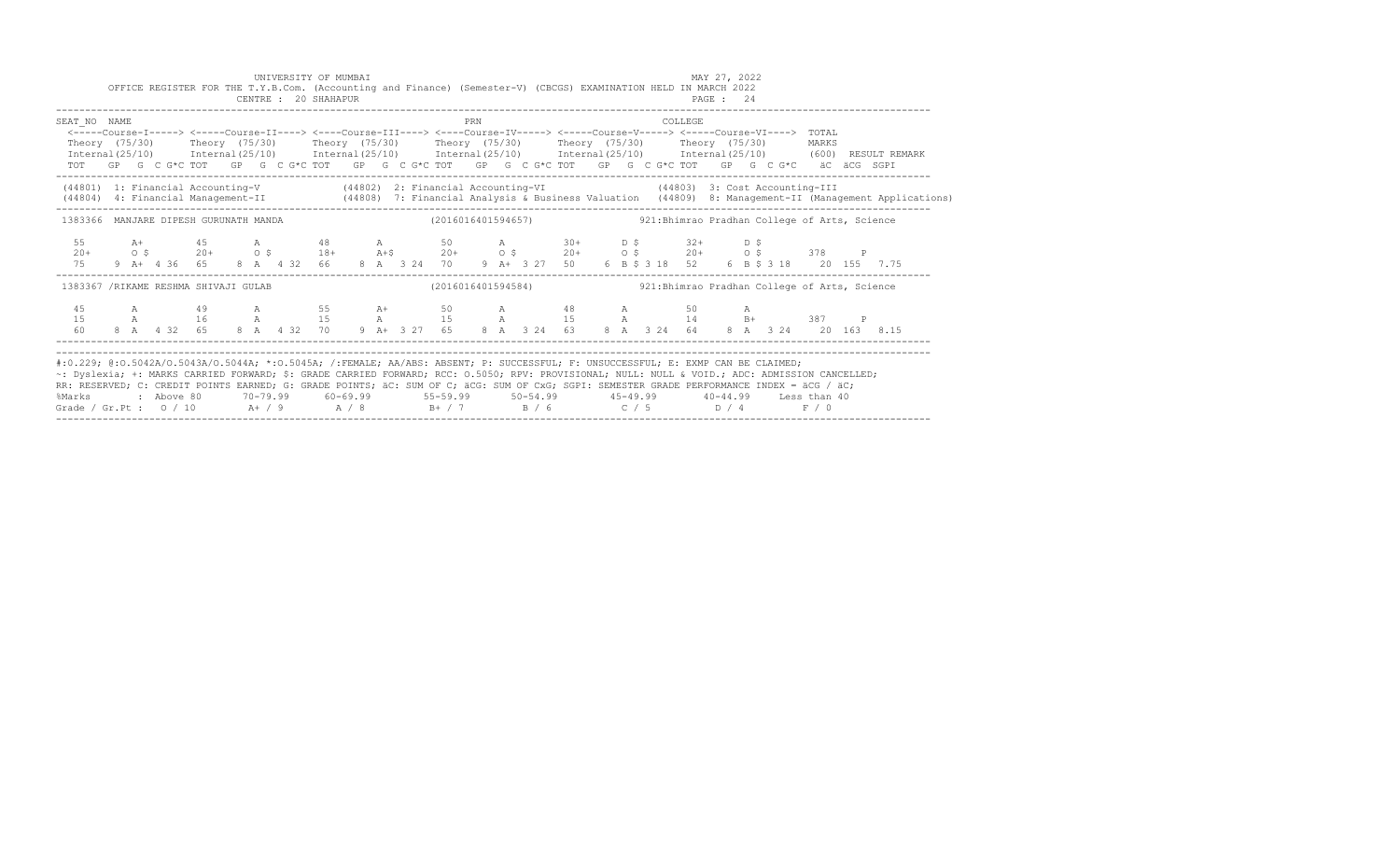|                                                                                                                                                                                                                                                                                    |  |  |            | UNIVERSITY OF MUMBAI<br>OFFICE REGISTER FOR THE T.Y.B.Com. (Accounting and Finance) (Semester-V) (CBCGS) EXAMINATION HELD IN MARCH 2022<br>CENTRE : 31 KUDAL                                                                                                                                                                               |  |  |  |     |  |                                     |  |  |                | MAY 27, 2022<br>PAGE : 25 |  |       |                                                                                                                           |
|------------------------------------------------------------------------------------------------------------------------------------------------------------------------------------------------------------------------------------------------------------------------------------|--|--|------------|--------------------------------------------------------------------------------------------------------------------------------------------------------------------------------------------------------------------------------------------------------------------------------------------------------------------------------------------|--|--|--|-----|--|-------------------------------------|--|--|----------------|---------------------------|--|-------|---------------------------------------------------------------------------------------------------------------------------|
| SEAT NO NAME                                                                                                                                                                                                                                                                       |  |  |            | <-----Course-I-----> <----Course-II----> <----Course-III----> <----Course-IV----> <----Course-V-----> <----Course-VI----> TOTAL<br>Theory (75/30)  Theory (75/30)  Theory (75/30)  Theory (75/30)  Theory (75/30)  Theory (75/30)<br>TOT GP G C G*C TOT GP G C G*C TOT GP G C G*C TOT GP G C G*C TOT GP G C G*C TOT GP G C G*C aC aCG SGPI |  |  |  | PRN |  |                                     |  |  | COLLEGE.       |                           |  | MARKS | Internal (25/10) Internal (25/10) Internal (25/10) Internal (25/10) Internal (25/10) Internal (25/10) (600) RESULT REMARK |
|                                                                                                                                                                                                                                                                                    |  |  |            | (44801) 1: Financial Accounting-V (44802) 2: Financial Accounting-VI (44803) 3: Cost Accounting-III                                                                                                                                                                                                                                        |  |  |  |     |  |                                     |  |  |                |                           |  |       | (44804) 4: Financial Management-II (44807) 6: International Finance (44809) 8: Management-II (Management Applications)    |
| 1383368 / GAWADE SONALI KRUSHNA SHIVANI (2019016401810494) 497:K.M.S.P. Mandal's Sant Rawool Maharaj                                                                                                                                                                               |  |  |            |                                                                                                                                                                                                                                                                                                                                            |  |  |  |     |  |                                     |  |  |                |                           |  |       |                                                                                                                           |
| 4.5<br>$16+$<br>61                                                                                                                                                                                                                                                                 |  |  | A 39+ B \$ | A \$ 18+ A+\$ 16+ A \$ 16+ A \$ 17+ A \$ 16+ A \$ 359 P<br>8 A 4 32 57 7 B+\$ 4 28 69 8 A \$ 3 24 55 7 B+\$ 3 21 56 7 B+\$ 3 21 61 8 A \$ 3 24 20 150 7.50                                                                                                                                                                                 |  |  |  |     |  | 53+ A+\$ 39+ B \$ 39+ B \$ 45+ A \$ |  |  |                |                           |  |       |                                                                                                                           |
| 1383369 /MUNDALE SEEMA SANTOSH SANDHYA (2019016401811064) 497:K.M.S.P.Mandal's Sant Rawool Maharaj                                                                                                                                                                                 |  |  |            |                                                                                                                                                                                                                                                                                                                                            |  |  |  |     |  |                                     |  |  |                |                           |  |       |                                                                                                                           |
| $32+$<br>13<br>4.5                                                                                                                                                                                                                                                                 |  |  |            | D \$ 42+ B+\$ 44+ B+\$ 56+ A+\$ 35+ C \$ 57+ A+\$<br>B 15+ A \$ 17+ A \$ 17+ A \$ 16+ A \$ 15+ A \$ 359 P<br>5 C 4 20 57 7 B+\$ 4 28 61 8 A \$ 3 24 73                                                                                                                                                                                     |  |  |  |     |  | 9 A+\$ 3 27 51                      |  |  | 6 B \$ 3 18 72 |                           |  |       | 9 A+\$ 3 27 20 144 7.20                                                                                                   |
| #:0.229; @:0.5042A/0.5043A/0.5044A; *:0.5045A; /:FEMALE; AA/ABS: ABSENT; P: SUCCESSFUL; F: UNSUCCESSFUL; E: EXMP CAN BE CLAIMED;<br>~: Dyslexia; +: MARKS CARRIED FORWARD; \$: GRADE CARRIED FORWARD; RCC: 0.5050; RPV: PROVISIONAL; NULL: NULL & VOID.; ADC: ADMISSION CANCELLED; |  |  |            | alistic a different control of the control of the second control of the second complete different control of the                                                                                                                                                                                                                           |  |  |  |     |  |                                     |  |  |                |                           |  |       |                                                                                                                           |

RR: RESERVED; C: CREDIT POINTS EARNED; G: GRADE POINTS; äC: SUM OF C; äCG: SUM OF CxG; SGPI: SEMESTER GRADE PERFORMANCE INDEX = äCG / äC; %Marks : Above 80 70-79.99 60-69.99 55-59.99 50-54.99 45-49.99 40-44.99 Less than 40 Grade / Gr.Pt : O / 10 A+ / 9 A / 8 B+ / 7 B / 6 C / 5 D / 4 F / 0 ------------------------------------------------------------------------------------------------------------------------------------------------------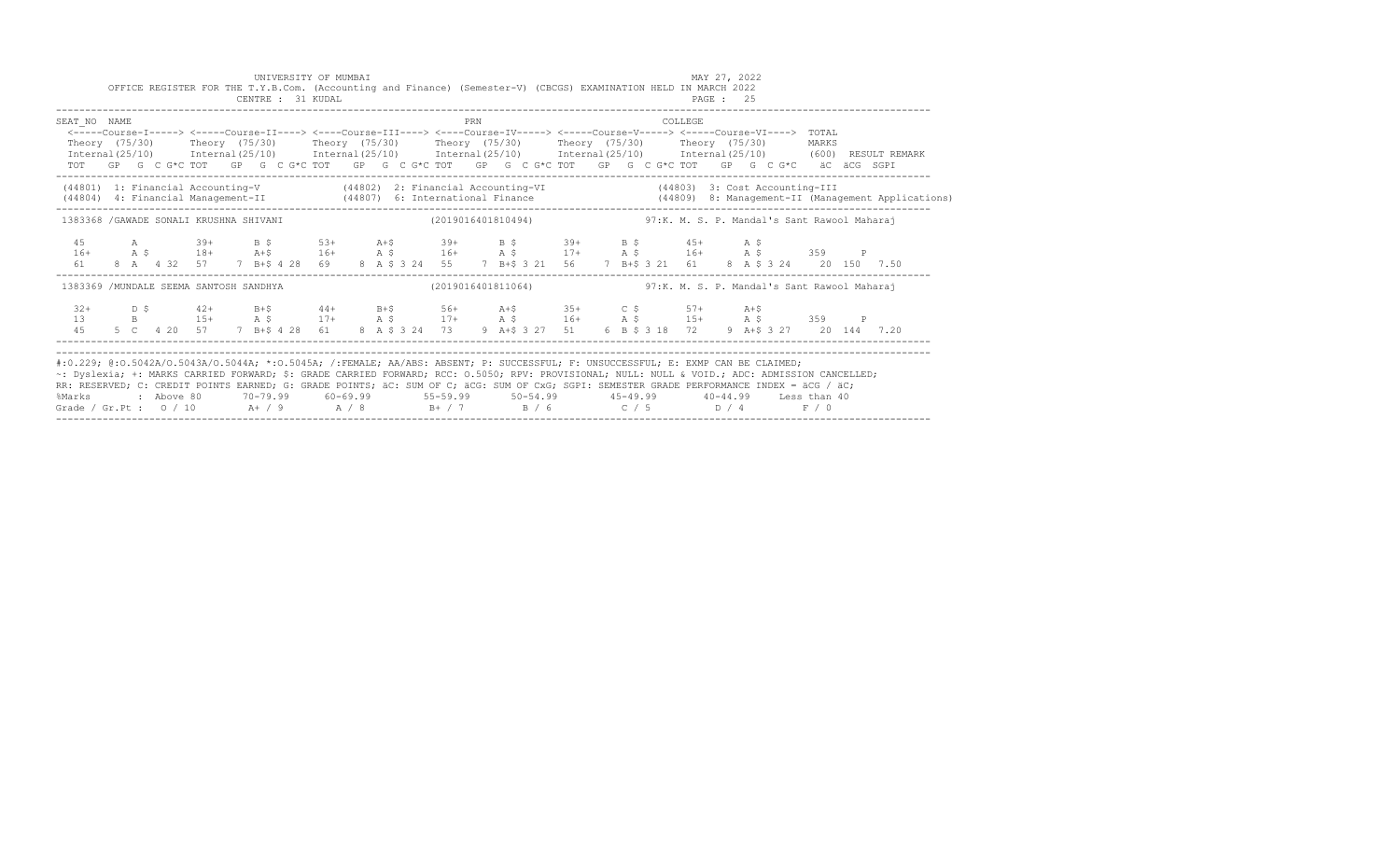|              |  |                                      | UNIVERSITY OF MUMBAI<br>CENTRE : 24 BHAYANDAR     |  |  |     | OFFICE REGISTER FOR THE T.Y.B.Com. (Accounting and Finance) (Semester-V) (CBCGS) EXAMINATION HELD IN MARCH 2022                                                                                                                                                                                                                                                                                                                                                                                                                                                                                |  |         | MAY 27, 2022<br>PAGE : 26 |                                               |              |                                                                                                                                                                                                                                                                                                                                                                                                                                                 |  |
|--------------|--|--------------------------------------|---------------------------------------------------|--|--|-----|------------------------------------------------------------------------------------------------------------------------------------------------------------------------------------------------------------------------------------------------------------------------------------------------------------------------------------------------------------------------------------------------------------------------------------------------------------------------------------------------------------------------------------------------------------------------------------------------|--|---------|---------------------------|-----------------------------------------------|--------------|-------------------------------------------------------------------------------------------------------------------------------------------------------------------------------------------------------------------------------------------------------------------------------------------------------------------------------------------------------------------------------------------------------------------------------------------------|--|
| SEAT NO NAME |  |                                      |                                                   |  |  | PRN |                                                                                                                                                                                                                                                                                                                                                                                                                                                                                                                                                                                                |  | COLLEGE |                           |                                               |              |                                                                                                                                                                                                                                                                                                                                                                                                                                                 |  |
|              |  |                                      |                                                   |  |  |     | $\begin{minipage}{.4cm} \begin{minipage}{.4cm} \begin{minipage}{.4cm} \end{minipage} \end{minipage} \end{minipage} \begin{minipage}{.4cm} \begin{minipage}{.4cm} \begin{minipage}{.4cm} \end{minipage} \end{minipage} \end{minipage} \end{minipage} \begin{minipage}{.4cm} \begin{minipage}{.4cm} \begin{minipage}{.4cm} \end{minipage} \end{minipage} \end{minipage} \end{minipage} \begin{minipage}{.4cm} \begin{minipage}{.4cm} \begin{minipage}{.4cm} \end{minipage} \end{min$<br>TOT GP G C G*C TOT GP G C G*C TOT GP G C G*C TOT GP G C G*C TOT GP G C G*C TOT GP G C G*C äC äCG SGPI    |  |         |                           |                                               |              | Theory (75/30) Theory (75/30) Theory (75/30) Theory (75/30) Theory (75/30) Theory (75/30) MARKS<br>Internal(25/10) Internal(25/10) Internal(25/10) Internal(25/10) Internal(25/10) Internal(25/10) (600) RESULTREMARK                                                                                                                                                                                                                           |  |
|              |  |                                      |                                                   |  |  |     |                                                                                                                                                                                                                                                                                                                                                                                                                                                                                                                                                                                                |  |         |                           |                                               |              | (44801) 1: Financial Accounting-V (44802) 2: Financial Accounting-VI (44803) 3: Cost Accounting-III<br>(44804) 4: Financial Management-II (44806) 5: Taxation-III (Indirect Taxes-I) (44808) 7: Financial Analysis & Business Val                                                                                                                                                                                                               |  |
|              |  |                                      | 1383370 /MISHRA KUMARI SHWETA PURUSHOTTAM VANDANA |  |  |     | (2019016400485026)                                                                                                                                                                                                                                                                                                                                                                                                                                                                                                                                                                             |  |         |                           | 306: Royal Higher Education Society's College |              |                                                                                                                                                                                                                                                                                                                                                                                                                                                 |  |
|              |  |                                      |                                                   |  |  |     | $20+$ $20+$ $20+$ $20+$ $20+$ $20+$ $20+$ $20+$ $20+$ $20+$ $20+$ $20+$ $20+$ $20+$ $20+$ $20+$ $20+$ $20+$ $20+$ $20+$ $20+$ $20+$ $20+$ $20+$ $20+$                                                                                                                                                                                                                                                                                                                                                                                                                                          |  |         |                           |                                               | $\mathbb{P}$ |                                                                                                                                                                                                                                                                                                                                                                                                                                                 |  |
|              |  |                                      |                                                   |  |  |     |                                                                                                                                                                                                                                                                                                                                                                                                                                                                                                                                                                                                |  |         |                           |                                               |              | (44801) 1: Financial Accounting-V (44802) 2: Financial Accounting-VI (44803) 3: Cost Accounting-III<br>(44804) 4: Financial Management-II (44806) 5: Taxation-III (Indirect Taxes-I) (44807) 6: International Finance<br>-----------                                                                                                                                                                                                            |  |
|              |  | 1383371 / GUPTA NEHA ASHOK USHA      |                                                   |  |  |     | (2018016400140511) 563: Abhinav Shetkari Shikshan Mandal's Abhin                                                                                                                                                                                                                                                                                                                                                                                                                                                                                                                               |  |         |                           |                                               |              |                                                                                                                                                                                                                                                                                                                                                                                                                                                 |  |
|              |  |                                      |                                                   |  |  |     | $\begin{array}{ccccccccccccccccccccccccccccccccccccccccc} 30 & & D & & 33 & & D & & 31 & & D & & 31 & & D & & 30 & & D & & 30 & & D \\ 16+ & & A & \xi & & 16+ & & A & \xi & & 15+ & & A & \xi & & 14+ & & B+\xi & & 11+ & & D & \xi & & 16+ & & A & \xi & & 273 & & P \\ 46 & & 5 & C & 4 & 20 & 49 & & 5 & C & 4 & 20 & 46 & & 5 & C & 3 & 15 & 45 & & 5 & C & 3 & 15 & 41 & & 4 & D$                                                                                                                                                                                                        |  |         |                           |                                               |              |                                                                                                                                                                                                                                                                                                                                                                                                                                                 |  |
|              |  | 1383372 / KADAM PRATIMA NAMDEV ANITA |                                                   |  |  |     | (2019016400960711)                                                                                                                                                                                                                                                                                                                                                                                                                                                                                                                                                                             |  |         |                           | 563:Abhinav Shetkari Shikshan Mandal's Abhin  |              |                                                                                                                                                                                                                                                                                                                                                                                                                                                 |  |
|              |  |                                      |                                                   |  |  |     |                                                                                                                                                                                                                                                                                                                                                                                                                                                                                                                                                                                                |  |         |                           |                                               |              | $\begin{array}{cccccccccccccccc} 48 & & {\rm A} & & 47 & & {\rm A} & & 54 & & {\rm A}+ & 41+ & {\rm B}\;\hat{\textsf{s}} & & 35+ & {\rm C}\;\hat{\textsf{s}} & & 47 & {\rm A} & & 373 & {\rm P} \\ 17+ & {\rm A}\;\hat{\textsf{s}} & & 22+ & {\rm O}\;\hat{\textsf{s}} & & 11+ & {\rm D}\;\hat{\textsf{s}} & & 13+ & {\rm B}\;\hat{\textsf{s}} & & 16+ & {\rm A}\;\hat{\textsf{s}} & & 22+ & {\rm O}\;\hat{\textsf{s}} & & 373 & {\rm P} \\ 65$ |  |
|              |  |                                      | 1383373 /SHIRPURKAR MRUNALI RAMU SHOBHA           |  |  |     | (2019016400965043)                                                                                                                                                                                                                                                                                                                                                                                                                                                                                                                                                                             |  |         |                           | 563: Abhinav Shetkari Shikshan Mandal's Abhin |              |                                                                                                                                                                                                                                                                                                                                                                                                                                                 |  |
|              |  |                                      |                                                   |  |  |     | 6 B  4 24  63  8 A  4 32  52  6 B  3 18  56  7 B  321  48  5  C  3  15  48  5  C  \$ 3  15  20  125  6.25                                                                                                                                                                                                                                                                                                                                                                                                                                                                                      |  |         |                           |                                               |              |                                                                                                                                                                                                                                                                                                                                                                                                                                                 |  |
|              |  |                                      | 1383374 /SINGHAL DIPANSHI ANIL KUSUM              |  |  |     | (2018016400137482) 563: Abhinav Shetkari Shikshan Mandal's Abhin                                                                                                                                                                                                                                                                                                                                                                                                                                                                                                                               |  |         |                           |                                               |              |                                                                                                                                                                                                                                                                                                                                                                                                                                                 |  |
|              |  |                                      |                                                   |  |  |     |                                                                                                                                                                                                                                                                                                                                                                                                                                                                                                                                                                                                |  |         |                           |                                               |              |                                                                                                                                                                                                                                                                                                                                                                                                                                                 |  |
|              |  |                                      |                                                   |  |  |     |                                                                                                                                                                                                                                                                                                                                                                                                                                                                                                                                                                                                |  |         |                           |                                               |              | (44801) 1: Financial Accounting-V (44802) 2: Financial Accounting-VI (44803) 3: Cost Accounting-III<br>(44804) 4: Financial Management-II (44806) 5: Taxation-III (Indirect Taxes-I) (44809) 8: Management-II (Management Applica                                                                                                                                                                                                               |  |
|              |  |                                      | 1383375 CHAUDHARY NILESH RAMADHAR DHARMASHILA     |  |  |     | (2019016401274332)                                                                                                                                                                                                                                                                                                                                                                                                                                                                                                                                                                             |  |         |                           | 601: Jeevan Jyot Educational Charitable Trust |              |                                                                                                                                                                                                                                                                                                                                                                                                                                                 |  |
|              |  |                                      |                                                   |  |  |     | $-$ - -- 57 7 B+ 4 28 42 4 D \$ 3 12 43 4 D \$ 3 12 45 5 C 3 15 65 8 A \$ 3 24 16 91 --                                                                                                                                                                                                                                                                                                                                                                                                                                                                                                        |  |         |                           |                                               |              |                                                                                                                                                                                                                                                                                                                                                                                                                                                 |  |
|              |  |                                      |                                                   |  |  |     | #:0.229; @:0.5042A/0.5043A/0.5044A; *:0.5045A; /:FEMALE; AA/ABS: ABSENT; P: SUCCESSFUL; F: UNSUCCESSFUL; E: EXMP CAN BE CLAIMED;<br>~: Dyslexia; +: MARKS CARRIED FORWARD; \$: GRADE CARRIED FORWARD; RCC: 0.5050; RPV: PROVISIONAL; NULL: NULL: & VOID.; ADC: ADMISSION CANCELLED;<br>RR: RESERVED; C: CREDIT POINTS EARNED; G: GRADE POINTS; äC: SUM OF C; äCG: SUM OF CxG; SGPI: SEMESTER GRADE PERFORMANCE INDEX = äCG / äC;<br>%Marks : Above 80 70-79.99 60-69.99 55-59.99 50-54.99 45-49.99 40-44.99 Less than 40<br>Grade / Gr.Pt : 0 / 10 A+ / 9 A / 8 B+ / 7 B / 6 C / 5 D / 4 F / 0 |  |         |                           |                                               |              |                                                                                                                                                                                                                                                                                                                                                                                                                                                 |  |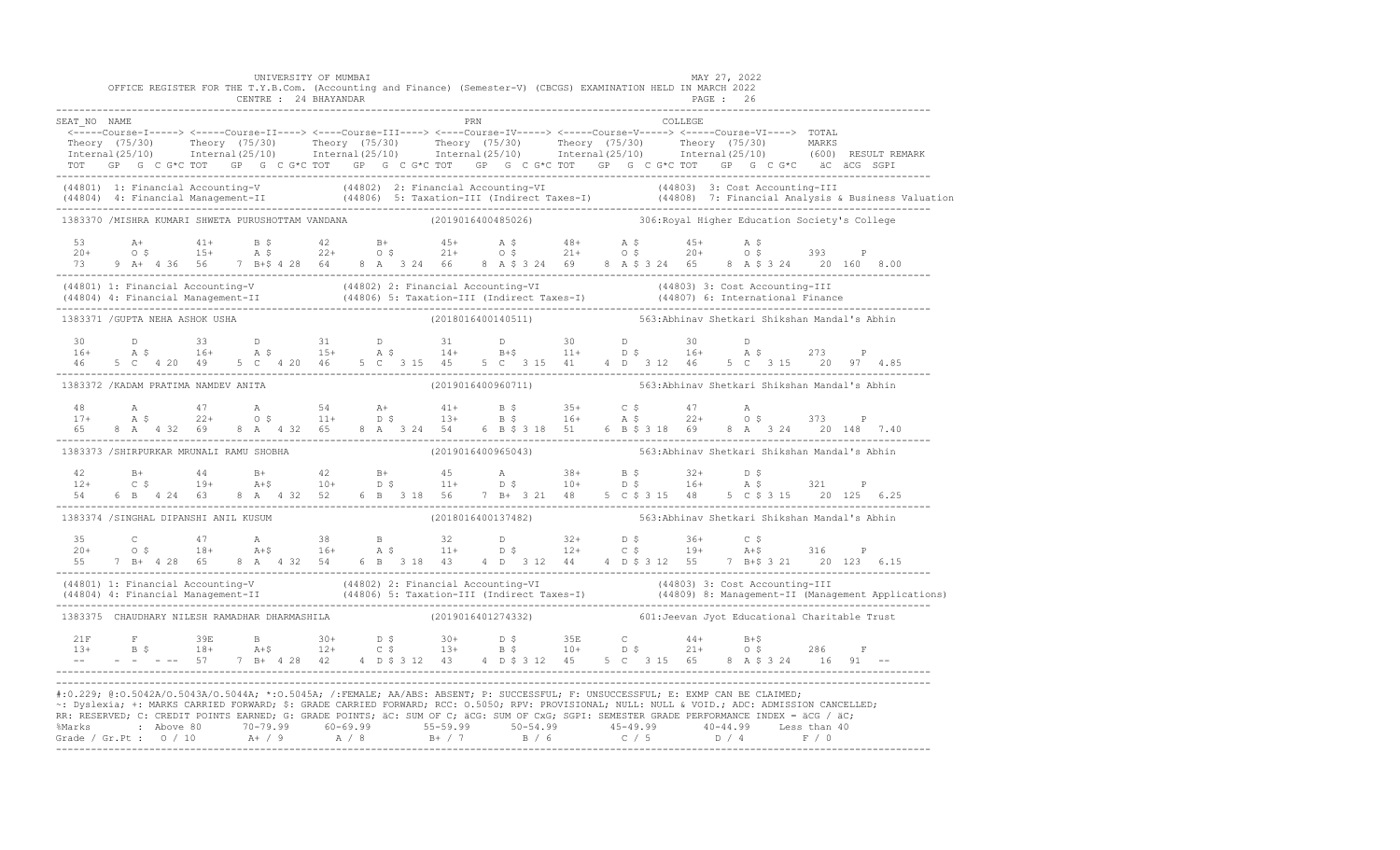|              |                                  | UNIVERSITY OF MUMBAI<br>OFFICE REGISTER FOR THE T.Y.B.Com. (Accounting and Finance) (Semester-V) (CBCGS) EXAMINATION HELD IN MARCH 2022<br>CENTRE : 24 BHAYANDAR |                     |  |  |         | MAY 27, 2022<br>PAGE: 27                                                                                                                                                                                                                                                                                                                                                                                                                                                                                                                                                                    |  |  |
|--------------|----------------------------------|------------------------------------------------------------------------------------------------------------------------------------------------------------------|---------------------|--|--|---------|---------------------------------------------------------------------------------------------------------------------------------------------------------------------------------------------------------------------------------------------------------------------------------------------------------------------------------------------------------------------------------------------------------------------------------------------------------------------------------------------------------------------------------------------------------------------------------------------|--|--|
| SEAT NO NAME |                                  |                                                                                                                                                                  | <b>EXAMPLE 1989</b> |  |  | COLLEGE | ---_--- ------<br><-----Course-I-----> <-----Course-II----> <----Course-III----> <----Course-IV-----> <----Course-V-----> <-----Course-VI----> TOTAL<br>Theory (75/30) Theory (75/30) Theory (75/30) Theory (75/30) Theory (75/30) Theory (75/30) Theory (75/30) Theory (75/30) Theory (75/30) Theory (75/30) Theory (75/30) Theory (75/30) Theory (75/30) Theory (75/30) MARKS<br>TOT GP G C G*C TOT GP G C G*C TOT GP G C G*C TOT GP G C G*C TOT GP G C G*C TOT GP G C G*C äC äCG SGPI                                                                                                    |  |  |
|              |                                  |                                                                                                                                                                  |                     |  |  |         | (44801) 1: Financial Accounting-V (44802) 2: Financial Accounting-VI (44803) 3: Cost Accounting-III<br>(44804) 4: Financial Management-II (44806) 5: Taxation-III (Indirect Taxes-I) (44809) 8: Management-II (Management Applica                                                                                                                                                                                                                                                                                                                                                           |  |  |
|              |                                  | 1383376 / GUPTA KAVITA JAYPRAKASH REKHA                                                                                                                          |                     |  |  |         | $(2019016401274081)$ 601: Jeevan Jyot Educational Charitable Trust                                                                                                                                                                                                                                                                                                                                                                                                                                                                                                                          |  |  |
|              |                                  |                                                                                                                                                                  |                     |  |  |         | $\begin{array}{cccccccccccccccc} 35+ & & C & \xi & & 41+ & & B & \xi & & 36+ & & C & \xi & & 38+ & & B & \xi & & 36 & & C & & 56+ & A+ \xi \\ 22+ & & O & \xi & & 24+ & & O & \xi & & 18+ & A+ \xi & & 13+ & B & \xi & & 21+ & O & \xi & & 23+ & O & \xi & & 363 & P \\ 57 & & 7 & B+ \xi & 4 & 28 & 65 & 8 & A & \xi & 4 & 32 & 54 & 6 & B & \xi & 3 & 18 & 51 & 6 & B & \xi$                                                                                                                                                                                                              |  |  |
|              |                                  |                                                                                                                                                                  |                     |  |  |         | 1383377 JAVADWALA MURTAZA ALIASGAR ALIFYA (2019016401270342) 601: Jeevan Jyot Educational Charitable Trust                                                                                                                                                                                                                                                                                                                                                                                                                                                                                  |  |  |
|              |                                  |                                                                                                                                                                  |                     |  |  |         |                                                                                                                                                                                                                                                                                                                                                                                                                                                                                                                                                                                             |  |  |
|              |                                  |                                                                                                                                                                  |                     |  |  |         | 1383378 /PANDIT ANJALIKUMARI BHAVISCHAN KAUSHALYA (2019016401274185) 601:Jeevan Jyot Educational Charitable Trust                                                                                                                                                                                                                                                                                                                                                                                                                                                                           |  |  |
|              |                                  |                                                                                                                                                                  |                     |  |  |         |                                                                                                                                                                                                                                                                                                                                                                                                                                                                                                                                                                                             |  |  |
|              | 1383379 /RAI RITU SANTOSH SUNITA |                                                                                                                                                                  |                     |  |  |         | (2018016402127232) 601: Jeevan Jyot Educational Charitable Trust                                                                                                                                                                                                                                                                                                                                                                                                                                                                                                                            |  |  |
|              |                                  |                                                                                                                                                                  |                     |  |  |         | $\begin{array}{cccccccccccccccc} 39 & & B & & 36+ & C & \xi & & 44+ & B+ \xi & & 42+ & B+ \xi & & 39+ & B & \xi & & 57+ & A+ \xi \\ 16+ & & A & \xi & & 23+ & O & \xi & & 13+ & B & \xi & & 19+ & A+ \xi & & 19+ & A+ \xi & & 23+ & O & \xi & & 370 & P \\ 55 & & 7 & B+ & 4 & 28 & 59 & & 7 & B+ \xi & 4 & 28 & 57 & & 7 & B+ \xi & 3 & 21 & 61 & 8 & A & \xi & 3 & $                                                                                                                                                                                                                      |  |  |
|              |                                  | 1383380 SHAH JENIL ROHIT PRATIBHA                                                                                                                                |                     |  |  |         | (2019016401270632) 601: Jeevan Jyot Educational Charitable Trust                                                                                                                                                                                                                                                                                                                                                                                                                                                                                                                            |  |  |
|              |                                  |                                                                                                                                                                  |                     |  |  |         | $24+$ 0 $39+$ $B \, \xi$ 63 0 63 0 32+ D \$ 48+ A \$<br>$24+$ 0 \$ 22+ 0 \$ 24+ 0 \$ 21+ 0 \$ 14+ B+\$ 25+ 0 \$ 435 P<br>84 10 0 4 40 61 8 A \$ 4 32 87 10 0 3 30 84 10 0 3 30 46 5 C \$ 3 15 73 9 A + \$ 3 27 20 174 8.70                                                                                                                                                                                                                                                                                                                                                                  |  |  |
|              |                                  | 1383381 /SINGH SHIVANI RAKESH REENA                                                                                                                              |                     |  |  |         | (2019016401271481) 601: Jeevan Jyot Educational Charitable Trust                                                                                                                                                                                                                                                                                                                                                                                                                                                                                                                            |  |  |
|              |                                  |                                                                                                                                                                  |                     |  |  |         | $10+$ $10+$ $10+$ $10+$ $10+$ $10+$ $10+$ $10+$ $10+$ $10+$ $10+$ $10+$ $10+$ $10+$ $10+$ $10+$ $10+$ $10+$ $10+$ $10+$ $10+$ $10+$ $10+$ $10+$ $10+$ $10+$ $10+$ $10+$ $10+$ $10+$ $10+$ $10+$ $10+$ $10+$ $10+$ $10+$ $10+$                                                                                                                                                                                                                                                                                                                                                               |  |  |
|              |                                  |                                                                                                                                                                  |                     |  |  |         | #:0.229; @:0.5042A/0.5043A/0.5044A; *:0.5045A; /:FEMALE; AA/ABS: ABSENT; P: SUCCESSFUL; F: UNSUCCESSFUL; E: EXMP CAN BE CLAIMED;<br>~: Dyslexia; +: MARKS CARRIED FORWARD; \$: GRADE CARRIED FORWARD; RCC: 0.5050; RPV: PROVISIONAL; NULL: NULL: AULL: ADC: ADMISSION CANCELLED;<br>RR: RESERVED; C: CREDIT POINTS EARNED; G: GRADE POINTS; äC: SUM OF C; äCG: SUM OF CxG; SGPI: SEMESTER GRADE PERFORMANCE INDEX = äCG / äC;<br>%Marks : Above 80 70-79.99 60-69.99 55-59.99 50-54.99 45-49.99 40-44.99 Less than 40<br>Grade / Gr.Pt : 0 / 10 A+ / 9 A / 8 B+ / 7 B / 6 C / 5 D / 4 F / 0 |  |  |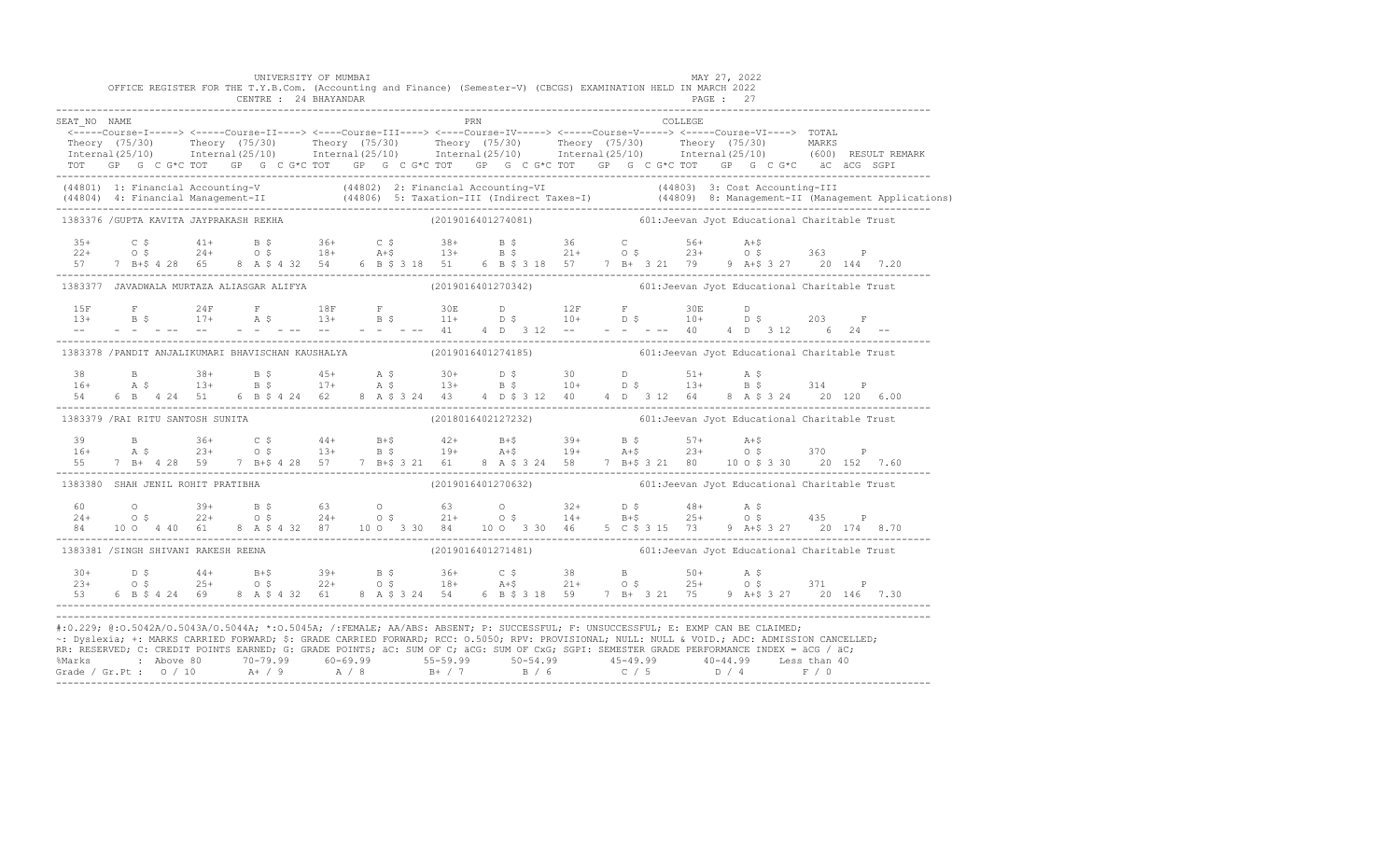|                                                                                                                                                                                                                                                                                                                                                                                                                                                                                                                 |  | OFFICE REGISTER FOR THE T.Y.B.Com. (Accounting and Finance) (Semester-V) (CBCGS) EXAMINATION HELD IN MARCH 2022                                                                                                                                                                                                                                                    |  |  | CENTRE : 24 BHAYANDAR | UNIVERSITY OF MUMBAI |  |     |  | PAGE : 28 |  | MAY 27, 2022 |  |  |  |                                                                                                                                  |  |
|-----------------------------------------------------------------------------------------------------------------------------------------------------------------------------------------------------------------------------------------------------------------------------------------------------------------------------------------------------------------------------------------------------------------------------------------------------------------------------------------------------------------|--|--------------------------------------------------------------------------------------------------------------------------------------------------------------------------------------------------------------------------------------------------------------------------------------------------------------------------------------------------------------------|--|--|-----------------------|----------------------|--|-----|--|-----------|--|--------------|--|--|--|----------------------------------------------------------------------------------------------------------------------------------|--|
| SEAT NO NAME<br>Theory (75/30) Theory (75/30) Theory (75/30) Theory (75/30) Theory (75/30) Theory (75/30) MARKS                                                                                                                                                                                                                                                                                                                                                                                                 |  | <-----Course-I-----> <-----Course-II----> <----Course-III----> <----Course-IV-----> <----Course-V-----> <----Course-VI----> TOTAL<br>TOT GP G C G*C TOT GP G C G*C TOT GP G C G*C TOT GP G C G*C TOT GP G C G*C TOT GP G C G*C aC aCG SGPI                                                                                                                         |  |  |                       |                      |  | PRN |  |           |  | COLLEGE      |  |  |  | Internal (25/10) Internal (25/10) Internal (25/10) Internal (25/10) Internal (25/10) Internal (25/10) (600) RESULT REMARK        |  |
| (44801) 1: Financial Accounting-V (44802) 2: Financial Accounting-VI (44803) 3: Cost Accounting-III                                                                                                                                                                                                                                                                                                                                                                                                             |  |                                                                                                                                                                                                                                                                                                                                                                    |  |  |                       |                      |  |     |  |           |  |              |  |  |  | (44804) 4: Financial Management-II (44806) 5: Taxation-III (Indirect Taxes-I) (44809) 8: Management-II (Management Applications) |  |
| 1383382 /SOSTE PRAVINA PRAKASH PRIYANKA (2017016401402967) 601: Jeevan Jyot Educational Charitable Trust                                                                                                                                                                                                                                                                                                                                                                                                        |  |                                                                                                                                                                                                                                                                                                                                                                    |  |  |                       |                      |  |     |  |           |  |              |  |  |  |                                                                                                                                  |  |
| 38<br>20<br>58                                                                                                                                                                                                                                                                                                                                                                                                                                                                                                  |  | B 44 B+ 47 A 36 C 32 D 50 A<br>0 21 0 20 0 19 A+ 20 0 22 0 369 P<br>7 B+ 4 28 65 8 A 4 32 67 8 A 3 24 55 7 B+ 3 21 52 6 B 3 18 72 9 A+ 3 27 20 150 7.50                                                                                                                                                                                                            |  |  |                       |                      |  |     |  |           |  |              |  |  |  |                                                                                                                                  |  |
| 1383383 VERMA SUNIL KUMAR PITAMBAR KALAWATI (2019016401272422) 601:Jeevan Jyot Educational Charitable Trust                                                                                                                                                                                                                                                                                                                                                                                                     |  |                                                                                                                                                                                                                                                                                                                                                                    |  |  |                       |                      |  |     |  |           |  |              |  |  |  |                                                                                                                                  |  |
|                                                                                                                                                                                                                                                                                                                                                                                                                                                                                                                 |  | $\begin{array}{cccccccccccccccc} 42+ & & & B+\$ & & & & 44+ & & & B+\$ & & & 53+ & & & A+\$ & & & 33+ & & D$\,\$ & & & 41 & & B & & 44+ & & B+\$ \\ 23+ & & & & 0$\,\$ & & 21+ & & 0$\,\$ & & 25+ & & 0$\,\$ & & 17+ & & A$\,\$ & & 19+ & & A+\$ & & 21+ & & 0$\,\$ & & 383 & & P \\ 65 & & 8& A$\,\$ & 4&32 & & 65 & & 8 & A$\,\$ & 4&32 & & 78 & & 9 & A+\$ & 3$ |  |  |                       |                      |  |     |  |           |  |              |  |  |  |                                                                                                                                  |  |
| #:0.229; @:0.5042A/0.5043A/0.5044A; *:0.5045A; /:FEMALE; AA/ABS: ABSENT; P: SUCCESSFUL; F: UNSUCCESSFUL; E: EXMP CAN BE CLAIMED;<br>~: Dyslexia; +: MARKS CARRIED FORWARD; \$: GRADE CARRIED FORWARD; RCC: 0.5050; RPV: PROVISIONAL; NULL: NULL & VOID.; ADC: ADMISSION CANCELLED;<br>RR: RESERVED; C: CREDIT POINTS EARNED; G: GRADE POINTS; äC: SUM OF C; äCG: SUM OF CxG; SGPI: SEMESTER GRADE PERFORMANCE INDEX = äCG / äC;<br>%Marks<br>Grade / Gr.Pt : $0/10$ A / 9 A / 8 B + / 7 B / 6 C / 5 D / 4 F / 0 |  | : Above 80    70-79.99    60-69.99     55-59.99     50-54.99      45-49.99     40-44.99   Less than 40                                                                                                                                                                                                                                                             |  |  |                       |                      |  |     |  |           |  |              |  |  |  |                                                                                                                                  |  |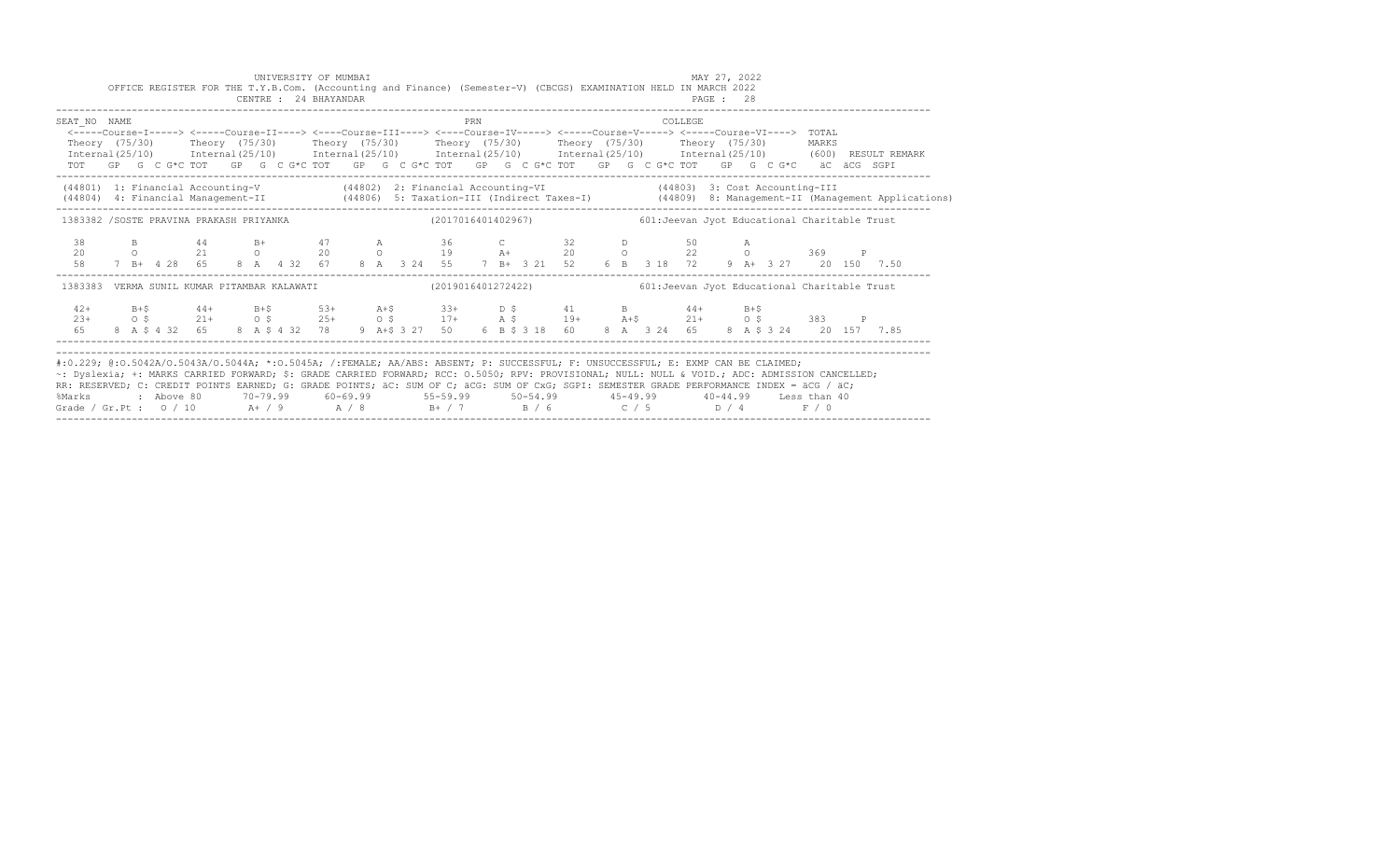|                                                                                                                                                                                                                                                                                                                                                                                                                     |     |  |                                            |  | UNIVERSITY OF MUMBAI<br>CENTRE : 32 KULGAON (BADLAPU |  |  |     |  |  | OFFICE REGISTER FOR THE T.Y.B.Com. (Accounting and Finance) (Semester-V) (CBCGS) EXAMINATION HELD IN MARCH 2022                                                                                                                                                                                                                              |  |  |                | MAY 27, 2022<br>PAGE: 29 |   |  |                                              |              |                                                                                                                           |
|---------------------------------------------------------------------------------------------------------------------------------------------------------------------------------------------------------------------------------------------------------------------------------------------------------------------------------------------------------------------------------------------------------------------|-----|--|--------------------------------------------|--|------------------------------------------------------|--|--|-----|--|--|----------------------------------------------------------------------------------------------------------------------------------------------------------------------------------------------------------------------------------------------------------------------------------------------------------------------------------------------|--|--|----------------|--------------------------|---|--|----------------------------------------------|--------------|---------------------------------------------------------------------------------------------------------------------------|
| SEAT NO NAME                                                                                                                                                                                                                                                                                                                                                                                                        |     |  |                                            |  |                                                      |  |  | PRN |  |  | <-----Course-I-----> <-----Course-II----> <----Course-III----> <----Course-IV-----> <----Course-V-----> <----Course-VI----> TOTAL<br>Theory (75/30)  Theory (75/30)  Theory (75/30)  Theory (75/30)  Theory (75/30)  Theory (75/30)<br>TOT GP G C G*C TOT GP G C G*C TOT GP G C G*C TOT GP G C G*C TOT GP G C G*C TOT GP G C G*C äC äCG SGPI |  |  | COLLEGE        |                          |   |  | MARKS                                        |              | Internal (25/10) Internal (25/10) Internal (25/10) Internal (25/10) Internal (25/10) Internal (25/10) (600) RESULT REMARK |
| (44801) 1: Financial Accounting-V (44802) 2: Financial Accounting-VI (44803) 3: Cost Accounting-III<br>(44804) 4: Financial Management-II (44806) 5: Taxation-III (Indirect Taxes-I) (44807) 6: International Finance                                                                                                                                                                                               |     |  |                                            |  |                                                      |  |  |     |  |  |                                                                                                                                                                                                                                                                                                                                              |  |  |                |                          |   |  |                                              |              |                                                                                                                           |
| 1383384 DHOTRE GANESH SANJAY SHARDA                                                                                                                                                                                                                                                                                                                                                                                 |     |  |                                            |  |                                                      |  |  |     |  |  | (2017016401132514) 424:Adarsh Vidyaprasark Sanstha's Adarsh Col                                                                                                                                                                                                                                                                              |  |  |                |                          |   |  |                                              |              |                                                                                                                           |
| $30+$<br>42                                                                                                                                                                                                                                                                                                                                                                                                         | D S |  | 38 B 42 B+ 41<br>4 D \$ 4 16 51            |  | 6 B 4 24 53                                          |  |  |     |  |  | B 36+ C \$ 34+ C \$<br>$12+$ $C$ $\zeta$ $13+$ $B$ $\zeta$ $11+$ $D$ $\zeta$ $10+$ $D$ $\zeta$ $18+$ $A+$ $\zeta$ $11+$ $D$ $\zeta$ $296$<br>6 B 3 18 51 6 B 3 18 54                                                                                                                                                                         |  |  | 6 B \$ 3 18 45 |                          |   |  | 5 C \$ 3 15 20 109 5.45                      | $\mathbb{P}$ |                                                                                                                           |
| 1383385 /THANGE AKSHADA JAYDAS JYOTI                                                                                                                                                                                                                                                                                                                                                                                |     |  |                                            |  |                                                      |  |  |     |  |  | (2019016401846203)                                                                                                                                                                                                                                                                                                                           |  |  |                |                          |   |  | 424:Adarsh Vidyaprasark Sanstha's Adarsh Col |              |                                                                                                                           |
| $3.3+$<br>49                                                                                                                                                                                                                                                                                                                                                                                                        | D S |  | $39+$ B S<br>5 C \$ 4 20 56 7 B+\$ 4 28 45 |  | $35+$ C \$                                           |  |  |     |  |  | $35+$ C \$ 41+ B \$<br>$16+$ $26+$ $26+$ $26+$ $26+$ $28+$ $28+$ $28+$ $28+$ $28+$ $28+$ $28+$ $28+$ $28+$ $28+$ $28+$ $28+$ $28+$ $28+$ $28+$ $28+$ $28+$ $28+$ $28+$ $28+$ $28+$ $28+$ $28+$ $28+$ $28+$ $28+$ $28+$ $28+$ $28+$ $28+$ $28+$ $28+$<br>5 C \$ 3 15 57 7 B+\$ 3 21 64 8 A \$ 3 24 64                                         |  |  | 47 — 200       |                          | A |  | 8 A 3 24 20 132 6.60                         |              |                                                                                                                           |
| #:0.229; @:0.5042A/0.5043A/0.5044A; *:0.5045A; /:FEMALE; AA/ABS: ABSENT; P: SUCCESSFUL; F: UNSUCCESSFUL; E: EXMP CAN BE CLAIMED;<br>~: Dyslexia; +: MARKS CARRIED FORWARD; \$: GRADE CARRIED FORWARD; RCC: 0.5050; RPV: PROVISIONAL; NULL: NULL: AULL: ADC: ADMISSION CANCELLED;<br>RR RESERVED C CREDIT POINTS EARNED C CRADE POINTS SC SUM OF C SCC SUM OF CYC SCPI SEMESTER GRADE PERFORMANCE INDEX = SCC / SC · |     |  |                                            |  |                                                      |  |  |     |  |  |                                                                                                                                                                                                                                                                                                                                              |  |  |                |                          |   |  |                                              |              |                                                                                                                           |

| #:0.229; @:0.5042A/O.5043A/O.5044A; *:0.5045A; /:FEMALE; AA/ABS: ABSENT; P: SUCCESSFUL; F: UNSUCCESSFUL; E: EXMP CAN BE CLAIMED; |            |           |          |          |          |       |          |          |                                                                                                                                                |  |
|----------------------------------------------------------------------------------------------------------------------------------|------------|-----------|----------|----------|----------|-------|----------|----------|------------------------------------------------------------------------------------------------------------------------------------------------|--|
|                                                                                                                                  |            |           |          |          |          |       |          |          | ~: Dyslexia; +: MARKS CARRIED FORWARD; \$: GRADE CARRIED FORWARD; RCC: 0.5050; RPV: PROVISIONAL; NULL: NULL & VOID.; ADC: ADMISSION CANCELLED; |  |
|                                                                                                                                  |            |           |          |          |          |       |          |          | RR: RESERVED; C: CREDIT POINTS EARNED; G: GRADE POINTS; äC: SUM OF C; äCG: SUM OF CxG; SGPI: SEMESTER GRADE PERFORMANCE INDEX = äCG / äC;      |  |
| %Marks                                                                                                                           | : Above 80 | 70-79.99  | 60-69.99 | 55-59.99 | 50-54.99 |       | 45-49.99 | 40-44.99 | Less than 40                                                                                                                                   |  |
| Grade / Gr. Pt : $0/10$                                                                                                          |            | $A + / 9$ | A / R    | R+ / 7   |          | R / 6 | C/5      | D / 4    | F / 0                                                                                                                                          |  |
|                                                                                                                                  |            |           |          |          |          |       |          |          |                                                                                                                                                |  |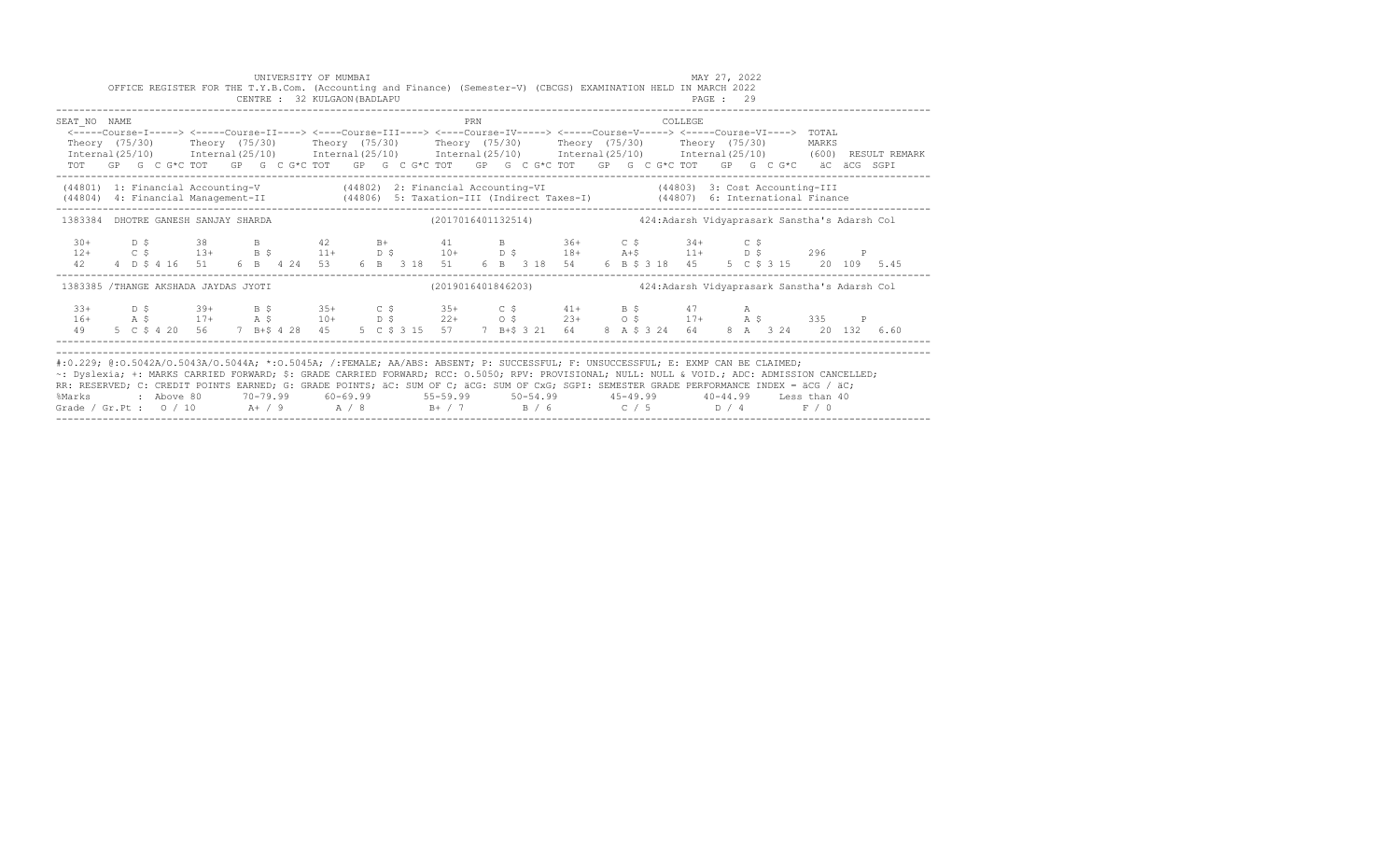|              |                                    | UNIVERSITY OF MUMBAI<br>OFFICE REGISTER FOR THE T.Y.B.Com. (Accounting and Finance) (Semester-V) (CBCGS) EXAMINATION HELD IN MARCH 2022<br>CENTRE : 35 KALAMBOLI |  |     |  | PAGE : 30 |         | MAY 27, 2022                                                                                                                                                                                                                                                                                                                                                                                                                                                                                                                                                                                   |  |  |
|--------------|------------------------------------|------------------------------------------------------------------------------------------------------------------------------------------------------------------|--|-----|--|-----------|---------|------------------------------------------------------------------------------------------------------------------------------------------------------------------------------------------------------------------------------------------------------------------------------------------------------------------------------------------------------------------------------------------------------------------------------------------------------------------------------------------------------------------------------------------------------------------------------------------------|--|--|
| SEAT NO NAME |                                    |                                                                                                                                                                  |  | PRN |  |           | COLLEGE | <----Course-I-----> <----Course-II----> <----Course-III----> <----Course-IV-----> <----Course-V-----> <----Course-VI----> TOTAL<br>Theory (75/30) Theory (75/30) Theory (75/30) Theory (75/30) Theory (75/30) Theory (75/30) MARKS<br>Internal (25/10) Internal (25/10) Internal (25/10) Internal (25/10) Internal (25/10) Internal (25/10) (600) RESULT REMARK<br>TOT GP G C G*C TOT GP G C G*C TOT GP G C G*C TOT GP G C G*C TOT GP G C G*C TOT GP G C G*C äC äCG SGPI                                                                                                                       |  |  |
|              |                                    |                                                                                                                                                                  |  |     |  |           |         | (44801) 1: Financial Accounting-V (44802) 2: Financial Accounting-VI (44803) 3: Cost Accounting-III<br>(44804) 4: Financial Management-II (44806) 5: Taxation-III (Indirect Taxes-I) (44809) 8: Management-II (Management Applications)                                                                                                                                                                                                                                                                                                                                                        |  |  |
|              | 1383386 LONDHE AJAY ANANT ANITA    |                                                                                                                                                                  |  |     |  |           |         | (2019016400923743) 439:K.L.E. Society's Science and Commerce Co                                                                                                                                                                                                                                                                                                                                                                                                                                                                                                                                |  |  |
|              |                                    |                                                                                                                                                                  |  |     |  |           |         | $\begin{array}{cccccccccccccccc} 41+ & & & B & \xi & & & 69 & & O & & 39+ & & B & \xi & & 57+ & & A+\xi & & 72+ & & O & \xi & & 53+ & A+\xi \\ 17+ & & & A & \xi & & & 24+ & & O & \xi & & 24+ & O & \xi & & 11+ & D & \xi & & 21+ & O & \xi & & 16+ & A & \xi & & 444 & P \\ 58 & & 7 & B+\xi & 4 & 28 & 93 & & 10 & O & 4 & 40 & 63 & 8 & A & \xi & 3 & 24 & 68 & 8 & A & \xi$                                                                                                                                                                                                               |  |  |
|              |                                    |                                                                                                                                                                  |  |     |  |           |         | 1383387 MISHRA RISHABH YUGALKISHOR SUNITA (2019016400924642) 439:K.L.E. Society's Science and Commerce Co                                                                                                                                                                                                                                                                                                                                                                                                                                                                                      |  |  |
| 55           |                                    |                                                                                                                                                                  |  |     |  |           |         | $22+$ 0.5 $39+$ B.\$ 66 0 51+ A.\$ 75+ 0.\$ 59+ A+\$<br>$22+$ 0.\$ 23+ 0.\$ 19+ A+\$ 19+ A+\$ 21+ 0.\$ 20+ 0.\$ 447 P<br>7 B+\$ 4 28 62 8 A \$ 4 32 85 10 0 3 30 70 9 A+\$ 3 27 96 10 0 \$ 3 30 79 9 A+\$ 3 27 20 174 8.70                                                                                                                                                                                                                                                                                                                                                                     |  |  |
|              |                                    |                                                                                                                                                                  |  |     |  |           |         | 1383388 PATEL RATNAKAR GIRIJASHANKAR PUSHPA (2019016400922337) 439:K.L.E. Society's Science and Commerce Co                                                                                                                                                                                                                                                                                                                                                                                                                                                                                    |  |  |
|              |                                    |                                                                                                                                                                  |  |     |  |           |         | $23+$ C \$ $23+$ D \$ 69 0 $35+$ C \$ 75+ 0 \$ 39+ B \$<br>$23+$ O \$ 23+ 0 \$ 15+ A \$ 21+ 0 \$ 17+ A \$ 400 P<br>58 7 B+\$ 4 28 56 7 B+\$ 4 28 84 10 0 3 30 50 6 B \$ 3 18 96 10 0 \$ 3 30 56 7 B+\$ 3 21 20 155 7.75                                                                                                                                                                                                                                                                                                                                                                        |  |  |
|              | 1383389 /THAKUR YUKTA SANJAY KUNTI |                                                                                                                                                                  |  |     |  |           |         | (2019016400921512) 439:K.L.E. Society's Science and Commerce Co                                                                                                                                                                                                                                                                                                                                                                                                                                                                                                                                |  |  |
|              |                                    |                                                                                                                                                                  |  |     |  |           |         | $52$ A $33+$ D \$ $35+$ C \$ $41+$ B \$ $75+$ O \$ $39+$ B \$<br>20+ O \$ $24+$ O \$ $23+$ O \$ $16+$ A \$ $18+$ A +\$ $11+$ D \$ 387 P<br>72 9 A+ 4 36 57 7 B+\$ 4 28 58 7 B+\$ 3 21 57 7 B+\$ 3 21 93 10 0 \$ 3 30 50 6 B \$ 3 18 20 154 7.70                                                                                                                                                                                                                                                                                                                                                |  |  |
|              |                                    |                                                                                                                                                                  |  |     |  |           |         | #:0.229; @:0.5042A/0.5043A/0.5044A; *:0.5045A; /:FEMALE; AA/ABS: ABSENT; P: SUCCESSFUL; F: UNSUCCESSFUL; E: EXMP CAN BE CLAIMED;<br>~: Dyslexia; +: MARKS CARRIED FORWARD; \$: GRADE CARRIED FORWARD; RCC: 0.5050; RPV: PROVISIONAL; NULL: NULL & VOID.; ADC: ADMISSION CANCELLED;<br>RR: RESERVED; C: CREDIT POINTS EARNED; G: GRADE POINTS; äC: SUM OF C; äCG: SUM OF CxG; SGPI: SEMESTER GRADE PERFORMANCE INDEX = äCG / äC;<br>% Marks : Above 80 70-79.99 60-69.99 55-59.99 50-54.99 45-49.99 40-44.99 Less than 40<br>Grade / Gr.Pt : 0 / 10 A+ / 9 A / 8 B+ / 7 B / 6 C / 5 D / 4 F / 0 |  |  |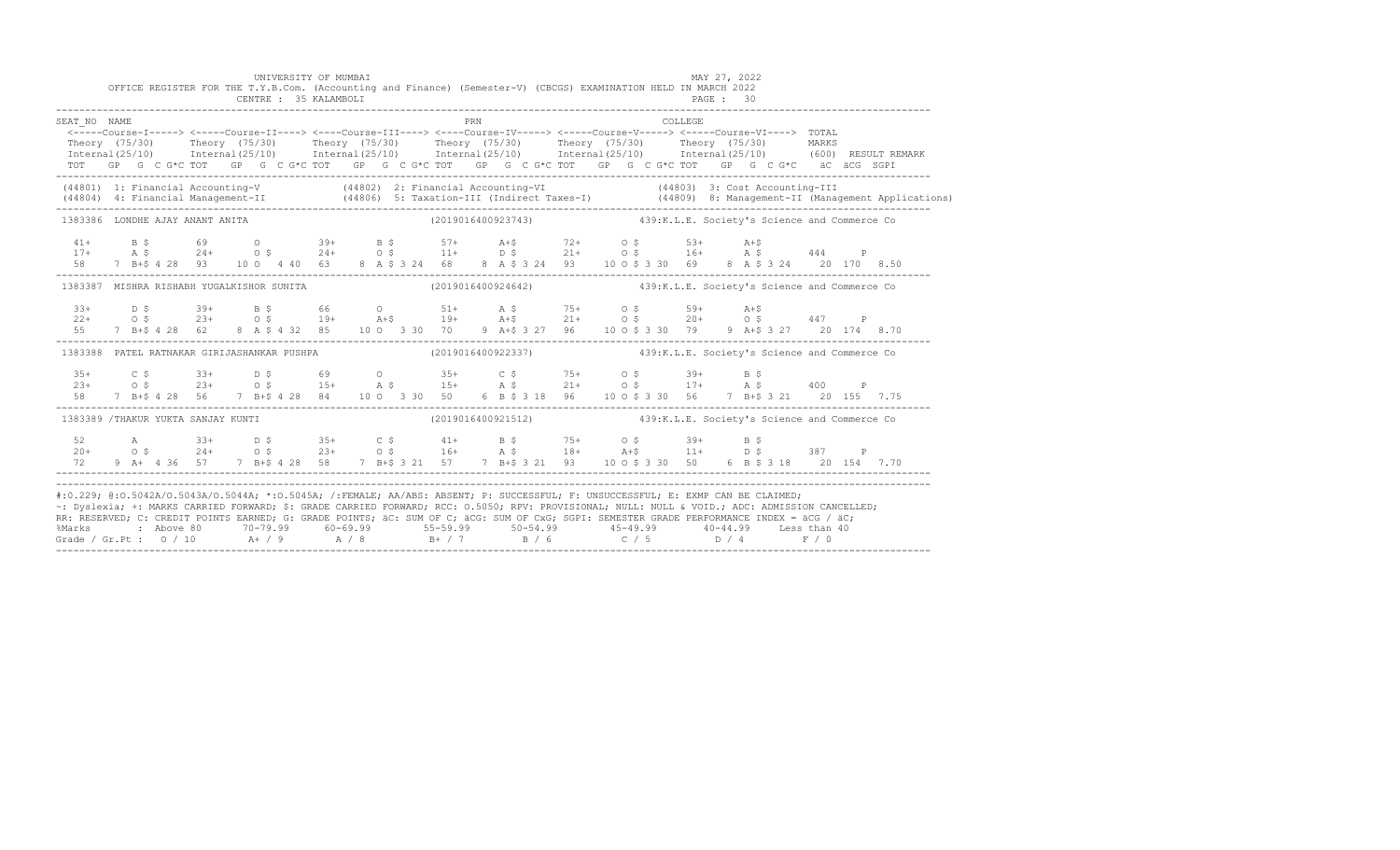|                                                                                                                                                     |         |            |    |      |  | UNIVERSITY OF MUMBAI                                                                                                                                                                                                                                    |  |  |     |  |             |  |              | MAY 27, 2022 |      |                                                                  |                                                                                                                                  |  |
|-----------------------------------------------------------------------------------------------------------------------------------------------------|---------|------------|----|------|--|---------------------------------------------------------------------------------------------------------------------------------------------------------------------------------------------------------------------------------------------------------|--|--|-----|--|-------------|--|--------------|--------------|------|------------------------------------------------------------------|----------------------------------------------------------------------------------------------------------------------------------|--|
|                                                                                                                                                     |         |            |    |      |  | OFFICE REGISTER FOR THE T.Y.B.Com. (Accounting and Finance) (Semester-V) (CBCGS) EXAMINATION HELD IN MARCH 2022<br>CENTRE : 33 GOVELI                                                                                                                   |  |  |     |  |             |  |              | PAGE : 31    |      |                                                                  |                                                                                                                                  |  |
|                                                                                                                                                     |         |            |    |      |  |                                                                                                                                                                                                                                                         |  |  |     |  |             |  |              |              |      |                                                                  |                                                                                                                                  |  |
| SEAT NO NAME                                                                                                                                        |         |            |    |      |  |                                                                                                                                                                                                                                                         |  |  | PRN |  |             |  | COLLEGE      |              |      |                                                                  |                                                                                                                                  |  |
|                                                                                                                                                     |         |            |    |      |  | <-----Course-I-----> <-----Course-II----> <----Course-III----> <----Course-IV-----> <-----Course-V-----> <-----Course-VI---->                                                                                                                           |  |  |     |  |             |  |              |              |      | TOTAL                                                            |                                                                                                                                  |  |
|                                                                                                                                                     |         |            |    |      |  | Theory (75/30)  Theory (75/30)  Theory (75/30)  Theory (75/30)  Theory (75/30)  Theory (75/30)<br>$International (25/10)$ $International (25/10)$ $International (25/10)$ $International (25/10)$ $International (25/10)$ $International (25/10)$ (600) |  |  |     |  |             |  |              |              |      | MARKS                                                            | RESULT REMARK                                                                                                                    |  |
|                                                                                                                                                     |         |            |    |      |  | TOT GP G C G*C TOT GP G C G*C TOT GP G C G*C TOT GP G C G*C TOT GP G C G*C TOT GP G C G*C aC aCG SGPI                                                                                                                                                   |  |  |     |  |             |  |              |              |      |                                                                  |                                                                                                                                  |  |
|                                                                                                                                                     |         |            |    |      |  | (44801) 1: Financial Accounting-V (44802) 2: Financial Accounting-VI (44803) 3: Cost Accounting-III                                                                                                                                                     |  |  |     |  |             |  |              |              |      |                                                                  |                                                                                                                                  |  |
|                                                                                                                                                     |         |            |    |      |  |                                                                                                                                                                                                                                                         |  |  |     |  |             |  |              |              |      |                                                                  | (44804) 4: Financial Management-II (44806) 5: Taxation-III (Indirect Taxes-I) (44809) 8: Management-II (Management Applications) |  |
|                                                                                                                                                     |         |            |    |      |  |                                                                                                                                                                                                                                                         |  |  |     |  |             |  |              |              |      |                                                                  |                                                                                                                                  |  |
| 1383390 ZATE VICKY RAJARAM KIRTI                                                                                                                    |         |            |    |      |  |                                                                                                                                                                                                                                                         |  |  |     |  |             |  |              |              |      | (2016016401683541) 605: Jeevandeep Shaikshanik Sanstha's Poai Sa |                                                                                                                                  |  |
| 60                                                                                                                                                  | $\circ$ |            | 56 | $A+$ |  | 58 A+                                                                                                                                                                                                                                                   |  |  |     |  | 55 A+ 54 A+ |  |              |              | $A+$ |                                                                  |                                                                                                                                  |  |
| 20                                                                                                                                                  |         | $\circ$ 19 |    |      |  | A+ 20 0 19 A+ 17 A 18 A+ 45102 P                                                                                                                                                                                                                        |  |  |     |  |             |  |              |              |      |                                                                  |                                                                                                                                  |  |
| 80                                                                                                                                                  |         |            |    |      |  | 10 0 4 40 75 9 A+ 4 36 7802 10 0 3 30 74 9 A+ 3 27 71                                                                                                                                                                                                   |  |  |     |  |             |  | 9 A+ 3 27 73 |              |      | 9 A+ 3 27 20 187 9.35                                            |                                                                                                                                  |  |
|                                                                                                                                                     |         |            |    |      |  |                                                                                                                                                                                                                                                         |  |  |     |  |             |  |              |              |      |                                                                  |                                                                                                                                  |  |
| #:0.229; @:0.5042A/0.5043A/0.5044A; *:0.5045A; /:FEMALE; AA/ABS: ABSENT; P: SUCCESSFUL; F: UNSUCCESSFUL; E: EXMP CAN BE CLAIMED;                    |         |            |    |      |  |                                                                                                                                                                                                                                                         |  |  |     |  |             |  |              |              |      |                                                                  |                                                                                                                                  |  |
| ~: Dyslexia; +: MARKS CARRIED FORWARD; \$: GRADE CARRIED FORWARD; RCC: 0.5050; RPV: PROVISIONAL; NULL: NULL & VOID.; ADC: ADMISSION CANCELLED;      |         |            |    |      |  |                                                                                                                                                                                                                                                         |  |  |     |  |             |  |              |              |      |                                                                  |                                                                                                                                  |  |
| RR: RESERVED; C: CREDIT POINTS EARNED; G: GRADE POINTS; äC: SUM OF C; äCG: SUM OF CxG; SGPI: SEMESTER GRADE PERFORMANCE INDEX = äCG / äC;<br>%Marks |         | : Above 80 |    |      |  | 70–79.99   60–69.99    55–59.99    50–54.99     45–49.99     40–44.99   Less than 40                                                                                                                                                                    |  |  |     |  |             |  |              |              |      |                                                                  |                                                                                                                                  |  |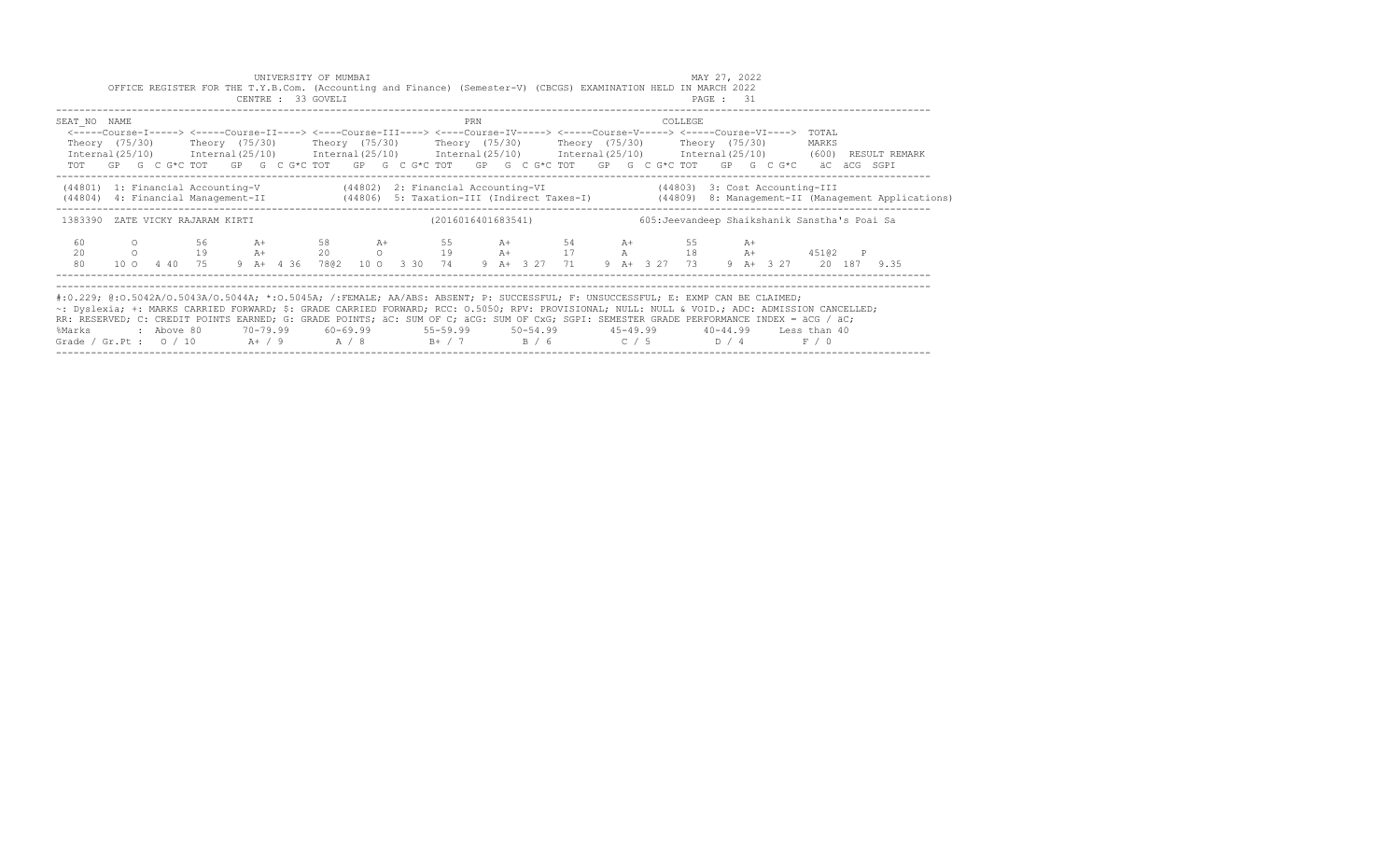|                        |                                        | UNIVERSITY OF MUMBAI<br>OFFICE REGISTER FOR THE T.Y.B.Com. (Accounting and Finance) (Semester-V) (CBCGS) EXAMINATION HELD IN MARCH 2022<br>CENTRE : 10 ULHASNAGAR                                                                                                                                                              |  |                                                             |  |  |  | MAY 27, 2022 | PAGE: 32 |  |  |  |
|------------------------|----------------------------------------|--------------------------------------------------------------------------------------------------------------------------------------------------------------------------------------------------------------------------------------------------------------------------------------------------------------------------------|--|-------------------------------------------------------------|--|--|--|--------------|----------|--|--|--|
| SEAT NO NAME           |                                        | <-----Course-I-----> <-----Course-II----> <----Course-III----> <----Course-IV-----> <-----Course-V-----> <-----Course-VI----> TOTAL                                                                                                                                                                                            |  | PRN                                                         |  |  |  | COLLEGE      |          |  |  |  |
|                        |                                        | Theory (75/30) Theory (75/30) Theory (75/30) Theory (75/30) Theory (75/30) Theory (75/30) MARKS<br>Internal(25/10) Internal(25/10) Internal(25/10) Internal(25/10) Internal(25/10) Internal(25/10) (600) RESULTREMARK<br>TOT GP G C G*C TOT GP G C G*C TOT GP G C G*C TOT GP G C G*C TOT GP G C G*C TOT GP G C G*C äC äCG SGPI |  |                                                             |  |  |  |              |          |  |  |  |
|                        |                                        | (44801) 1: Financial Accounting-V (44802) 2: Financial Accounting-VI (44803) 3: Cost Accounting-III<br>(44804) 4: Financial Management-II (44806) 5: Taxation-III (Indirect Taxes-I) (44809) 8: Management-II (Management Applica                                                                                              |  |                                                             |  |  |  |              |          |  |  |  |
|                        | 1383391 AMBWANI PARAS JASHAN VARSHA    |                                                                                                                                                                                                                                                                                                                                |  | (2019016402145633) 217:Smt. Chandibai H. Mansukhani College |  |  |  |              |          |  |  |  |
| $41+$<br>17            |                                        | B \$ 33+ D \$ 35+ C \$ 44+ B +\$ 54+ A +\$ 59+ A +\$<br>A 15 A 14 B + 18 A + 18 A + 15 A 363 P<br>58 7 B+ 4 28 48 5 C 4 20 49 5 C 3 15 62 8 A 3 24 72 9 A+ 3 27 74 9 A+ 3 27 20 141 7.05                                                                                                                                       |  |                                                             |  |  |  |              |          |  |  |  |
|                        |                                        | 1383392 /MOTWANI TANIYA JOGINDERSINGH KAVITA (2019016400467195) (2019016400467195) 217:Smt. Chandibai H. Mansukhani College                                                                                                                                                                                                    |  |                                                             |  |  |  |              |          |  |  |  |
|                        |                                        |                                                                                                                                                                                                                                                                                                                                |  |                                                             |  |  |  |              |          |  |  |  |
|                        |                                        | 1383393 /PATEL VANISHRI GANGADHAR HIRAMANI                                                                                                                                                                                                                                                                                     |  | (2019016400465277) 217:Smt. Chandibai H. Mansukhani College |  |  |  |              |          |  |  |  |
| 39<br>$16+$            |                                        | B 41+ B \$ 42+ B+\$ 41+ B \$ 48+ A \$ 63+ O \$<br>A \$ 13+ B \$ 12+ C \$ 11+ D \$ 20+ O \$ 15+ A \$ 361 P<br>55 7 B + 4 28 54 6 B \$ 4 24 54 6 B \$ 3 18 52 6 B \$ 3 18 68 8 A \$ 3 24 78 9 A + \$ 3 27 20 139 6.95                                                                                                            |  |                                                             |  |  |  |              |          |  |  |  |
|                        | 1383394 /KAMBLE DIKSHA RATAN DAIVATA   |                                                                                                                                                                                                                                                                                                                                |  | (2019016402113593) 621:S. S. T College of Arts and Commerce |  |  |  |              |          |  |  |  |
| $35+$<br>$20+$         |                                        | C \$ 32+ D \$ 38 B 36 C 33+ D \$ 47+ A \$<br>O \$ 19+ A+\$ 22+ O \$ 21+ O \$ 21+ O \$ 20+ O \$ 344 P<br>55 7 B+\$ 4 28 51 6 B \$ 4 24 60 8 A 3 24 57 7 B+ 3 21 54 6 B \$ 3 18 67 8 A \$ 3 24 20 139 6.95                                                                                                                       |  |                                                             |  |  |  |              |          |  |  |  |
|                        | 1383395 PATIL KUNAL RAJENDRA MANGALBAI |                                                                                                                                                                                                                                                                                                                                |  | (2019016402113225) 621:S. S. T College of Arts and Commerce |  |  |  |              |          |  |  |  |
| $32+$<br>$18+$<br>50 - |                                        | D \$36 C 41 B 33+ D \$35+ C \$44+ B+\$<br>A+\$20+ O \$21+ O \$22+ O \$23+ O \$20+ O \$345 P<br>6 B \$ 4 24 56 7 B + 4 28 62 8 A 3 24 55 7 B + \$ 3 21 58 7 B + \$ 3 21 64 8 A \$ 3 24 20 142 7.10                                                                                                                              |  |                                                             |  |  |  |              |          |  |  |  |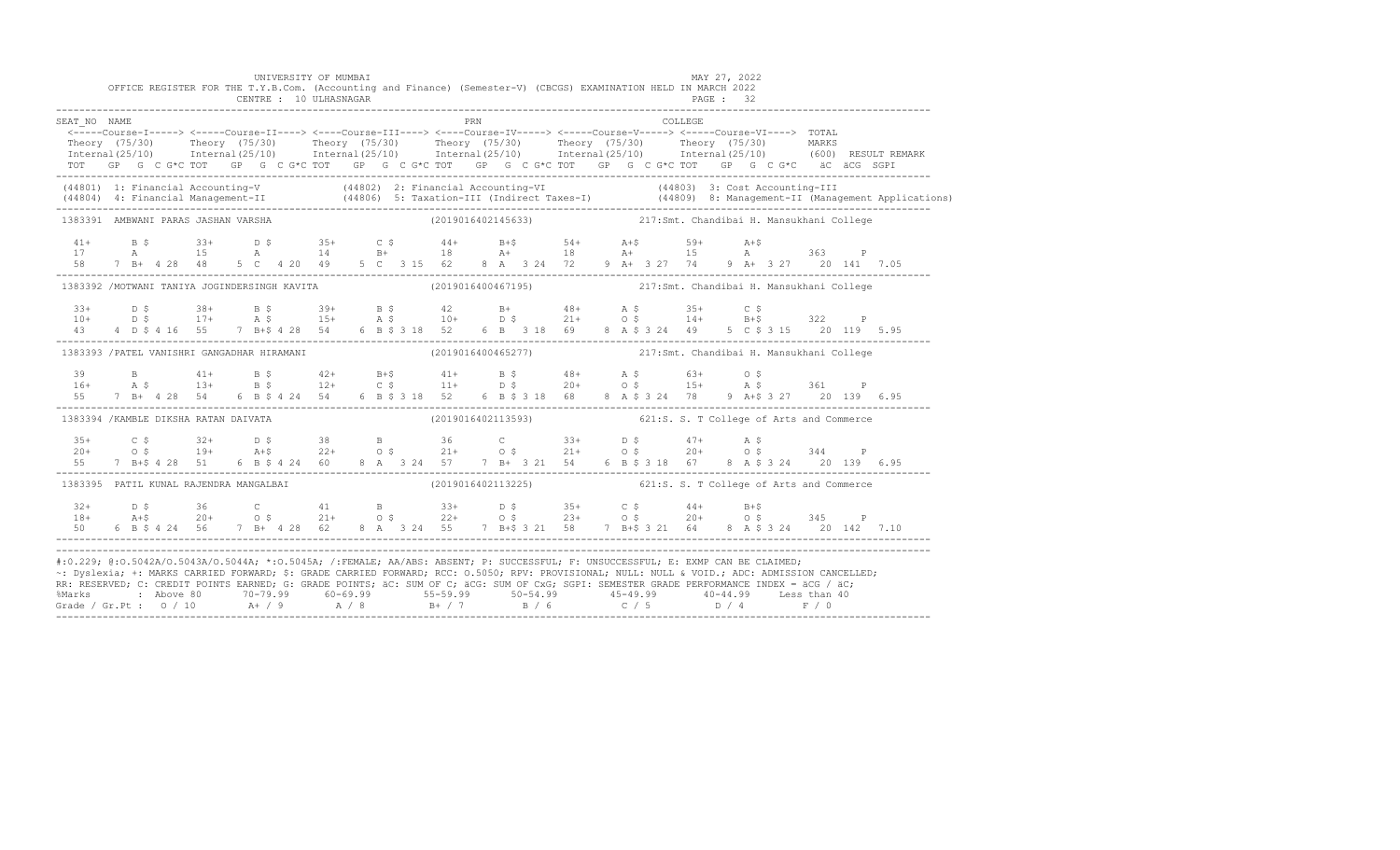|                   | OFFICE REGISTER FOR THE T.Y.B.Com. (Accounting and Finance) (Semester-V) (CBCGS) EXAMINATION HELD IN MARCH 2022                                                                                                                                                                                                                                                                                                                                                           |                |                 |         | UNIVERSITY OF MUMBAI<br>CENTRE : 27 NANDKHAL (AGASHI |        |        |                                  |                 |     |       |                                  |                                                                      |                                              | MAY 27, 2022<br>PAGE: 33 |             |                       |       |                         |               |  |
|-------------------|---------------------------------------------------------------------------------------------------------------------------------------------------------------------------------------------------------------------------------------------------------------------------------------------------------------------------------------------------------------------------------------------------------------------------------------------------------------------------|----------------|-----------------|---------|------------------------------------------------------|--------|--------|----------------------------------|-----------------|-----|-------|----------------------------------|----------------------------------------------------------------------|----------------------------------------------|--------------------------|-------------|-----------------------|-------|-------------------------|---------------|--|
| SEAT NO NAME      | <-----Course-I-----> <----Course-II----> <----Course-III----> <----Course-IV-----> <----Course-V----> <----Course-VI----><br>Theory $(75/30)$<br>$Internal(25/10)$ $Internal(25/10)$ $Internal(25/10)$ $Internal(25/10)$ $Internal(25/10)$ $Internal(25/10)$ $Internal(25/10)$<br>TOT GP G C G*C TOT GP G C G*C TOT GP G C G*C TOT GP G C G*C TOT GP G C G*C TOT GP G C G*C aC aCG SGPI                                                                                   |                |                 |         |                                                      |        |        |                                  | PRN             |     |       |                                  | Theory (75/30)    Theory (75/30)    Theory (75/30)    Theory (75/30) | COLLEGE<br>Theory (75/30)                    |                          |             |                       |       | TOTAL<br>MARKS<br>(600) | RESULT REMARK |  |
|                   | (44801) 1: Financial Accounting-V (44802) 2: Financial Accounting-VI (44803) 3: Cost Accounting-III<br>(44804) 4: Financial Management-II (44806) 5: Taxation-III (Indirect Taxes-I) (44809) 8: Management-II (Management Applications)                                                                                                                                                                                                                                   |                |                 |         |                                                      |        |        |                                  |                 |     |       |                                  |                                                                      |                                              |                          |             |                       |       |                         |               |  |
|                   | 1383396 /DANE GAYATRI JALINDAR KAUSHALYA                                                                                                                                                                                                                                                                                                                                                                                                                                  |                |                 |         |                                                      |        |        |                                  |                 |     |       | (2019016400231313)               |                                                                      | 430:Dyandeep Mandal's St. Joseph Arts & Comm |                          |             |                       |       |                         |               |  |
| 34<br>$18+$<br>52 | $A + S$<br>6 B 4 24 63                                                                                                                                                                                                                                                                                                                                                                                                                                                    | $42+$<br>$21+$ | $\circ$ $\circ$ | $B + S$ | $33+$<br>$16+$<br>8 A \$ 4 32 49                     | $A \S$ | $D$ \$ | $31+$<br>$20+$<br>5 C \$ 3 15 51 | $\circ$ $\circ$ | D S |       | $30+$<br>$15+$<br>6 B \$ 3 18 45 | $D$ $S$<br>A \$ 16+<br>5 C \$ 3 15 52                                | 36+                                          |                          | C \$<br>A\$ | 6 B \$ 3 18           | 312   |                         | 20 122 6.10   |  |
| %Marks            | #:0.229; @:0.5042A/0.5043A/0.5044A; *:0.5045A; /:FEMALE; AA/ABS: ABSENT; P: SUCCESSFUL; F: UNSUCCESSFUL; E: EXMP CAN BE CLAIMED;<br>~: Dyslexia; +: MARKS CARRIED FORWARD; \$: GRADE CARRIED FORWARD; RCC: 0.5050; RPV: PROVISIONAL; NULL: NULL & VOID.; ADC: ADMISSION CANCELLED;<br>RR: RESERVED; C: CREDIT POINTS EARNED; G: GRADE POINTS; äC: SUM OF C; äCG: SUM OF CxG; SGPI: SEMESTER GRADE PERFORMANCE INDEX = äCG / äC;<br>: Aboye 80<br>Grade / Gr.Pt : $0 / 10$ |                |                 |         | 70-79.99 60-69.99<br>$A+ / 9$ $A / 8$                |        |        | $55 - 59.99$<br>$B+$ / 7         |                 |     | B / 6 |                                  | $50 - 54.99$ $45 - 49.99$<br>C / 5                                   |                                              | D / 4                    |             | 40-44.99 Less than 40 | F / 0 |                         |               |  |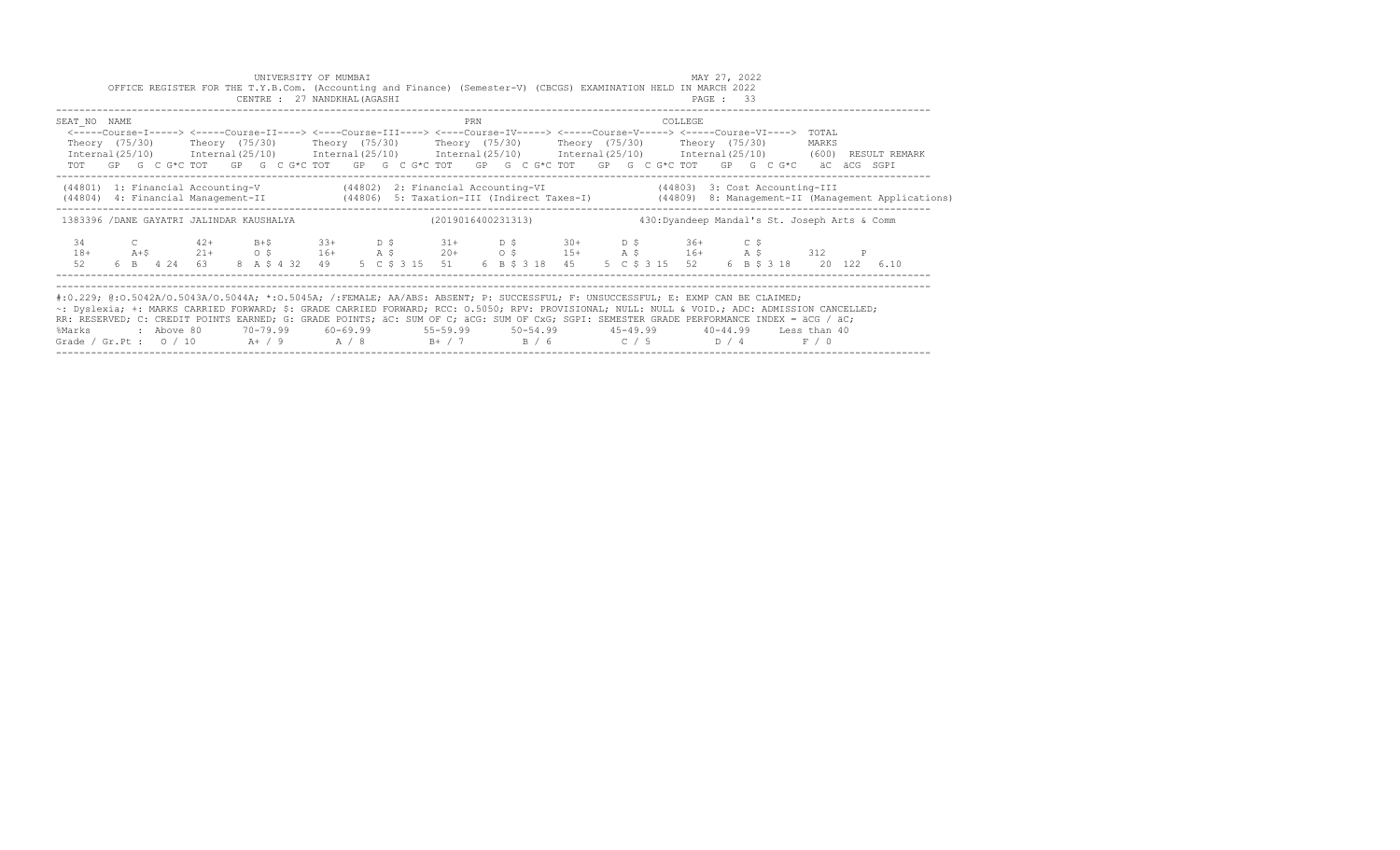|              | OFFICE REGISTER FOR THE T.Y.B.Com. (Accounting and Finance) (Semester-V) (CBCGS) EXAMINATION HELD IN MARCH 2022 | UNIVERSITY OF MUMBAI<br>CENTRE : 6 NAVI MUMBAI |  |                    |            |  |  |         | MAY 27, 2022<br>PAGE : 34                                                                                                                                                                                                                                                                                                                                                                                                                                           |  |  |
|--------------|-----------------------------------------------------------------------------------------------------------------|------------------------------------------------|--|--------------------|------------|--|--|---------|---------------------------------------------------------------------------------------------------------------------------------------------------------------------------------------------------------------------------------------------------------------------------------------------------------------------------------------------------------------------------------------------------------------------------------------------------------------------|--|--|
| SEAT NO NAME |                                                                                                                 |                                                |  |                    | <b>PRN</b> |  |  | COLLEGE |                                                                                                                                                                                                                                                                                                                                                                                                                                                                     |  |  |
|              |                                                                                                                 |                                                |  |                    |            |  |  |         | <-----Course-I-----> <-----Course-II----> <----Course-III----> <----Course-IV-----> <----Course-V-----> <----Course-VI----> TOTAL<br>Theory (75/30) Theory (75/30) Theory (75/30) Theory (75/30) Theory (75/30) Theory (75/30) MARKS<br>Internal(25/10) Internal(25/10) Internal(25/10) Internal(25/10) Internal(25/10) Internal(25/10) (600) RESULTREMARK<br>TOT GP G C G*C TOT GP G C G*C TOT GP G C G*C TOT GP G C G*C TOT GP G C G*C TOT GP G C G*C äC äCG SGPI |  |  |
|              |                                                                                                                 |                                                |  |                    |            |  |  |         | (44801) 1: Financial Accounting-V (44802) 2: Financial Accounting-VI (44803) 3: Cost Accounting-III<br>(44804) 4: Financial Management-II (44806) 5: Taxation-III (Indirect Taxes-I) (44809) 8: Management-II (Management Applica                                                                                                                                                                                                                                   |  |  |
|              | 1383397 / PATIL SNEHA DEEPAK SUNITA                                                                             |                                                |  | (2019016400529677) |            |  |  |         | 294:Nagar Yuvak Shikshan Sanstha's, New Hori                                                                                                                                                                                                                                                                                                                                                                                                                        |  |  |
|              |                                                                                                                 |                                                |  |                    |            |  |  |         |                                                                                                                                                                                                                                                                                                                                                                                                                                                                     |  |  |
|              | 1383398 /VISHWAKARMA PRIYA SHIVKUMAR KRANTIDEVI                                                                 |                                                |  |                    |            |  |  |         |                                                                                                                                                                                                                                                                                                                                                                                                                                                                     |  |  |
|              |                                                                                                                 |                                                |  |                    |            |  |  |         |                                                                                                                                                                                                                                                                                                                                                                                                                                                                     |  |  |
|              |                                                                                                                 |                                                |  |                    |            |  |  |         | (44801) 1: Financial Accounting-V (44802) 2: Financial Accounting-VI (44803) 3: Cost Accounting-III<br>(44804) 4: Financial Management-II (44806) 5: Taxation-III (Indirect Taxes-I) (44808) 7: Financial Analysis & Business Val                                                                                                                                                                                                                                   |  |  |
|              | 1383399 DHOTRE SANKET SANTOSH VAISHALI                                                                          |                                                |  |                    |            |  |  |         | (2019016400458142) 552: National Centre for Rural Development's                                                                                                                                                                                                                                                                                                                                                                                                     |  |  |
|              |                                                                                                                 |                                                |  |                    |            |  |  |         | 44  4  D    \$  4  16  44  4  D    4  16  55  7  B    +   3  21  59  7  B    +   3  21  66  8    A    \$  3  24  46  5    C    \$  3  15  20  113  5.65                                                                                                                                                                                                                                                                                                             |  |  |
|              | 1383400 / MATE RITIKA RAJESH URMILA                                                                             |                                                |  | (2019016400458343) |            |  |  |         | 552: National Centre for Rural Development's                                                                                                                                                                                                                                                                                                                                                                                                                        |  |  |
|              |                                                                                                                 |                                                |  |                    |            |  |  |         | $12+$ $15+$ $15+$ $15+$ $16+$ $10+$ $15+$ $10+$ $15+$ $10+$ $15+$ $10+$ $15+$ $10+$ $15+$ $10+$ $15+$ $10+$ $15+$ $10+$ $15+$ $10+$ $15+$ $10+$ $15+$ $10+$ $15+$ $10+$ $15+$ $10+$ $15+$ $10+$ $15+$ $10+$ $15+$ $10+$ $15+$<br>47 5 C \$ 4 20 56 7 B+\$ 4 28 42 4 D 3 12 55 7 B+\$ 3 21 54 6 B \$ 3 18 40 4 D \$ 3 12 20 111 5.55                                                                                                                                 |  |  |
|              | 1383401 /SHAIKH YASMEEN ISRAIL RIZWANA                                                                          |                                                |  | (2019016400458092) |            |  |  |         | 552: National Centre for Rural Development's                                                                                                                                                                                                                                                                                                                                                                                                                        |  |  |
|              |                                                                                                                 |                                                |  |                    |            |  |  |         | $10+$ $10+$ $10+$ $10+$ $10+$ $10+$ $10+$ $10+$ $10+$ $10+$ $10+$ $10+$ $10+$ $10+$ $10+$ $10+$ $10+$ $10+$ $10+$ $10+$ $10+$ $10+$ $10+$ $10+$ $10+$ $10+$ $10+$ $10+$ $10+$ $10+$ $10+$ $10+$ $10+$ $10+$ $10+$ $10+$ $10+$<br>42 4 D \$ 4 16 44 4 D \$ 4 16 46 5 C 3 15 45 5 C \$ 3 15 55 7 B + \$ 3 21 44 4 D 3 12 20 95 4.75                                                                                                                                   |  |  |
|              | 1383402 SHIRALKAR MAHADEV SHIVAJI SANGITA (2017016401229486)                                                    |                                                |  |                    |            |  |  |         | 552: National Centre for Rural Development's                                                                                                                                                                                                                                                                                                                                                                                                                        |  |  |
|              |                                                                                                                 |                                                |  |                    |            |  |  |         | $16+$ $16+$ $15+$ $15+$ $15+$ $15+$ $15+$ $15+$ $15+$ $15+$ $15+$ $15+$ $15+$ $15+$ $15+$ $15+$ $15+$ $15+$ $15+$ $15+$ $15+$ $15+$ $15+$ $15+$ $15+$ $15+$ $15+$ $15+$ $15+$ $15+$ $15+$ $15+$ $15+$ $15+$ $15+$ $15+$ $15+$<br>46 5 C \$ 4 20 59 7 B+\$ 4 28 71 9 A+ 3 27 60 8 A \$ 3 24 55 7 B+\$ 3 21 40 4 D \$ 3 12 20 132 6.60                                                                                                                                |  |  |
|              |                                                                                                                 |                                                |  |                    |            |  |  |         | #:0.229; @:0.5042A/0.5043A/0.5044A; *:0.5045A; /:FEMALE; AA/ABS: ABSENT; P: SUCCESSFUL; F: UNSUCCESSFUL; E: EXMP CAN BE CLAIMED;<br>~: Dyslexia; +: MARKS CARRIED FORWARD; \$: GRADE CARRIED FORWARD; RCC: 0.5050; RPV: PROVISIONAL; NULL: NULL: WOID.; ADC: ADMISSION CANCELLED;<br>RR: RESERVED; C: CREDIT POINTS EARNED; G: GRADE POINTS; äC: SUM OF C; äCG: SUM OF CxG; SGPI: SEMESTER GRADE PERFORMANCE INDEX = äCG / äC;                                      |  |  |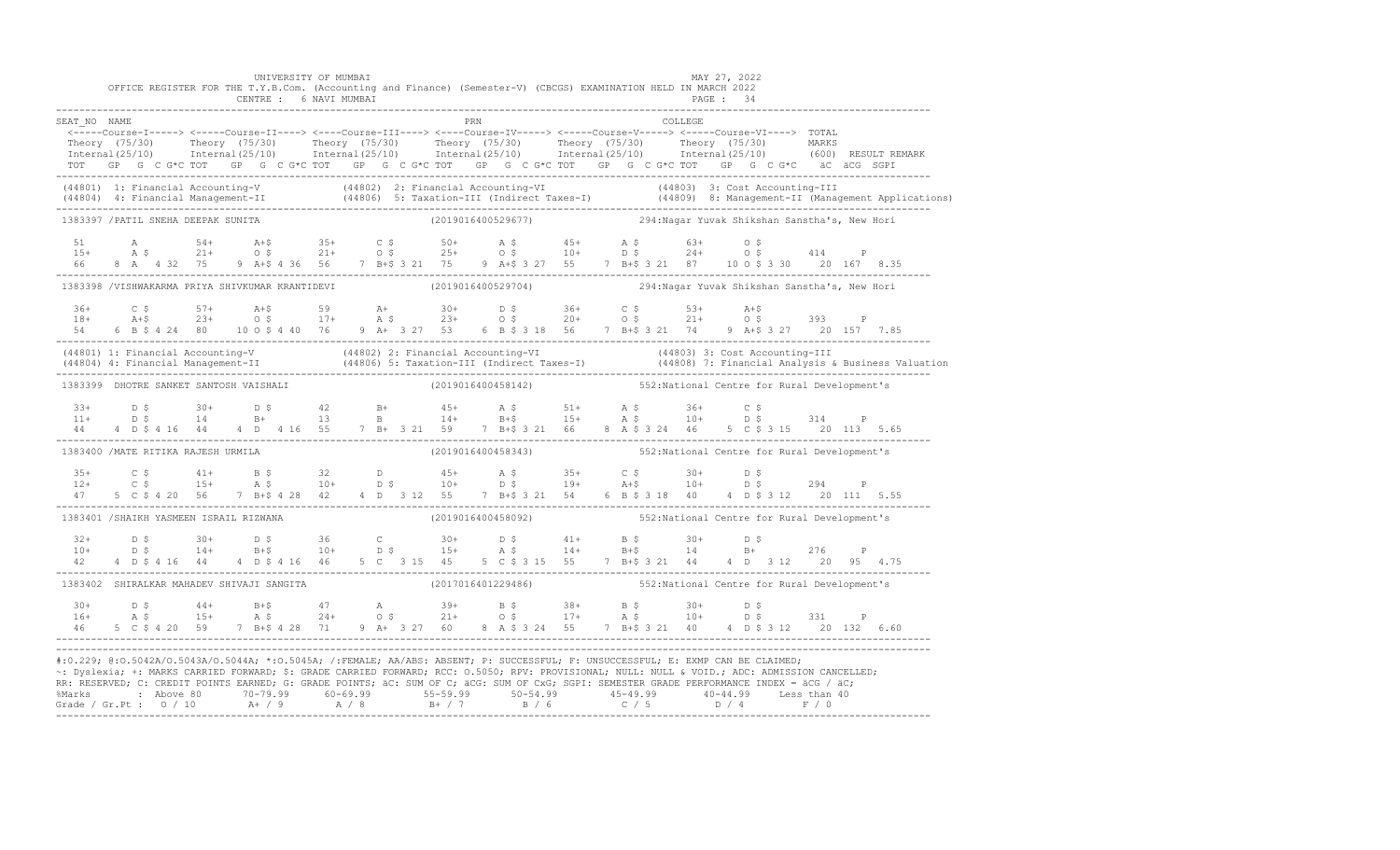|              |                                                | CENTRE : 6 NAVI MUMBAI | UNIVERSITY OF MUMBAI | OFFICE REGISTER FOR THE T.Y.B.Com. (Accounting and Finance) (Semester-V) (CBCGS) EXAMINATION HELD IN MARCH 2022 |                    |     |  |  |         | MAY 27, 2022<br>PAGE : 35                                                                                                                                                                                                                                                                                                                                                                                                                                             |  |  |
|--------------|------------------------------------------------|------------------------|----------------------|-----------------------------------------------------------------------------------------------------------------|--------------------|-----|--|--|---------|-----------------------------------------------------------------------------------------------------------------------------------------------------------------------------------------------------------------------------------------------------------------------------------------------------------------------------------------------------------------------------------------------------------------------------------------------------------------------|--|--|
| SEAT NO NAME |                                                |                        |                      |                                                                                                                 |                    | PRN |  |  | COLLEGE |                                                                                                                                                                                                                                                                                                                                                                                                                                                                       |  |  |
|              |                                                |                        |                      |                                                                                                                 |                    |     |  |  |         | <-----Course-I-----> <-----Course-II----> <----Course-III----> <----Course-IV-----> <-----Course-V-----> <-----Course-VI----> TOTAL<br>Theory (75/30) Theory (75/30) Theory (75/30) Theory (75/30) Theory (75/30) Theory (75/30) MARKS<br>Internal(25/10) Internal(25/10) Internal(25/10) Internal(25/10) Internal(25/10) Internal(25/10) (600) RESULTREMARK<br>TOT GP G C G*C TOT GP G C G*C TOT GP G C G*C TOT GP G C G*C TOT GP G C G*C TOT GP G C G*C aC aCG SGPI |  |  |
|              |                                                |                        |                      |                                                                                                                 |                    |     |  |  |         | (44801) 1: Financial Accounting-V (44802) 2: Financial Accounting-VI (44803) 3: Cost Accounting-III<br>(44804) 4: Financial Management-II (44806) 5: Taxation-III (Indirect Taxes-I) (44808) 7: Financial Analysis & Business Val                                                                                                                                                                                                                                     |  |  |
|              | 1383403 VERMA CHIRANJIV PARASMANI KHAJANI      |                        |                      |                                                                                                                 | (2018016400150907) |     |  |  |         | 552: National Centre for Rural Development's                                                                                                                                                                                                                                                                                                                                                                                                                          |  |  |
|              |                                                |                        |                      |                                                                                                                 |                    |     |  |  |         |                                                                                                                                                                                                                                                                                                                                                                                                                                                                       |  |  |
|              |                                                |                        |                      |                                                                                                                 |                    |     |  |  |         | (44801) 1: Financial Accounting-V (44802) 2: Financial Accounting-VI (44803) 3: Cost Accounting-III<br>(44804) 4: Financial Management-II (44806) 5: Taxation-III (Indirect Taxes-I) (44809) 8: Management-II (Management Applica                                                                                                                                                                                                                                     |  |  |
|              | 1383404 / GUPTA ANKITA RAMDAYAL SARITADEVI     |                        |                      |                                                                                                                 | (2019016401851757) |     |  |  |         | 591: Rajiv Gandhi College of Arts, Commerce a                                                                                                                                                                                                                                                                                                                                                                                                                         |  |  |
|              |                                                |                        |                      |                                                                                                                 |                    |     |  |  |         | $\begin{array}{cccccccccccccccc} 30+ & D & S & S & S & S & A+ & 39+ & B & S & 30 & D & 30+ & D & S & 35+ & C & S & 307 & P & 301+ & B & S & 13+ & B & S & 14+ & B & S & 15+ & A & S & 307 & P & 31+ & B & S & 16+ & S & 15+ & S & 307 & P & 31+ & S & 307 & S & 31+ & S & 32 & 48 & S & 32 & 48 & S & 32 & 48 & S & 318 & 30 & 6 & 6 & 6 & 6 & 6 & 6 &$                                                                                                               |  |  |
|              | 1383405 GUPTA AYUSH SURESH SAROJ               |                        |                      |                                                                                                                 | (2019016401851676) |     |  |  |         | 591: Rajiv Gandhi College of Arts, Commerce a                                                                                                                                                                                                                                                                                                                                                                                                                         |  |  |
|              |                                                |                        |                      |                                                                                                                 |                    |     |  |  |         |                                                                                                                                                                                                                                                                                                                                                                                                                                                                       |  |  |
|              | 1383406 GUPTA SHUBHAMKUMAR DHARMARAJ VIMLADEVI |                        |                      |                                                                                                                 | (2019016401853122) |     |  |  |         | 591: Rajiv Gandhi College of Arts, Commerce a                                                                                                                                                                                                                                                                                                                                                                                                                         |  |  |
|              |                                                |                        |                      |                                                                                                                 |                    |     |  |  |         | $\begin{array}{cccccccccccccccc} 32 & D & 30+ & D & \xi & 35+ & C & \xi & 30+ & D & \xi & 36+ & C & \xi & 32+ & D & \xi \\ 24+ & O & \xi & 15+ & A & \xi & 21+ & O & \xi & 17+ & A & \xi & 20+ & O & \xi & 19+ & A+\xi & 311 & P \\ 56 & 7 & B+ & 4 & 28 & 45 & 5 & C & \xi & 4 & 20 & 56 & 7 & B+\xi & 3 & 21 & 47 & 5 & C & \xi & 3 & 15 & 56 & 7 & B+\xi & 3 & $                                                                                                   |  |  |
|              | 1383407 PATIL NIKHIL BHARAT MANGAL             |                        |                      |                                                                                                                 | (2019016401851854) |     |  |  |         | 591: Rajiv Gandhi College of Arts, Commerce a                                                                                                                                                                                                                                                                                                                                                                                                                         |  |  |
|              |                                                |                        |                      |                                                                                                                 |                    |     |  |  |         | $\begin{array}{cccccccccccccccc} 30+ & & D & \xi & & 32+ & D & \xi & & 33 & & D & & 32+ & D & \xi & & 32+ & D & \xi & & 45+ & A & \xi \\ 25+ & & O & \xi & & 19+ & & A+\xi & & 22+ & O & \xi & & 14+ & B+\xi & & 23+ & O & \xi & & 24+ & O & \xi & & 331 & P \\ 55 & & 7 & B+\xi & 4 & 28 & & 51 & & 6 & B & \xi & 4 & 24 & 55 & 7 & B+ & 3 & 21 & 46 & 5 & C & \xi & 3 & 1$                                                                                          |  |  |
|              | 1383408 /TIWARI ANJALI MANOJ MANORAMA          |                        |                      |                                                                                                                 | (2019016400755286) |     |  |  |         | 874: Tilak Education Society's S. K. College                                                                                                                                                                                                                                                                                                                                                                                                                          |  |  |
|              |                                                |                        |                      |                                                                                                                 |                    |     |  |  |         | $\frac{1}{2}$<br>57 7 B+\$ 4 28 64 8 A 4 32 52 6 B \$ 3 18 66 8 A \$ 3 24 72 9 A+\$ 3 27 68 8 A \$ 3 24 20 153 7.65                                                                                                                                                                                                                                                                                                                                                   |  |  |
|              |                                                |                        |                      |                                                                                                                 |                    |     |  |  |         | #:0.229; @:0.5042A/0.5043A/0.5044A; *:0.5045A; /:FEMALE; AA/ABS: ABSENT; P: SUCCESSFUL; F: UNSUCCESSFUL; E: EXMP CAN BE CLAIMED;<br>-: Dyslexia; +: MARKS CARRIED FORWARD; \$: GRADE CARRIED FORWARD; RCC: 0.5050; RPV: PROVISIONAL; NULL: NULL: WOID.; ADC: ADMISSION CANCELLED;<br>RR: RESERVED; C: CREDIT POINTS EARNED; G: GRADE POINTS; äC: SUM OF C; äCG: SUM OF CxG; SGPI: SEMESTER GRADE PERFORMANCE INDEX = äCG / äC;                                        |  |  |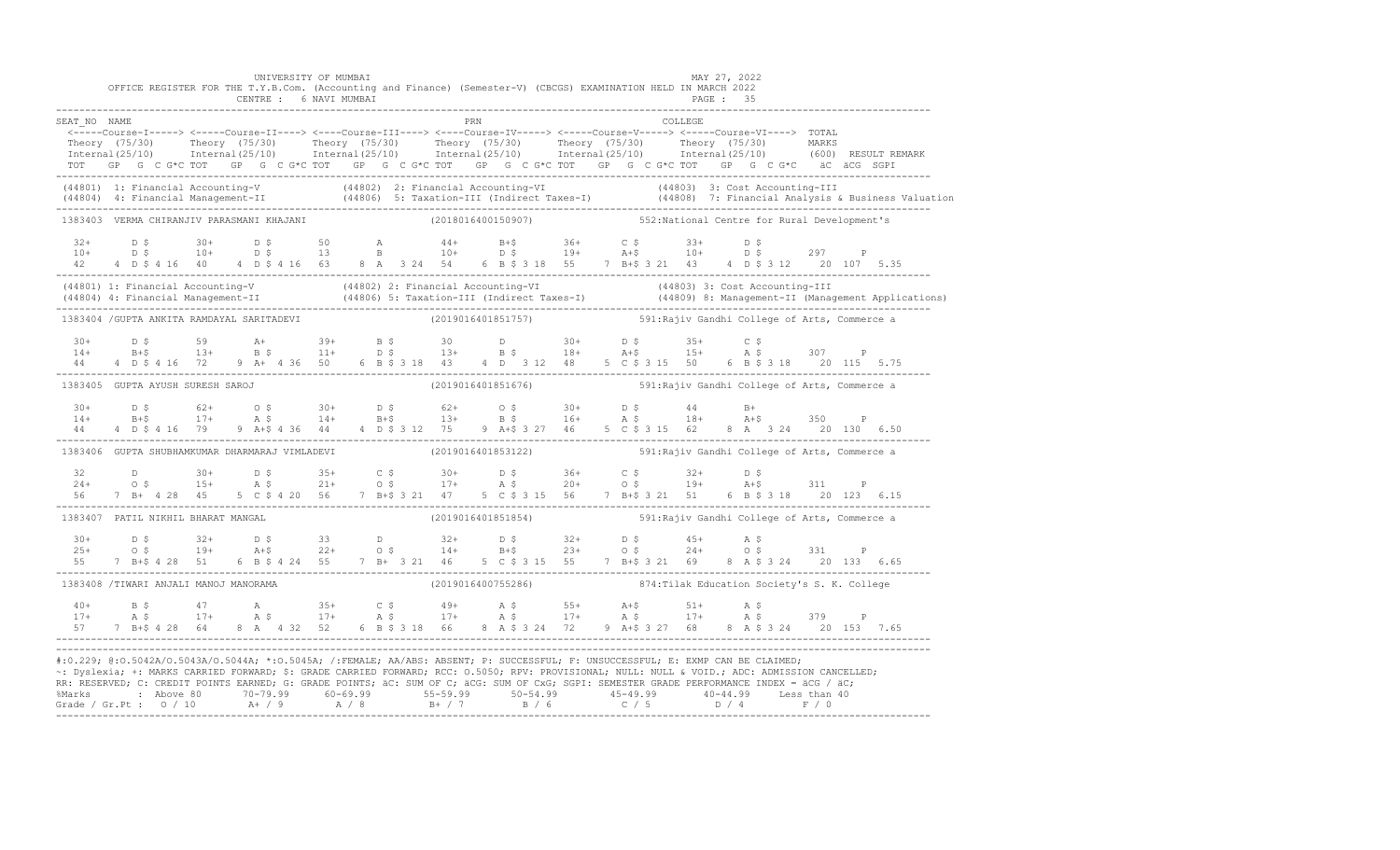|                                                                                                                                                                                                                                                                                                                                                                                                                                                                                                           |                                                            |             |            |  |                                                           |  |  |  | UNIVERSITY OF MUMBAI<br>CENTRE : 6 NAVI MUMBAI |            |  |  | OFFICE REGISTER FOR THE T.Y.B.Com. (Accounting and Finance) (Semester-V) (CBCGS) EXAMINATION HELD IN MARCH 2022                                                                                                                                                                                                                                                                                                                                                |     |  |                                              |  |  |  |                |         | MAY 27, 2022<br>PAGE: 36 |  |  |  |                                |  |              |                                                    |
|-----------------------------------------------------------------------------------------------------------------------------------------------------------------------------------------------------------------------------------------------------------------------------------------------------------------------------------------------------------------------------------------------------------------------------------------------------------------------------------------------------------|------------------------------------------------------------|-------------|------------|--|-----------------------------------------------------------|--|--|--|------------------------------------------------|------------|--|--|----------------------------------------------------------------------------------------------------------------------------------------------------------------------------------------------------------------------------------------------------------------------------------------------------------------------------------------------------------------------------------------------------------------------------------------------------------------|-----|--|----------------------------------------------|--|--|--|----------------|---------|--------------------------|--|--|--|--------------------------------|--|--------------|----------------------------------------------------|
| SEAT NO NAME                                                                                                                                                                                                                                                                                                                                                                                                                                                                                              |                                                            |             |            |  |                                                           |  |  |  |                                                |            |  |  | <-----Course-I-----> <-----Course-II----> <----Course-III----> <----Course-IV-----> <-----Course-V-----> <-----Course-VI----><br>Theory (75/30)   Theory (75/30)   Theory (75/30)   Theory (75/30)   Theory (75/30)   Theory (75/30)<br>Internal (25/10) Internal (25/10) Internal (25/10) Internal (25/10) Internal (25/10) Internal (25/10) (600) RESULT REMARK<br>TOT GP G C G*C TOT GP G C G*C TOT GP G C G*C TOT GP G C G*C TOT GP G C G*C TOT GP G C G*C | PRN |  |                                              |  |  |  |                | COLLEGE |                          |  |  |  | TOTAL<br>MARKS                 |  | äC äCG SGPI  |                                                    |
|                                                                                                                                                                                                                                                                                                                                                                                                                                                                                                           |                                                            |             |            |  |                                                           |  |  |  |                                                |            |  |  | (44801) 1: Financial Accounting-V (44802) 2: Financial Accounting-VI (44803) 3: Cost Accounting-III<br>(44804) 4: Financial Management-II (44807) 6: International Finance                                                                                                                                                                                                                                                                                     |     |  |                                              |  |  |  |                |         |                          |  |  |  |                                |  |              | (44809) 8: Management-II (Management Applications) |
|                                                                                                                                                                                                                                                                                                                                                                                                                                                                                                           | (2019016400626316)<br>1383409 /MORE ASHWINI ANKUSH ARCHANA |             |            |  |                                                           |  |  |  |                                                |            |  |  |                                                                                                                                                                                                                                                                                                                                                                                                                                                                |     |  | 970: Tilak Education Society's J. K. College |  |  |  |                |         |                          |  |  |  |                                |  |              |                                                    |
| $30+$<br>$11+$<br>41                                                                                                                                                                                                                                                                                                                                                                                                                                                                                      |                                                            | D \$<br>D S |            |  | $35+$ C \$<br>$14+$ B+\$<br>4 D \$ 4 16 49 5 C \$ 4 20 44 |  |  |  | 30                                             | $14+$ B+\$ |  |  | D 35+ C \$ 30+ D \$ 47+ A \$<br>$15+$ $A \tS$ $15+$ $A \tS$ $17+$ $A \tS$<br>4 D 3 12 50                                                                                                                                                                                                                                                                                                                                                                       |     |  | 6 B \$ 3 18 45                               |  |  |  | 5 C \$ 3 15 64 |         |                          |  |  |  | 293<br>8 A \$ 3 24 20 105 5.25 |  | $\mathbb{P}$ |                                                    |
| #:0.229; @:0.5042A/0.5043A/0.5044A; *:0.5045A; /:FEMALE; AA/ABS: ABSENT; P: SUCCESSFUL; F: UNSUCCESSFUL; E: EXMP CAN BE CLAIMED;<br>~: Dyslexia; +: MARKS CARRIED FORWARD; \$: GRADE CARRIED FORWARD; RCC: 0.5050; RPV: PROVISIONAL; NULL: NULL & VOID.; ADC: ADMISSION CANCELLED;<br>RR: RESERVED; C: CREDIT POINTS EARNED; G: GRADE POINTS; äC: SUM OF C; äCG: SUM OF CxG; SGPI: SEMESTER GRADE PERFORMANCE INDEX = äCG / äC;<br>%Marks<br>Grade / Gr.Pt : $0/10$ A+ / 9 A / 8 B+ / 7 B / 6 C / 5 D / 4 |                                                            |             | : Above 80 |  |                                                           |  |  |  |                                                |            |  |  | 70-79.99 60-69.99 55-59.99 50-54.99 45-49.99 40-44.99 Less than 40                                                                                                                                                                                                                                                                                                                                                                                             |     |  |                                              |  |  |  |                |         |                          |  |  |  | F / 0                          |  |              |                                                    |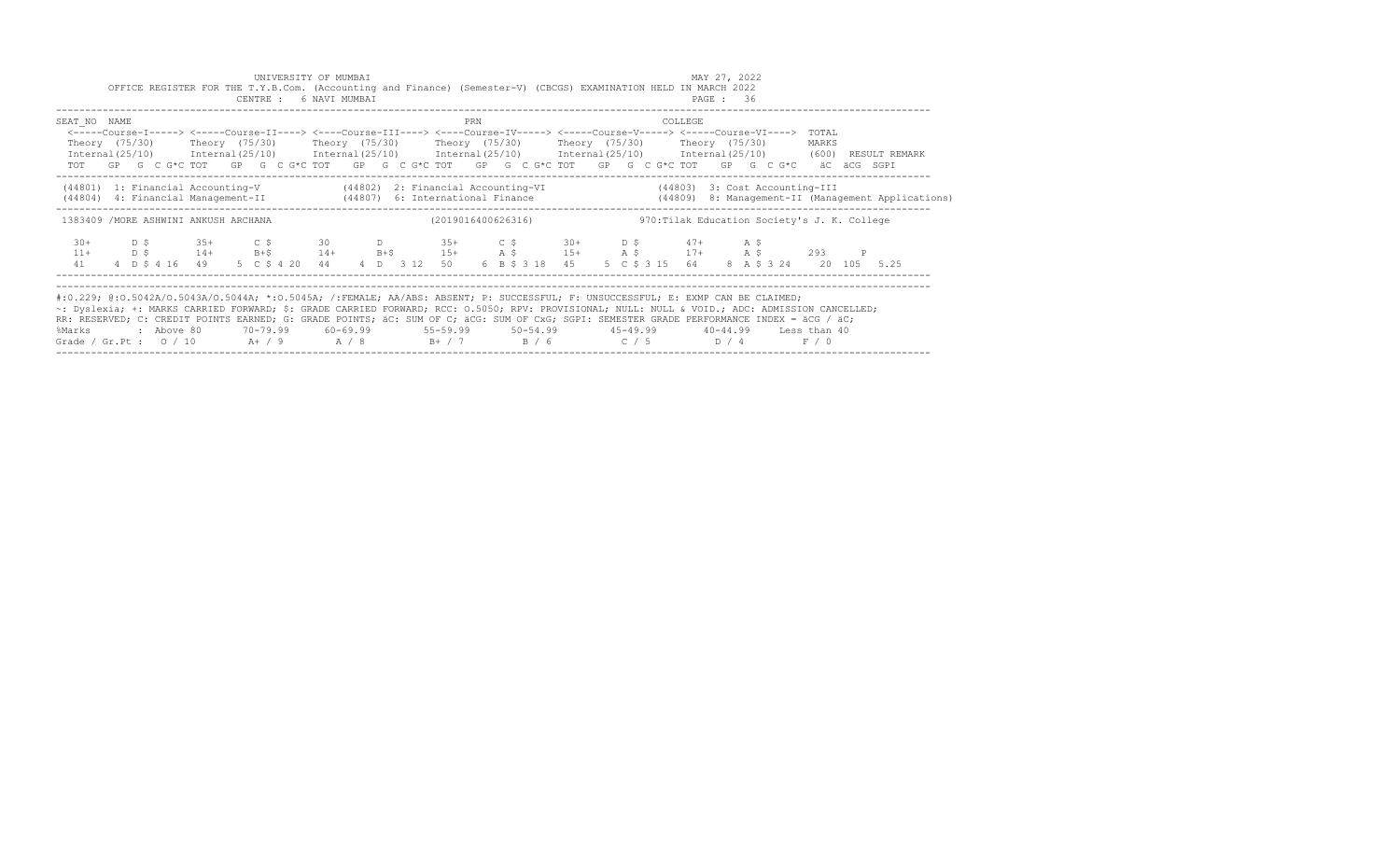|              |                                      | UNIVERSITY OF MUMBAI<br>CENTRE : 97 BORIVALI | OFFICE REGISTER FOR THE T.Y.B.Com. (Accounting and Finance) (Semester-V) (CBCGS) EXAMINATION HELD IN MARCH 2022                                                                                                                                                                                                                                                                                                               |                                                                            |  |         | MAY 27, 2022<br><b>PAGE : 37</b> |  |  |
|--------------|--------------------------------------|----------------------------------------------|-------------------------------------------------------------------------------------------------------------------------------------------------------------------------------------------------------------------------------------------------------------------------------------------------------------------------------------------------------------------------------------------------------------------------------|----------------------------------------------------------------------------|--|---------|----------------------------------|--|--|
| SEAT NO NAME |                                      |                                              | <b>EXAMPLE 1988</b><br>Theory (75/30) Theory (75/30) Theory (75/30) Theory (75/30) Theory (75/30) Theory (75/30) Theory (75/30) Theory (75/30) Theory (75/30) Theory (75/30) Theory (75/30) Theory (75/30) Theory (75/30) Theory (75/30) MARKS<br>TOT GP G C G*C TOT GP G C G*C TOT GP G C G*C TOT GP G C G*C TOT GP G C G*C TOT GP G C G*C äC äCG SGPI                                                                       |                                                                            |  | COLLEGE |                                  |  |  |
|              |                                      |                                              | (44801) 1: Financial Accounting-V (44802) 2: Financial Accounting-VI (44803) 3: Cost Accounting-III<br>(44804) 4: Financial Management-II (44806) 5: Taxation-III (Indirect Taxes-I) (44809) 8: Management-II (Management Applica                                                                                                                                                                                             |                                                                            |  |         |                                  |  |  |
|              | 1383410 /ADKAR POOJA JITENDRA JYOTI  |                                              |                                                                                                                                                                                                                                                                                                                                                                                                                               | (2019016400107186) (2013: Thakur Educational Trust's Thakur Ramnar         |  |         |                                  |  |  |
|              |                                      |                                              | $21+$ $21+$ $22+$ $22+$ $25+$ $25+$ $25+$ $25+$ $25+$ $25+$ $25+$ $25+$ $25+$ $25+$ $25+$ $25+$ $25+$ $25+$ $25+$ $25+$ $25+$ $25+$ $25+$ $25+$ $25+$ $25+$ $25+$ $25+$ $25+$ $25+$ $25+$ $25+$ $25+$ $25+$ $25+$ $25+$ $25+$<br>74 9 A+\$ 4 36 75 9 A+\$ 4 36 84 10 0 3 30 76 9 A+\$ 3 27 65 8 A \$ 3 24 62 8 A \$ 3 24 20 177 8.85                                                                                          |                                                                            |  |         |                                  |  |  |
|              |                                      | 1383411 GUPTA SHUBHAM RAJESH SUNITA          |                                                                                                                                                                                                                                                                                                                                                                                                                               | (2019016400106674)           1073:Thakur Educational Trust's Thakur Ramnar |  |         |                                  |  |  |
|              |                                      |                                              | $\begin{array}{cccccccccccccccc} 74 & 0 & 33+ & D & \xi & 32+ & D & \xi & 30+ & D & \xi & 36+ & C & \xi & 42+ & B+ \xi \\ 18+ & A+ \xi & 24+ & 0 & \xi & 25+ & 0 & \xi & 24+ & 0 & \xi & 16+ & A & \xi & 24+ & 0 & \xi & 378 & P \\ 92 & 10 & 0 & 4 & 40 & 57 & 7 & B+ \xi & 4 & 28 & 57 & 7 & B+ \xi & 3 & 21 & 54 & 6 & B & \xi & 3 & 18 & 52 & 6 &$                                                                        |                                                                            |  |         |                                  |  |  |
|              |                                      | 1383412 / JHA PRIYANKA RAM SHANKAR PINKY     |                                                                                                                                                                                                                                                                                                                                                                                                                               | (2019016400106554) 1073: Thakur Educational Trust's Thakur Ramnar          |  |         |                                  |  |  |
|              |                                      |                                              | $71+$ 0 \$ $35+$ 0 $5$ 0 $33+$ D \$ $53+$ A+\$ $39+$ B \$<br>20+ 0 \$ 22+ 0 \$ 24+ 0 \$ 24+ 0 \$ 20+ 0 \$ 23+ 0 \$ 429 P<br>91 10 0 \$ 4 40 57 7 B+\$ 4 28 89 10 0 3 30 57 7 B+\$ 3 21 73 9 A+\$ 3 27 62 8 A \$ 3 24 20 170 8.50                                                                                                                                                                                              |                                                                            |  |         |                                  |  |  |
|              |                                      | 1383413 LIMBACHIA RAHUL BHARAT SUNITA        |                                                                                                                                                                                                                                                                                                                                                                                                                               | (2019016400107236)           1073:Thakur Educational Trust's Thakur Ramnar |  |         |                                  |  |  |
|              |                                      |                                              |                                                                                                                                                                                                                                                                                                                                                                                                                               |                                                                            |  |         |                                  |  |  |
|              | 1383414 MAURYA UJJWAL SURENDAR REKHA |                                              |                                                                                                                                                                                                                                                                                                                                                                                                                               |                                                                            |  |         |                                  |  |  |
|              |                                      |                                              | 92 10 0 \$ 4 40 52 6 B \$ 4 24 99 10 0 3 30 62 8 A \$ 3 24 72 9 A + 3 27 65 8 A \$ 3 24 20 169 8.45                                                                                                                                                                                                                                                                                                                           |                                                                            |  |         |                                  |  |  |
|              |                                      |                                              | 1383415 PRAJAPATI NARESHKUMAR FUTARMAL MANJU (2019016400105551) 1073: Thakur Educational Trust's Thakur Ramnar                                                                                                                                                                                                                                                                                                                |                                                                            |  |         |                                  |  |  |
|              |                                      |                                              | $\begin{array}{cccccccccccccccc} 69+ & & & 0 & 5 & & & 39+ & & B & 5 & & 75 & & O & & 42+ & & B+5 & & 38+ & & B & 5 & & 38+ & & B & 5\\ 22+ & & & 0 & 5 & & & 23+ & & 0 & 5 & & 24+ & & 0 & 5 & & 25+ & & O & 5 & & 14+ & & B+5 & & 22+ & & O & 5 & & 431 & & P\\ 91 & & 10 & 0 & 5 & 4 & 40 & 62 & & 8 & A & 54 & 32 & 99 & & 10 & 0 & 3 & 3$                                                                                |                                                                            |  |         |                                  |  |  |
|              |                                      |                                              | #:0.229; @:0.5042A/0.5043A/0.5044A; *:0.5045A; /:FEMALE; AA/ABS: ABSENT; P: SUCCESSFUL; F: UNSUCCESSFUL; E: EXMP CAN BE CLAIMED;<br>~: Dyslexia; +: MARKS CARRIED FORWARD; \$: GRADE CARRIED FORWARD; RCC: 0.5050; RPV: PROVISIONAL; NULL: NULL: AULL: ADC: ADMISSION CANCELLED;<br>RR: RESERVED; C: CREDIT POINTS EARNED; G: GRADE POINTS; äC: SUM OF C; äCG: SUM OF CxG; SGPI: SEMESTER GRADE PERFORMANCE INDEX = äCG / äC; |                                                                            |  |         |                                  |  |  |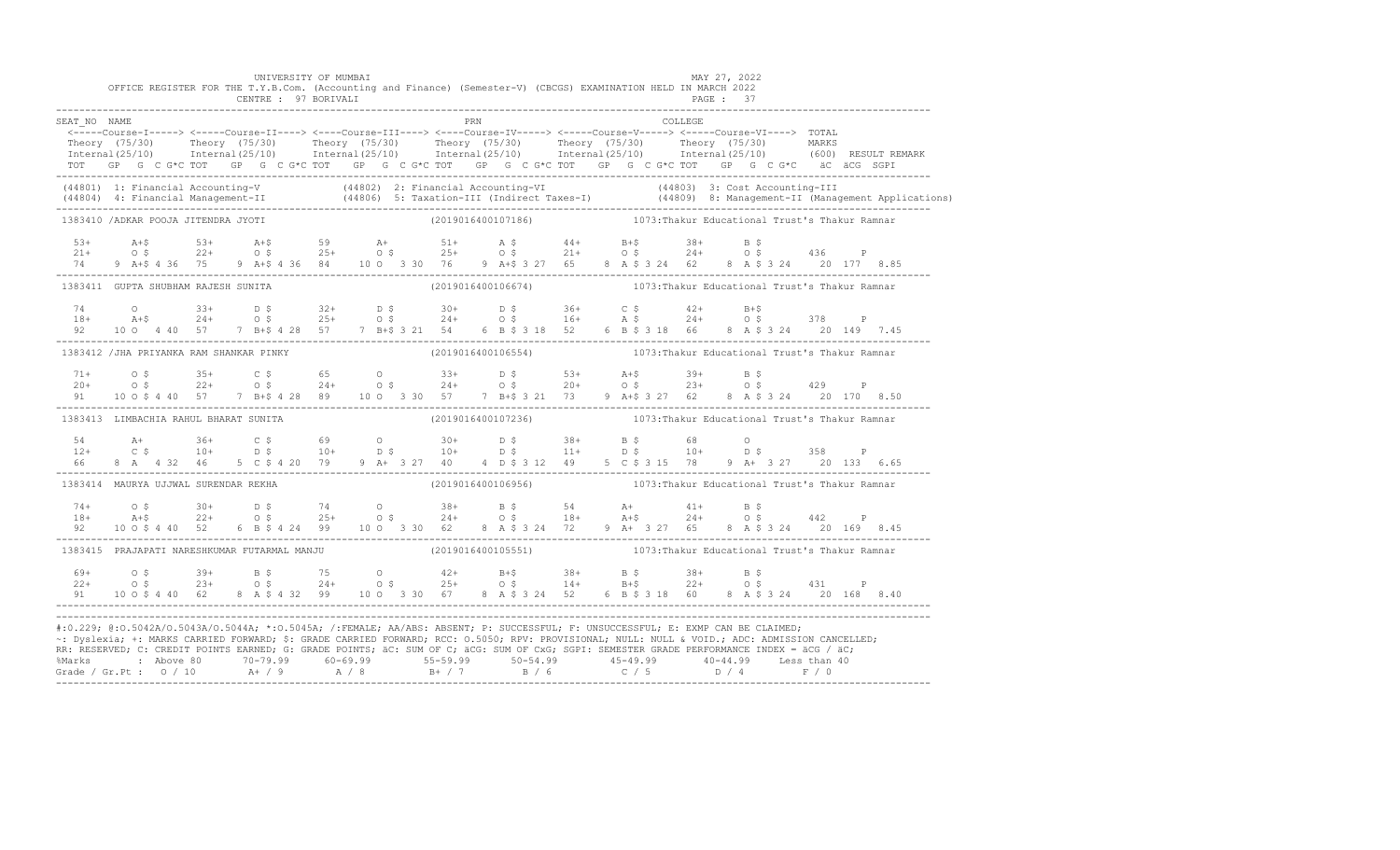|              |                                       | UNIVERSITY OF MUMBAI<br>OFFICE REGISTER FOR THE T.Y.B.Com. (Accounting and Finance) (Semester-V) (CBCGS) EXAMINATION HELD IN MARCH 2022<br>CENTRE : 97 BORIVALI                                                                                                                                                                                                                                                               |  |                                                                          |  |  |  |         | PAGE: 38 | MAY 27, 2022 |  |  |
|--------------|---------------------------------------|-------------------------------------------------------------------------------------------------------------------------------------------------------------------------------------------------------------------------------------------------------------------------------------------------------------------------------------------------------------------------------------------------------------------------------|--|--------------------------------------------------------------------------|--|--|--|---------|----------|--------------|--|--|
| SEAT NO NAME |                                       | Theory (75/30) Theory (75/30) Theory (75/30) Theory (75/30) Theory (75/30) Theory (75/30) Theory (75/30) Theory (75/30) Theory (75/30) Theory (75/30) Theory (75/30) Theory (75/30) Theory (75/30) Theory (75/30) MARKS<br>TOT GP G C G*C TOT GP G C G*C TOT GP G C G*C TOT GP G C G*C TOT GP G C G*C TOT GP G C G*C äC äCG SGPI                                                                                              |  | <b>EXAMPLE 1988</b>                                                      |  |  |  | COLLEGE |          |              |  |  |
|              |                                       | (44801) 1: Financial Accounting-V (44802) 2: Financial Accounting-VI (44803) 3: Cost Accounting-III<br>(44804) 4: Financial Management-II (44806) 5: Taxation-III (Indirect Taxes-I) (44809) 8: Management-II (Management Applica                                                                                                                                                                                             |  |                                                                          |  |  |  |         |          |              |  |  |
|              | 1383416 SHAH YASH JAYDEEP DEEPALI     |                                                                                                                                                                                                                                                                                                                                                                                                                               |  | (2019016400105446) (2019) 1073: Thakur Educational Trust's Thakur Ramnar |  |  |  |         |          |              |  |  |
|              |                                       |                                                                                                                                                                                                                                                                                                                                                                                                                               |  |                                                                          |  |  |  |         |          |              |  |  |
|              |                                       | 1383417 SHARMA ANKUR NARESH RENU                                                                                                                                                                                                                                                                                                                                                                                              |  | (2019016400105493) 1073: Thakur Educational Trust's Thakur Ramnar        |  |  |  |         |          |              |  |  |
|              |                                       | 94 10 0 4 40 87 10 0 4 40 97 10 0 3 30 68 8 A 3 24 63 8 A 3 24 53 6 B \$ 3 18 20 176 8.80                                                                                                                                                                                                                                                                                                                                     |  |                                                                          |  |  |  |         |          |              |  |  |
|              | 1383418 /SHINDE SHEETAL RAMESH SUNITA |                                                                                                                                                                                                                                                                                                                                                                                                                               |  |                                                                          |  |  |  |         |          |              |  |  |
|              |                                       | 96 10 0 \$ 4 40 99 10 0 4 40 97 10 0 3 30 69 8 A \$ 3 24 67 8 A \$ 3 24 84 10 0 \$ 3 30 20 188 9.40                                                                                                                                                                                                                                                                                                                           |  |                                                                          |  |  |  |         |          |              |  |  |
|              | 1383419 SOLANKI DEV RITESH PRIYANKA   |                                                                                                                                                                                                                                                                                                                                                                                                                               |  | (2019016400106844) 1073: Thakur Educational Trust's Thakur Ramnar        |  |  |  |         |          |              |  |  |
|              |                                       |                                                                                                                                                                                                                                                                                                                                                                                                                               |  |                                                                          |  |  |  |         |          |              |  |  |
|              |                                       | 1383420 /VAISH SHRADHA LALCHAND SUNITA                                                                                                                                                                                                                                                                                                                                                                                        |  |                                                                          |  |  |  |         |          |              |  |  |
|              |                                       |                                                                                                                                                                                                                                                                                                                                                                                                                               |  |                                                                          |  |  |  |         |          |              |  |  |
|              |                                       | 1383421 /TIWARI DISHA SANTOSH MANJU                                                                                                                                                                                                                                                                                                                                                                                           |  | (2019016400184631) 14: Balbharati College of Commerce                    |  |  |  |         |          |              |  |  |
|              |                                       |                                                                                                                                                                                                                                                                                                                                                                                                                               |  |                                                                          |  |  |  |         |          |              |  |  |
|              |                                       | #:0.229; @:0.5042A/0.5043A/0.5044A; *:0.5045A; /:FEMALE; AA/ABS: ABSENT; P: SUCCESSFUL; F: UNSUCCESSFUL; E: EXMP CAN BE CLAIMED;<br>~: Dyslexia; +: MARKS CARRIED FORWARD; \$: GRADE CARRIED FORWARD; RCC: 0.5050; RPV: PROVISIONAL; NULL: NULL: AULL: ADC: ADMISSION CANCELLED;<br>RR: RESERVED; C: CREDIT POINTS EARNED; G: GRADE POINTS; äC: SUM OF C; äCG: SUM OF CxG; SGPI: SEMESTER GRADE PERFORMANCE INDEX = äCG / äC; |  |                                                                          |  |  |  |         |          |              |  |  |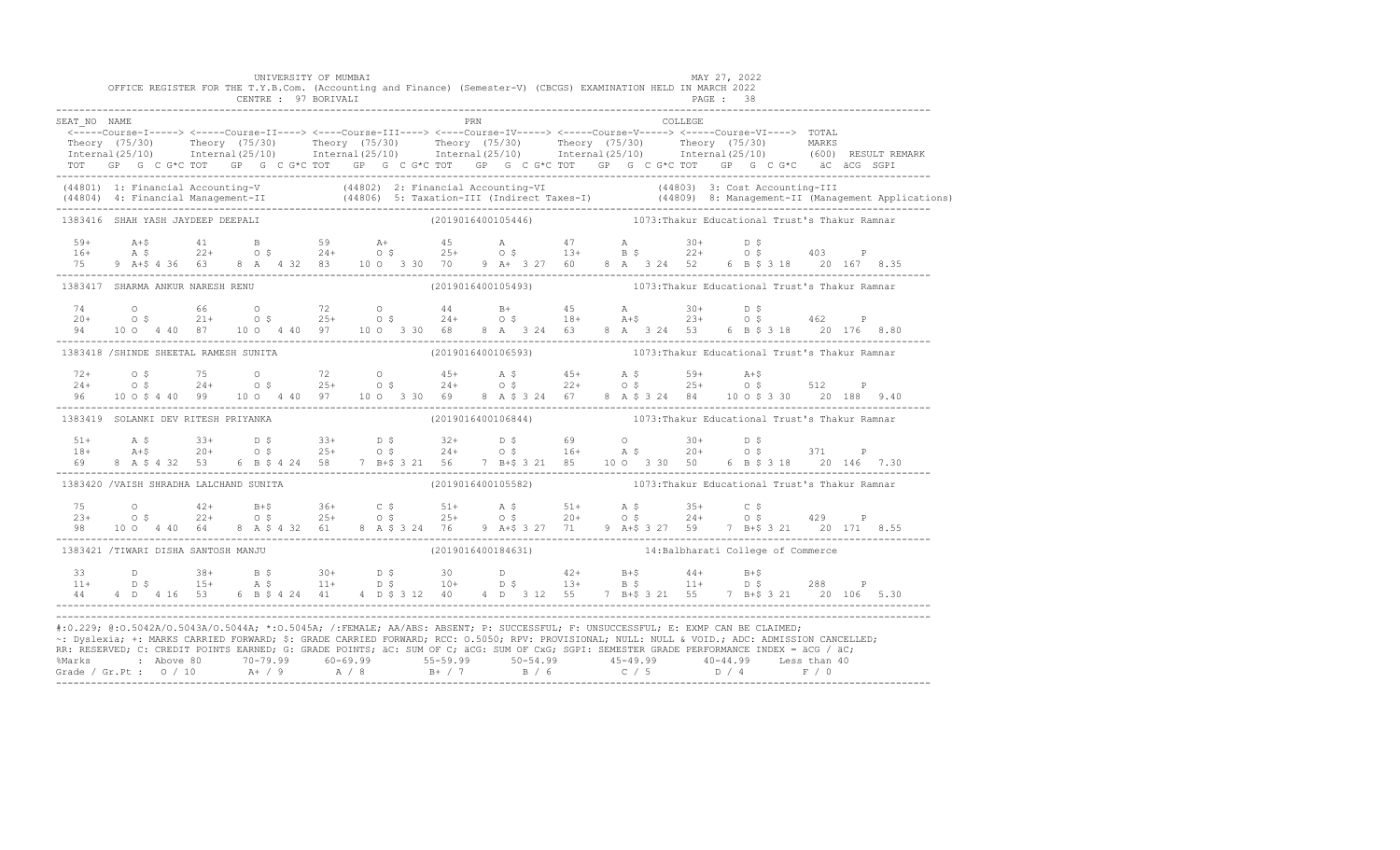|              |                                       | UNIVERSITY OF MUMBAI<br>OFFICE REGISTER FOR THE T.Y.B.Com. (Accounting and Finance) (Semester-V) (CBCGS) EXAMINATION HELD IN MARCH 2022 |  |     |  |  |         | MAY 27, 2022                                                                                                                                                                                                                                                                                                                                                                                                                                                                                                                                                                                  |  |
|--------------|---------------------------------------|-----------------------------------------------------------------------------------------------------------------------------------------|--|-----|--|--|---------|-----------------------------------------------------------------------------------------------------------------------------------------------------------------------------------------------------------------------------------------------------------------------------------------------------------------------------------------------------------------------------------------------------------------------------------------------------------------------------------------------------------------------------------------------------------------------------------------------|--|
|              |                                       | CENTRE : 97 BORIVALI                                                                                                                    |  |     |  |  |         | PAGE : 39                                                                                                                                                                                                                                                                                                                                                                                                                                                                                                                                                                                     |  |
| SEAT NO NAME |                                       |                                                                                                                                         |  | PRN |  |  | COLLEGE |                                                                                                                                                                                                                                                                                                                                                                                                                                                                                                                                                                                               |  |
|              |                                       |                                                                                                                                         |  |     |  |  |         | <-----Course-I-----> <----Course-II----> <----Course-III----> <----Course-IV-----> <----Course-V----> TOTAL                                                                                                                                                                                                                                                                                                                                                                                                                                                                                   |  |
|              |                                       |                                                                                                                                         |  |     |  |  |         | Theory (75/30) Theory (75/30) Theory (75/30) Theory (75/30) Theory (75/30) Theory (75/30) Theory (75/30) Theory (75/30) Theory (75/30) Theory (75/30) Theory (75/30) Theory (75/30) Theory (75/30) Theory (75/30) Theory (75/3                                                                                                                                                                                                                                                                                                                                                                |  |
|              |                                       |                                                                                                                                         |  |     |  |  |         |                                                                                                                                                                                                                                                                                                                                                                                                                                                                                                                                                                                               |  |
|              |                                       |                                                                                                                                         |  |     |  |  |         | (44801) 1: Financial Accounting-V (44802) 2: Financial Accounting-VI (44803) 3: Cost Accounting-III<br>(44804) 4: Financial Management-II (44806) 5: Taxation-III (Indirect Taxes-I) (44807) 6: International Finance<br>-----------                                                                                                                                                                                                                                                                                                                                                          |  |
|              |                                       |                                                                                                                                         |  |     |  |  |         | 1383422 KUSHAWAHA ABHISEK RAMAVADH LAXMI (2019016400014131) 218:Smt. Kamaladevi Gauridutt Mittal College                                                                                                                                                                                                                                                                                                                                                                                                                                                                                      |  |
|              |                                       |                                                                                                                                         |  |     |  |  |         |                                                                                                                                                                                                                                                                                                                                                                                                                                                                                                                                                                                               |  |
|              |                                       |                                                                                                                                         |  |     |  |  |         |                                                                                                                                                                                                                                                                                                                                                                                                                                                                                                                                                                                               |  |
|              |                                       |                                                                                                                                         |  |     |  |  |         | $20+$ $D$ \$ $38+$ $B$ \$ $44$ $B+$ $30+$ $D$ \$ $30+$ $D$ \$ $30+$ $D$ \$ $16+$ $A$ \$ $108$ $P$<br>$20+$ $O$ \$ $17+$ $A$ \$ $18+$ $A+$ \$ $20+$ $O$ \$ $15+$ $A$ \$ $16+$ $A$ \$ $308$ $P$<br>$50$ $6$ $B$ \$ $4$ $24$ $55$ $7$ $B+$ \$ $4$ $28$                                                                                                                                                                                                                                                                                                                                           |  |
|              |                                       |                                                                                                                                         |  |     |  |  |         | (44801) 1: Financial Accounting-V (44802) 2: Financial Accounting-VI (44803) 3: Cost Accounting-III<br>(44804) 4: Financial Management-II (44806) 5: Taxation-III (Indirect Taxes-I) (44809) 8: Management-II (Management Applica                                                                                                                                                                                                                                                                                                                                                             |  |
|              | 1383423 / PRIYADHARSINI ANBU DEIVANAI |                                                                                                                                         |  |     |  |  |         | (2019016401337477) 365: Vivek Education Society's Vivek College                                                                                                                                                                                                                                                                                                                                                                                                                                                                                                                               |  |
|              |                                       |                                                                                                                                         |  |     |  |  |         |                                                                                                                                                                                                                                                                                                                                                                                                                                                                                                                                                                                               |  |
|              |                                       |                                                                                                                                         |  |     |  |  |         |                                                                                                                                                                                                                                                                                                                                                                                                                                                                                                                                                                                               |  |
|              |                                       |                                                                                                                                         |  |     |  |  |         | $15+$ $15+$ $15+$ $12+$ $15+$ $15+$ $15+$ $15+$ $15+$ $15+$ $15+$ $15+$ $15+$ $15+$ $15+$ $15+$ $15+$ $15+$ $15+$ $15+$ $15+$ $15+$ $15+$ $15+$ $15+$ $15+$ $15+$ $15+$ $15+$ $15+$ $15+$ $15+$ $15+$ $15+$ $15+$ $15+$ $15+$                                                                                                                                                                                                                                                                                                                                                                 |  |
|              | 1383424 SAPKAL UMESH DINKAR RATNABAI  |                                                                                                                                         |  |     |  |  |         |                                                                                                                                                                                                                                                                                                                                                                                                                                                                                                                                                                                               |  |
|              |                                       |                                                                                                                                         |  |     |  |  |         |                                                                                                                                                                                                                                                                                                                                                                                                                                                                                                                                                                                               |  |
|              |                                       |                                                                                                                                         |  |     |  |  |         |                                                                                                                                                                                                                                                                                                                                                                                                                                                                                                                                                                                               |  |
|              |                                       |                                                                                                                                         |  |     |  |  |         |                                                                                                                                                                                                                                                                                                                                                                                                                                                                                                                                                                                               |  |
|              |                                       |                                                                                                                                         |  |     |  |  |         | 1383425 LATHIGARA GOVIND ASHOKKUMAR GEETA (2019016401476186) 59:Ghanshyamdas Saraf College of Arts and C                                                                                                                                                                                                                                                                                                                                                                                                                                                                                      |  |
|              |                                       |                                                                                                                                         |  |     |  |  |         |                                                                                                                                                                                                                                                                                                                                                                                                                                                                                                                                                                                               |  |
|              |                                       |                                                                                                                                         |  |     |  |  |         |                                                                                                                                                                                                                                                                                                                                                                                                                                                                                                                                                                                               |  |
|              |                                       |                                                                                                                                         |  |     |  |  |         | $\begin{array}{cccccccccccccccc} 30+ & & D & S & & 35+ & C & S & 38 & & B & & 47+ & A & S & 48+ & A & S & 50+ & A & S & & 322 & P \\ 13+ & & B & S & & 10+ & & D & S & & 10+ & D & S & 13+ & B & S & 13+ & B & S & 15+ & A & S & 322 & P \\ 43 & & 4 & D & S & 4 & 16 & 45 & S & C & S & 4 & 20 & 48 & S & C & 3 & 15 & 60 & 8 & A & S & 3 & 24 & 61 & 8 & A & S & 3$                                                                                                                                                                                                                         |  |
|              |                                       |                                                                                                                                         |  |     |  |  |         | (44801) 1: Financial Accounting-V (44802) 2: Financial Accounting-VI (44803) 3: Cost Accounting-III<br>(44804) 4: Financial Management-II (44806) 5: Taxation-III (Indirect Taxes-I) (44807) 6: International Finance<br>-----------                                                                                                                                                                                                                                                                                                                                                          |  |
|              | 1383426 BHARGAV YASH SURESH SANJU     |                                                                                                                                         |  |     |  |  |         | (2017016400043712) 631: Nirmala Memorial Foundation College of C                                                                                                                                                                                                                                                                                                                                                                                                                                                                                                                              |  |
|              |                                       |                                                                                                                                         |  |     |  |  |         |                                                                                                                                                                                                                                                                                                                                                                                                                                                                                                                                                                                               |  |
|              |                                       |                                                                                                                                         |  |     |  |  |         |                                                                                                                                                                                                                                                                                                                                                                                                                                                                                                                                                                                               |  |
|              |                                       |                                                                                                                                         |  |     |  |  |         | $26 + C$ $5$ $30 + D$ $5$ $56$ $A + 32 + D$ $5$ $41 + B$ $5$ $43 + B$ +<br>$22 + O$ $5$ $10 + D$ $5$ $22 + O$ $5$ $18 + A + 5$ $25 + O$ $5$ $22 + O$ $5$ $357$ P<br>$58$ $7$ B+\$ 4 28 40 4 D \$ 4 16 78 9 A + 3 27 50 6 B \$ 3 18 66 8 A \$ 3 24 65 8 A \$ 3 2                                                                                                                                                                                                                                                                                                                               |  |
|              |                                       |                                                                                                                                         |  |     |  |  |         | #:0.229; @:0.5042A/0.5043A/0.5044A; *:0.5045A; /:FEMALE; AA/ABS: ABSENT; P: SUCCESSFUL; F: UNSUCCESSFUL; E: EXMP CAN BE CLAIMED;<br>~: Dyslexia; +: MARKS CARRIED FORWARD; \$: GRADE CARRIED FORWARD; RCC: 0.5050; RPV: PROVISIONAL; NULL: NULL: WOID.; ADC: ADMISSION CANCELLED;<br>RR: RESERVED; C: CREDIT POINTS EARNED; G: GRADE POINTS; äC: SUM OF C; äCG: SUM OF CxG; SGPI: SEMESTER GRADE PERFORMANCE INDEX = äCG / äC;<br>% Marks : Above 80 70-79.99 60-69.99 55-59.99 50-54.99 45-49.99 40-44.99 Less than 40<br>Grade / Gr.Pt : 0 / 10 A+ / 9 A / 8 B+ / 7 B / 6 C / 5 D / 4 F / 0 |  |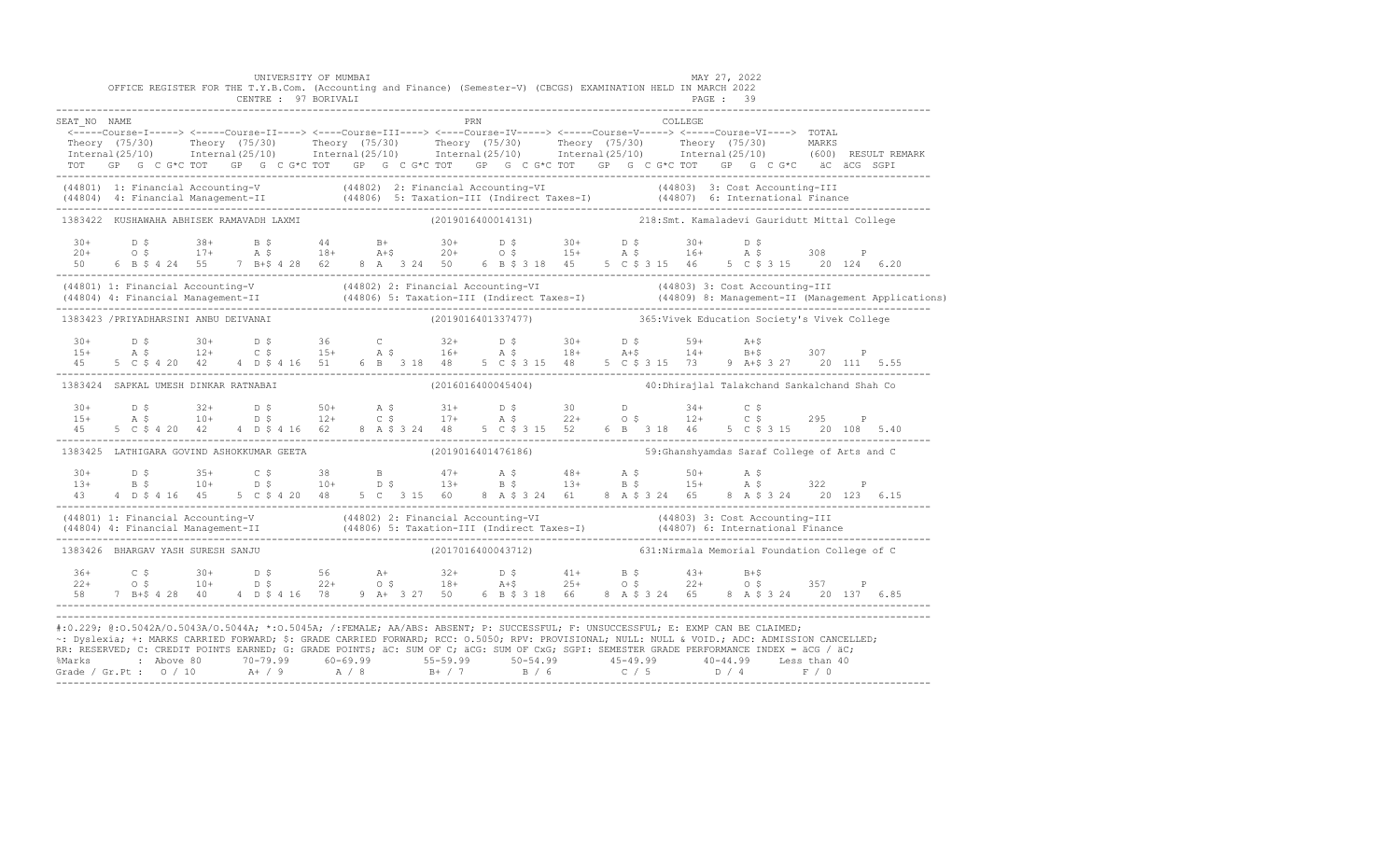|              |                                                                                                                                                                                                                                                                                                                                                                                                                                                                                | UNIVERSITY OF MUMBAI<br>OFFICE REGISTER FOR THE T.Y.B.Com. (Accounting and Finance) (Semester-V) (CBCGS) EXAMINATION HELD IN MARCH 2022<br>CENTRE : 97 BORIVALI |  |  |            |                                                                    |  |         | MAY 27, 2022<br>PAGE: 40 |  |  |  |
|--------------|--------------------------------------------------------------------------------------------------------------------------------------------------------------------------------------------------------------------------------------------------------------------------------------------------------------------------------------------------------------------------------------------------------------------------------------------------------------------------------|-----------------------------------------------------------------------------------------------------------------------------------------------------------------|--|--|------------|--------------------------------------------------------------------|--|---------|--------------------------|--|--|--|
| SEAT NO NAME | <-----Course-I-----> <-----Course-II----> <----Course-III----> <----Course-IV-----> <-----Course-V-----> <-----Course-VI----> TOTAL<br>Theory (75/30) Theory (75/30) Theory (75/30) Theory (75/30) Theory (75/30) Theory (75/30) Theory (75/30) Theory (75/30) Theory (75/30) Theory (75/30) Theory (75/30) Theory (75/30) Theory (75/30) Theory (75/30) Theory (75/3<br>TOT GP G C G*C TOT GP G C G*C TOT GP G C G*C TOT GP G C G*C TOT GP G C G*C TOT GP G C G*C äC äCG SGPI |                                                                                                                                                                 |  |  | <b>PRN</b> |                                                                    |  | COLLEGE |                          |  |  |  |
|              | (44801) 1: Financial Accounting-V (44802) 2: Financial Accounting-VI (44803) 3: Cost Accounting-III<br>(44804) 4: Financial Management-II (44806) 5: Taxation-III (Indirect Taxes-I) (44807) 6: International Finance<br>-----------                                                                                                                                                                                                                                           |                                                                                                                                                                 |  |  |            |                                                                    |  |         |                          |  |  |  |
|              | 1383427 BUMBAK SUNNY GOPALCHAND MEENA                                                                                                                                                                                                                                                                                                                                                                                                                                          |                                                                                                                                                                 |  |  |            | (2018016400306613) 631: Nirmala Memorial Foundation College of C   |  |         |                          |  |  |  |
|              |                                                                                                                                                                                                                                                                                                                                                                                                                                                                                |                                                                                                                                                                 |  |  |            |                                                                    |  |         |                          |  |  |  |
|              | 1383428 DAS RITIK GOVIND POOJA                                                                                                                                                                                                                                                                                                                                                                                                                                                 |                                                                                                                                                                 |  |  |            | (2019016400001834) 631: Nirmala Memorial Foundation College of C   |  |         |                          |  |  |  |
|              | $\begin{array}{cccccccccccccccc} 33+ & & D & \xi & & 33+ & & D & \xi & & 71 & & O & & 44+ & & B+ \xi & & 47+ & & A & \xi & & 47+ & & A & \xi \\ 25+ & & O & \xi & & 23+ & & O & \xi & & 23+ & & O & \xi & & 22+ & & O & \xi & & 25+ & & O & \xi & & 24+ & & O & \xi & & 417 & & P \\ 58 & & 7 & B+ \xi & 4 & 28 & & 56 & & 7 & B+ \xi & 4 & 28 & & 94 & & 10 & O & 3 & 30 & & 6$                                                                                               |                                                                                                                                                                 |  |  |            |                                                                    |  |         |                          |  |  |  |
|              | 1383429 GHANCHI RAHUL JETHARAM POONIDEVI (2019016401511231) 631:Nirmala Memorial Foundation College of C                                                                                                                                                                                                                                                                                                                                                                       |                                                                                                                                                                 |  |  |            |                                                                    |  |         |                          |  |  |  |
|              | $24+$ B \$ $33+$ D \$ 71 0 $47+$ A \$ $47+$ A \$ $36+$ C \$<br>$24+$ O \$ 19+ A+\$ 24+ O \$ 25+ O \$ 22+ O \$ 21+ O \$ 410 P<br>65 8 A \$ 4 32 52 6 B \$ 4 24 95 10 0 3 30 72 9 A + \$ 3 27 69 8 A \$ 3 24 57 7 B + \$ 3 21 20 158 7.90                                                                                                                                                                                                                                        |                                                                                                                                                                 |  |  |            |                                                                    |  |         |                          |  |  |  |
|              | 1383430 JOSHI MIHIR RAJESH LATA                                                                                                                                                                                                                                                                                                                                                                                                                                                |                                                                                                                                                                 |  |  |            | (2019016400001745) 631: Nirmala Memorial Foundation College of C   |  |         |                          |  |  |  |
|              |                                                                                                                                                                                                                                                                                                                                                                                                                                                                                |                                                                                                                                                                 |  |  |            |                                                                    |  |         |                          |  |  |  |
|              | 1383431 /MAREDIA KRINJA RAHIM RASIDA                                                                                                                                                                                                                                                                                                                                                                                                                                           |                                                                                                                                                                 |  |  |            | $(2019016400002756)$ 631: Nirmala Memorial Foundation College of C |  |         |                          |  |  |  |
|              | $\begin{array}{cccccccccccccccc} 39+ & & B & \xi & & 30+ & D & \xi & & 36 & C & 42+ & B+ \xi & & 38+ & B & \xi & & 51 & A \\ 22+ & & O & \xi & & 23+ & O & \xi & & 23+ & O & \xi & & 25+ & O & \xi & & 24+ & O & \xi & & 25+ & O & \xi & & 378 & P \\ 61 & & 8 & A & \xi & 4 & 32 & 53 & 6 & B & \xi & 4 & 24 & 59 & 7 & B+ & 3 & 21 & 67 & 8 & A & \xi & 3 & 24 & 62 &$                                                                                                       |                                                                                                                                                                 |  |  |            |                                                                    |  |         |                          |  |  |  |
|              | 1383432 /RAWAT BABITA RAKESHKUMAR POOJA                                                                                                                                                                                                                                                                                                                                                                                                                                        |                                                                                                                                                                 |  |  |            | (2019016400003624) 631: Nirmala Memorial Foundation College of C   |  |         |                          |  |  |  |
|              | $\begin{array}{cccccccccccccccc} 35+ & & C & \xi & & 66 & & O & 33+ & D & \xi & & 38+ & B & \xi & & 41+ & B & \xi & & 42+ & B+5 \\ 21+ & & O & \xi & & 23+ & & O & \xi & & 24+ & O & \xi & & 23+ & O & \xi & & 25+ & O & \xi & & 23+ & O & \xi & & 394 & P \\ 56 & & 7 & B+5 & 4 & 28 & 89 & & 10 & O & 4 & 40 & 57 & 7 & B+5 & 3 & 21 & 61 & 8 & A & \xi & 3 & 24 &$                                                                                                          |                                                                                                                                                                 |  |  |            |                                                                    |  |         |                          |  |  |  |
|              | #:0.229; @:0.5042A/0.5043A/0.5044A; *:0.5045A; /:FEMALE; AA/ABS: ABSENT; P: SUCCESSFUL; F: UNSUCCESSFUL; E: EXMP CAN BE CLAIMED;<br>~: Dyslexia; +: MARKS CARRIED FORWARD; \$: GRADE CARRIED FORWARD; RCC: 0.5050; RPV: PROVISIONAL; NULL: NULL & VOID.; ADC: ADMISSION CANCELLED;<br>RR: RESERVED; C: CREDIT POINTS EARNED; G: GRADE POINTS; äC: SUM OF C; äCG: SUM OF CxG; SGPI: SEMESTER GRADE PERFORMANCE INDEX = äCG / äC;                                                |                                                                                                                                                                 |  |  |            |                                                                    |  |         |                          |  |  |  |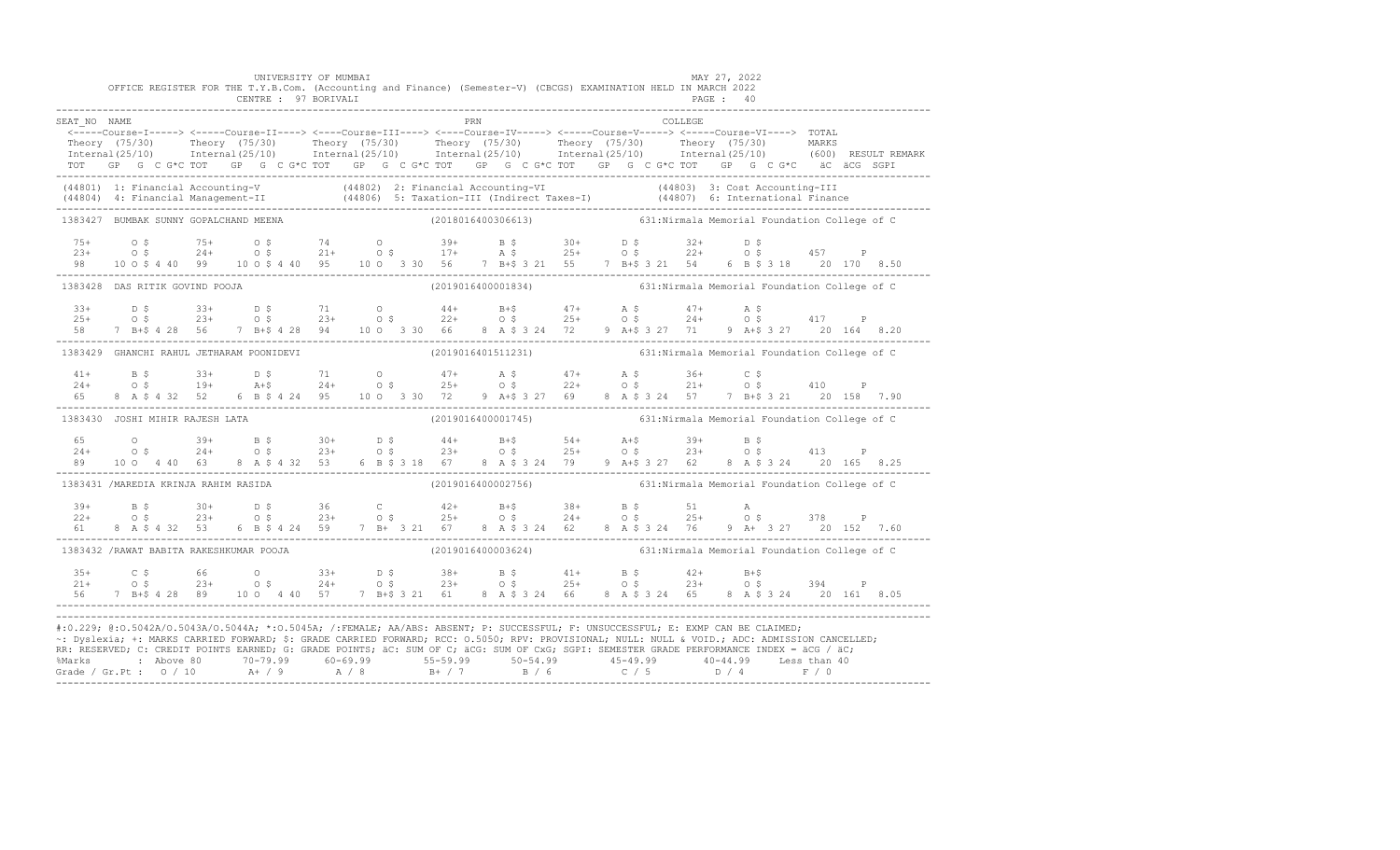|                                           |  |  |  |  | UNIVERSITY OF MUMBAI |  |  |     | OFFICE REGISTER FOR THE T.Y.B.Com. (Accounting and Finance) (Semester-V) (CBCGS) EXAMINATION HELD IN MARCH 2022                                                                                                                                                                                                                                                                                                                                                                                                                                                                                |  | MAY 27, 2022 |           |  |  |                                                                                                                                                                                                                       |
|-------------------------------------------|--|--|--|--|----------------------|--|--|-----|------------------------------------------------------------------------------------------------------------------------------------------------------------------------------------------------------------------------------------------------------------------------------------------------------------------------------------------------------------------------------------------------------------------------------------------------------------------------------------------------------------------------------------------------------------------------------------------------|--|--------------|-----------|--|--|-----------------------------------------------------------------------------------------------------------------------------------------------------------------------------------------------------------------------|
|                                           |  |  |  |  | CENTRE : 97 BORIVALI |  |  |     |                                                                                                                                                                                                                                                                                                                                                                                                                                                                                                                                                                                                |  |              | PAGE : 41 |  |  |                                                                                                                                                                                                                       |
| SEAT NO NAME                              |  |  |  |  |                      |  |  | PRN |                                                                                                                                                                                                                                                                                                                                                                                                                                                                                                                                                                                                |  | COLLEGE      |           |  |  |                                                                                                                                                                                                                       |
|                                           |  |  |  |  |                      |  |  |     | <-----Course-I-----> <----Course-II----> <----Course-III----> <----Course-IV-----> <----Course-V----> TOTAL                                                                                                                                                                                                                                                                                                                                                                                                                                                                                    |  |              |           |  |  | Theory (75/30) Theory (75/30) Theory (75/30) Theory (75/30) Theory (75/30) Theory (75/30) MARKS<br>Internal(25/10) Internal(25/10) Internal(25/10) Internal(25/10) Internal(25/10) Internal(25/10) (600) RESULTREMARK |
|                                           |  |  |  |  |                      |  |  |     |                                                                                                                                                                                                                                                                                                                                                                                                                                                                                                                                                                                                |  |              |           |  |  |                                                                                                                                                                                                                       |
|                                           |  |  |  |  |                      |  |  |     | (44801) 1: Financial Accounting-V (44802) 2: Financial Accounting-VI (44803) 3: Cost Accounting-III<br>(44804) 4: Financial Management-II (44806) 5: Taxation-III (Indirect Taxes-I) (44807) 6: International Finance<br>-----------                                                                                                                                                                                                                                                                                                                                                           |  |              |           |  |  |                                                                                                                                                                                                                       |
|                                           |  |  |  |  |                      |  |  |     | 1383433 /SHAIKH SAKINA DILAWAR AMIRUNISSA (2019016400003527) 631:Nirmala Memorial Foundation College of C                                                                                                                                                                                                                                                                                                                                                                                                                                                                                      |  |              |           |  |  |                                                                                                                                                                                                                       |
|                                           |  |  |  |  |                      |  |  |     |                                                                                                                                                                                                                                                                                                                                                                                                                                                                                                                                                                                                |  |              |           |  |  |                                                                                                                                                                                                                       |
|                                           |  |  |  |  |                      |  |  |     |                                                                                                                                                                                                                                                                                                                                                                                                                                                                                                                                                                                                |  |              |           |  |  |                                                                                                                                                                                                                       |
|                                           |  |  |  |  |                      |  |  |     |                                                                                                                                                                                                                                                                                                                                                                                                                                                                                                                                                                                                |  |              |           |  |  |                                                                                                                                                                                                                       |
|                                           |  |  |  |  |                      |  |  |     | 1383434 /SHETTY SAKSHI PUSHPARAJ LAJAVANTHI (2019016400003574) (2019016400003574)                                                                                                                                                                                                                                                                                                                                                                                                                                                                                                              |  |              |           |  |  |                                                                                                                                                                                                                       |
|                                           |  |  |  |  |                      |  |  |     | $18+$ $18+$ $22+$ $05$ $22+$ $05$ $22+$ $05$ $22+$ $05$ $23+$ $05$ $28+$ $05$ $29+$ $05$ $20+$ $05$ $21+$ $05$ $22+$ $05$ $22+$ $05$ $23+$ $05$ $18+$ $18+$ $15$ $384$ $P$<br>$5 \quad C \quad 5 \quad 4 \quad 20 \quad 146$ $7 \quad 30$<br>$-2 \quad 6 \quad B \quad 5 \$                                                                                                                                                                                                                                                                                                                    |  |              |           |  |  |                                                                                                                                                                                                                       |
|                                           |  |  |  |  |                      |  |  |     |                                                                                                                                                                                                                                                                                                                                                                                                                                                                                                                                                                                                |  |              |           |  |  |                                                                                                                                                                                                                       |
| 1383435 TRIPATHI GANESH SHIVPRAKASH MEERA |  |  |  |  |                      |  |  |     | (2019016400003431) 631:Nirmala Memorial Foundation College of C                                                                                                                                                                                                                                                                                                                                                                                                                                                                                                                                |  |              |           |  |  |                                                                                                                                                                                                                       |
|                                           |  |  |  |  |                      |  |  |     |                                                                                                                                                                                                                                                                                                                                                                                                                                                                                                                                                                                                |  |              |           |  |  |                                                                                                                                                                                                                       |
|                                           |  |  |  |  |                      |  |  |     |                                                                                                                                                                                                                                                                                                                                                                                                                                                                                                                                                                                                |  |              |           |  |  |                                                                                                                                                                                                                       |
|                                           |  |  |  |  |                      |  |  |     | $\begin{array}{cccccccccccccccc} 47 & & & {\rm A} & & & 30+ & & {\rm D}~\hat{\textbf{S}} & & 30+ & & {\rm D}~\hat{\textbf{S}} & & 42+ & {\rm B}+ \hat{\textbf{S}} & & 42+ & {\rm B}+ \hat{\textbf{S}} & & 39+ & {\rm B}~\hat{\textbf{S}} \\ 16+ & & {\rm A}~\hat{\textbf{S}} & & 12+ & {\rm C}~\hat{\textbf{S}} & & 14+ & {\rm B}+ \hat{\textbf{S}} & & 15+ & {\rm A}~\hat{\textbf{S}} & & 17+ & {\rm A}~\hat{\textbf$                                                                                                                                                                         |  |              |           |  |  |                                                                                                                                                                                                                       |
|                                           |  |  |  |  |                      |  |  |     | 1383436 VISHWAKARMA DIWAKAR ARVIND MANTI (2018016400299062) 631:Nirmala Memorial Foundation College of C                                                                                                                                                                                                                                                                                                                                                                                                                                                                                       |  |              |           |  |  |                                                                                                                                                                                                                       |
|                                           |  |  |  |  |                      |  |  |     |                                                                                                                                                                                                                                                                                                                                                                                                                                                                                                                                                                                                |  |              |           |  |  |                                                                                                                                                                                                                       |
|                                           |  |  |  |  |                      |  |  |     |                                                                                                                                                                                                                                                                                                                                                                                                                                                                                                                                                                                                |  |              |           |  |  |                                                                                                                                                                                                                       |
|                                           |  |  |  |  |                      |  |  |     |                                                                                                                                                                                                                                                                                                                                                                                                                                                                                                                                                                                                |  |              |           |  |  |                                                                                                                                                                                                                       |
|                                           |  |  |  |  |                      |  |  |     | 1383437 VISHWAKARMA GANPATKUMAR SAHDEV SUNITA (2019016400001993) 631:Nirmala Memorial Foundation College of C                                                                                                                                                                                                                                                                                                                                                                                                                                                                                  |  |              |           |  |  |                                                                                                                                                                                                                       |
|                                           |  |  |  |  |                      |  |  |     |                                                                                                                                                                                                                                                                                                                                                                                                                                                                                                                                                                                                |  |              |           |  |  |                                                                                                                                                                                                                       |
|                                           |  |  |  |  |                      |  |  |     |                                                                                                                                                                                                                                                                                                                                                                                                                                                                                                                                                                                                |  |              |           |  |  |                                                                                                                                                                                                                       |
|                                           |  |  |  |  |                      |  |  |     | $\begin{array}{cccccccccccccccc} 44+ & & & & & & & & & 45+ & & & & 45+ & & & & 45+ & & & & 45+ & & & 45+ & & & & 45+ & & & 45+ & & & 45+ & & & 45+ & & & 45+ & & & 45+ & & & 45+ & & & 45+ & & & 45+ & & & 45+ & & & 45+ & & & 45+ & & & 45+ & & & 45+ & & & 45+ & & & 45+ & & & 45+ & & & 45+ & & & 45+ & & & 45+ & & & 45+ & & & 45+ & & & 45+$<br>1383438 VISHWAKARMA HARIKESH HARISHCHANDRA RAJMANI (2019016400003284) 631:Nirmala Memorial Foundation College of C                                                                                                                        |  |              |           |  |  |                                                                                                                                                                                                                       |
|                                           |  |  |  |  |                      |  |  |     |                                                                                                                                                                                                                                                                                                                                                                                                                                                                                                                                                                                                |  |              |           |  |  |                                                                                                                                                                                                                       |
|                                           |  |  |  |  |                      |  |  |     |                                                                                                                                                                                                                                                                                                                                                                                                                                                                                                                                                                                                |  |              |           |  |  |                                                                                                                                                                                                                       |
|                                           |  |  |  |  |                      |  |  |     |                                                                                                                                                                                                                                                                                                                                                                                                                                                                                                                                                                                                |  |              |           |  |  |                                                                                                                                                                                                                       |
|                                           |  |  |  |  |                      |  |  |     | #:0.229; @:0.5042A/0.5043A/0.5044A; *:0.5045A; /:FEMALE; AA/ABS: ABSENT; P: SUCCESSFUL; F: UNSUCCESSFUL; E: EXMP CAN BE CLAIMED;<br>~: Dyslexia; +: MARKS CARRIED FORWARD; \$: GRADE CARRIED FORWARD; RCC: 0.5050; RPV: PROVISIONAL; NULL: NULL & VOID.; ADC: ADMISSION CANCELLED;<br>RR: RESERVED; C: CREDIT POINTS EARNED; G: GRADE POINTS; äC: SUM OF C; äCG: SUM OF CxG; SGPI: SEMESTER GRADE PERFORMANCE INDEX = äCG / äC;<br>%Marks : Above 80 70-79.99 60-69.99 55-59.99 50-54.99 45-49.99 45-49.99 Eless than 40<br>Grade / Gr.Pt : 0 / 10 A+ / 9 A / 8 B+ / 7 B / 6 C / 5 D / 4 F / 0 |  |              |           |  |  |                                                                                                                                                                                                                       |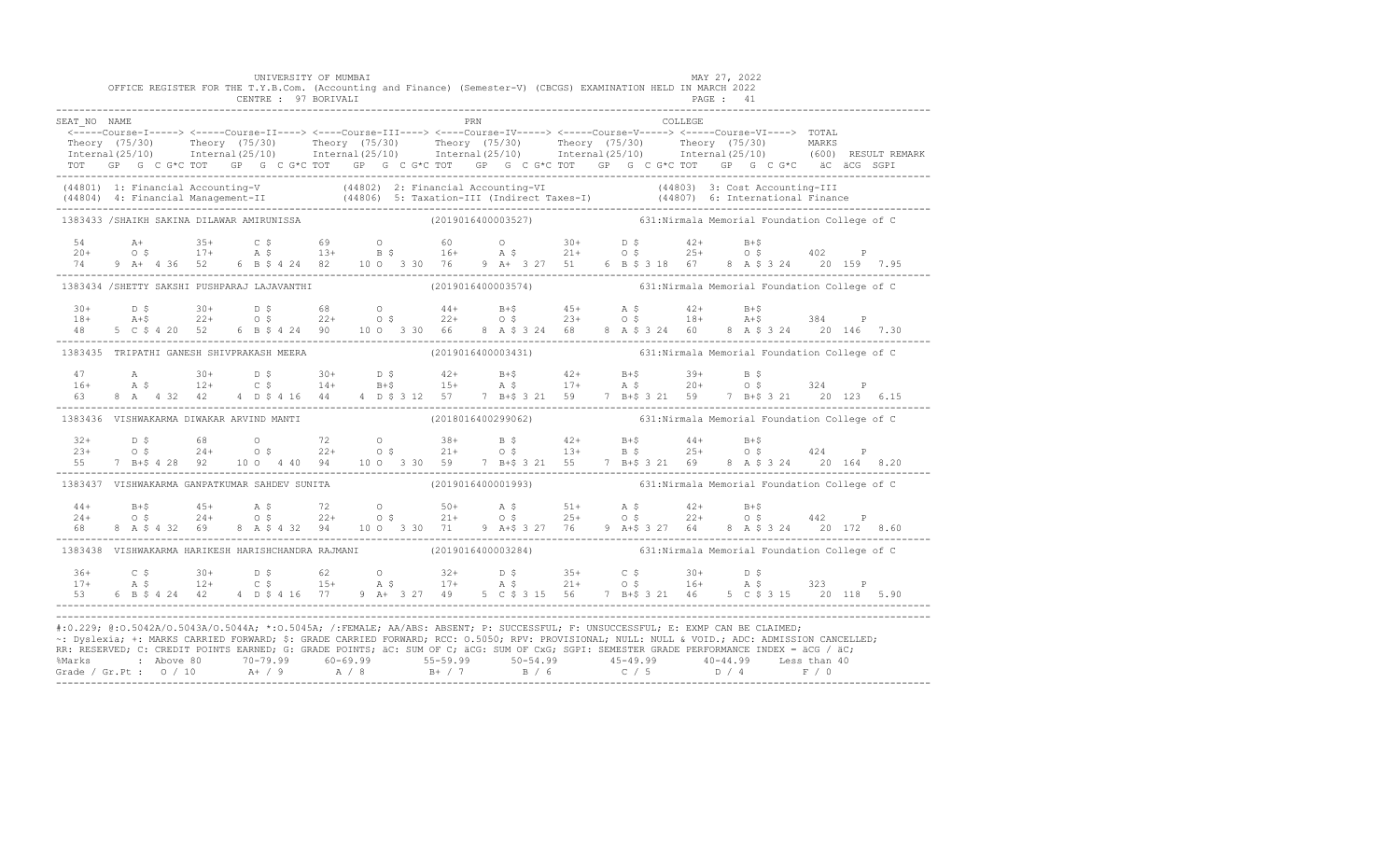|                                                                                                                                                                                                                                                                                                                                                                                                                                                                                                                 | OFFICE REGISTER FOR THE T.Y.B.Com. (Accounting and Finance) (Semester-V) (CBCGS) EXAMINATION HELD IN MARCH 2022                                                                                                                                                                                                                                                                                                                                                                                                                                                                                                                                                                                                                                                                    |  | UNIVERSITY OF MUMBAI<br>CENTRE : 97 BORIVALI |  |  |                                                                  |            |  |  |  |         | MAY 27, 2022<br>PAGE : 42 |      |  |                                                                                                                                                                                                                                      |
|-----------------------------------------------------------------------------------------------------------------------------------------------------------------------------------------------------------------------------------------------------------------------------------------------------------------------------------------------------------------------------------------------------------------------------------------------------------------------------------------------------------------|------------------------------------------------------------------------------------------------------------------------------------------------------------------------------------------------------------------------------------------------------------------------------------------------------------------------------------------------------------------------------------------------------------------------------------------------------------------------------------------------------------------------------------------------------------------------------------------------------------------------------------------------------------------------------------------------------------------------------------------------------------------------------------|--|----------------------------------------------|--|--|------------------------------------------------------------------|------------|--|--|--|---------|---------------------------|------|--|--------------------------------------------------------------------------------------------------------------------------------------------------------------------------------------------------------------------------------------|
| SEAT NO NAME                                                                                                                                                                                                                                                                                                                                                                                                                                                                                                    | $\leftarrow--- \text{Course-I--->}~\leftarrow- \text{Course-I1--->}~\leftarrow- \text{Course-I11--->}~\leftarrow- \text{Course-IV---}~\leftarrow- \text{course-IV---}~\leftarrow- \text{Course-V---}~\leftarrow- \text{Course-V---}~\leftarrow- \text{Course-V1--->}~\leftarrow- \text{course-V1---}~\leftarrow- \text{course-V1---}~\leftarrow- \text{course-V1---}~\leftarrow- \text{course-V1---}~\leftarrow- \text{course-V1---}~\leftarrow- \text{course-V1---}~\leftarrow- \text{course-V1---}~\leftarrow- \text{course-V1---}~\leftarrow- \text{course-V1---}~$<br>Theory (75/30) Theory (75/30) Theory (75/30) Theory (75/30) Theory (75/30) Theory (75/30) MARKS<br>TOT GP G C G*C TOT GP G C G*C TOT GP G C G*C TOT GP G C G*C TOT GP G C G*C TOT GP G C G*C äC äCG SGPI |  |                                              |  |  |                                                                  | <b>PRN</b> |  |  |  | COLLEGE |                           |      |  | Internal (25/10) Internal (25/10) Internal (25/10) Internal (25/10) Internal (25/10) Internal (25/10) (600) RESULT REMARK                                                                                                            |
|                                                                                                                                                                                                                                                                                                                                                                                                                                                                                                                 |                                                                                                                                                                                                                                                                                                                                                                                                                                                                                                                                                                                                                                                                                                                                                                                    |  |                                              |  |  |                                                                  |            |  |  |  |         |                           |      |  | (44801) 1: Financial Accounting-V (44802) 2: Financial Accounting-VI (44803) 3: Cost Accounting-III<br>(44804) 4: Financial Management-II (44806) 5: Taxation-III (Indirect Taxes-I) (44807) 6: International Finance<br>----------- |
|                                                                                                                                                                                                                                                                                                                                                                                                                                                                                                                 | 1383439 YADAV OMKAR MOTILAL SAVITRIDEVI (2019016400001896) 631:Nirmala Memorial Foundation College of C                                                                                                                                                                                                                                                                                                                                                                                                                                                                                                                                                                                                                                                                            |  |                                              |  |  |                                                                  |            |  |  |  |         |                           |      |  |                                                                                                                                                                                                                                      |
| 41                                                                                                                                                                                                                                                                                                                                                                                                                                                                                                              | B 30+ D \$ 32+ D \$ 30+ D \$ 30+ D \$ 33+                                                                                                                                                                                                                                                                                                                                                                                                                                                                                                                                                                                                                                                                                                                                          |  |                                              |  |  |                                                                  |            |  |  |  |         |                           | D \$ |  |                                                                                                                                                                                                                                      |
|                                                                                                                                                                                                                                                                                                                                                                                                                                                                                                                 | 1383440 YADAV VIJAYKUMAR SANTRAJ VIMLA                                                                                                                                                                                                                                                                                                                                                                                                                                                                                                                                                                                                                                                                                                                                             |  |                                              |  |  | (2019016400003125) 631: Nirmala Memorial Foundation College of C |            |  |  |  |         |                           |      |  |                                                                                                                                                                                                                                      |
| $33+$<br>$2.3+$<br>56                                                                                                                                                                                                                                                                                                                                                                                                                                                                                           | D \$ 30+ D \$ 35 C 38+ B \$ 30+ D \$ 42+ B+\$                                                                                                                                                                                                                                                                                                                                                                                                                                                                                                                                                                                                                                                                                                                                      |  |                                              |  |  |                                                                  |            |  |  |  |         |                           |      |  |                                                                                                                                                                                                                                      |
|                                                                                                                                                                                                                                                                                                                                                                                                                                                                                                                 |                                                                                                                                                                                                                                                                                                                                                                                                                                                                                                                                                                                                                                                                                                                                                                                    |  |                                              |  |  |                                                                  |            |  |  |  |         |                           |      |  | (44801) 1: Financial Accounting-V (44802) 2: Financial Accounting-VI (44803) 3: Cost Accounting-III<br>(44804) 4: Financial Management-II (44806) 5: Taxation-III (Indirect Taxes-I) (44809) 8: Management-II (Management Applica    |
|                                                                                                                                                                                                                                                                                                                                                                                                                                                                                                                 | 1383441 PATHAN SOHEB VAJIR SAFIYA (2017016400323796) 669:Suman Education Society's LN College of                                                                                                                                                                                                                                                                                                                                                                                                                                                                                                                                                                                                                                                                                   |  |                                              |  |  |                                                                  |            |  |  |  |         |                           |      |  |                                                                                                                                                                                                                                      |
| $30+$                                                                                                                                                                                                                                                                                                                                                                                                                                                                                                           | D \$ 30+ D \$ 30+ D \$ 48 A 32+ D \$ 43+ B+\$                                                                                                                                                                                                                                                                                                                                                                                                                                                                                                                                                                                                                                                                                                                                      |  |                                              |  |  |                                                                  |            |  |  |  |         |                           |      |  |                                                                                                                                                                                                                                      |
| #:0.229; @:0.5042A/0.5043A/0.5044A; *:0.5045A; /:FEMALE; AA/ABS: ABSENT; P: SUCCESSFUL; F: UNSUCCESSFUL; E: EXMP CAN BE CLAIMED;<br>~: Dyslexia; +: MARKS CARRIED FORWARD; \$: GRADE CARRIED FORWARD; RCC: 0.5050; RPV: PROVISIONAL; NULL: NULL & VOID.; ADC: ADMISSION CANCELLED;<br>RR: RESERVED; C: CREDIT POINTS EARNED; G: GRADE POINTS; äC: SUM OF C; äCG: SUM OF CxG; SGPI: SEMESTER GRADE PERFORMANCE INDEX = äCG / äC;<br>%Marks<br>Grade / Gr.Pt : $0/10$ A+ / 9 A / 8 B+ / 7 B / 6 C / 5 D / 4 F / 0 | 2 Above 80           70-79.99           60-69.99              55-59.99            50-54.99              45-49.99              40-44.99          Less than 40                                                                                                                                                                                                                                                                                                                                                                                                                                                                                                                                                                                                                       |  |                                              |  |  |                                                                  |            |  |  |  |         |                           |      |  |                                                                                                                                                                                                                                      |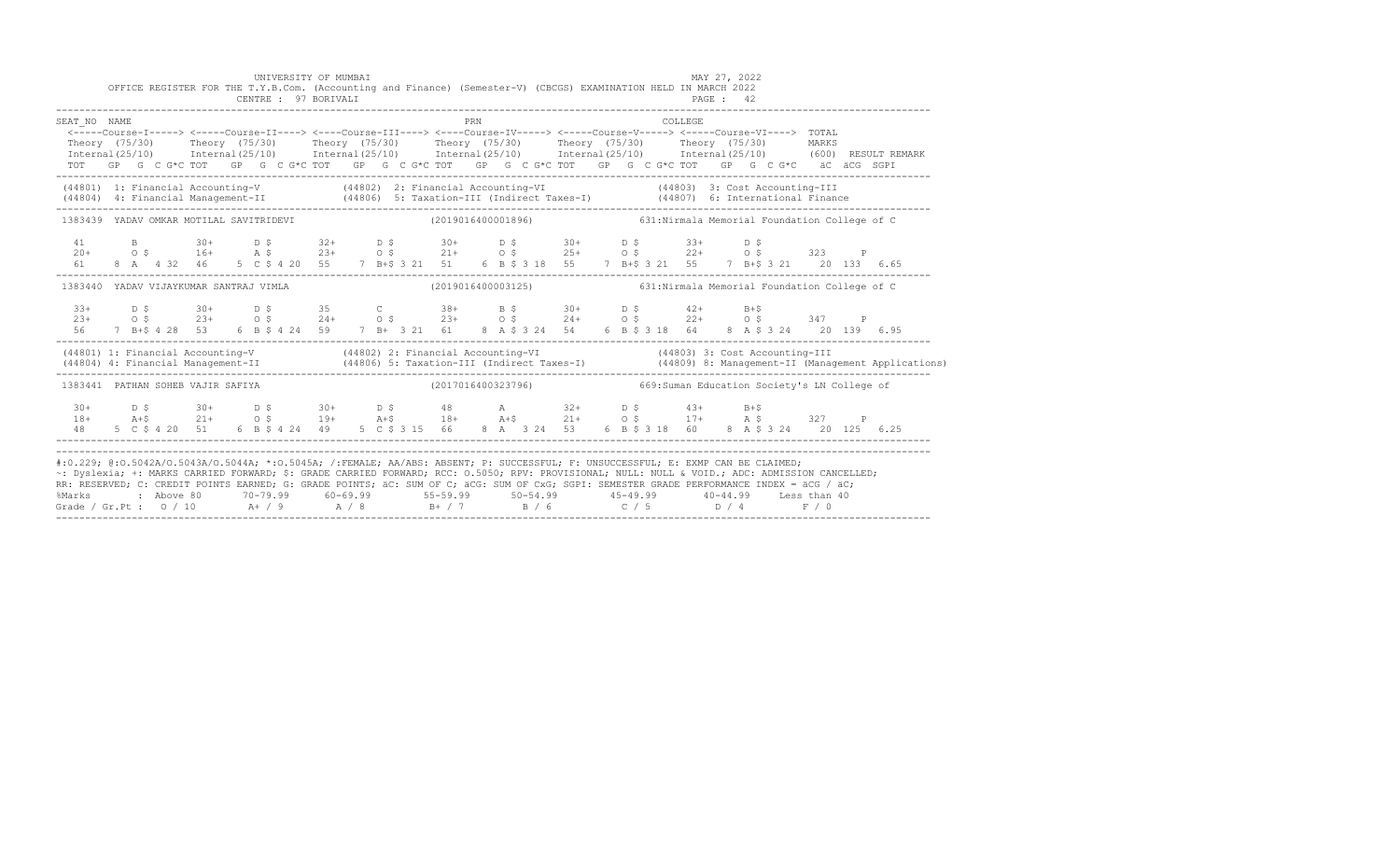|                                                                                                                                                                                                                                                                                                                                                                                                                                                                                                                 |             |            |                          |  | UNIVERSITY OF MUMBAI<br>CENTRE : 6 NAVI MUMBAI |            |  |  | OFFICE REGISTER FOR THE T.Y.B.Com. (Accounting and Finance) (Semester-V) (CBCGS) EXAMINATION HELD IN MARCH 2022                                                                                                                                                                                                                                                                                                                                                     |     |  |                              |  |  |         | MAY 27, 2022<br>PAGE: 43 |                 |     |                         |              |             |                                                                                                                                  |
|-----------------------------------------------------------------------------------------------------------------------------------------------------------------------------------------------------------------------------------------------------------------------------------------------------------------------------------------------------------------------------------------------------------------------------------------------------------------------------------------------------------------|-------------|------------|--------------------------|--|------------------------------------------------|------------|--|--|---------------------------------------------------------------------------------------------------------------------------------------------------------------------------------------------------------------------------------------------------------------------------------------------------------------------------------------------------------------------------------------------------------------------------------------------------------------------|-----|--|------------------------------|--|--|---------|--------------------------|-----------------|-----|-------------------------|--------------|-------------|----------------------------------------------------------------------------------------------------------------------------------|
| SEAT NO NAME                                                                                                                                                                                                                                                                                                                                                                                                                                                                                                    |             |            |                          |  |                                                |            |  |  | <-----Course-I-----> <-----Course-II----> <----Course-III----> <----Course-IV-----> <-----Course-V-----> <-----Course-VI----><br>Theory (75/30)    Theory (75/30)    Theory (75/30)    Theory (75/30)    Theory (75/30)    Theory (75/30)<br>Internal (25/10) Internal (25/10) Internal (25/10) Internal (25/10) Internal (25/10) Internal (25/10) (600) RESULT REMARK<br>TOT GP G C G*C TOT GP G C G*C TOT GP G C G*C TOT GP G C G*C TOT GP G C G*C TOT GP G C G*C | PRN |  |                              |  |  | COLLEGE |                          |                 |     | TOTAL<br>MARKS          |              | äC äCG SGPI |                                                                                                                                  |
|                                                                                                                                                                                                                                                                                                                                                                                                                                                                                                                 |             |            |                          |  |                                                |            |  |  | (44801) 1: Financial Accounting-V (44802) 2: Financial Accounting-VI (44803) 3: Cost Accounting-III                                                                                                                                                                                                                                                                                                                                                                 |     |  |                              |  |  |         |                          |                 |     |                         |              |             | (44804) 4: Financial Management-II (44806) 5: Taxation-III (Indirect Taxes-I) (44809) 8: Management-II (Management Applications) |
| 1383442 PAL ABHISHEK DINESH SHEELA                                                                                                                                                                                                                                                                                                                                                                                                                                                                              |             |            |                          |  |                                                |            |  |  | (2018016400959873) 723: Jhnan Vikas Mandal's College of Arts, Sc                                                                                                                                                                                                                                                                                                                                                                                                    |     |  |                              |  |  |         |                          |                 |     |                         |              |             |                                                                                                                                  |
| $30+$<br>$10+$<br>40                                                                                                                                                                                                                                                                                                                                                                                                                                                                                            | D \$<br>D S |            | $48+$ A \$<br>$12+$ C \$ |  |                                                | $30+$ D \$ |  |  | $39+$ B \$ 41 B 47+<br>$17+$ A \$ $11+$ D \$ $14+$ B + \$ $14+$<br>4 D \$ 4 16 60 8 A \$ 4 32 47 5 C \$ 3 15 50                                                                                                                                                                                                                                                                                                                                                     |     |  | 6 B \$ 3 18 55 7 B + 3 21 61 |  |  |         |                          | A \$<br>$B + $$ | 313 | 8 A \$ 3 24 20 126 6.30 | $\mathbb{P}$ |             |                                                                                                                                  |
| #:0.229; @:0.5042A/0.5043A/0.5044A; *:0.5045A; /:FEMALE; AA/ABS: ABSENT; P: SUCCESSFUL; F: UNSUCCESSFUL; E: EXMP CAN BE CLAIMED;<br>~: Dyslexia; +: MARKS CARRIED FORWARD; \$: GRADE CARRIED FORWARD; RCC: 0.5050; RPV: PROVISIONAL; NULL: NULL & VOID.; ADC: ADMISSION CANCELLED;<br>RR: RESERVED; C: CREDIT POINTS EARNED; G: GRADE POINTS; äC: SUM OF C; äCG: SUM OF CxG; SGPI: SEMESTER GRADE PERFORMANCE INDEX = äCG / äC;<br>%Marks<br>Grade / Gr.Pt : $0/10$ A+ / 9 A / 8 B+ / 7 B / 6 C / 5 D / 4 F / 0 |             | : Above 80 |                          |  |                                                |            |  |  | 70-79.99 60-69.99 55-59.99 50-54.99 45-49.99 40-44.99 Less than 40                                                                                                                                                                                                                                                                                                                                                                                                  |     |  |                              |  |  |         |                          |                 |     |                         |              |             |                                                                                                                                  |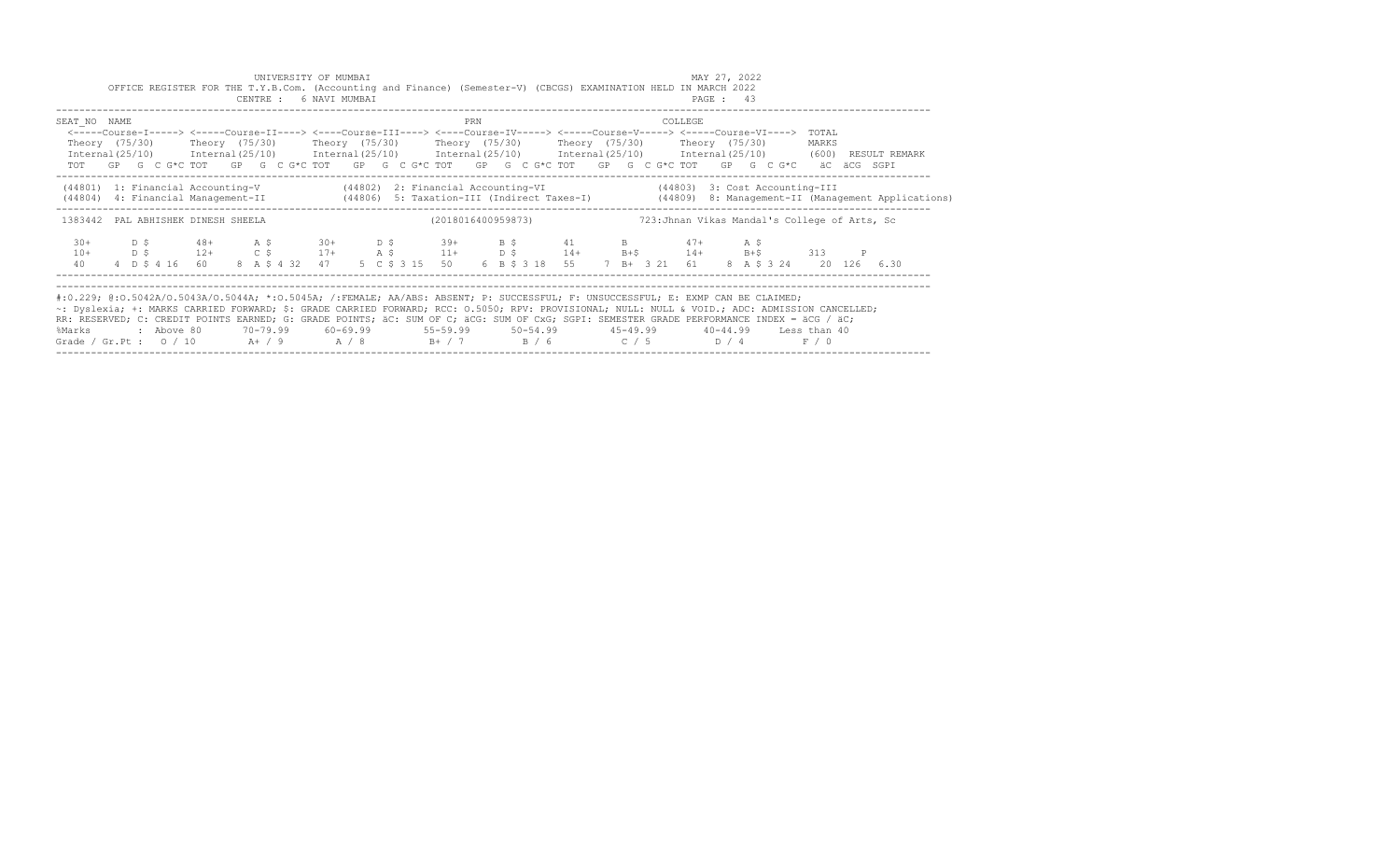|                   | OFFICE REGISTER FOR THE T.Y.B.Com. (Accounting and Finance) (Semester-V) (CBCGS) EXAMINATION HELD IN MARCH 2022                                                                                                                                                                                                                                                                                                                                                                                                                                                                               | UNIVERSITY OF MUMBAI<br>CENTRE : 2 DADAR |  |  |     |                                                                 |  |         | MAY 27, 2022<br><b>PAGE : 44</b> |  |  |
|-------------------|-----------------------------------------------------------------------------------------------------------------------------------------------------------------------------------------------------------------------------------------------------------------------------------------------------------------------------------------------------------------------------------------------------------------------------------------------------------------------------------------------------------------------------------------------------------------------------------------------|------------------------------------------|--|--|-----|-----------------------------------------------------------------|--|---------|----------------------------------|--|--|
| SEAT NO NAME      | $\hbox{----}---Course\----->\mbox{----Course-II--->}\mbox{---} - course\mbox{--III--->}\mbox{---} - course\mbox{--IV----}>\mbox{----Course-V--->}\mbox{---} - course\mbox{--V---} - course\mbox{--V---} - gives\mbox{--V---} -\\$<br>Theory (75/30) Theory (75/30) Theory (75/30) Theory (75/30) Theory (75/30) Theory (75/30) MARKS<br>Internal (25/10) Internal (25/10) Internal (25/10) Internal (25/10) Internal (25/10) Internal (25/10) (600) RESULT REMARK<br>TOT GP G C G*C TOT GP G C G*C TOT GP G C G*C TOT GP G C G*C TOT GP G C G*C TOT GP G C G*C äC äCG SGPI                    |                                          |  |  | PRN |                                                                 |  | COLLEGE |                                  |  |  |
|                   | (44801) 1: Financial Accounting-V (44802) 2: Financial Accounting-VI (44803) 3: Cost Accounting-III<br>(44804) 4: Financial Management-II (44806) 5: Taxation-III (Indirect Taxes-I) (44807) 6: International Finance<br>-----------                                                                                                                                                                                                                                                                                                                                                          |                                          |  |  |     |                                                                 |  |         |                                  |  |  |
|                   | 1383443 AROKYADOSS KEWIN CHRIS AROKYADOSS STELLA MARY (2019016400786683) 311:South Indian's Welfare Society's N. R. S                                                                                                                                                                                                                                                                                                                                                                                                                                                                         |                                          |  |  |     |                                                                 |  |         |                                  |  |  |
|                   |                                                                                                                                                                                                                                                                                                                                                                                                                                                                                                                                                                                               |                                          |  |  |     |                                                                 |  |         |                                  |  |  |
|                   | 1383444 INAMDER MATEEN MOHD IQBAL MEHJABEEN (2019016400786772) 311:South Indian's Welfare Society's N. R. S                                                                                                                                                                                                                                                                                                                                                                                                                                                                                   |                                          |  |  |     |                                                                 |  |         |                                  |  |  |
| $33+$<br>12<br>45 |                                                                                                                                                                                                                                                                                                                                                                                                                                                                                                                                                                                               |                                          |  |  |     |                                                                 |  |         |                                  |  |  |
|                   | 1383445 KORI ASHUTOSH KRIPASHANKAR SAVITA (2017016400252705) 311:South Indian's Welfare Society's N.R. S                                                                                                                                                                                                                                                                                                                                                                                                                                                                                      |                                          |  |  |     |                                                                 |  |         |                                  |  |  |
| 54                | $18+$ $24+$ $30+$ $16+$ $25+$ $30+$ $25+$ $16+$ $25+$ $25+$ $25+$ $25+$ $25+$ $25+$ $25+$ $25+$ $25+$ $25+$ $25+$ $25+$ $25+$ $25+$ $25+$ $25+$ $25+$ $25+$ $25+$ $25+$ $25+$ $25+$ $25+$ $25+$ $25+$ $25+$ $25+$ $25+$ $25+$<br>6 B 4 24 46 5 C \$ 4 20 56 7 B+\$ 3 21 64 8 A \$ 3 24 54 6 B \$ 3 18 66 8 A \$ 3 24 20 131 6.55                                                                                                                                                                                                                                                              |                                          |  |  |     |                                                                 |  |         |                                  |  |  |
|                   | 1383446 WAFELKAR DEEPAK RAMESH RASHMI                                                                                                                                                                                                                                                                                                                                                                                                                                                                                                                                                         |                                          |  |  |     | (2019016400786741) 311:South Indian's Welfare Society's N. R. S |  |         |                                  |  |  |
|                   | $15+$ $15+$ $10+$ $10+$ $15+$ $15+$ $15+$ $15+$ $15+$ $15+$ $15+$ $15+$ $15+$ $15+$ $15+$ $15+$ $15+$ $15+$ $15+$ $15+$ $15+$ $15+$ $15+$ $15+$ $15+$ $15+$ $15+$ $15+$ $15+$ $15+$ $15+$ $15+$ $15+$ $15+$ $15+$ $15+$ $15+$                                                                                                                                                                                                                                                                                                                                                                 |                                          |  |  |     |                                                                 |  |         |                                  |  |  |
|                   | #:0.229; @:0.5042A/0.5043A/0.5044A; *:0.5045A; /:FEMALE; AA/ABS: ABSENT; P: SUCCESSFUL; F: UNSUCCESSFUL; E: EXMP CAN BE CLAIMED;<br>~: Dyslexia; +: MARKS CARRIED FORWARD; \$: GRADE CARRIED FORWARD; RCC: 0.5050; RPV: PROVISIONAL; NULL: NULL & VOID.; ADC: ADMISSION CANCELLED;<br>RR: RESERVED, C: CREDIT POINTS EARNED, G: GRADE POINTS, AC: SUM OF C; ACG: SUM OF CxG; SGPI: SEMESTER GRADE PERFORMANCE INDEX = ACG / AC;<br>%Marks : Above 80 70-79.99 60-69.99 55-59.99 50-54.99 45-49.99 40-44.99 Less than 40<br>Grade / Gr.Pt : 0 / 10 A+ / 9 A / 8 B+ / 7 B / 6 C / 5 D / 4 F / 0 |                                          |  |  |     |                                                                 |  |         |                                  |  |  |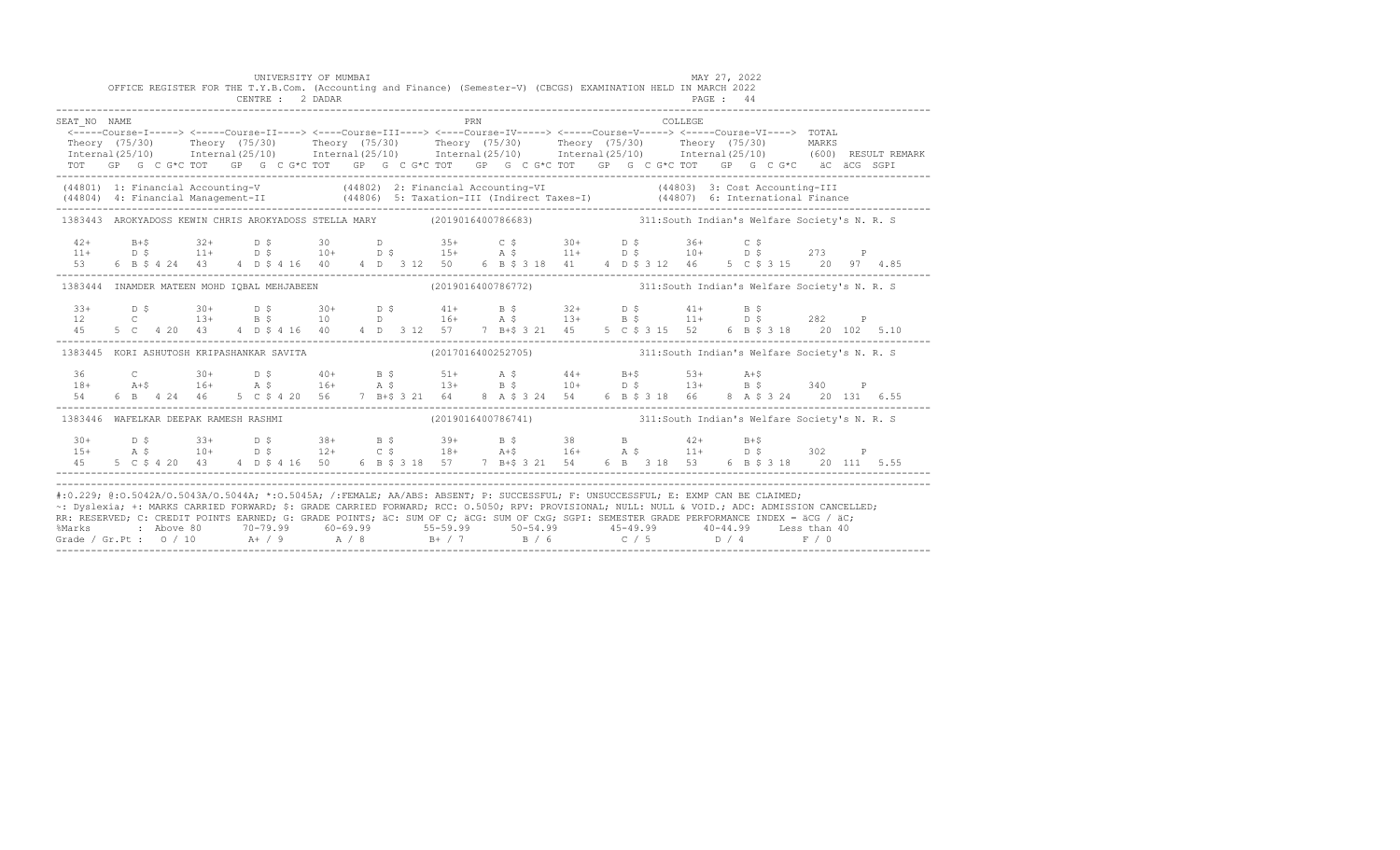|                                                                                                                                                                                                                                                                                                                                                                                                                                                                                                                 |  |  |  |  | UNIVERSITY OF MUMBAI<br>CENTRE : 3 ANDHERI |  |  | OFFICE REGISTER FOR THE T.Y.B.Com. (Accounting and Finance) (Semester-V) (CBCGS) EXAMINATION HELD IN MARCH 2022                                                                                                                                         |  |  |  |  |         | MAY 27, 2022<br>PAGE : 45 |  |  |  |  |                                                                                                                                                                                                                      |
|-----------------------------------------------------------------------------------------------------------------------------------------------------------------------------------------------------------------------------------------------------------------------------------------------------------------------------------------------------------------------------------------------------------------------------------------------------------------------------------------------------------------|--|--|--|--|--------------------------------------------|--|--|---------------------------------------------------------------------------------------------------------------------------------------------------------------------------------------------------------------------------------------------------------|--|--|--|--|---------|---------------------------|--|--|--|--|----------------------------------------------------------------------------------------------------------------------------------------------------------------------------------------------------------------------|
| SEAT NO NAME                                                                                                                                                                                                                                                                                                                                                                                                                                                                                                    |  |  |  |  |                                            |  |  | <b>PRN</b><br><-----Course-I-----> <-----Course-II----> <----Course-III----> <----Course-IV----> <----Course-V-----> <----Course-VI----> TOTAL<br>TOT GP G C G*C TOT GP G C G*C TOT GP G C G*C TOT GP G C G*C TOT GP G C G*C TOT GP G C G*C äC äCG SGPI |  |  |  |  | COLLEGE |                           |  |  |  |  | Theory (75/30) Theory (75/30) Theory (75/30) Theory (75/30) Theory (75/30) Theory (75/30) MARKS<br>Internal(25/10) Internal(25/10) Internal(25/10) Internal(25/10) Internal(25/10) Internal(25/10) (600)RESULTREMARK |
| (44801) 1: Financial Accounting-V (44802) 2: Financial Accounting-VI (44803) 3: Cost Accounting-III<br>(44804) 4: Financial Management-II (44806) 5: Taxation-III (Indirect Taxes-I) (44807) 6: International Finance<br>-----------                                                                                                                                                                                                                                                                            |  |  |  |  |                                            |  |  |                                                                                                                                                                                                                                                         |  |  |  |  |         |                           |  |  |  |  |                                                                                                                                                                                                                      |
| 1383447 /BANE TEJASHRI SADANAND SANJIVANI                                                                                                                                                                                                                                                                                                                                                                                                                                                                       |  |  |  |  |                                            |  |  | (2019016400691211) 34:Shri Chinai College of Commerce and Econ                                                                                                                                                                                          |  |  |  |  |         |                           |  |  |  |  |                                                                                                                                                                                                                      |
|                                                                                                                                                                                                                                                                                                                                                                                                                                                                                                                 |  |  |  |  |                                            |  |  |                                                                                                                                                                                                                                                         |  |  |  |  |         |                           |  |  |  |  |                                                                                                                                                                                                                      |
| 1383448 / PANDEY SNEHA ANIL KUMAR VIMALA                                                                                                                                                                                                                                                                                                                                                                                                                                                                        |  |  |  |  |                                            |  |  | (2019016400688746) 34:Shri Chinai College of Commerce and Econ                                                                                                                                                                                          |  |  |  |  |         |                           |  |  |  |  |                                                                                                                                                                                                                      |
|                                                                                                                                                                                                                                                                                                                                                                                                                                                                                                                 |  |  |  |  |                                            |  |  |                                                                                                                                                                                                                                                         |  |  |  |  |         |                           |  |  |  |  |                                                                                                                                                                                                                      |
| 1383449 /SUVARNA SAKSHI GURUPRASAD ASHA                                                                                                                                                                                                                                                                                                                                                                                                                                                                         |  |  |  |  |                                            |  |  | (2019016400687623) 34:Shri Chinai College of Commerce and Econ                                                                                                                                                                                          |  |  |  |  |         |                           |  |  |  |  |                                                                                                                                                                                                                      |
|                                                                                                                                                                                                                                                                                                                                                                                                                                                                                                                 |  |  |  |  |                                            |  |  | $30+$ $D$ \$ $30+$ $D$ \$ $30+$ $D$ $D$ $32+$ $D$ \$ $32+$ $D$ \$ $30+$ $D$ \$                                                                                                                                                                          |  |  |  |  |         |                           |  |  |  |  |                                                                                                                                                                                                                      |
| #:0.229; @:0.5042A/0.5043A/0.5044A; *:0.5045A; /:FEMALE; AA/ABS: ABSENT; P: SUCCESSFUL; F: UNSUCCESSFUL; E: EXMP CAN BE CLAIMED;<br>~: Dyslexia; +: MARKS CARRIED FORWARD; \$: GRADE CARRIED FORWARD; RCC: 0.5050; RPV: PROVISIONAL; NULL: NULL & VOID.; ADC: ADMISSION CANCELLED;<br>RR: RESERVED; C: CREDIT POINTS EARNED; G: GRADE POINTS; äC: SUM OF C; äCG: SUM OF CxG; SGPI: SEMESTER GRADE PERFORMANCE INDEX = äCG / äC;<br>%Marks<br>Grade / Gr.Pt : $0/10$ A+ / 9 A / 8 B+ / 7 B / 6 C / 5 D / 4 F / 0 |  |  |  |  |                                            |  |  | : Above 80    70-79.99    60-69.99     55-59.99     50-54.99     45-49.99     40-44.99   Less than 40                                                                                                                                                   |  |  |  |  |         |                           |  |  |  |  |                                                                                                                                                                                                                      |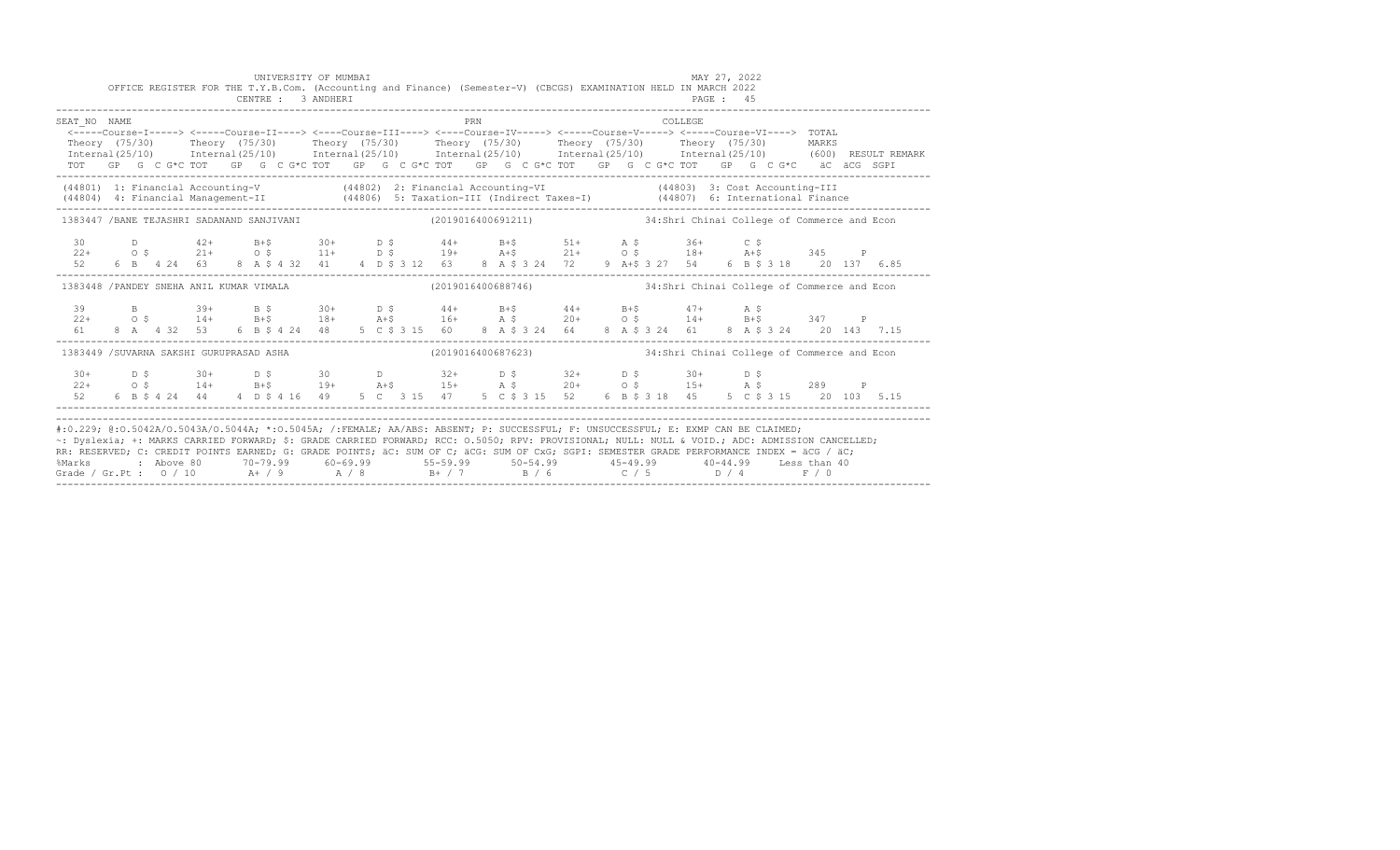|                                         |  |  | UNIVERSITY OF MUMBAI |  |  |  |     |                    |  | OFFICE REGISTER FOR THE T.Y.B.Com. (Accounting and Finance) (Semester-V) (CBCGS) EXAMINATION HELD IN MARCH 2022                                                                                                                                                                  |         | MAY 27, 2022 |  |                                                                                                                                                                                                                                                                              |
|-----------------------------------------|--|--|----------------------|--|--|--|-----|--------------------|--|----------------------------------------------------------------------------------------------------------------------------------------------------------------------------------------------------------------------------------------------------------------------------------|---------|--------------|--|------------------------------------------------------------------------------------------------------------------------------------------------------------------------------------------------------------------------------------------------------------------------------|
|                                         |  |  | CENTRE : 4 GHATKOPAR |  |  |  |     |                    |  |                                                                                                                                                                                                                                                                                  |         | PAGE : 46    |  |                                                                                                                                                                                                                                                                              |
| SEAT NO NAME                            |  |  |                      |  |  |  | PRN |                    |  |                                                                                                                                                                                                                                                                                  | COLLEGE |              |  |                                                                                                                                                                                                                                                                              |
|                                         |  |  |                      |  |  |  |     |                    |  | <-----Course-I-----> <-----Course-II----> <----Course-III----> <----Course-IV-----> <----Course-V-----> <----Course-VI----> TOTAL                                                                                                                                                |         |              |  |                                                                                                                                                                                                                                                                              |
|                                         |  |  |                      |  |  |  |     |                    |  |                                                                                                                                                                                                                                                                                  |         |              |  | Theory (75/30) Theory (75/30) Theory (75/30) Theory (75/30) Theory (75/30) Theory (75/30) Theory (75/30) MARKS<br>Thternal(25/10) Thternal(25/10) Thternal(25/10) Thternal(25/10) Thternal(25/10) Thternal(25/10) (600) RESULT R                                             |
|                                         |  |  |                      |  |  |  |     |                    |  | TOT GP G C G*C TOT GP G C G*C TOT GP G C G*C TOT GP G C G*C TOT GP G C G*C TOT GP G C G*C äC äCG SGPI                                                                                                                                                                            |         |              |  |                                                                                                                                                                                                                                                                              |
|                                         |  |  |                      |  |  |  |     |                    |  |                                                                                                                                                                                                                                                                                  |         |              |  | (44801) 1: Financial Accounting-V (44802) 2: Financial Accounting-VI (44803) 3: Cost Accounting-III<br>(44804) 4: Financial Management-II (44806) 5: Taxation-III (Indirect Taxes-I) (44809) 8: Management-II (Management Applica                                            |
| 1383450 /BALASARA HETAL SHIVARAM SHARDA |  |  |                      |  |  |  |     | (2019016400584392) |  | 540:S. K. Somaiya College of Arts, Science a                                                                                                                                                                                                                                     |         |              |  |                                                                                                                                                                                                                                                                              |
|                                         |  |  |                      |  |  |  |     |                    |  |                                                                                                                                                                                                                                                                                  |         |              |  |                                                                                                                                                                                                                                                                              |
|                                         |  |  |                      |  |  |  |     |                    |  |                                                                                                                                                                                                                                                                                  |         |              |  |                                                                                                                                                                                                                                                                              |
|                                         |  |  |                      |  |  |  |     |                    |  |                                                                                                                                                                                                                                                                                  |         |              |  |                                                                                                                                                                                                                                                                              |
|                                         |  |  |                      |  |  |  |     |                    |  | 1383451 /GHANEKAR DHANSHRI RAMESH RASIKA (2019016400583825) 540:S. K. Somaiya College of Arts, Science a                                                                                                                                                                         |         |              |  |                                                                                                                                                                                                                                                                              |
|                                         |  |  |                      |  |  |  |     |                    |  |                                                                                                                                                                                                                                                                                  |         |              |  |                                                                                                                                                                                                                                                                              |
|                                         |  |  |                      |  |  |  |     |                    |  |                                                                                                                                                                                                                                                                                  |         |              |  |                                                                                                                                                                                                                                                                              |
|                                         |  |  |                      |  |  |  |     |                    |  |                                                                                                                                                                                                                                                                                  |         |              |  | $133+$ $15$ $15$ $16$ $18+$ $17+$<br>$18+$ $19+$ $19+$ $18+$ $19+$<br>$18+$ $19+$ $19+$ $18+$<br>$19+$ $19+$ $19+$ $19+$<br>$19+$ $19+$ $19+$<br>$19+$ $19+$ $19+$<br>$19+$ $19+$<br>$19+$ $19+$<br>$19+$<br>$19+$<br>$19+$<br>$19+$<br>$19+$<br>$19+$<br>$19+$<br>$19+$<br> |
| 1383452 / PATIL SONAL GANESH HEMA       |  |  |                      |  |  |  |     |                    |  | (2019016400584105) 540:S. K. Somaiya College of Arts, Science a                                                                                                                                                                                                                  |         |              |  |                                                                                                                                                                                                                                                                              |
| $30+$                                   |  |  |                      |  |  |  |     |                    |  |                                                                                                                                                                                                                                                                                  |         |              |  |                                                                                                                                                                                                                                                                              |
| $22+$                                   |  |  |                      |  |  |  |     |                    |  |                                                                                                                                                                                                                                                                                  |         |              |  |                                                                                                                                                                                                                                                                              |
|                                         |  |  |                      |  |  |  |     |                    |  |                                                                                                                                                                                                                                                                                  |         |              |  |                                                                                                                                                                                                                                                                              |
| 1383453 /SANCHALA DISHITA PRAVIN RUPA   |  |  |                      |  |  |  |     |                    |  | (2019016400583005) 540:S. K. Somaiya College of Arts, Science a                                                                                                                                                                                                                  |         |              |  |                                                                                                                                                                                                                                                                              |
| $30+$                                   |  |  |                      |  |  |  |     |                    |  |                                                                                                                                                                                                                                                                                  |         |              |  |                                                                                                                                                                                                                                                                              |
| $15+$                                   |  |  |                      |  |  |  |     |                    |  |                                                                                                                                                                                                                                                                                  |         |              |  |                                                                                                                                                                                                                                                                              |
|                                         |  |  |                      |  |  |  |     |                    |  |                                                                                                                                                                                                                                                                                  |         |              |  |                                                                                                                                                                                                                                                                              |
|                                         |  |  |                      |  |  |  |     |                    |  | 1383454 /SHAIKH SABEHABANU FAZLUREHMAN ASMATUNISSA (2019016400582814) 540:S. K. Somaiya College of Arts, Science a                                                                                                                                                               |         |              |  |                                                                                                                                                                                                                                                                              |
|                                         |  |  |                      |  |  |  |     |                    |  |                                                                                                                                                                                                                                                                                  |         |              |  |                                                                                                                                                                                                                                                                              |
|                                         |  |  |                      |  |  |  |     |                    |  |                                                                                                                                                                                                                                                                                  |         |              |  |                                                                                                                                                                                                                                                                              |
|                                         |  |  |                      |  |  |  |     |                    |  |                                                                                                                                                                                                                                                                                  |         |              |  |                                                                                                                                                                                                                                                                              |
|                                         |  |  |                      |  |  |  |     |                    |  | 1383455 SHAIKH SHAHEED MOHD HASIM AFROZ BANU (2019016400583044) 540:S. K. Somaiya College of Arts, Science a                                                                                                                                                                     |         |              |  |                                                                                                                                                                                                                                                                              |
|                                         |  |  |                      |  |  |  |     |                    |  |                                                                                                                                                                                                                                                                                  |         |              |  |                                                                                                                                                                                                                                                                              |
|                                         |  |  |                      |  |  |  |     |                    |  |                                                                                                                                                                                                                                                                                  |         |              |  |                                                                                                                                                                                                                                                                              |
|                                         |  |  |                      |  |  |  |     |                    |  |                                                                                                                                                                                                                                                                                  |         |              |  |                                                                                                                                                                                                                                                                              |
|                                         |  |  |                      |  |  |  |     |                    |  | #:0.229; @:0.5042A/0.5043A/0.5044A; *:0.5045A; /:FEMALE; AA/ABS: ABSENT; P: SUCCESSFUL; F: UNSUCCESSFUL; E: EXMP CAN BE CLAIMED;<br>~: Dyslexia; +: MARKS CARRIED FORWARD; \$: GRADE CARRIED FORWARD; RCC: 0.5050; RPV: PROVISIONAL; NULL: NULL: AULL: ADC: ADMISSION CANCELLED; |         |              |  |                                                                                                                                                                                                                                                                              |
|                                         |  |  |                      |  |  |  |     |                    |  | RR: RESERVED; C: CREDIT POINTS EARNED; G: GRADE POINTS; äC: SUM OF C; äCG: SUM OF CxG; SGPI: SEMESTER GRADE PERFORMANCE INDEX = äCG / äC;                                                                                                                                        |         |              |  |                                                                                                                                                                                                                                                                              |
|                                         |  |  |                      |  |  |  |     |                    |  | %Marks : Above 80 70-79.99 60-69.99 55-59.99 50-54.99 45-49.99 40-44.99 Less than 40<br>Grade / Gr.Pt : 0 / 10 A+ / 9 A / 8 B+ / 7 B / 6 C / 5 D / 4 F / 0                                                                                                                       |         |              |  |                                                                                                                                                                                                                                                                              |
|                                         |  |  |                      |  |  |  |     |                    |  |                                                                                                                                                                                                                                                                                  |         |              |  |                                                                                                                                                                                                                                                                              |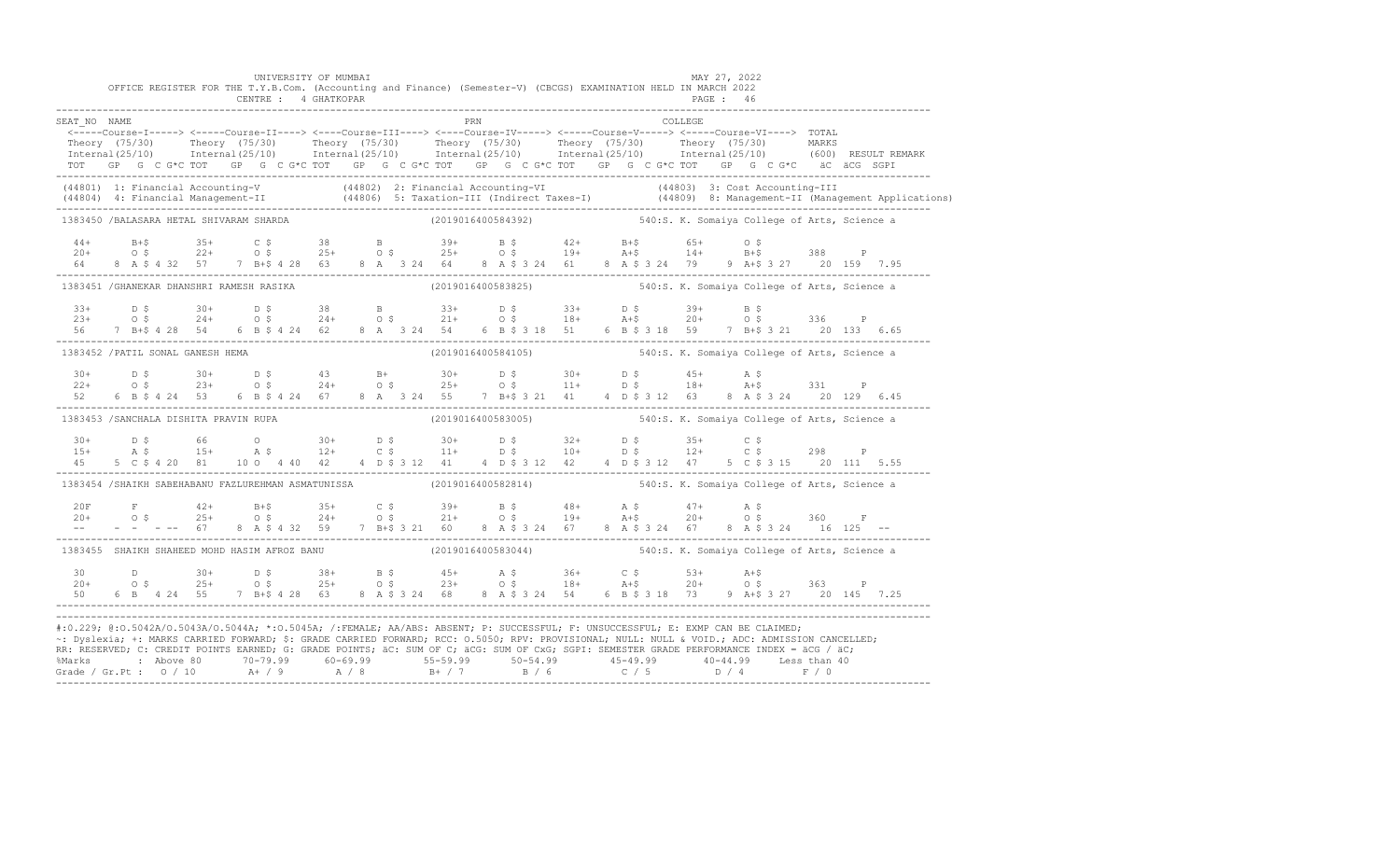|                                                                                                                                                                                                                                                                                                                                                                                                                                                                                                            |                                         |            |                      |       |                       | UNIVERSITY OF MUMBAI<br>CENTRE : 4 GHATKOPAR |                          |  | OFFICE REGISTER FOR THE T.Y.B.Com. (Accounting and Finance) (Semester-V) (CBCGS) EXAMINATION HELD IN MARCH 2022                                                                                                                                                                                                                       |     |  |                |  |                                              | MAY 27, 2022<br>PAGE: 47 |        |                |              |                                                                                                                                  |  |
|------------------------------------------------------------------------------------------------------------------------------------------------------------------------------------------------------------------------------------------------------------------------------------------------------------------------------------------------------------------------------------------------------------------------------------------------------------------------------------------------------------|-----------------------------------------|------------|----------------------|-------|-----------------------|----------------------------------------------|--------------------------|--|---------------------------------------------------------------------------------------------------------------------------------------------------------------------------------------------------------------------------------------------------------------------------------------------------------------------------------------|-----|--|----------------|--|----------------------------------------------|--------------------------|--------|----------------|--------------|----------------------------------------------------------------------------------------------------------------------------------|--|
| SEAT NO NAME                                                                                                                                                                                                                                                                                                                                                                                                                                                                                               |                                         |            |                      |       |                       |                                              |                          |  | <-----Course-I-----> <-----Course-II----> <----Course-III----> <----Course-IV-----> <----Course-V----> <----Course-VI----><br>Theory (75/30)  Theory (75/30)  Theory (75/30)  Theory (75/30)  Theory (75/30)  Theory (75/30)<br>TOT GP G C G*C TOT GP G C G*C TOT GP G C G*C TOT GP G C G*C TOT GP G C G*C TOT GP G C G*C aC aCG SGPI | PRN |  |                |  | COLLEGE                                      |                          |        | TOTAL<br>MARKS |              | Internal (25/10) Internal (25/10) Internal (25/10) Internal (25/10) Internal (25/10) Internal (25/10) (600) RESULT REMARK        |  |
| (44801) 1: Financial Accounting-V (44802) 2: Financial Accounting-VI (44803) 3: Cost Accounting-III                                                                                                                                                                                                                                                                                                                                                                                                        |                                         |            |                      |       |                       |                                              |                          |  |                                                                                                                                                                                                                                                                                                                                       |     |  |                |  |                                              |                          |        |                |              | (44806) 4: Financial Management-II (44806) 5: Taxation-III (Indirect Taxes-I) (44809) 8: Management-II (Management Applications) |  |
| 1383456 YADAV BHOOMIK RAKESH MAYA                                                                                                                                                                                                                                                                                                                                                                                                                                                                          |                                         |            |                      |       |                       |                                              |                          |  | (2019016400583036)                                                                                                                                                                                                                                                                                                                    |     |  |                |  | 540:S. K. Somaiya College of Arts, Science a |                          |        |                |              |                                                                                                                                  |  |
| 39<br>$22+$<br>61                                                                                                                                                                                                                                                                                                                                                                                                                                                                                          | $\mathbf{B}$<br>$\circ$ $\circ$ $\circ$ |            | $23+$<br>8 A 4 32 56 | $33+$ | D S<br>O <sup>5</sup> | 7 B+\$ 4 28 53                               | $30+$ D \$<br>$23+$ 0 \$ |  | $45+$ A \$ 50+ A \$ 35+<br>$23+$ 0 \$ 16+ A \$ 20+ 0 \$ 359<br>6 B \$ 3 18 68                                                                                                                                                                                                                                                         |     |  | 8 A \$ 3 24 66 |  | 8 A \$ 3 24 55                               |                          | $C$ \$ |                | $\mathbb{P}$ | 7 B+\$ 3 21 20 147 7.35                                                                                                          |  |
| #:0.229; @:0.5042A/0.5043A/0.5044A; *:0.5045A; /:FEMALE; AA/ABS: ABSENT; P: SUCCESSFUL; F: UNSUCCESSFUL; E: EXMP CAN BE CLAIMED;<br>~: Dyslexia; +: MARKS CARRIED FORWARD; \$: GRADE CARRIED FORWARD; RCC: 0.5050; RPV: PROVISIONAL; NULL: NULL: & VOID.; ADC: ADMISSION CANCELLED;<br>RR: RESERVED; C: CREDIT POINTS EARNED; G: GRADE POINTS; äC: SUM OF C; äCG: SUM OF CxG; SGPI: SEMESTER GRADE PERFORMANCE INDEX = äCG / äC;<br>%Marks<br>Grade / Gr.Pt : $0/10$ A+ / 9 A / 8 B+ / 7 B / 6 C / 5 D / 4 |                                         | : Above 80 |                      |       |                       |                                              |                          |  |                                                                                                                                                                                                                                                                                                                                       |     |  |                |  |                                              |                          |        | F / 0          |              |                                                                                                                                  |  |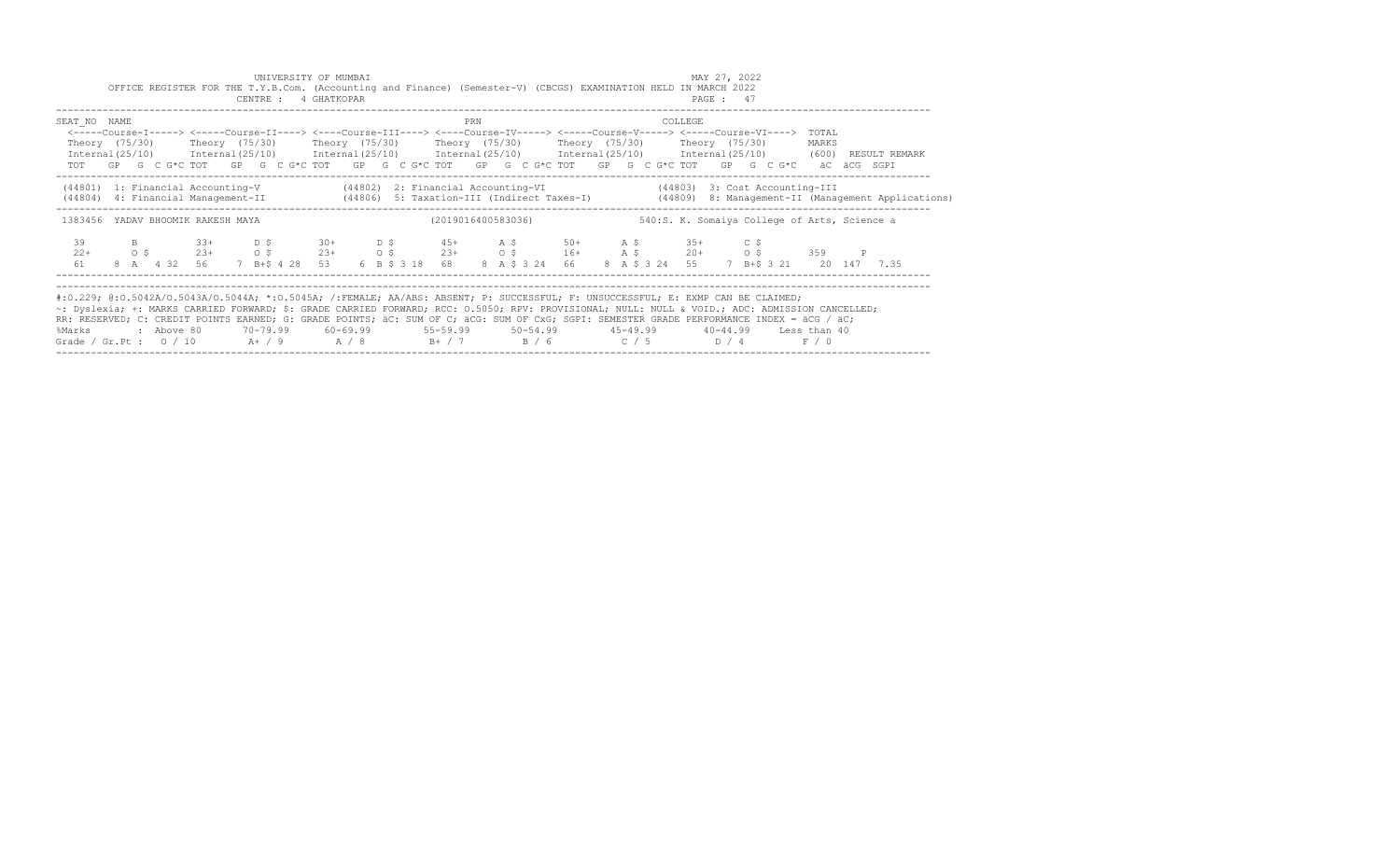|                                                                                                                                                                                                                                                                                                                                                                                                                                                                                                                   |  |  |  |  | UNIVERSITY OF MUMBAI<br>CENTRE : 7 VASAI |  |  | OFFICE REGISTER FOR THE T.Y.B.Com. (Accounting and Finance) (Semester-V) (CBCGS) EXAMINATION HELD IN MARCH 2022<br>PAGE : 48                                                                                                                                                                                                        |     |  |                                                    |  |  | MAY 27, 2022 |  |  |  |  |                                                                                                                           |  |
|-------------------------------------------------------------------------------------------------------------------------------------------------------------------------------------------------------------------------------------------------------------------------------------------------------------------------------------------------------------------------------------------------------------------------------------------------------------------------------------------------------------------|--|--|--|--|------------------------------------------|--|--|-------------------------------------------------------------------------------------------------------------------------------------------------------------------------------------------------------------------------------------------------------------------------------------------------------------------------------------|-----|--|----------------------------------------------------|--|--|--------------|--|--|--|--|---------------------------------------------------------------------------------------------------------------------------|--|
| SEAT NO NAME<br>Theory (75/30) Theory (75/30) Theory (75/30) Theory (75/30) Theory (75/30) Theory (75/30) MARKS                                                                                                                                                                                                                                                                                                                                                                                                   |  |  |  |  |                                          |  |  | <-----Course-I-----> <----Course-II----> <----Course-III----> <----Course-IV-----> <-----Course-V-----> <-----Course-VI----> TOTAL<br>TOT GP G C G*C TOT GP G C G*C TOT GP G C G*C TOT GP G C G*C TOT GP G C G*C TOT GP G C G*C äC äCG SGPI                                                                                         | PRN |  |                                                    |  |  | COLLEGE      |  |  |  |  | Internal (25/10) Internal (25/10) Internal (25/10) Internal (25/10) Internal (25/10) Internal (25/10) (600) RESULT REMARK |  |
| (44801) 1: Financial Accounting-V (44802) 2: Financial Accounting-VI (44803) 3: Cost Accounting-III<br>(44804) 4: Financial Management-II (44807) 6: International Finance (44809) 8: Management-II (Management Applications)                                                                                                                                                                                                                                                                                     |  |  |  |  |                                          |  |  |                                                                                                                                                                                                                                                                                                                                     |     |  |                                                    |  |  |              |  |  |  |  |                                                                                                                           |  |
| 1383457 /GUPTA SHARDHYA VIDYANAND PHULKALI (2019016400099923) 625:Shurparaka Educational & Medical Trust C                                                                                                                                                                                                                                                                                                                                                                                                        |  |  |  |  |                                          |  |  |                                                                                                                                                                                                                                                                                                                                     |     |  |                                                    |  |  |              |  |  |  |  |                                                                                                                           |  |
|                                                                                                                                                                                                                                                                                                                                                                                                                                                                                                                   |  |  |  |  |                                          |  |  | $16+$ $24+$ $33+$ $53+$ $17+$ $28+$ $18+$ $21+$ $21+$ $25+$ $17+$ $21+$ $23+$ $22+$ $22+$ $23+$ $24+$ $25+$ $21+$ $21+$ $25+$ $21+$ $25+$ $21+$ $25+$ $21+$ $25+$ $21+$ $25+$ $21+$ $25+$ $21+$ $25+$ $21+$ $25+$ $21+$ $25+$<br>49 5 C \$ 4 20 55 7 B+\$ 4 28 47 5 C \$ 3 15 48 5 C 3 15 60 8 A \$ 3 24 55 7 B+\$ 3 21 20 123 6.15 |     |  |                                                    |  |  |              |  |  |  |  |                                                                                                                           |  |
| 1383458 / PRAJAPATI MANGALA SURENDRA MEENA                                                                                                                                                                                                                                                                                                                                                                                                                                                                        |  |  |  |  |                                          |  |  | (2019016400100082) 625: Shurparaka Educational & Medical Trust C                                                                                                                                                                                                                                                                    |     |  |                                                    |  |  |              |  |  |  |  |                                                                                                                           |  |
|                                                                                                                                                                                                                                                                                                                                                                                                                                                                                                                   |  |  |  |  |                                          |  |  | $21+$ $0.5$ $23+$ $0.5$ $17+$ $0.5$ $17+$ $0.5$ $17+$ $0.5$ $17+$ $0.5$ $17+$ $0.5$ $18+$ $0.5$ $18+$ $0.5$ $18+$ $0.5$ $18+$ $0.5$ $18+$ $0.5$ $18+$ $0.5$ $0.5$<br>57 7 B+\$ 4 28 64 8 A \$ 4 32 52 6 B \$ 3 18 46                                                                                                                |     |  | 5 C 3 15 62 8 A \$ 3 24 71 9 A+\$ 3 27 20 144 7.20 |  |  |              |  |  |  |  |                                                                                                                           |  |
| #:0.229; @:0.5042A/0.5043A/0.5044A; *:0.5045A; /:FEMALE; AA/ABS: ABSENT; P: SUCCESSFUL; F: UNSUCCESSFUL; E: EXMP CAN BE CLAIMED;<br>~: Dyslexia; +: MARKS CARRIED FORWARD; \$: GRADE CARRIED FORWARD; RCC: 0.5050; RPV: PROVISIONAL; NULL: NULL & VOID.; ADC: ADMISSION CANCELLED;<br>RR: RESERVED; C: CREDIT POINTS EARNED; G: GRADE POINTS; äC: SUM OF C; äCG: SUM OF CxG; SGPI: SEMESTER GRADE PERFORMANCE INDEX = äCG / äC;<br>%Marks<br>Grade / Gr.Pt : $0/10$ A + / 9 A / 8 B + / 7 B / 6 C / 5 D / 4 F / 0 |  |  |  |  |                                          |  |  | 2 Above 80    70-79.99    60-69.99     55-59.99     50-54.99      45-49.99     40-44.99   Less than:                                                                                                                                                                                                                                |     |  |                                                    |  |  |              |  |  |  |  |                                                                                                                           |  |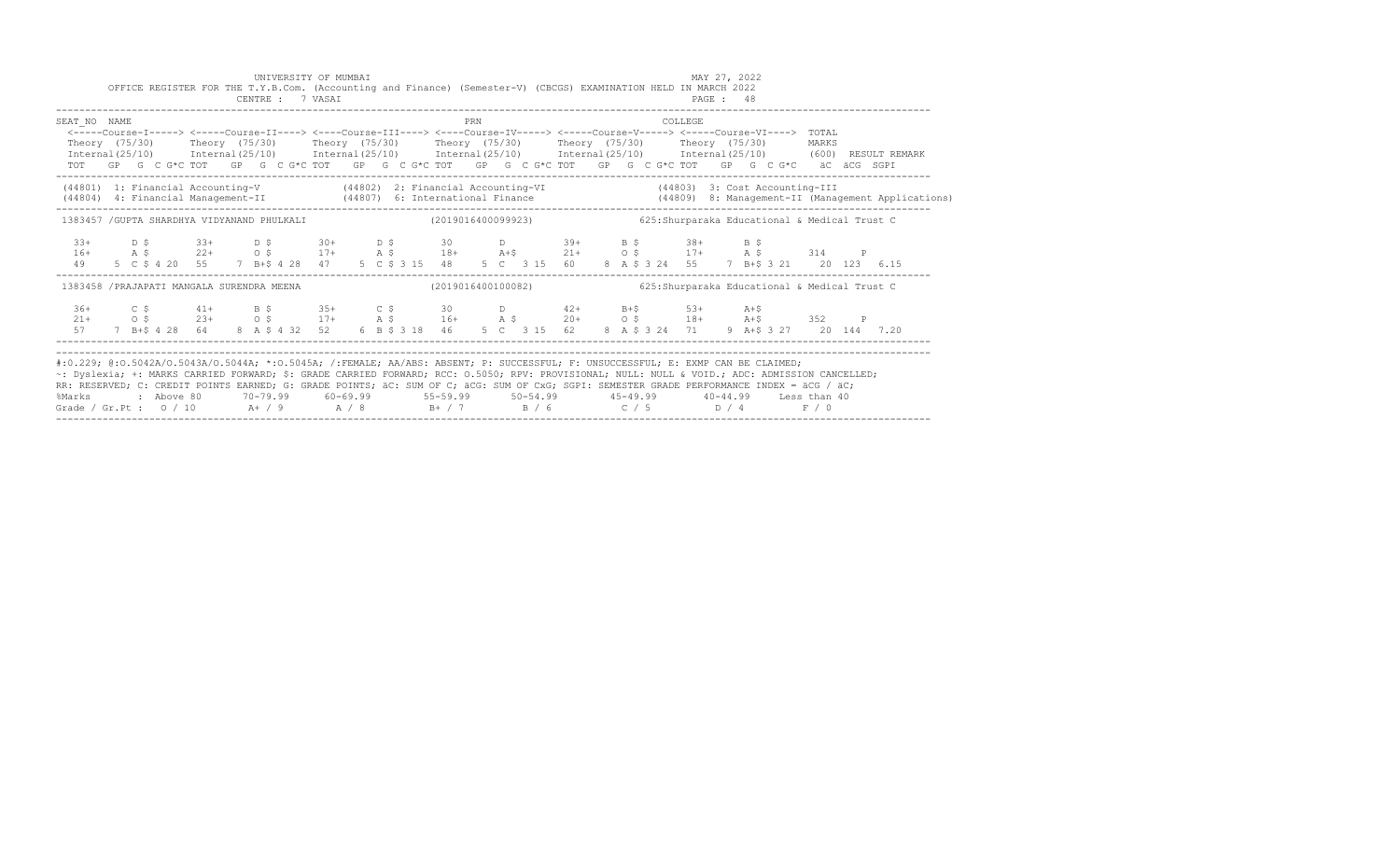|                                                                                                                                                                                                                                                                                                                                                                                                                                                                                                           |                |            |                            |                | UNIVERSITY OF MUMBAI<br>CENTRE : 26 MUMBRA |                  |            |                    |     |  |                                   |  | OFFICE REGISTER FOR THE T.Y.B.Com. (Accounting and Finance) (Semester-V) (CBCGS) EXAMINATION HELD IN MARCH 2022                                                                                                                                                                                                                                           | MAY 27, 2022<br>PAGE: 49 |      |                |              |                         |                                                                                                                                  |
|-----------------------------------------------------------------------------------------------------------------------------------------------------------------------------------------------------------------------------------------------------------------------------------------------------------------------------------------------------------------------------------------------------------------------------------------------------------------------------------------------------------|----------------|------------|----------------------------|----------------|--------------------------------------------|------------------|------------|--------------------|-----|--|-----------------------------------|--|-----------------------------------------------------------------------------------------------------------------------------------------------------------------------------------------------------------------------------------------------------------------------------------------------------------------------------------------------------------|--------------------------|------|----------------|--------------|-------------------------|----------------------------------------------------------------------------------------------------------------------------------|
| SEAT NO NAME<br>Internal (25/10) Internal (25/10) Internal (25/10) Internal (25/10) Internal (25/10) Internal (25/10) (600) RESULT REMARK                                                                                                                                                                                                                                                                                                                                                                 |                |            |                            |                |                                            |                  |            |                    | PRN |  |                                   |  | COLLEGE<br><-----Course-I-----> <----Course-II----> <----Course-III----> <----Course-IV-----> <----Course-V----> <----Course-VI----><br>Theory (75/30)    Theory (75/30)    Theory (75/30)    Theory (75/30)    Theory (75/30)    Theory (75/30)<br>TOT GP G C G*C TOT GP G C G*C TOT GP G C G*C TOT GP G C G*C TOT GP G C G*C TOT GP G C G*C aC aCG SGPI |                          |      | TOTAL<br>MARKS |              |                         |                                                                                                                                  |
| (44801) 1: Financial Accounting-V (44802) 2: Financial Accounting-VI (44803) 3: Cost Accounting-III                                                                                                                                                                                                                                                                                                                                                                                                       |                |            |                            |                |                                            |                  |            |                    |     |  |                                   |  |                                                                                                                                                                                                                                                                                                                                                           |                          |      |                |              |                         | (44806) 4: Financial Management-II (44806) 5: Taxation-III (Indirect Taxes-I) (44809) 8: Management-II (Management Applications) |
| 1383459 SHAIKH MOHD ASIF SHARIF RIZWANA                                                                                                                                                                                                                                                                                                                                                                                                                                                                   |                |            |                            |                |                                            |                  |            | (2016016400973012) |     |  |                                   |  | 749:M. S. College of B. Sc. In Hospitality S.                                                                                                                                                                                                                                                                                                             |                          |      |                |              |                         |                                                                                                                                  |
| 30<br>$22+$<br>52                                                                                                                                                                                                                                                                                                                                                                                                                                                                                         | 0 <sup>5</sup> |            | 31<br>$23+$<br>6 B 4 24 54 | O <sup>5</sup> | 6 B 4 24 55                                | 32<br>$23+$ 0 \$ | $D \sim 1$ | 7 B+ 3 21 52       |     |  | $30+$ D \$ 33 D<br>6 B \$ 3 18 57 |  | $33+$<br>$22+$ 0 \$ $24+$ 0 \$ $22+$ 0 \$<br>7 B+ 3 21 55                                                                                                                                                                                                                                                                                                 |                          | D \$ | 325            | $\mathbb{P}$ | 7 B+\$ 3 21 20 129 6.45 |                                                                                                                                  |
| #:0.229; @:0.5042A/0.5043A/0.5044A; *:0.5045A; /:FEMALE; AA/ABS: ABSENT; P: SUCCESSFUL; F: UNSUCCESSFUL; E: EXMP CAN BE CLAIMED;<br>~: Dyslexia; +: MARKS CARRIED FORWARD; \$: GRADE CARRIED FORWARD; RCC: 0.5050; RPV: PROVISIONAL; NULL: NULL & VOID.; ADC: ADMISSION CANCELLED;<br>RR: RESERVED; C: CREDIT POINTS EARNED; G: GRADE POINTS; äC: SUM OF C; äCG: SUM OF CxG; SGPI: SEMESTER GRADE PERFORMANCE INDEX = äCG / äC;<br>%Marks<br>Grade / Gr.Pt : $0/10$ A+ / 9 A / 8 B+ / 7 B / 6 C / 5 D / 4 |                | : Above 80 |                            |                |                                            |                  |            |                    |     |  |                                   |  | 70–79.99   60–69.99     55–59.99     50–54.99      45–49.99      40–44.99   Less than 40                                                                                                                                                                                                                                                                  |                          |      | F / 0          |              |                         |                                                                                                                                  |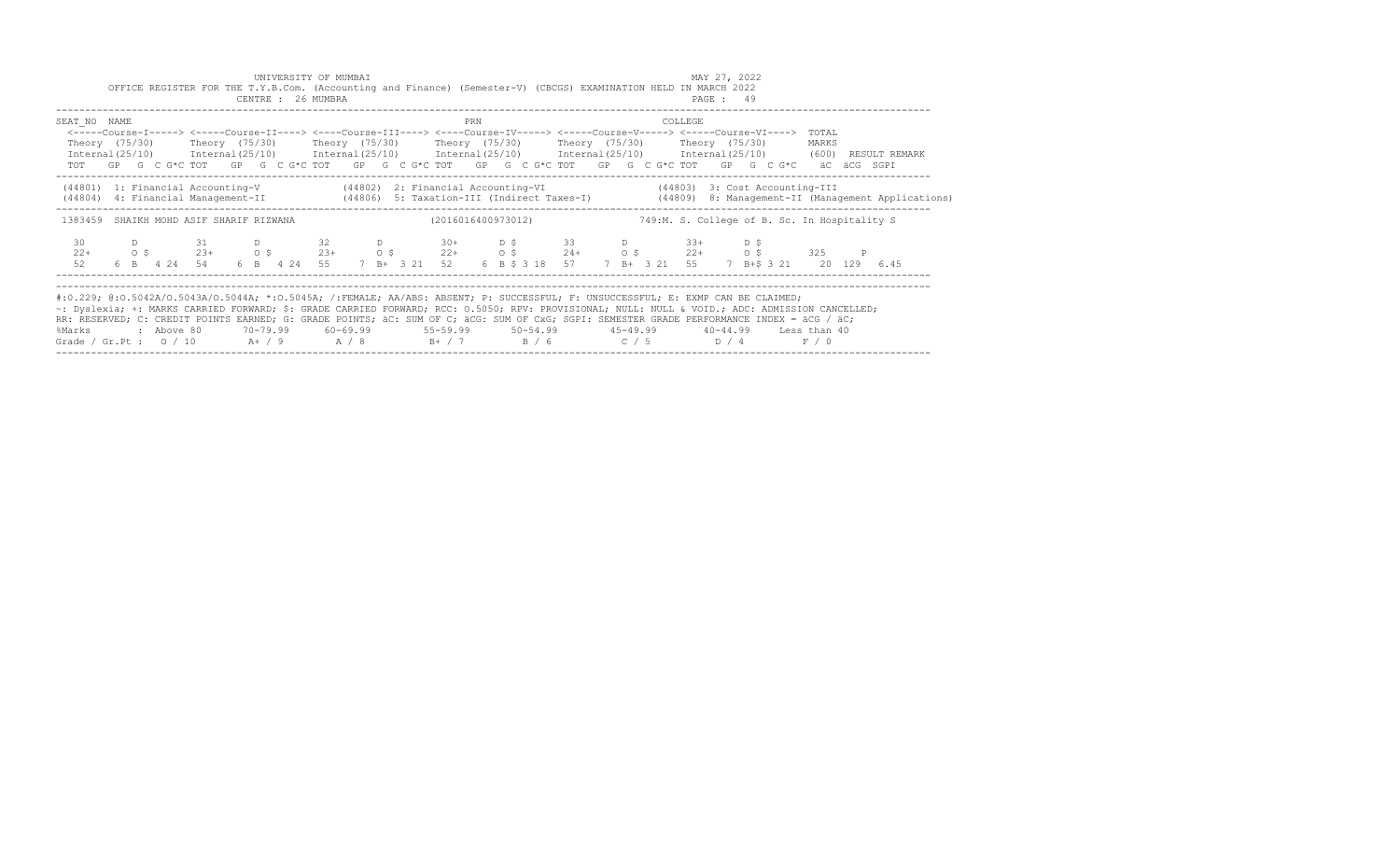|              |                                    | UNIVERSITY OF MUMBAI<br>OFFICE REGISTER FOR THE T.Y.B.Com. (Accounting and Finance) (Semester-V) (CBCGS) EXAMINATION HELD IN MARCH 2022<br>CENTRE : 36 BHOISAR |  |     |  |         | MAY 27, 2022<br>PAGE: 50                                                                                                                                                                                                                                                                                                                                                                                                                                  |  |  |
|--------------|------------------------------------|----------------------------------------------------------------------------------------------------------------------------------------------------------------|--|-----|--|---------|-----------------------------------------------------------------------------------------------------------------------------------------------------------------------------------------------------------------------------------------------------------------------------------------------------------------------------------------------------------------------------------------------------------------------------------------------------------|--|--|
| SEAT NO NAME |                                    |                                                                                                                                                                |  | PRN |  | COLLEGE | <-----Course-I-----> <-----Course-II----> <----Course-III----> <----Course-IV-----> <-----Course-V-----> TOTAL<br>Theory (75/30) Theory (75/30) Theory (75/30) Theory (75/30) Theory (75/30) Theory (75/30) Theory (75/30) Theory (75/30) Theory (75/30) Theory (75/30) Theory (75/30) Theory (75/30) Theory (75/30) Theory (75/30) Theory (75/3<br>TOT GP G C G*C TOT GP G C G*C TOT GP G C G*C TOT GP G C G*C TOT GP G C G*C TOT GP G C G*C äC äCG SGPI |  |  |
|              |                                    |                                                                                                                                                                |  |     |  |         | (44801) 1: Financial Accounting-V (44802) 2: Financial Accounting-VI (44803) 3: Cost Accounting-III<br>(44804) 4: Financial Management-II (44806) 5: Taxation-III (Indirect Taxes-I) (44809) 8: Management-II (Management Applica                                                                                                                                                                                                                         |  |  |
|              | 1383460 DUBEY SATYAM PRAKASH AARTI |                                                                                                                                                                |  |     |  |         | (2019016400668564) 1017:Deep Education Societys Deeps Degree Col                                                                                                                                                                                                                                                                                                                                                                                          |  |  |
|              |                                    |                                                                                                                                                                |  |     |  |         |                                                                                                                                                                                                                                                                                                                                                                                                                                                           |  |  |
|              |                                    | 1383461 GHODKE KALPESH MANOJ RAJANI                                                                                                                            |  |     |  |         | (2019016400668297) 1017:Deep Education Societys Deeps Degree Col                                                                                                                                                                                                                                                                                                                                                                                          |  |  |
|              |                                    |                                                                                                                                                                |  |     |  |         | $\begin{array}{cccccccccccccccc} 60 & & & 0 & & & 56 & & A+ & & 57 & & A+ & & 30+ & & D & \xi & & 65 & & O & & 69 & & O \\ 22+ & & 0 & \xi & & 17+ & & A & \xi & & 25+ & & 0 & \xi & & 15+ & & A & \xi & & 25+ & & 0 & \xi & & 18+ & & A+\xi & & 459 & & P \\ 82 & & 10 & 0 & 4 & 40 & 73 & 9 & A+ & 4 & 36 & 82 & & 10 & O & 3 & 30 & 45 & & 5 & C & \xi & 3 & 1$                                                                                        |  |  |
|              |                                    | 1383462 / KHAN RUHI BADRUDDIN NAHID                                                                                                                            |  |     |  |         |                                                                                                                                                                                                                                                                                                                                                                                                                                                           |  |  |
|              |                                    |                                                                                                                                                                |  |     |  |         | $\begin{array}{cccccccccccccccc} 39+ & & B & \xi & & 63 & & O & 30+ & D & \xi & & 68 & & O & 30+ & D & \xi & & 33+ & D & \xi \\ 20+ & & O & \xi & & 24+ & O & \xi & & 25+ & O & \xi & & 21+ & O & \xi & & 24+ & O & \xi & & 20+ & O & \xi & & 397 & P \\ 59 & & 7 & B+5 & 4 & 28 & 87 & & 10 & O & 4 & 40 & 55 & 7 & B+5 & 3 & 21 & 89 & & 10 & O & 3 & 30 & 54 & &$                                                                                      |  |  |
|              |                                    |                                                                                                                                                                |  |     |  |         | 1383463 /MAURYA NISHA SHYAMNARAYAN FULMATI (2019016400668831) 1017:Deep Education Societys Deeps Degree Col                                                                                                                                                                                                                                                                                                                                               |  |  |
| $50 -$       |                                    |                                                                                                                                                                |  |     |  |         | $20+$ $D$ $\zeta$ $30+$ $D$ $\zeta$ $33$ $D$ $38+$ $B$ $\zeta$ $30+$ $D$ $\zeta$ $44+$ $B+\zeta$<br>$20+$ $O$ $\zeta$ $23+$ $O$ $\zeta$ $25+$ $O$ $\zeta$ $12+$ $C$ $\zeta$ $20+$ $O$ $\zeta$ $13+$ $B$ $\zeta$ $318$ P<br>6 B \$ 4 24 53 6 B \$ 4 24 58 7 B + 3 21 50 6 B \$ 3 18 50 6 B \$ 3 18 57 7 B + \$ 3 21 20 126 6.30                                                                                                                            |  |  |
|              |                                    | 1383464 /MAYATI RINKY SHUSHANT SUSHILA                                                                                                                         |  |     |  |         |                                                                                                                                                                                                                                                                                                                                                                                                                                                           |  |  |
|              |                                    |                                                                                                                                                                |  |     |  |         |                                                                                                                                                                                                                                                                                                                                                                                                                                                           |  |  |
|              |                                    |                                                                                                                                                                |  |     |  |         | 1383465 RAHATE RUSHIKESH RAVINDRA BHARATI (2019016400668517) 1017:Deep Education Societys Deeps Degree Col                                                                                                                                                                                                                                                                                                                                                |  |  |
|              |                                    |                                                                                                                                                                |  |     |  |         |                                                                                                                                                                                                                                                                                                                                                                                                                                                           |  |  |
|              |                                    |                                                                                                                                                                |  |     |  |         | #:0.229; @:0.5042A/0.5043A/0.5044A; *:0.5045A; /:FEMALE; AA/ABS: ABSENT; P: SUCCESSFUL; F: UNSUCCESSFUL; E: EXMP CAN BE CLAIMED;<br>~: Dyslexia; +: MARKS CARRIED FORWARD; \$: GRADE CARRIED FORWARD; RCC: 0.5050; RPV: PROVISIONAL; NULL: NULL: AULL: ADC: ADMISSION CANCELLED;<br>RR: RESERVED; C: CREDIT POINTS EARNED; G: GRADE POINTS; äC: SUM OF C; äCG: SUM OF CxG; SGPI: SEMESTER GRADE PERFORMANCE INDEX = äCG / äC;                             |  |  |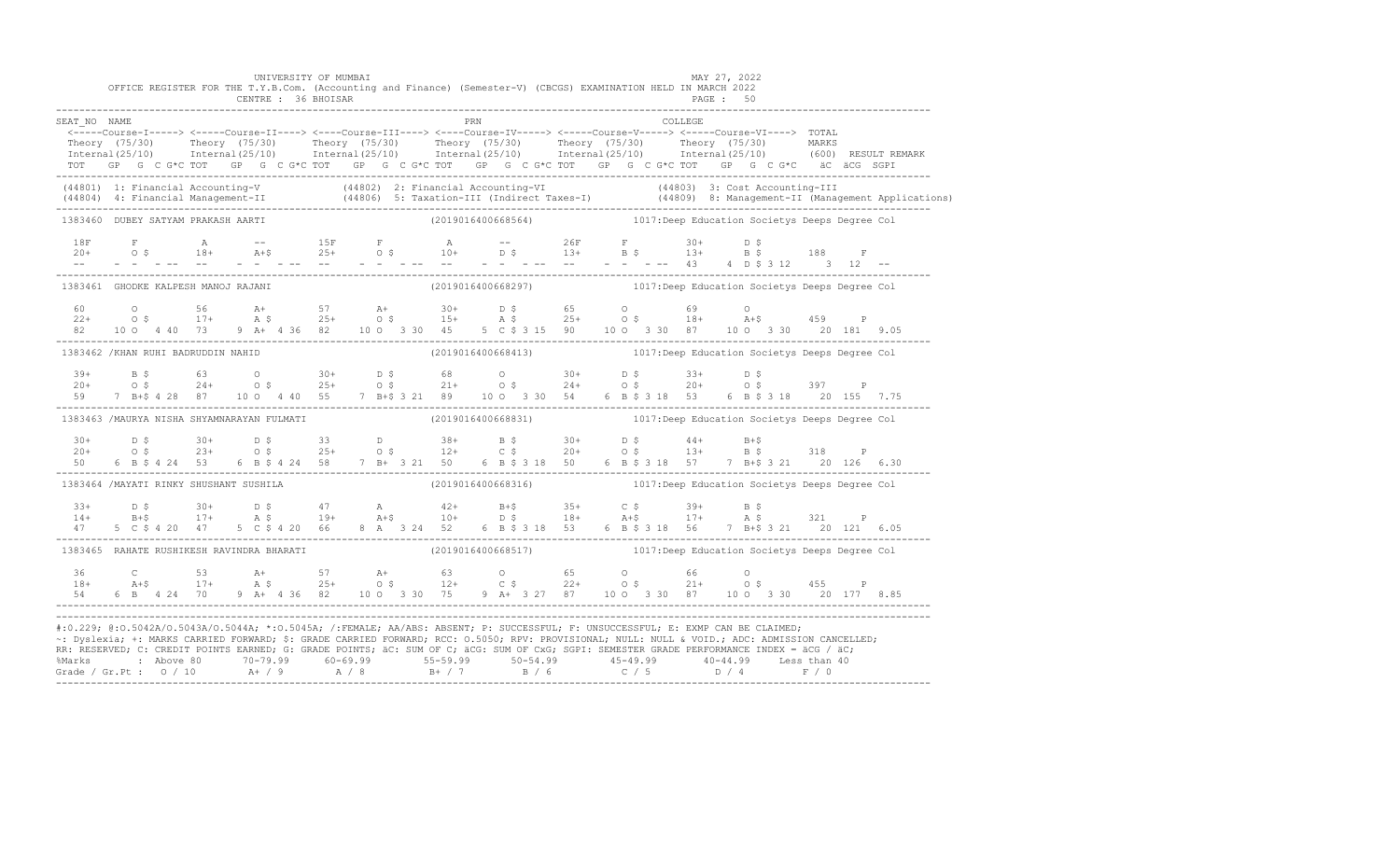|                                    |  |  |  | UNIVERSITY OF MUMBAI<br>OFFICE REGISTER FOR THE T.Y.B.Com. (Accounting and Finance) (Semester-V) (CBCGS) EXAMINATION HELD IN MARCH 2022<br>CENTRE : 36 BHOISAR                                                                                                                                                                                                                                                                        |  |  |  |  |                                                                   |  | <b>PAGE : 51</b> | MAY 27, 2022 |  |  |                                                                                                                                                                                                                                   |
|------------------------------------|--|--|--|---------------------------------------------------------------------------------------------------------------------------------------------------------------------------------------------------------------------------------------------------------------------------------------------------------------------------------------------------------------------------------------------------------------------------------------|--|--|--|--|-------------------------------------------------------------------|--|------------------|--------------|--|--|-----------------------------------------------------------------------------------------------------------------------------------------------------------------------------------------------------------------------------------|
| SEAT NO NAME                       |  |  |  | ERN COLLEGE (2011)<br>-----Course-I-----> <----Course-II----> <----Course-III----> <----Course-IV-----> <-----Course-VI----> TOTAL><br>TOT GP G C G*C TOT GP G C G*C TOT GP G C G*C TOT GP G C G*C TOT GP G C G*C TOT GP G C G*C äC äCG SGPI                                                                                                                                                                                          |  |  |  |  |                                                                   |  |                  |              |  |  | Theory (75/30) Theory (75/30) Theory (75/30) Theory (75/30) Theory (75/30) Theory (75/30) Theory (75/30) Theory (75/30) Theory (75/30) Theory (75/30) Theory (75/30) Theory (75/30) Theory (75/30) Theory (75/30) MARKS           |
|                                    |  |  |  |                                                                                                                                                                                                                                                                                                                                                                                                                                       |  |  |  |  |                                                                   |  |                  |              |  |  | (44801) 1: Financial Accounting-V (44802) 2: Financial Accounting-VI (44803) 3: Cost Accounting-III<br>(44804) 4: Financial Management-II (44806) 5: Taxation-III (Indirect Taxes-I) (44809) 8: Management-II (Management Applica |
| 1383466 SHAIKH JUNED AYYUB FARAHAT |  |  |  |                                                                                                                                                                                                                                                                                                                                                                                                                                       |  |  |  |  | (2019016400668912) 1017:Deep Education Societys Deeps Degree Col  |  |                  |              |  |  |                                                                                                                                                                                                                                   |
|                                    |  |  |  |                                                                                                                                                                                                                                                                                                                                                                                                                                       |  |  |  |  |                                                                   |  |                  |              |  |  | ABS                                                                                                                                                                                                                               |
|                                    |  |  |  | 1383467 /SHAIKH ZAINAB TOHID ALAM MAHEJABEEN ALAM (2019016400669053) 1017:Deep Education Societys Deeps Degree Col                                                                                                                                                                                                                                                                                                                    |  |  |  |  |                                                                   |  |                  |              |  |  |                                                                                                                                                                                                                                   |
|                                    |  |  |  |                                                                                                                                                                                                                                                                                                                                                                                                                                       |  |  |  |  |                                                                   |  |                  |              |  |  | $16+$ $18+$ $18+$ $18+$ $18+$ $18+$ $18+$ $18+$ $18+$ $18+$ $18+$ $18+$ $18+$ $18+$ $18+$ $18+$ $18+$ $18+$ $18+$ $18+$ $18+$ $18+$ $18+$ $18+$ $18+$ $18+$ $18+$ $18+$ $18+$ $18+$ $18+$ $18+$ $18+$ $18+$ $18+$ $18+$ $18+$     |
|                                    |  |  |  | 1383468 SOLANKI KAVISH SHRAVAN KANCHAN (2019016400668645) 1017:Deep Education Societys Deeps Degree Col                                                                                                                                                                                                                                                                                                                               |  |  |  |  |                                                                   |  |                  |              |  |  |                                                                                                                                                                                                                                   |
|                                    |  |  |  |                                                                                                                                                                                                                                                                                                                                                                                                                                       |  |  |  |  |                                                                   |  |                  |              |  |  |                                                                                                                                                                                                                                   |
|                                    |  |  |  | 1383469 TIWARI ABHISHEK SHAMBHUDAYAL SHAKUNTLA (2019016400668773) 1017:Deep Education Societys Deeps Degree Col                                                                                                                                                                                                                                                                                                                       |  |  |  |  |                                                                   |  |                  |              |  |  |                                                                                                                                                                                                                                   |
|                                    |  |  |  |                                                                                                                                                                                                                                                                                                                                                                                                                                       |  |  |  |  |                                                                   |  |                  |              |  |  |                                                                                                                                                                                                                                   |
|                                    |  |  |  | 1383470 /TIWARI PRIYANKA RAJESH URMILA                                                                                                                                                                                                                                                                                                                                                                                                |  |  |  |  |                                                                   |  |                  |              |  |  |                                                                                                                                                                                                                                   |
|                                    |  |  |  |                                                                                                                                                                                                                                                                                                                                                                                                                                       |  |  |  |  |                                                                   |  |                  |              |  |  |                                                                                                                                                                                                                                   |
|                                    |  |  |  | 1383471 /TRIPATHI SAPNA KRIPASHANKAR PRIYANKA                                                                                                                                                                                                                                                                                                                                                                                         |  |  |  |  | (2019016400668572) 1017: Deep Education Societys Deeps Degree Col |  |                  |              |  |  |                                                                                                                                                                                                                                   |
|                                    |  |  |  |                                                                                                                                                                                                                                                                                                                                                                                                                                       |  |  |  |  |                                                                   |  |                  |              |  |  |                                                                                                                                                                                                                                   |
|                                    |  |  |  | #:0.229; @:0.5042A/0.5043A/0.5044A; *:0.5045A; /:FEMALE; AA/ABS: ABSENT; P: SUCCESSFUL; F: UNSUCCESSFUL; E: EXMP CAN BE CLAIMED;<br>~: Dyslexia; +: MARKS CARRIED FORWARD; \$: GRADE CARRIED FORWARD; RCC: 0.5050; RPV: PROVISIONAL; NULL: NULL: NULL & VOID.; ADC: ADMISSION CANCELLED;<br>RR: RESERVED; C: CREDIT POINTS EARNED; G: GRADE POINTS; äC: SUM OF C; äCG: SUM OF CxG; SGPI: SEMESTER GRADE PERFORMANCE INDEX = äCG / äC; |  |  |  |  |                                                                   |  |                  |              |  |  |                                                                                                                                                                                                                                   |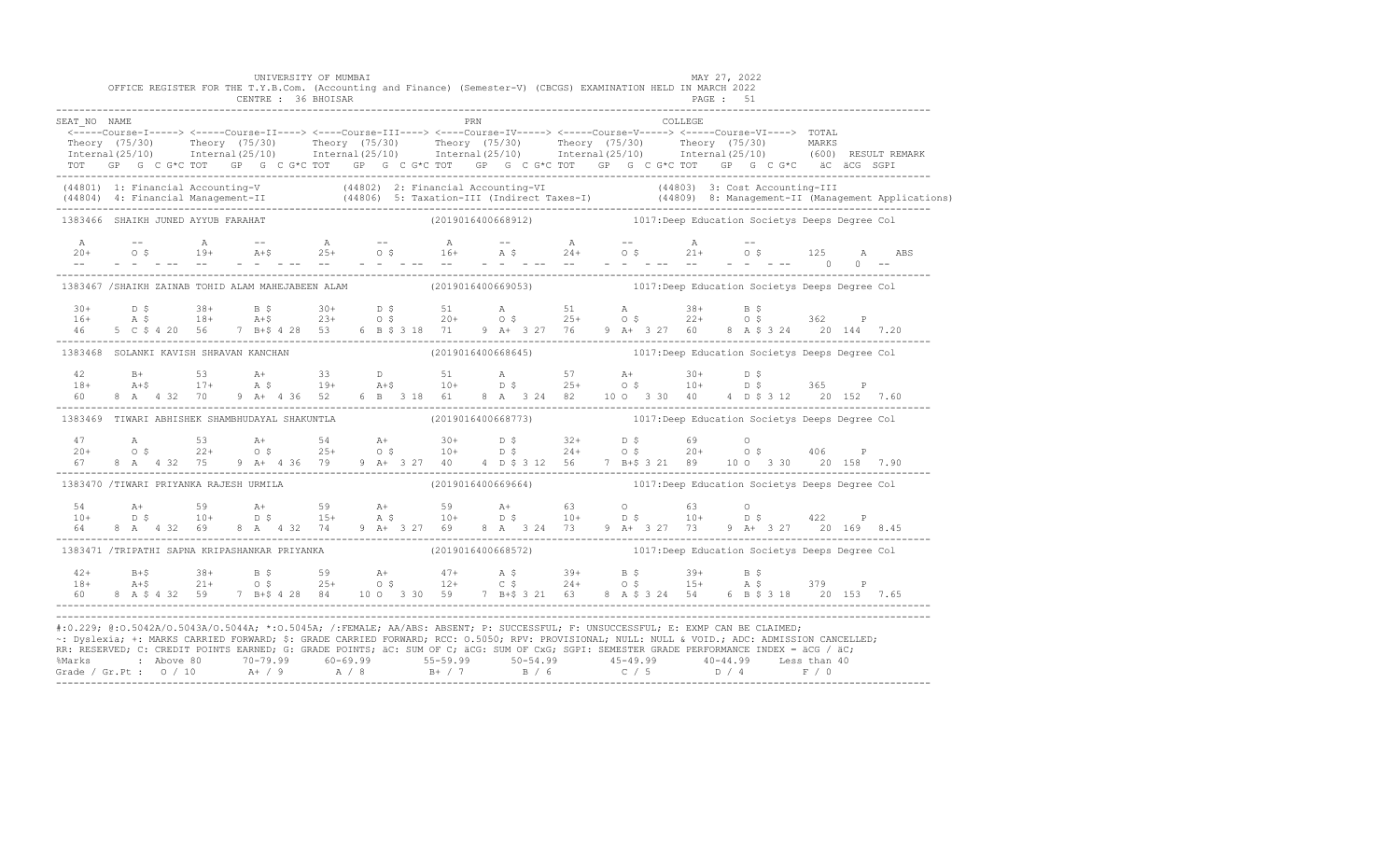|              | OFFICE REGISTER FOR THE T.Y.B.Com. (Accounting and Finance) (Semester-V) (CBCGS) EXAMINATION HELD IN MARCH 2022                                                                                                                                                                                                                                                                                                                                                                                                                                                                               |  | UNIVERSITY OF MUMBAI<br>CENTRE : 8 DOMBIVLI |  |  |     |  |                                                                |  |         | MAY 27, 2022<br>PAGE: 52 |  |  |  |
|--------------|-----------------------------------------------------------------------------------------------------------------------------------------------------------------------------------------------------------------------------------------------------------------------------------------------------------------------------------------------------------------------------------------------------------------------------------------------------------------------------------------------------------------------------------------------------------------------------------------------|--|---------------------------------------------|--|--|-----|--|----------------------------------------------------------------|--|---------|--------------------------|--|--|--|
| SEAT NO NAME | <-----Course-I-----> <-----Course-II----> <----Course-III----> <----Course-IV-----> <-----Course-VI----> TOTAL<br>Theory (75/30) Theory (75/30) Theory (75/30) Theory (75/30) Theory (75/30) Theory (75/30) MARKS<br>Internal(25/10) Internal(25/10) Internal(25/10) Internal(25/10) Internal(25/10) Internal(25/10) (600)RESULTREMARK<br>TOT GP G C G*C TOT GP G C G*C TOT GP G C G*C TOT GP G C G*C TOT GP G C G*C TOT GP G C G*C äC äCG SGPI                                                                                                                                               |  |                                             |  |  | PRN |  |                                                                |  | COLLEGE |                          |  |  |  |
|              | (44801) 1: Financial Accounting-V (44802) 2: Financial Accounting-VI (44803) 3: Cost Accounting-III<br>(44804) 4: Financial Management-II (44806) 5: Taxation-III (Indirect Taxes-I) (44809) 8: Management-II (Management Applica                                                                                                                                                                                                                                                                                                                                                             |  |                                             |  |  |     |  |                                                                |  |         |                          |  |  |  |
|              | 1383472 DALVI ROHIT RAMESH NIRABAI                                                                                                                                                                                                                                                                                                                                                                                                                                                                                                                                                            |  |                                             |  |  |     |  | (2019016400619421) 862:Shri Dombivali Mitra Mandal's Matrushri |  |         |                          |  |  |  |
|              |                                                                                                                                                                                                                                                                                                                                                                                                                                                                                                                                                                                               |  |                                             |  |  |     |  |                                                                |  |         |                          |  |  |  |
|              | 1383473 RAM SUNIL KUMAR MANBAS SUNEETA DEVI                                                                                                                                                                                                                                                                                                                                                                                                                                                                                                                                                   |  |                                             |  |  |     |  | (2018016400404712) 362:Shri Dombivali Mitra Mandal's Matrushri |  |         |                          |  |  |  |
|              |                                                                                                                                                                                                                                                                                                                                                                                                                                                                                                                                                                                               |  |                                             |  |  |     |  |                                                                |  |         |                          |  |  |  |
|              | 1383474 /RAY KAJAL SHAMBHU ANITA                                                                                                                                                                                                                                                                                                                                                                                                                                                                                                                                                              |  |                                             |  |  |     |  | (2019016400619042) 862:Shri Dombivali Mitra Mandal's Matrushri |  |         |                          |  |  |  |
|              | $\begin{array}{cccccccccccccccc} 38+ & & B$ \hat{S} & & 30+ & D$ \hat{S} & & 47+ & A$ \hat{S} & & 33+ & D$ \hat{S} & & 34+ & D$ \hat{S} & & 41 & B \\ 11+ & & D$ \hat{S} & & 15+ & A$ \hat{S} & & 11+ & D$ \hat{S} & & 11+ & D$ \hat{S} & & 14+ & B$+$ \hat{S} & & 21+ & O$ \hat{S} & & 305 & P \\ 49 & & 5& C$ \hat{S} $4$ \hat{2}0$ & 45 & 5& C$ \hat{S$                                                                                                                                                                                                                                    |  |                                             |  |  |     |  |                                                                |  |         |                          |  |  |  |
|              | 1383475 SHINDE ABHISHEK JAYWANT JAGRUTI                                                                                                                                                                                                                                                                                                                                                                                                                                                                                                                                                       |  |                                             |  |  |     |  | (2019016400618897) 862:Shri Dombivali Mitra Mandal's Matrushri |  |         |                          |  |  |  |
|              | $\begin{array}{cccccccccccccccc} 41 & B & 30+ & D & \xi & 39+ & B & \xi & 33+ & D & \xi & 35+ & C & \xi & 39+ & B & \xi \\ 16+ & A & \xi & 16+ & A & \xi & 14+ & B+ \xi & 18+ & A+ \xi & 17+ & A & \xi & 17+ & A & \xi & 315 & P \\ 57 & 7 & B+ & 4 & 28 & 46 & 5 & C & \xi & 4 & 20 & 53 & 6 & B & \xi & 318 & 51 & 6 & B & \xi & 318 & 52 & 6 & B & \xi & 318 &$                                                                                                                                                                                                                            |  |                                             |  |  |     |  |                                                                |  |         |                          |  |  |  |
|              | 1383476 /SOLANKI NEHA SHANTILAL HANSA                                                                                                                                                                                                                                                                                                                                                                                                                                                                                                                                                         |  |                                             |  |  |     |  | (2019016400619274) 862:Shri Dombivali Mitra Mandal's Matrushri |  |         |                          |  |  |  |
| 30<br>10     | D 30 D 32 D 30 D 51 A 35 C<br>D 10 D 10 D 10 D 10 D 10 D 10 D 268 P<br>40  4  D  4  16  40  4  D  4  16  42  4  D  3  12  40  4  D  3  12  61  8  A  3  24  45  5  C  3  15  20  95  4.75                                                                                                                                                                                                                                                                                                                                                                                                     |  |                                             |  |  |     |  |                                                                |  |         |                          |  |  |  |
|              | #:0.229; @:0.5042A/0.5043A/0.5044A; *:0.5045A; /:FEMALE; AA/ABS: ABSENT; P: SUCCESSFUL; F: UNSUCCESSFUL; E: EXMP CAN BE CLAIMED;<br>~: Dyslexia; +: MARKS CARRIED FORWARD; \$: GRADE CARRIED FORWARD; RCC: 0.5050; RPV: PROVISIONAL; NULL: NULL & VOID.; ADC: ADMISSION CANCELLED;<br>RR: RESERVED; C: CREDIT POINTS EARNED; G: GRADE POINTS; äC: SUM OF C; äCG: SUM OF CxG; SGPI: SEMESTER GRADE PERFORMANCE INDEX = äCG / äC;<br>%Marks : Above 80 70-79.99 60-69.99 55-59.99 50-54.99 45-49.99 40-44.99 Less than 40<br>Grade / Gr.Pt : 0 / 10 A+ / 9 A / 8 B+ / 7 B / 6 C / 5 D / 4 F / 0 |  |                                             |  |  |     |  |                                                                |  |         |                          |  |  |  |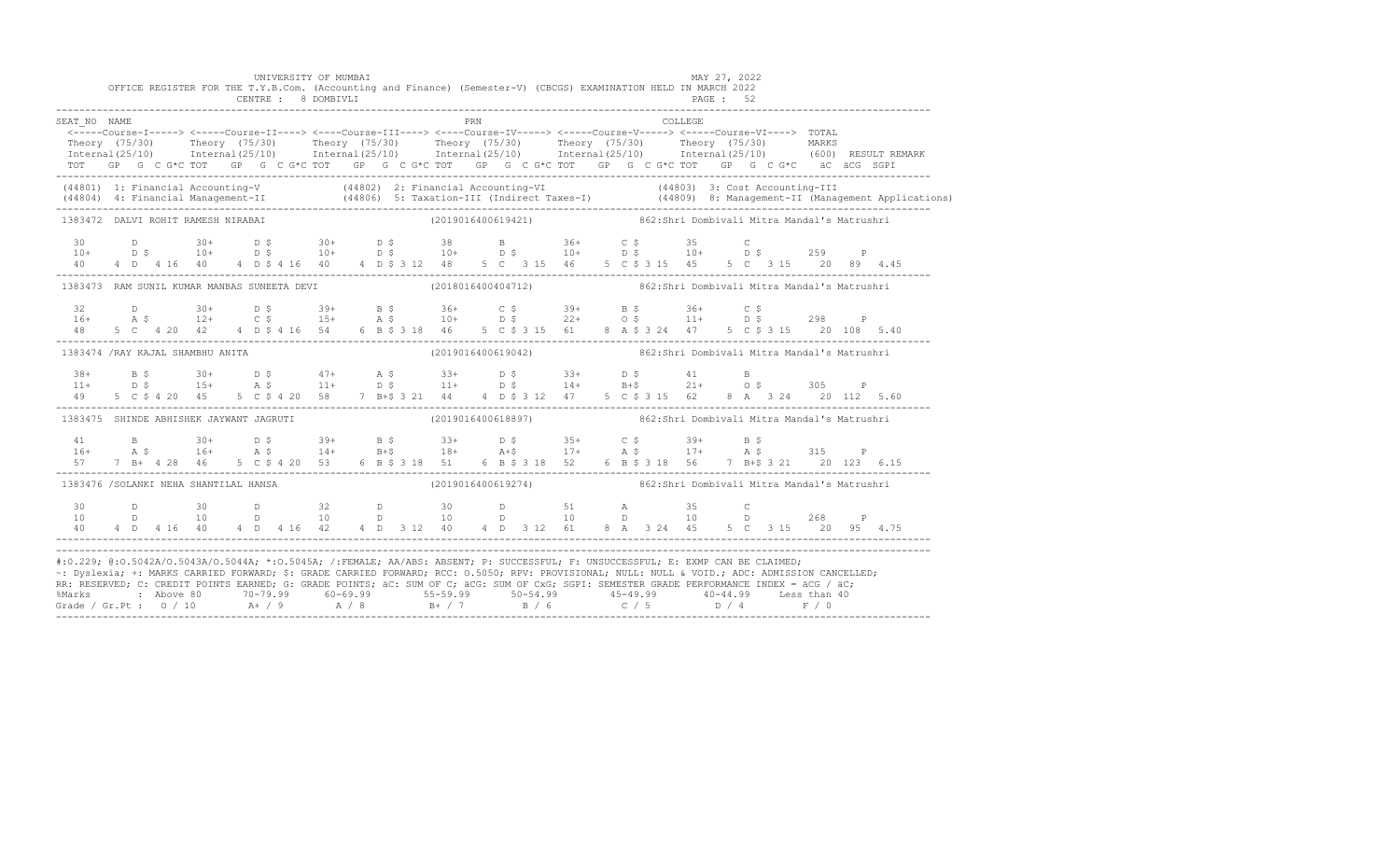|                                                                                                                                                     |         |            |     |       |  | UNIVERSITY OF MUMBAI |  |                    |     |  |  |  |         | MAY 27, 2022                                                                                                                                                                                                                                 |  |       |                                                                                                                                  |
|-----------------------------------------------------------------------------------------------------------------------------------------------------|---------|------------|-----|-------|--|----------------------|--|--------------------|-----|--|--|--|---------|----------------------------------------------------------------------------------------------------------------------------------------------------------------------------------------------------------------------------------------------|--|-------|----------------------------------------------------------------------------------------------------------------------------------|
|                                                                                                                                                     |         |            |     |       |  | CENTRE : 11 PANVEL   |  |                    |     |  |  |  |         | OFFICE REGISTER FOR THE T.Y.B.Com. (Accounting and Finance) (Semester-V) (CBCGS) EXAMINATION HELD IN MARCH 2022<br>PAGE: 53                                                                                                                  |  |       |                                                                                                                                  |
|                                                                                                                                                     |         |            |     |       |  |                      |  |                    |     |  |  |  |         |                                                                                                                                                                                                                                              |  |       |                                                                                                                                  |
| SEAT NO NAME                                                                                                                                        |         |            |     |       |  |                      |  |                    | PRN |  |  |  | COLLEGE |                                                                                                                                                                                                                                              |  |       |                                                                                                                                  |
|                                                                                                                                                     |         |            |     |       |  |                      |  |                    |     |  |  |  |         | <-----Course-I-----> <----Course-II----> <----Course-III----> <----Course-IV-----> <----Course-V----> <----Course-VI---->                                                                                                                    |  | TOTAL |                                                                                                                                  |
|                                                                                                                                                     |         |            |     |       |  |                      |  |                    |     |  |  |  |         | Theory (75/30)  Theory (75/30)  Theory (75/30)  Theory (75/30)  Theory (75/30)  Theory (75/30)<br>$Internal (25/10)$ $Internal (25/10)$ $Internal (25/10)$ $Internal (25/10)$ $Internal (25/10)$ $Internal (25/10)$ $Internal (25/10)$ (600) |  | MARKS | RESULT REMARK                                                                                                                    |
|                                                                                                                                                     |         |            |     |       |  |                      |  |                    |     |  |  |  |         | TOT GP G C G*C TOT GP G C G*C TOT GP G C G*C TOT GP G C G*C TOT GP G C G*C TOT GP G C G*C aC aCG SGPI                                                                                                                                        |  |       |                                                                                                                                  |
|                                                                                                                                                     |         |            |     |       |  |                      |  |                    |     |  |  |  |         | (44801) 1: Financial Accounting-V (44802) 2: Financial Accounting-VI (44803) 3: Cost Accounting-III                                                                                                                                          |  |       |                                                                                                                                  |
|                                                                                                                                                     |         |            |     |       |  |                      |  |                    |     |  |  |  |         |                                                                                                                                                                                                                                              |  |       | (44804) 4: Financial Management-II (44806) 5: Taxation-III (Indirect Taxes-I) (44809) 8: Management-II (Management Applications) |
|                                                                                                                                                     |         |            |     |       |  |                      |  | (2019016401769715) |     |  |  |  |         | 870: Mahatma Education Society's Pillai's HOC                                                                                                                                                                                                |  |       |                                                                                                                                  |
| 1383477 PATIL ADITYA GANESH KAVITA                                                                                                                  |         |            |     |       |  |                      |  |                    |     |  |  |  |         |                                                                                                                                                                                                                                              |  |       |                                                                                                                                  |
| $44+$                                                                                                                                               | $B + S$ |            | 59+ | $A+S$ |  | $60+$ 0 \$           |  | 41 B 72+ 0 \$ 59+  |     |  |  |  |         | $A + S$                                                                                                                                                                                                                                      |  |       |                                                                                                                                  |
| $19+$                                                                                                                                               | $A+S$   |            |     |       |  |                      |  |                    |     |  |  |  |         | $20+$ 0 \$ 15+ A \$ 17+ A \$ 16+ A \$ 21+ 0 \$ 443 P                                                                                                                                                                                         |  |       |                                                                                                                                  |
| 63                                                                                                                                                  |         |            |     |       |  |                      |  |                    |     |  |  |  |         | 8 A \$ 4 32 79 9 A + \$ 4 36 75 9 A + \$ 3 27 58 7 B + 3 21 88 10 O \$ 3 30 80 10 O \$ 3 30 20 176 8 80                                                                                                                                      |  |       |                                                                                                                                  |
|                                                                                                                                                     |         |            |     |       |  |                      |  |                    |     |  |  |  |         |                                                                                                                                                                                                                                              |  |       |                                                                                                                                  |
| #:0.229; @:0.5042A/0.5043A/0.5044A; *:0.5045A; /:FEMALE; AA/ABS: ABSENT; P: SUCCESSFUL; F: UNSUCCESSFUL; E: EXMP CAN BE CLAIMED;                    |         |            |     |       |  |                      |  |                    |     |  |  |  |         |                                                                                                                                                                                                                                              |  |       |                                                                                                                                  |
| ~: Dyslexia; +: MARKS CARRIED FORWARD; \$: GRADE CARRIED FORWARD; RCC: 0.5050; RPV: PROVISIONAL; NULL: NULL & VOID.; ADC: ADMISSION CANCELLED;      |         |            |     |       |  |                      |  |                    |     |  |  |  |         |                                                                                                                                                                                                                                              |  |       |                                                                                                                                  |
| RR: RESERVED; C: CREDIT POINTS EARNED; G: GRADE POINTS; äC: SUM OF C; äCG: SUM OF CxG; SGPI: SEMESTER GRADE PERFORMANCE INDEX = äCG / äC;<br>%Marks |         | : Above 80 |     |       |  |                      |  |                    |     |  |  |  |         | 70-79.99 60-69.99 55-59.99 50-54.99 45-49.99 40-44.99 Less than 40                                                                                                                                                                           |  |       |                                                                                                                                  |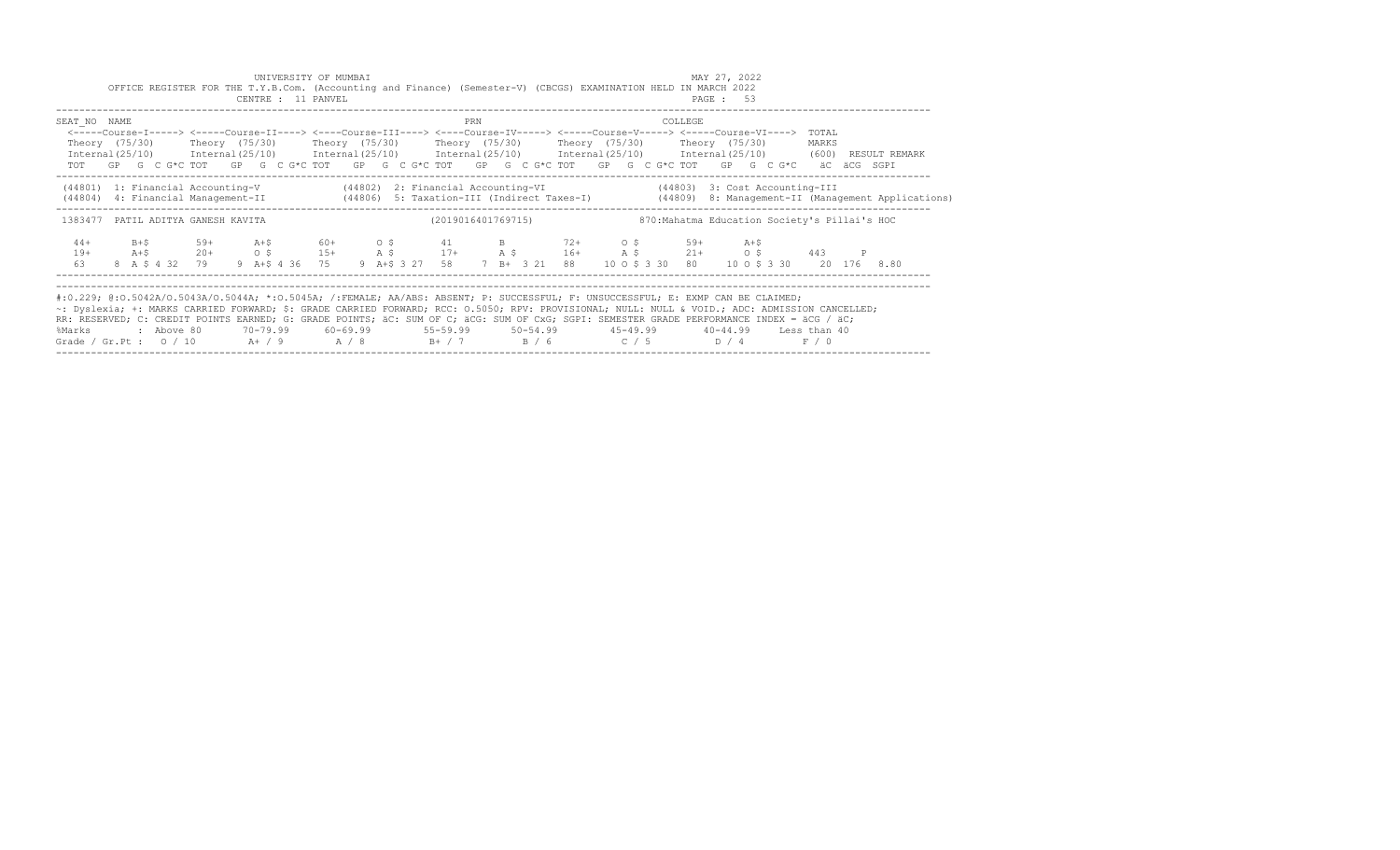|                                                                                                                                                                                                                                                                                                                                                                                                                                                                                                           |                         |            |                                   |                        | UNIVERSITY OF MUMBAI<br>OFFICE REGISTER FOR THE T.Y.B.Com. (Accounting and Finance) (Semester-V) (CBCGS) EXAMINATION HELD IN MARCH 2022<br>CENTRE : 2 DADAR                                                                                                                                                                                    |                         |  |                                 |     |  |                                               |  |                               | MAY 27, 2022<br>PAGE: 54 |                   |                                             |   |                                                                                                                                  |  |
|-----------------------------------------------------------------------------------------------------------------------------------------------------------------------------------------------------------------------------------------------------------------------------------------------------------------------------------------------------------------------------------------------------------------------------------------------------------------------------------------------------------|-------------------------|------------|-----------------------------------|------------------------|------------------------------------------------------------------------------------------------------------------------------------------------------------------------------------------------------------------------------------------------------------------------------------------------------------------------------------------------|-------------------------|--|---------------------------------|-----|--|-----------------------------------------------|--|-------------------------------|--------------------------|-------------------|---------------------------------------------|---|----------------------------------------------------------------------------------------------------------------------------------|--|
| SEAT NO NAME                                                                                                                                                                                                                                                                                                                                                                                                                                                                                              |                         |            |                                   |                        | <-----Course-I-----> <----Course-II----> <----Course-III----> <----Course-IV-----> <----Course-V----> <----Course-VI----><br>Theory (75/30)    Theory (75/30)    Theory (75/30)    Theory (75/30)    Theory (75/30)    Theory (75/30)<br>TOT GP G C G*C TOT GP G C G*C TOT GP G C G*C TOT GP G C G*C TOT GP G C G*C TOT GP G C G*C aC aCG SGPI |                         |  |                                 | PRN |  |                                               |  | COLLEGE                       |                          |                   | TOTAL<br>MARKS                              |   | Internal (25/10) Internal (25/10) Internal (25/10) Internal (25/10) Internal (25/10) Internal (25/10) (600) RESULT REMARK        |  |
| (44801) 1: Financial Accounting-V (44802) 2: Financial Accounting-VI (44803) 3: Cost Accounting-III                                                                                                                                                                                                                                                                                                                                                                                                       |                         |            |                                   |                        |                                                                                                                                                                                                                                                                                                                                                |                         |  |                                 |     |  |                                               |  |                               |                          |                   |                                             |   | (44804) 4: Financial Management-II (44806) 5: Taxation-III (Indirect Taxes-I) (44809) 8: Management-II (Management Applications) |  |
| 1383478 / AGARWAL SAKSHI MOHANLAL RESHAM                                                                                                                                                                                                                                                                                                                                                                                                                                                                  |                         |            |                                   |                        |                                                                                                                                                                                                                                                                                                                                                |                         |  |                                 |     |  | (2019016400220145)                            |  |                               |                          |                   | 75:the Guru Nanak Vidyak Society's Arts, Sc |   |                                                                                                                                  |  |
| 51<br>$24+$<br>75                                                                                                                                                                                                                                                                                                                                                                                                                                                                                         | $\circ$ $\circ$ $\circ$ | A          | $39+$<br>$20+$<br>$9$ A + 4 36 59 | B \$<br>O <sup>5</sup> | 7 B+\$ 4 28 58                                                                                                                                                                                                                                                                                                                                 | $38+$ B S<br>$20+$ 0 \$ |  | $44+$ B+S 53+<br>7 B+\$ 3 21 68 |     |  | $24+$ 0 \$ $23+$ 0 \$ $23+$<br>8 A \$ 3 24 76 |  | $A + S$ 53+<br>9 A+\$ 3 27 76 |                          | $A + S$<br>$0$ \$ | 412                                         | P | 9 A+\$ 3 27 20 163 8.15                                                                                                          |  |
| #:0.229; @:0.5042A/0.5043A/0.5044A; *:0.5045A; /:FEMALE; AA/ABS: ABSENT; P: SUCCESSFUL; F: UNSUCCESSFUL; E: EXMP CAN BE CLAIMED;<br>~: Dyslexia; +: MARKS CARRIED FORWARD; \$: GRADE CARRIED FORWARD; RCC: 0.5050; RPV: PROVISIONAL; NULL: NULL & VOID.; ADC: ADMISSION CANCELLED;<br>RR: RESERVED; C: CREDIT POINTS EARNED; G: GRADE POINTS; äC: SUM OF C; äCG: SUM OF CxG; SGPI: SEMESTER GRADE PERFORMANCE INDEX = äCG / äC;<br>%Marks<br>Grade / Gr.Pt : $0/10$ A+ / 9 A / 8 B+ / 7 B / 6 C / 5 D / 4 |                         | : Above 80 |                                   |                        | 70–79.99   60–69.99     55–59.99     50–54.99      45–49.99      40–44.99   Less than 40                                                                                                                                                                                                                                                       |                         |  |                                 |     |  |                                               |  |                               |                          |                   | F / 0                                       |   |                                                                                                                                  |  |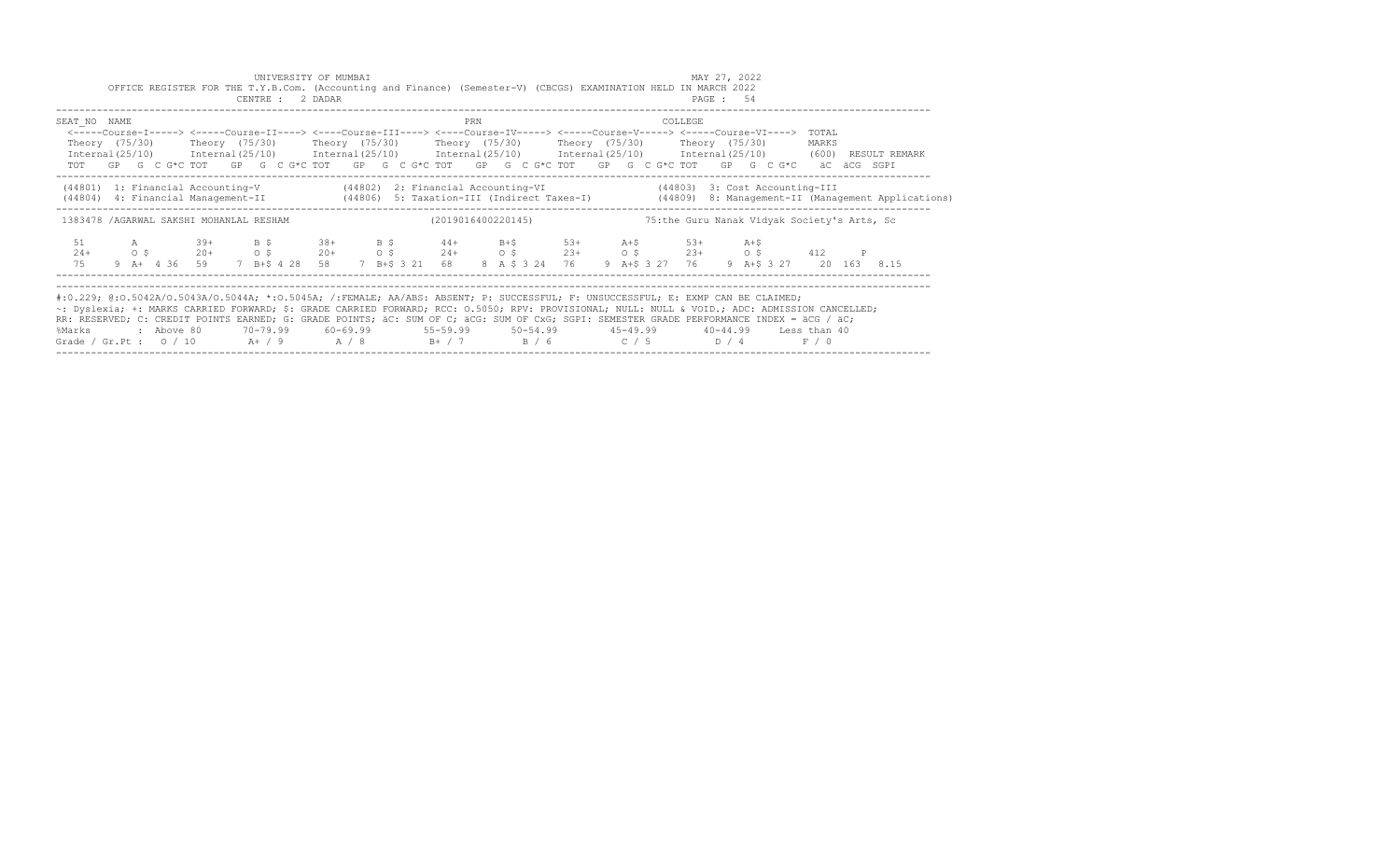|                                                                                                                                                                                                                                                                                                                                                                                                                                 |  |                               |     |                                                                             |  |  | UNIVERSITY OF MUMBAI<br>CENTRE : 4 GHATKOPAR |  |  | OFFICE REGISTER FOR THE T.Y.B.Com. (Accounting and Finance) (Semester-V) (CBCGS) EXAMINATION HELD IN MARCH 2022                                                                                                                                                                                                                       |     |  |  |             |  |  |                | MAY 27, 2022<br>PAGE: 55 |  |                       |  |                                                                                                                                  |  |
|---------------------------------------------------------------------------------------------------------------------------------------------------------------------------------------------------------------------------------------------------------------------------------------------------------------------------------------------------------------------------------------------------------------------------------|--|-------------------------------|-----|-----------------------------------------------------------------------------|--|--|----------------------------------------------|--|--|---------------------------------------------------------------------------------------------------------------------------------------------------------------------------------------------------------------------------------------------------------------------------------------------------------------------------------------|-----|--|--|-------------|--|--|----------------|--------------------------|--|-----------------------|--|----------------------------------------------------------------------------------------------------------------------------------|--|
| SEAT NO NAME                                                                                                                                                                                                                                                                                                                                                                                                                    |  |                               |     |                                                                             |  |  |                                              |  |  | <-----Course-I-----> <----Course-II----> <----Course-III----> <----Course-IV----> <----Course-V-----> <----Course-VI----> TOTAL<br>Theory (75/30) Theory (75/30) Theory (75/30) Theory (75/30) Theory (75/30) Theory (75/30)<br>TOT GP G C G*C TOT GP G C G*C TOT GP G C G*C TOT GP G C G*C TOT GP G C G*C TOT GP G C G*C äC äCG SGPI | PRN |  |  |             |  |  | COLLEGE        |                          |  | MARKS                 |  | Internal (25/10) Internal (25/10) Internal (25/10) Internal (25/10) Internal (25/10) Internal (25/10) (600) RESULT REMARK        |  |
| (44801) 1: Financial Accounting-V (44802) 2: Financial Accounting-VI (44803) 3: Cost Accounting-III                                                                                                                                                                                                                                                                                                                             |  |                               |     |                                                                             |  |  |                                              |  |  |                                                                                                                                                                                                                                                                                                                                       |     |  |  |             |  |  |                |                          |  |                       |  | (44804) 4: Financial Management-II (44806) 5: Taxation-III (Indirect Taxes-I) (44809) 8: Management-II (Management Applications) |  |
| 1383479 CHAVAN NILESH DEVJI VIMAL                                                                                                                                                                                                                                                                                                                                                                                               |  |                               |     |                                                                             |  |  |                                              |  |  | (2019016400076197) 135:N. G. Acharya and D. K. Marathe College                                                                                                                                                                                                                                                                        |     |  |  |             |  |  |                |                          |  |                       |  |                                                                                                                                  |  |
| $3.5+$<br>$20+$<br>55                                                                                                                                                                                                                                                                                                                                                                                                           |  |                               | C S | $7 B+5 4 28 --$                                                             |  |  | $23F$ F 48+ A \$                             |  |  | $44E$ B+ 59+ $A+5$ 53+ $A+5$<br>0\$23+0\$10+b\$13+B\$17+A\$15+A\$360F<br>$-$ - - - 58 7 B+\$ 3 21 57 7 B+ 3 21 76                                                                                                                                                                                                                     |     |  |  |             |  |  | 9 A+\$ 3 27 68 |                          |  | 8 A \$ 3 24 16 121 -- |  |                                                                                                                                  |  |
| 1383480 KALASE SAIRAJ CHANDRAKANT SHUBHANGI (2019016400076514) 135:N. G. Acharya and D. K. Marathe College                                                                                                                                                                                                                                                                                                                      |  |                               |     |                                                                             |  |  |                                              |  |  |                                                                                                                                                                                                                                                                                                                                       |     |  |  |             |  |  |                |                          |  |                       |  |                                                                                                                                  |  |
| $41+$<br>$21 +$<br>62.                                                                                                                                                                                                                                                                                                                                                                                                          |  | $\overline{B}$ $\overline{S}$ |     | $45+$ $A$ \$ $48+$ $A$ \$<br>$0 \t5$ $14+$<br>8 A \$ 4 32 59 7 B+\$ 4 28 64 |  |  |                                              |  |  | $A \begin{array}{ccccccccccccc} &A & S & & 40+ & & A & S & & 40+ & & B & S & & 53+ & & A+5 & & 63+ & & O & S \\ B+ & & 16+ & & A & S & & 20 & & O & & 18+ & A+5 & & 18+ & A+5 & & 397 & & P \\ \end{array}$<br>8 A \$ 3 24 60                                                                                                         |     |  |  | 8 A 3 24 71 |  |  |                |                          |  |                       |  | 9 A+\$ 3 27 81 10 0 \$ 3 30 20 165 8.25                                                                                          |  |
| #:0.229; @:0.5042A/0.5043A/0.5044A; *:0.5045A; /:FEMALE; AA/ABS: ABSENT; P: SUCCESSFUL; F: UNSUCCESSFUL; E: EXMP CAN BE CLAIMED;<br>~: Dyslexia; +: MARKS CARRIED FORWARD; \$: GRADE CARRIED FORWARD; RCC: 0.5050; RPV: PROVISIONAL; NULL: NULL & VOID.; ADC: ADMISSION CANCELLED;<br>RR: RESERVED: C: CREDIT POINTS EARNED: G: GRADE POINTS: äC: SUM OF C: äCG: SUM OF CxG: SGPI: SEMESTER GRADE PERFORMANCE INDEX = äCG / äC: |  |                               |     |                                                                             |  |  |                                              |  |  |                                                                                                                                                                                                                                                                                                                                       |     |  |  |             |  |  |                |                          |  |                       |  |                                                                                                                                  |  |

RR: RESERVED; C: CREDIT POINTS EARNED; G: GRADE POINTS; äC: SUM OF C; äCG: SUM OF CxG; SGPI: SEMESTER GRADE PERFORMANCE INDEX = äCG / äC; %Marks : Above 80 70-79.99 60-69.99 55-59.99 50-54.99 45-49.99 40-44.99 Less than 40 Grade / Gr.Pt : O / 10 A+ / 9 A / 8 B+ / 7 B / 6 C / 5 D / 4 F / 0 ------------------------------------------------------------------------------------------------------------------------------------------------------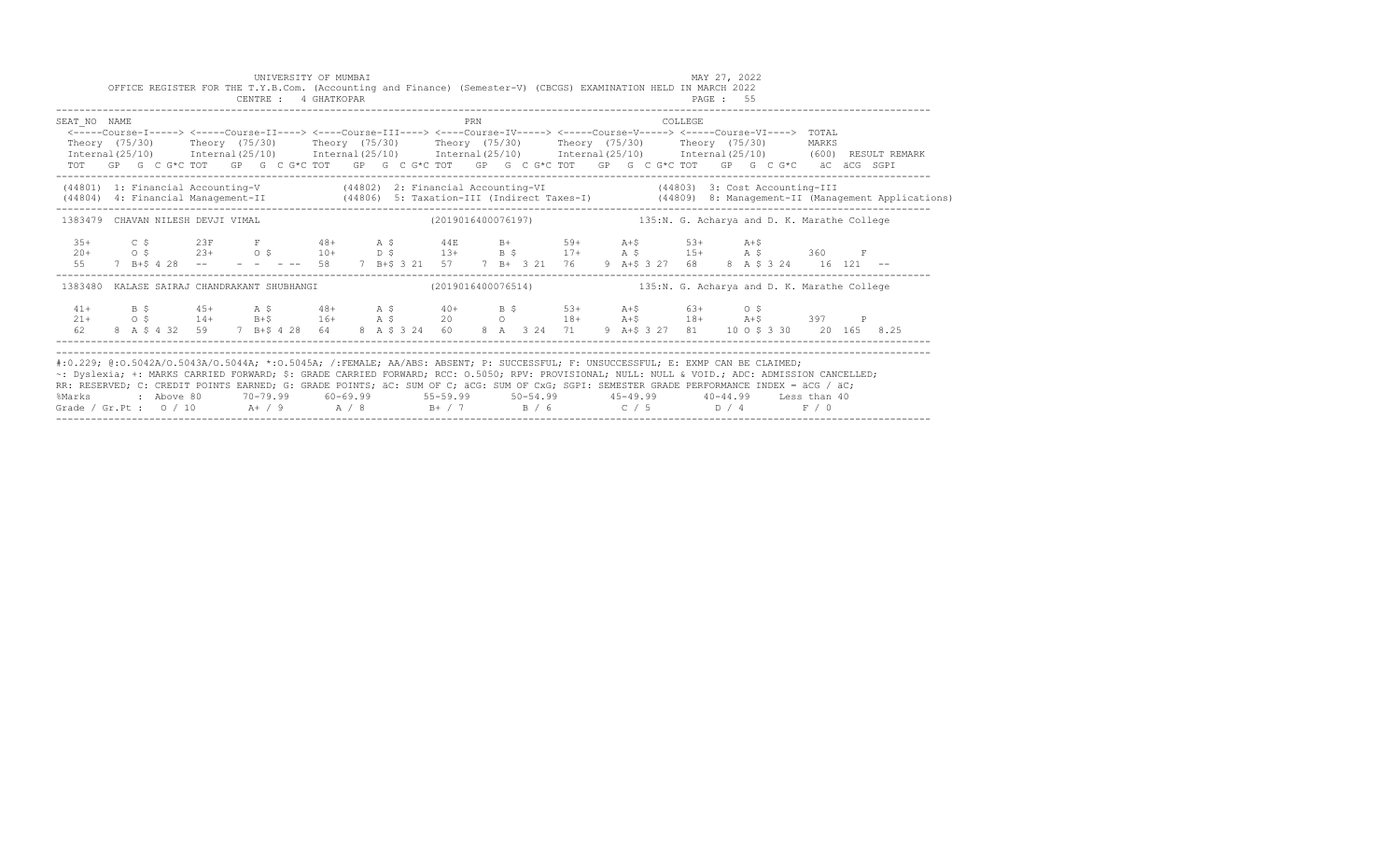|                                                                                                                                                                                                                                                                                                                                                                                                                                                                                                           |  |      |            |              |                          |  | UNIVERSITY OF MUMBAI<br>CENTRE : 7 VASAI |            |  | OFFICE REGISTER FOR THE T.Y.B.Com. (Accounting and Finance) (Semester-V) (CBCGS) EXAMINATION HELD IN MARCH 2022                                                                                                                                                                                                                                                                                                                                                             |     |  |                |  |                                              | MAY 27, 2022<br>PAGE: 56 |  |                |  |                                                                                                                                  |
|-----------------------------------------------------------------------------------------------------------------------------------------------------------------------------------------------------------------------------------------------------------------------------------------------------------------------------------------------------------------------------------------------------------------------------------------------------------------------------------------------------------|--|------|------------|--------------|--------------------------|--|------------------------------------------|------------|--|-----------------------------------------------------------------------------------------------------------------------------------------------------------------------------------------------------------------------------------------------------------------------------------------------------------------------------------------------------------------------------------------------------------------------------------------------------------------------------|-----|--|----------------|--|----------------------------------------------|--------------------------|--|----------------|--|----------------------------------------------------------------------------------------------------------------------------------|
| SEAT NO NAME                                                                                                                                                                                                                                                                                                                                                                                                                                                                                              |  |      |            |              |                          |  |                                          |            |  | <-----Course-I-----> <----Course-II----> <----Course-III----> <----Course-IV-----> <----Course-V----> <----Course-VI----><br>Theory (75/30)    Theory (75/30)    Theory (75/30)    Theory (75/30)    Theory (75/30)    Theory (75/30)<br>Internal (25/10) Internal (25/10) Internal (25/10) Internal (25/10) Internal (25/10) Internal (25/10) (600) RESULT REMARK<br>TOT GP G C G*C TOT GP G C G*C TOT GP G C G*C TOT GP G C G*C TOT GP G C G*C TOT GP G C G*C aC aCG SGPI | PRN |  |                |  | COLLEGE                                      |                          |  | TOTAL<br>MARKS |  |                                                                                                                                  |
|                                                                                                                                                                                                                                                                                                                                                                                                                                                                                                           |  |      |            |              |                          |  |                                          |            |  | (44801) 1: Financial Accounting-V (44802) 2: Financial Accounting-VI (44803) 3: Cost Accounting-III                                                                                                                                                                                                                                                                                                                                                                         |     |  |                |  |                                              |                          |  |                |  | (44804) 4: Financial Management-II (44806) 5: Taxation-III (Indirect Taxes-I) (44809) 8: Management-II (Management Applications) |
| 1383482 /SANSARE SHARVARI KUMAR KALPITA                                                                                                                                                                                                                                                                                                                                                                                                                                                                   |  |      |            |              |                          |  |                                          |            |  | (2019016400297524)                                                                                                                                                                                                                                                                                                                                                                                                                                                          |     |  |                |  | 149:Our Lady of Grace Trust's St. Gonsalo Ga |                          |  |                |  |                                                                                                                                  |
| 41<br>$16+$<br>57                                                                                                                                                                                                                                                                                                                                                                                                                                                                                         |  | A \$ | $B = 1$    | 7 B+ 4 28 64 | $45+$ A S<br>$19+$ $A+$$ |  | $39+$ B S<br>8 A \$ 4 32 59              | $20+$ 0 \$ |  | $33+$ D \$ $42+$ B + \$ 65 + 0 \$<br>$21+$ 0 \$ $20+$ 0 \$ $16+$ A \$ 377 P<br>7 B+\$ 3 21 54                                                                                                                                                                                                                                                                                                                                                                               |     |  | 6 B \$ 3 18 62 |  | 8 A \$ 3 24 81 10 O \$ 3 30 20 153 7.65      |                          |  |                |  |                                                                                                                                  |
| #:0.229; @:0.5042A/0.5043A/0.5044A; *:0.5045A; /:FEMALE; AA/ABS: ABSENT; P: SUCCESSFUL; F: UNSUCCESSFUL; E: EXMP CAN BE CLAIMED;<br>~: Dyslexia; +: MARKS CARRIED FORWARD; \$: GRADE CARRIED FORWARD; RCC: 0.5050; RPV: PROVISIONAL; NULL: NULL & VOID.; ADC: ADMISSION CANCELLED;<br>RR: RESERVED; C: CREDIT POINTS EARNED; G: GRADE POINTS; äC: SUM OF C; äCG: SUM OF CxG; SGPI: SEMESTER GRADE PERFORMANCE INDEX = äCG / äC;<br>%Marks<br>Grade / Gr.Pt : $0/10$ A+ / 9 A / 8 B+ / 7 B / 6 C / 5 D / 4 |  |      | : Above 80 |              |                          |  |                                          |            |  | 70-79.99   60-69.99    55-59.99    50-54.99     45-49.99     40-44.99   Less than 40                                                                                                                                                                                                                                                                                                                                                                                        |     |  |                |  |                                              |                          |  | F / 0          |  |                                                                                                                                  |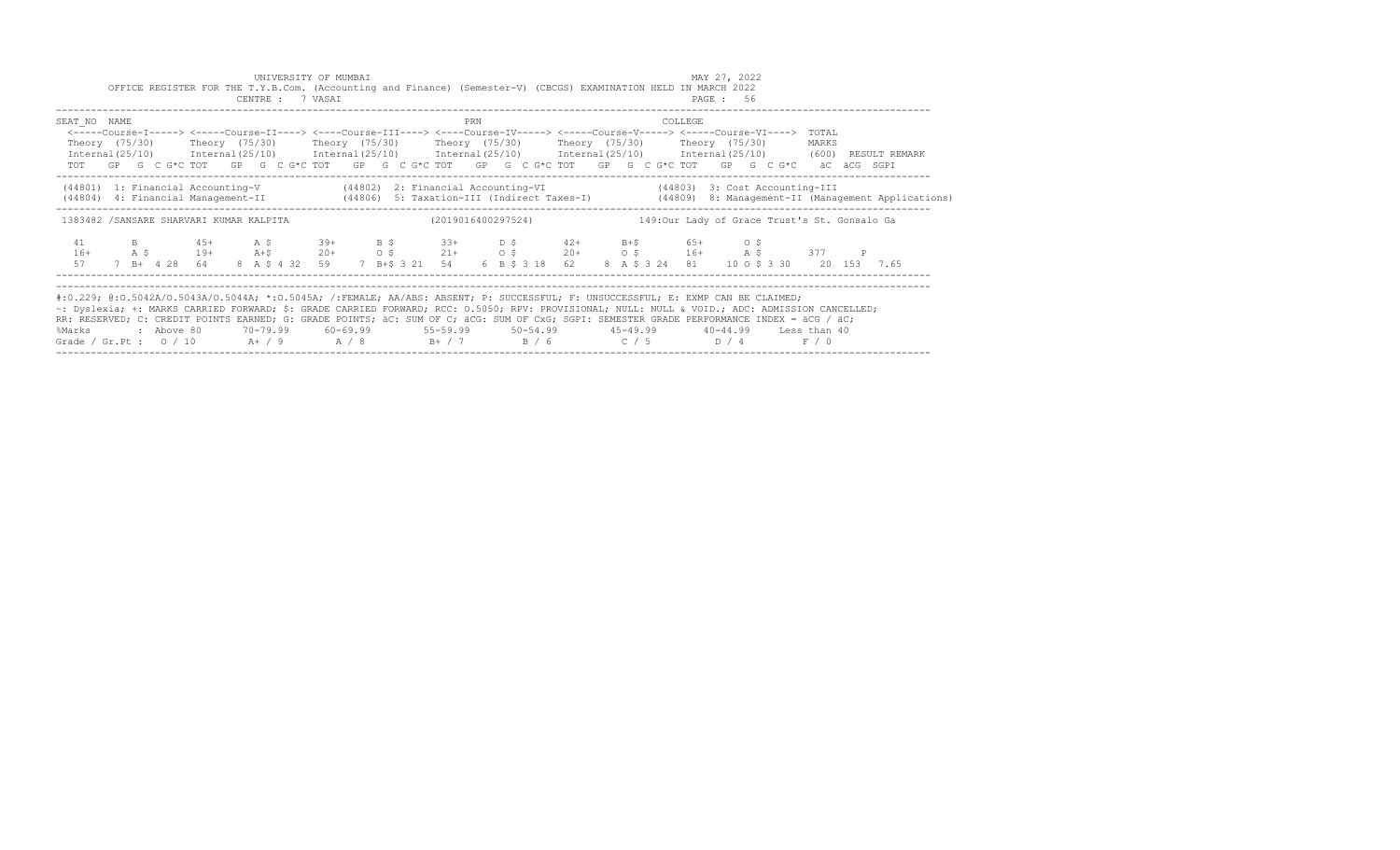|              |                                       | UNIVERSITY OF MUMBAI<br>CENTRE : 97 BORIVALI |  | OFFICE REGISTER FOR THE T.Y.B.Com. (Accounting and Finance) (Semester-V) (CBCGS) EXAMINATION HELD IN MARCH 2022                                                                                                                                                                                                                                                                                                                                                                                                                                                                                |  |          | MAY 27, 2022<br><b>PAGE : 57</b>              |  |  |
|--------------|---------------------------------------|----------------------------------------------|--|------------------------------------------------------------------------------------------------------------------------------------------------------------------------------------------------------------------------------------------------------------------------------------------------------------------------------------------------------------------------------------------------------------------------------------------------------------------------------------------------------------------------------------------------------------------------------------------------|--|----------|-----------------------------------------------|--|--|
| SEAT NO NAME |                                       |                                              |  | PRN<br><-----Course-I-----> <-----Course-II----> <----Course-III----> <----Course-IV-----> <----Course-V----> TOTAL<br>Theory (75/30) Theory (75/30) Theory (75/30) Theory (75/30) Theory (75/30) Theory (75/30) MARKS<br>Internal(25/10) Internal(25/10) Internal(25/10) Internal(25/10) Internal(25/10) Internal(25/10) (600) RESULTREMARK<br>TOT GP G C G*C TOT GP G C G*C TOT GP G C G*C TOT GP G C G*C TOT GP G C G*C TOT GP G C G*C äC äCG SGPI                                                                                                                                          |  | COLLEGE. |                                               |  |  |
|              |                                       |                                              |  | (44801) 1: Financial Accounting-V (44802) 2: Financial Accounting-VI (44803) 3: Cost Accounting-III<br>(44804) 4: Financial Management-II (44806) 5: Taxation-III (Indirect Taxes-I) (44809) 8: Management-II (Management Applica                                                                                                                                                                                                                                                                                                                                                              |  |          |                                               |  |  |
|              | 1383483 /GUPTA RADHA RAMNAGAR PUSHPA  |                                              |  | (2019016401473184) 151: Prahladrai Dalmia Lions College of Comme                                                                                                                                                                                                                                                                                                                                                                                                                                                                                                                               |  |          |                                               |  |  |
|              |                                       |                                              |  | $10+$ $15+$ $17+$ $15+$ $10+$ $10+$ $15+$ $15+$ $15+$ $15+$ $15+$ $15+$ $15+$ $15+$ $15+$ $15+$ $15+$ $15+$ $15+$ $15+$ $15+$ $15+$ $15+$ $15+$ $15+$ $15+$ $15+$ $15+$ $15+$ $15+$ $15+$ $15+$ $15+$ $15+$ $15+$ $15+$ $15+$<br>49 5 C \$ 4 20 58 7 B + 4 28 40 4 D \$ 3 12 55 7 B + \$ 3 21 61 8 A \$ 3 24 58 7 B + 3 21 20 126 6.30                                                                                                                                                                                                                                                         |  |          |                                               |  |  |
|              |                                       | 1383484 /JAMBAVALIKAR NIDHI SHAILESH SHEETAL |  | (2019016401473524) 151: Prahladrai Dalmia Lions College of Comme                                                                                                                                                                                                                                                                                                                                                                                                                                                                                                                               |  |          |                                               |  |  |
|              |                                       |                                              |  | 9 A+\$ 4 36 79 9 A+\$ 4 36 67 8 A \$ 3 24 84 10 0 \$ 3 30 77 9 A+ 3 27 90 10 0 \$ 3 30 20 183 9.15                                                                                                                                                                                                                                                                                                                                                                                                                                                                                             |  |          |                                               |  |  |
|              |                                       | 1383485 / KOTIAN DAYASHREE PRABHAKAR MOHINI  |  | (2019016401473145) 151: Prahladrai Dalmia Lions College of Comme                                                                                                                                                                                                                                                                                                                                                                                                                                                                                                                               |  |          |                                               |  |  |
| 55           |                                       |                                              |  | 7 B+\$ 4 28 60 8 A 4 32 42 4 D \$ 3 12 59 7 B+\$ 3 21 69 8 A \$ 3 24 74 9 A+\$ 3 27 20 144 7.20                                                                                                                                                                                                                                                                                                                                                                                                                                                                                                |  |          |                                               |  |  |
|              | 1383486 SHARMA RITIK ANIL VIJAYLAXMI  |                                              |  | (2019016401471371) 151: Prahladrai Dalmia Lions College of Comme                                                                                                                                                                                                                                                                                                                                                                                                                                                                                                                               |  |          |                                               |  |  |
|              |                                       |                                              |  |                                                                                                                                                                                                                                                                                                                                                                                                                                                                                                                                                                                                |  |          |                                               |  |  |
|              | 1383487 /SINGH JANKI NARBAHADUR GANGA |                                              |  | (2019016401473853) 151: Prahladrai Dalmia Lions College of Comme                                                                                                                                                                                                                                                                                                                                                                                                                                                                                                                               |  |          |                                               |  |  |
| 52           | 6 B \$ 4 24 46                        | 5 C \$ 4 20 53 6 B 3 18 63                   |  | $38+$ B $5$ $36+$ C $5$ $39$ B $44+$ B + $5$ $41+$ B $5$ $41+$ B $5$<br>$14+$ B + $5$ $10+$ D $5$ $14+$ B + $5$ $19+$ A + $5$ $16+$ A $5$ $13+$ B $5$ $325$ P<br>8 A \$ 3 24 57 7 B+\$ 3 21 54                                                                                                                                                                                                                                                                                                                                                                                                 |  |          | 6 B \$ 3 18 20 125 6.25                       |  |  |
|              | 1383488 /SONI MITISHA PRAKASH JINAL   |                                              |  | (2019016401470777)                                                                                                                                                                                                                                                                                                                                                                                                                                                                                                                                                                             |  |          | 151: Prahladrai Dalmia Lions College of Comme |  |  |
|              |                                       |                                              |  |                                                                                                                                                                                                                                                                                                                                                                                                                                                                                                                                                                                                |  |          |                                               |  |  |
|              |                                       |                                              |  | #:0.229; @:0.5042A/0.5043A/0.5044A; *:0.5045A; /:FEMALE; AA/ABS: ABSENT; P: SUCCESSFUL; F: UNSUCCESSFUL; E: EXMP CAN BE CLAIMED;<br>~: Dyslexia; +: MARKS CARRIED FORWARD; \$: GRADE CARRIED FORWARD; RCC: 0.5050; RPV: PROVISIONAL; NULL: NULL & VOID.; ADC: ADMISSION CANCELLED;<br>RR: RESERVED; C: CREDIT POINTS EARNED; G: GRADE POINTS; äC: SUM OF C; äCG: SUM OF CxG; SGPI: SEMESTER GRADE PERFORMANCE INDEX = äCG / äC;<br>% Marks : Above 80 70-79.99 60-69.99 55-59.99 50-54.99 45-49.99 40-44.99 Less than 40<br>Grade / Gr.Pt : 0 / 10 A+ / 9 A / 8 B+ / 7 B / 6 C / 5 D / 4 F / 0 |  |          |                                               |  |  |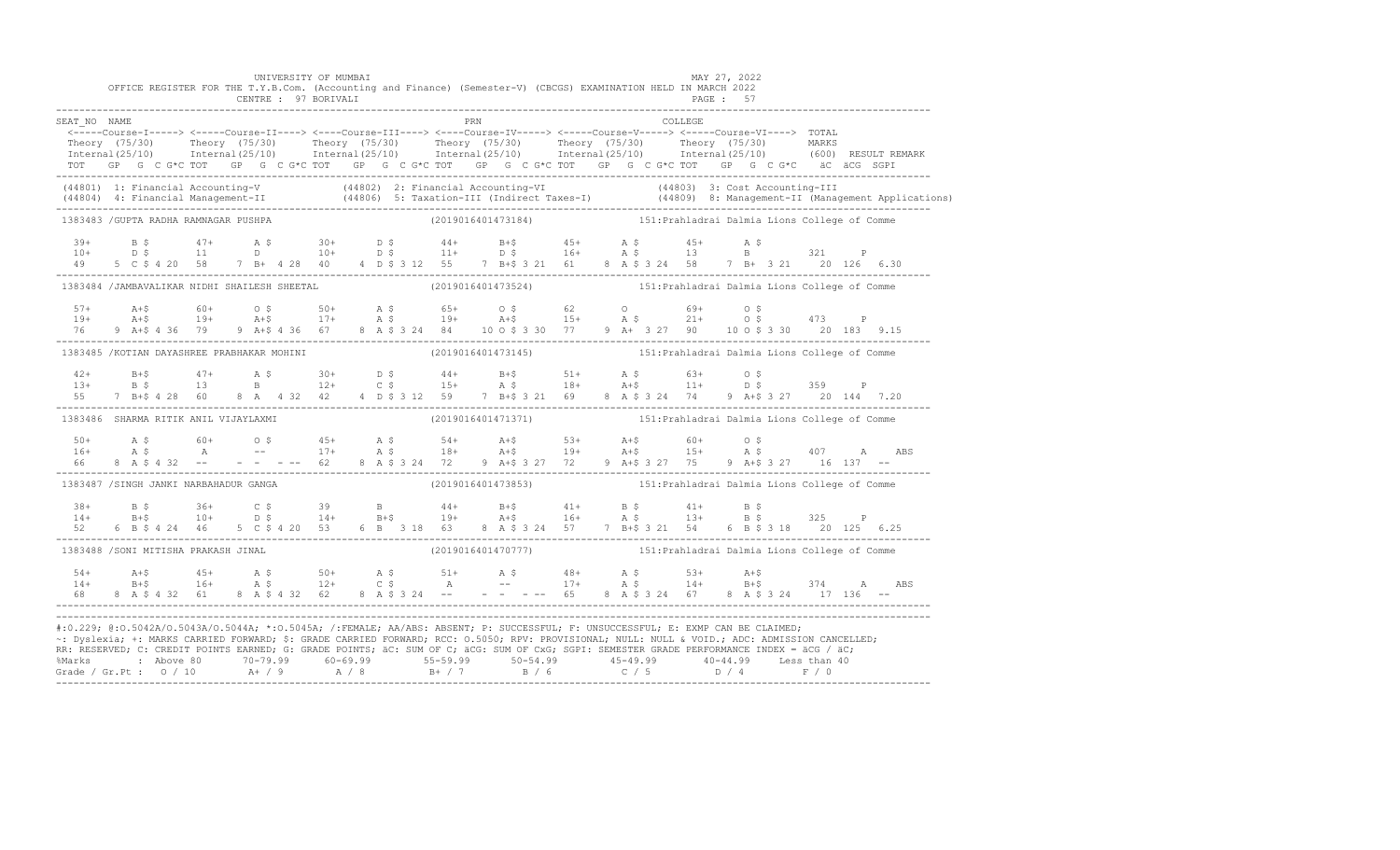|                                                                                                                                                                                                                                                                                                                                                                                                                                                                                                                   |  | OFFICE REGISTER FOR THE T.Y.B.Com. (Accounting and Finance) (Semester-V) (CBCGS) EXAMINATION HELD IN MARCH 2022 |  | UNIVERSITY OF MUMBAI |  |  |     |  |  |  | MAY 27, 2022   |  |                                                                                                                                                                                                            |  |                                                                                                                                  |
|-------------------------------------------------------------------------------------------------------------------------------------------------------------------------------------------------------------------------------------------------------------------------------------------------------------------------------------------------------------------------------------------------------------------------------------------------------------------------------------------------------------------|--|-----------------------------------------------------------------------------------------------------------------|--|----------------------|--|--|-----|--|--|--|----------------|--|------------------------------------------------------------------------------------------------------------------------------------------------------------------------------------------------------------|--|----------------------------------------------------------------------------------------------------------------------------------|
| SEAT NO NAME<br><----Course-I-----> <----Course-II----> <----Course-III----> <----Course-IV-----> <----Course-V-----> <----Course-VI----> TOTAL<br>Theory (75/30) Theory (75/30) Theory (75/30) Theory (75/30) Theory (75/30) Theory (75/30) MARKS<br>TOT GP G C G*C TOT GP G C G*C TOT GP G C G*C TOT GP G C G*C TOT GP G C G*C TOT GP G C G*C äC äCG SGPI                                                                                                                                                       |  |                                                                                                                 |  |                      |  |  | PRN |  |  |  | <b>COLLEGE</b> |  |                                                                                                                                                                                                            |  | Internal (25/10) Internal (25/10) Internal (25/10) Internal (25/10) Internal (25/10) Internal (25/10) (600) RESULT REMARK        |
| (44801) 1: Financial Accounting-V (44802) 2: Financial Accounting-VI (44803) 3: Cost Accounting-III                                                                                                                                                                                                                                                                                                                                                                                                               |  |                                                                                                                 |  |                      |  |  |     |  |  |  |                |  |                                                                                                                                                                                                            |  | (44804) 4: Financial Management-II (44806) 5: Taxation-III (Indirect Taxes-I) (44809) 8: Management-II (Management Applications) |
| 1383489 TRIPATHI AMIT OMPRAKASH PREMILA (2019016401472061) 151: Prahladrai Dalmia Lions College of Comme                                                                                                                                                                                                                                                                                                                                                                                                          |  |                                                                                                                 |  |                      |  |  |     |  |  |  |                |  |                                                                                                                                                                                                            |  |                                                                                                                                  |
| $56+$<br>69                                                                                                                                                                                                                                                                                                                                                                                                                                                                                                       |  | $A + $$ 50+ A \$ 60+ O \$ 62+ O \$ 48+ A \$ 57+ A +\$                                                           |  |                      |  |  |     |  |  |  |                |  |                                                                                                                                                                                                            |  | $13+$ B \$ $A$ -- $10+$ D \$ $11+$ D \$ $13+$ B \$ $14+$ B+\$ 394 A ABS                                                          |
| 1383490 WAGHELA VINAY NILESH BHAVNA                                                                                                                                                                                                                                                                                                                                                                                                                                                                               |  |                                                                                                                 |  |                      |  |  |     |  |  |  |                |  | (2018016401110326) 151: Prahladrai Dalmia Lions College of Comme                                                                                                                                           |  |                                                                                                                                  |
| 50                                                                                                                                                                                                                                                                                                                                                                                                                                                                                                                |  |                                                                                                                 |  |                      |  |  |     |  |  |  |                |  | 39 B 51 A 45 A 54 A 63 + 0 \$ 51 + A \$<br>11 + D \$ 10 + D \$ 10 + D \$ 11 + D \$ 15 + A \$ 11 + D \$ 371 P<br>6 B 4 24 61 8 A 4 32 55 7 B + 3 21 65 8 A 3 24 78 9 A + \$ 3 27 62 8 A \$ 3 24 20 152 7.60 |  |                                                                                                                                  |
| #:0.229; @:0.5042A/0.5043A/0.5044A; *:0.5045A; /:FEMALE; AA/ABS: ABSENT; P: SUCCESSFUL; F: UNSUCCESSFUL; E: EXMP CAN BE CLAIMED;<br>~: Dyslexia; +: MARKS CARRIED FORWARD; \$: GRADE CARRIED FORWARD; RCC: 0.5050; RPV: PROVISIONAL; NULL: NULL & VOID.; ADC: ADMISSION CANCELLED;<br>RR: RESERVED; C: CREDIT POINTS EARNED; G: GRADE POINTS; äC: SUM OF C; äCG: SUM OF CxG; SGPI: SEMESTER GRADE PERFORMANCE INDEX = äCG / äC;<br>%Marks<br>Grade / Gr.Pt : $0/10$ A + / 9 A / 8 B + / 7 B / 6 C / 5 D / 4 F / 0 |  |                                                                                                                 |  |                      |  |  |     |  |  |  |                |  | 2 Above 80    70-79.99    60-69.99     55-59.99     50-54.99     45-49.99     40-44.99   Less than:                                                                                                        |  |                                                                                                                                  |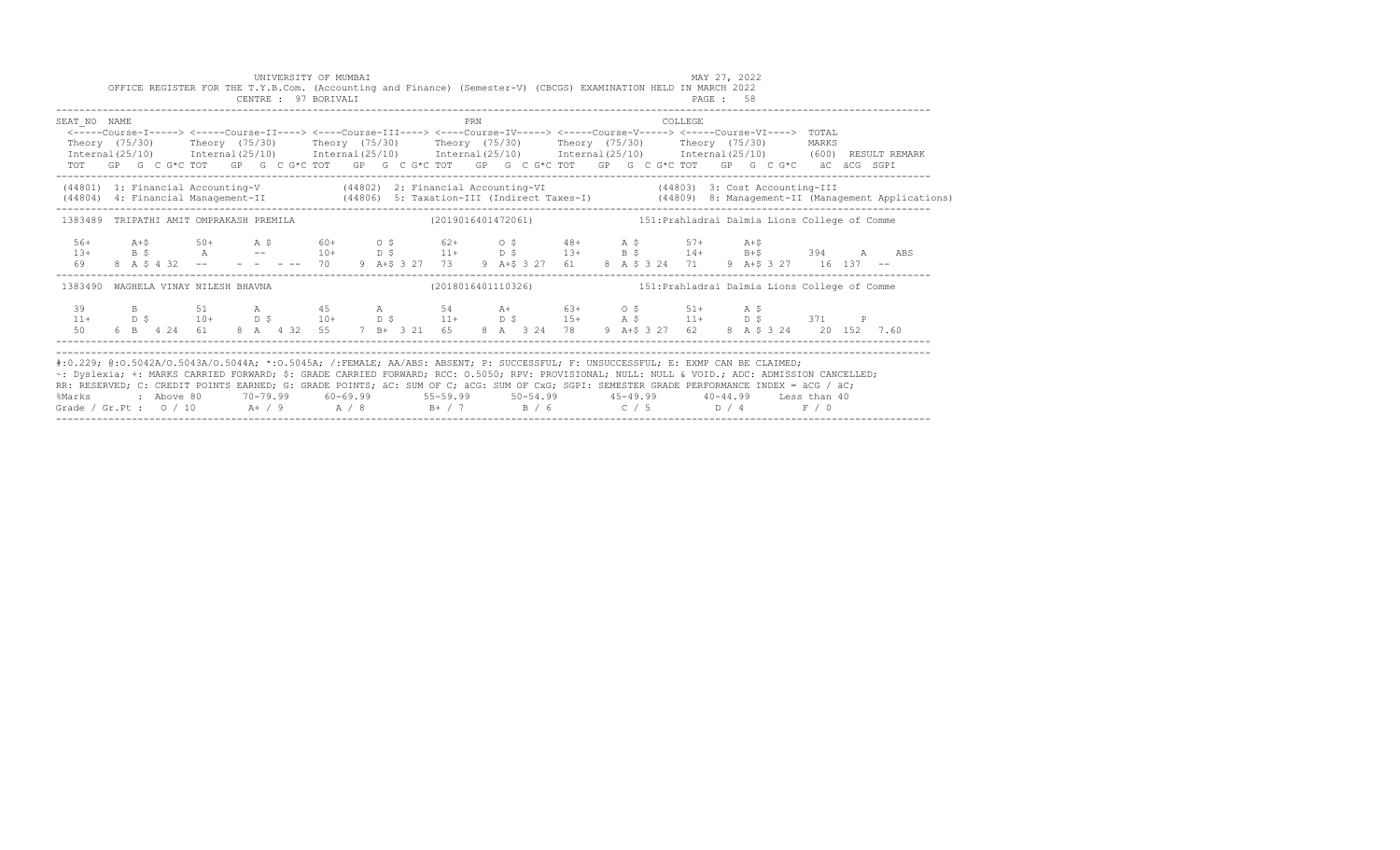|              |                                                                                   | UNIVERSITY OF MUMBAI<br>CENTRE : 1 MUMBAI |  | OFFICE REGISTER FOR THE T.Y.B.Com. (Accounting and Finance) (Semester-V) (CBCGS) EXAMINATION HELD IN MARCH 2022 |  | MAY 27, 2022<br>PAGE : 59                                                                                                                                                                                                                                                                                                                                                                                                     |  |
|--------------|-----------------------------------------------------------------------------------|-------------------------------------------|--|-----------------------------------------------------------------------------------------------------------------|--|-------------------------------------------------------------------------------------------------------------------------------------------------------------------------------------------------------------------------------------------------------------------------------------------------------------------------------------------------------------------------------------------------------------------------------|--|
| SEAT NO NAME |                                                                                   |                                           |  |                                                                                                                 |  |                                                                                                                                                                                                                                                                                                                                                                                                                               |  |
|              |                                                                                   |                                           |  |                                                                                                                 |  | Theory (75/30) Theory (75/30) Theory (75/30) Theory (75/30) Theory (75/30) Theory (75/30) MARKS<br>Internal(25/10) Internal(25/10) Internal(25/10) Internal(25/10) Internal(25/10) Internal(25/10) (600) RESULTREMARK<br>TOT GP G C G*C TOT GP G C G*C TOT GP G C G*C TOT GP G C G*C TOT GP G C G*C TOT GP G C G*C äC äCG SGPI                                                                                                |  |
|              |                                                                                   |                                           |  |                                                                                                                 |  | (44801) 1: Financial Accounting-V (44802) 2: Financial Accounting-VI (44803) 3: Cost Accounting-III<br>(44804) 4: Financial Management-II (44806) 5: Taxation-III (Indirect Taxes-I) (44809) 8: Management-II (Management Applica                                                                                                                                                                                             |  |
|              |                                                                                   |                                           |  |                                                                                                                 |  | 1383491 /GIRAM SHRITIJA RAJENDRA VAISHALI (2019016401105906) 209:Siddharth College of Arts, Science and C                                                                                                                                                                                                                                                                                                                     |  |
|              |                                                                                   |                                           |  |                                                                                                                 |  | $38+$ B \$ $47+$ A \$ $30$ D 44 B + 57 A + 51 A<br>21+ O \$ 22+ O \$ 10+ D \$ 21+ O \$ 19+ A + \$ 10+ D \$ 370 P<br>59 7 B+\$ 4 28 69 8 A \$ 4 32 40 4 D 3 12 65 8 A 3 24 76 9 A+ 3 27 61 8 A 3 24 20 147 7.35                                                                                                                                                                                                                |  |
|              |                                                                                   |                                           |  |                                                                                                                 |  | (44801) 1: Financial Accounting-V (44802) 2: Financial Accounting-VI (44803) 3: Cost Accounting-III<br>(44804) 4: Financial Management-II (44806) 5: Taxation-III (Indirect Taxes-I) (44807) 6: International Finance<br>-----------                                                                                                                                                                                          |  |
|              | 1383492 MONTEIRO RUBEN MININ DASSY                                                |                                           |  | (2019016400225301) 369: Wilson College                                                                          |  |                                                                                                                                                                                                                                                                                                                                                                                                                               |  |
|              |                                                                                   |                                           |  |                                                                                                                 |  | $13+$ B $3+$ B $5$ $33+$ D $5$ $42+$ B $47+$ A $5$ $39+$ B $5$ $13+$ B $5$ $23+$ O $5$ $20+$ O $5$ $22+$ O $5$ $22+$ O $5$ $18+$ A $45$ $378$ P<br>$73$ 9 A + 4 36 62 8 A $5$ 4 $32$ 53 6 B $5$ 3 18 64 8 A $5$ 3 24 69 8 A $5$                                                                                                                                                                                               |  |
|              | 1383493 RAWAL ADIT BHIM RUPA                                                      |                                           |  | (2019016400225676) 369: Wilson College                                                                          |  |                                                                                                                                                                                                                                                                                                                                                                                                                               |  |
|              |                                                                                   |                                           |  |                                                                                                                 |  | $\begin{array}{cccccccccccccccc} 42 & B+ & 32+ & D & \xi & 38+ & B & \xi & 45+ & A & \xi & 51+ & A & \xi & 44+ & B+\xi \\ 15+ & A & \xi & 20+ & O & \xi & 17+ & A & \xi & 17+ & A & \xi & 21+ & O & \xi & 12+ & C & \xi & 354 & P \\ 57 & 7 & B+ & 4 & 28 & 52 & 6 & B & \xi & 4 & 24 & 55 & 7 & B+\xi & 3 & 21 & 62 & 8 & A & \xi & 3 & 24 & 72 & 9 & A+\xi & 3 &$                                                           |  |
|              | 1383494 SAW CHANDRASHEKHAR KUMAR MEENA DEVI (2019016400225974) 369:Wilson College |                                           |  |                                                                                                                 |  |                                                                                                                                                                                                                                                                                                                                                                                                                               |  |
|              |                                                                                   |                                           |  |                                                                                                                 |  |                                                                                                                                                                                                                                                                                                                                                                                                                               |  |
|              | 1383495 /SHAIKH SHIRIN ANSAR ALI NASREEN                                          |                                           |  | (2019016400226285) 369: Wilson College                                                                          |  |                                                                                                                                                                                                                                                                                                                                                                                                                               |  |
|              |                                                                                   |                                           |  |                                                                                                                 |  | $\begin{array}{cccccccccccccccc} 30+ & D & S & A & B+ & 50 & A & 38+ & B & S & 39+ & B & S & 33+ & D & S & 32+ & D & S & 36+ & A & S & 18+ & A & 16+ & A & S & 14+ & B & 17+ & A & S & 14+ & B & 17+ & A & 14+ & B & 17+ & B & 32+ & B & 32+ & B & 32+ & B & 32+ & B & 32+ & B & 32+ & B & 32+ & B & 32+ & B & 32+ & B & 32+ & B & 32+ & B & 32+ & B & $                                                                      |  |
|              |                                                                                   |                                           |  |                                                                                                                 |  | #:0.229; @:0.5042A/0.5043A/0.5044A; *:0.5045A; /:FEMALE; AA/ABS: ABSENT; P: SUCCESSFUL; F: UNSUCCESSFUL; E: EXMP CAN BE CLAIMED;<br>~: Dyslexia; +: MARKS CARRIED FORWARD; \$: GRADE CARRIED FORWARD; RCC: 0.5050; RPV: PROVISIONAL; NULL: NULL: AULL: ADC: ADMISSION CANCELLED;<br>RR: RESERVED; C: CREDIT POINTS EARNED; G: GRADE POINTS; äC: SUM OF C; äCG: SUM OF CxG; SGPI: SEMESTER GRADE PERFORMANCE INDEX = äCG / äC; |  |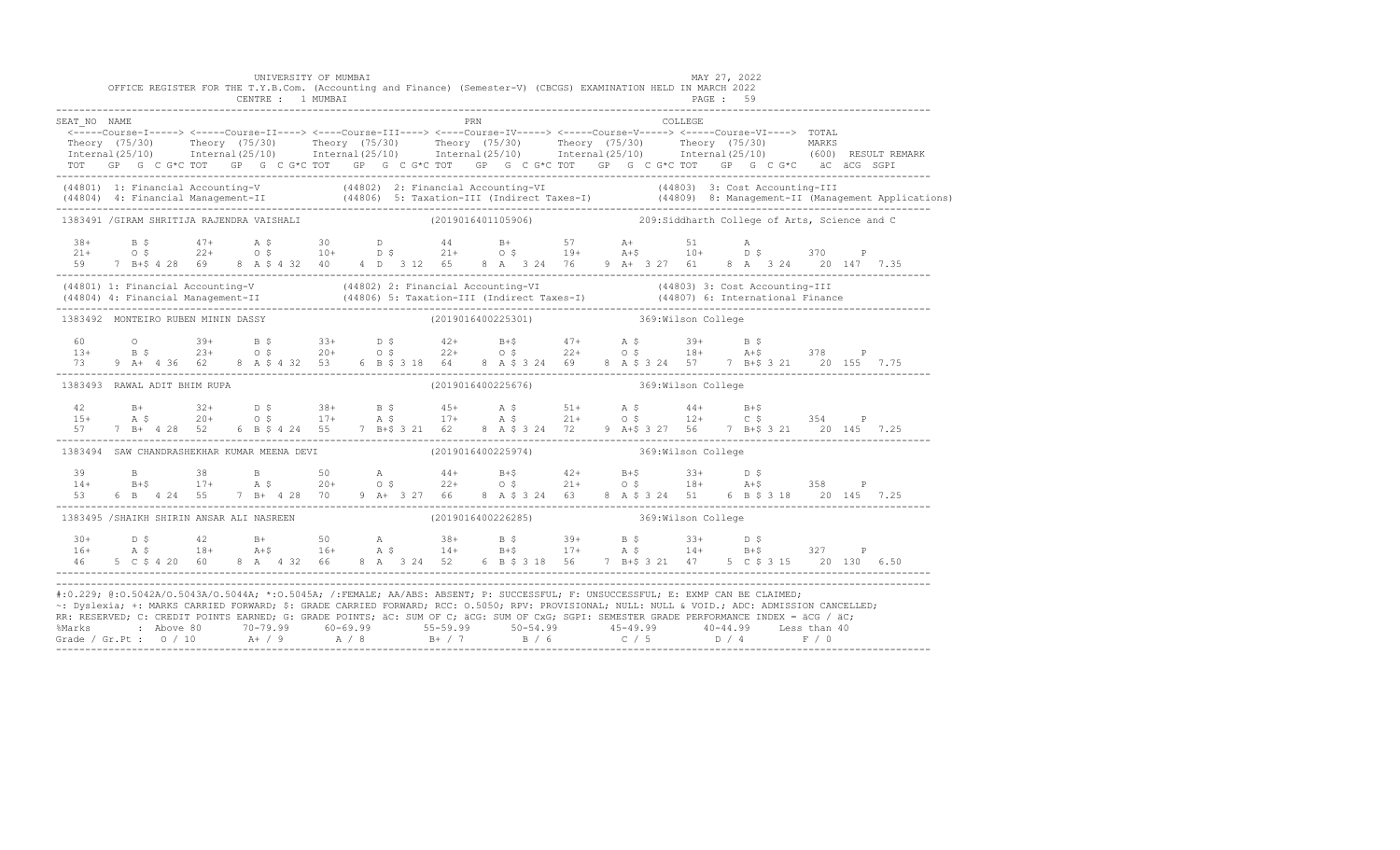|                                                                                                                                                                                                                                                                                                                                                                                                                                                                                                                        |  |                                                |           |  | CENTRE : 24 BHAYANDAR | UNIVERSITY OF MUMBAI |  | OFFICE REGISTER FOR THE T.Y.B.Com. (Accounting and Finance) (Semester-V) (CBCGS) EXAMINATION HELD IN MARCH 2022                                                                                                                                                                                                                    |     |  |  |  |         | MAY 27, 2022<br>PAGE : 60 |  |  |       |  |                                                                                                                                  |  |
|------------------------------------------------------------------------------------------------------------------------------------------------------------------------------------------------------------------------------------------------------------------------------------------------------------------------------------------------------------------------------------------------------------------------------------------------------------------------------------------------------------------------|--|------------------------------------------------|-----------|--|-----------------------|----------------------|--|------------------------------------------------------------------------------------------------------------------------------------------------------------------------------------------------------------------------------------------------------------------------------------------------------------------------------------|-----|--|--|--|---------|---------------------------|--|--|-------|--|----------------------------------------------------------------------------------------------------------------------------------|--|
| SEAT NO NAME<br>Theory (75/30)                                                                                                                                                                                                                                                                                                                                                                                                                                                                                         |  |                                                |           |  |                       |                      |  | <----Course-I-----> <----Course-II----> <----Course-III----> <----Course-IV-----> <----Course-V-----> <----Course-VI----> TOTAL<br>Theory (75/30)    Theory (75/30)    Theory (75/30)    Theory (75/30)    Theory (75/30)<br>TOT GP G C G*C TOT GP G C G*C TOT GP G C G*C TOT GP G C G*C TOT GP G C G*C TOT GP G C G*C äC äCG SGPI | PRN |  |  |  | COLLEGE |                           |  |  | MARKS |  | Internal (25/10) Internal (25/10) Internal (25/10) Internal (25/10) Internal (25/10) Internal (25/10) (600) RESULT REMARK        |  |
| (44801) 1: Financial Accounting-V (44802) 2: Financial Accounting-VI (44803) 3: Cost Accounting-III                                                                                                                                                                                                                                                                                                                                                                                                                    |  |                                                |           |  |                       |                      |  |                                                                                                                                                                                                                                                                                                                                    |     |  |  |  |         |                           |  |  |       |  | (44804) 4: Financial Management-II (44806) 5: Taxation-III (Indirect Taxes-I) (44809) 8: Management-II (Management Applications) |  |
| 1383496 NAOI HASAN SIBTE HASAN RUBY BANO (2019016401272511) 400 1:Jeevan Jyot Educational Charitable Trust                                                                                                                                                                                                                                                                                                                                                                                                             |  |                                                |           |  |                       |                      |  |                                                                                                                                                                                                                                                                                                                                    |     |  |  |  |         |                           |  |  |       |  |                                                                                                                                  |  |
| 35<br>$16+$<br>51                                                                                                                                                                                                                                                                                                                                                                                                                                                                                                      |  |                                                |           |  |                       |                      |  | C 30+ D \$ 36+ C \$ 38 B 30 D 41+ B \$<br>A \$ 11+ D \$ 13+ B \$ 16+ A \$ 13+ B \$ 22+ O \$ 301 P                                                                                                                                                                                                                                  |     |  |  |  |         |                           |  |  |       |  |                                                                                                                                  |  |
| 1383497 TAQI HASAN SIBTE HASAN RUBYBANO                                                                                                                                                                                                                                                                                                                                                                                                                                                                                |  |                                                |           |  |                       |                      |  | (2019016401272534) 601: Jeevan Jyot Educational Charitable Trust                                                                                                                                                                                                                                                                   |     |  |  |  |         |                           |  |  |       |  |                                                                                                                                  |  |
| 2.3F<br>$17+$                                                                                                                                                                                                                                                                                                                                                                                                                                                                                                          |  | $\mathbf{F}$ and $\mathbf{F}$ and $\mathbf{F}$ | $42+$ B+S |  |                       | $51+$ A \$           |  | $35+$ C \$ 15F F 45+ A \$<br>- 1920 - 1931 - 1945 - 1946 - 1946 - 1946 - 1947 - 1947 - 1947 - 1947 - 1947 - 1947 - 1947 - 1947 - 1947 - 194<br>- - - -- 54 6 B \$ 4 24 64 8 A \$ 3 24 50 6 B \$ 3 18 -- - - - - - - 67 8 A \$ 3 24 13 90 --                                                                                        |     |  |  |  |         |                           |  |  |       |  |                                                                                                                                  |  |
| #:0.229; @:0.5042A/0.5043A/0.5044A; *:0.5045A; /:FEMALE; AA/ABS: ABSENT; P: SUCCESSFUL; F: UNSUCCESSFUL; E: EXMP CAN BE CLAIMED;<br>~: Dyslexia; +: MARKS CARRIED FORWARD; \$: GRADE CARRIED FORWARD; RCC: 0.5050; RPV: PROVISIONAL; NULL: NULL: WOID.; ADC: ADMISSION CANCELLED;<br>RR: RESERVED; C: CREDIT POINTS EARNED; G: GRADE POINTS; äC: SUM OF C; äCG: SUM OF CxG; SGPI: SEMESTER GRADE PERFORMANCE INDEX = äCG / äC;<br>%Marks<br>Grade / Gr.Pt : $0/10$ A $/9$ A $/8$ B $+$ / 7 B $/6$ C $/5$ D $/4$ F $/0$ |  |                                                |           |  |                       |                      |  | : Above 80    70-79.99    60-69.99     55-59.99     50-54.99      45-49.99     40-44.99   Less than 40                                                                                                                                                                                                                             |     |  |  |  |         |                           |  |  |       |  |                                                                                                                                  |  |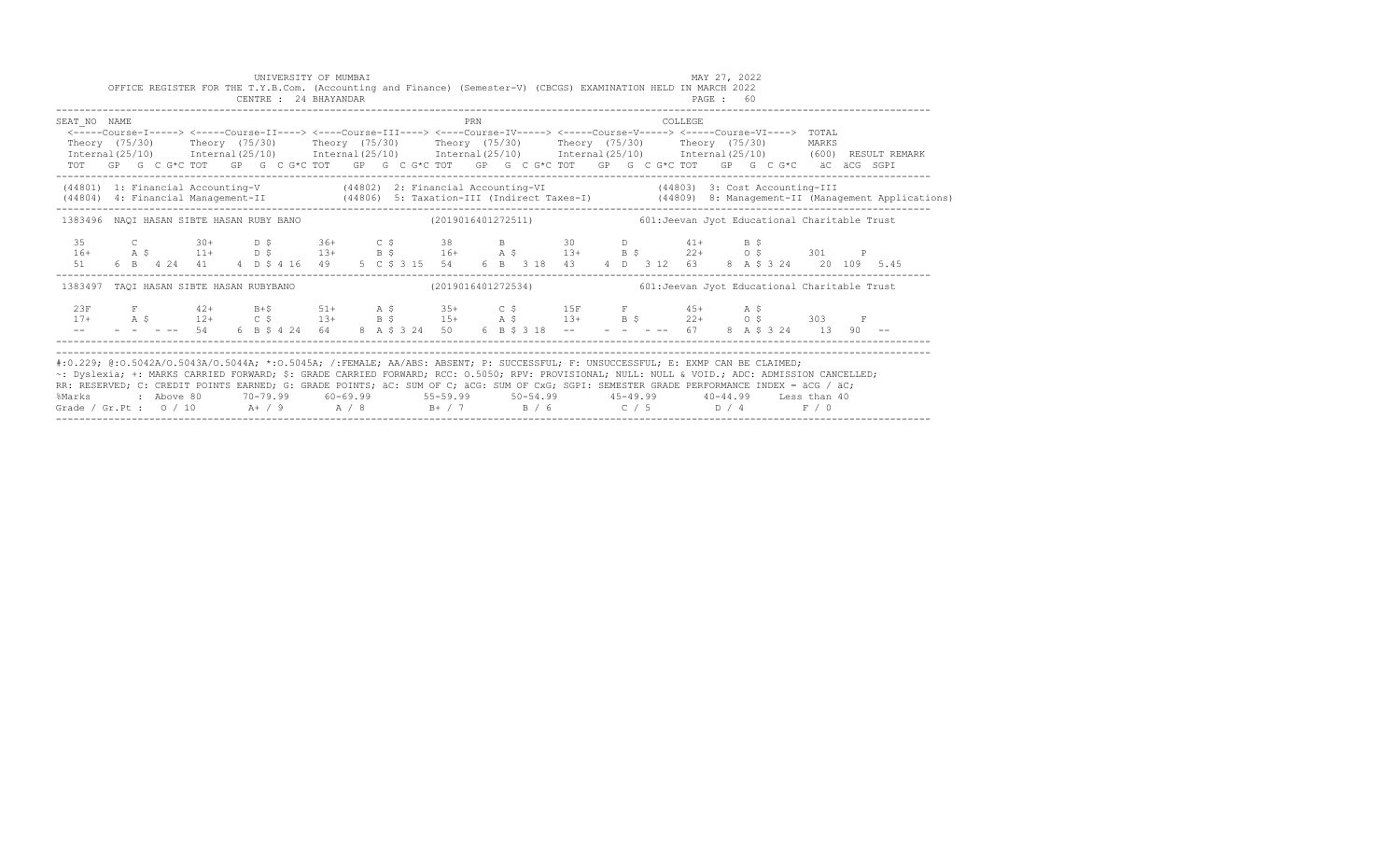|                                                                                                                                                                                                                                                                                                                                                                                                                                 |     |           |        |                                             |  |  | UNIVERSITY OF MUMBAI<br>CENTRE : 4 GHATKOPAR |  |  |             |     |  | OFFICE REGISTER FOR THE T.Y.B.Com. (Accounting and Finance) (Semester-V) (CBCGS) EXAMINATION HELD IN MARCH 2022                                                                                                                                                                                                                                                                                                                                                           |  |  |                     | MAY 27, 2022<br>PAGE : 61 |  |  |       |                                               |  |
|---------------------------------------------------------------------------------------------------------------------------------------------------------------------------------------------------------------------------------------------------------------------------------------------------------------------------------------------------------------------------------------------------------------------------------|-----|-----------|--------|---------------------------------------------|--|--|----------------------------------------------|--|--|-------------|-----|--|---------------------------------------------------------------------------------------------------------------------------------------------------------------------------------------------------------------------------------------------------------------------------------------------------------------------------------------------------------------------------------------------------------------------------------------------------------------------------|--|--|---------------------|---------------------------|--|--|-------|-----------------------------------------------|--|
| SEAT NO NAME                                                                                                                                                                                                                                                                                                                                                                                                                    |     |           |        |                                             |  |  |                                              |  |  |             | PRN |  | <-----Course-I-----> <-----Course-II----> <----Course-III----> <----Course-IV-----> <----Course-V-----> <----Course-VI----> TOTAL<br>Theory (75/30)  Theory (75/30)  Theory (75/30)  Theory (75/30)  Theory (75/30)  Theory (75/30)<br>Internal (25/10) Internal (25/10) Internal (25/10) Internal (25/10) Internal (25/10) Internal (25/10) (600) RESULT REMARK<br>TOT GP G C G*C TOT GP G C G*C TOT GP G C G*C TOT GP G C G*C TOT GP G C G*C TOT GP G C G*C aC aCG SGPI |  |  | COLLEGE             |                           |  |  | MARKS |                                               |  |
| (44801) 1: Financial Accounting-V (44802) 2: Financial Accounting-VI (44803) 3: Cost Accounting-III<br>(44804) 4: Financial Management-II (44806) 5: Taxation-III (Indirect Taxes-I) (44807) 6: International Finance                                                                                                                                                                                                           |     |           |        |                                             |  |  |                                              |  |  |             |     |  |                                                                                                                                                                                                                                                                                                                                                                                                                                                                           |  |  |                     |                           |  |  |       |                                               |  |
| 1383498 SAMANTARA HARIHAR DAMODAR SASMITA                           (2019016401087791)                                                                                                                                                                                                                                                                                                                                          |     |           |        |                                             |  |  |                                              |  |  |             |     |  |                                                                                                                                                                                                                                                                                                                                                                                                                                                                           |  |  |                     |                           |  |  |       | 863: Bunts Sangha's S. M. Shetty College of S |  |
| $45+$<br>$22+$<br>67                                                                                                                                                                                                                                                                                                                                                                                                            | A S | $\circ$ s |        | $45+$ A \$<br>8 A \$ 4 32 62 8 A \$ 4 32 72 |  |  | $53+$                                        |  |  | $A + S$ 50+ |     |  | $A \; \; S$ 56+ $A + S$<br>$17+$ A \$ $19+$ A +\$ $19+$ A +\$ $23+$ O \$ $17+$ A \$ $417$ P<br>9 A+\$ 3 27 69 8 A \$ 3 24 79                                                                                                                                                                                                                                                                                                                                              |  |  | 51<br>9 A+S 3 27 68 | $\overline{A}$            |  |  |       | 8 A 3 24 20 166 8.30                          |  |
| 1383499 /SHETTY NIDHI MAHENDRA SUNITHA                                                                                                                                                                                                                                                                                                                                                                                          |     |           |        |                                             |  |  |                                              |  |  |             |     |  | (2019016401087075)                                                                                                                                                                                                                                                                                                                                                                                                                                                        |  |  |                     |                           |  |  |       | 863: Bunts Sangha's S. M. Shetty College of S |  |
| 33<br>$18+$<br>51                                                                                                                                                                                                                                                                                                                                                                                                               |     |           | $\Box$ | 6 B 4 24 55 7 B+\$ 4 28 50                  |  |  |                                              |  |  |             |     |  | 39+ B \$ 33 D 36+ C \$ 57+ A+\$ 48+ A \$<br>A+\$ 16+ A \$ 17+ A \$ 13+ B \$ 17+ A \$ 16+ A \$ 343 P<br>6 B 3 18 49 5 C \$ 3 15 74 9 A+\$ 3 27 64 8 A \$ 3 24 20 136 6.80                                                                                                                                                                                                                                                                                                  |  |  |                     |                           |  |  |       |                                               |  |
| #:0.229; @:0.5042A/0.5043A/0.5044A; *:0.5045A; /:FEMALE; AA/ABS: ABSENT; P: SUCCESSFUL; F: UNSUCCESSFUL; E: EXMP CAN BE CLAIMED;<br>~: Dyslexia; +: MARKS CARRIED FORWARD; \$: GRADE CARRIED FORWARD; RCC: 0.5050; RPV: PROVISIONAL; NULL: NULL & VOID.; ADC: ADMISSION CANCELLED;<br>RR: RESERVED; C: CREDIT POINTS EARNED; G: GRADE POINTS; äC: SUM OF C; äCG: SUM OF CxG; SGPI: SEMESTER GRADE PERFORMANCE INDEX = äCG / äC; |     |           |        |                                             |  |  |                                              |  |  |             |     |  |                                                                                                                                                                                                                                                                                                                                                                                                                                                                           |  |  |                     |                           |  |  |       |                                               |  |

%Marks : Above 80 70-79.99 60-69.99 55-59.99 50-54.99 45-49.99 40-44.99 Less than 40 Grade / Gr.Pt : O / 10 A+ / 9 A / 8 B+ / 7 B / 6 C / 5 D / 4 F / 0 ------------------------------------------------------------------------------------------------------------------------------------------------------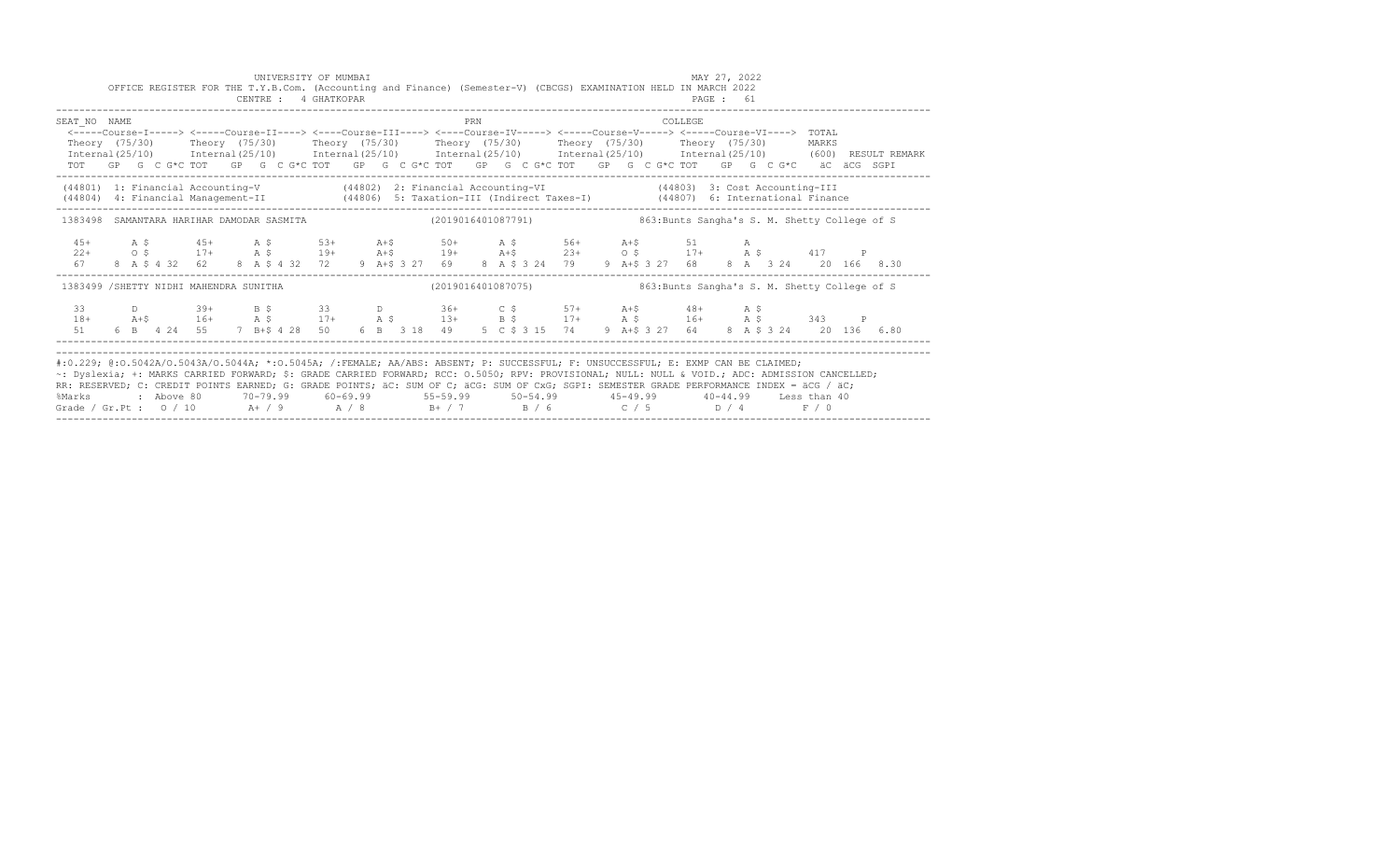| SEAT NO NAME<br>Theory (75/30) Theory (75/30) Theory (75/30) Theory (75/30) Theory (75/30) Theory (75/30) Theory (75/30) MARKS<br>Thternal(25/10) Internal(25/10) Internal(25/10) Internal(25/10) Internal(25/10) Internal(25/10) (600) RESULTREM |  |  | CENTRE : 7 VASAI |  |  |     |                                                                                                                                                                                                                                                                                                                                                                                                                                                                                                                                                                                              |  |         | PAGE: 62 |                                               |  |                                                                                                                                                                                                                                   |
|---------------------------------------------------------------------------------------------------------------------------------------------------------------------------------------------------------------------------------------------------|--|--|------------------|--|--|-----|----------------------------------------------------------------------------------------------------------------------------------------------------------------------------------------------------------------------------------------------------------------------------------------------------------------------------------------------------------------------------------------------------------------------------------------------------------------------------------------------------------------------------------------------------------------------------------------------|--|---------|----------|-----------------------------------------------|--|-----------------------------------------------------------------------------------------------------------------------------------------------------------------------------------------------------------------------------------|
|                                                                                                                                                                                                                                                   |  |  |                  |  |  | PRN |                                                                                                                                                                                                                                                                                                                                                                                                                                                                                                                                                                                              |  | COLLEGE |          |                                               |  |                                                                                                                                                                                                                                   |
|                                                                                                                                                                                                                                                   |  |  |                  |  |  |     | <-----Course-I-----> <-----Course-II----> <----Course-III----> <----Course-IV-----> <----Course-V-----> <----Course-VI----> TOTAL                                                                                                                                                                                                                                                                                                                                                                                                                                                            |  |         |          |                                               |  |                                                                                                                                                                                                                                   |
|                                                                                                                                                                                                                                                   |  |  |                  |  |  |     |                                                                                                                                                                                                                                                                                                                                                                                                                                                                                                                                                                                              |  |         |          |                                               |  |                                                                                                                                                                                                                                   |
|                                                                                                                                                                                                                                                   |  |  |                  |  |  |     |                                                                                                                                                                                                                                                                                                                                                                                                                                                                                                                                                                                              |  |         |          |                                               |  |                                                                                                                                                                                                                                   |
|                                                                                                                                                                                                                                                   |  |  |                  |  |  |     | TOT GP G C G*C TOT GP G C G*C TOT GP G C G*C TOT GP G C G*C TOT GP G C G*C TOT GP G C G*C äC äCG SGPI                                                                                                                                                                                                                                                                                                                                                                                                                                                                                        |  |         |          |                                               |  |                                                                                                                                                                                                                                   |
|                                                                                                                                                                                                                                                   |  |  |                  |  |  |     |                                                                                                                                                                                                                                                                                                                                                                                                                                                                                                                                                                                              |  |         |          |                                               |  | (44801) 1: Financial Accounting-V (44802) 2: Financial Accounting-VI (44803) 3: Cost Accounting-III<br>(44804) 4: Financial Management-II (44806) 5: Taxation-III (Indirect Taxes-I) (44809) 8: Management-II (Management Applica |
| 1383500 /MANVAL AKSHATA VILAS VIJAYA                                                                                                                                                                                                              |  |  |                  |  |  |     | (2019016401706901)                                                                                                                                                                                                                                                                                                                                                                                                                                                                                                                                                                           |  |         |          | 548: Vishnu Waman Thakur Charitable Trust's V |  |                                                                                                                                                                                                                                   |
|                                                                                                                                                                                                                                                   |  |  |                  |  |  |     |                                                                                                                                                                                                                                                                                                                                                                                                                                                                                                                                                                                              |  |         |          |                                               |  |                                                                                                                                                                                                                                   |
|                                                                                                                                                                                                                                                   |  |  |                  |  |  |     |                                                                                                                                                                                                                                                                                                                                                                                                                                                                                                                                                                                              |  |         |          |                                               |  |                                                                                                                                                                                                                                   |
|                                                                                                                                                                                                                                                   |  |  |                  |  |  |     | $15+$ $15+$ $15+$ $15+$ $15+$ $15+$ $15+$ $15+$ $15+$ $15+$ $15+$ $15+$ $15+$ $15+$ $15+$ $15+$ $15+$ $15+$ $15+$ $15+$ $15+$ $15+$ $15+$ $15+$ $15+$ $15+$ $15+$ $15+$ $15+$ $15+$ $15+$ $15+$ $15+$ $15+$ $15+$ $15+$ $15+$                                                                                                                                                                                                                                                                                                                                                                |  |         |          |                                               |  |                                                                                                                                                                                                                                   |
| 1383501 PAL SAGAR RAMCHARAN KAMALADEVI                                                                                                                                                                                                            |  |  |                  |  |  |     | (2019016401742692) 548: Vishnu Waman Thakur Charitable Trust's V                                                                                                                                                                                                                                                                                                                                                                                                                                                                                                                             |  |         |          |                                               |  |                                                                                                                                                                                                                                   |
|                                                                                                                                                                                                                                                   |  |  |                  |  |  |     |                                                                                                                                                                                                                                                                                                                                                                                                                                                                                                                                                                                              |  |         |          |                                               |  |                                                                                                                                                                                                                                   |
|                                                                                                                                                                                                                                                   |  |  |                  |  |  |     |                                                                                                                                                                                                                                                                                                                                                                                                                                                                                                                                                                                              |  |         |          |                                               |  |                                                                                                                                                                                                                                   |
|                                                                                                                                                                                                                                                   |  |  |                  |  |  |     |                                                                                                                                                                                                                                                                                                                                                                                                                                                                                                                                                                                              |  |         |          |                                               |  |                                                                                                                                                                                                                                   |
| 1383502 SHIGWAN PRITESH DEEPAK DIPALI                                                                                                                                                                                                             |  |  |                  |  |  |     | (2019016401708424)                                                                                                                                                                                                                                                                                                                                                                                                                                                                                                                                                                           |  |         |          | 548: Vishnu Waman Thakur Charitable Trust's V |  |                                                                                                                                                                                                                                   |
|                                                                                                                                                                                                                                                   |  |  |                  |  |  |     |                                                                                                                                                                                                                                                                                                                                                                                                                                                                                                                                                                                              |  |         |          |                                               |  |                                                                                                                                                                                                                                   |
|                                                                                                                                                                                                                                                   |  |  |                  |  |  |     |                                                                                                                                                                                                                                                                                                                                                                                                                                                                                                                                                                                              |  |         |          |                                               |  |                                                                                                                                                                                                                                   |
|                                                                                                                                                                                                                                                   |  |  |                  |  |  |     |                                                                                                                                                                                                                                                                                                                                                                                                                                                                                                                                                                                              |  |         |          |                                               |  |                                                                                                                                                                                                                                   |
|                                                                                                                                                                                                                                                   |  |  |                  |  |  |     | 1383503 SOLANKI JASH GIRISHKUMAR PRAVINABHEN (2019016401724117) 548:Vishnu Waman Thakur Charitable Trust's V                                                                                                                                                                                                                                                                                                                                                                                                                                                                                 |  |         |          |                                               |  |                                                                                                                                                                                                                                   |
|                                                                                                                                                                                                                                                   |  |  |                  |  |  |     |                                                                                                                                                                                                                                                                                                                                                                                                                                                                                                                                                                                              |  |         |          |                                               |  |                                                                                                                                                                                                                                   |
|                                                                                                                                                                                                                                                   |  |  |                  |  |  |     |                                                                                                                                                                                                                                                                                                                                                                                                                                                                                                                                                                                              |  |         |          |                                               |  |                                                                                                                                                                                                                                   |
|                                                                                                                                                                                                                                                   |  |  |                  |  |  |     |                                                                                                                                                                                                                                                                                                                                                                                                                                                                                                                                                                                              |  |         |          |                                               |  |                                                                                                                                                                                                                                   |
| 1383504 YADAV ANURAG LALBAHADUR MADHURI                                                                                                                                                                                                           |  |  |                  |  |  |     | (2019016401738036)                                                                                                                                                                                                                                                                                                                                                                                                                                                                                                                                                                           |  |         |          | 548:Vishnu Waman Thakur Charitable Trust's V  |  |                                                                                                                                                                                                                                   |
|                                                                                                                                                                                                                                                   |  |  |                  |  |  |     |                                                                                                                                                                                                                                                                                                                                                                                                                                                                                                                                                                                              |  |         |          |                                               |  |                                                                                                                                                                                                                                   |
|                                                                                                                                                                                                                                                   |  |  |                  |  |  |     |                                                                                                                                                                                                                                                                                                                                                                                                                                                                                                                                                                                              |  |         |          |                                               |  |                                                                                                                                                                                                                                   |
|                                                                                                                                                                                                                                                   |  |  |                  |  |  |     | $\begin{array}{cccccccccccccccc} 39+ & & B & S & & 44+ & B+5 & & 45 & A & & 47+ & A & S & & 59+ & A+5 & & 62+ & O & S \\ 23+ & & O & S & & 22+ & O & S & & 21+ & O & S & & 23+ & O & S & & 24+ & O & S & & 25+ & O & S & & 434 & P \\ 62 & & 8 & A & S & 4 & 32 & 66 & 8 & A & S & 4 & 324 & 70 & 9 & A+5 & 3 & 27 & 83 & & 10 & 0 & 5 & 3 & 30 & 87 & & 1$                                                                                                                                                                                                                                  |  |         |          |                                               |  |                                                                                                                                                                                                                                   |
| 1383505 /KHEDEKAR YOGITA MANGESH MAMTA                                                                                                                                                                                                            |  |  |                  |  |  |     | (2019016401710976)                                                                                                                                                                                                                                                                                                                                                                                                                                                                                                                                                                           |  |         |          | 548: Vishnu Waman Thakur Charitable Trust's V |  |                                                                                                                                                                                                                                   |
|                                                                                                                                                                                                                                                   |  |  |                  |  |  |     |                                                                                                                                                                                                                                                                                                                                                                                                                                                                                                                                                                                              |  |         |          |                                               |  |                                                                                                                                                                                                                                   |
|                                                                                                                                                                                                                                                   |  |  |                  |  |  |     |                                                                                                                                                                                                                                                                                                                                                                                                                                                                                                                                                                                              |  |         |          |                                               |  |                                                                                                                                                                                                                                   |
|                                                                                                                                                                                                                                                   |  |  |                  |  |  |     |                                                                                                                                                                                                                                                                                                                                                                                                                                                                                                                                                                                              |  |         |          |                                               |  |                                                                                                                                                                                                                                   |
|                                                                                                                                                                                                                                                   |  |  |                  |  |  |     | #:0.229; @:0.5042A/0.5043A/0.5044A; *:0.5045A; /:FEMALE; AA/ABS: ABSENT; P: SUCCESSFUL; F: UNSUCCESSFUL; E: EXMP CAN BE CLAIMED;<br>~: Dyslexia; +: MARKS CARRIED FORWARD; \$: GRADE CARRIED FORWARD; RCC: 0.5050; RPV: PROVISIONAL; NULL: NULL: WOID.; ADC: ADMISSION CANCELLED;<br>RR: RESERVED; C: CREDIT POINTS EARNED; G: GRADE POINTS; äC: SUM OF C; äCG: SUM OF CxG; SGPI: SEMESTER GRADE PERFORMANCE INDEX = äCG / äC;<br>%Marks : Above 80 70-79.99 60-69.99 55-59.99 50-54.99 45-49.99 40-44.99 Less than 40<br>Grade / Gr.Pt : 0 / 10 A+ / 9 A / 8 B+ / 7 B / 6 C / 5 D / 4 F / 0 |  |         |          |                                               |  |                                                                                                                                                                                                                                   |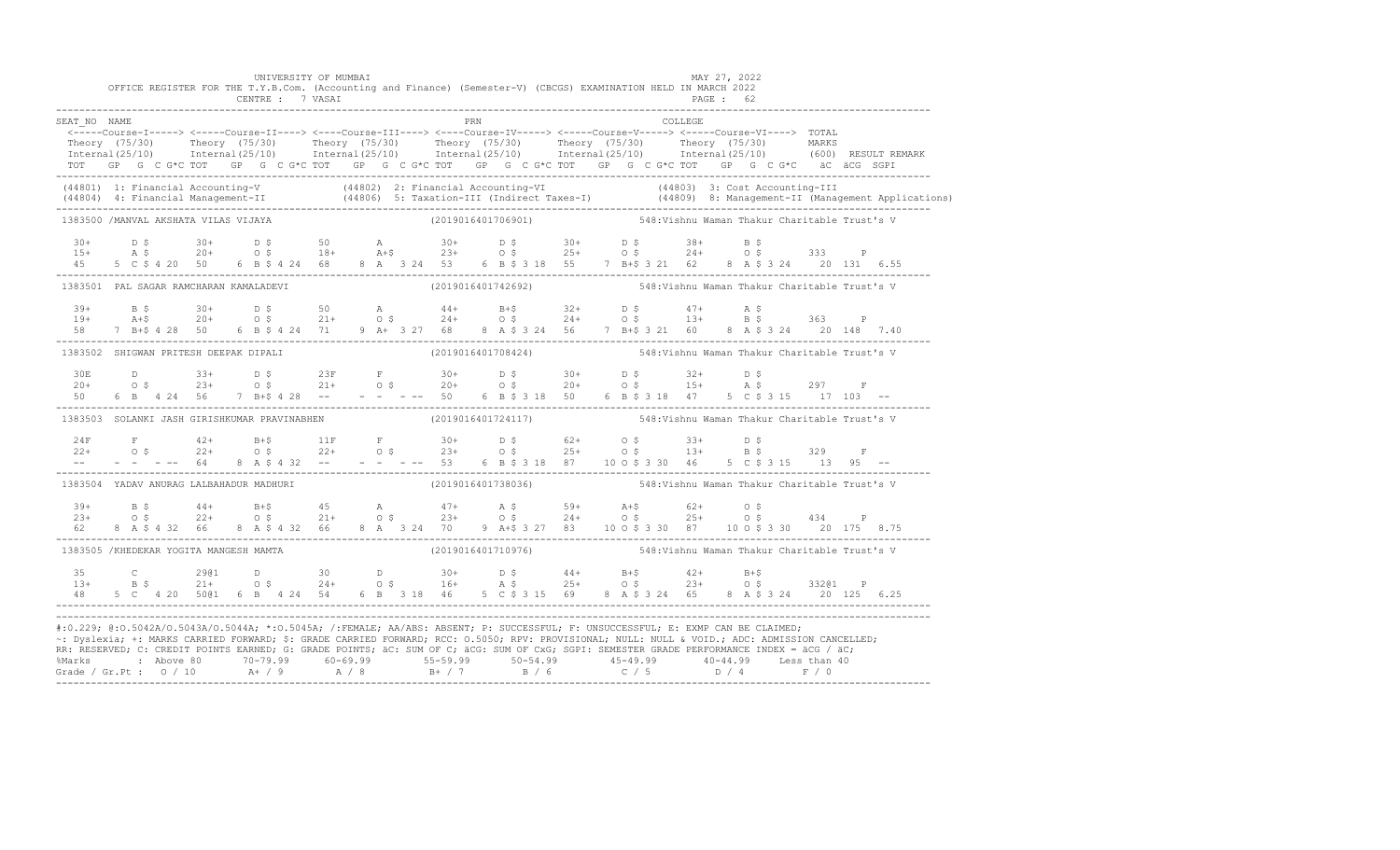|                                                                                                                                                                                                                                                                                                                                                                                                                                                                                                                   |  |  | OFFICE REGISTER FOR THE T.Y.B.Com. (Accounting and Finance) (Semester-V) (CBCGS) EXAMINATION HELD IN MARCH 2022 |  | UNIVERSITY OF MUMBAI<br>CENTRE : 4 GHATKOPAR |  |  |  |     |  |  |  |  |          | MAY 27, 2022<br>PAGE : 63 |     |  |                                                                  |  |                                                                                                                                                                         |
|-------------------------------------------------------------------------------------------------------------------------------------------------------------------------------------------------------------------------------------------------------------------------------------------------------------------------------------------------------------------------------------------------------------------------------------------------------------------------------------------------------------------|--|--|-----------------------------------------------------------------------------------------------------------------|--|----------------------------------------------|--|--|--|-----|--|--|--|--|----------|---------------------------|-----|--|------------------------------------------------------------------|--|-------------------------------------------------------------------------------------------------------------------------------------------------------------------------|
| SEAT NO NAME<br><-----Course-I-----> <-----Course-II----> <----Course-III----> <----Course-IV-----> <----Course-V-----> <----Course-VI----> TOTAL<br>Theory (75/30) Theory (75/30) Theory (75/30) Theory (75/30) Theory (75/30) Theory (75/30) MARKS<br>TOT GP G C G*C TOT GP G C G*C TOT GP G C G*C TOT GP G C G*C TOT GP G C G*C TOT GP G C G*C äC äCG SGPI                                                                                                                                                     |  |  |                                                                                                                 |  |                                              |  |  |  | PRN |  |  |  |  | COLLEGE. |                           |     |  |                                                                  |  | $Internal(25/10)$ $Internal(25/10)$ $Internal(25/10)$ $Internal(25/10)$ $Internal(25/10)$ $Internal(25/10)$ $Internal(25/10)$ $Internal(25/10)$ $(600)$ $RESULT REMARK$ |
| (44801) 1: Financial Accounting-V (44802) 2: Financial Accounting-VI (44803) 3: Cost Accounting-III                                                                                                                                                                                                                                                                                                                                                                                                               |  |  |                                                                                                                 |  |                                              |  |  |  |     |  |  |  |  |          |                           |     |  |                                                                  |  | (44804) 4: Financial Management-II (44806) 5: Taxation-III (Indirect Taxes-I) (44809) 8: Management-II (Management Applications)                                        |
| 1383506 GOLIPKAR PRATHMESH GAUTAM TEJASWINI (2019016400046113) 308:Nalanda Education Foundation, Dr Babasah                                                                                                                                                                                                                                                                                                                                                                                                       |  |  |                                                                                                                 |  |                                              |  |  |  |     |  |  |  |  |          |                           |     |  |                                                                  |  |                                                                                                                                                                         |
| $\begin{array}{cccccccccccccccc} 30+ & D & \xi & 41+ & B & \xi & 36 & C & 41+ & B & \xi & 47+ & A & \xi & 48+ & A & \xi & 341 & P \\ 17+ & A & \xi & 17+ & A & \xi & 19+ & A & \xi & 16+ & A & \xi & 14+ & B & \xi & 15+ & A & \xi & 341 & P \\ 47 & 5 & C & \xi & 4 & 20 & 58 & 7 & B & \xi & 4 & 28 & 55 & 7 & B & \xi & 3 & 21 & 57 & 7 & B & \xi & 3 & 31 & 61 &$                                                                                                                                             |  |  |                                                                                                                 |  |                                              |  |  |  |     |  |  |  |  |          |                           |     |  |                                                                  |  |                                                                                                                                                                         |
| 1383507 INGLE ROSHAN PANDIT MANGALA                                                                                                                                                                                                                                                                                                                                                                                                                                                                               |  |  |                                                                                                                 |  |                                              |  |  |  |     |  |  |  |  |          |                           |     |  | (2019016400046063) 328: Nalanda Education Foundation, Dr Babasah |  |                                                                                                                                                                         |
|                                                                                                                                                                                                                                                                                                                                                                                                                                                                                                                   |  |  |                                                                                                                 |  |                                              |  |  |  |     |  |  |  |  |          |                           |     |  |                                                                  |  |                                                                                                                                                                         |
| 1383508 KHARE SACHIN UTTAM ANJANA                                                                                                                                                                                                                                                                                                                                                                                                                                                                                 |  |  |                                                                                                                 |  |                                              |  |  |  |     |  |  |  |  |          |                           |     |  |                                                                  |  |                                                                                                                                                                         |
| 30<br>$13+$<br>43                                                                                                                                                                                                                                                                                                                                                                                                                                                                                                 |  |  | D 31+ D \$ 32+ D \$ 30+ D \$ 37+ C \$ 41+<br>B \$ 12+ C \$ 15+ A \$ 11+ D \$ 15+ A \$ 14+ B+\$ 281 P            |  |                                              |  |  |  |     |  |  |  |  |          |                           | B S |  |                                                                  |  |                                                                                                                                                                         |
| #:0.229; @:0.5042A/0.5043A/0.5044A; *:0.5045A; /:FEMALE; AA/ABS: ABSENT; P: SUCCESSFUL; F: UNSUCCESSFUL; E: EXMP CAN BE CLAIMED;<br>~: Dyslexia; +: MARKS CARRIED FORWARD; \$: GRADE CARRIED FORWARD; RCC: 0.5050; RPV: PROVISIONAL; NULL: NULL & VOID.; ADC: ADMISSION CANCELLED;<br>RR: RESERVED; C: CREDIT POINTS EARNED; G: GRADE POINTS; äC: SUM OF C; äCG: SUM OF CxG; SGPI: SEMESTER GRADE PERFORMANCE INDEX = äCG / äC;<br>%Marks<br>Grade / Gr.Pt : $0/10$ A + / 9 A / 8 B + / 7 B / 6 C / 5 D / 4 F / 0 |  |  |                                                                                                                 |  |                                              |  |  |  |     |  |  |  |  |          |                           |     |  |                                                                  |  |                                                                                                                                                                         |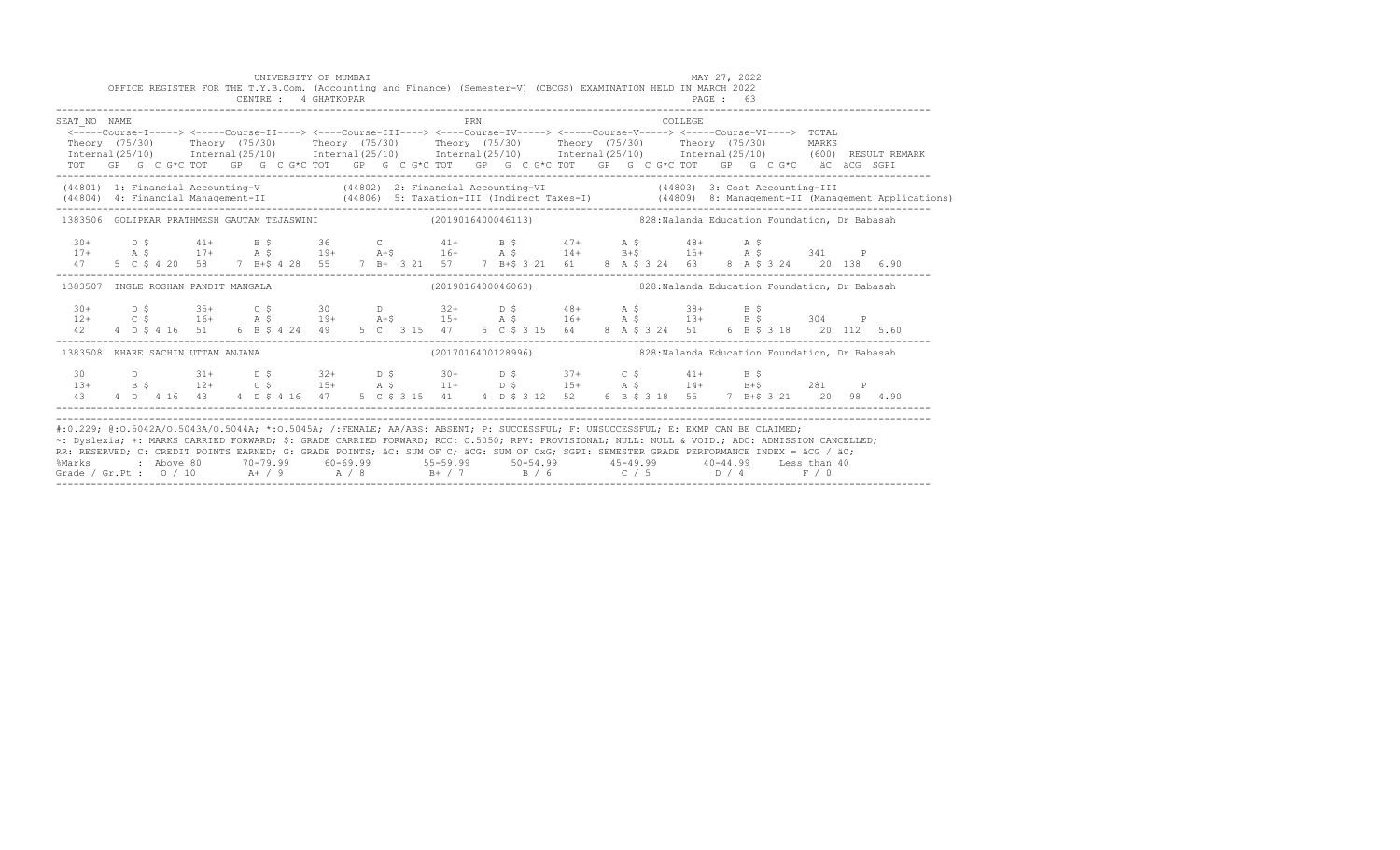|                                                                                                                                                                                                                                                                                                                                                                                                                                                                                                           | OFFICE REGISTER FOR THE T.Y.B.Com. (Accounting and Finance) (Semester-V) (CBCGS) EXAMINATION HELD IN MARCH 2022                                                                                                                                                                                                                                                                                                                                                             |                  |       | UNIVERSITY OF MUMBAI<br>CENTRE : 5 THANE |  |                |     |  |                |  |                                                                                                               | MAY 27, 2022<br>PAGE: 64 |  |                         |  |                                                                                                                                  |
|-----------------------------------------------------------------------------------------------------------------------------------------------------------------------------------------------------------------------------------------------------------------------------------------------------------------------------------------------------------------------------------------------------------------------------------------------------------------------------------------------------------|-----------------------------------------------------------------------------------------------------------------------------------------------------------------------------------------------------------------------------------------------------------------------------------------------------------------------------------------------------------------------------------------------------------------------------------------------------------------------------|------------------|-------|------------------------------------------|--|----------------|-----|--|----------------|--|---------------------------------------------------------------------------------------------------------------|--------------------------|--|-------------------------|--|----------------------------------------------------------------------------------------------------------------------------------|
| SEAT NO NAME                                                                                                                                                                                                                                                                                                                                                                                                                                                                                              | <-----Course-I-----> <----Course-II----> <----Course-III----> <----Course-IV-----> <----Course-V----> <----Course-VI----><br>Theory (75/30)    Theory (75/30)    Theory (75/30)    Theory (75/30)    Theory (75/30)    Theory (75/30)<br>Internal (25/10) Internal (25/10) Internal (25/10) Internal (25/10) Internal (25/10) Internal (25/10) (600) RESULT REMARK<br>TOT GP G C G*C TOT GP G C G*C TOT GP G C G*C TOT GP G C G*C TOT GP G C G*C TOT GP G C G*C aC aCG SGPI |                  |       |                                          |  |                | PRN |  |                |  | COLLEGE                                                                                                       |                          |  | TOTAL<br>MARKS          |  |                                                                                                                                  |
|                                                                                                                                                                                                                                                                                                                                                                                                                                                                                                           | (44801) 1: Financial Accounting-V (44802) 2: Financial Accounting-VI (44803) 3: Cost Accounting-III                                                                                                                                                                                                                                                                                                                                                                         |                  |       |                                          |  |                |     |  |                |  |                                                                                                               |                          |  |                         |  | (44806) 4: Financial Management-II (44806) 5: Taxation-III (Indirect Taxes-I) (44809) 8: Management-II (Management Applications) |
|                                                                                                                                                                                                                                                                                                                                                                                                                                                                                                           | 1383509 /NAYAK KINJAL DILIP MANALI                                                                                                                                                                                                                                                                                                                                                                                                                                          |                  |       |                                          |  |                |     |  |                |  | (2019016401528175) 175: Goodwill International Foudation's Shree                                              |                          |  |                         |  |                                                                                                                                  |
| $30+$<br>$18+$<br>48                                                                                                                                                                                                                                                                                                                                                                                                                                                                                      | D S<br>$A + S$<br>5 C \$ 4 20 83 10 0 4 40 48                                                                                                                                                                                                                                                                                                                                                                                                                               | 65 - 10<br>$18+$ | $A+S$ | $O$ $30+$ $D$ \$                         |  | 5 C \$ 3 15 62 |     |  | 8 A \$ 3 24 62 |  | $44+$ B+\$ $45+$ A \$ $45+$ A \$<br>$18+$ $A+5$ $18+$ $A+5$ $17+$ $A+5$ $19+$ $A+5$ $367$ P<br>8 A \$ 3 24 64 |                          |  | 8 A \$ 3 24 20 147 7.35 |  |                                                                                                                                  |
| #:0.229; @:0.5042A/0.5043A/0.5044A; *:0.5045A; /:FEMALE; AA/ABS: ABSENT; P: SUCCESSFUL; F: UNSUCCESSFUL; E: EXMP CAN BE CLAIMED;<br>~: Dyslexia; +: MARKS CARRIED FORWARD; \$: GRADE CARRIED FORWARD; RCC: 0.5050; RPV: PROVISIONAL; NULL: NULL & VOID.; ADC: ADMISSION CANCELLED;<br>RR: RESERVED; C: CREDIT POINTS EARNED; G: GRADE POINTS; äC: SUM OF C; äCG: SUM OF CxG; SGPI: SEMESTER GRADE PERFORMANCE INDEX = äCG / äC;<br>%Marks<br>Grade / Gr.Pt : $0/10$ A+ / 9 A / 8 B+ / 7 B / 6 C / 5 D / 4 | : Above 80                                                                                                                                                                                                                                                                                                                                                                                                                                                                  |                  |       |                                          |  |                |     |  |                |  | 70–79.99   60–69.99    55–59.99    50–54.99     45–49.99     40–44.99   Less than 40                          |                          |  | F / 0                   |  |                                                                                                                                  |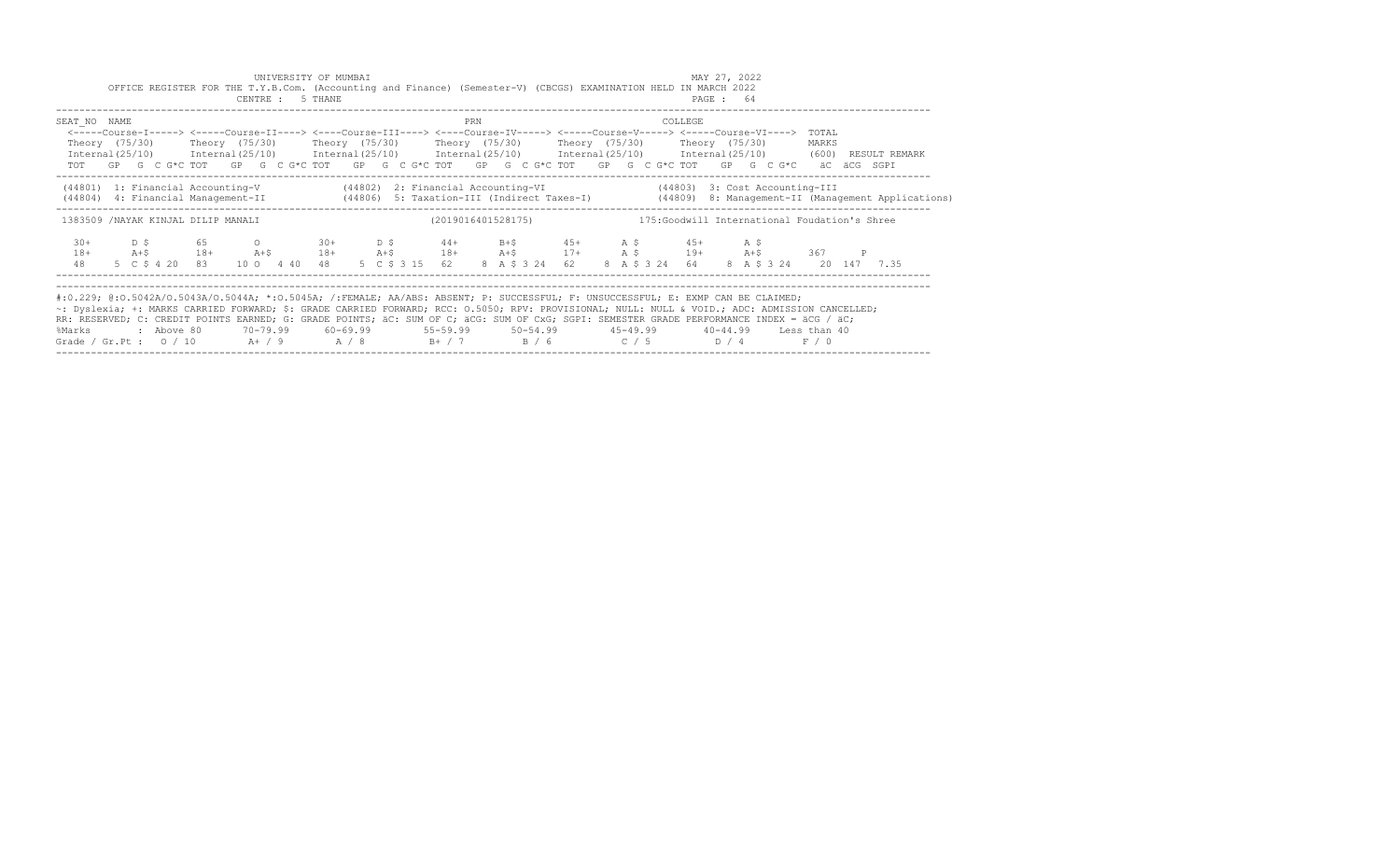|                                       |                                      |                                                                  | CENTRE : 3 ANDHERI | UNIVERSITY OF MUMBAI |      |                    |                |     | OFFICE REGISTER FOR THE T.Y.B.Com. (Accounting and Finance) (Semester-V) (CBCGS) EXAMINATION HELD IN MARCH 2022 |          |            |         |                           | PAGE: 65 | MAY 27, 2022                                                                                                                                                                                                                                                                                                                         |                    |  |                                                                                                                                  |
|---------------------------------------|--------------------------------------|------------------------------------------------------------------|--------------------|----------------------|------|--------------------|----------------|-----|-----------------------------------------------------------------------------------------------------------------|----------|------------|---------|---------------------------|----------|--------------------------------------------------------------------------------------------------------------------------------------------------------------------------------------------------------------------------------------------------------------------------------------------------------------------------------------|--------------------|--|----------------------------------------------------------------------------------------------------------------------------------|
| SEAT NO NAME<br>TOT                   | Theory (75/30)<br>Internal $(25/10)$ | Theory (75/30) Theory (75/30)<br>Internal(25/10) Internal(25/10) |                    |                      |      |                    |                | PRN | Theory (75/30)   Theory (75/30)                                                                                 |          |            |         | COLLEGE<br>Theory (75/30) |          | <-----Course-I-----> <----Course-II----> <----Course-III----> <----Course-IV-----> <----Course-V-----> <----Course-VI----> TOTAL<br>$International (25/10)$ $International (25/10)$ $International (25/10)$ (600) RESULT REMARK<br>GP G C G*C TOT GP G C G*C TOT GP G C G*C TOT GP G C G*C TOT GP G C G*C TOT GP G C G*C aC aCG SGPI | MARKS              |  |                                                                                                                                  |
|                                       |                                      |                                                                  |                    |                      |      |                    |                |     |                                                                                                                 |          |            |         |                           |          | (44801) 1: Financial Accounting-V (44802) 2: Financial Accounting-VI (44803) 3: Cost Accounting-III                                                                                                                                                                                                                                  |                    |  | (44804) 4: Financial Management-II (44806) 5: Taxation-III (Indirect Taxes-I) (44809) 8: Management-II (Management Applications) |
| 1383510 ANSARI YAKUB ASRAF ALI RAZIYA |                                      |                                                                  |                    |                      |      |                    |                |     | (2019016400996382)                                                                                              |          |            |         |                           |          | 86: Ismail Yusuf Arts Science and Commerce C                                                                                                                                                                                                                                                                                         |                    |  |                                                                                                                                  |
| $30+$<br>$10+$<br>40                  | D \$<br>D \$                         | $39+$                                                            | B \$ 33+           |                      | D S  |                    | $39+$          |     | $10+$ $D \tS$ $10$ $D$ $15+$ $A \tS$ $10+$ $D \tS$                                                              | B \$ 35+ | $C$ $S$    |         | $57+$                     |          | $A + S$<br>$13+$ B \$<br>4 D \$ 4 16 49 5 C \$ 4 20 43 4 D 3 12 54 6 B \$ 3 18 45 5 C \$ 3 15 70 9 A + \$ 3 27                                                                                                                                                                                                                       | 301<br>20 108 5.40 |  |                                                                                                                                  |
| 1383511                               |                                      | CHAUDHARY KRISHNA NILAMBER SHEELA DEVI                           |                    |                      |      |                    |                |     | (2019016400995413)                                                                                              |          |            |         |                           |          | 86: Ismail Yusuf Arts Science and Commerce C                                                                                                                                                                                                                                                                                         |                    |  |                                                                                                                                  |
| 39<br>$10+$<br>49                     | D S                                  | $39+$<br>$10+$<br>5 C 4 20 49                                    | B Ş<br>D S         | $33+$                | D \$ | $33+$ D \$<br>10 D | $41+$<br>$17+$ |     | $A \S$<br>5 C \$ 4 20 43 4 D 3 12 58 7 B+\$ 3 21 52 6 B \$ 3 18 71                                              | B \$ 42+ | $10+$ D \$ | $B + S$ | $57+$<br>$14 +$           |          | A+Ş<br>$B + S$<br>9 A+\$ 3 27 20 118 5.90                                                                                                                                                                                                                                                                                            | 322                |  |                                                                                                                                  |

| RR: RESERVED; C: CREDIT POINTS EARNED; G: GRADE POINTS; äC: SUM OF C; äCG: SUM OF CxG; SGPI: SEMESTER GRADE PERFORMANCE INDEX = äCG / äC;<br>%Marks : Above 80 70-79.99 60-69.99 55-59.99 50-54.99 45-49.99 40-44.99 Less than 40<br>Grade / Gr. Pt: $0/10$ A+ / 9 A / 8<br>D / 4 |  |  |          |     |            | ~: Dyslexia; +: MARKS CARRIED FORWARD; \$: GRADE CARRIED FORWARD; RCC: 0.5050; RPV: PROVISIONAL; NULL: NULL & VOID.; ADC: ADMISSION CANCELLED; |
|-----------------------------------------------------------------------------------------------------------------------------------------------------------------------------------------------------------------------------------------------------------------------------------|--|--|----------|-----|------------|------------------------------------------------------------------------------------------------------------------------------------------------|
|                                                                                                                                                                                                                                                                                   |  |  |          |     |            |                                                                                                                                                |
|                                                                                                                                                                                                                                                                                   |  |  |          |     |            |                                                                                                                                                |
|                                                                                                                                                                                                                                                                                   |  |  | $R+$ / 7 | R/6 | $\cap$ / 5 | F / 0                                                                                                                                          |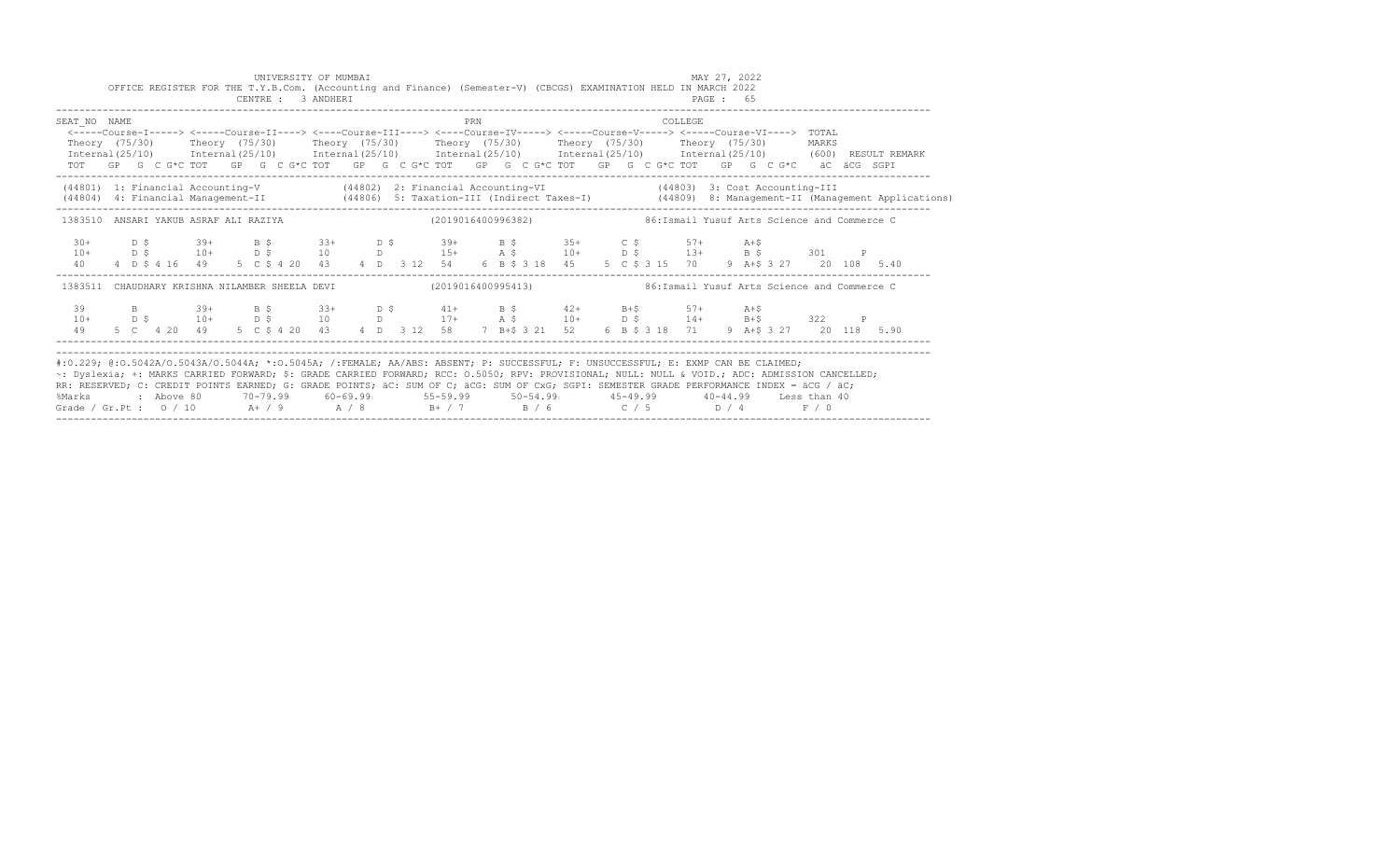|                                                                                                                                                                                                                                                                                                                                                                                                                                                                                                                                                                                                |  |  |  | UNIVERSITY OF MUMBAI<br>CENTRE : 34 TALERE |  | OFFICE REGISTER FOR THE T.Y.B.Com. (Accounting and Finance) (Semester-V) (CBCGS) EXAMINATION HELD IN MARCH 2022                                                                                                                                                                                                                                                         |  |  |  |         | MAY 27, 2022<br>PAGE : 66 |  |  |                                                                                                                                                                                                                                      |
|------------------------------------------------------------------------------------------------------------------------------------------------------------------------------------------------------------------------------------------------------------------------------------------------------------------------------------------------------------------------------------------------------------------------------------------------------------------------------------------------------------------------------------------------------------------------------------------------|--|--|--|--------------------------------------------|--|-------------------------------------------------------------------------------------------------------------------------------------------------------------------------------------------------------------------------------------------------------------------------------------------------------------------------------------------------------------------------|--|--|--|---------|---------------------------|--|--|--------------------------------------------------------------------------------------------------------------------------------------------------------------------------------------------------------------------------------------|
| SEAT NO NAME                                                                                                                                                                                                                                                                                                                                                                                                                                                                                                                                                                                   |  |  |  |                                            |  | <b>EXAMPLE 1988</b><br>TOT GP G C G*C TOT GP G C G*C TOT GP G C G*C TOT GP G C G*C TOT GP G C G*C TOT GP G C G*C äC äCG SGPI                                                                                                                                                                                                                                            |  |  |  | COLLEGE |                           |  |  | Theory (75/30) Theory (75/30) Theory (75/30) Theory (75/30) Theory (75/30) Theory (75/30) Theory (75/30) Theory (75/30) Theory (75/30) Theory (75/30) Theory (75/30) Theory (75/30) MARKS                                            |
|                                                                                                                                                                                                                                                                                                                                                                                                                                                                                                                                                                                                |  |  |  |                                            |  |                                                                                                                                                                                                                                                                                                                                                                         |  |  |  |         |                           |  |  | (44801) 1: Financial Accounting-V (44802) 2: Financial Accounting-VI (44803) 3: Cost Accounting-III<br>(44804) 4: Financial Management-II (44806) 5: Taxation-III (Indirect Taxes-I) (44807) 6: International Finance<br>----------- |
| 1383512 /BHARADE NAMRATA SANTOSH SUCHITA                                                                                                                                                                                                                                                                                                                                                                                                                                                                                                                                                       |  |  |  |                                            |  | (2019016401999287) 983:Vijayalakshmi Vishwanath Dalvie College                                                                                                                                                                                                                                                                                                          |  |  |  |         |                           |  |  |                                                                                                                                                                                                                                      |
| $16+$ $16+$ $35+$ $16+$ $16+$ $16+$ $16+$ $16+$ $16+$ $16+$ $16+$ $16+$ $16+$ $16+$ $16+$ $16+$ $16+$ $16+$ $16+$ $16+$ $16+$ $16+$ $16+$ $16+$ $16+$ $16+$ $16+$ $16+$ $16+$ $16+$ $16+$ $16+$ $16+$ $16+$ $16+$ $16+$ $16+$                                                                                                                                                                                                                                                                                                                                                                  |  |  |  |                                            |  |                                                                                                                                                                                                                                                                                                                                                                         |  |  |  |         |                           |  |  |                                                                                                                                                                                                                                      |
|                                                                                                                                                                                                                                                                                                                                                                                                                                                                                                                                                                                                |  |  |  |                                            |  | 1383513 /DEVALKAR BHAKTI ANANT ANKITA (2019016401999272) 383:Vijayalakshmi Vishwanath Dalvie College                                                                                                                                                                                                                                                                    |  |  |  |         |                           |  |  |                                                                                                                                                                                                                                      |
|                                                                                                                                                                                                                                                                                                                                                                                                                                                                                                                                                                                                |  |  |  |                                            |  | $12+$ C $5$ $12+$ C $5$ $16+$ A $5$ $21+$ O $5$ $12+$ C $5$ $11+$ D $5$ $16$ C $5$ $12+$ C $5$ $12+$ C $5$ $12+$ C $5$ $12+$ C $5$ $12+$ D $5$ $16$ D                                                                                                                                                                                                                   |  |  |  |         |                           |  |  |                                                                                                                                                                                                                                      |
| 1383514 / GURAKHE SIMA SAKHARAM SUVARNA                                                                                                                                                                                                                                                                                                                                                                                                                                                                                                                                                        |  |  |  |                                            |  | (2018016402113344) 983: Vijayalakshmi Vishwanath Dalvie College                                                                                                                                                                                                                                                                                                         |  |  |  |         |                           |  |  |                                                                                                                                                                                                                                      |
|                                                                                                                                                                                                                                                                                                                                                                                                                                                                                                                                                                                                |  |  |  |                                            |  |                                                                                                                                                                                                                                                                                                                                                                         |  |  |  |         |                           |  |  | $19+$ $16+$ $16+$ $16+$ $17+$ $18+$ $19+$ $19+$ $19+$ $19+$ $19+$ $19+$ $19+$ $19+$ $19+$ $19+$ $19+$ $19+$ $19+$ $19+$ $19+$ $19+$ $19+$ $19+$ $19+$ $19+$ $19+$ $19+$ $19+$ $19+$ $19+$ $19+$ $19+$ $19+$ $19+$ $19+$ $19+$        |
|                                                                                                                                                                                                                                                                                                                                                                                                                                                                                                                                                                                                |  |  |  |                                            |  | 1383515 /LINGAYAT CHANDANA BANDU SADICHCHYA (2019016401999183) 383:Vijayalakshmi Vishwanath Dalvie College                                                                                                                                                                                                                                                              |  |  |  |         |                           |  |  |                                                                                                                                                                                                                                      |
|                                                                                                                                                                                                                                                                                                                                                                                                                                                                                                                                                                                                |  |  |  |                                            |  | $35+$ $C$ $5$ $32+$ $D$ $5$ $62$ $0$ $62$ $0$ $36+$ $C$ $5$ $33+$ $D$ $5$<br>$22+$ $0$ $5$ $17+$ $A$ $5$ $21+$ $0$ $5$ $20+$ $0$ $5$ $23+$ $0$ $5$ $21+$ $0$ $5$ $384$ $P$<br>$57$ $7$ $B+5$ $4$ $28$ $49$ $5$ $C$ $5$ $4$ $20$ $83$                                                                                                                                    |  |  |  |         |                           |  |  |                                                                                                                                                                                                                                      |
| 1383516 /MANGAONKAR PURVA RAMESH RASHMI (2019016401999086) 383:Vijayalakshmi Vishwanath Dalvie College                                                                                                                                                                                                                                                                                                                                                                                                                                                                                         |  |  |  |                                            |  |                                                                                                                                                                                                                                                                                                                                                                         |  |  |  |         |                           |  |  |                                                                                                                                                                                                                                      |
|                                                                                                                                                                                                                                                                                                                                                                                                                                                                                                                                                                                                |  |  |  |                                            |  |                                                                                                                                                                                                                                                                                                                                                                         |  |  |  |         |                           |  |  |                                                                                                                                                                                                                                      |
| 1383517 /PALEKAR NAMRATA SHANKAR KAVITA (2019016401999353) 383:Vijayalakshmi Vishwanath Dalvie College                                                                                                                                                                                                                                                                                                                                                                                                                                                                                         |  |  |  |                                            |  |                                                                                                                                                                                                                                                                                                                                                                         |  |  |  |         |                           |  |  |                                                                                                                                                                                                                                      |
|                                                                                                                                                                                                                                                                                                                                                                                                                                                                                                                                                                                                |  |  |  |                                            |  | $\begin{array}{cccccccccccccccc} 39+ & & B & \hat{S} & & 39+ & B & \hat{S} & & 62 & O & 32+ & D & \hat{S} & & 48+ & A & \hat{S} & & 35+ & C & \hat{S} \\ 22+ & & O & \hat{S} & & 17+ & A & \hat{S} & & 21+ & O & \hat{S} & & 22+ & O & \hat{S} & & 23+ & O & \hat{S} & & 23+ & O & \hat{S} & & 383 & P \\ 61 & & 8 & A & \hat{S} & 4 & 32 & 56 & 7 & B+ \hat{S} & 4 & $ |  |  |  |         |                           |  |  |                                                                                                                                                                                                                                      |
| #:0.229; @:0.5042A/0.5043A/0.5044A; *:0.5045A; /:FEMALE; AA/ABS: ABSENT; P: SUCCESSFUL; F: UNSUCCESSFUL; E: EXMP CAN BE CLAIMED;<br>~: Dyslexia; +: MARKS CARRIED FORWARD; \$: GRADE CARRIED FORWARD; RCC: 0.5050; RPV: PROVISIONAL; NULL: NULL & VOID.; ADC: ADMISSION CANCELLED;<br>RR: RESERVED; C: CREDIT POINTS EARNED; G: GRADE POINTS; äC: SUM OF C; äCG: SUM OF CxG; SGPI: SEMESTER GRADE PERFORMANCE INDEX = äCG / äC;<br>% Marks : Above 80 70-79.99 60-69.99 55-59.99 50-54.99 45-49.99 40-44.99 Less than 40<br>Grade / Gr.Pt : 0 / 10 A+ / 9 A / 8 B+ / 7 B / 6 C / 5 D / 4 F / 0 |  |  |  |                                            |  |                                                                                                                                                                                                                                                                                                                                                                         |  |  |  |         |                           |  |  |                                                                                                                                                                                                                                      |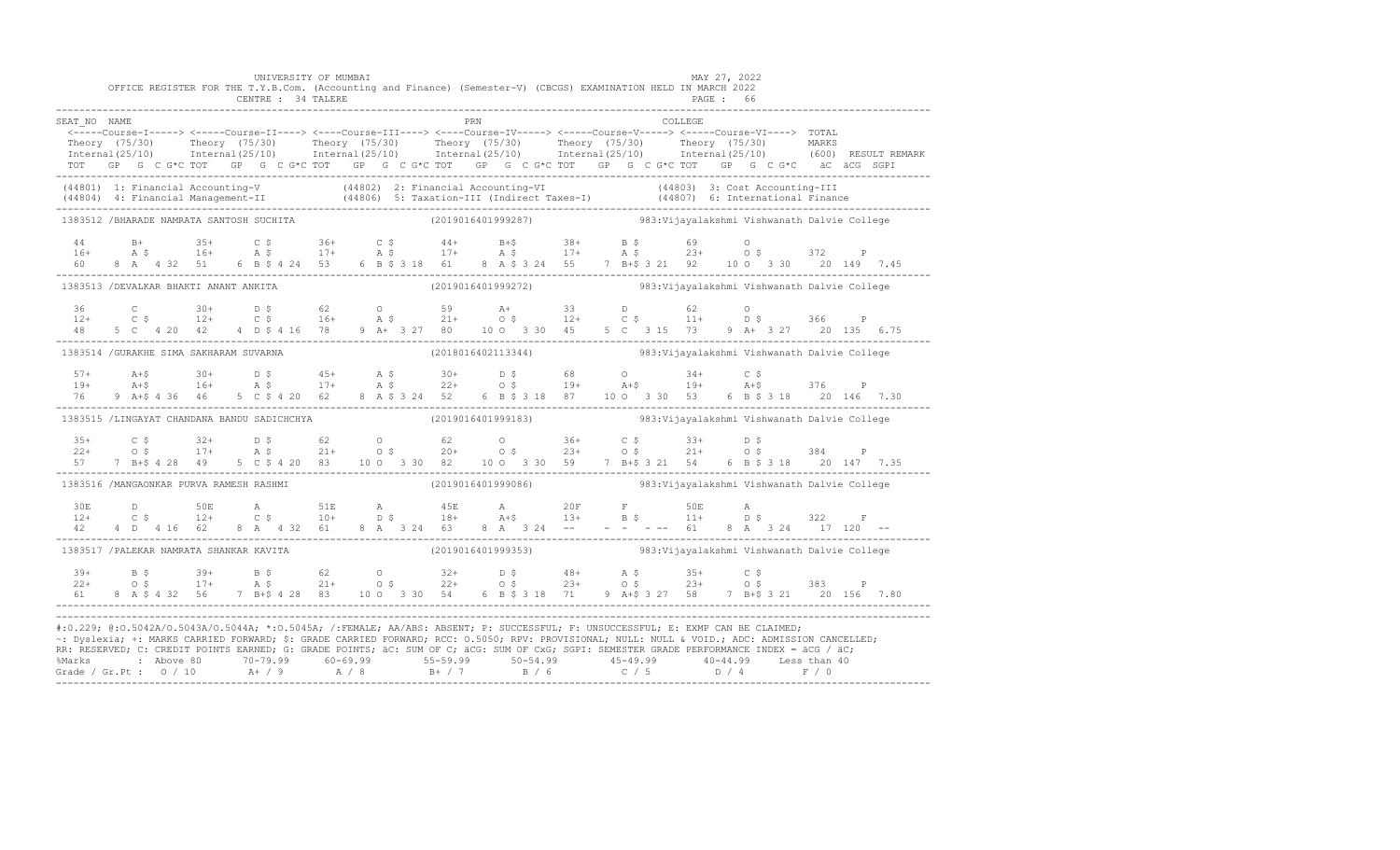|              |                                     | UNIVERSITY OF MUMBAI<br>OFFICE REGISTER FOR THE T.Y.B.Com. (Accounting and Finance) (Semester-V) (CBCGS) EXAMINATION HELD IN MARCH 2022<br>CENTRE : 34 TALERE                                                                                                                                                                                                                                                                                                                                                                                                                                 |  |                                                                                         |  |                 | MAY 27, 2022 |  |  |  |
|--------------|-------------------------------------|-----------------------------------------------------------------------------------------------------------------------------------------------------------------------------------------------------------------------------------------------------------------------------------------------------------------------------------------------------------------------------------------------------------------------------------------------------------------------------------------------------------------------------------------------------------------------------------------------|--|-----------------------------------------------------------------------------------------|--|-----------------|--------------|--|--|--|
| SEAT NO NAME |                                     | <----Course-I-----> <----Course-II----> <----Course-III----> <----Course-IV-----> <----Course-V-----> <----Course-VI----> TOTAL<br>Theory (75/30) Theory (75/30) Theory (75/30) Theory (75/30) Theory (75/30) Theory (75/30) MARKS<br>Internal(25/10) Internal(25/10) Internal(25/10) Internal(25/10) Internal(25/10) Internal(25/10) (600)RESULTREMARK<br>TOT GP G C G*C TOT GP G C G*C TOT GP G C G*C TOT GP G C G*C TOT GP G C G*C TOT GP G C G*C äC äCG SGPI                                                                                                                              |  | PRN                                                                                     |  | COLLEGE.        |              |  |  |  |
|              |                                     | (44801) 1: Financial Accounting-V (44802) 2: Financial Accounting-VI (44803) 3: Cost Accounting-III<br>(44804) 4: Financial Management-II (44806) 5: Taxation-III (Indirect Taxes-I) (44807) 6: International Finance<br>-----------                                                                                                                                                                                                                                                                                                                                                          |  |                                                                                         |  |                 |              |  |  |  |
|              |                                     | 1383518 /SOYE SNEHAL SHIVAJI SHILPA (2019016401999094) 983:Vijayalakshmi Vishwanath Dalvie College                                                                                                                                                                                                                                                                                                                                                                                                                                                                                            |  |                                                                                         |  |                 |              |  |  |  |
|              |                                     | $33+$ D \$ $56+$ A+\$ 68 0 32+ D \$ 41+<br>$23+$ 0.5 13+ B, 3 14+ B+\$ 21+ 0.5 19+ 2+ 0.5 372 P<br>56 7 B+\$ 4.28 69 8 A, \$ 4.32 82 10.0 3.30 53 6 B \$ 3.18 60 8 A, \$ 3.24 52 6 B \$ 3.18 20 150 7.50                                                                                                                                                                                                                                                                                                                                                                                      |  |                                                                                         |  | $B \S 30+ D \S$ |              |  |  |  |
|              |                                     | 1383519 /WADEKAR MINAL RAGHUNATH RENUKA (2019016401999225) 383:Vijayalakshmi Vishwanath Dalvie College                                                                                                                                                                                                                                                                                                                                                                                                                                                                                        |  |                                                                                         |  |                 |              |  |  |  |
|              |                                     |                                                                                                                                                                                                                                                                                                                                                                                                                                                                                                                                                                                               |  |                                                                                         |  |                 |              |  |  |  |
|              |                                     | 1383520 WADEKAR MITHILESH AKANATH ASMITA                                                                                                                                                                                                                                                                                                                                                                                                                                                                                                                                                      |  | (2019016401999217) 983: Vijayalakshmi Vishwanath Dalvie College                         |  |                 |              |  |  |  |
|              |                                     | $\begin{array}{cccccccccccccccc} 44 & B+ & 36+ & C$ & 68 & O & 30+ & D$ & 38+ & B$ & 33+ & D$ & 352 & P\\ 12+ & C$ & 13+ & B$ & 16+ & A$ & 20+ & O$ & 21+ & O$ & 21+ & O$ & 352 & P\\ 56 & 7 & B+ & 4&28 & 49 & 5 & C$ & 4& 20 & 84 & 10 & 3 & 30 & 50 & 6 & B$ & 3& 18 & 59 & 7 & B$ & 3& 21 & 54 & 6 & B$ & 3& 18 & 20 &$                                                                                                                                                                                                                                                                   |  |                                                                                         |  |                 |              |  |  |  |
|              | 1383521 TAKKE SAHIL PRAKASH PRANALI |                                                                                                                                                                                                                                                                                                                                                                                                                                                                                                                                                                                               |  | (2019016401999063)                         983: Vijayalakshmi Vishwanath Dalvie College |  |                 |              |  |  |  |
|              |                                     |                                                                                                                                                                                                                                                                                                                                                                                                                                                                                                                                                                                               |  |                                                                                         |  |                 |              |  |  |  |
|              |                                     | #:0.229; @:0.5042A/0.5043A/0.5044A; *:0.5045A; /:FEMALE; AA/ABS: ABSENT; P: SUCCESSFUL; F: UNSUCCESSFUL; E: EXMP CAN BE CLAIMED;<br>~: Dyslexia; +: MARKS CARRIED FORWARD; \$: GRADE CARRIED FORWARD; RCC: 0.5050; RPV: PROVISIONAL; NULL: NULL & VOID.; ADC: ADMISSION CANCELLED;<br>RR: RESERVED; C: CREDIT POINTS EARNED; G: GRADE POINTS; äC: SUM OF C; äCG: SUM OF CxG; SGPI: SEMESTER GRADE PERFORMANCE INDEX = äCG / äC;<br>%Marks : Above 80 70-79.99 60-69.99 55-59.99 50-54.99 45-49.99 40-44.99 Less than 40<br>Grade / Gr.Pt : 0 / 10 A+ / 9 A / 8 B+ / 7 B / 6 C / 5 D / 4 F / 0 |  |                                                                                         |  |                 |              |  |  |  |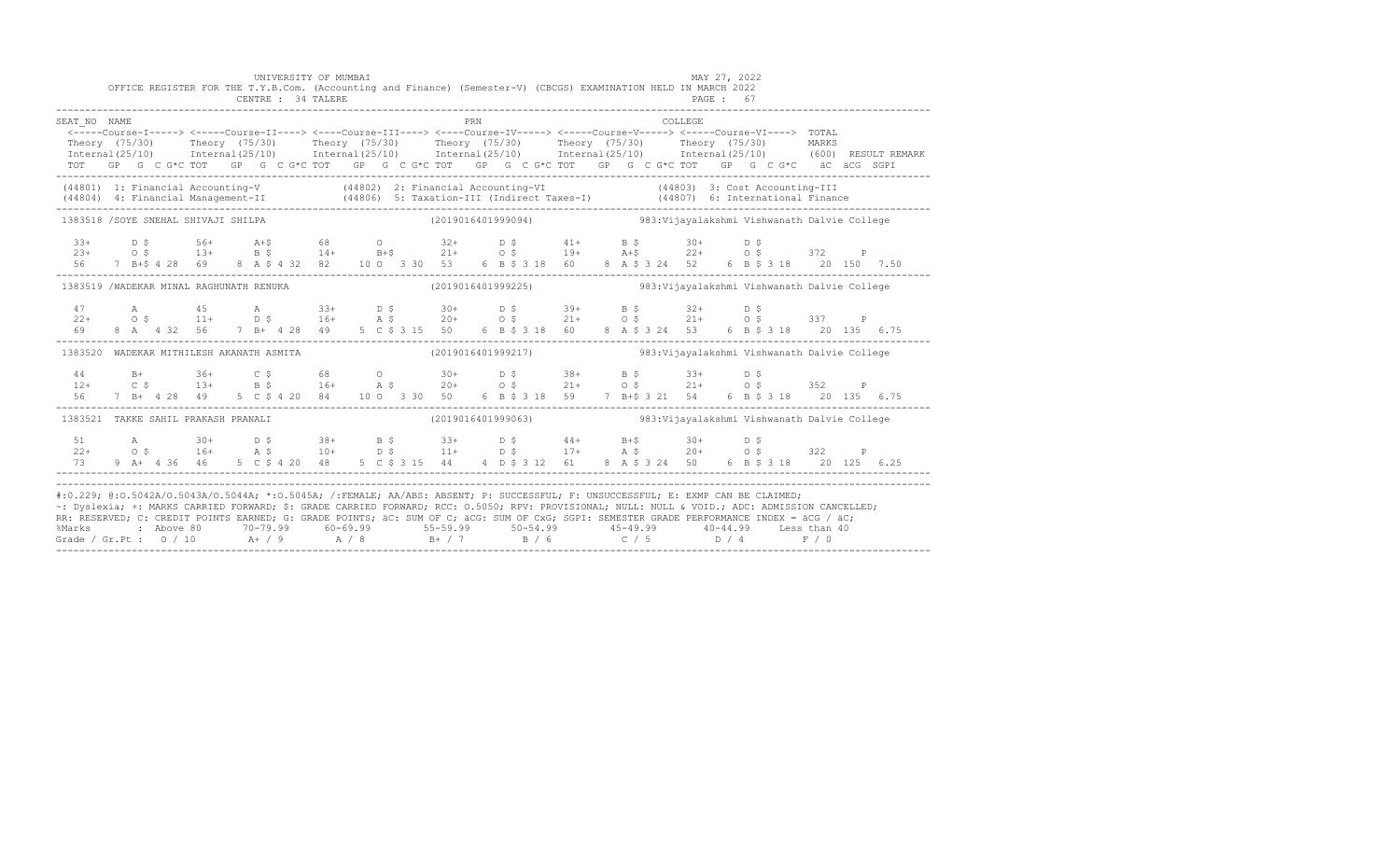|                                                                                                                                                                                                                                                                                                                                                                                                                                                                                                                |  |  |  |  | UNIVERSITY OF MUMBAI<br>CENTRE : 5 THANE |  |  |     |  | OFFICE REGISTER FOR THE T.Y.B.Com. (Accounting and Finance) (Semester-V) (CBCGS) EXAMINATION HELD IN MARCH 2022                                                                                                                                                                                                                                                                                                                                                                                         |  |  | MAY 27, 2022 |  |  |  |  |                                                                                                                                  |  |
|----------------------------------------------------------------------------------------------------------------------------------------------------------------------------------------------------------------------------------------------------------------------------------------------------------------------------------------------------------------------------------------------------------------------------------------------------------------------------------------------------------------|--|--|--|--|------------------------------------------|--|--|-----|--|---------------------------------------------------------------------------------------------------------------------------------------------------------------------------------------------------------------------------------------------------------------------------------------------------------------------------------------------------------------------------------------------------------------------------------------------------------------------------------------------------------|--|--|--------------|--|--|--|--|----------------------------------------------------------------------------------------------------------------------------------|--|
| SEAT NO NAME<br><----Course-I-----> <----Course-II----> <----Course-III----> <----Course-IV-----> <----Course-V-----> <----Course-VI----> TOTAL<br>Theory (75/30) Theory (75/30) Theory (75/30) Theory (75/30) Theory (75/30) Theory (75/30) MARKS<br>TOT GP G C G*C TOT GP G C G*C TOT GP G C G*C TOT GP G C G*C TOT GP G C G*C TOT GP G C G*C äC äCG SGPI                                                                                                                                                    |  |  |  |  |                                          |  |  | PRN |  |                                                                                                                                                                                                                                                                                                                                                                                                                                                                                                         |  |  | COLLEGE.     |  |  |  |  | Internal (25/10) Internal (25/10) Internal (25/10) Internal (25/10) Internal (25/10) Internal (25/10) (600) RESULT REMARK        |  |
| (44801) 1: Financial Accounting-V (44802) 2: Financial Accounting-VI (44803) 3: Cost Accounting-III                                                                                                                                                                                                                                                                                                                                                                                                            |  |  |  |  |                                          |  |  |     |  |                                                                                                                                                                                                                                                                                                                                                                                                                                                                                                         |  |  |              |  |  |  |  | (44804) 4: Financial Management-II (44806) 5: Taxation-III (Indirect Taxes-I) (44809) 8: Management-II (Management Applications) |  |
| 1383522 /LAMBE SIDDHI SANDEEP MANGALA                                                                                                                                                                                                                                                                                                                                                                                                                                                                          |  |  |  |  |                                          |  |  |     |  |                                                                                                                                                                                                                                                                                                                                                                                                                                                                                                         |  |  |              |  |  |  |  |                                                                                                                                  |  |
| 30<br>$20+$<br>50                                                                                                                                                                                                                                                                                                                                                                                                                                                                                              |  |  |  |  |                                          |  |  |     |  | D 30+ D \$ 30+ D \$ 33+ D \$ 39 B 35+ C \$<br>$\overline{0}$ \$ $\overline{12}$ + $\overline{0}$ \$ $\overline{21}$ + $\overline{0}$ + $\overline{0}$ + $\overline{0}$ + $\overline{0}$ + $\overline{0}$ + $\overline{0}$ + $\overline{0}$ + $\overline{0}$ + $\overline{0}$ + $\overline{0}$ + $\overline{0}$ + $\overline{0}$ + $\overline{0}$ + $\overline{0}$ + $\overline{0}$ + $\overline{0}$ +<br>6 B 4 24 42 4 D \$ 4 16 47 5 C \$ 3 15 54 6 B \$ 3 18 57 7 B + 3 21 45 5 C \$ 3 15 20 109 5.45 |  |  |              |  |  |  |  |                                                                                                                                  |  |
| 1383523 PAL RAKESH RABIN SULATA                                                                                                                                                                                                                                                                                                                                                                                                                                                                                |  |  |  |  |                                          |  |  |     |  | (2017016400574967) 594: Vidya Prasarak Mandal's Arts, Science an                                                                                                                                                                                                                                                                                                                                                                                                                                        |  |  |              |  |  |  |  |                                                                                                                                  |  |
| 30<br>$20+$<br>50                                                                                                                                                                                                                                                                                                                                                                                                                                                                                              |  |  |  |  |                                          |  |  |     |  | D 48+ A \$ 36+ C \$ 42+ B+\$ 51+ A \$ 30+ D \$<br>O \$ 10+ D \$ 10+ D \$ 13+ B \$ 10+ D \$ 16+ A \$ 316 P<br>6 B  4 24 58  7 B+\$ 4 28  46  5  C  \$ 3 15  55  7 B+\$ 3 21  61  8  A  \$ 3  24  46  5  C  \$ 3  15  20  127  6.35                                                                                                                                                                                                                                                                       |  |  |              |  |  |  |  |                                                                                                                                  |  |
| #:0.229; @:0.5042A/0.5043A/0.5044A; *:0.5045A; /:FEMALE; AA/ABS: ABSENT; P: SUCCESSFUL; F: UNSUCCESSFUL; E: EXMP CAN BE CLAIMED;<br>~: Dyslexia; +: MARKS CARRIED FORWARD; \$: GRADE CARRIED FORWARD; RCC: 0.5050; RPV: PROVISIONAL; NULL: NULL & VOID.; ADC: ADMISSION CANCELLED;<br>RR: RESERVED; C: CREDIT POINTS EARNED; G: GRADE POINTS; äC: SUM OF C; äCG: SUM OF CxG; SGPI: SEMESTER GRADE PERFORMANCE INDEX = äCG / äC;<br>%Marks<br>Grade / Gr.Pt: $0/10$ A+ / 9 A / 8 B+ / 7 B / 6 C / 5 D / 4 F / 0 |  |  |  |  |                                          |  |  |     |  | 2 Above 80    70-79.99    60-69.99     55-59.99     50-54.99      45-49.99     40-44.99   Less than:                                                                                                                                                                                                                                                                                                                                                                                                    |  |  |              |  |  |  |  |                                                                                                                                  |  |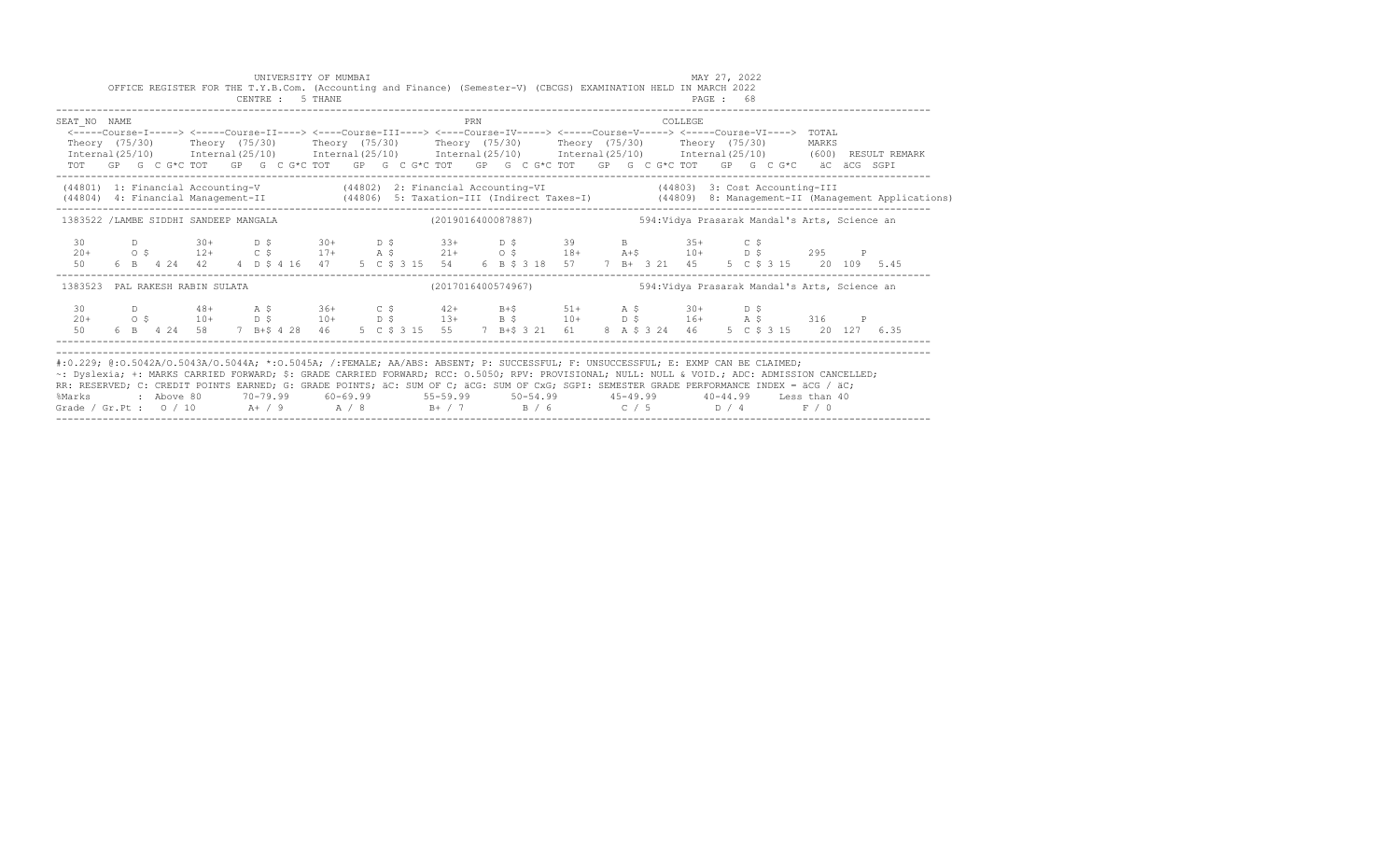|                                                                                                                                                                                                                                                                                                                                                                                                                                           |  |            |           | CENTRE : 11 PANVEL |  | UNIVERSITY OF MUMBAI |  |     |  | OFFICE REGISTER FOR THE T.Y.B.Com. (Accounting and Finance) (Semester-V) (CBCGS) EXAMINATION HELD IN MARCH 2022                                                                                                                                                                                                                                                                                                                                                                       |  |                | MAY 27, 2022<br>PAGE: 69 |       |  |       |                                        |                                                                                                                                  |
|-------------------------------------------------------------------------------------------------------------------------------------------------------------------------------------------------------------------------------------------------------------------------------------------------------------------------------------------------------------------------------------------------------------------------------------------|--|------------|-----------|--------------------|--|----------------------|--|-----|--|---------------------------------------------------------------------------------------------------------------------------------------------------------------------------------------------------------------------------------------------------------------------------------------------------------------------------------------------------------------------------------------------------------------------------------------------------------------------------------------|--|----------------|--------------------------|-------|--|-------|----------------------------------------|----------------------------------------------------------------------------------------------------------------------------------|
| SEAT NO NAME<br>Theory (75/30)                                                                                                                                                                                                                                                                                                                                                                                                            |  |            |           |                    |  |                      |  | PRN |  | <----Course-I-----> <----Course-II----> <----Course-III----> <----Course-IV-----> <----Course-V-----> <----Course-VI----> TOTAL<br>Theory (75/30)    Theory (75/30)    Theory (75/30)    Theory (75/30)    Theory (75/30)<br>$Internal (25/10)$ $Internal (25/10)$ $Internal (25/10)$ $Internal (25/10)$ $Internal (25/10)$ $Internal (25/10)$ $Internal (25/10)$ $[7, 600)$<br>TOT GP G C G*C TOT GP G C G*C TOT GP G C G*C TOT GP G C G*C TOT GP G C G*C TOT GP G C G*C äC äCG SGPI |  | <b>COLLEGE</b> |                          |       |  | MARKS | RESULT REMARK                          |                                                                                                                                  |
|                                                                                                                                                                                                                                                                                                                                                                                                                                           |  |            |           |                    |  |                      |  |     |  | (44801) 1: Financial Accounting-V (44802) 2: Financial Accounting-VI (44803) 3: Cost Accounting-III                                                                                                                                                                                                                                                                                                                                                                                   |  |                |                          |       |  |       |                                        | (44804) 4: Financial Management-II (44806) 5: Taxation-III (Indirect Taxes-I) (44808) 7: Financial Analysis & Business Valuation |
|                                                                                                                                                                                                                                                                                                                                                                                                                                           |  |            |           |                    |  |                      |  |     |  | 1383524 AROLKAR PRATIK SURESH SUVARNA (2019016401994232) 138:Seth Gordhandas Sunderdas Medical Colleg                                                                                                                                                                                                                                                                                                                                                                                 |  |                |                          |       |  |       |                                        |                                                                                                                                  |
| 30<br>$21+$<br>51                                                                                                                                                                                                                                                                                                                                                                                                                         |  |            |           |                    |  | 39 B $30+$ D \$      |  |     |  | $42+$ B+\$ 51+ A \$ 42+<br>$0.5$ $14+$ $B+5$ $16+$ $A.5$ $15+$ $A.5$ $15+$ $A.5$ $10+$ $D.5$ $325$ P<br>6 B 4 24 53 6 B 4 24 46 5 C \$ 3 15 57 7 B+\$ 3 21 66                                                                                                                                                                                                                                                                                                                         |  |                |                          | $B+S$ |  |       | 8 A \$ 3 24 52 6 B \$ 3 18 20 126 6.30 |                                                                                                                                  |
| 1383525 / GURAV MANALI EKNATH SUCHITA                                                                                                                                                                                                                                                                                                                                                                                                     |  |            |           |                    |  |                      |  |     |  | (2019016401993751) 198:Seth Gordhandas Sunderdas Medical Colleg                                                                                                                                                                                                                                                                                                                                                                                                                       |  |                |                          |       |  |       |                                        |                                                                                                                                  |
| 39<br>10<br>49                                                                                                                                                                                                                                                                                                                                                                                                                            |  |            | $33+$ D S |                    |  |                      |  |     |  | 30 D 41+ B \$ 42 B + 30 +<br>D 17+ A \$ 14+ B+\$ 10 D 22+ 0 \$ 12+ C \$ 300 P<br>5 C  4 20  50  6  B  \$  4  24  44  4  D  3  12  51  6  B  3  18  64                                                                                                                                                                                                                                                                                                                                 |  |                |                          | D S   |  |       | 8 A 3 24 42 4 D \$ 3 12 20 110 5.50    |                                                                                                                                  |
| #:0.229; @:0.5042A/0.5043A/0.5044A; *:0.5045A; /:FEMALE; AA/ABS: ABSENT; P: SUCCESSFUL; F: UNSUCCESSFUL; E: EXMP CAN BE CLAIMED;<br>~: Dyslexia; +: MARKS CARRIED FORWARD; \$: GRADE CARRIED FORWARD; RCC: 0.5050; RPV: PROVISIONAL; NULL: NULL & VOID.; ADC: ADMISSION CANCELLED;<br>RR: RESERVED; C: CREDIT POINTS EARNED; G: GRADE POINTS; äC: SUM OF C; äCG: SUM OF CxG; SGPI: SEMESTER GRADE PERFORMANCE INDEX = äCG / äC;<br>%Marks |  | : Above 80 |           |                    |  |                      |  |     |  | 70-79.99 60-69.99 55-59.99 50-54.99 45-49.99 40-44.99 Less than 40                                                                                                                                                                                                                                                                                                                                                                                                                    |  |                |                          |       |  | F / 0 |                                        |                                                                                                                                  |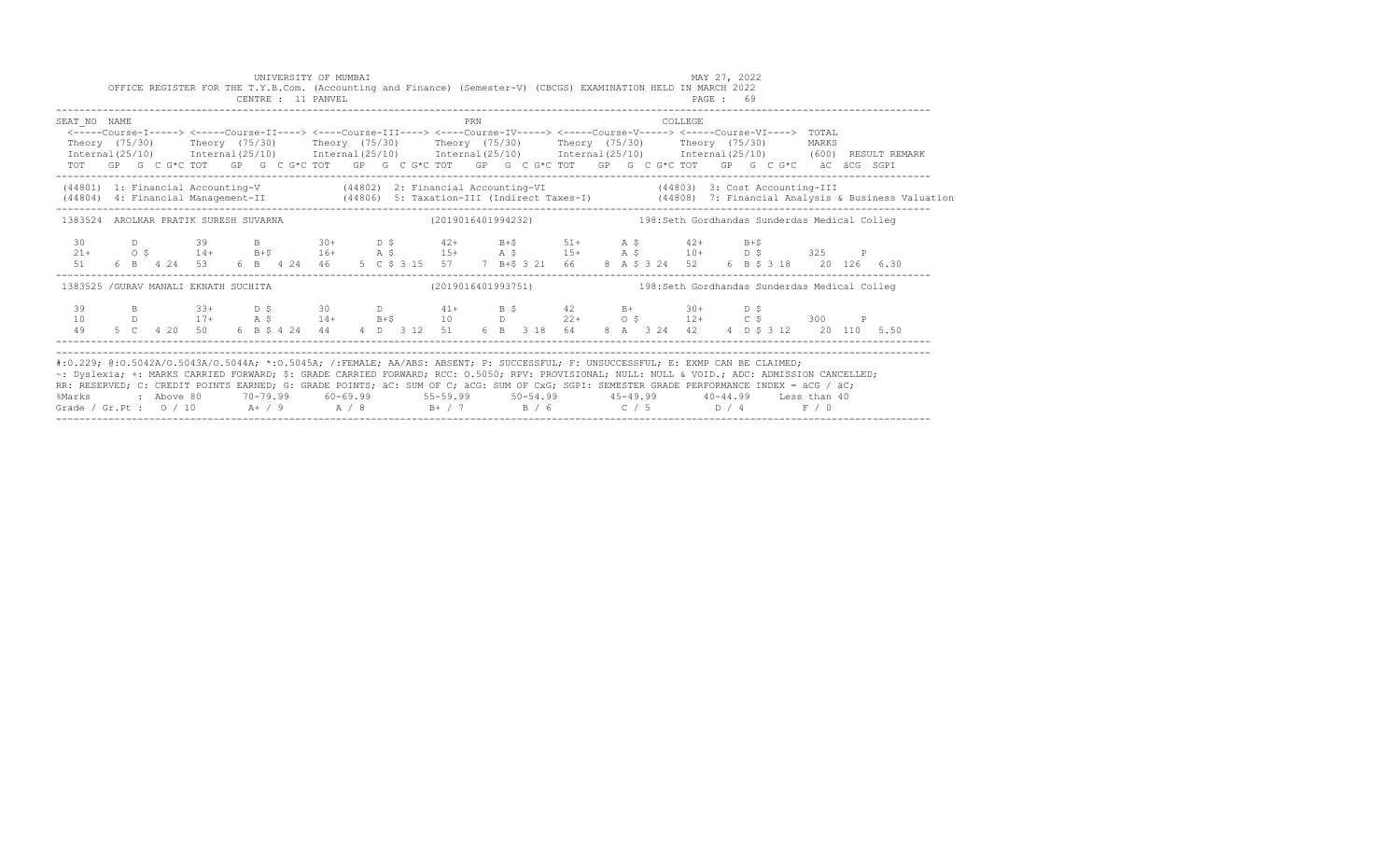|                                                                                                                                                                                                                                                                                                                                                                                                                                                                                                                            |  |  |  |  |  | UNIVERSITY OF MUMBAI<br>CENTRE : 6 NAVI MUMBAI |  |  |     |  | OFFICE REGISTER FOR THE T.Y.B.Com. (Accounting and Finance) (Semester-V) (CBCGS) EXAMINATION HELD IN MARCH 2022                                                                                                                                                                                                                               |  |  |         | MAY 27, 2022<br>PAGE: 70 |  |  |  |                                                                                                                           |  |
|----------------------------------------------------------------------------------------------------------------------------------------------------------------------------------------------------------------------------------------------------------------------------------------------------------------------------------------------------------------------------------------------------------------------------------------------------------------------------------------------------------------------------|--|--|--|--|--|------------------------------------------------|--|--|-----|--|-----------------------------------------------------------------------------------------------------------------------------------------------------------------------------------------------------------------------------------------------------------------------------------------------------------------------------------------------|--|--|---------|--------------------------|--|--|--|---------------------------------------------------------------------------------------------------------------------------|--|
| SEAT NO NAME                                                                                                                                                                                                                                                                                                                                                                                                                                                                                                               |  |  |  |  |  |                                                |  |  | PRN |  | <-----Course-I-----> <-----Course-II----> <----Course-III----> <----Course-IV-----> <----Course-V-----> <----Course-VI----> TOTAL<br>Theory (75/30) Theory (75/30) Theory (75/30) Theory (75/30) Theory (75/30) Theory (75/30) MARKS<br>TOT GP G C G*C TOT GP G C G*C TOT GP G C G*C TOT GP G C G*C TOT GP G C G*C TOT GP G C G*C äC äCG SGPI |  |  | COLLEGE |                          |  |  |  | Internal (25/10) Internal (25/10) Internal (25/10) Internal (25/10) Internal (25/10) Internal (25/10) (600) RESULT REMARK |  |
|                                                                                                                                                                                                                                                                                                                                                                                                                                                                                                                            |  |  |  |  |  |                                                |  |  |     |  | (44801) 1: Financial Accounting-V (44802) 2: Financial Accounting-VI (44803) 3: Cost Accounting-III<br>(44804) 4: Financial Management-II (44806) 5: Taxation-III (Indirect Taxes-I) (44807) 6: International Finance                                                                                                                         |  |  |         |                          |  |  |  |                                                                                                                           |  |
| 1383526 JADHAV BHAVESH PRAKASH JAYASHREE (2019016401210634) 1383526 JADHAVI College of Commerce & Sc                                                                                                                                                                                                                                                                                                                                                                                                                       |  |  |  |  |  |                                                |  |  |     |  |                                                                                                                                                                                                                                                                                                                                               |  |  |         |                          |  |  |  |                                                                                                                           |  |
| $39+$                                                                                                                                                                                                                                                                                                                                                                                                                                                                                                                      |  |  |  |  |  |                                                |  |  |     |  | B \$ 36+ C \$ 30 D 39+ B \$ 33+ D \$ 30+ D \$                                                                                                                                                                                                                                                                                                 |  |  |         |                          |  |  |  |                                                                                                                           |  |
| 1383527 / KAMBLE KRUSHNAI SANJAY SARITA                                                                                                                                                                                                                                                                                                                                                                                                                                                                                    |  |  |  |  |  |                                                |  |  |     |  | $(2019016401208434)$ 711:Ramsheth Thakur College of Commerce & Sc                                                                                                                                                                                                                                                                             |  |  |         |                          |  |  |  |                                                                                                                           |  |
|                                                                                                                                                                                                                                                                                                                                                                                                                                                                                                                            |  |  |  |  |  |                                                |  |  |     |  |                                                                                                                                                                                                                                                                                                                                               |  |  |         |                          |  |  |  |                                                                                                                           |  |
| #:0.229; @:0.5042A/0.5043A/0.5044A; *:0.5045A; /:FEMALE; AA/ABS: ABSENT; P: SUCCESSFUL; F: UNSUCCESSFUL; E: EXMP CAN BE CLAIMED;<br>~: Dyslexia; +: MARKS CARRIED FORWARD; \$: GRADE CARRIED FORWARD; RCC: 0.5050; RPV: PROVISIONAL; NULL: NULL & VOID.; ADC: ADMISSION CANCELLED;<br>RR: RESERVED; C: CREDIT POINTS EARNED; G: GRADE POINTS; äC: SUM OF C; äCG: SUM OF CxG; SGPI: SEMESTER GRADE PERFORMANCE INDEX = äCG / äC;<br>%Marks<br>Grade / Gr.Pt : $0/10$ A $+$ / 9 A $/8$ B $+$ / 7 B $/6$ C $/5$ D $/4$ F $/0$ |  |  |  |  |  |                                                |  |  |     |  | : Above 80    70-79.99    60-69.99     55-59.99     50-54.99      45-49.99     40-44.99   Less than 40                                                                                                                                                                                                                                        |  |  |         |                          |  |  |  |                                                                                                                           |  |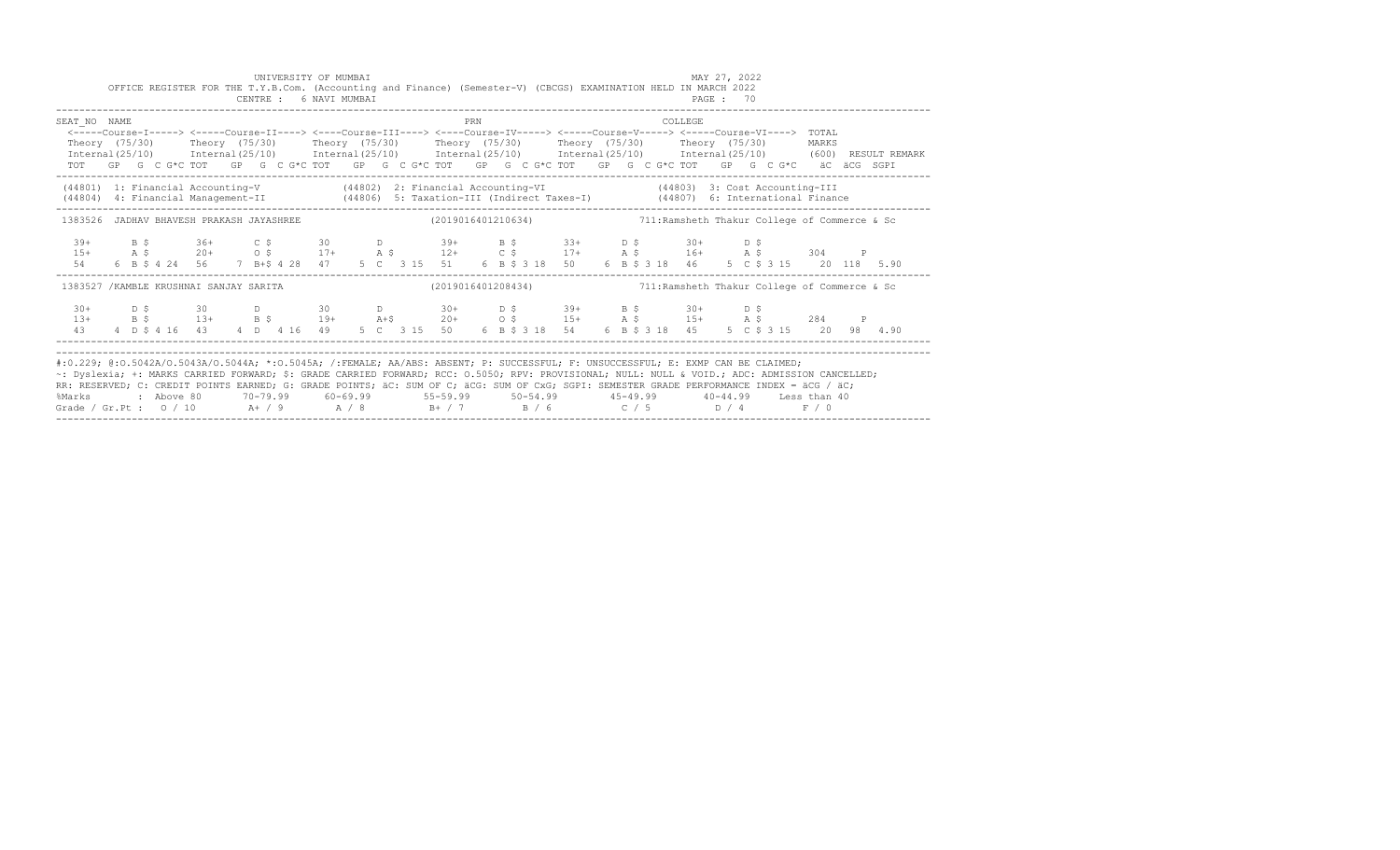|                                        |  |  |  |  |  | UNIVERSITY OF MUMBAI   |  |  |  |     | OFFICE REGISTER FOR THE T.Y.B.Com. (Accounting and Finance) (Semester-V) (CBCGS) EXAMINATION HELD IN MARCH 2022                                                                                                                                                                                                                                                                                                                                                                                                                                                                              |  |                                               |         | MAY 27, 2022 |  |  |  |
|----------------------------------------|--|--|--|--|--|------------------------|--|--|--|-----|----------------------------------------------------------------------------------------------------------------------------------------------------------------------------------------------------------------------------------------------------------------------------------------------------------------------------------------------------------------------------------------------------------------------------------------------------------------------------------------------------------------------------------------------------------------------------------------------|--|-----------------------------------------------|---------|--------------|--|--|--|
|                                        |  |  |  |  |  | CENTRE : 10 ULHASNAGAR |  |  |  |     |                                                                                                                                                                                                                                                                                                                                                                                                                                                                                                                                                                                              |  |                                               |         | PAGE: 71     |  |  |  |
| SEAT NO NAME                           |  |  |  |  |  |                        |  |  |  | PRN | <-----Course-I-----> <----Course-II----> <----Course-III----> <----Course-IV-----> <----Course-V----> TOTAL                                                                                                                                                                                                                                                                                                                                                                                                                                                                                  |  |                                               | COLLEGE |              |  |  |  |
|                                        |  |  |  |  |  |                        |  |  |  |     |                                                                                                                                                                                                                                                                                                                                                                                                                                                                                                                                                                                              |  |                                               |         |              |  |  |  |
|                                        |  |  |  |  |  |                        |  |  |  |     | Theory (75/30) Theory (75/30) Theory (75/30) Theory (75/30) Theory (75/30) Theory (75/30) MARKS<br>Internal(25/10) Internal(25/10) Internal(25/10) Internal(25/10) Internal(25/10) Internal(25/10) (600) RESULTREMARK                                                                                                                                                                                                                                                                                                                                                                        |  |                                               |         |              |  |  |  |
|                                        |  |  |  |  |  |                        |  |  |  |     |                                                                                                                                                                                                                                                                                                                                                                                                                                                                                                                                                                                              |  |                                               |         |              |  |  |  |
|                                        |  |  |  |  |  |                        |  |  |  |     | (44801) 1: Financial Accounting-V (44802) 2: Financial Accounting-VI (44803) 3: Cost Accounting-III<br>(44804) 4: Financial Management-II (44806) 5: Taxation-III (Indirect Taxes-I) (44807) 6: International Finance<br>-----------                                                                                                                                                                                                                                                                                                                                                         |  |                                               |         |              |  |  |  |
| 1383528 / ASHADE RIYA RAVI MARY        |  |  |  |  |  |                        |  |  |  |     | (2019016400306661)                                                                                                                                                                                                                                                                                                                                                                                                                                                                                                                                                                           |  | 960: Seva Sadan College of Arts, Science & Co |         |              |  |  |  |
|                                        |  |  |  |  |  |                        |  |  |  |     |                                                                                                                                                                                                                                                                                                                                                                                                                                                                                                                                                                                              |  |                                               |         |              |  |  |  |
|                                        |  |  |  |  |  |                        |  |  |  |     |                                                                                                                                                                                                                                                                                                                                                                                                                                                                                                                                                                                              |  |                                               |         |              |  |  |  |
|                                        |  |  |  |  |  |                        |  |  |  |     | 50 A $44+$ B+\$ 36+ C \$ $45+$ A \$ $54+$ A+\$ $47+$ A \$ 380 P<br>12+ C \$ 17+ A \$ 14+ B+\$ 21+ O \$ 22+ O \$ 18+ A+\$ 380 P<br>62 8 A 4 32 61 8 A \$ 4 32 50 6 B \$ 3 18 66 8 A \$ 3 24 76 9 A+\$ 3 27 65 8 A \$ 3 24 20 157 7.85<br>--------------                                                                                                                                                                                                                                                                                                                                       |  |                                               |         |              |  |  |  |
|                                        |  |  |  |  |  |                        |  |  |  |     | 1383529 /MISHRA VEDIKA PRADUMN SHASHIPRABHA (2019016400306405) 480:Seva Sadan College of Arts, Science & Co                                                                                                                                                                                                                                                                                                                                                                                                                                                                                  |  |                                               |         |              |  |  |  |
| 39                                     |  |  |  |  |  |                        |  |  |  |     |                                                                                                                                                                                                                                                                                                                                                                                                                                                                                                                                                                                              |  |                                               |         |              |  |  |  |
| $14+$                                  |  |  |  |  |  |                        |  |  |  |     |                                                                                                                                                                                                                                                                                                                                                                                                                                                                                                                                                                                              |  |                                               |         |              |  |  |  |
|                                        |  |  |  |  |  |                        |  |  |  |     |                                                                                                                                                                                                                                                                                                                                                                                                                                                                                                                                                                                              |  |                                               |         |              |  |  |  |
| 1383530 /MUDALIYAR POOJA KUMAR MALAR   |  |  |  |  |  |                        |  |  |  |     | (2019016400308965) 360:Seva Sadan College of Arts, Science & Co                                                                                                                                                                                                                                                                                                                                                                                                                                                                                                                              |  |                                               |         |              |  |  |  |
|                                        |  |  |  |  |  |                        |  |  |  |     |                                                                                                                                                                                                                                                                                                                                                                                                                                                                                                                                                                                              |  |                                               |         |              |  |  |  |
|                                        |  |  |  |  |  |                        |  |  |  |     |                                                                                                                                                                                                                                                                                                                                                                                                                                                                                                                                                                                              |  |                                               |         |              |  |  |  |
|                                        |  |  |  |  |  |                        |  |  |  |     |                                                                                                                                                                                                                                                                                                                                                                                                                                                                                                                                                                                              |  |                                               |         |              |  |  |  |
| 1383531 / PANDEY ANJALI DEVIPRASAD UMA |  |  |  |  |  |                        |  |  |  |     | (2018016401065345) 360: Seva Sadan College of Arts, Science & Co                                                                                                                                                                                                                                                                                                                                                                                                                                                                                                                             |  |                                               |         |              |  |  |  |
|                                        |  |  |  |  |  |                        |  |  |  |     |                                                                                                                                                                                                                                                                                                                                                                                                                                                                                                                                                                                              |  |                                               |         |              |  |  |  |
|                                        |  |  |  |  |  |                        |  |  |  |     |                                                                                                                                                                                                                                                                                                                                                                                                                                                                                                                                                                                              |  |                                               |         |              |  |  |  |
|                                        |  |  |  |  |  |                        |  |  |  |     | $10+$ $15$ $17+$ $185$ $10+$ $195$ $13+$ $185$ $13+$ $185$ $12+$ $12+$ $15+$ $12+$ $15+$ $12+$ $15+$ $15+$ $15+$ $15+$ $15+$ $15+$ $15+$ $15+$ $15+$ $15+$ $15+$ $15+$ $15+$ $15+$ $15+$ $15+$ $15+$ $15+$ $15+$ $15+$ $15+$                                                                                                                                                                                                                                                                                                                                                                 |  |                                               |         |              |  |  |  |
| 1383532 PARMAR RAHUL MUKESH JYOTI      |  |  |  |  |  |                        |  |  |  |     | (2019016400306757) 960: Seva Sadan College of Arts, Science & Co                                                                                                                                                                                                                                                                                                                                                                                                                                                                                                                             |  |                                               |         |              |  |  |  |
|                                        |  |  |  |  |  |                        |  |  |  |     |                                                                                                                                                                                                                                                                                                                                                                                                                                                                                                                                                                                              |  |                                               |         |              |  |  |  |
|                                        |  |  |  |  |  |                        |  |  |  |     |                                                                                                                                                                                                                                                                                                                                                                                                                                                                                                                                                                                              |  |                                               |         |              |  |  |  |
|                                        |  |  |  |  |  |                        |  |  |  |     | $38$ B $33+$ D $\frac{5}{42}$ $33+$ D $\frac{5}{42}$ $32+$ D $\frac{5}{48}$ $32+$ D $\frac{5}{48}$ $32+$ D $\frac{5}{48}$ $33+$ D $\frac{5}{48}$ $32+$ D $\frac{5}{48}$ $32+$ D $\frac{5}{48}$ $32+$ D $\frac{5}{48}$ $32+$ D $\frac{5}{48}$ $32+$ D $\frac{5}{48}$ $32+$                                                                                                                                                                                                                                                                                                                    |  |                                               |         |              |  |  |  |
| 1383533 / PARTE SHWETA GANESH SEEMA    |  |  |  |  |  |                        |  |  |  |     | (2019016400307022) 360: 960: Seva Sadan College of Arts, Science & Co                                                                                                                                                                                                                                                                                                                                                                                                                                                                                                                        |  |                                               |         |              |  |  |  |
|                                        |  |  |  |  |  |                        |  |  |  |     |                                                                                                                                                                                                                                                                                                                                                                                                                                                                                                                                                                                              |  |                                               |         |              |  |  |  |
|                                        |  |  |  |  |  |                        |  |  |  |     |                                                                                                                                                                                                                                                                                                                                                                                                                                                                                                                                                                                              |  |                                               |         |              |  |  |  |
|                                        |  |  |  |  |  |                        |  |  |  |     |                                                                                                                                                                                                                                                                                                                                                                                                                                                                                                                                                                                              |  |                                               |         |              |  |  |  |
|                                        |  |  |  |  |  |                        |  |  |  |     | #:0.229; @:0.5042A/0.5043A/0.5044A; *:0.5045A; /:FEMALE; AA/ABS: ABSENT; P: SUCCESSFUL; F: UNSUCCESSFUL; E: EXMP CAN BE CLAIMED;<br>~: Dyslexia; +: MARKS CARRIED FORWARD; \$: GRADE CARRIED FORWARD; RCC: 0.5050; RPV: PROVISIONAL; NULL: NULL: WOID.; ADC: ADMISSION CANCELLED;<br>RR: RESERVED; C: CREDIT POINTS EARNED; G: GRADE POINTS; äC: SUM OF C; äCG: SUM OF CxG; SGPI: SEMESTER GRADE PERFORMANCE INDEX = äCG / äC;<br>%Marks : Above 80 70-79.99 60-69.99 55-59.99 50-54.99 45-49.99 40-44.99 Less than 40<br>Grade / Gr.Pt : 0 / 10 A+ / 9 A / 8 B+ / 7 B / 6 C / 5 D / 4 F / 0 |  |                                               |         |              |  |  |  |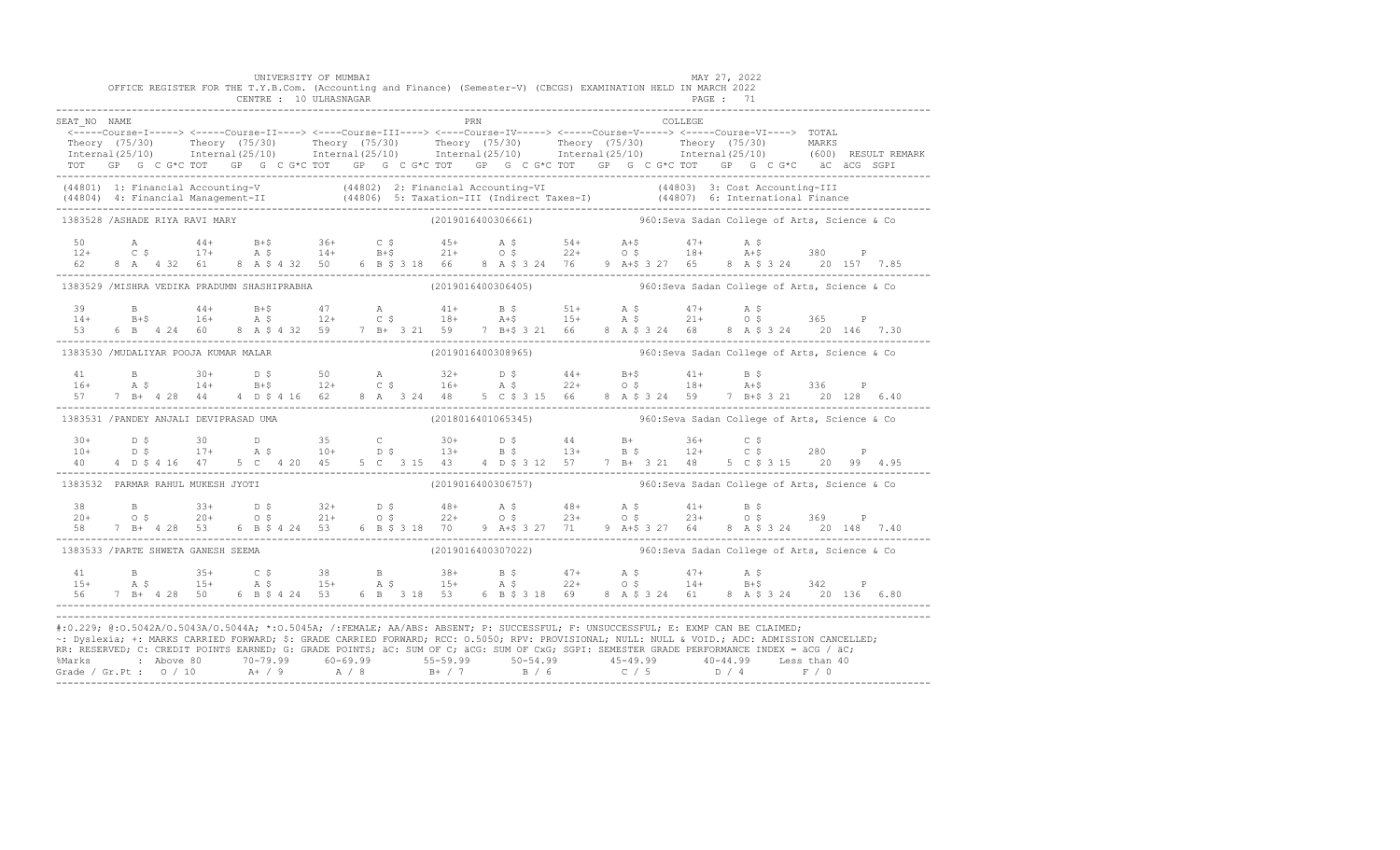|                                                                                                                                                                                                                                                                                                                                                                                                                                                                                                             |                                                                                                                    |  |  |  |  |  |  |  |  |  | UNIVERSITY OF MUMBAI<br>CENTRE : 10 ULHASNAGAR |  |  |  |  |  | OFFICE REGISTER FOR THE T.Y.B.Com. (Accounting and Finance) (Semester-V) (CBCGS) EXAMINATION HELD IN MARCH 2022                                                                                               |     |  |  |                                                                   |  |  |  |  |  |          | MAY 27, 2022<br>PAGE : 72 |  |  |  |  |  |       |  |  |  |
|-------------------------------------------------------------------------------------------------------------------------------------------------------------------------------------------------------------------------------------------------------------------------------------------------------------------------------------------------------------------------------------------------------------------------------------------------------------------------------------------------------------|--------------------------------------------------------------------------------------------------------------------|--|--|--|--|--|--|--|--|--|------------------------------------------------|--|--|--|--|--|---------------------------------------------------------------------------------------------------------------------------------------------------------------------------------------------------------------|-----|--|--|-------------------------------------------------------------------|--|--|--|--|--|----------|---------------------------|--|--|--|--|--|-------|--|--|--|
| SEAT NO NAME<br><-----Course-I-----> <-----Course-II----> <----Course-III----> <----Course-IV-----> <----Course-V-----> <----Course-VI----> TOTAL<br>Theory (75/30) Theory (75/30) Theory (75/30) Theory (75/30) Theory (75/30) Theory (75/30) MARKS<br>Internal(25/10) Internal(25/10) Internal(25/10) Internal(25/10) Internal(25/10) Internal(25/10) (600) RESULT REMARK<br>TOT GP G C G*C TOT GP G C G*C TOT GP G C G*C TOT GP G C G*C TOT GP G C G*C TOT GP G C G*C äC äCG SGPI                        |                                                                                                                    |  |  |  |  |  |  |  |  |  |                                                |  |  |  |  |  |                                                                                                                                                                                                               | PRN |  |  |                                                                   |  |  |  |  |  | COLLEGE. |                           |  |  |  |  |  |       |  |  |  |
| (44801) 1: Financial Accounting-V (44802) 2: Financial Accounting-VI (44803) 3: Cost Accounting-III<br>(44804) 4: Financial Management-II (44806) 5: Taxation-III (Indirect Taxes-I) (44807) 6: International Finance                                                                                                                                                                                                                                                                                       |                                                                                                                    |  |  |  |  |  |  |  |  |  |                                                |  |  |  |  |  |                                                                                                                                                                                                               |     |  |  |                                                                   |  |  |  |  |  |          |                           |  |  |  |  |  |       |  |  |  |
|                                                                                                                                                                                                                                                                                                                                                                                                                                                                                                             | 1383534 /SHARMA GEETA ARUN DEEPA                                                                                   |  |  |  |  |  |  |  |  |  |                                                |  |  |  |  |  |                                                                                                                                                                                                               |     |  |  | (2019016400306266)  960: Seva Sadan College of Arts, Science & Co |  |  |  |  |  |          |                           |  |  |  |  |  |       |  |  |  |
| 42<br>$1.5+$<br>57                                                                                                                                                                                                                                                                                                                                                                                                                                                                                          |                                                                                                                    |  |  |  |  |  |  |  |  |  |                                                |  |  |  |  |  | B+ 42+ B+\$ 42 B+ 50+ A \$ 50+ A \$ 36+ C \$<br>A \$ 16+ A \$ 15+ A \$ 17+ A \$ 20+ O \$ 17+ A \$ 362 P<br>7 B+ 4 28 58 7 B+\$ 4 28 57 7 B+ 3 21 67 8 A \$ 3 24 70 9 A+\$ 3 27 53 6 B \$ 3 18 20 146 7.30     |     |  |  |                                                                   |  |  |  |  |  |          |                           |  |  |  |  |  |       |  |  |  |
| 1383535 /TALREJA PRIYA MANISH BARKHA                                                                                                                                                                                                                                                                                                                                                                                                                                                                        |                                                                                                                    |  |  |  |  |  |  |  |  |  |                                                |  |  |  |  |  | $(2019016400308501)$ 960: Seva Sadan College of Arts, Science & Co                                                                                                                                            |     |  |  |                                                                   |  |  |  |  |  |          |                           |  |  |  |  |  |       |  |  |  |
| 41<br>$14+$<br>55                                                                                                                                                                                                                                                                                                                                                                                                                                                                                           |                                                                                                                    |  |  |  |  |  |  |  |  |  |                                                |  |  |  |  |  |                                                                                                                                                                                                               |     |  |  |                                                                   |  |  |  |  |  |          |                           |  |  |  |  |  |       |  |  |  |
|                                                                                                                                                                                                                                                                                                                                                                                                                                                                                                             | 1383536 YADAV JAIKISHAN AMARSINGH MUNNIDEVI (2019016400308853) 388539 360:Seva Sadan College of Arts, Science & Co |  |  |  |  |  |  |  |  |  |                                                |  |  |  |  |  |                                                                                                                                                                                                               |     |  |  |                                                                   |  |  |  |  |  |          |                           |  |  |  |  |  |       |  |  |  |
| 41<br>$17+$<br>58 .                                                                                                                                                                                                                                                                                                                                                                                                                                                                                         |                                                                                                                    |  |  |  |  |  |  |  |  |  |                                                |  |  |  |  |  | B 41+ B \$ 51+ A \$ 39+ B \$ 44+ B+\$ 45+ A \$<br>A \$ 16+ A \$ 14+ B+\$ 13+ B \$ 24+ 0 \$ 23+ 0 \$ 368 P<br>7 B+ 4 28 57 7 B+\$ 4 28 65 8 A \$ 3 24 52 6 B \$ 3 18 68 8 A \$ 3 24 68 8 A \$ 3 24 20 146 7.30 |     |  |  |                                                                   |  |  |  |  |  |          |                           |  |  |  |  |  |       |  |  |  |
| #:0.229; @:0.5042A/0.5043A/0.5044A; *:0.5045A; /:FEMALE; AA/ABS: ABSENT; P: SUCCESSFUL; F: UNSUCCESSFUL; E: EXMP CAN BE CLAIMED;<br>~: Dyslexia; +: MARKS CARRIED FORWARD; \$: GRADE CARRIED FORWARD; RCC: 0.5050; RPV: PROVISIONAL; NULL: NULL & VOID.; ADC: ADMISSION CANCELLED;<br>RR: RESERVED; C: CREDIT POINTS EARNED; G: GRADE POINTS; äC: SUM OF C; äCG: SUM OF CxG; SGPI: SEMESTER GRADE PERFORMANCE INDEX = äCG / äC;<br>%Marks<br>Grade / Gr.Pt : $0/10$ A + / 9 A / 8 B + / 7 B / 6 C / 5 D / 4 |                                                                                                                    |  |  |  |  |  |  |  |  |  |                                                |  |  |  |  |  | 2 Above 80    70-79.99    60-69.99     55-59.99     50-54.99     45-49.99     40-44.99   Less than 40                                                                                                         |     |  |  |                                                                   |  |  |  |  |  |          |                           |  |  |  |  |  | F / 0 |  |  |  |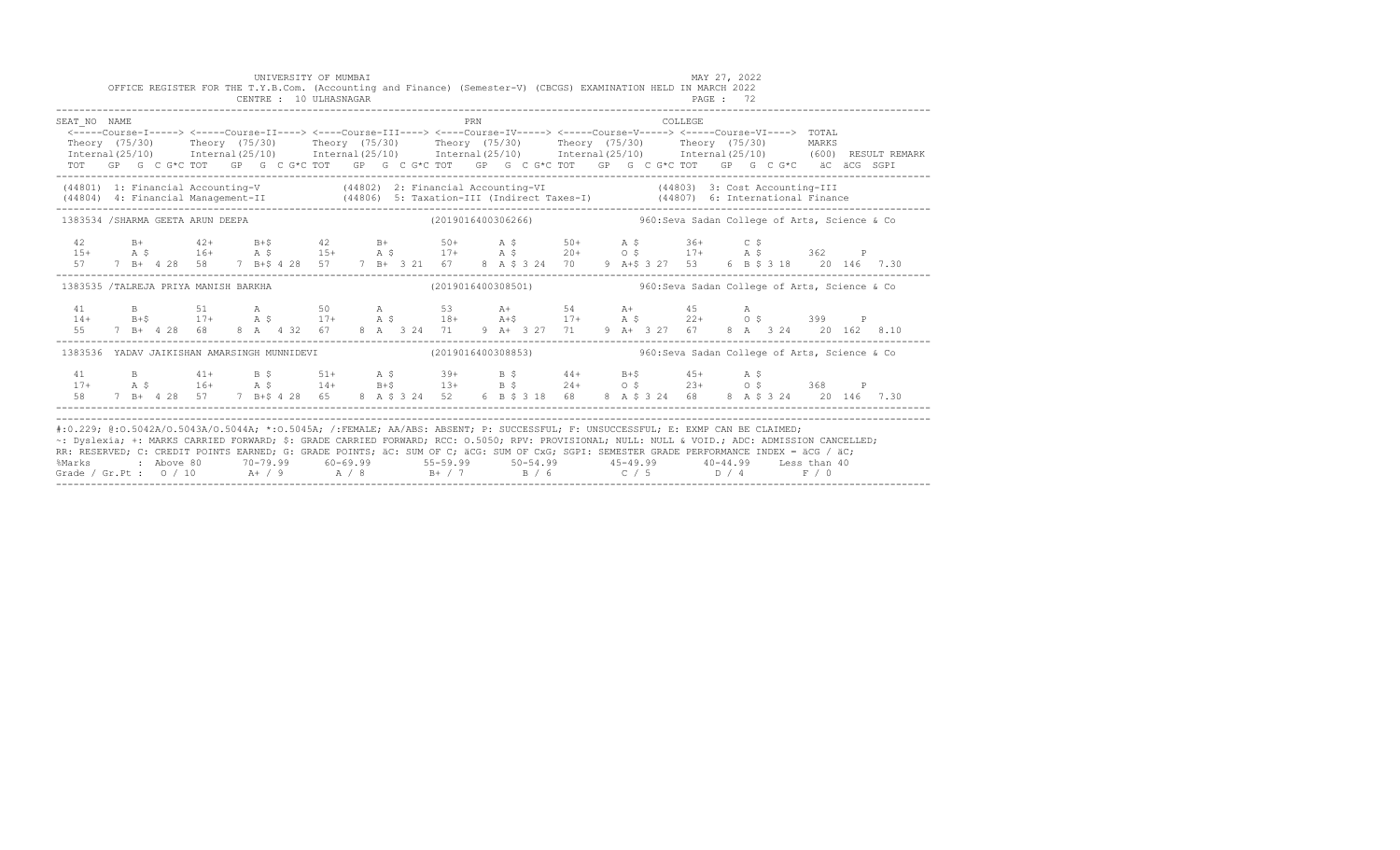|                                                                                                                                                                                                                                                                                                                                                                                                                                                                                                                |  |  |  |  |  | UNIVERSITY OF MUMBAI<br>CENTRE : 1 MUMBAI |  |  |  |     |  | OFFICE REGISTER FOR THE T.Y.B.Com. (Accounting and Finance) (Semester-V) (CBCGS) EXAMINATION HELD IN MARCH 2022<br>PAGE : 73                                                                                                                                                                          |  |  |         | MAY 27, 2022 |  |  |  |                                                                                                                                                                                                                                     |  |
|----------------------------------------------------------------------------------------------------------------------------------------------------------------------------------------------------------------------------------------------------------------------------------------------------------------------------------------------------------------------------------------------------------------------------------------------------------------------------------------------------------------|--|--|--|--|--|-------------------------------------------|--|--|--|-----|--|-------------------------------------------------------------------------------------------------------------------------------------------------------------------------------------------------------------------------------------------------------------------------------------------------------|--|--|---------|--------------|--|--|--|-------------------------------------------------------------------------------------------------------------------------------------------------------------------------------------------------------------------------------------|--|
| SEAT NO NAME<br>Theory (75/30) Theory (75/30) Theory (75/30) Theory (75/30) Theory (75/30) Theory (75/30) MARKS                                                                                                                                                                                                                                                                                                                                                                                                |  |  |  |  |  |                                           |  |  |  | PRN |  | <-----Course-I-----> <----Course-II----> <----Course-III----> <----Course-IV-----> <----Course-V-----> <----Course-VI----> TOTAL<br>TOT GP G C G*C TOT GP G C G*C TOT GP G C G*C TOT GP G C G*C TOT GP G C G*C TOT GP G C G*C äC äCG SGPI                                                             |  |  | COLLEGE |              |  |  |  | Internal (25/10) Internal (25/10) Internal (25/10) Internal (25/10) Internal (25/10) Internal (25/10) (600) RESULT REMARK                                                                                                           |  |
| (44801) 1: Financial Accounting-V (44802) 2: Financial Accounting-VI (44803) 3: Cost Accounting-III                                                                                                                                                                                                                                                                                                                                                                                                            |  |  |  |  |  |                                           |  |  |  |     |  |                                                                                                                                                                                                                                                                                                       |  |  |         |              |  |  |  | (44804) 4: Financial Management-II (44806) 5: Taxation-III (Indirect Taxes-I) (44809) 8: Management-II (Management Applications)                                                                                                    |  |
| 1383537 BALLA SACHIN CHANDRAKANT VANI (2019016400098502) 500:the Byramjee Jeejeebhoy Parsee Charitabl                                                                                                                                                                                                                                                                                                                                                                                                          |  |  |  |  |  |                                           |  |  |  |     |  |                                                                                                                                                                                                                                                                                                       |  |  |         |              |  |  |  |                                                                                                                                                                                                                                     |  |
| $39+$<br>$18+$                                                                                                                                                                                                                                                                                                                                                                                                                                                                                                 |  |  |  |  |  |                                           |  |  |  |     |  | B \$ 30+ D \$ 48+ A \$ 35+ C \$ A -- 53+ A+\$                                                                                                                                                                                                                                                         |  |  |         |              |  |  |  | ды солного солно.<br>Диформация и диформация и солного солного солного солного солного солного солного солного солного солного солн<br>Председательно солного солного солного солного солного солного солного солного солного солно |  |
| 1383538 /POGULA SANJANA SATYANARAYAN LAXMI                                                                                                                                                                                                                                                                                                                                                                                                                                                                     |  |  |  |  |  |                                           |  |  |  |     |  | (2019016400098355) 500:the Byramjee Jeejeebhoy Parsee Charitabl                                                                                                                                                                                                                                       |  |  |         |              |  |  |  |                                                                                                                                                                                                                                     |  |
| 47                                                                                                                                                                                                                                                                                                                                                                                                                                                                                                             |  |  |  |  |  |                                           |  |  |  |     |  | $17+$ $36$ $D$ $38+$ $B$ $5$ $30+$ $D$ $5$ $30+$ $D$ $5$ $38+$ $B$ $5$ $42+$ $B+5$<br>$17+$ $A$ $5$ $18+$ $A+5$ $10+$ $D$ $5$ $15+$ $A$ $5$ $20+$ $0$ $5$ $25+$ $0$ $5$ $313$ P<br>5 C  4 20 56  7 B+\$ 4 28  40  4  D  \$ 3 12  45  5  C  \$ 3 15  58  7 B+\$ 3 21  67  8  A  \$ 3 24  20  120  6.00 |  |  |         |              |  |  |  |                                                                                                                                                                                                                                     |  |
| #:0.229; @:0.5042A/0.5043A/0.5044A; *:0.5045A; /:FEMALE; AA/ABS: ABSENT; P: SUCCESSFUL; F: UNSUCCESSFUL; E: EXMP CAN BE CLAIMED;<br>~: Dyslexia; +: MARKS CARRIED FORWARD; \$: GRADE CARRIED FORWARD; RCC: 0.5050; RPV: PROVISIONAL; NULL: NULL & VOID.; ADC: ADMISSION CANCELLED;<br>RR: RESERVED; C: CREDIT POINTS EARNED; G: GRADE POINTS; äC: SUM OF C; äCG: SUM OF CxG; SGPI: SEMESTER GRADE PERFORMANCE INDEX = äCG / äC;<br>%Marks<br>Grade / Gr.Pt: $0/10$ A+ / 9 A / 8 B+ / 7 B / 6 C / 5 D / 4 F / 0 |  |  |  |  |  |                                           |  |  |  |     |  | : Above 80    70-79.99    60-69.99     55-59.99     50-54.99     45-49.99     40-44.99   Less than 40                                                                                                                                                                                                 |  |  |         |              |  |  |  |                                                                                                                                                                                                                                     |  |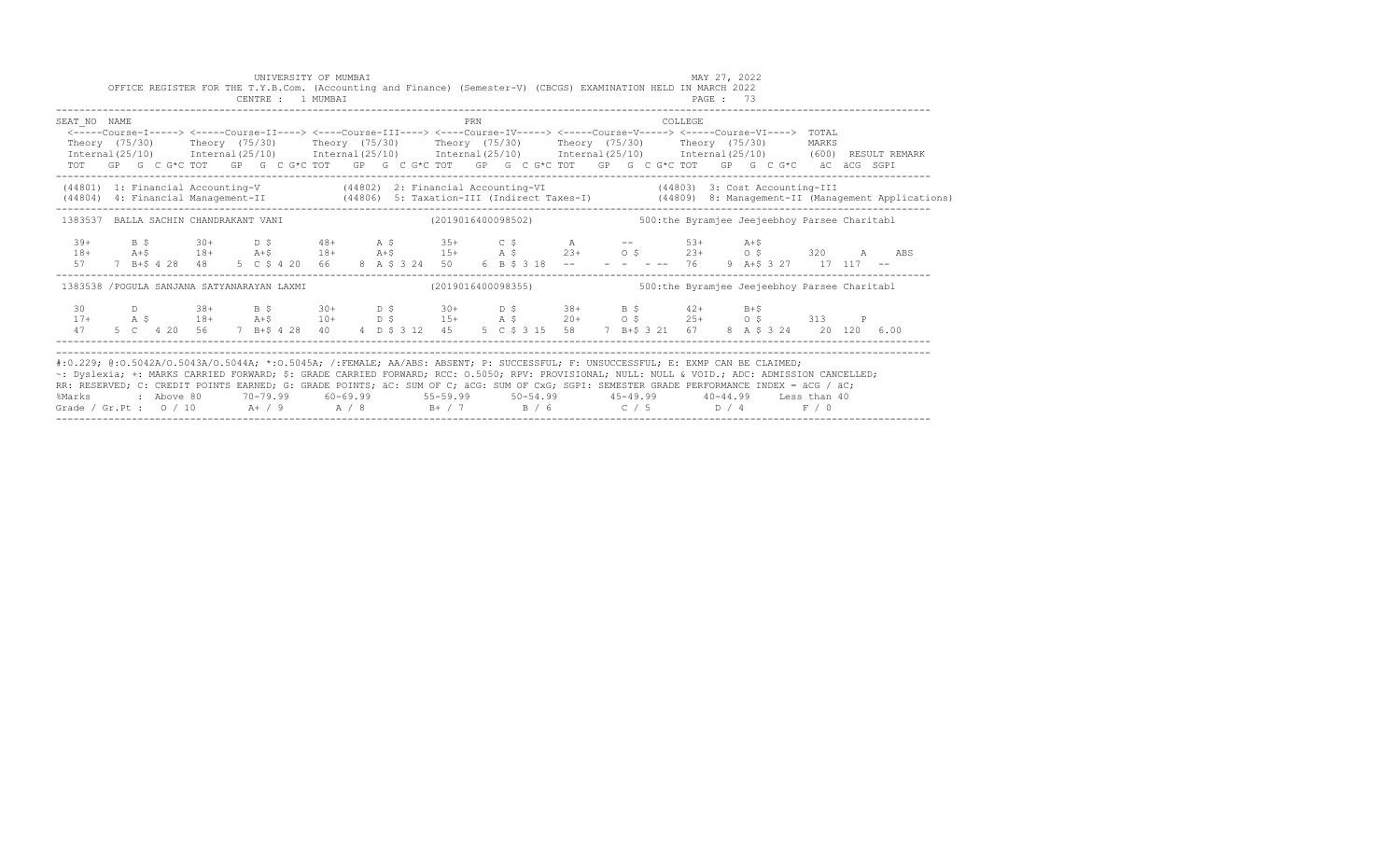|                                                                                                                                                                                                                                                                                                                                                                                                                                                                                                           |   |            |                         |              | UNIVERSITY OF MUMBAI<br>CENTRE : 8 DOMBIVLI |              |          |     | OFFICE REGISTER FOR THE T.Y.B.Com. (Accounting and Finance) (Semester-V) (CBCGS) EXAMINATION HELD IN MARCH 2022                                                                                                                       |    |             |             | MAY 27, 2022<br>PAGE: 74 |      |                                                                                                                                                                                                                                                                                                |   |                                                                                                                                  |
|-----------------------------------------------------------------------------------------------------------------------------------------------------------------------------------------------------------------------------------------------------------------------------------------------------------------------------------------------------------------------------------------------------------------------------------------------------------------------------------------------------------|---|------------|-------------------------|--------------|---------------------------------------------|--------------|----------|-----|---------------------------------------------------------------------------------------------------------------------------------------------------------------------------------------------------------------------------------------|----|-------------|-------------|--------------------------|------|------------------------------------------------------------------------------------------------------------------------------------------------------------------------------------------------------------------------------------------------------------------------------------------------|---|----------------------------------------------------------------------------------------------------------------------------------|
| SEAT NO NAME                                                                                                                                                                                                                                                                                                                                                                                                                                                                                              |   |            |                         |              |                                             |              |          | PRN | <-----Course-I-----> <----Course-II----> <----Course-III----> <----Course-IV-----> <----Course-V----> <----Course-VI----><br>Theory (75/30)    Theory (75/30)    Theory (75/30)    Theory (75/30)    Theory (75/30)    Theory (75/30) |    |             | COLLEGE     |                          |      | TOTAL<br>MARKS<br>$Internal(25/10)$ $Internal(25/10)$ $Internal(25/10)$ $Internal(25/10)$ $Internal(25/10)$ $Internal(25/10)$ $Internal(25/10)$ $Internal(25/10)$ (600) RESULT REMARK<br>TOT GP G C G*C TOT GP G C G*C TOT GP G C G*C TOT GP G C G*C TOT GP G C G*C TOT GP G C G*C äC äCG SGPI |   |                                                                                                                                  |
| (44801) 1: Financial Accounting-V (44802) 2: Financial Accounting-VI (44803) 3: Cost Accounting-III                                                                                                                                                                                                                                                                                                                                                                                                       |   |            |                         |              |                                             |              |          |     |                                                                                                                                                                                                                                       |    |             |             |                          |      |                                                                                                                                                                                                                                                                                                |   | (44806) 4: Financial Management-II (44806) 5: Taxation-III (Indirect Taxes-I) (44809) 8: Management-II (Management Applications) |
| 1383539 /SINGH ANJALI AMAR MAYA                                                                                                                                                                                                                                                                                                                                                                                                                                                                           |   |            |                         |              |                                             |              |          |     |                                                                                                                                                                                                                                       |    |             |             |                          |      | (2019016400918796) 925: JMF's Vande Mataram Degree College of A                                                                                                                                                                                                                                |   |                                                                                                                                  |
| 45<br>15<br>60                                                                                                                                                                                                                                                                                                                                                                                                                                                                                            | A | $A \sim 1$ | 47<br>17<br>8 A 4 32 64 | $\mathbb{A}$ | $\mathbb A$                                 | 51 7<br>16 A | $A \sim$ |     | 45 A<br>$16$ A $18$ A+<br>8 A 4 32 67 8 A 3 24 61 8 A 3 24 67                                                                                                                                                                         | 49 | $A$ and $A$ | 8 A 3 24 62 |                          | 17 A | 381<br>8 A 3 24 20 160 8.00                                                                                                                                                                                                                                                                    | P |                                                                                                                                  |
| #:0.229; @:0.5042A/0.5043A/0.5044A; *:0.5045A; /:FEMALE; AA/ABS: ABSENT; P: SUCCESSFUL; F: UNSUCCESSFUL; E: EXMP CAN BE CLAIMED;<br>~: Dyslexia; +: MARKS CARRIED FORWARD; \$: GRADE CARRIED FORWARD; RCC: 0.5050; RPV: PROVISIONAL; NULL: NULL & VOID.; ADC: ADMISSION CANCELLED;<br>RR: RESERVED; C: CREDIT POINTS EARNED; G: GRADE POINTS; äC: SUM OF C; äCG: SUM OF CxG; SGPI: SEMESTER GRADE PERFORMANCE INDEX = äCG / äC;<br>%Marks<br>Grade / Gr.Pt : $0/10$ A+ / 9 A / 8 B+ / 7 B / 6 C / 5 D / 4 |   | : Above 80 |                         |              |                                             |              |          |     |                                                                                                                                                                                                                                       |    |             |             |                          |      | 70-79.99 60-69.99 55-59.99 50-54.99 45-49.99 40-44.99 Less than 40<br>F / 0                                                                                                                                                                                                                    |   |                                                                                                                                  |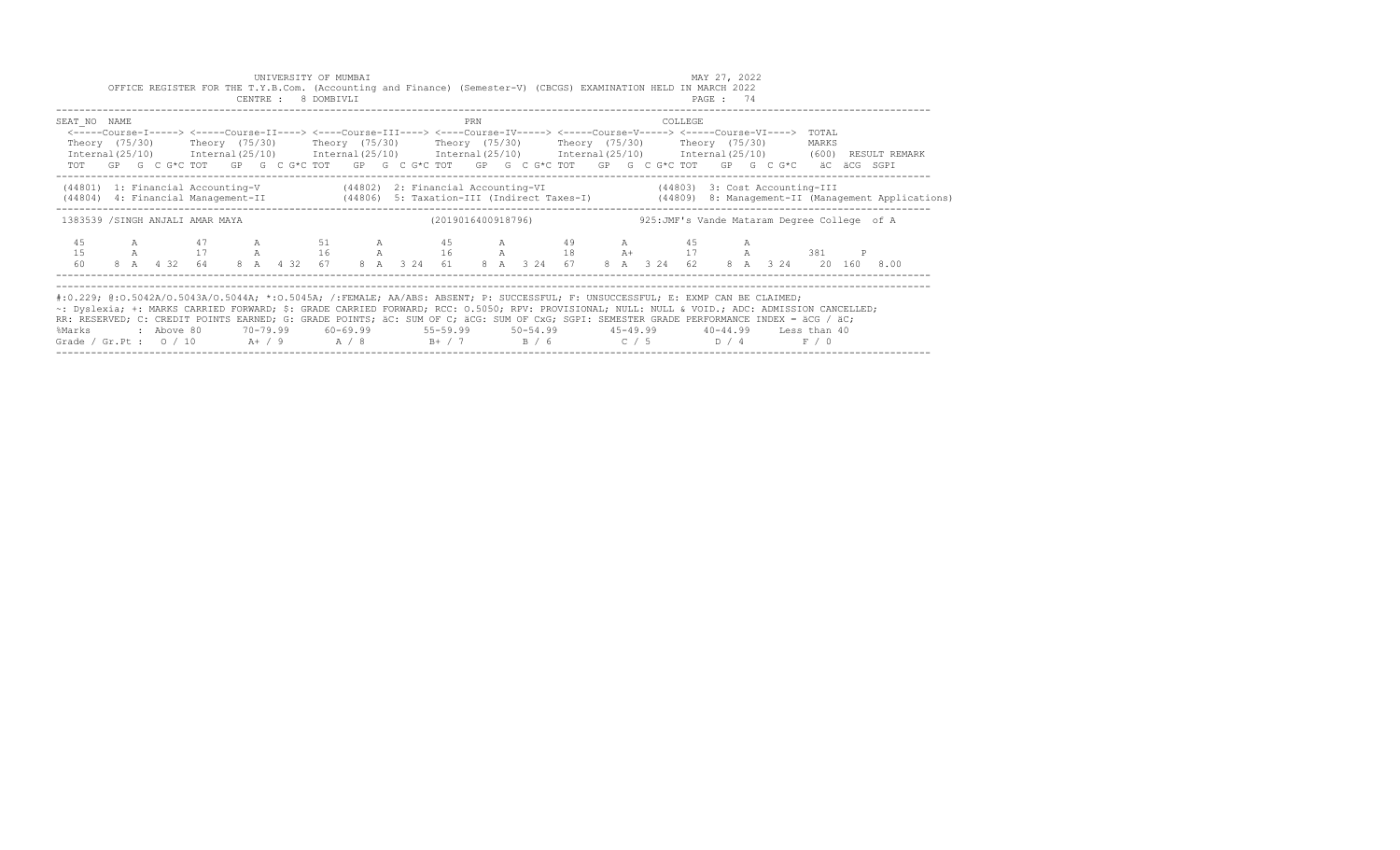|                                                                                                                                                                                                                                                                                                                                                                                                                                                                                                           |                 |  |         |            |                          |  | UNIVERSITY OF MUMBAI<br>CENTRE : 33 GOVELI    |  | OFFICE REGISTER FOR THE T.Y.B.Com. (Accounting and Finance) (Semester-V) (CBCGS) EXAMINATION HELD IN MARCH 2022                                                                                                                                                                                                                                |     |  |                                  |  |         | MAY 27, 2022<br>PAGE: 75 |     |  |                                               |   |                                                                                                                                  |
|-----------------------------------------------------------------------------------------------------------------------------------------------------------------------------------------------------------------------------------------------------------------------------------------------------------------------------------------------------------------------------------------------------------------------------------------------------------------------------------------------------------|-----------------|--|---------|------------|--------------------------|--|-----------------------------------------------|--|------------------------------------------------------------------------------------------------------------------------------------------------------------------------------------------------------------------------------------------------------------------------------------------------------------------------------------------------|-----|--|----------------------------------|--|---------|--------------------------|-----|--|-----------------------------------------------|---|----------------------------------------------------------------------------------------------------------------------------------|
| SEAT NO NAME                                                                                                                                                                                                                                                                                                                                                                                                                                                                                              |                 |  |         |            |                          |  |                                               |  | <-----Course-I-----> <----Course-II----> <----Course-III----> <----Course-IV-----> <----Course-V----> <----Course-VI----><br>Theory (75/30)    Theory (75/30)    Theory (75/30)    Theory (75/30)    Theory (75/30)    Theory (75/30)<br>TOT GP G C G*C TOT GP G C G*C TOT GP G C G*C TOT GP G C G*C TOT GP G C G*C TOT GP G C G*C aC aCG SGPI | PRN |  |                                  |  | COLLEGE |                          |     |  | TOTAL<br>MARKS                                |   | Internal (25/10) Internal (25/10) Internal (25/10) Internal (25/10) Internal (25/10) Internal (25/10) (600) RESULT REMARK        |
| (44801) 1: Financial Accounting-V (44802) 2: Financial Accounting-VI (44803) 3: Cost Accounting-III                                                                                                                                                                                                                                                                                                                                                                                                       |                 |  |         |            |                          |  |                                               |  |                                                                                                                                                                                                                                                                                                                                                |     |  |                                  |  |         |                          |     |  |                                               |   | (44806) 4: Financial Management-II (44806) 5: Taxation-III (Indirect Taxes-I) (44809) 8: Management-II (Management Applications) |
| 1383540 /BHAGAT DEEPIKA GURUNATH VANITA                                                                                                                                                                                                                                                                                                                                                                                                                                                                   |                 |  |         |            |                          |  |                                               |  | (2019016402263791)                                                                                                                                                                                                                                                                                                                             |     |  |                                  |  |         |                          |     |  | 605: Jeevandeep Shaikshanik Sanstha's Poai Sa |   |                                                                                                                                  |
| 68+<br>$18+$<br>86                                                                                                                                                                                                                                                                                                                                                                                                                                                                                        | $\circ$ $\circ$ |  | $A + S$ |            | $70+$ 0 \$<br>$23+$ 0 \$ |  | $23+$ 0 \$<br>10 0 \$ 4 40 93 10 0 \$ 4 40 79 |  | 56 A+ 69+ O \$ 68+ O \$ 68+<br>9 A+ 3 27 89 10 0 \$ 3 30 87 10 0 \$ 3 30 88 10 0 \$ 3 30 20 197 9.85                                                                                                                                                                                                                                           |     |  | $20+$ 0 \$ 19+ A+\$ 20+ 0 \$ 522 |  |         |                          | OS. |  |                                               | P |                                                                                                                                  |
| #:0.229; @:0.5042A/0.5043A/0.5044A; *:0.5045A; /:FEMALE; AA/ABS: ABSENT; P: SUCCESSFUL; F: UNSUCCESSFUL; E: EXMP CAN BE CLAIMED;<br>~: Dyslexia; +: MARKS CARRIED FORWARD; \$: GRADE CARRIED FORWARD; RCC: 0.5050; RPV: PROVISIONAL; NULL: NULL & VOID.; ADC: ADMISSION CANCELLED;<br>RR: RESERVED; C: CREDIT POINTS EARNED; G: GRADE POINTS; äC: SUM OF C; äCG: SUM OF CxG; SGPI: SEMESTER GRADE PERFORMANCE INDEX = äCG / äC;<br>%Marks<br>Grade / Gr.Pt : $0/10$ A+ / 9 A / 8 B+ / 7 B / 6 C / 5 D / 4 |                 |  |         | : Above 80 |                          |  |                                               |  | 70-79.99   60-69.99    55-59.99    50-54.99     45-49.99     40-44.99   Less than 40                                                                                                                                                                                                                                                           |     |  |                                  |  |         |                          |     |  | F / 0                                         |   |                                                                                                                                  |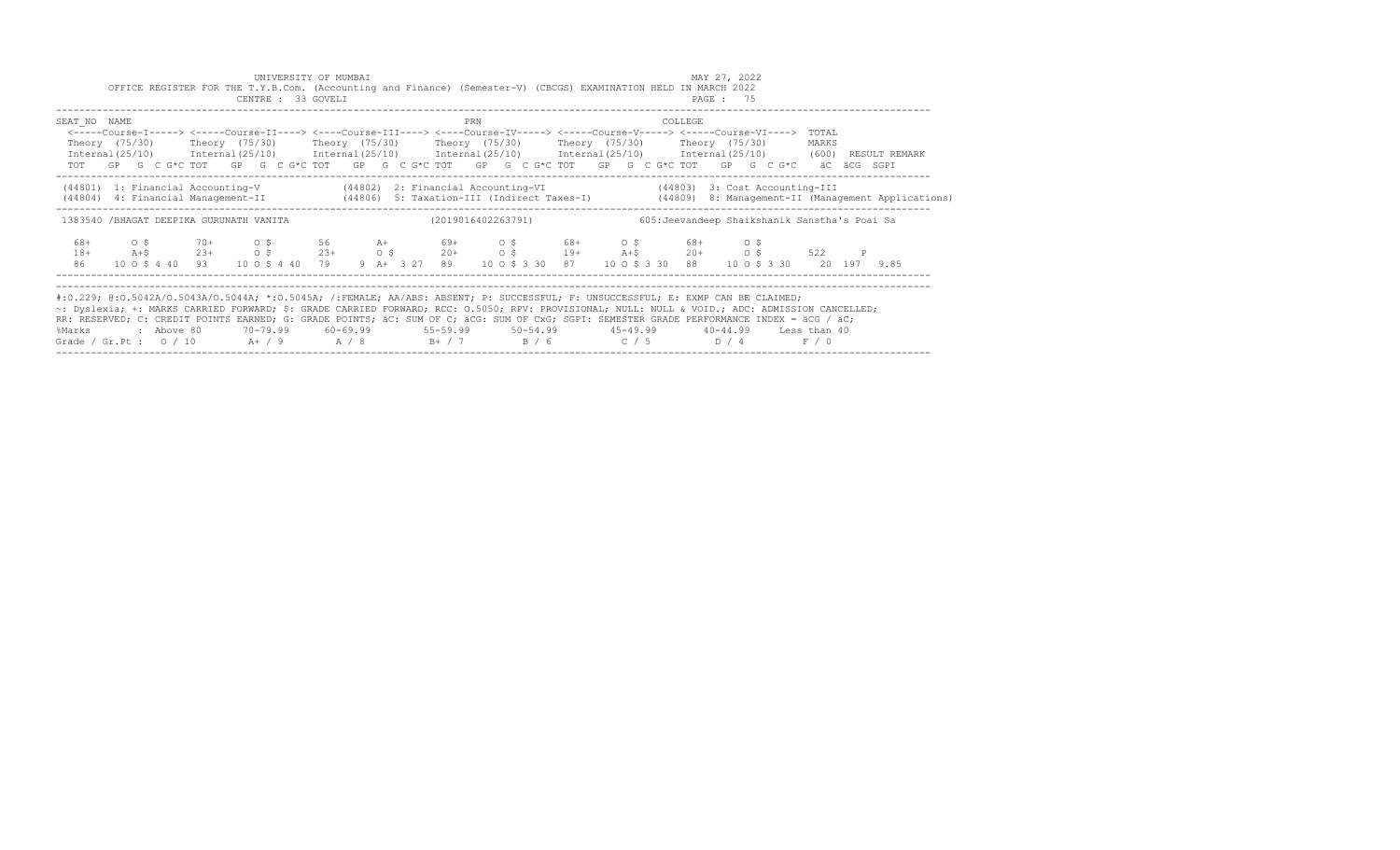|                                                                                                                                                                                                                                                                                                                                                                                                                                                                                                            |  |                             |    |        |  | UNIVERSITY OF MUMBAI<br>CENTRE : 20 SHAHAPUR |  | OFFICE REGISTER FOR THE T.Y.B.Com. (Accounting and Finance) (Semester-V) (CBCGS) EXAMINATION HELD IN MARCH 2022                                                                                                                    |     |             |  |  |                                               | MAY 27, 2022<br>PAGE: 76 |  |                |                      |                                                                                                                                          |
|------------------------------------------------------------------------------------------------------------------------------------------------------------------------------------------------------------------------------------------------------------------------------------------------------------------------------------------------------------------------------------------------------------------------------------------------------------------------------------------------------------|--|-----------------------------|----|--------|--|----------------------------------------------|--|------------------------------------------------------------------------------------------------------------------------------------------------------------------------------------------------------------------------------------|-----|-------------|--|--|-----------------------------------------------|--------------------------|--|----------------|----------------------|------------------------------------------------------------------------------------------------------------------------------------------|
| SEAT NO NAME<br>Theory (75/30)  Theory (75/30)  Theory (75/30)  Theory (75/30)  Theory (75/30)  Theory (75/30)<br>Internal (25/10) Internal (25/10) Internal (25/10) Internal (25/10) Internal (25/10) Internal (25/10) (600) RESULT REMARK                                                                                                                                                                                                                                                                |  |                             |    |        |  |                                              |  | <-----Course-I-----> <----Course-II----> <----Course-III----> <----Course-IV-----> <----Course-V----> <----Course-VI----><br>TOT GP G C G*C TOT GP G C G*C TOT GP G C G*C TOT GP G C G*C TOT GP G C G*C TOT GP G C G*C aC aCG SGPI | PRN |             |  |  | COLLEGE                                       |                          |  | TOTAL<br>MARKS |                      |                                                                                                                                          |
| (44801) 1: Financial Accounting-V (44802) 2: Financial Accounting-VI (44803) 3: Cost Accounting-III                                                                                                                                                                                                                                                                                                                                                                                                        |  |                             |    |        |  |                                              |  |                                                                                                                                                                                                                                    |     |             |  |  |                                               |                          |  |                |                      | (44804) 4: Financial Management-II (44808) 7: Financial Analysis & Business Valuation (44809) 8: Management-II (Management Applications) |
| 1383541 SHAIKH AMIN HARUN MUMTAJ                                                                                                                                                                                                                                                                                                                                                                                                                                                                           |  |                             |    |        |  |                                              |  | (2017016401358316)                                                                                                                                                                                                                 |     |             |  |  | 921: Bhimrao Pradhan College of Arts, Science |                          |  |                |                      |                                                                                                                                          |
| 48<br>$21 +$                                                                                                                                                                                                                                                                                                                                                                                                                                                                                               |  | $A \sim$<br>$0 \,$ \$ $17+$ | 55 | $A$ \$ |  | $16+$ A \$                                   |  | A+ 45 A 48 A 45 A                                                                                                                                                                                                                  |     |             |  |  | 52<br>$20+$ 0 \$ 18+ A+\$ 17+ A \$ 402        |                          |  |                | $\mathbb{P}$         |                                                                                                                                          |
| 69                                                                                                                                                                                                                                                                                                                                                                                                                                                                                                         |  | 8 A 4 32 72                 |    |        |  |                                              |  | 9 A + 4 36 61 8 A 3 24 68                                                                                                                                                                                                          |     | 8 A 3 24 63 |  |  | 8 A 3 24 69                                   |                          |  |                | 8 A 3 24 20 164 8.20 |                                                                                                                                          |
| #:0.229; @:0.5042A/0.5043A/0.5044A; *:0.5045A; /:FEMALE; AA/ABS: ABSENT; P: SUCCESSFUL; F: UNSUCCESSFUL; E: EXMP CAN BE CLAIMED;<br>~: Dyslexia; +: MARKS CARRIED FORWARD; \$: GRADE CARRIED FORWARD; RCC: 0.5050; RPV: PROVISIONAL; NULL: NULL: & VOID.; ADC: ADMISSION CANCELLED;<br>RR: RESERVED; C: CREDIT POINTS EARNED; G: GRADE POINTS; äC: SUM OF C; äCG: SUM OF CxG; SGPI: SEMESTER GRADE PERFORMANCE INDEX = äCG / äC;<br>%Marks<br>Grade / Gr.Pt : $0/10$ A+ / 9 A / 8 B+ / 7 B / 6 C / 5 D / 4 |  | : Above 80                  |    |        |  |                                              |  | 70–79.99   60–69.99     55–59.99     50–54.99      45–49.99      40–44.99   Less than 40                                                                                                                                           |     |             |  |  |                                               |                          |  | F / 0          |                      |                                                                                                                                          |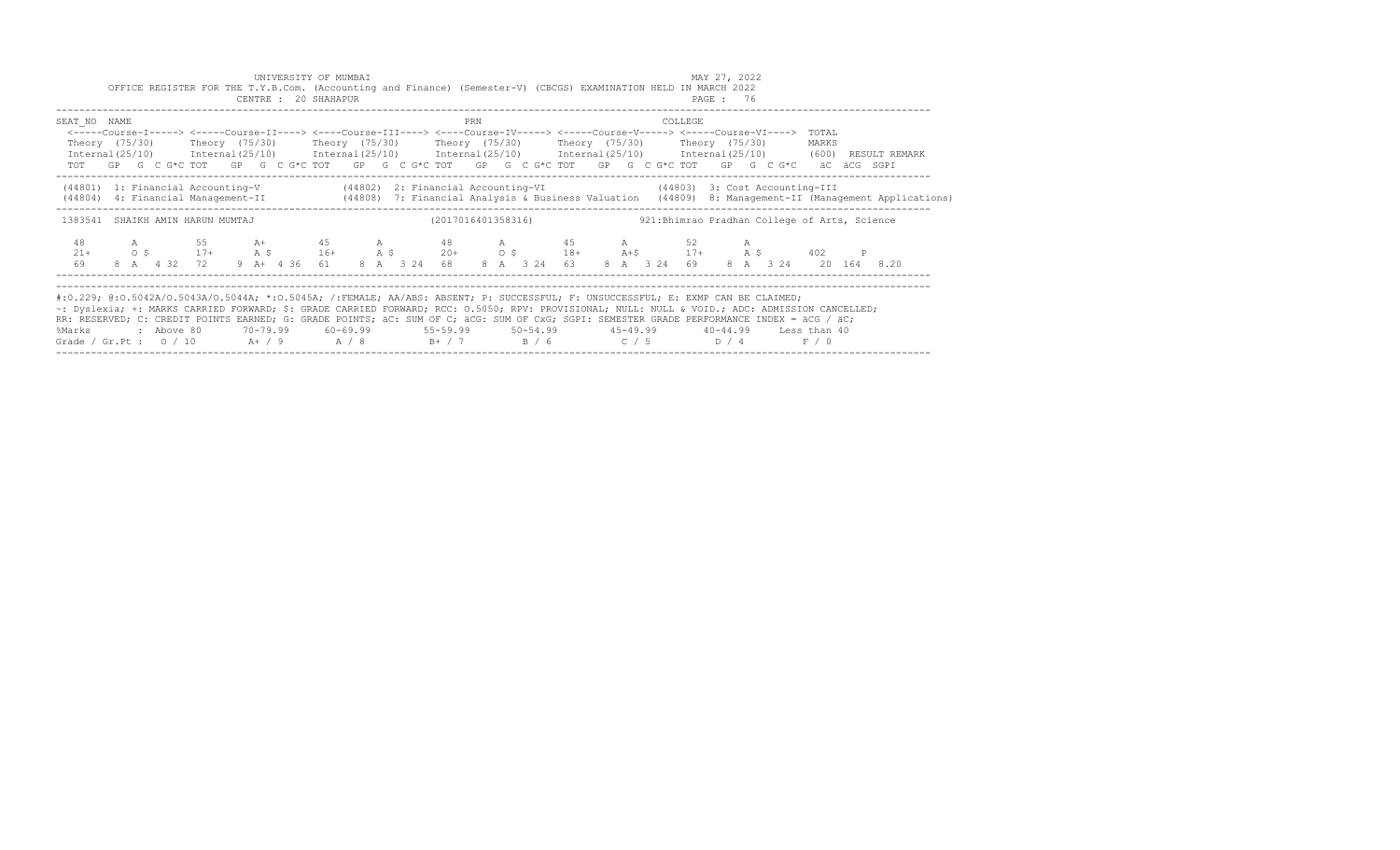| UNIVERSITY OF MUMBAI<br>OFFICE REGISTER FOR THE T.Y.B.Com. (Accounting and Finance) (Semester-V) (CBCGS) EXAMINATION HELD IN MARCH 2022<br>CENTRE : 26 MUMBRA                                                                                                                                                                                                                                                                                                                                                              |  |  |          |  |                                                                                                                                                                                                                                                                                                                                          |  |  |  |            |  |  |     |  |                                                                                  |  |  |                                          | MAY 27, 2022<br>PAGE: 77 |      |  |                |  |                                                                                                                                  |  |
|----------------------------------------------------------------------------------------------------------------------------------------------------------------------------------------------------------------------------------------------------------------------------------------------------------------------------------------------------------------------------------------------------------------------------------------------------------------------------------------------------------------------------|--|--|----------|--|------------------------------------------------------------------------------------------------------------------------------------------------------------------------------------------------------------------------------------------------------------------------------------------------------------------------------------------|--|--|--|------------|--|--|-----|--|----------------------------------------------------------------------------------|--|--|------------------------------------------|--------------------------|------|--|----------------|--|----------------------------------------------------------------------------------------------------------------------------------|--|
| SEAT NO NAME                                                                                                                                                                                                                                                                                                                                                                                                                                                                                                               |  |  |          |  | <-----Course-I-----> <-----Course-II----> <----Course-III----> <----Course-IV-----> <-----Course-V-----> <-----Course-VI----><br>Theory (75/30)  Theory (75/30)  Theory (75/30)  Theory (75/30)  Theory (75/30)  Theory (75/30)<br>TOT GP G C G*C TOT GP G C G*C TOT GP G C G*C TOT GP G C G*C TOT GP G C G*C TOT GP G C G*C aC aCG SGPI |  |  |  |            |  |  | PRN |  |                                                                                  |  |  | COLLEGE                                  |                          |      |  | TOTAL<br>MARKS |  | Internal (25/10) Internal (25/10) Internal (25/10) Internal (25/10) Internal (25/10) Internal (25/10) (600) RESULT REMARK        |  |
| (44801) 1: Financial Accounting-V (44802) 2: Financial Accounting-VI (44803) 3: Cost Accounting-III                                                                                                                                                                                                                                                                                                                                                                                                                        |  |  |          |  |                                                                                                                                                                                                                                                                                                                                          |  |  |  |            |  |  |     |  |                                                                                  |  |  |                                          |                          |      |  |                |  | (44806) 4: Financial Management-II (44806) 5: Taxation-III (Indirect Taxes-I) (44809) 8: Management-II (Management Applications) |  |
| 1383542 / PAL BABLI SHYAMLAL VIMAL                                                                                                                                                                                                                                                                                                                                                                                                                                                                                         |  |  |          |  |                                                                                                                                                                                                                                                                                                                                          |  |  |  |            |  |  |     |  | (2017016400238937) 603:M.S. P. Mandal's G. R. Patil College of                   |  |  |                                          |                          |      |  |                |  |                                                                                                                                  |  |
| 60<br>$22+$<br>82                                                                                                                                                                                                                                                                                                                                                                                                                                                                                                          |  |  |          |  | $O$ 30+ D \$<br>$0 \tS$ 22+ $0 \tS$<br>10 0 4 40 52 6 B \$ 4 24 60 8 A \$ 3 24 51 6 B \$ 3 18 52                                                                                                                                                                                                                                         |  |  |  | $39+$ B \$ |  |  |     |  | $30+$ D \$ $30+$ D \$ $35+$<br>$21+$ 0 \$ $21+$ 0 \$ $22+$ 0 \$ $22+$ 0 \$ 354 P |  |  | 6 B \$ 3 18 57 7 B + \$ 3 21 20 145 7.25 |                          | C \$ |  |                |  |                                                                                                                                  |  |
| #:0.229; @:0.5042A/0.5043A/0.5044A; *:0.5045A; /:FEMALE; AA/ABS: ABSENT; P: SUCCESSFUL; F: UNSUCCESSFUL; E: EXMP CAN BE CLAIMED;<br>~: Dyslexia; +: MARKS CARRIED FORWARD; \$: GRADE CARRIED FORWARD; RCC: 0.5050; RPV: PROVISIONAL; NULL: NULL & VOID.; ADC: ADMISSION CANCELLED;<br>RR: RESERVED; C: CREDIT POINTS EARNED; G: GRADE POINTS; äC: SUM OF C; äCG: SUM OF CxG; SGPI: SEMESTER GRADE PERFORMANCE INDEX = äCG / äC;<br>%Marks<br>Grade / Gr.Pt : $0/10$ A $+$ / 9 A $/8$ B $+$ / 7 B $/6$ C $/5$ D $/4$ F $/0$ |  |  | above 80 |  |                                                                                                                                                                                                                                                                                                                                          |  |  |  |            |  |  |     |  |                                                                                  |  |  |                                          |                          |      |  |                |  |                                                                                                                                  |  |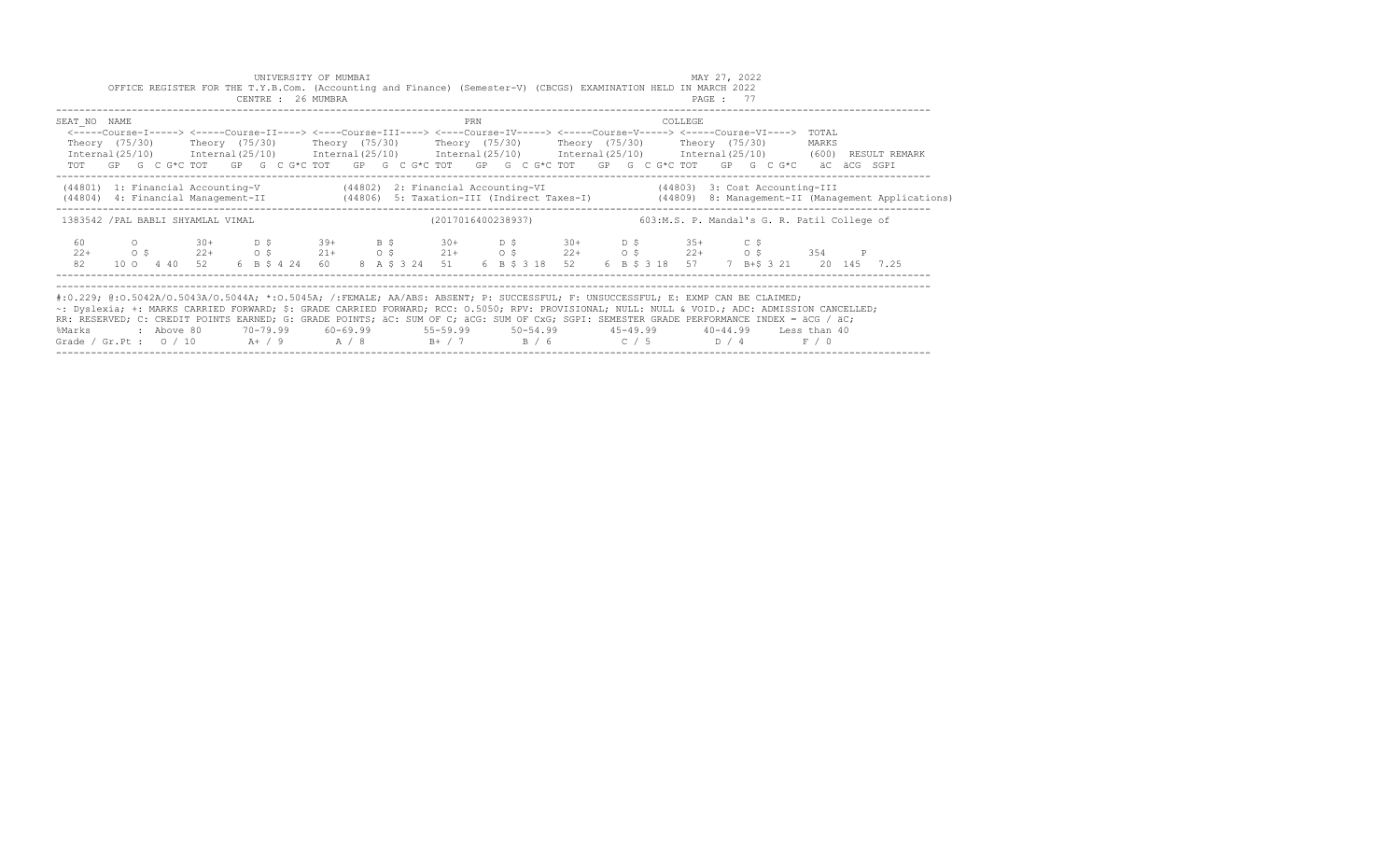|                                                                                                                                                                                                                                                                                                                                                                                                                                                                                                                                                                                               |  |  |  |  | UNIVERSITY OF MUMBAI<br>CENTRE : 5 THANE |  |  |     |  | OFFICE REGISTER FOR THE T.Y.B.Com. (Accounting and Finance) (Semester-V) (CBCGS) EXAMINATION HELD IN MARCH 2022 |  |  | PAGE : 78 | MAY 27, 2022 |  |                                                                                                                                                                                                                                                                    |                                                                                                                                  |
|-----------------------------------------------------------------------------------------------------------------------------------------------------------------------------------------------------------------------------------------------------------------------------------------------------------------------------------------------------------------------------------------------------------------------------------------------------------------------------------------------------------------------------------------------------------------------------------------------|--|--|--|--|------------------------------------------|--|--|-----|--|-----------------------------------------------------------------------------------------------------------------|--|--|-----------|--------------|--|--------------------------------------------------------------------------------------------------------------------------------------------------------------------------------------------------------------------------------------------------------------------|----------------------------------------------------------------------------------------------------------------------------------|
| SEAT NO NAME<br><-----Course-I-----> <-----Course-II----> <----Course-III----> <----Course-IV-----> <----Course-V-----> <----Course-VI----> TOTAL<br>Theory (75/30) Theory (75/30) Theory (75/30) Theory (75/30) Theory (75/30) Theory (75/30) MARKS<br>TOT GP G C G*C TOT GP G C G*C TOT GP G C G*C TOT GP G C G*C TOT GP G C G*C TOT GP G C G*C äC äCG SGPI                                                                                                                                                                                                                                 |  |  |  |  |                                          |  |  | PRN |  |                                                                                                                 |  |  | COLLEGE   |              |  |                                                                                                                                                                                                                                                                    | Internal (25/10) Internal (25/10) Internal (25/10) Internal (25/10) Internal (25/10) Internal (25/10) (600) RESULT REMARK        |
| (44801) 1: Financial Accounting-V (44802) 2: Financial Accounting-VI (44803) 3: Cost Accounting-III                                                                                                                                                                                                                                                                                                                                                                                                                                                                                           |  |  |  |  |                                          |  |  |     |  |                                                                                                                 |  |  |           |              |  |                                                                                                                                                                                                                                                                    | (44804) 4: Financial Management-II (44806) 5: Taxation-III (Indirect Taxes-I) (44809) 8: Management-II (Management Applications) |
| 1383543 GORE ANIKET BABAJI BAYABAI                                                                                                                                                                                                                                                                                                                                                                                                                                                                                                                                                            |  |  |  |  |                                          |  |  |     |  |                                                                                                                 |  |  |           |              |  | (2019016401095175) 58: Karmaveer Bhaurao Patil Degree College o                                                                                                                                                                                                    |                                                                                                                                  |
|                                                                                                                                                                                                                                                                                                                                                                                                                                                                                                                                                                                               |  |  |  |  |                                          |  |  |     |  |                                                                                                                 |  |  |           |              |  |                                                                                                                                                                                                                                                                    |                                                                                                                                  |
| 1383544 /HADKAR KARTIKA ARUN ANUSHREE                                                                                                                                                                                                                                                                                                                                                                                                                                                                                                                                                         |  |  |  |  |                                          |  |  |     |  |                                                                                                                 |  |  |           |              |  | (2019016401094527)                       958: Karmaveer Bhaurao Patil Degree College o                                                                                                                                                                             |                                                                                                                                  |
|                                                                                                                                                                                                                                                                                                                                                                                                                                                                                                                                                                                               |  |  |  |  |                                          |  |  |     |  |                                                                                                                 |  |  |           |              |  | $18 +$ $24 +$ $32 +$ $56 +$ $56 +$ $56 +$ $56 +$ $56 +$ $56 +$ $56 +$ $56 +$ $56 +$ $56 +$ $56 +$ $56 +$ $56 +$ $56 +$ $56 +$ $56 +$ $56 +$ $56 +$ $56 +$ $56 +$ $56 +$ $56 +$ $56 +$ $56 +$ $56 +$ $56 +$ $56 +$ $56 +$ $56 +$ $56 +$ $56 +$ $56 +$ $56 +$ $56 +$ | 48 5 C \$ 4 20 46 5 C \$ 4 20 62 8 A 3 24 73 9 A+\$ 3 27 55 7 B+\$ 3 21 78 9 A+\$ 3 27 20 139 6.95                               |
| 1383545 /JAGTAP POOJA DIGAMBAR MANISHA (2019016401094125) 358: Karmaveer Bhaurao Patil Degree College o                                                                                                                                                                                                                                                                                                                                                                                                                                                                                       |  |  |  |  |                                          |  |  |     |  |                                                                                                                 |  |  |           |              |  |                                                                                                                                                                                                                                                                    |                                                                                                                                  |
|                                                                                                                                                                                                                                                                                                                                                                                                                                                                                                                                                                                               |  |  |  |  |                                          |  |  |     |  |                                                                                                                 |  |  |           |              |  | $14+$ $12+$ $12+$ $12+$ $12+$ $12+$ $12+$ $12+$ $12+$ $12+$ $12+$ $12+$ $12+$ $12+$ $12+$ $12+$ $12+$ $12+$ $12+$ $12+$ $12+$ $12+$ $12+$ $12+$ $12+$ $12+$ $12+$ $12+$ $12+$ $12+$ $12+$ $12+$ $12+$ $12+$ $12+$ $12+$ $12+$                                      | 44  4  D \$ 4  16  50  6  B \$ 4  24  52  6  B  3  18  52  6  B  \$ 3  18  56  7  B+\$ 3  21  50  6  B  \$ 3  18  20  115  5.75  |
| 1383546 / PAUDWAL SAMIKSHA KISHOR KISHORI                                                                                                                                                                                                                                                                                                                                                                                                                                                                                                                                                     |  |  |  |  |                                          |  |  |     |  |                                                                                                                 |  |  |           |              |  | (2017016401438367)  958: Karmaveer Bhaurao Patil Degree College of                                                                                                                                                                                                 |                                                                                                                                  |
|                                                                                                                                                                                                                                                                                                                                                                                                                                                                                                                                                                                               |  |  |  |  |                                          |  |  |     |  | $31+$ D \$ 35 C 30+ D \$ 33+ D \$ 43+ B+\$ 36+ C \$                                                             |  |  |           |              |  | 16+ A \$ 14+ B+\$ 14+ B+\$ 12+ C \$ 11+ D \$ 13+ B \$ 288 P                                                                                                                                                                                                        | 47 5 C \$ 4 20 49 5 C 4 20 44 4 D \$ 3 12 45 5 C \$ 3 15 54 6 B \$ 3 18 49 5 C \$ 3 15 20 100 5.00                               |
| #:0.229; @:0.5042A/0.5043A/0.5044A; *:0.5045A; /:FEMALE; AA/ABS: ABSENT; P: SUCCESSFUL; F: UNSUCCESSFUL; E: EXMP CAN BE CLAIMED;<br>~: Dyslexia; +: MARKS CARRIED FORWARD; \$: GRADE CARRIED FORWARD; RCC: 0.5050; RPV: PROVISIONAL; NULL: NULL & VOID.; ADC: ADMISSION CANCELLED;<br>RR: RESERVED, C: CREDIT POINTS EARNED, G: GRADE POINTS, AC: SUM OF C; ACG: SUM OF CxG; SGPI: SEMESTER GRADE PERFORMANCE INDEX = ACG / AC;<br>%Marks : Above 80 70-79.99 60-69.99 55-59.99 50-54.99 45-49.99 40-44.99 Less than 40<br>Grade / Gr.Pt : 0 / 10 A+ / 9 A / 8 B+ / 7 B / 6 C / 5 D / 4 F / 0 |  |  |  |  |                                          |  |  |     |  |                                                                                                                 |  |  |           |              |  |                                                                                                                                                                                                                                                                    |                                                                                                                                  |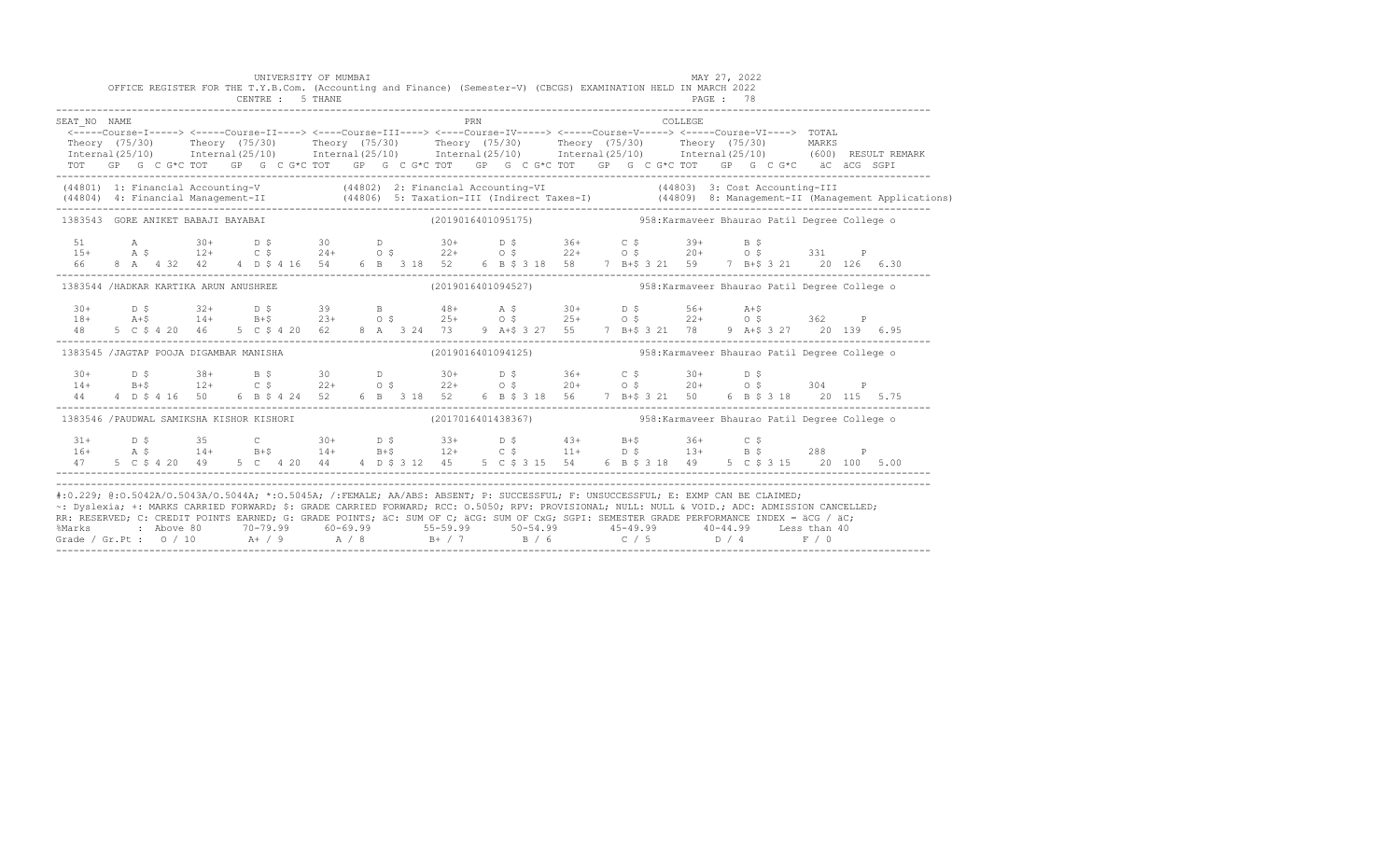|                                                                                                                                                                                                                                                                                                                                                                                                                                                                                                                                          |  | OFFICE REGISTER FOR THE T.Y.B.Com. (Accounting and Finance) (Semester-V) (CBCGS) EXAMINATION HELD IN MARCH 2022                                                                                                                                                                                                                                                                                                                                                                                         |  | UNIVERSITY OF MUMBAI<br>CENTRE : 10 ULHASNAGAR |  |  |  |     |  |  |  |  |                                                                                         | MAY 27, 2022<br>PAGE : 79 |  |  |  |                                                                                                                                  |
|------------------------------------------------------------------------------------------------------------------------------------------------------------------------------------------------------------------------------------------------------------------------------------------------------------------------------------------------------------------------------------------------------------------------------------------------------------------------------------------------------------------------------------------|--|---------------------------------------------------------------------------------------------------------------------------------------------------------------------------------------------------------------------------------------------------------------------------------------------------------------------------------------------------------------------------------------------------------------------------------------------------------------------------------------------------------|--|------------------------------------------------|--|--|--|-----|--|--|--|--|-----------------------------------------------------------------------------------------|---------------------------|--|--|--|----------------------------------------------------------------------------------------------------------------------------------|
| SEAT NO NAME<br><-----Course-I-----> <-----Course-II----> <----Course-III----> <----Course-IV-----> <----Course-V-----> <----Course-VI----> TOTAL<br>Theory (75/30) Theory (75/30) Theory (75/30) Theory (75/30) Theory (75/30) Theory (75/30) MARKS<br>$Internal(25/10)$ $Internal(25/10)$ $Internal(25/10)$ $Internal(25/10)$ $Internal(25/10)$ $Internal(25/10)$ $Internal(25/10)$ $Internal(25/10)$ $(600)$ $RESULT REMARK$<br>TOT GP G C G*C TOT GP G C G*C TOT GP G C G*C TOT GP G C G*C TOT GP G C G*C TOT GP G C G*C äC äCG SGPI |  |                                                                                                                                                                                                                                                                                                                                                                                                                                                                                                         |  |                                                |  |  |  | PRN |  |  |  |  | <b>COLLEGE</b>                                                                          |                           |  |  |  |                                                                                                                                  |
| (44801) 1: Financial Accounting-V (44802) 2: Financial Accounting-VI (44803) 3: Cost Accounting-III                                                                                                                                                                                                                                                                                                                                                                                                                                      |  |                                                                                                                                                                                                                                                                                                                                                                                                                                                                                                         |  |                                                |  |  |  |     |  |  |  |  |                                                                                         |                           |  |  |  | (44804) 4: Financial Management-II (44806) 5: Taxation-III (Indirect Taxes-I) (44809) 8: Management-II (Management Applications) |
| 1383547 /BHOIR RAJASHREE TANAJI MANDA                                                                                                                                                                                                                                                                                                                                                                                                                                                                                                    |  |                                                                                                                                                                                                                                                                                                                                                                                                                                                                                                         |  |                                                |  |  |  |     |  |  |  |  | (2018016402033684)  941:Swami Hansmuni Maharaj Degree College of                        |                           |  |  |  |                                                                                                                                  |
|                                                                                                                                                                                                                                                                                                                                                                                                                                                                                                                                          |  | $139+$ B $5$ $69+$ O $5$ $73+$ O $5$ $38$ B $41+$ B $5$ $54+$ A $+5$<br>$23+$ O $5$ $22+$ O $5$ $18+$ A $+5$ $21+$ O $5$ $18+$ A $+5$ $22+$ O $5$ $438$ P<br>$62$ 8 A $5$ 4 $32$ 91 10 O $5$ 4 40 91 10 O $5$ 3 30 59 7 B $+$ 3 2                                                                                                                                                                                                                                                                       |  |                                                |  |  |  |     |  |  |  |  |                                                                                         |                           |  |  |  |                                                                                                                                  |
| 1383548 FATPURE DEEPAK KACHRU CHANDA                                                                                                                                                                                                                                                                                                                                                                                                                                                                                                     |  |                                                                                                                                                                                                                                                                                                                                                                                                                                                                                                         |  |                                                |  |  |  |     |  |  |  |  | (2019016402069673)                         941:Swami Hansmuni Maharaj Degree College of |                           |  |  |  |                                                                                                                                  |
|                                                                                                                                                                                                                                                                                                                                                                                                                                                                                                                                          |  |                                                                                                                                                                                                                                                                                                                                                                                                                                                                                                         |  |                                                |  |  |  |     |  |  |  |  | 9 A+ 3 27 61 8 A 3 24 52 6 B \$ 3 18 20 141 7.05                                        |                           |  |  |  |                                                                                                                                  |
| 1383549 MOURYA MANISH NANDLAL KAUSHALYA                                                                                                                                                                                                                                                                                                                                                                                                                                                                                                  |  |                                                                                                                                                                                                                                                                                                                                                                                                                                                                                                         |  |                                                |  |  |  |     |  |  |  |  | (2019016402069537)                         941:Swami Hansmuni Maharaj Degree College of |                           |  |  |  |                                                                                                                                  |
| $32+$<br>45                                                                                                                                                                                                                                                                                                                                                                                                                                                                                                                              |  | $\texttt{D} \, \texttt{S}$ $\texttt{30+}$ $\texttt{D} \, \texttt{S}$ $\texttt{30+}$ $\texttt{D} \, \texttt{S}$ $\texttt{S}$ $\texttt{D}$ $\texttt{D}$ $\texttt{S}$ $\texttt{D}$ $\texttt{S}$ $\texttt{D}$ $\texttt{S}$ $\texttt{D}$ $\texttt{S}$ $\texttt{D}$ $\texttt{S}$ $\texttt{D}$ $\texttt{S}$ $\texttt{D}$ $\texttt{S}$ $\texttt$<br>13+ B \$ 14+ B+\$ 18+ A+\$ 16+ A \$ 14+ B+\$ 15+ A \$ 297 P<br>5 C \$ 4 20 44 4 D \$ 4 16 48 5 C \$ 3 15 46 5 C 3 15 64 8 A 3 24 50 6 B \$ 3 18 20 108 5.40 |  |                                                |  |  |  |     |  |  |  |  |                                                                                         |                           |  |  |  |                                                                                                                                  |
| #:0.229; @:0.5042A/0.5043A/0.5044A; *:0.5045A; /:FEMALE; AA/ABS: ABSENT; P: SUCCESSFUL; F: UNSUCCESSFUL; E: EXMP CAN BE CLAIMED;<br>~: Dyslexia; +: MARKS CARRIED FORWARD; \$: GRADE CARRIED FORWARD; RCC: 0.5050; RPV: PROVISIONAL; NULL: NULL & VOID.; ADC: ADMISSION CANCELLED;<br>RR: RESERVED; C: CREDIT POINTS EARNED; G: GRADE POINTS; äC: SUM OF C; äCG: SUM OF CxG; SGPI: SEMESTER GRADE PERFORMANCE INDEX = äCG / äC;<br>%Marks<br>Grade / Gr.Pt : $0/10$ A + / 9 A / 8 B + / 7 B / 6 C / 5 D / 4 F / 0                        |  | 2 Above 80          70-79.99           60-69.99             55-59.99           50-54.99             45-49.99             40-44.99        Less than 40                                                                                                                                                                                                                                                                                                                                                   |  |                                                |  |  |  |     |  |  |  |  |                                                                                         |                           |  |  |  |                                                                                                                                  |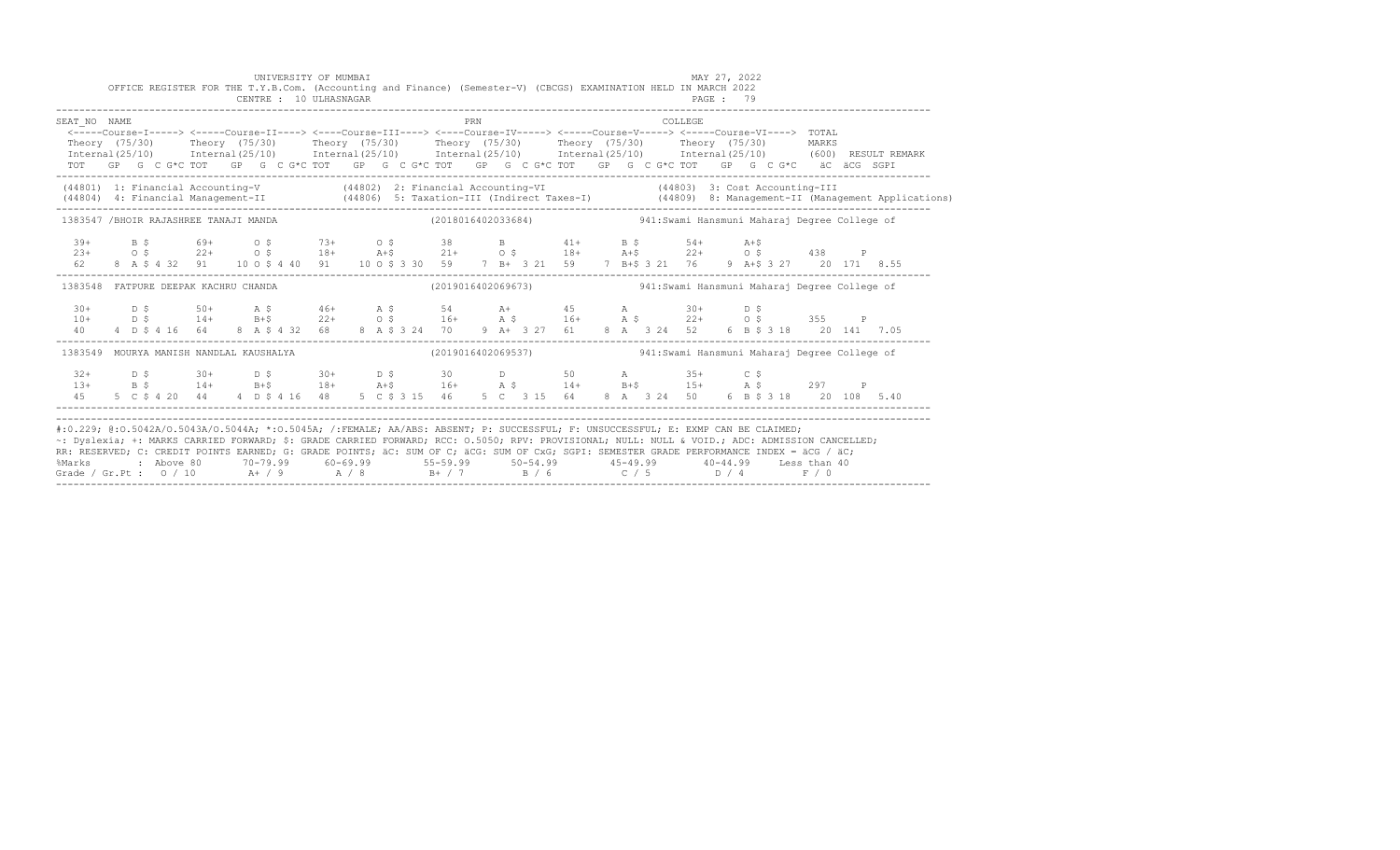| UNIVERSITY OF MUMBAI<br>OFFICE REGISTER FOR THE T.Y.B.Com. (Accounting and Finance) (Semester-V) (CBCGS) EXAMINATION HELD IN MARCH 2022                                                                                                                                                                                                                                                                                                                                                                   |  |  |  |            |                        |        |  |  |                       |  |  |                                                                                                                                                                                                                                                                  |     |  |                |  |  |                                           | MAY 27, 2022 |                |  |                |              |                         |                                                                                                                        |
|-----------------------------------------------------------------------------------------------------------------------------------------------------------------------------------------------------------------------------------------------------------------------------------------------------------------------------------------------------------------------------------------------------------------------------------------------------------------------------------------------------------|--|--|--|------------|------------------------|--------|--|--|-----------------------|--|--|------------------------------------------------------------------------------------------------------------------------------------------------------------------------------------------------------------------------------------------------------------------|-----|--|----------------|--|--|-------------------------------------------|--------------|----------------|--|----------------|--------------|-------------------------|------------------------------------------------------------------------------------------------------------------------|
|                                                                                                                                                                                                                                                                                                                                                                                                                                                                                                           |  |  |  |            |                        |        |  |  | CENTRE : 97 BORIVALI  |  |  |                                                                                                                                                                                                                                                                  |     |  |                |  |  |                                           | PAGE : 80    |                |  |                |              |                         |                                                                                                                        |
| SEAT NO NAME                                                                                                                                                                                                                                                                                                                                                                                                                                                                                              |  |  |  |            |                        |        |  |  |                       |  |  | <-----Course-I-----> <----Course-II----> <----Course-III----> <----Course-IV-----> <----Course-V-----> <----Course-VI----><br>Theory (75/30)  Theory (75/30)  Theory (75/30)  Theory (75/30)  Theory (75/30)  Theory (75/30)                                     | PRN |  |                |  |  | COLLEGE                                   |              |                |  | TOTAL<br>MARKS |              |                         |                                                                                                                        |
|                                                                                                                                                                                                                                                                                                                                                                                                                                                                                                           |  |  |  |            |                        |        |  |  |                       |  |  | $International (25/10)$ $International (25/10)$ $International (25/10)$ $International (25/10)$ $International (25/10)$ $International (25/10)$ $(600)$<br>TOT GP G C G*C TOT GP G C G*C TOT GP G C G*C TOT GP G C G*C TOT GP G C G*C TOT GP G C G*C aC aCG SGPI |     |  |                |  |  |                                           |              |                |  |                |              |                         | RESULT REMARK                                                                                                          |
|                                                                                                                                                                                                                                                                                                                                                                                                                                                                                                           |  |  |  |            |                        |        |  |  |                       |  |  | (44801) 1: Financial Accounting-V (44802) 2: Financial Accounting-VI (44803) 3: Cost Accounting-III                                                                                                                                                              |     |  |                |  |  |                                           |              |                |  |                |              |                         | (44804) 4: Financial Management-II (44807) 6: International Finance (44809) 8: Management-II (Management Applications) |
|                                                                                                                                                                                                                                                                                                                                                                                                                                                                                                           |  |  |  |            |                        |        |  |  |                       |  |  | 1383550 CHAUBEY AVANISH YOGENDRANATH GEETA (2016016401813841)                                                                                                                                                                                                    |     |  |                |  |  | 636:St. Rock's Degree College of Commerce |              |                |  |                |              |                         |                                                                                                                        |
| 52<br>$16+$<br>68                                                                                                                                                                                                                                                                                                                                                                                                                                                                                         |  |  |  |            | A 34+<br>A \$ 18+ A+\$ | $C$ \$ |  |  | $39+$ B $\frac{6}{7}$ |  |  | $30+$ $D \tS$ $32+$ $D \tS$ $40+$<br>$18+$ $24+5$ $18+$ $34+5$ $17+$ $38+$ $18+$ $332$<br>8 A 4 32 52 6 B \$ 4 24 57 7 B + \$ 3 21 48                                                                                                                            |     |  | 5 C \$ 3 15 49 |  |  | 5 C \$ 3 15 58                            |              | $B$ $\sqrt{5}$ |  |                | $\mathbb{P}$ | 7 B+\$ 3 21 20 128 6.40 |                                                                                                                        |
| #:0.229; @:0.5042A/0.5043A/0.5044A; *:0.5045A; /:FEMALE; AA/ABS: ABSENT; P: SUCCESSFUL; F: UNSUCCESSFUL; E: EXMP CAN BE CLAIMED;<br>~: Dyslexia; +: MARKS CARRIED FORWARD; \$: GRADE CARRIED FORWARD; RCC: 0.5050; RPV: PROVISIONAL; NULL: NULL & VOID.; ADC: ADMISSION CANCELLED;<br>RR: RESERVED; C: CREDIT POINTS EARNED; G: GRADE POINTS; äC: SUM OF C; äCG: SUM OF CxG; SGPI: SEMESTER GRADE PERFORMANCE INDEX = äCG / äC;<br>%Marks<br>Grade / Gr.Pt : $0/10$ A+ / 9 A / 8 B+ / 7 B / 6 C / 5 D / 4 |  |  |  | : Above 80 |                        |        |  |  |                       |  |  | 70–79.99   60–69.99    55–59.99    50–54.99     45–49.99     40–44.99   Less than 40                                                                                                                                                                             |     |  |                |  |  |                                           |              |                |  | F / 0          |              |                         |                                                                                                                        |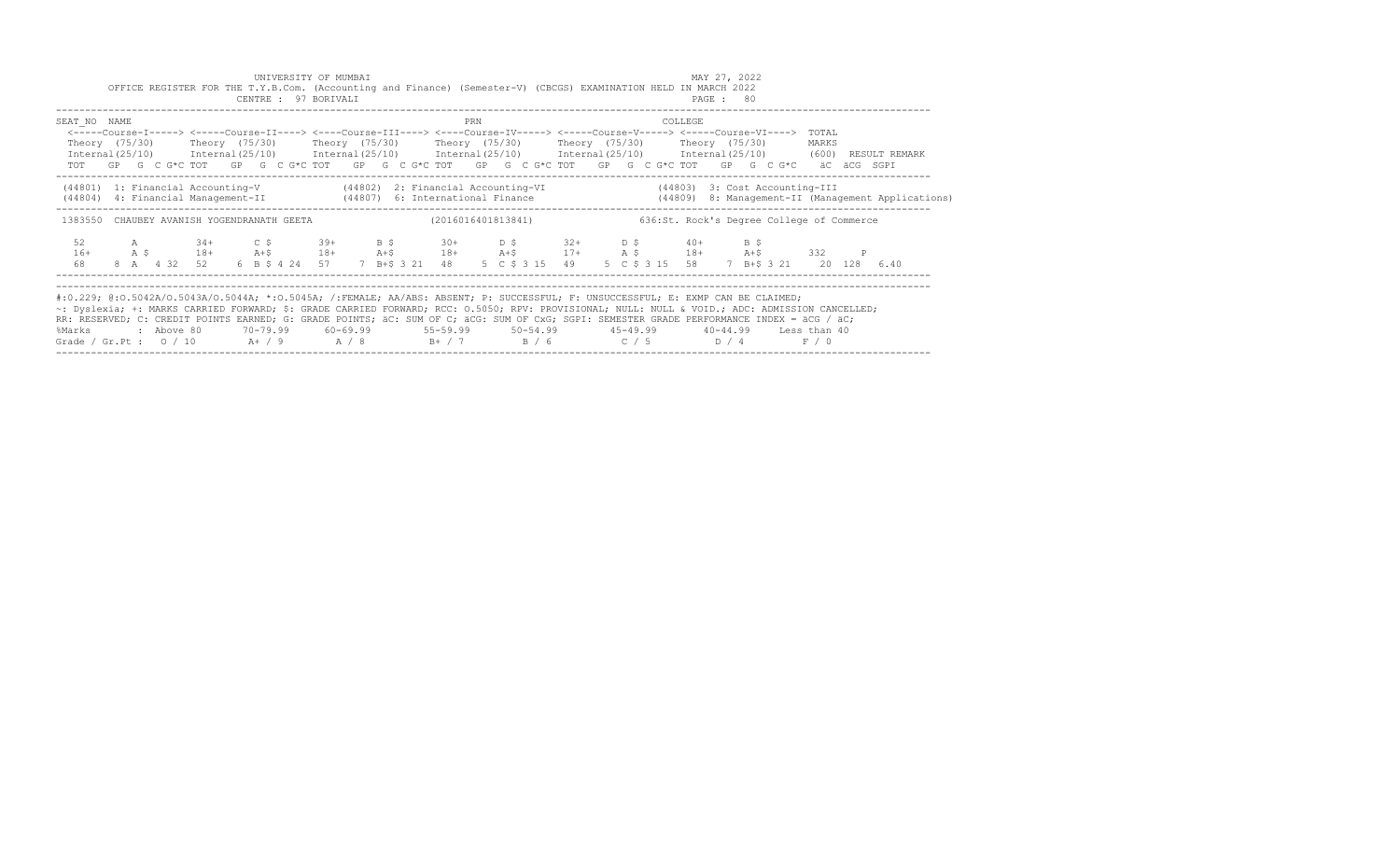|                                          |  |  |  |  | UNIVERSITY OF MUMBAI |  |  |     | OFFICE REGISTER FOR THE T.Y.B.Com. (Accounting and Finance) (Semester-V) (CBCGS) EXAMINATION HELD IN MARCH 2022                                                                                                                                                                                                                                                                                                                                                                                                                                                                              |  |  | MAY 27, 2022 |  |  |  |                                                                                                                                                                                                                       |
|------------------------------------------|--|--|--|--|----------------------|--|--|-----|----------------------------------------------------------------------------------------------------------------------------------------------------------------------------------------------------------------------------------------------------------------------------------------------------------------------------------------------------------------------------------------------------------------------------------------------------------------------------------------------------------------------------------------------------------------------------------------------|--|--|--------------|--|--|--|-----------------------------------------------------------------------------------------------------------------------------------------------------------------------------------------------------------------------|
|                                          |  |  |  |  | CENTRE : 1 MUMBAI    |  |  |     |                                                                                                                                                                                                                                                                                                                                                                                                                                                                                                                                                                                              |  |  | PAGE : 81    |  |  |  |                                                                                                                                                                                                                       |
| SEAT NO NAME                             |  |  |  |  |                      |  |  | PRN |                                                                                                                                                                                                                                                                                                                                                                                                                                                                                                                                                                                              |  |  | COLLEGE      |  |  |  |                                                                                                                                                                                                                       |
|                                          |  |  |  |  |                      |  |  |     | <-----Course-I-----> <----Course-II----> <----Course-III----> <----Course-IV-----> <----Course-V----> TOTAL                                                                                                                                                                                                                                                                                                                                                                                                                                                                                  |  |  |              |  |  |  |                                                                                                                                                                                                                       |
|                                          |  |  |  |  |                      |  |  |     |                                                                                                                                                                                                                                                                                                                                                                                                                                                                                                                                                                                              |  |  |              |  |  |  | Theory (75/30) Theory (75/30) Theory (75/30) Theory (75/30) Theory (75/30) Theory (75/30) MARKS<br>Internal(25/10) Internal(25/10) Internal(25/10) Internal(25/10) Internal(25/10) Internal(25/10) (600) RESULTREMARK |
|                                          |  |  |  |  |                      |  |  |     | TOT GP G C G*C TOT GP G C G*C TOT GP G C G*C TOT GP G C G*C TOT GP G C G*C TOT GP G C G*C äC äCG SGPI                                                                                                                                                                                                                                                                                                                                                                                                                                                                                        |  |  |              |  |  |  |                                                                                                                                                                                                                       |
|                                          |  |  |  |  |                      |  |  |     | (44801) 1: Financial Accounting-V (44802) 2: Financial Accounting-VI (44803) 3: Cost Accounting-III<br>(44804) 4: Financial Management-II (44806) 5: Taxation-III (Indirect Taxes-I) (44807) 6: International Finance<br>-----------                                                                                                                                                                                                                                                                                                                                                         |  |  |              |  |  |  |                                                                                                                                                                                                                       |
| 1383551 SIRIPURAM VISHAL GANGADHAR LATHA |  |  |  |  |                      |  |  |     | (2019016401593305) 1075:Sasmira's Institute of Commerce and Scie                                                                                                                                                                                                                                                                                                                                                                                                                                                                                                                             |  |  |              |  |  |  |                                                                                                                                                                                                                       |
|                                          |  |  |  |  |                      |  |  |     |                                                                                                                                                                                                                                                                                                                                                                                                                                                                                                                                                                                              |  |  |              |  |  |  |                                                                                                                                                                                                                       |
|                                          |  |  |  |  |                      |  |  |     |                                                                                                                                                                                                                                                                                                                                                                                                                                                                                                                                                                                              |  |  |              |  |  |  |                                                                                                                                                                                                                       |
|                                          |  |  |  |  |                      |  |  |     | $10+5$<br>$23+$<br>$23+$<br>$24+$<br>$25+$<br>$26+$<br>$279$<br>$26+$<br>$279$<br>$26+$<br>$279$<br>$26+$<br>$279$<br>$26+$<br>$279$<br>$26+$<br>$279$<br>$26+$<br>$279$<br>$26+$<br>$279$<br>$26+$<br>$279$<br>$26+$<br>$279$<br>$26+$<br>$279$<br>$279$<br>$28+5$<br>$26+$<br>$279$<br>$2$                                                                                                                                                                                                                                                                                                 |  |  |              |  |  |  |                                                                                                                                                                                                                       |
| 1383552 /SHINDE SAMRUDDHI SUNIL NANDINI  |  |  |  |  |                      |  |  |     | (2019016401593294) 1075: Sasmira's Institute of Commerce and Scie                                                                                                                                                                                                                                                                                                                                                                                                                                                                                                                            |  |  |              |  |  |  |                                                                                                                                                                                                                       |
|                                          |  |  |  |  |                      |  |  |     |                                                                                                                                                                                                                                                                                                                                                                                                                                                                                                                                                                                              |  |  |              |  |  |  |                                                                                                                                                                                                                       |
|                                          |  |  |  |  |                      |  |  |     |                                                                                                                                                                                                                                                                                                                                                                                                                                                                                                                                                                                              |  |  |              |  |  |  |                                                                                                                                                                                                                       |
|                                          |  |  |  |  |                      |  |  |     | $10+$ $10+$ $11+$ $10+$ $11+$ $10+$ $11+$ $10+$ $11+$ $10+$ $11+$ $10+$ $11+$ $10+$ $11+$ $10+$ $11+$ $10+$ $11+$ $10+$ $11+$ $10+$ $11+$ $10+$ $11+$ $10+$ $10+$ $10+$ $10+$ $10+$ $10+$ $10+$ $10+$ $10+$ $10+$ $10+$ $10+$                                                                                                                                                                                                                                                                                                                                                                |  |  |              |  |  |  |                                                                                                                                                                                                                       |
| 1383553 / PAL RITIKA SHANKAR SUREKHA     |  |  |  |  |                      |  |  |     | (2019016401593391) 1075: Sasmira's Institute of Commerce and Scie                                                                                                                                                                                                                                                                                                                                                                                                                                                                                                                            |  |  |              |  |  |  |                                                                                                                                                                                                                       |
| 47                                       |  |  |  |  |                      |  |  |     |                                                                                                                                                                                                                                                                                                                                                                                                                                                                                                                                                                                              |  |  |              |  |  |  |                                                                                                                                                                                                                       |
| $22+$                                    |  |  |  |  |                      |  |  |     |                                                                                                                                                                                                                                                                                                                                                                                                                                                                                                                                                                                              |  |  |              |  |  |  |                                                                                                                                                                                                                       |
| 69                                       |  |  |  |  |                      |  |  |     |                                                                                                                                                                                                                                                                                                                                                                                                                                                                                                                                                                                              |  |  |              |  |  |  |                                                                                                                                                                                                                       |
| 1383554 /KAMTEKAR DIVYA PRADEEP PRANALI  |  |  |  |  |                      |  |  |     | (2019016401593263) 1075: Sasmira's Institute of Commerce and Scie                                                                                                                                                                                                                                                                                                                                                                                                                                                                                                                            |  |  |              |  |  |  |                                                                                                                                                                                                                       |
|                                          |  |  |  |  |                      |  |  |     |                                                                                                                                                                                                                                                                                                                                                                                                                                                                                                                                                                                              |  |  |              |  |  |  |                                                                                                                                                                                                                       |
|                                          |  |  |  |  |                      |  |  |     |                                                                                                                                                                                                                                                                                                                                                                                                                                                                                                                                                                                              |  |  |              |  |  |  |                                                                                                                                                                                                                       |
|                                          |  |  |  |  |                      |  |  |     | $\begin{array}{cccccccccccccccc} 47 & & & {\rm A} & & & 38+ & & {\rm B}\ \hat{S} & & & 32+ & & {\rm D}\ \hat{S} & & & 41+ & & {\rm B}\ \hat{S} & & & 51 & & {\rm A} & & 30+ & & {\rm D}\ \hat{S} & & & 21+ & & 0\ \hat{S} & & & 21+ & & 0\ \hat{S} & & & 21+ & & 0\ \hat{S} & & & 21+ & & 0\ \hat{S} & & & 21+ & & 0\ \hat{S} & & & 21+ & & 0\ \hat{S} & & & 21+ & & 0\ \hat{$                                                                                                                                                                                                               |  |  |              |  |  |  |                                                                                                                                                                                                                       |
|                                          |  |  |  |  |                      |  |  |     | 1383555 GAJENGI RAJESH RAMESH LAVANYA GAJENGI (2019016401593402) 1075:Sasmira's Institute of Commerce and Scie                                                                                                                                                                                                                                                                                                                                                                                                                                                                               |  |  |              |  |  |  |                                                                                                                                                                                                                       |
| $65+$                                    |  |  |  |  |                      |  |  |     | $\begin{array}{cccccccccccccccc} 0 & 5 & 65+ & 0 & 5 & 62+ & 0 & 5 & 66+ & 0 & 5 & 62+ & 0 & 5 & 48 & A \\ \text{A+$ & 20+ & 0 & 5 & 13+ & B & 5 & 15+ & A & 5 & 17+ & A & 5 & 19+ & A & 5 & 470 & P \\ 10 & 0 & 5 & 4 & 40 & 5 & 10 & 0 & 5 & 4 & 4 & 3 & 27 & 81 & 4 & 20 & 188 & 324 & 20 & 188 & 9.40 \\ \end{array}$                                                                                                                                                                                                                                                                    |  |  |              |  |  |  |                                                                                                                                                                                                                       |
| $18+$                                    |  |  |  |  |                      |  |  |     |                                                                                                                                                                                                                                                                                                                                                                                                                                                                                                                                                                                              |  |  |              |  |  |  |                                                                                                                                                                                                                       |
| 8.3                                      |  |  |  |  |                      |  |  |     |                                                                                                                                                                                                                                                                                                                                                                                                                                                                                                                                                                                              |  |  |              |  |  |  |                                                                                                                                                                                                                       |
| 1383556 SHETTY AKSHADH JAGADISH PRAMEELA |  |  |  |  |                      |  |  |     | (2019016401593576) 1075:Sasmira's Institute of Commerce and Scie                                                                                                                                                                                                                                                                                                                                                                                                                                                                                                                             |  |  |              |  |  |  |                                                                                                                                                                                                                       |
|                                          |  |  |  |  |                      |  |  |     |                                                                                                                                                                                                                                                                                                                                                                                                                                                                                                                                                                                              |  |  |              |  |  |  |                                                                                                                                                                                                                       |
|                                          |  |  |  |  |                      |  |  |     |                                                                                                                                                                                                                                                                                                                                                                                                                                                                                                                                                                                              |  |  |              |  |  |  |                                                                                                                                                                                                                       |
|                                          |  |  |  |  |                      |  |  |     |                                                                                                                                                                                                                                                                                                                                                                                                                                                                                                                                                                                              |  |  |              |  |  |  |                                                                                                                                                                                                                       |
|                                          |  |  |  |  |                      |  |  |     | #:0.229; @:0.5042A/0.5043A/0.5044A; *:0.5045A; /:FEMALE; AA/ABS: ABSENT; P: SUCCESSFUL; F: UNSUCCESSFUL; E: EXMP CAN BE CLAIMED;<br>~: Dyslexia; +: MARKS CARRIED FORWARD; \$: GRADE CARRIED FORWARD; RCC: 0.5050; RPV: PROVISIONAL; NULL: NULL: WOID.; ADC: ADMISSION CANCELLED;<br>RR: RESERVED; C: CREDIT POINTS EARNED; G: GRADE POINTS; äC: SUM OF C; äCG: SUM OF CxG; SGPI: SEMESTER GRADE PERFORMANCE INDEX = äCG / äC;<br>%Marks : Above 80 70-79.99 60-69.99 55-59.99 50-54.99 50-54.99 40-44.99 Less than 40<br>Grade / Gr.Pt : 0 / 10 A+ / 9 A / 8 B+ / 7 B / 6 C / 5 D / 4 F / 0 |  |  |              |  |  |  |                                                                                                                                                                                                                       |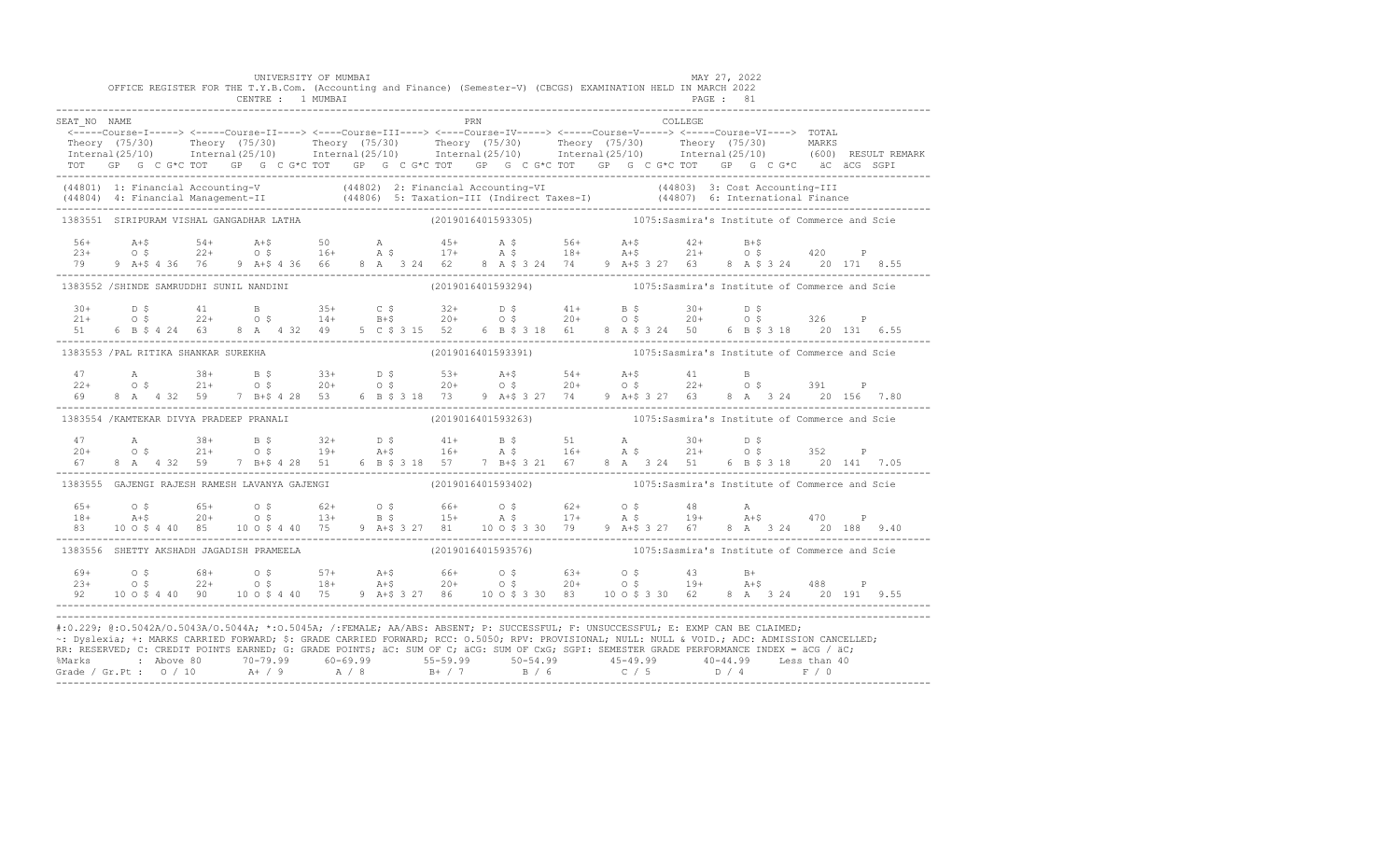|              | OFFICE REGISTER FOR THE T.Y.B.Com. (Accounting and Finance) (Semester-V) (CBCGS) EXAMINATION HELD IN MARCH 2022 | UNIVERSITY OF MUMBAI<br>CENTRE : 26 MUMBRA |  |     |  |  |         | MAY 27, 2022<br>PAGE : 82                                                                                                                                                                                                                                                                                                                                                                                                                                                                                                                                                                     |  |  |
|--------------|-----------------------------------------------------------------------------------------------------------------|--------------------------------------------|--|-----|--|--|---------|-----------------------------------------------------------------------------------------------------------------------------------------------------------------------------------------------------------------------------------------------------------------------------------------------------------------------------------------------------------------------------------------------------------------------------------------------------------------------------------------------------------------------------------------------------------------------------------------------|--|--|
| SEAT NO NAME |                                                                                                                 |                                            |  | PRN |  |  | COLLEGE | <-----Course-I-----> <-----Course-II----> <----Course-III----> <----Course-IV-----> <----Course-V-----> <----Course-VI----> TOTAL<br>Theory (75/30) Theory (75/30) Theory (75/30) Theory (75/30) Theory (75/30) Theory (75/30) MARKS<br>Internal (25/10) Internal (25/10) Internal (25/10) Internal (25/10) Internal (25/10) Internal (25/10) (600) RESULT REMARK<br>TOT GP G C G*C TOT GP G C G*C TOT GP G C G*C TOT GP G C G*C TOT GP G C G*C TOT GP G C G*C äC äCG SGPI                                                                                                                    |  |  |
|              |                                                                                                                 |                                            |  |     |  |  |         | (44801) 1: Financial Accounting-V (44802) 2: Financial Accounting-VI (44803) 3: Cost Accounting-III<br>(44804) 4: Financial Management-II (44806) 5: Taxation-III (Indirect Taxes-I) (44809) 8: Management-II (Management Applications)                                                                                                                                                                                                                                                                                                                                                       |  |  |
|              |                                                                                                                 |                                            |  |     |  |  |         | 1383557 DEORUKHKAR RAHUL RAJESH RUPALI (2019016400535651) 603:M.S. P. Mandal's G. R. Patil College of                                                                                                                                                                                                                                                                                                                                                                                                                                                                                         |  |  |
|              |                                                                                                                 |                                            |  |     |  |  |         |                                                                                                                                                                                                                                                                                                                                                                                                                                                                                                                                                                                               |  |  |
|              |                                                                                                                 |                                            |  |     |  |  |         | 1383558 MANOHAR ABHIJIT PATIL VANITA (2019016400535852) 603:M.S. P. Mandal's G. R. Patil College of                                                                                                                                                                                                                                                                                                                                                                                                                                                                                           |  |  |
| 48           |                                                                                                                 |                                            |  |     |  |  |         | 5 C \$ 4 20 50 6 B \$ 4 24 77 9 A + 3 27 50 6 B \$ 3 18 78 9 A + 3 27 78 9 A + 3 27 20 143 7.15                                                                                                                                                                                                                                                                                                                                                                                                                                                                                               |  |  |
|              |                                                                                                                 |                                            |  |     |  |  |         | 1383559 PAL KULDEEP KUMAR SHYAMLAL VIMLA DEVI (2019016400535805) 603:M.S. P. Mandal's G. R. Patil College of                                                                                                                                                                                                                                                                                                                                                                                                                                                                                  |  |  |
|              |                                                                                                                 |                                            |  |     |  |  |         | 80 10 0 4 40 82 10 0 4 40 82 10 0 3 30 48 5 C \$ 3 15 52 6 B \$ 3 18 48 5 C \$ 3 15 20 158 7.90                                                                                                                                                                                                                                                                                                                                                                                                                                                                                               |  |  |
|              | 1383560 TAKLE AAKASH DNYANESHWER VIMAL                                                                          |                                            |  |     |  |  |         | (2019016400535867) 603:M.S. P. Mandal's G. R. Patil College of                                                                                                                                                                                                                                                                                                                                                                                                                                                                                                                                |  |  |
| 78 —         | 60 0 30+ D \$ 62 0 60 0 30+ D \$ 62 0                                                                           |                                            |  |     |  |  |         | $18+$ $20+$ $0.5$ $20+$ $0.5$ $18+$ $20+$ $0.5$ $18+$ $20+$ $0.5$ $18+$ $0.5$ $18+$ $0.5$ $18+$ $0.5$ $18+$ $0.5$ $0.5$<br>9 A+ 4 36 50 6 B \$ 4 24 82 10 0 3 30 78 9 A+ 3 27 48 5 C \$ 3 15 80 10 0 3 30 20 162 8.10                                                                                                                                                                                                                                                                                                                                                                         |  |  |
|              |                                                                                                                 |                                            |  |     |  |  |         | #:0.229; @:0.5042A/0.5043A/0.5044A; *:0.5045A; /:FEMALE; AA/ABS: ABSENT; P: SUCCESSFUL; F: UNSUCCESSFUL; E: EXMP CAN BE CLAIMED;<br>~: Dyslexia; +: MARKS CARRIED FORWARD; \$: GRADE CARRIED FORWARD; RCC: 0.5050; RPV: PROVISIONAL; NULL: NULL & VOID.; ADC: ADMISSION CANCELLED;<br>RR: RESERVED, C: CREDIT POINTS EARNED, G: GRADE POINTS, AC: SUM OF C; ACG: SUM OF CxG; SGPI: SEMESTER GRADE PERFORMANCE INDEX = ACG / AC;<br>%Marks : Above 80 70-79.99 60-69.99 55-59.99 50-54.99 45-49.99 40-44.99 Less than 40<br>Grade / Gr.Pt : 0 / 10 A+ / 9 A / 8 B+ / 7 B / 6 C / 5 D / 4 F / 0 |  |  |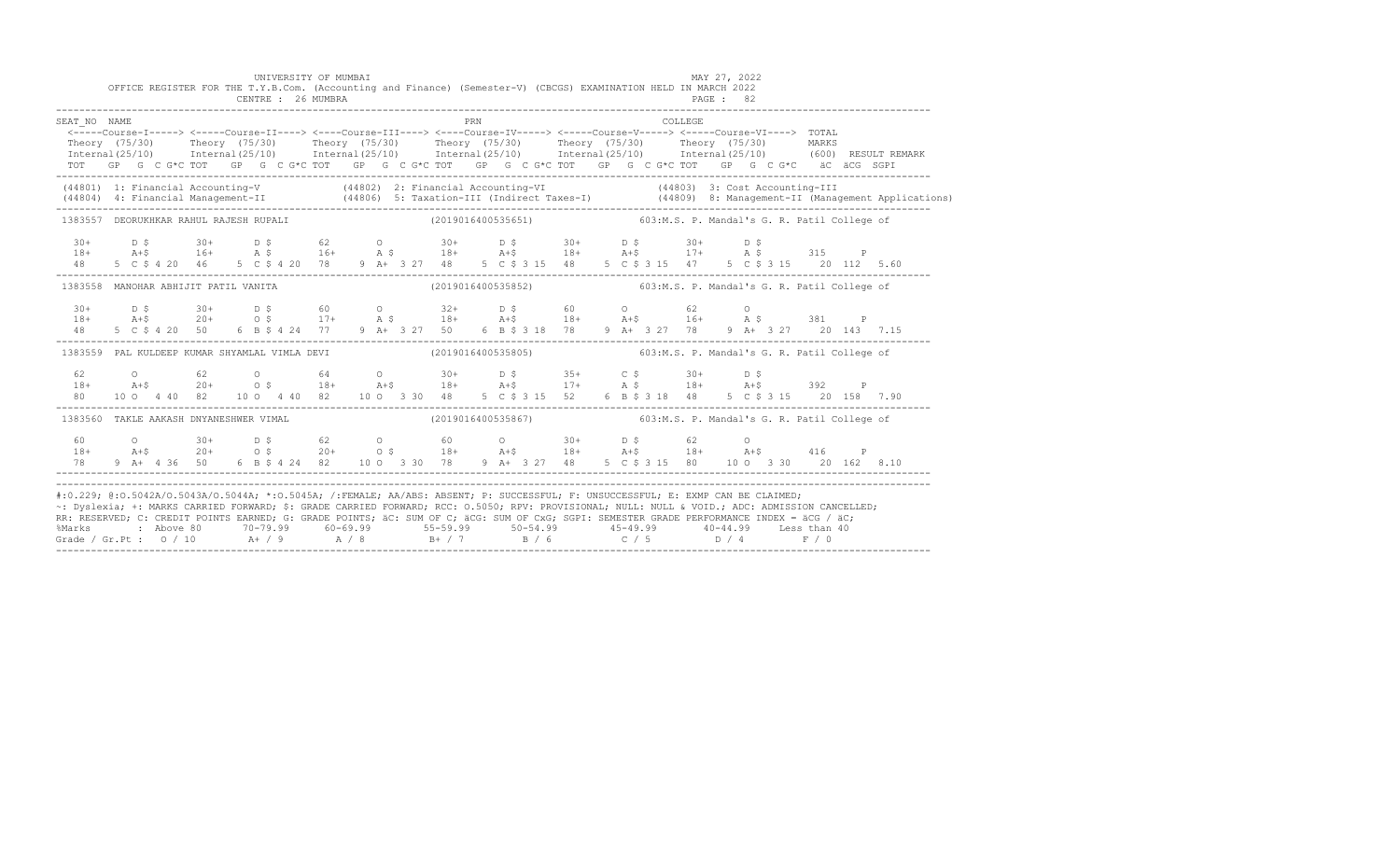|                                                                                                                                                                                                                                                                                                                                                                                                                                                                                                                 |  |  |  |  |  | UNIVERSITY OF MUMBAI<br>CENTRE : 2 DADAR |  |  |     |  |  | OFFICE REGISTER FOR THE T.Y.B.Com. (Accounting and Finance) (Semester-V) (CBCGS) EXAMINATION HELD IN MARCH 2022                                                                                                                                                                                                                                                                     |  |         | MAY 27, 2022<br>PAGE : 83 |  |  |  |  |
|-----------------------------------------------------------------------------------------------------------------------------------------------------------------------------------------------------------------------------------------------------------------------------------------------------------------------------------------------------------------------------------------------------------------------------------------------------------------------------------------------------------------|--|--|--|--|--|------------------------------------------|--|--|-----|--|--|-------------------------------------------------------------------------------------------------------------------------------------------------------------------------------------------------------------------------------------------------------------------------------------------------------------------------------------------------------------------------------------|--|---------|---------------------------|--|--|--|--|
| SEAT NO NAME<br>Theory (75/30) Theory (75/30) Theory (75/30) Theory (75/30) Theory (75/30) Theory (75/30) MARKS<br>Internal(25/10) Internal(25/10) Internal(25/10) Internal(25/10) Internal(25/10) Internal(25/10) (600)RESULTREMARK                                                                                                                                                                                                                                                                            |  |  |  |  |  |                                          |  |  | PRN |  |  | <-----Course-I-----> <-----Course-II----> <----Course-III----> <----Course-IV-----> <----Course-V-----> <----Course-VI----> TOTAL<br>TOT GP G C G*C TOT GP G C G*C TOT GP G C G*C TOT GP G C G*C TOT GP G C G*C TOT GP G C G*C äC äCG SGPI                                                                                                                                          |  | COLLEGE |                           |  |  |  |  |
| (44801) 1: Financial Accounting-V (44802) 2: Financial Accounting-VI (44803) 3: Cost Accounting-III<br>(44804) 4: Financial Management-II (44806) 5: Taxation-III (Indirect Taxes-I) (44807) 6: International Finance<br>-----------                                                                                                                                                                                                                                                                            |  |  |  |  |  |                                          |  |  |     |  |  |                                                                                                                                                                                                                                                                                                                                                                                     |  |         |                           |  |  |  |  |
| 1383561 /GHADIGAONKAR SHRAVANI ARUN ASHWINI (2019016401002795) 120: Maharshi Davanand College of Arts, Scien                                                                                                                                                                                                                                                                                                                                                                                                    |  |  |  |  |  |                                          |  |  |     |  |  |                                                                                                                                                                                                                                                                                                                                                                                     |  |         |                           |  |  |  |  |
|                                                                                                                                                                                                                                                                                                                                                                                                                                                                                                                 |  |  |  |  |  |                                          |  |  |     |  |  | $\begin{array}{cccccccccccccccc} 33+ & & & & 5 & & & 48+ & & \text{A}\ \S\ & & & 48+ & & \text{A}\ \S\ & & & 10 & & & \text{D} & & 19+ & & \text{A}\ \S\ & & & 51+ & & \text{A}\ \S\ & & & 6 & & \text{B}\ \S\ & & 4 & & 5 & & 7 & \text{B}+ & 4 & 28 & \text{6}7 & & 8 & \text{A}\ \S\ & & 20+ & & 57 & & 7 & \text{B}+ \text{S} & 321 & \text{71} & & 9 & \text{A}+ \text{S} & 3$ |  |         |                           |  |  |  |  |
| 1383562 /KHANDARE DIKSHA VASUDEO SUNITA                                                                                                                                                                                                                                                                                                                                                                                                                                                                         |  |  |  |  |  |                                          |  |  |     |  |  | (2018016402333014) 120: Maharshi Dayanand College of Arts, Scien                                                                                                                                                                                                                                                                                                                    |  |         |                           |  |  |  |  |
|                                                                                                                                                                                                                                                                                                                                                                                                                                                                                                                 |  |  |  |  |  |                                          |  |  |     |  |  |                                                                                                                                                                                                                                                                                                                                                                                     |  |         |                           |  |  |  |  |
| 1383563 BHAGAT ROHAN DILIP SARASWATI                                                                                                                                                                                                                                                                                                                                                                                                                                                                            |  |  |  |  |  |                                          |  |  |     |  |  | (2019016401001223) 120: Maharshi Dayanand College of Arts, Scien                                                                                                                                                                                                                                                                                                                    |  |         |                           |  |  |  |  |
| $39+$                                                                                                                                                                                                                                                                                                                                                                                                                                                                                                           |  |  |  |  |  |                                          |  |  |     |  |  | B \$ 44+ B+\$ 50+ A \$ 35 C 33+ D \$ 57+ A+\$                                                                                                                                                                                                                                                                                                                                       |  |         |                           |  |  |  |  |
| #:0.229; @:0.5042A/0.5043A/0.5044A; *:0.5045A; /:FEMALE; AA/ABS: ABSENT; P: SUCCESSFUL; F: UNSUCCESSFUL; E: EXMP CAN BE CLAIMED;<br>~: Dyslexia; +: MARKS CARRIED FORWARD; \$: GRADE CARRIED FORWARD; RCC: 0.5050; RPV: PROVISIONAL; NULL: NULL & VOID.; ADC: ADMISSION CANCELLED;<br>RR: RESERVED; C: CREDIT POINTS EARNED; G: GRADE POINTS; äC: SUM OF C; äCG: SUM OF CxG; SGPI: SEMESTER GRADE PERFORMANCE INDEX = äCG / äC;<br>%Marks<br>Grade / Gr.Pt : $0/10$ A+ / 9 A / 8 B+ / 7 B / 6 C / 5 D / 4 F / 0 |  |  |  |  |  |                                          |  |  |     |  |  | 2 Above 80    70-79.99    60-69.99     55-59.99     50-54.99     45-49.99     40-44.99   Less than 40                                                                                                                                                                                                                                                                               |  |         |                           |  |  |  |  |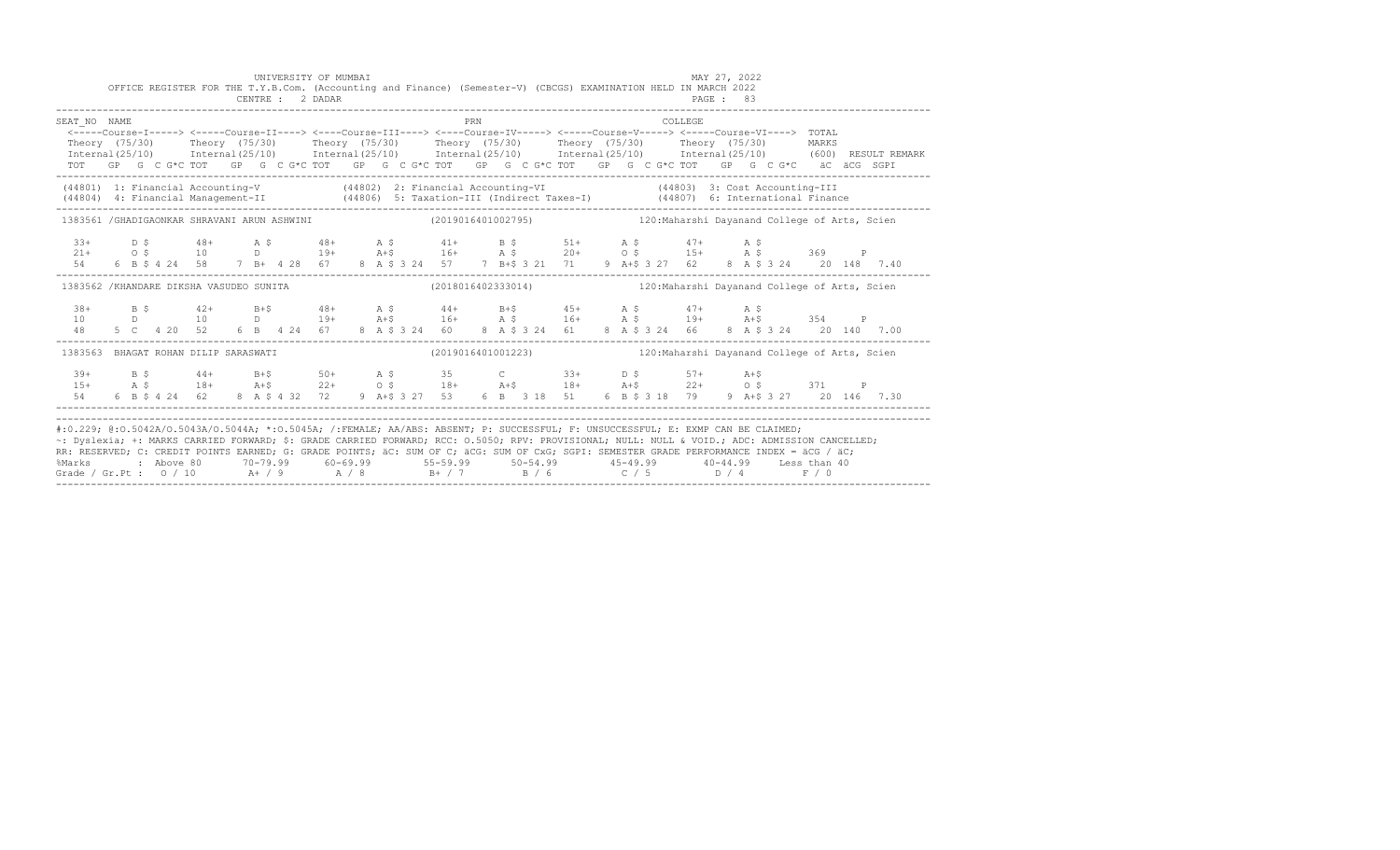|                      |                                       |                  | OFFICE REGISTER FOR THE T.Y.B.Com. (Accounting and Finance) (Semester-V) (CBCGS) EXAMINATION HELD IN MARCH 2022<br>CENTRE : 26 MUMBRA                                                                                                                                                                                                                                                                                                                                                                                                                                                   | UNIVERSITY OF MUMBAI |                     |        |                                                                       |     |  |                |  |                | MAY 27, 2022<br>PAGE : 84 |      |                         |                                                                                                                                  |  |
|----------------------|---------------------------------------|------------------|-----------------------------------------------------------------------------------------------------------------------------------------------------------------------------------------------------------------------------------------------------------------------------------------------------------------------------------------------------------------------------------------------------------------------------------------------------------------------------------------------------------------------------------------------------------------------------------------|----------------------|---------------------|--------|-----------------------------------------------------------------------|-----|--|----------------|--|----------------|---------------------------|------|-------------------------|----------------------------------------------------------------------------------------------------------------------------------|--|
| SEAT NO NAME         |                                       |                  | <-----Course-I-----> <----Course-II----> <----Course-III----> <----Course-IV-----> <----Course-V----> <----Course-VI----><br>Theory (75/30)    Theory (75/30)    Theory (75/30)    Theory (75/30)    Theory (75/30)    Theory (75/30)<br>Internal (25/10) Internal (25/10) Internal (25/10) Internal (25/10) Internal (25/10) Internal (25/10) (600) RESULT REMARK<br>TOT GP G C G*C TOT GP G C G*C TOT GP G C G*C TOT GP G C G*C TOT GP G C G*C TOT GP G C G*C aC aCG SGPI                                                                                                             |                      |                     |        |                                                                       | PRN |  |                |  | COLLEGE        |                           |      | TOTAL<br>MARKS          |                                                                                                                                  |  |
|                      |                                       |                  | (44801) 1: Financial Accounting-V (44802) 2: Financial Accounting-VI (44803) 3: Cost Accounting-III                                                                                                                                                                                                                                                                                                                                                                                                                                                                                     |                      |                     |        |                                                                       |     |  |                |  |                |                           |      |                         | (44806) 4: Financial Management-II (44806) 5: Taxation-III (Indirect Taxes-I) (44809) 8: Management-II (Management Applications) |  |
|                      | 1383565 / UBALE KOMAL ANIL LEELABAI   |                  |                                                                                                                                                                                                                                                                                                                                                                                                                                                                                                                                                                                         |                      |                     |        | (2017016400238632) 603:M.S. P. Mandal's G. R. Patil College of        |     |  |                |  |                |                           |      |                         |                                                                                                                                  |  |
| $34+$<br>$23+$<br>57 | C S<br>$\circ$ $\circ$<br>7 B+\$ 4 28 | 60 — 10<br>$22+$ | $\Omega$<br>$\circ$ $\circ$<br>82 10 0 4 40 59 7 B+\$ 3 21 52                                                                                                                                                                                                                                                                                                                                                                                                                                                                                                                           |                      | $37+$<br>$22+$ 0 \$ | $C$ \$ | $30+$ D \$ $37+$ C \$ $34+$<br>$22+$ 0 \$ $22+$ 0 \$ $23+$ 0 \$ 366 P |     |  | 6 B \$ 3 18 59 |  | 7 B+\$ 3 21 57 |                           | C \$ | 7 B+\$ 3 21 20 149 7.45 |                                                                                                                                  |  |
| %Marks               | : Above 80                            |                  | #:0.229; @:0.5042A/0.5043A/0.5044A; *:0.5045A; /:FEMALE; AA/ABS: ABSENT; P: SUCCESSFUL; F: UNSUCCESSFUL; E: EXMP CAN BE CLAIMED;<br>~: Dyslexia; +: MARKS CARRIED FORWARD; \$: GRADE CARRIED FORWARD; RCC: 0.5050; RPV: PROVISIONAL; NULL: NULL & VOID.; ADC: ADMISSION CANCELLED;<br>RR: RESERVED; C: CREDIT POINTS EARNED; G: GRADE POINTS; äC: SUM OF C; äCG: SUM OF CxG; SGPI: SEMESTER GRADE PERFORMANCE INDEX = äCG / äC;<br>70–79.99   60–69.99    55–59.99    50–54.99     45–49.99     40–44.99   Less than 40<br>Grade / Gr.Pt : $0/10$ A+ / 9 A / 8 B+ / 7 B / 6 C / 5 D / 4 |                      |                     |        |                                                                       |     |  |                |  |                |                           |      | F / 0                   |                                                                                                                                  |  |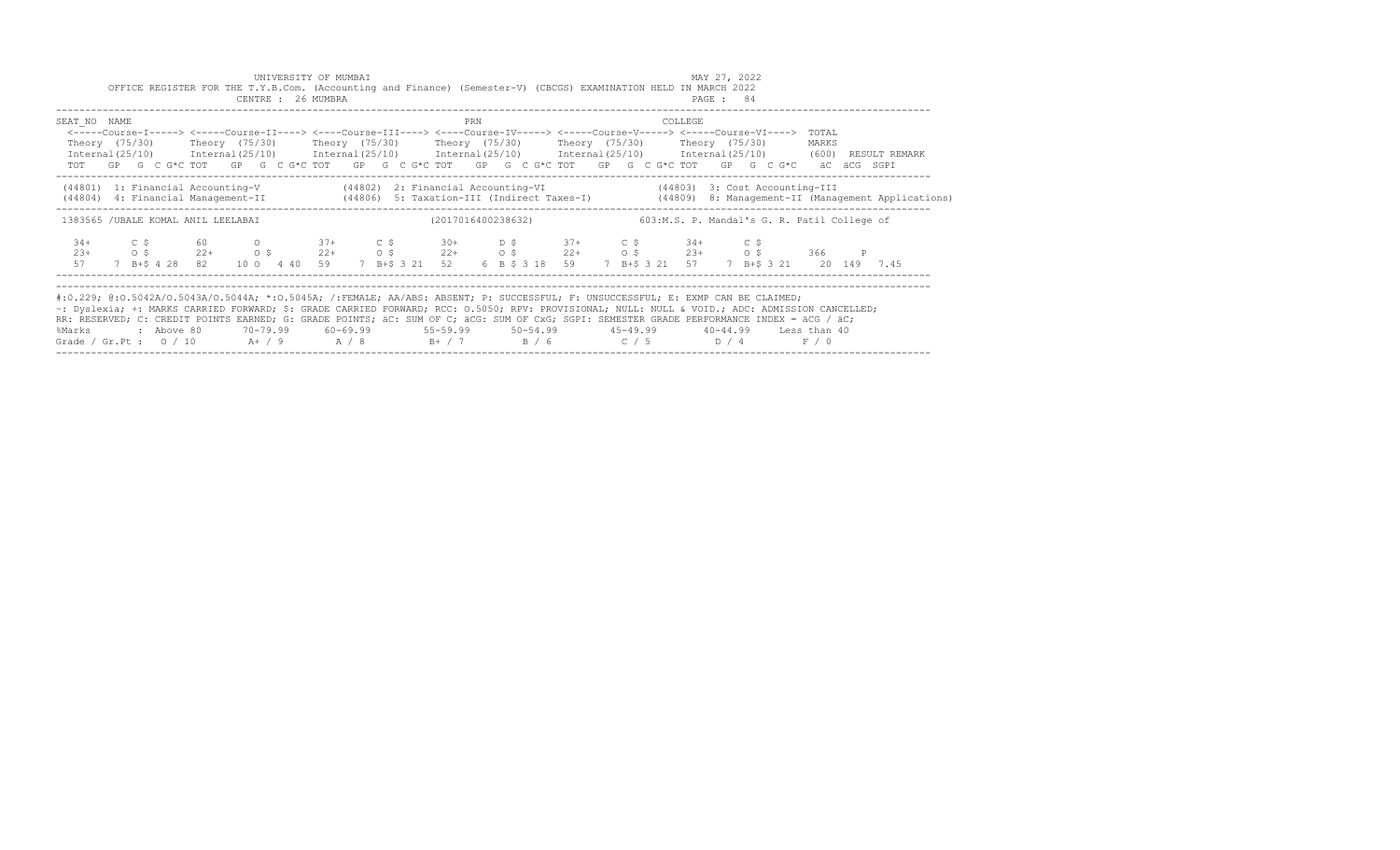|                                                                                                                                                                                                                                                                                                                                                                                                                                                                                                               |  |  | OFFICE REGISTER FOR THE T.Y.B.Com. (Accounting and Finance) (Semester-V) (CBCGS) EXAMINATION HELD IN MARCH 2022<br>CENTRE : 2 DADAR                                                                                                                                                                                                          |  | UNIVERSITY OF MUMBAI                                                                                         |  |  |  |            |  |  |  |  |                                                                 |  |         | MAY 27, 2022<br>PAGE: 85 |  |  |  |  |                                                                                                                                                                                                                                   |  |  |  |  |  |
|---------------------------------------------------------------------------------------------------------------------------------------------------------------------------------------------------------------------------------------------------------------------------------------------------------------------------------------------------------------------------------------------------------------------------------------------------------------------------------------------------------------|--|--|----------------------------------------------------------------------------------------------------------------------------------------------------------------------------------------------------------------------------------------------------------------------------------------------------------------------------------------------|--|--------------------------------------------------------------------------------------------------------------|--|--|--|------------|--|--|--|--|-----------------------------------------------------------------|--|---------|--------------------------|--|--|--|--|-----------------------------------------------------------------------------------------------------------------------------------------------------------------------------------------------------------------------------------|--|--|--|--|--|
| SEAT NO NAME                                                                                                                                                                                                                                                                                                                                                                                                                                                                                                  |  |  | <-----Course-I-----> <-----Course-II----> <----Course-III----> <----Course-IV----> <----Course-V-----> <----Course-VI----> TOTAL<br>Theory (75/30) Theory (75/30) Theory (75/30) Theory (75/30) Theory (75/30) Theory (75/30) MARKS<br>TOT GP G C G*C TOT GP G C G*C TOT GP G C G*C TOT GP G C G*C TOT GP G C G*C TOT GP G C G*C äC äCG SGPI |  |                                                                                                              |  |  |  | <b>PRN</b> |  |  |  |  |                                                                 |  | COLLEGE |                          |  |  |  |  | Internal (25/10) Internal (25/10) Internal (25/10) Internal (25/10) Internal (25/10) Internal (25/10) (600) RESULT REMARK                                                                                                         |  |  |  |  |  |
|                                                                                                                                                                                                                                                                                                                                                                                                                                                                                                               |  |  |                                                                                                                                                                                                                                                                                                                                              |  |                                                                                                              |  |  |  |            |  |  |  |  |                                                                 |  |         |                          |  |  |  |  | (44801) 1: Financial Accounting-V (44802) 2: Financial Accounting-VI (44803) 3: Cost Accounting-III<br>(44804) 4: Financial Management-II (44806) 5: Taxation-III (Indirect Taxes-I) (44809) 8: Management-II (Management Applica |  |  |  |  |  |
|                                                                                                                                                                                                                                                                                                                                                                                                                                                                                                               |  |  |                                                                                                                                                                                                                                                                                                                                              |  | 1383566 /KHAN SHAHEEN BANO SHUKRULLAH RAZIYA (2019016400219617) 383566 /KHAN Nanak Vidyak Society's Arts, Sc |  |  |  |            |  |  |  |  |                                                                 |  |         |                          |  |  |  |  |                                                                                                                                                                                                                                   |  |  |  |  |  |
| 44<br>$25+$<br>69                                                                                                                                                                                                                                                                                                                                                                                                                                                                                             |  |  | B+ 38+ B \$ 47 A 30+ D \$ 42+ B+\$ 50+ A \$<br>O \$ 21+ O \$ 21+ O \$ 18+ A+\$ 17+ A \$ 24+ O \$ 377 P<br>8 A 4 32 59 7 B+\$ 4 28 68 8 A 3 24 48 5 C \$ 3 15 59 7 B+\$ 3 21 74 9 A+\$ 3 27 20 147 7.35                                                                                                                                       |  |                                                                                                              |  |  |  |            |  |  |  |  |                                                                 |  |         |                          |  |  |  |  |                                                                                                                                                                                                                                   |  |  |  |  |  |
| 1383567 SURVE SOHAM PRADEEP VARSHA                                                                                                                                                                                                                                                                                                                                                                                                                                                                            |  |  |                                                                                                                                                                                                                                                                                                                                              |  |                                                                                                              |  |  |  |            |  |  |  |  | (2019016402090681) 104:D. E. Society's Kirti M. Doongursee Coll |  |         |                          |  |  |  |  |                                                                                                                                                                                                                                   |  |  |  |  |  |
| 60<br>14<br>74 —                                                                                                                                                                                                                                                                                                                                                                                                                                                                                              |  |  | 0 75 0 72 0 74 0 72 0 69 0<br>B+ 18 A+ 24 0 25 0 23 0 21 0 547 P<br>9 A+ 4 36 93 10 0 4 40 96 10 0 3 30 99 10 0 3 30 95 10 0 3 30 90 10 0 3 30 20 196 9.80                                                                                                                                                                                   |  |                                                                                                              |  |  |  |            |  |  |  |  |                                                                 |  |         |                          |  |  |  |  |                                                                                                                                                                                                                                   |  |  |  |  |  |
| 1383568 RANE CHINMAY SANDEEP SUCHITA                                                                                                                                                                                                                                                                                                                                                                                                                                                                          |  |  |                                                                                                                                                                                                                                                                                                                                              |  |                                                                                                              |  |  |  |            |  |  |  |  |                                                                 |  |         |                          |  |  |  |  |                                                                                                                                                                                                                                   |  |  |  |  |  |
| 44<br>19<br>63                                                                                                                                                                                                                                                                                                                                                                                                                                                                                                |  |  | B+ 75 0 74 0 74 0 75 0 71 0<br>A+ 22 0 21 0 19 A+ 23 0 23 0 540 P<br>8 A 4 32 97 10 0 4 40 95 10 0 3 30 93 10 0 3 30 98 10 0 3 30 94 10 0 3 30 20 192 9.60                                                                                                                                                                                   |  |                                                                                                              |  |  |  |            |  |  |  |  |                                                                 |  |         |                          |  |  |  |  |                                                                                                                                                                                                                                   |  |  |  |  |  |
| #:0.229; @:0.5042A/0.5043A/0.5044A; *:0.5045A; /:FEMALE; AA/ABS: ABSENT; P: SUCCESSFUL; F: UNSUCCESSFUL; E: EXMP CAN BE CLAIMED;<br>~: Dyslexia; +: MARKS CARRIED FORWARD; \$: GRADE CARRIED FORWARD; RCC: 0.5050; RPV: PROVISIONAL; NULL: NULL: NULL: ADC: ADMISSION CANCELLED;<br>RR: RESERVED; C: CREDIT POINTS EARNED; G: GRADE POINTS; äC: SUM OF C; äCG: SUM OF CxG; SGPI: SEMESTER GRADE PERFORMANCE INDEX = äCG / äC;<br>%Marks<br>Grade / Gr.Pt : $0/10$ A+ / 9 A / 8 B+ / 7 B / 6 C / 5 D / 4 F / 0 |  |  |                                                                                                                                                                                                                                                                                                                                              |  |                                                                                                              |  |  |  |            |  |  |  |  |                                                                 |  |         |                          |  |  |  |  |                                                                                                                                                                                                                                   |  |  |  |  |  |